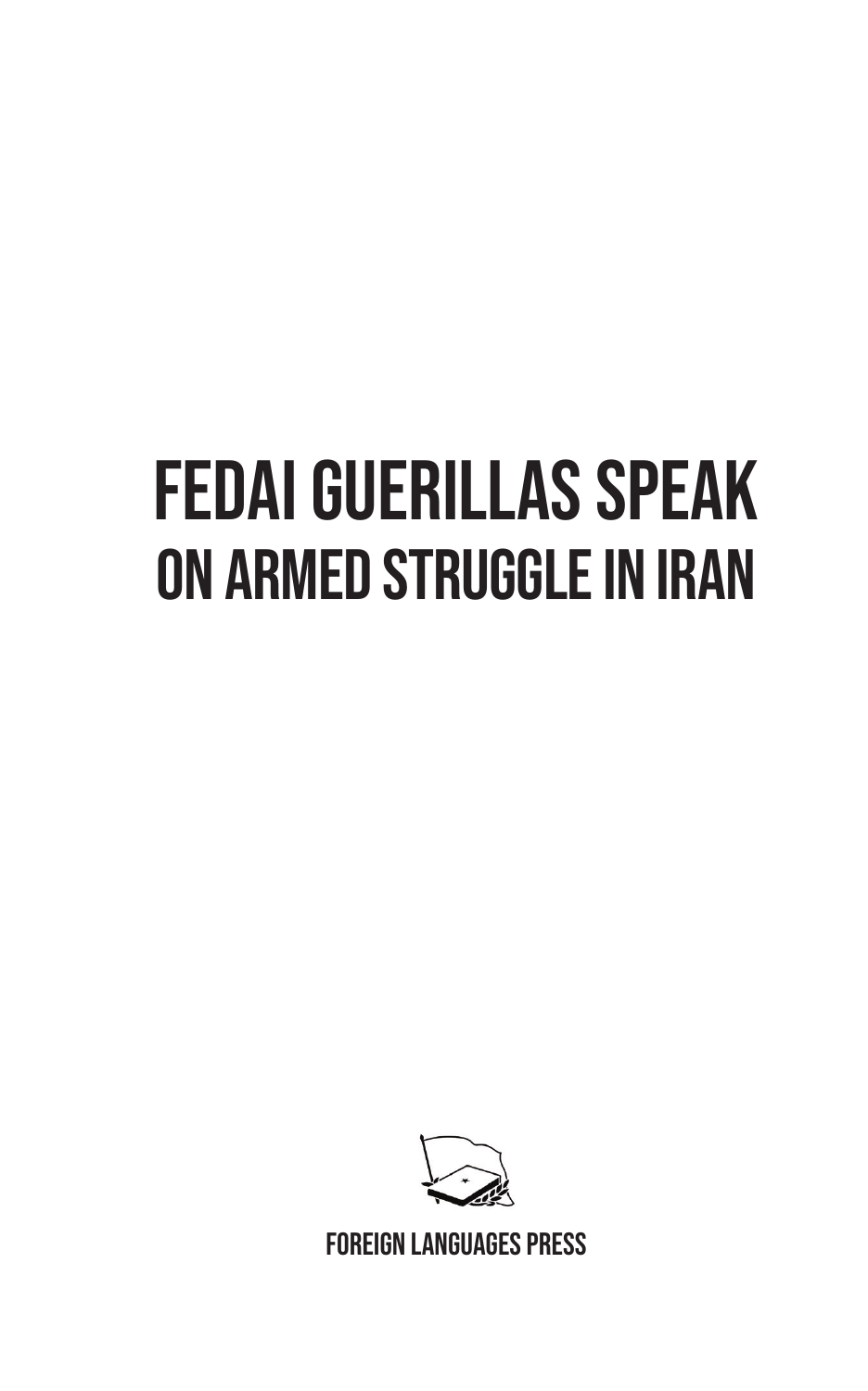#### Foreign Languages Press

*Collection "Colorful Classics" #12 (English) A collection directed by Christophe Kistler* Contact - flpress@protonmail.com

Utrecht, 2017 ISBN: 9781981703364

Printing:

- $\bullet$  1<sup>st</sup> printing : 100 copies
- $2<sup>nd</sup>$  printing: 50 copies
- $3<sup>rd</sup>$  printing: 50 copies
- $4<sup>th</sup>$  printing: 50 copies
- $5<sup>th</sup>$  printing: 50 copies
- $6<sup>th</sup>$  printing: 100 copies
- **7th printing: 200 copies**



This book is under license Attribution-NonCommercial-ShareAlike 4.0 International (CC BY-NC-SA 4.0) https://creativecommons.org/licenses/by-nc-sa/4.0/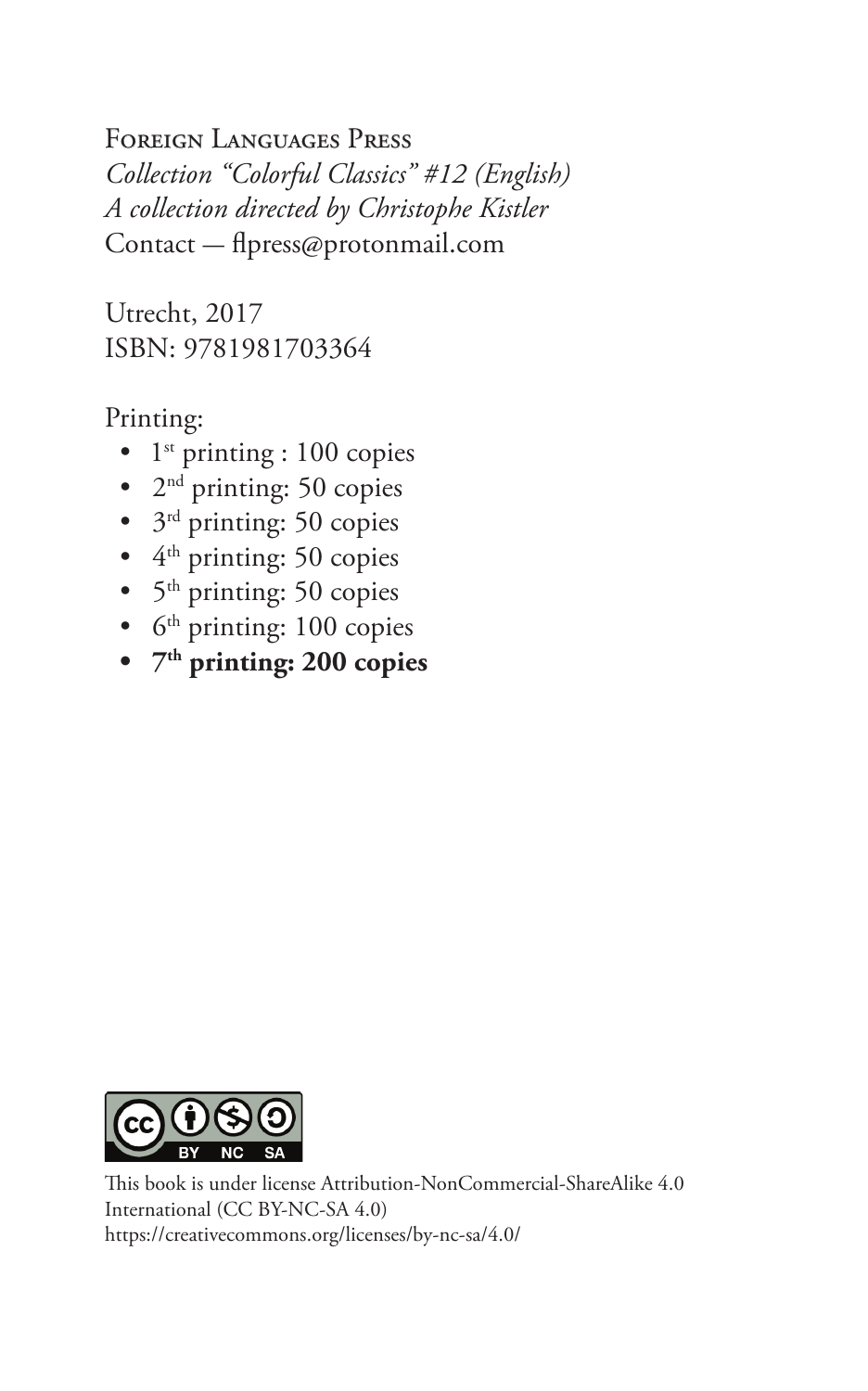# **Contents**

|                                                                                                                          | An introduction to <i>Armed Struggle; both a</i><br><b>Strategy and a Tactic</b><br>Ashraf Dehghani            | 5   |
|--------------------------------------------------------------------------------------------------------------------------|----------------------------------------------------------------------------------------------------------------|-----|
|                                                                                                                          | Armed Struggle; both a Strategy and a Tactic                                                                   |     |
|                                                                                                                          | Masoud Ahmadzadeh                                                                                              |     |
|                                                                                                                          | 1. Circumstances of the Genesis and Growth<br>of the New Communist Movement                                    | 23  |
|                                                                                                                          | 2. Examination of the Present Socio-<br>Economic Conditions and the Question<br>of the State of the Revolution | 35  |
|                                                                                                                          | 3. On the Question of the Stage of<br>Revolution                                                               | 50  |
|                                                                                                                          | 4. Our Line                                                                                                    | 54  |
|                                                                                                                          | 5. The Examination of Debray's Revolution<br>in the Revolution?                                                | 84  |
|                                                                                                                          | 6. Party and Guerrilla: Political Work and<br>Military Work                                                    | 95  |
|                                                                                                                          | 7. Conclusion                                                                                                  | 127 |
| Introduction to <i>The Necessity of Armed Strug</i> -<br>gle and Refutation of the Theory of "Survival"<br>George Habash |                                                                                                                | 145 |
| The Necessity of Armed Struggle and Refuta-<br>tion of the Theory of "Survival"<br>Amir Parviz Pouyan                    |                                                                                                                | 151 |

**An Analysis of One Year of Urban and Mountain Guerrilla Warfare—How did the Siahkal Insurrection Begin?** *Hamid Ashraf* 171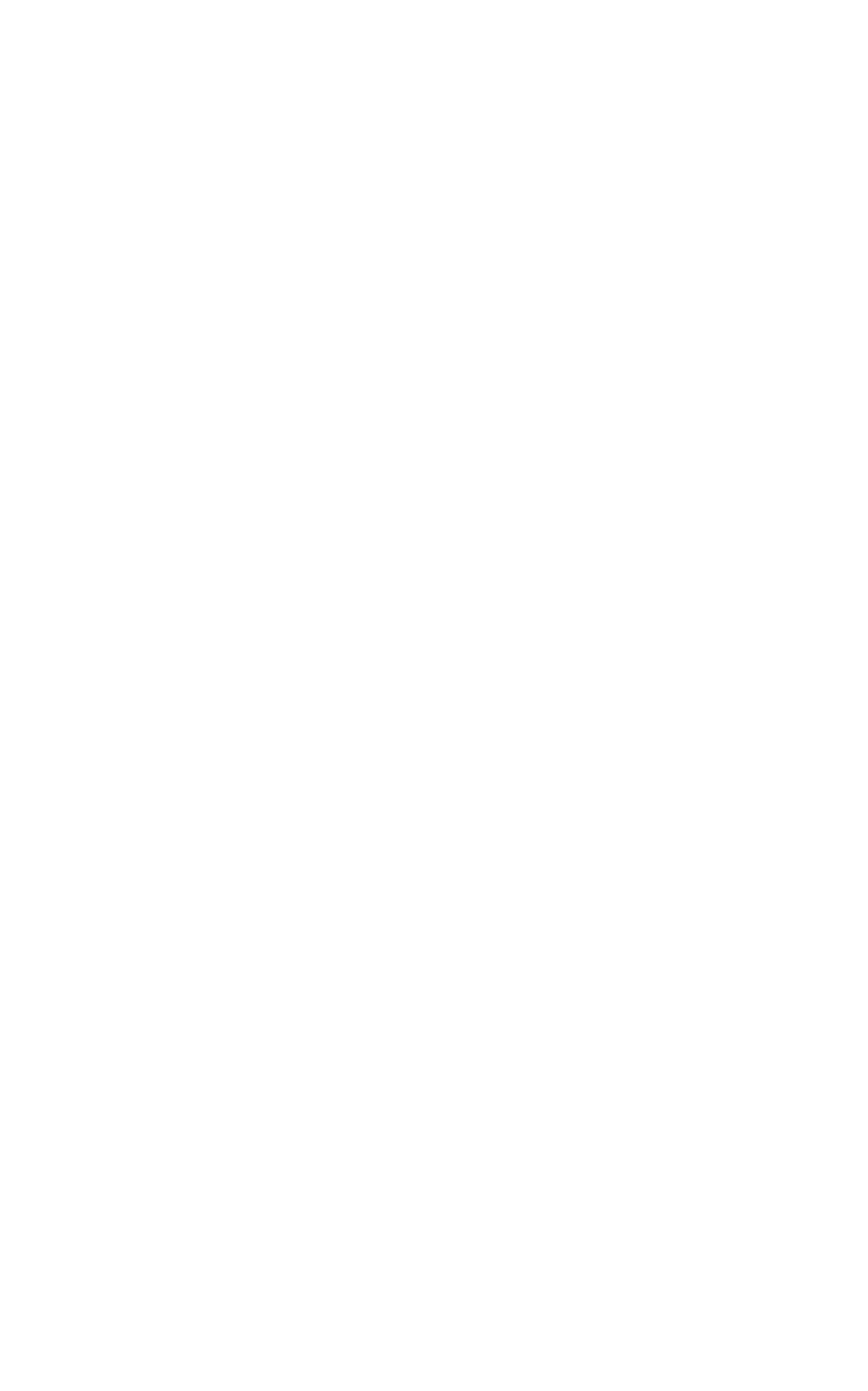# **An Introduction to** *Armed Struggle; Both a Strategy and <sup>a</sup> Tactic*

#### Ashraf Dehghani

I am pleased to have an opportunity to write an introduction to a book from which some of the most revolutionary activities in Iran germinated under the guidance of revolutionary theory and teachings embedded in it. It was precisely due to the implementation of the teachings of this book that around the end of the 1960s throughout the 1970s (from 1969 until 1979) the Iranian dedicated communists, i.e., the Iranian People's Fadaee Guerrillas, shone as Fadaee communists and penetrated into the people's heart so much so that the name of communism was revived in Iran and found a great credibility among the oppressed masses. The reprint of the English translation of this book now, which was translated into a number of languages including English during the 1970s, reminds us once again of its importance.

The full title of this book is *An Analysis of the Conditions of Iranian Society and Armed Struggle Both a Strategy and a Tactic* which later on was known and referred to as *Armed Struggle, Both a Strategy and a Tactic.* The author of the book is Comrade Massoud Ahmad-Zadeh; a great Iranian Marxist-Leninist theoretician who played an immense role in the organization of the first urban guerrilla brigade and who led a number of urban guerrilla combats in which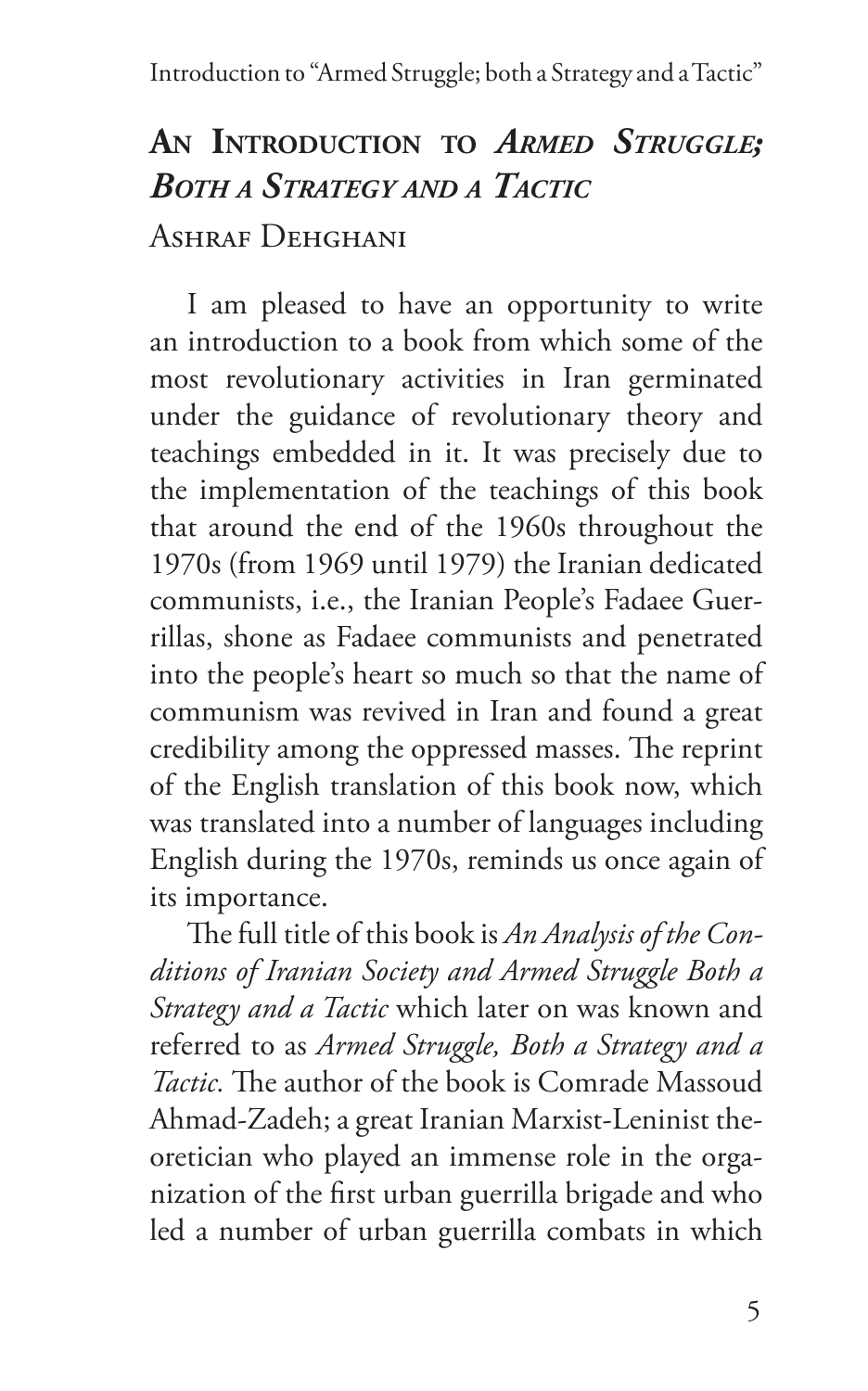he himself participated. Comrade Massoud was captured by SAVAK (the political police of the Shah's regime) in the first half of 1970 and was subject to some of the most barbaric acts of torture to which he demonstrated an incredible resistance. During his trial, he was so brave that he exposed the Shah's regime by exhibiting the burn marks on his tortured body in front of the foreign journalists there. Comrade Massoud who, as a courageous communist, had heroically accepted death, was executed by the henchmen of the Shah's regime on March 1<sup>st</sup>, 1972.

Comrade Massoud Ahmad-Zadeh wrote this book when stagnancy and lethargy overshadowed the people's struggles in Iran, and despite poverty and all sorts of social and political afflictions, there were no signs of any mass spontaneous movement. In other words, there were no significant actions on the people's part. As Comrade Massoud explains in this book, the unbridled dictatorship of the ruling regime casting a constant strangulation upon society, the failures of the past political struggles due to their bourgeois and petit-bourgeois leadership and subsequently the frailty and betrayal of those leaderships, accompanied with the regime's hellish propaganda spreading the seeds of hopelessness and despair among the masses, and also the absence of a communist party—or any other revolutionary organization—that could expose the regime, that could establish a lasting connection between workers and other oppressed masses, and that could demonstrate in practice that it was possible to fight, etc., were the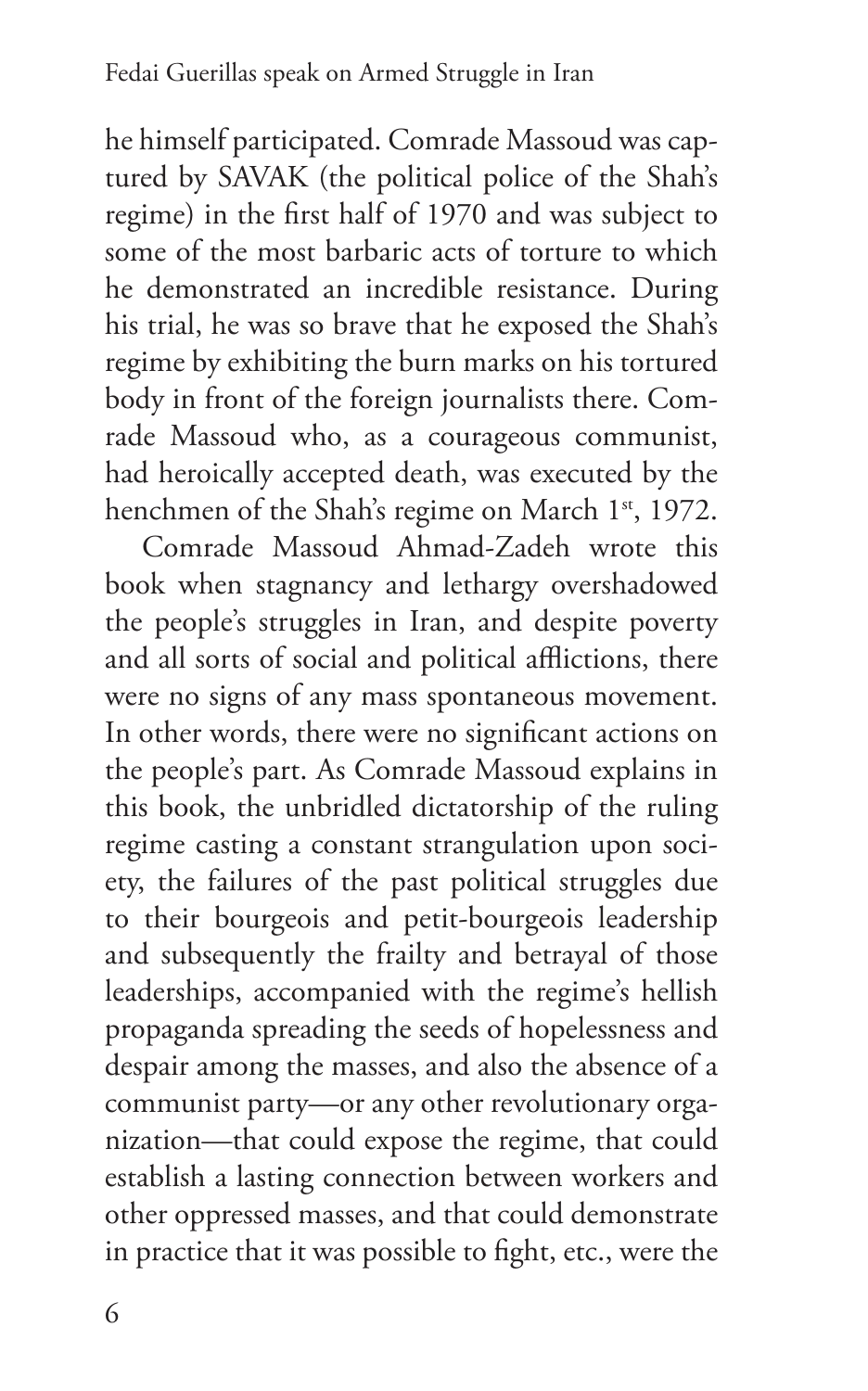major factors creating the above conditions. It must especially be stressed that the enemy's propaganda against the background of the incompetence and ineffectiveness of past leaderships, including "The National Front" and especially "The Tudeh Party," had created an abysmal distrust among workers and other oppressed people towards intellectuals, which became a major barrier for the proletarian intellectuals to establish a relationship with their own class. In this situation, many of the intellectuals had hid in their own shells and, while declaring the fact that the people's struggles had reached a dead end, saw no way out.

In the early 1960s, however, the failure of legal and peaceful methods of struggle had gradually posed the necessity of armed struggle in confronting the ruling dictatorial regime. And the realization of such a necessity was being amplified as the result of successful revolutions and armed liberation movements around the globe to the extent that the necessity of armed struggle was reflected in the literature of those days. And even some activists started working towards initiating armed struggle in Iran, of course, without having theorized their understanding of such a method. Under these circumstances, the question for Comrade Massoud and his group members posed itself as:

How can we crack the colossal barrier of suppressive power; a colossal barrier created by the constant repression, by the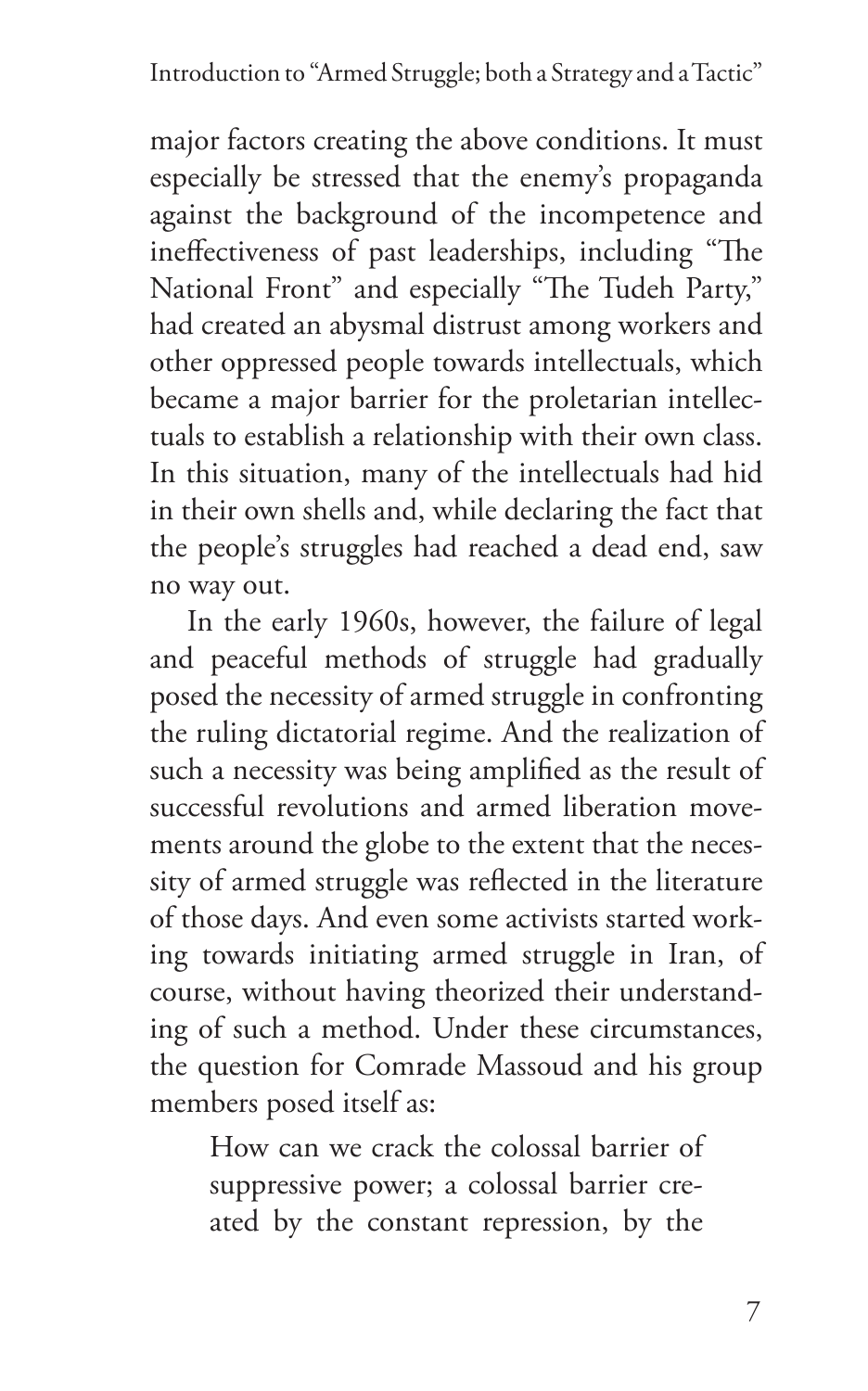lagging of the people's leadership, by the inability of the vanguard to fulfill its role, and finally by the hellish propaganda waged by a regime that relies on the force of the bayonet; a barrier separating the people from their intellectuals, separating the masses from themselves and separating the necessity of mass struggle from the existence of mass struggle itself? How can we crack this barrier and mobilize the sonorous surge of people's struggle?

This was a fundamental question which the theory of armed struggle formulated by Comrade Massoud Ahmad-Zadeh in this book was able to answer. It should be noted here that the ideas laid out in this book are in direct relation with a pamphlet titled *The Necessity of Armed Struggle and the Refutation of the Theory of Survival* written by Comrade Amir-Parviez Pouyan (one of the leading founders of the IPFG) in which the necessity of revolutionary intellectuals engaging in armed struggle was analyzed and explained for the first time. In fact, this book is the conclusion of that valuable pamphlet.

Emphasizing upon Lenin's famous statement that "without revolutionary theory there could be no revolutionary movement," one can realize the fact that if the necessity of armed struggle had not been theorized in these two works, the armed movement in Iran could not have played the great revolutionary role that it did in Iranian society. In fact,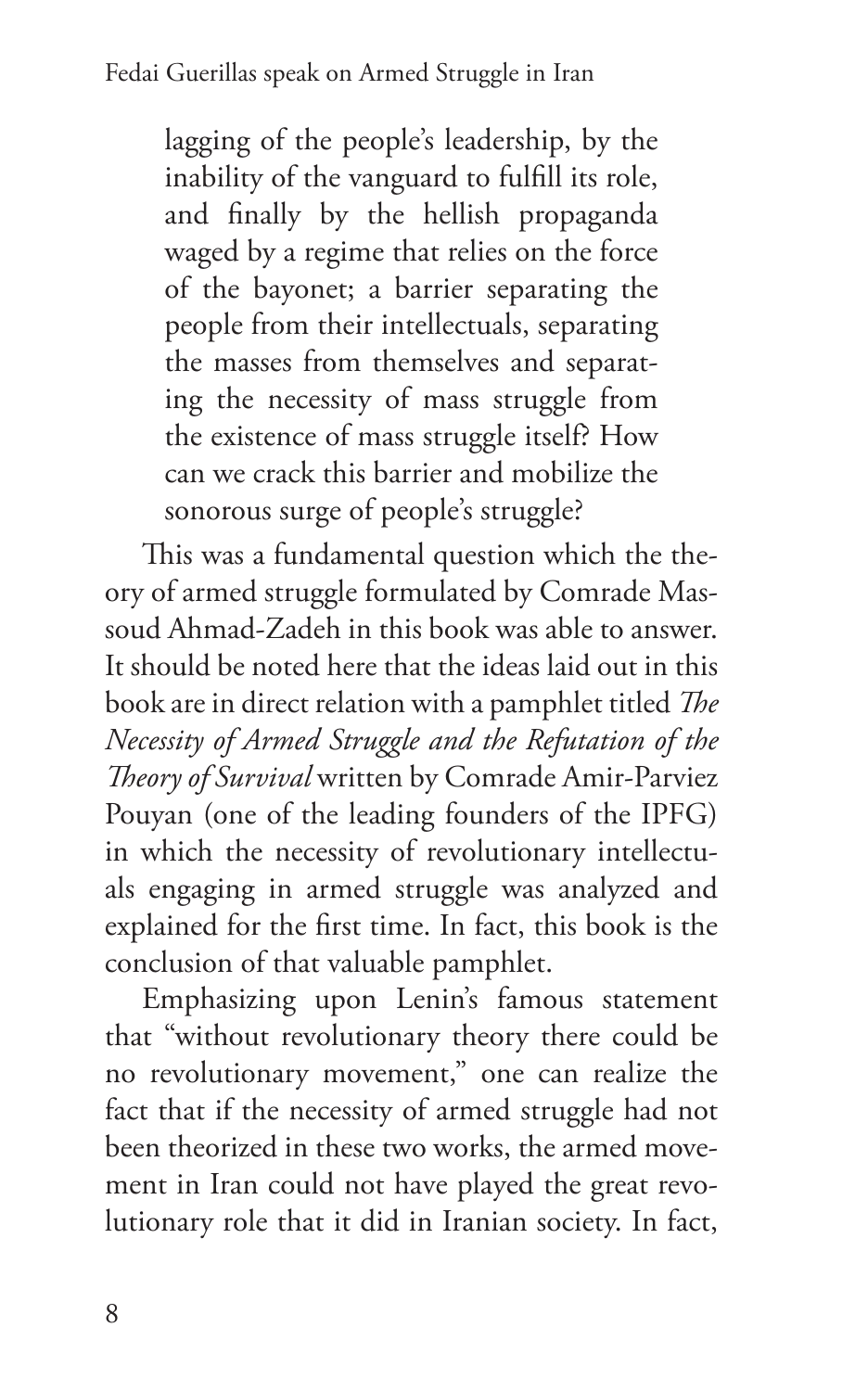aside from the IPFG, other groups that engaged in armed movement after the initiation of armed struggle by the IPFG, would always explain their resorting to the tactic of armed struggle against the Shah's regime by reference to the views of both Comrade Massoud Ahmad-Zadeh and Amir-Parviez Pouyan both of whom were among leaders of the IPFG. Even The People's Mojahedin Organization of Iran, which back then was a revolutionary but non-Marxist organization, would do so. This reveals with ever more clarity the importance of this book and its astonishing and extensive influence.

Needless to say that a part of this book is devoted to explaining the conditions of Iranian society at the time of its publication, as well as providing theoretical analysis and necessary directives as to how to change the existing situation during those days towards the mobilization of socio-political movements in society and the role that the revolutionary intellectuals could play in this regard. This must be taken into consideration and the invaluable lessons latent in it must be underscored when reading the book. In fact, the implementation of this part of the theoretical teachings of the book, while proving its validity, brought about a number of brilliant outcomes in advancing the people's struggles.<sup>1</sup>

<sup>1</sup> Unfortunately, from around the end of 1974, a series of non-proletarian views deviant from Marxism worked their way into the Organization of the Iranian People's Fadaee Guerrillas. As the result, while a vast number of people were drawn to it, when it had the necessary possibilities to expand armed struggle towards the strategic instructions recom-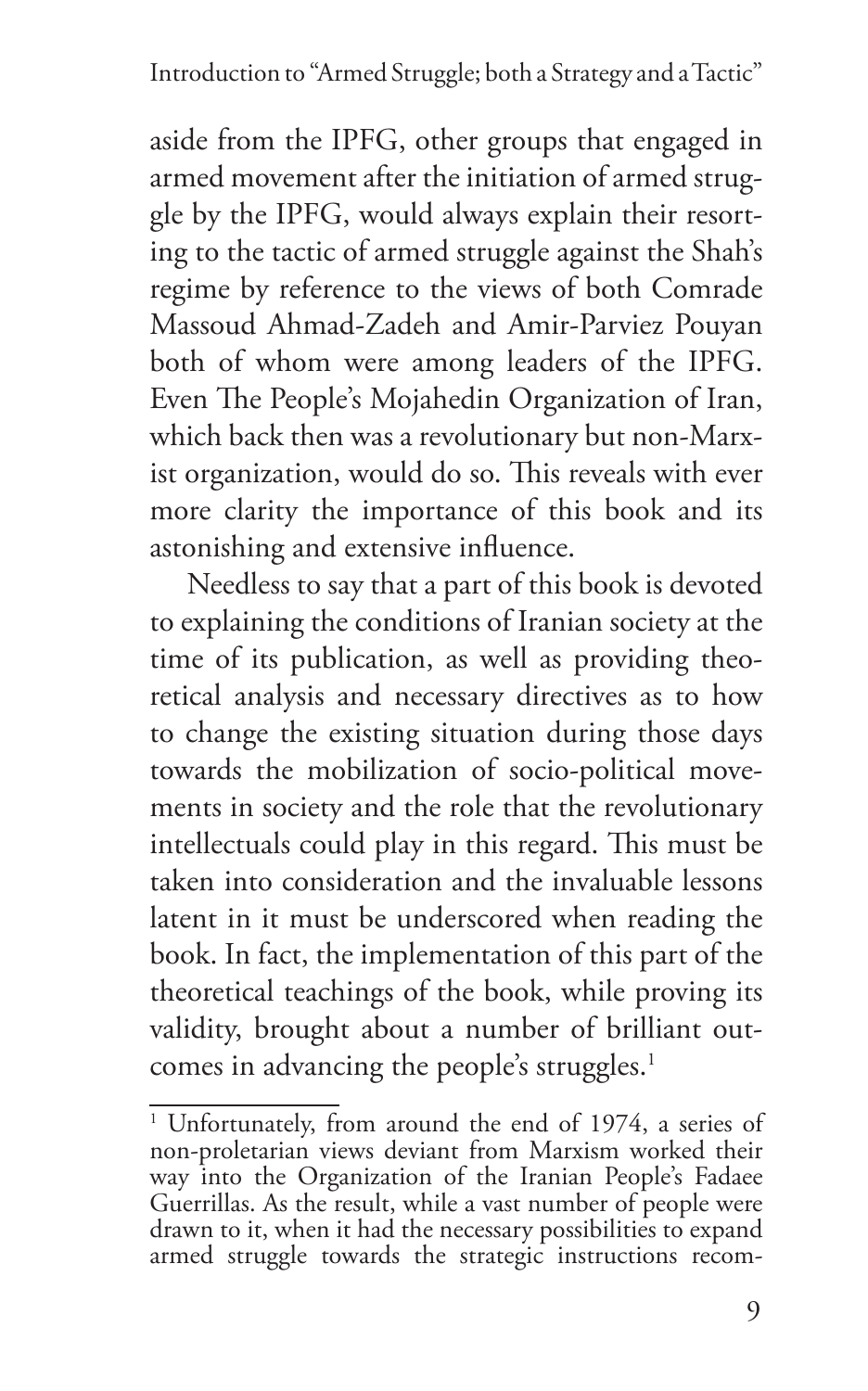However, from the strategic point of view of armed struggle, one must understand that a fundamental part of the book is based upon an analysis of the economic and social substructure of Iranian society; a socio-economic system that has remained intact to this day. Therefore, its general analyses as well as its practical suggestions concerning the necessary path of struggle towards a successful revolution in Iran, are all still valid.

The first fundamental issue pointed out in *An Analysis of the Conditions of the Iranian Society and Armed Struggle Both a Strategy and a Tactic* is that Iran is under the domination of imperialism, therefore a neo-colonial society. Comrade Massoud has elaborated on this issue from different angles. Having a deep understanding of Marxism-Leninism and

mended in *An Analysis of the Conditions of Iranian Society, and Armed Struggle Both a Strategy and a Tactic*, this organization fell behind and was unable to materialize that strategy and took a different direction. However, a few years later with the masses' revolution (the democratic, anti-imperialist revolution of the people in 1979 which was defeated), and the subsequent opening of the political atmosphere, it became obvious that people across the country had a striking readiness and revolutionary energy to engage in armed struggle and to support and strengthen its course. Among other things, the popular armed revolt in both Turkmen Sahra (a region in the northeast of Iran near the Caspian Sea) as well as in Kurdistan (a region in the northwest of Iran), i.e., two regions with major agrarian issues, revealed more than any theoretical justification that, had it not been for the deviance from the path proposed by the organization of Iranian People's Fadaee Guerrillas, there were completely favorable grounds for guerrilla armed struggle evolving into a popular armed movement and toward the establishment of a people's army.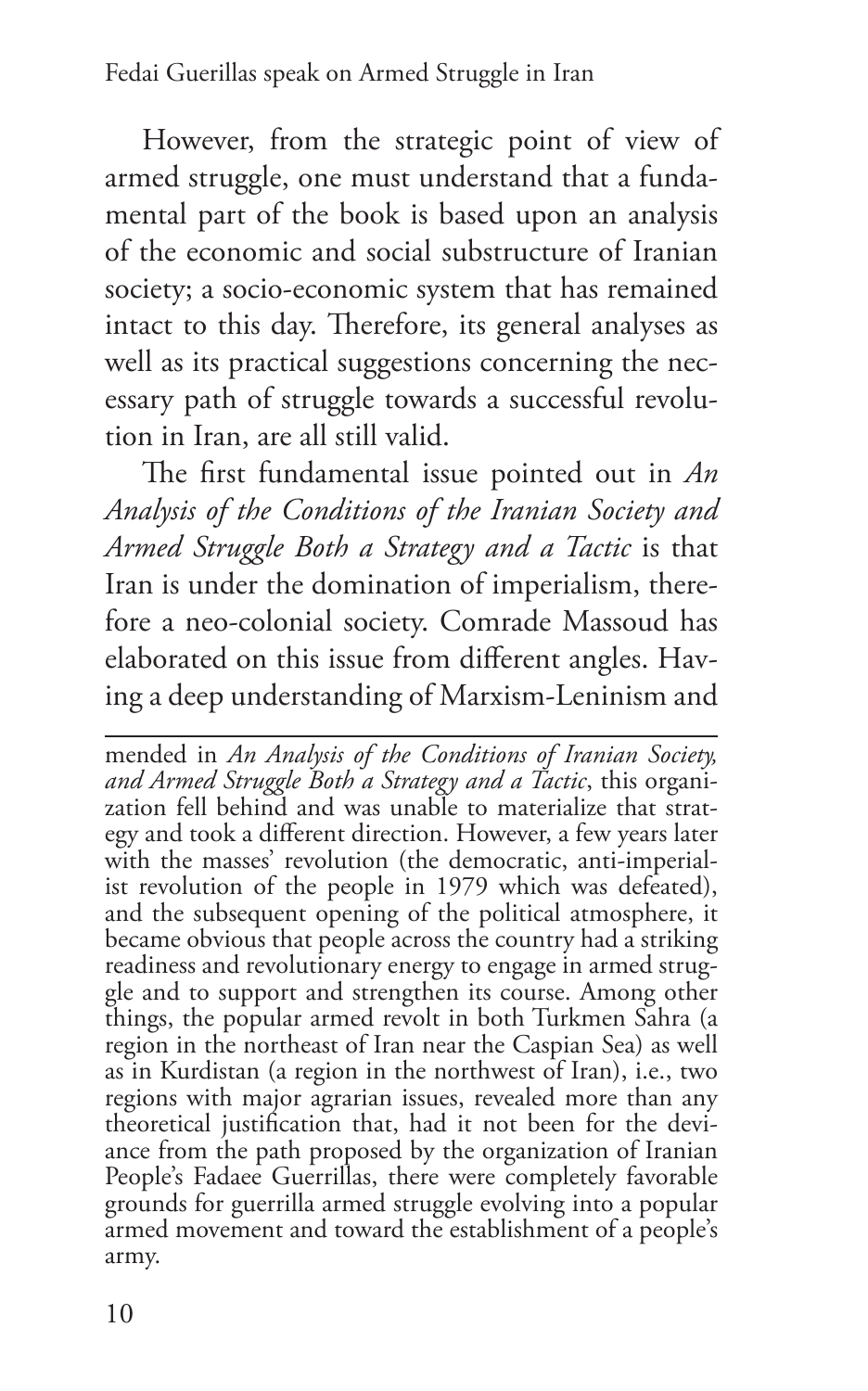of the nature of imperialism as the highest stage of capitalism which is the age of its decay, as well as having a broad knowledge of Iran's contemporary history, he states: "Reliance on force and anti-revolutionary violence has always been an integral part of imperialist domination. Imperialism initiated its invasion of the East, relying on its political and military force, which stems from its worldwide economic power." And he adds in the West, the bourgeoisie in its fight against feudalism first had consolidated its economic power and then was able to seize political power, whereas here, imperialism (imperialist bourgeoisie), on the contrary, began its conquest of the East through its political and military might and then imposed its economic domination. In the East, in order to maintain its domination, and to challenge the national bourgeoisie as well as other sectors within the people's camp, imperialism had to suppress the democratic and progressive layers of society. Therefore, the domination of imperialist bourgeoisie in the East has always been accompanied by anti-revolutionary violence while the rule of the same bourgeoisie in the West has been collocated with democratic freedoms.

Two main imperialist powers that played an important role in the defeat of Iran's bourgeois-democratic revolution (*The Constitutional Revolution of Iran*, 1905-1911) were the Russian and the British imperialists. After the October Revolution of 1917 in Russia when the Bolsheviks exposed the disgraceful agreements of Russian imperialism with other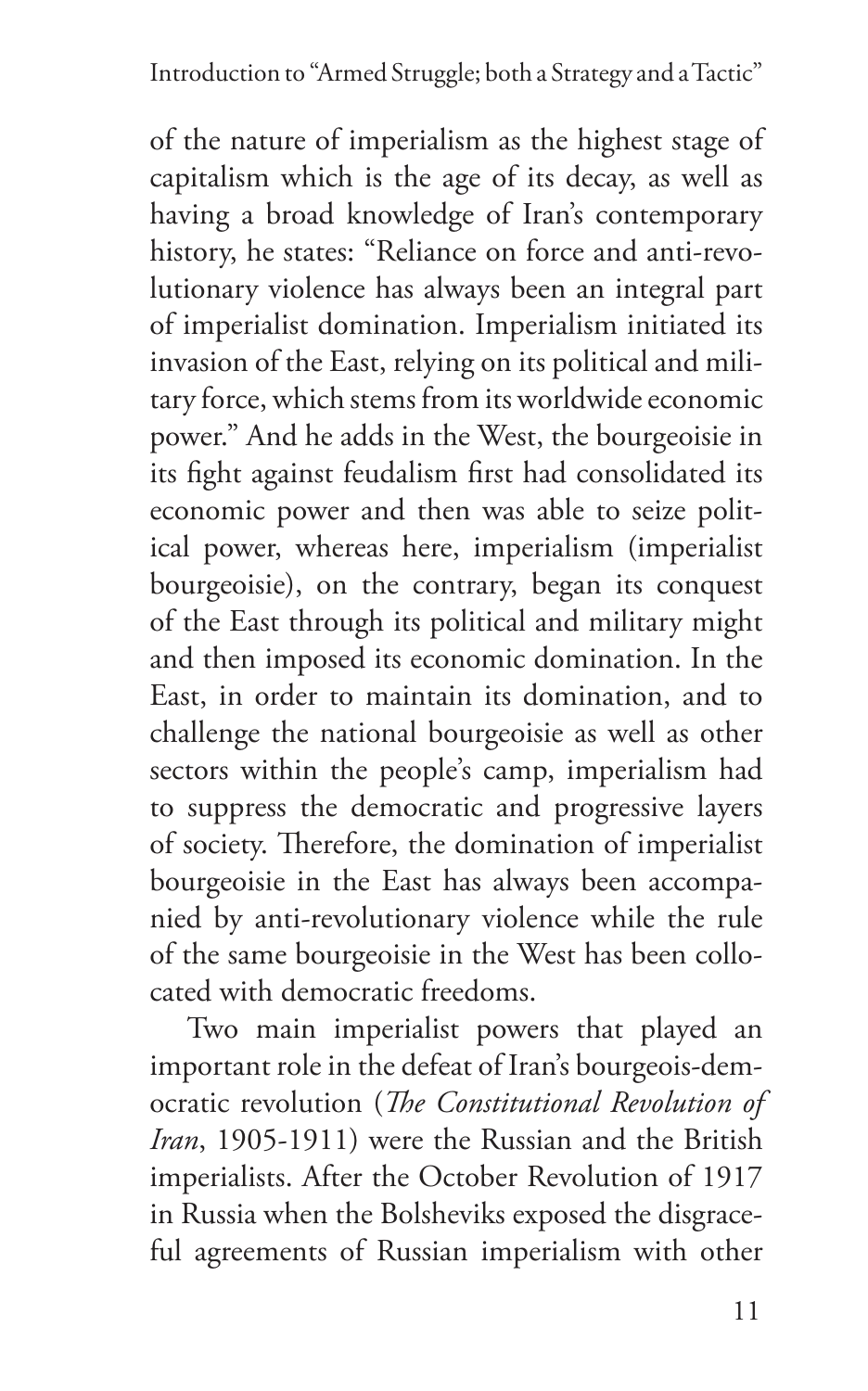imperialist powers, as well as exposing and nullifying the imperialist infamous treaties of the Tsarist regime imposed on Iran, British imperialism, which now had become the unrivalled power, was able to consolidate its political rule in Iran and turn this country into a neo-colonial society by staging a coup and then handing the political power, in appearance only of course, to Reza Shah Pahlavi. This form of dependency to imperialism, which was a new phenomenon, fooled even some of the progressive forces. However, Reza Shah's regime, though appearing to be independent, in reality was but a full-fledged servant to British imperialism, and was brought to power in order to safeguard the interests of its master in Iran and to pave the road to further the expansion of imperialist capital in Iran. Since then, this form of dependency (maintaining imperialist rule through a native government) still continues in Iran, despite all the events and changes that have taken place, including the fall of Reza Shah and the installment of his son Mohammad Reza Shah, the rise of the rule of American imperialism in Iran and its partnership with the British, and later on, the installment of the Islamic Republic regime in Iran which was laid out by American, British, French and German imperialists during the 1979 Guadeloupe Conference in order to deceitfully suppress the people's revolution in the name of revolution, and to preserve imperialist interests.

Comrade Massoud believes that with the establishment of imperialist domination in Iran, all the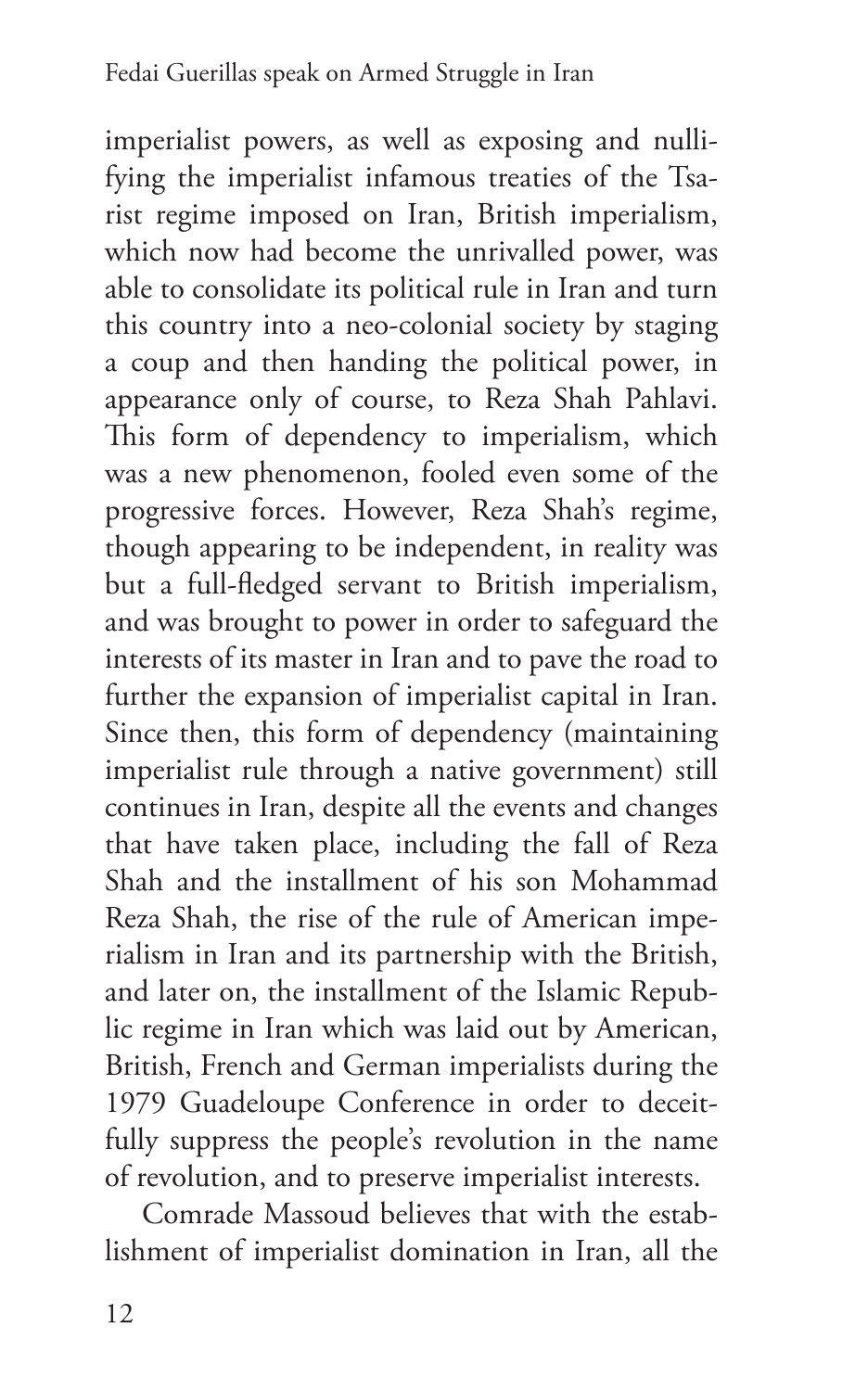internal contradictions of our society were overshadowed by the contradiction between the people (which in his view consisted of workers and the petit bourgeoisie in both country and town) and imperialism. Therefore, while emphasizing this point, he states that "The problem of imperialist domination must be regarded not as an extraneous factor that plays some role, but rather organically as the basis for any analysis and elucidation." This correct dictum results in the conclusion that workers and other oppressed masses of Iran could achieve their rights only through a revolution against the ruling political regime and the complete eradication of imperialist domination in Iran.

One of the most important chapters in this book is where Comrade Massoud presents his analysis on the Shah's so-called land reform and other reforms referred to as "The White Revolution" by the Shah (an analysis which the passage of time has further proven its correctness and perceptivity). In this analysis which was based on actual studies and personal observations conducted by Comrade Massoud himself and the members of his group from a Marxist point of view, unlike some intellectuals who perceived those reforms in the interest of peasants and workers and other sectors of people and concluded that the reforms had reduced the intensity of the existing contradiction in our society thus the objective conditions for revolution did not exist, Comrade Massoud proved that the objective of those reforms was but "the expansion of imperialist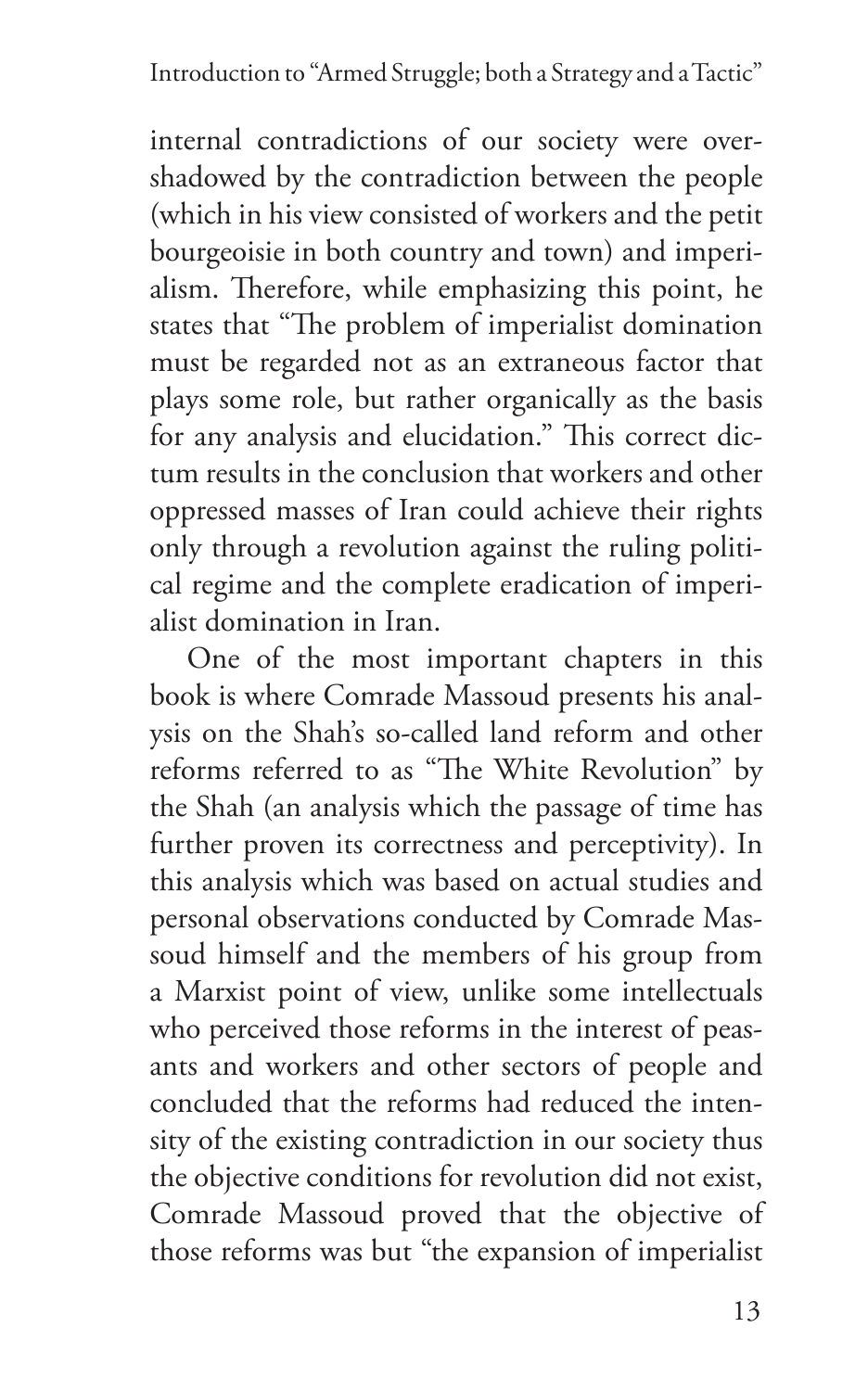infiltration into both country and town," and categorically argued that with those reforms the main contradiction in our society which is the contradiction between the people and imperialism had, on the contrary, grown deeper and greater, thus the objective conditions for revolution indeed existed. Therefore, the question of a social revolution was always on the agenda for Comrade Massoud and his group. And, in fact, they considered the preparation for a revolution as their main task in hand as communist intellectuals.

With deep conviction to the fact that it is the people who carry out a revolution, Comrade Massoud argues that, nonetheless, revolutionary intellectuals have a number of responsibilities towards the people which they must fulfill. Accordingly, a section of the book is devoted to the task of communist intellectuals or in other words the revolutionary vanguard towards the people. Comrade Massoud poses this task as follows:

Is not the historical task of the revolutionary vanguard to make use of conscious revolutionary practice in order to establish links with the masses so as to tap into the historic power of the masses and to bring that power, which is the determining factor, onto the actual and decisive battlefield of the struggle? The more complicated the conditions, the more powerful the suppressive forces of the enemy,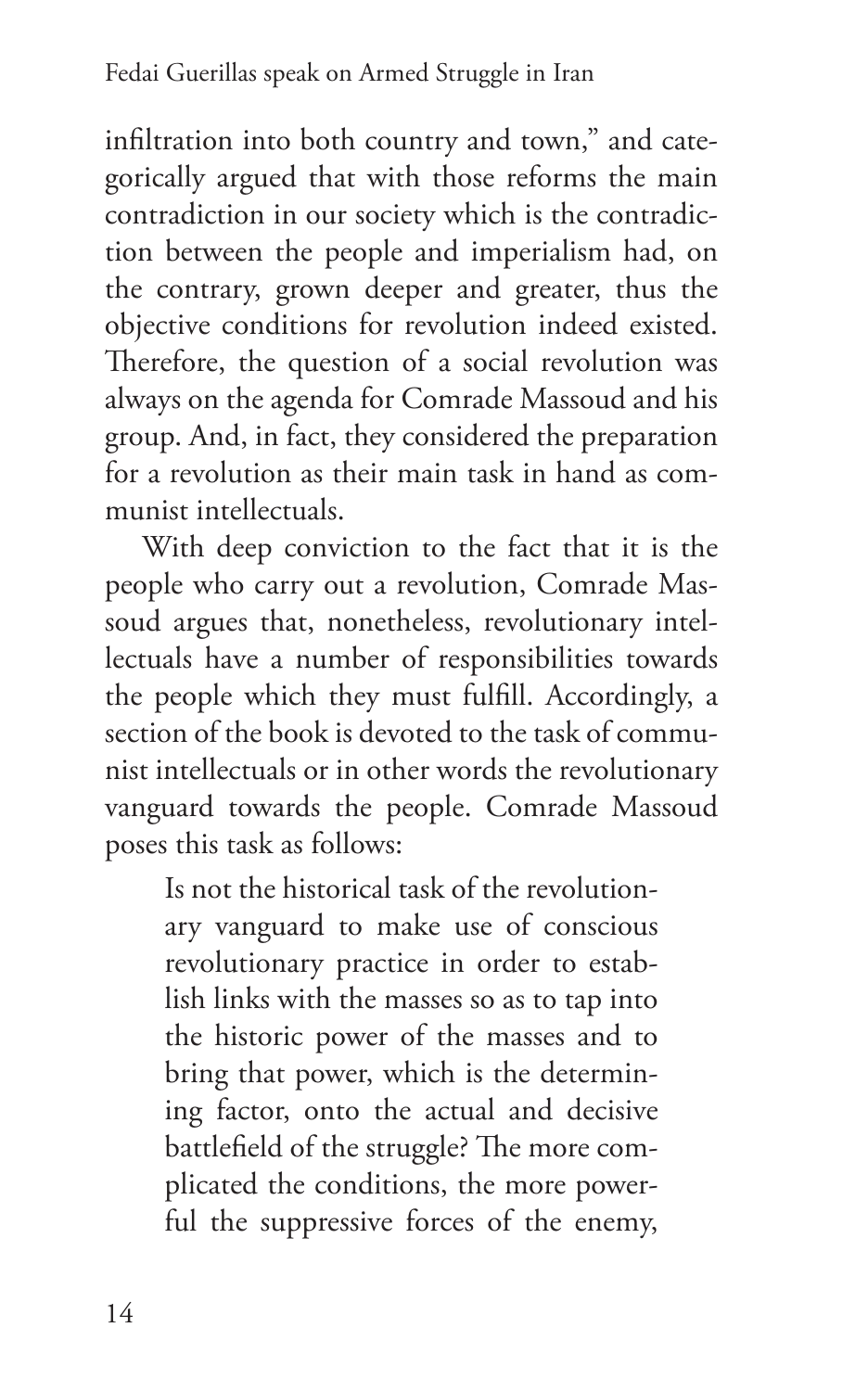the more urgently the question of the revolution is posed, and naturally the more difficult will be this 'tapping.'

Bearing this in mind, and following Lenin's teachings in regards to the necessity of bringing socialist awareness to the working class, and the necessity of forming an organization made up of professional revolutionaries, as well as other essential considerations on the question of revolution made by Lenin in his works including *What Is To Be Done?,* Comrade Massoud emphasizes on the difference between the conditions of Russian society during Lenin's time and that of Iran. He then points out that in Iran where dictatorship and anti-revolutionary violence originating from imperialist rule has prevented workers to even form their own trade organizations, and as described in detail by Comrade Pouyan in his pamphlet; where under a violent dictatorship, revolutionary intellectuals are not even able to retain their own association through peaceful means let alone establish links with the masses and bring them into the arena, therefore, the way to "tap into the historic power of the masses" via peaceful preparation for a revolution and then at a particular moment mobilizing a mass uprising as was the case in Russia—cannot be the path of revolution in Iran. Of course, Comrade Massoud forewent the fact that even though the October revolution of 1917 overthrew the old regime through a mass uprising organized by the Bolsheviks at a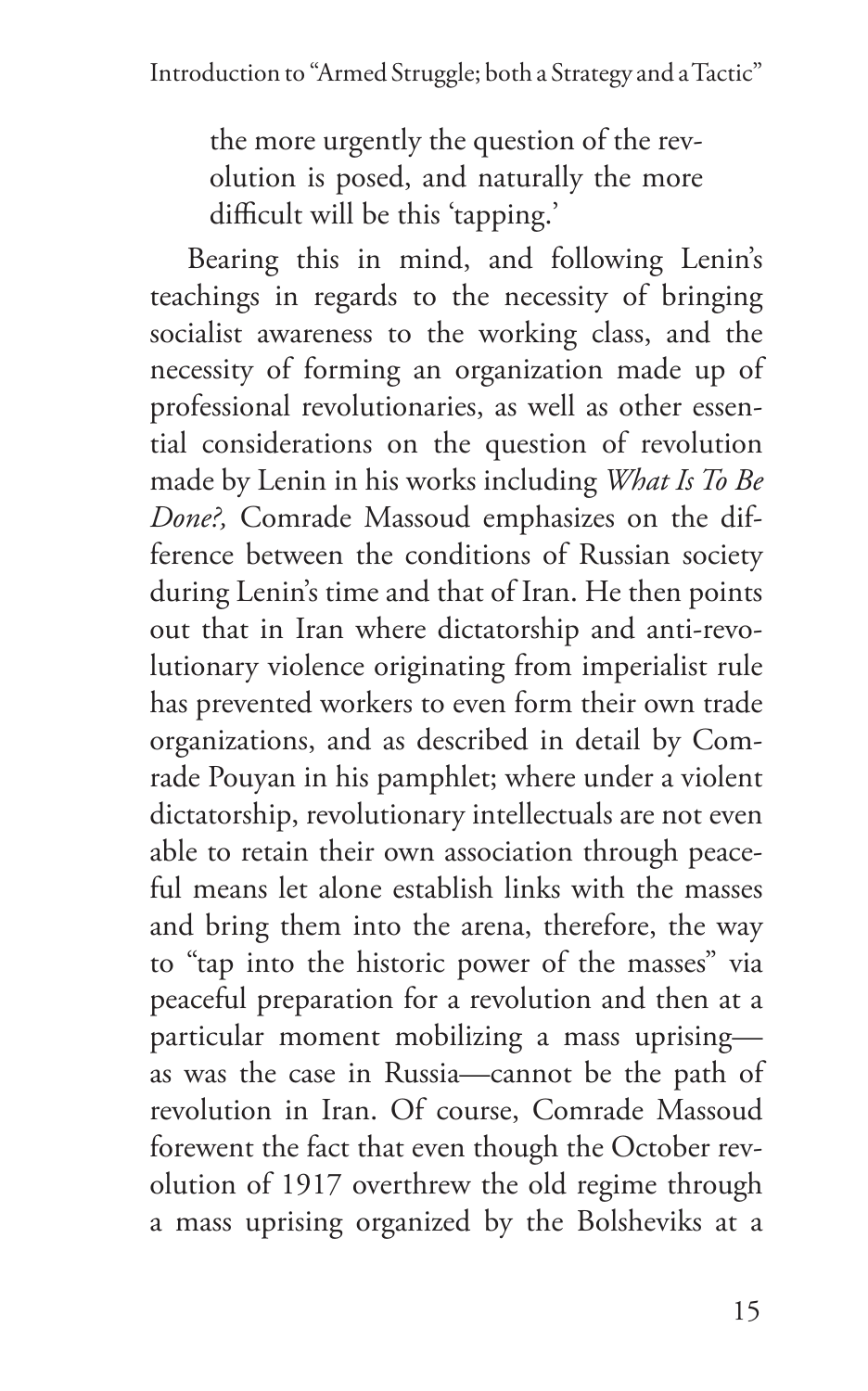unique moment, however, as we know, the Russian bourgeoisie with the aid of the British and other imperialist powers imposed a bloody civil war on the Russian workers and the oppressed masses that lasted several years, and indeed, it was after winning the civil war that the Russian proletariat under the leadership of the Bolsheviks was able to consolidate and maintain its political power. That was why, in *Lecture on the 1905 Revolution*, Lenin confirmed the view that: "…[T]he impending revolution... will be less like a spontaneous uprising against the government and more like a protracted *civil war*."

While rejecting any attempt to copy the paths of previous revolutions—be it the Russian revolution or Chinese, Vietnamese or Cuban revolution— Comrade Massoud demonstrates in this book how dynamically he approaches and draws lessons from the experiences produced in those revolutions. He writes: "... [S]ince revolution in all societies occurs under a series of general laws… all the past revolutionary experiences provide lessons which should be learned…" He then emphasizes that, the revolutionaries in any given country, however, must find the path to the revolution in their country by discovering the specificity of the objective conditions of their society, and theorize it. That is why, while stressing the importance of revolutionary theory (addressing Régis Debray and those who, with an incorrect take on the Cuban experience, undermine the importance of revolutionary theory), he argues: "…borrowed political theory cannot become the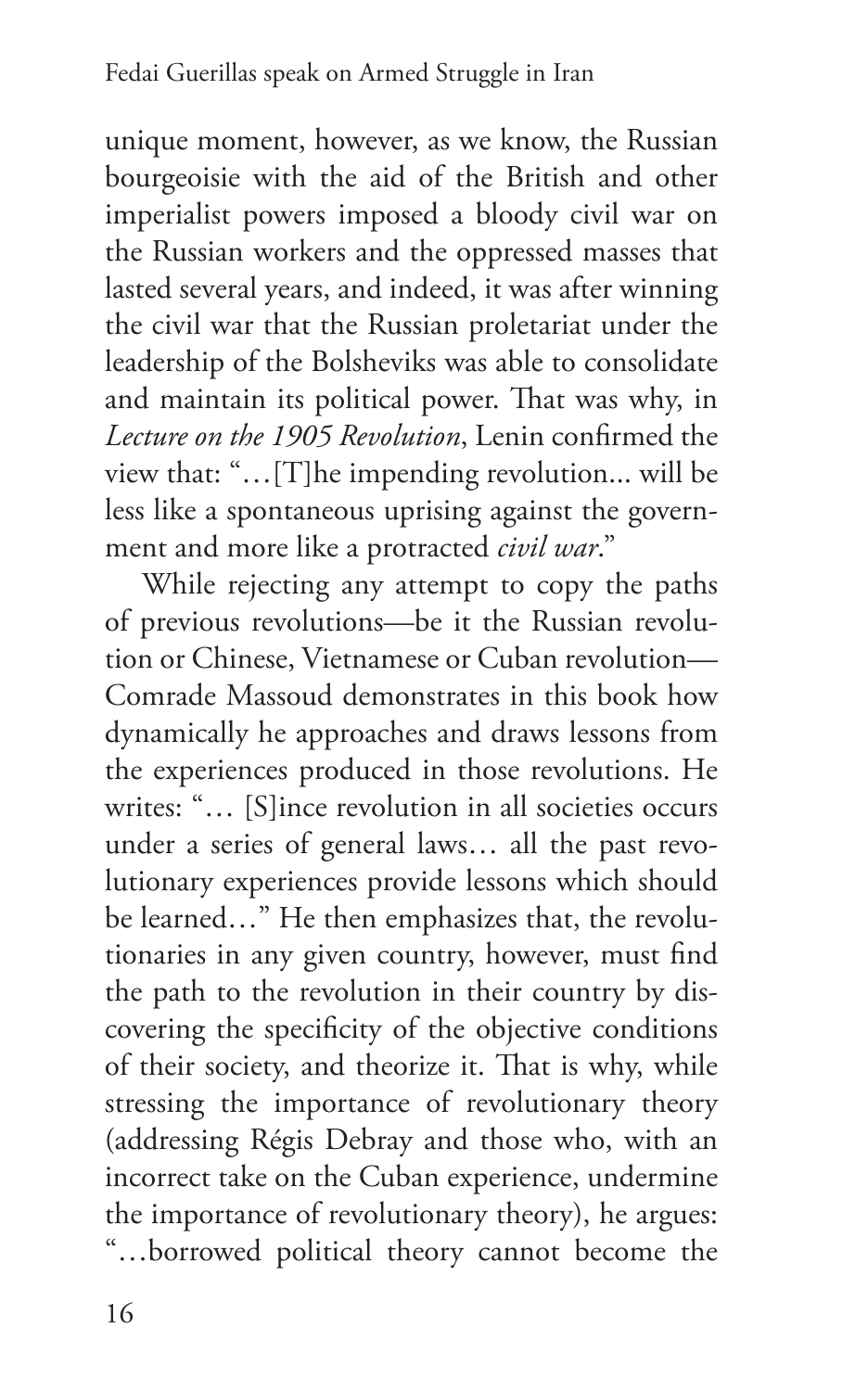proper guideline for revolutionary action."

The ingenuity and the ability of Comrade Massoud in presenting a creative application of Marxism-Leninism applicable to the conditions of Iranian society resulted in his theorizing and demonstrating the fact that the path of revolution in Iran is a popular armed struggle which is initiated by politico-military cells consisting of the most class-conscious revolutionaries; workers and intellectuals alike. A political group that organizes these cells, as a guerrilla or partisan force begins its fight against the enemy by resorting to armed struggle as a tactic, its aim being to mobilize and organize the masses. As a result, a guerrilla movement develops, within its process, into a popular armed movement, and by the might of the masses succeeds in seizing political power. Of course, the essential point stressed in the theory presented by Comrade Massoud is that revolution in Iran can be achieved only through the leadership of the working class (a class that is equipped with its own ideology, i.e., Marxism-Leninism), and that no other class is capable of carrying out such a task.

In this book, the reader can observe Comrade Massoud's profound understanding of Marxist concepts on the question of seizing political power. By referring to Lenin's statements "The basic question of every revolution is that of state power" (Lenin, *The Dual Power*) or "let us not forget that the issue of power is the fundamental issue of every revolution," Comrade Massoud, while stressing that political power in Iran is in the hands of imperialism ruling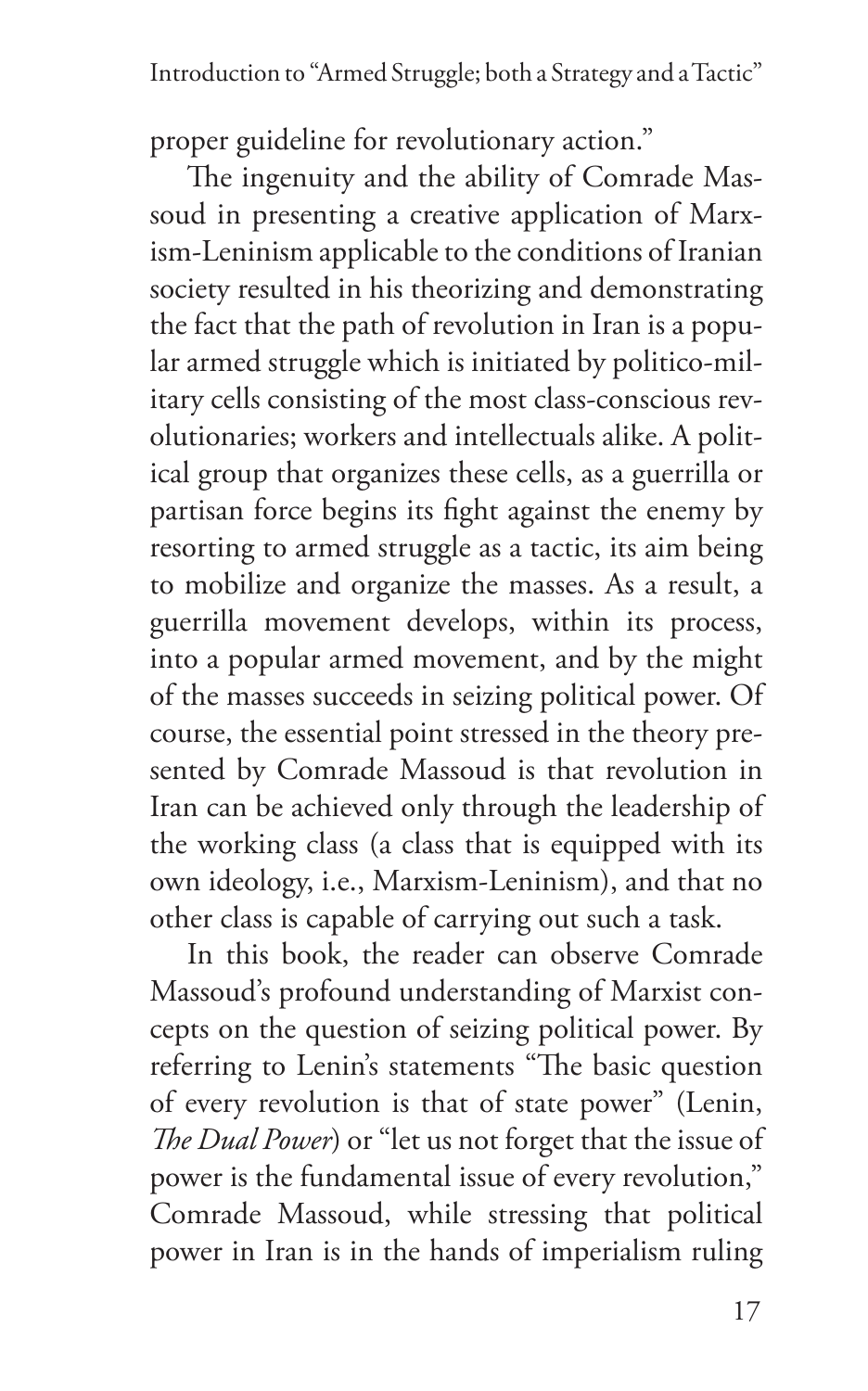through its puppet regime, i.e., the Shah's regime (and nowadays, the Islamic Republic), emphasizes that the army and other armed forces are the most essential instruments for the survival of imperialist rule in Iran, and that only by the destruction of this army and its auxiliary forces can the working class smash the state apparatus and seize political power. This is a fact that every state, as the instrument of organization of this or that social class, is capable of ruling mainly by relying on its armed forces. That is why Lenin states: "What does this power mainly consist of? It consists of special bodies of armed men having prisons, etc., at their command." (Lenin, *State and Revolution*) With this knowledge, Comrade Massoud criticizes the view that merely focuses on seizing political power without determining as to with what form of action and organization as *the principal form* of action and organization it can be achieved. He writes: "In a situation where one must precisely determine what form of action and organization ought to be selected, is not evading the definition of the principal form of action a type of reformism?" And he adds:

Seizure of political power is a definite goal and its necessity is a universal fact. The question is that in seizing political power, what is the decisive factor? Now, if instead of responding to this need and determining *the concrete path of action and the main method of struggle*, we come forth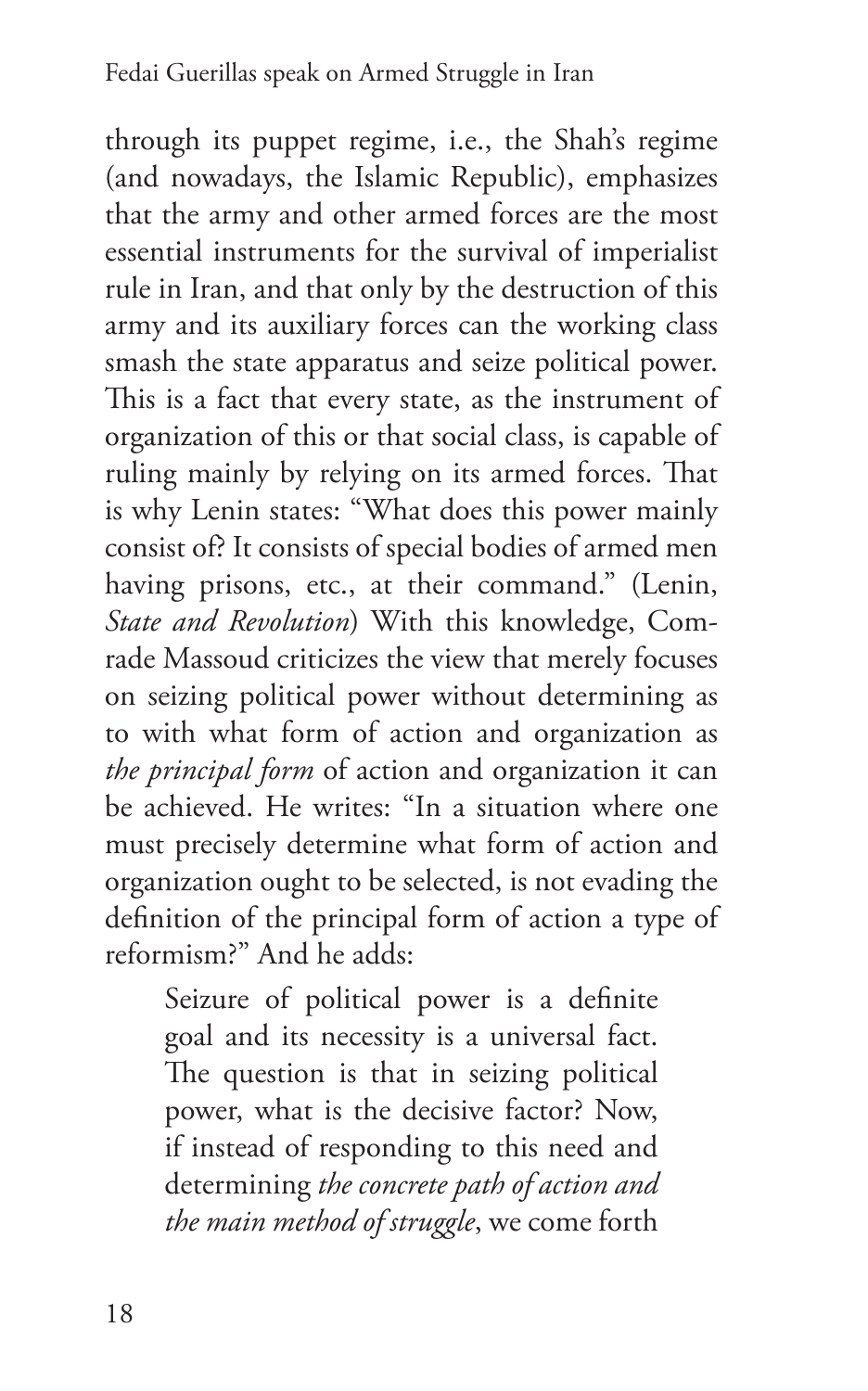to say that the goal is the seizure of political power and not the destruction of the army, that one should comprehensively intervene on all levels, that one should use all forms of struggle, etc., then we will have uttered generalities behind which lie hidden our incapability, our lack of courage, and our political ignorance. (*author's emphasis*)

In the theory of armed struggle formulated by Comrade Massoud it is clearly stated: "To defeat Reaction, the reactionary army must be smashed. To smash the reactionary army, a people's army must exist." It is also delineated in this theory as to what path can lead to building a people's army, where we read: "The only way to smash the reactionary army and to build the people's army is prolonged guerrilla struggle…" From the viewpoint of this theory, guerrilla warfare, which begins its process by forming politico-military cells, does not engage solely in military operations but rather carries out both political and military tasks simultaneously. In other words, they are intertwined. Therefore, it is emphasized that, "a guerrilla war is necessary not only in terms of military strategy for smashing the powerful army but also in terms of political strategy for mobilizing the masses." And that, "… the people's army also becomes the 'armed propaganda' force." Basically, bringing political awareness to the working class and other oppressed masses, mobilizing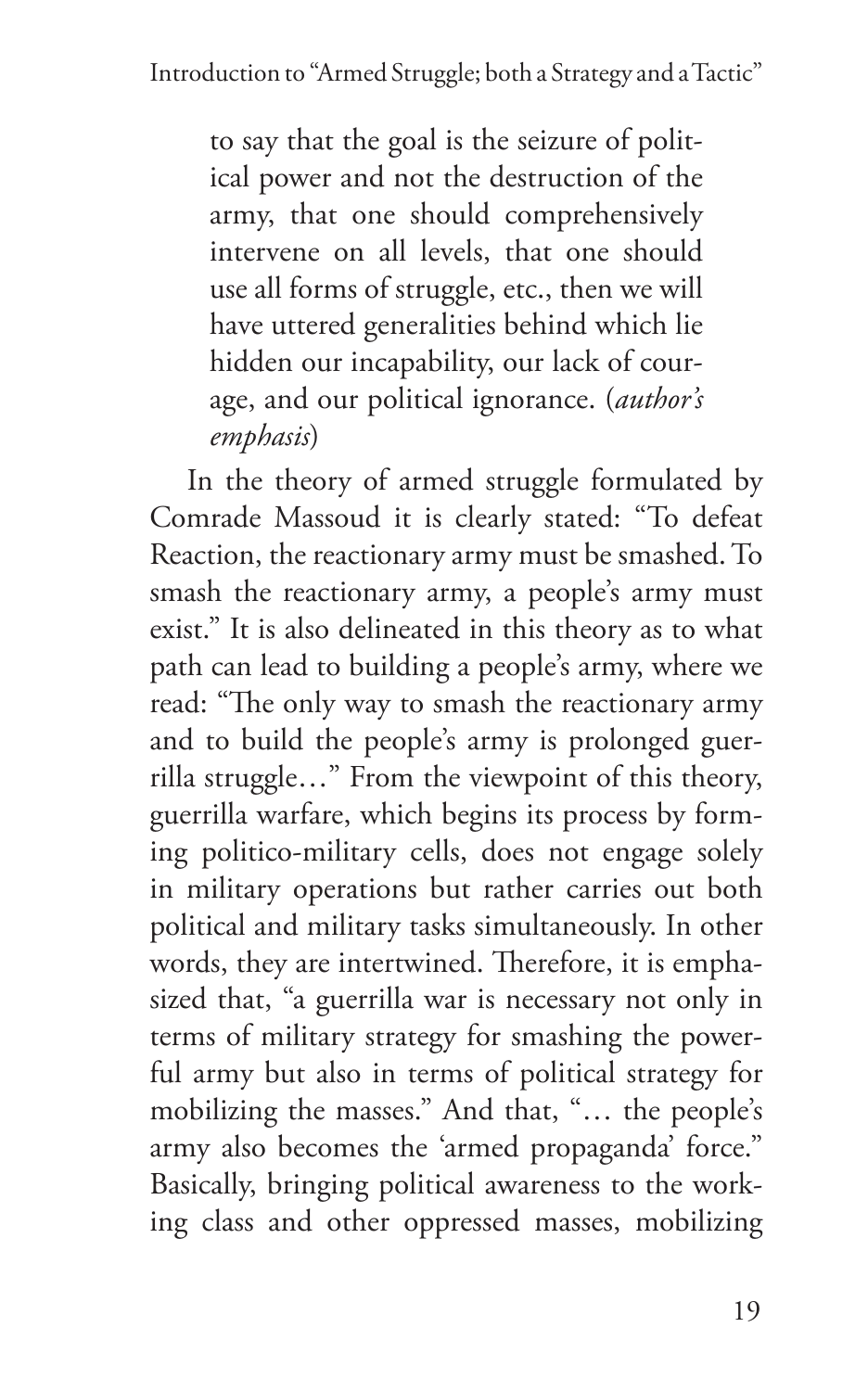and organizing them, building a communist party as well as people's army are all achievable through this process. Therefore, we read: "The political and military factors are fused together in an inevitable and organic way. On the one hand, the mobilization of the masses is the condition for the victory of armed struggle both militarily and politically. Yet, on the other hand, mobilization of the masses is not possible without armed struggle."

There are several other theoretical issues posed in this book which illustrate the communists' tasks towards the working class and other oppressed masses. For example, there are profound and educational points made in response to those who consider the revolutionary intellectuals resorting to armed struggle before the masses themselves commit to it as a non-Marxist-Leninist approach. We read, for instance: "The necessity for the conscious role and active practice of the revolutionary vanguard has not been weakened but rather strengthened precisely due to the increasing role of the counter-revolution in the equation." Or in regards to the conditions in Russia—where the form of struggle was merely political before the eruption of the mass uprising while giving an elucidative explanation suggesting that the Iranian communists, too, must act upon all the tasks regarded by Lenin as the tasks of communist revolutionaries, Comrade Massoud argues: "The truth is that if the struggle against despotism, at that time, was fundamentally political, now the struggle against despotism is basically political-mil-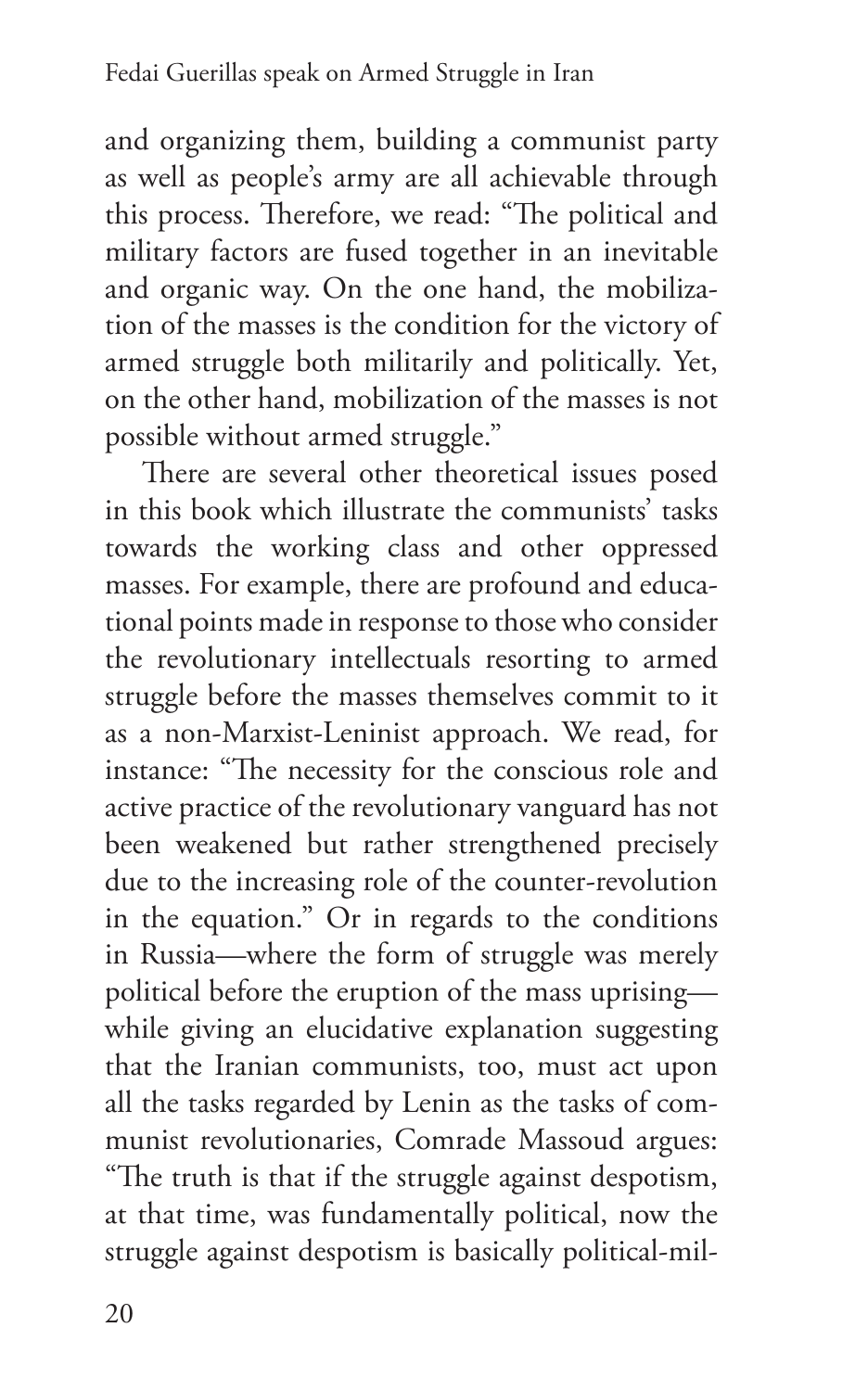itary." Or in particular, regarding the way by which the organization of professional revolutionaries as suggested by Lenin can be created, he writes: "If in Russia the true vanguard came to the fore as a result of a series of economic, political and ideological struggles, now in Iran, solely a political-military struggle is able to create the true vanguard."

In general, the point stressed in this book is the fact that "armed struggle is that form of struggle which constitutes the groundwork of an all-encompassing struggle, and only on such a basis do other various forms of struggle become necessary and use $f_{11}$ "

Also, while drawing lessons from the Chinese, Vietnamese and Cuban revolutions in this book, the author deciphers both the similarities and the differences between the path of those revolutions and that of Iran.

And lastly I must say that a careful study of "*An analysis of the conditions of Iranian Society and Armed Struggle, Both a Strategy and a Tactic*" will without a doubt prove as to how coherent the theory presented in this book is because it is based on irrefutable facts. Moreover, it will prove that because of its solid constitution, opportunists, as they have shown up to now, are not able to respond without resorting to misrepresentation and distortion. Furthermore, no unbiased reader will hesitate, after reading this book, to profess to Comrade Massoud's vast knowledge not only of Iran's contemporary history, the history of the French, Russian, Chinese, Vietnamese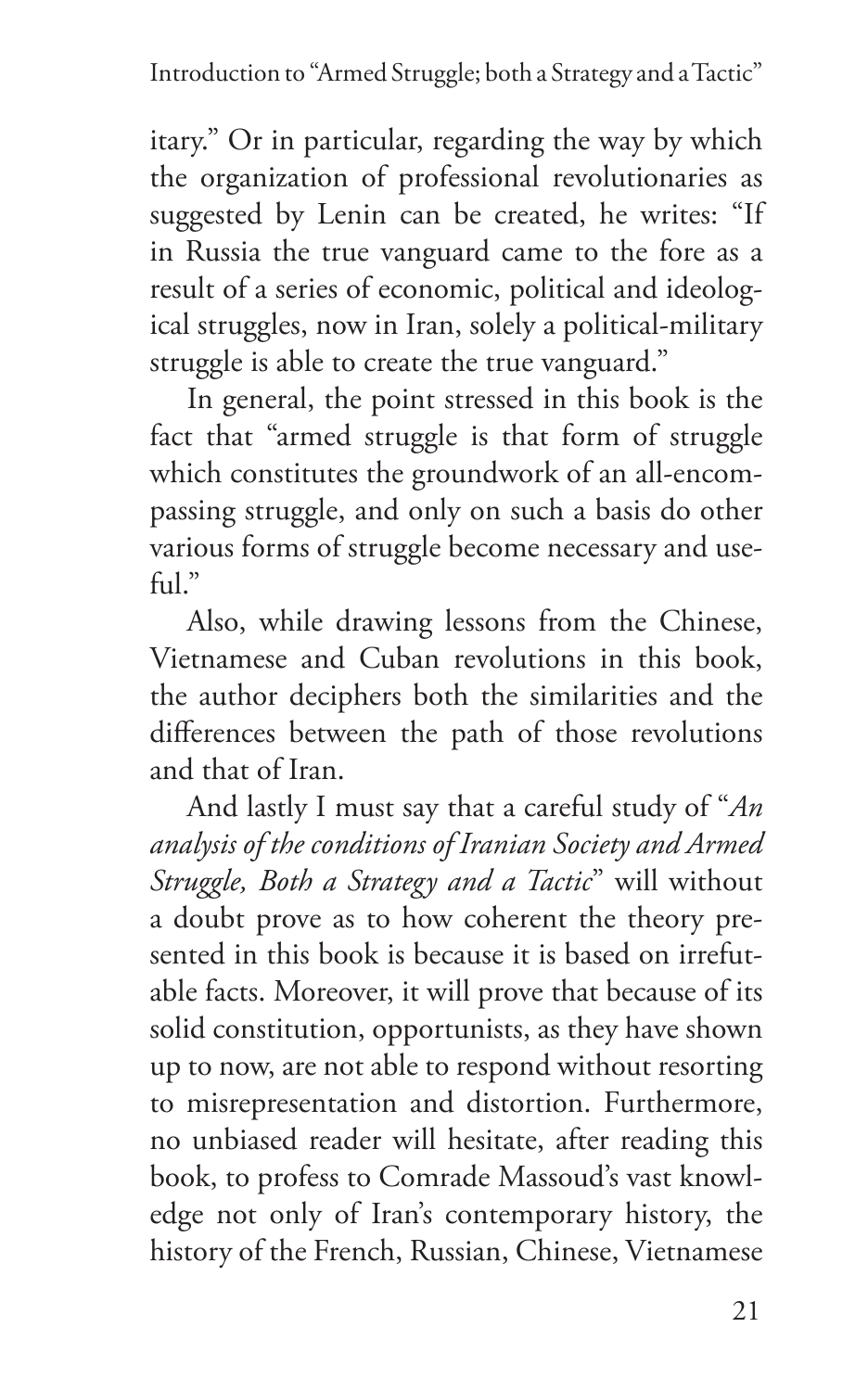and Cuban revolutions as well as the polemics within the revolutionary movement in Latin America, but also of the classic works of Marx, Engels, Lenin and Mao some of which are discussed in this book with a thorough examination. In fact, it would be difficult not to be amazed by Comrade Massoud's profound Marxist understanding and his ability to formulate an adaptation of Marxism-Leninism applicable to the specific conditions of Iranian society.

It must also be noted that as the result of the breakthrough that this brilliant essay made in Iran's New Communist Movement, and considering its luminous practical impacts, The Organization of The Iranian People's Fadaee Guerrillas received broad support and international unity from revolutionary movements around the world especially in the Middle East. In other words, this book and its influence reached those movements as well.

## **Ashraf Dehghani Iranian People's Fadaee Guerrillas (IPFG) 28 July, 2017**

www.siahkal.com www.ashrafdehghani.com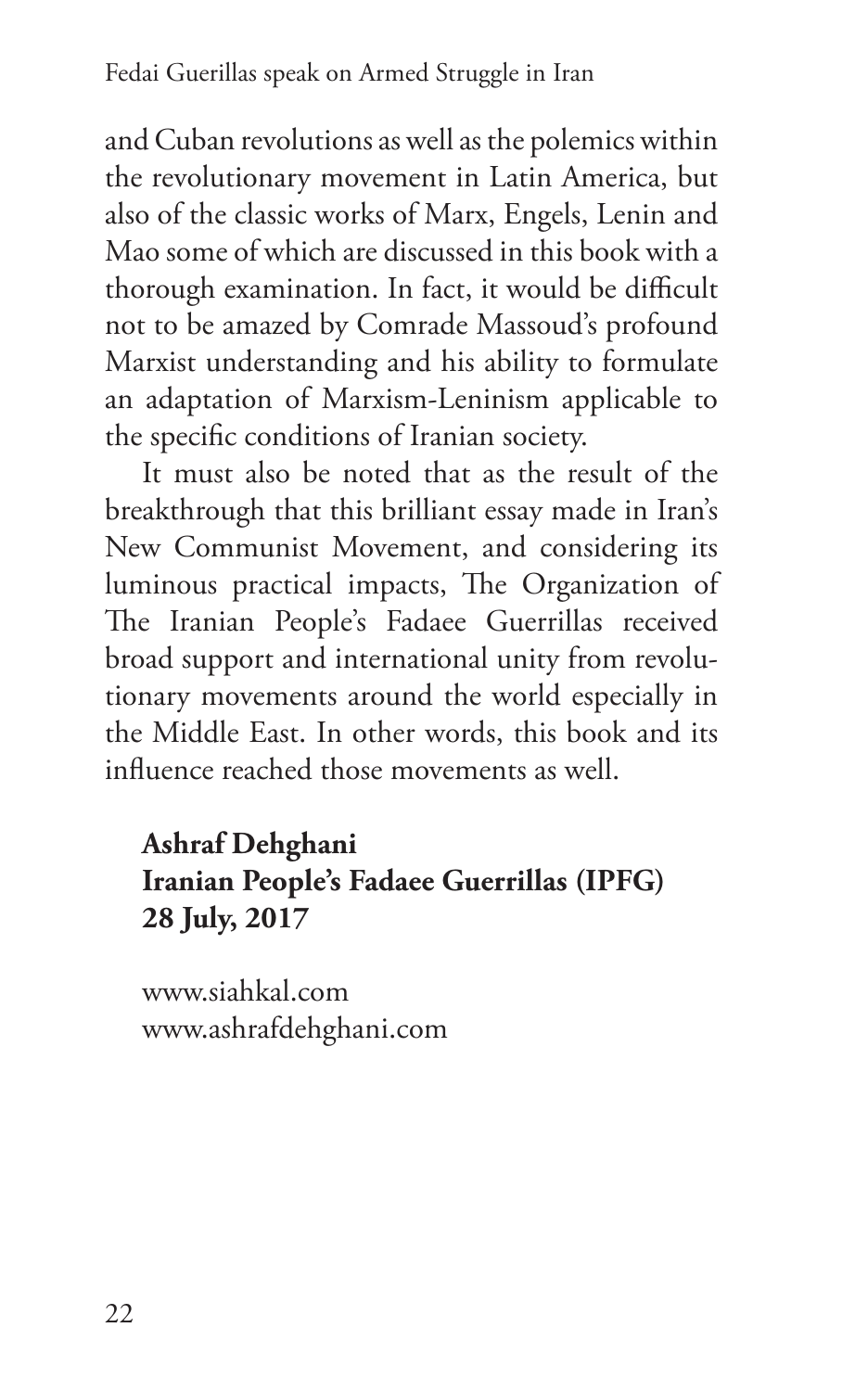# **Armed Struggle; both a Strategy and a TACTIC**

Masoud Ahmadzadeh

#### **1. Circumstances of the Genesis and Growth of the New Communist Movement**

In the recent decade, our country has witnessed a new phase in the revolutionary struggle of our people. Although the puppet regime has resorted to all means to subdue this struggle, from intimidation to allurement to imprisonment, torture and murder, it has constantly encountered an ever more obstinate wave of struggle. In place of any one fallen combatant, tens of others have risen, and in the process the combatants have gained more experience in the struggle. Most striking in the present struggle of the people is the unprecedented growth of the communist movement in Iran. It may be said that our society has not, hitherto, witnessed such a movement, whether in terms of its authenticity or in terms of its depth and extent. The regime, of course, has directed most of its blows against the communist movement and its combatants because communists are the most persistent revolutionaries and are armed with the international weapon of Marxist-Leninism. The communists attach more importance to and are more successful at organization than the other fighters. The most outstanding evidence of the growth of the communist movement and its ever-increas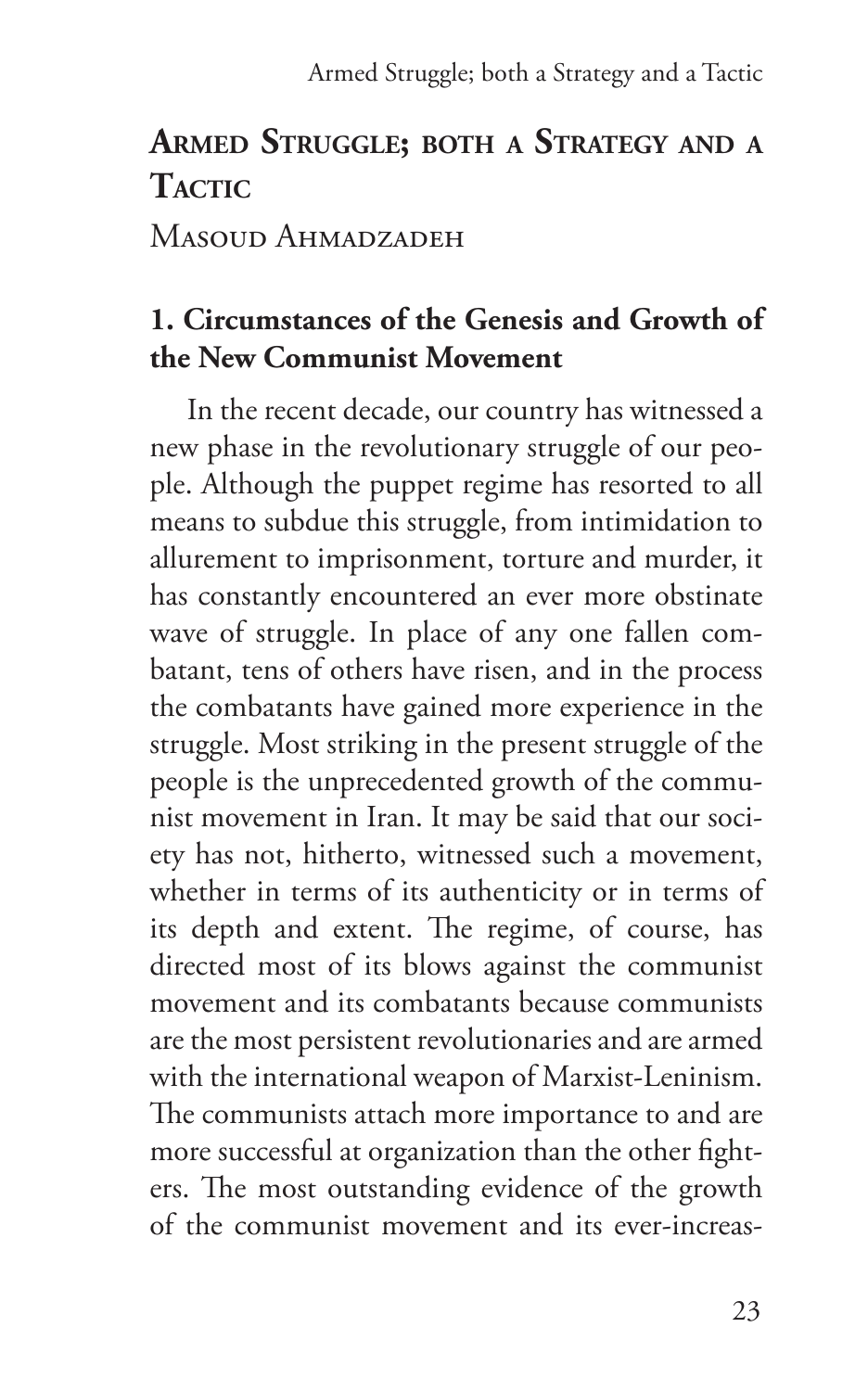ing strength are the fierce attacks carried out by the police and the S.A.V.A.K. (the state secret police) against communism. Periodicals such as *Jahan Nou*, books published by the regime, and the buffoonish act recently put on by such sold-out traitors as Nikkhah and Parsa-nejad well reveal the regime's fear of the communist movement.<sup>2</sup>

In the present phase, this movement is basically characterised by the simple gathering of forces, its spontaneous growth and its isolation from the masses.3 To comprehend why, we must look retrospectively. The imperialist coup d'état of the 28 of Mordad (August 19, 1953)4 broke up all the national

<sup>2</sup> Parviz Nik-khah, a member of a group with Marxist tendencies, was accused of complicity in an assassination attempt on the Shah in 1965. Nik-kah was sentenced to life imprisonment, but several years later he appeared on national television and cowardly renounced his previous opposition to the regime. Since then he has become an important advisor to SAVAK and a propagandist for the Shah's regime and against Marxism. Siavosh Parsa-nejad was once active in the student movement in Europe and had returned to Iran with the intention of struggling against the regime. A member of the Revolutionary Organisation of the Tudeh Party, he was arrested in 1970. Like Nik-khah, Parsa-nejad surrendered, claiming a conversion to the Shah's ideas.

<sup>3</sup> What is being spoken of here is the stage of the birth of the communist movement. Presently, the communist movement has developed to the level where it determines specific directions for action; it transforms the simple gathering of forces into an organized one and spontaneous growth into conscious growth. It has now reached the level where it is engaged in the path-finding for the establishment of contact with the masses and their struggles.

<sup>4</sup> The CIA engineered coup d'état against the anti-imperialist premier Dr. Mossadegh, which returned the current Shah to power.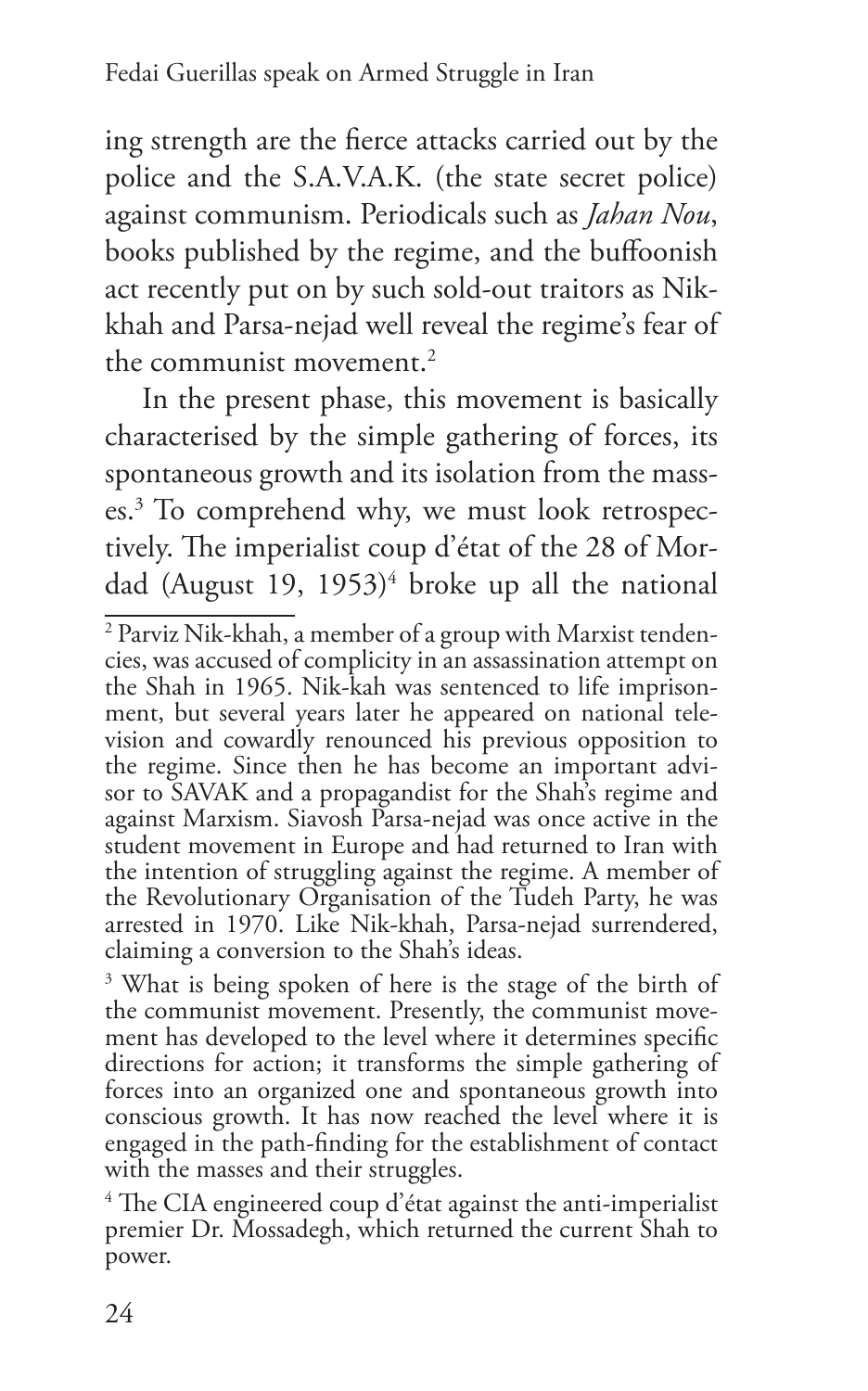and anti-imperialist political organisations. The only force which would have been able to learn from this defeat and on the basis of which analysis adopt a new line relevant to the new circumstances and to take into its hands the leadership of the anti-imperialist forces that were actually ready for struggle was a proletarian party. Unfortunately, however, our people lacked such an organization. The leadership of the Tudeh Party, a mere caricature of a Marxist-Leninist party, was only capable of throwing its devoted militant cadres under the blades of the executioner before fleeing.5 Thus, the organized

<sup>5</sup> The Tudeh Party was founded after the Allied Forces exiled the dictator Reza Shah in 1941. With a reformist line and petit bourgeois leadership, the Tudeh Party mobilised a significant number of intellectuals and other sections of the petit bourgeoisie as well as many workers since a workers' revolutionary organization was lacking. Eventually, the Party claimed to be a workers' party. It participated in the reactionary government of Prime Minister Ghavam in 1946. After the attempted assassination of the Shah in 1949, the Tudeh Party was declared illegal and its leaders were arrested along with other opposition leaders. Later they escaped to Eastern Europe. During the anti-imperialist, democratic movement of 1949-1953 led by Mossadegh, the Tudeh Party opposed the nationalization of the oil industry and helped sabotage ty's organization might have prevented the reign of terror that began with the coup d'état of 1953. Even after the coup, ing army officers in strategic posts. While many courageous and progressive members of the Party waited for the call to action, the leadership vacillated, giving the new regime time to ferret out the officers' organization and underground units of the Party. Even though the leadership called for members to write letters of repentance, many resisted savage torture and preferred execution by firing the squad to surrender. With the betrayal by the leadership, many party members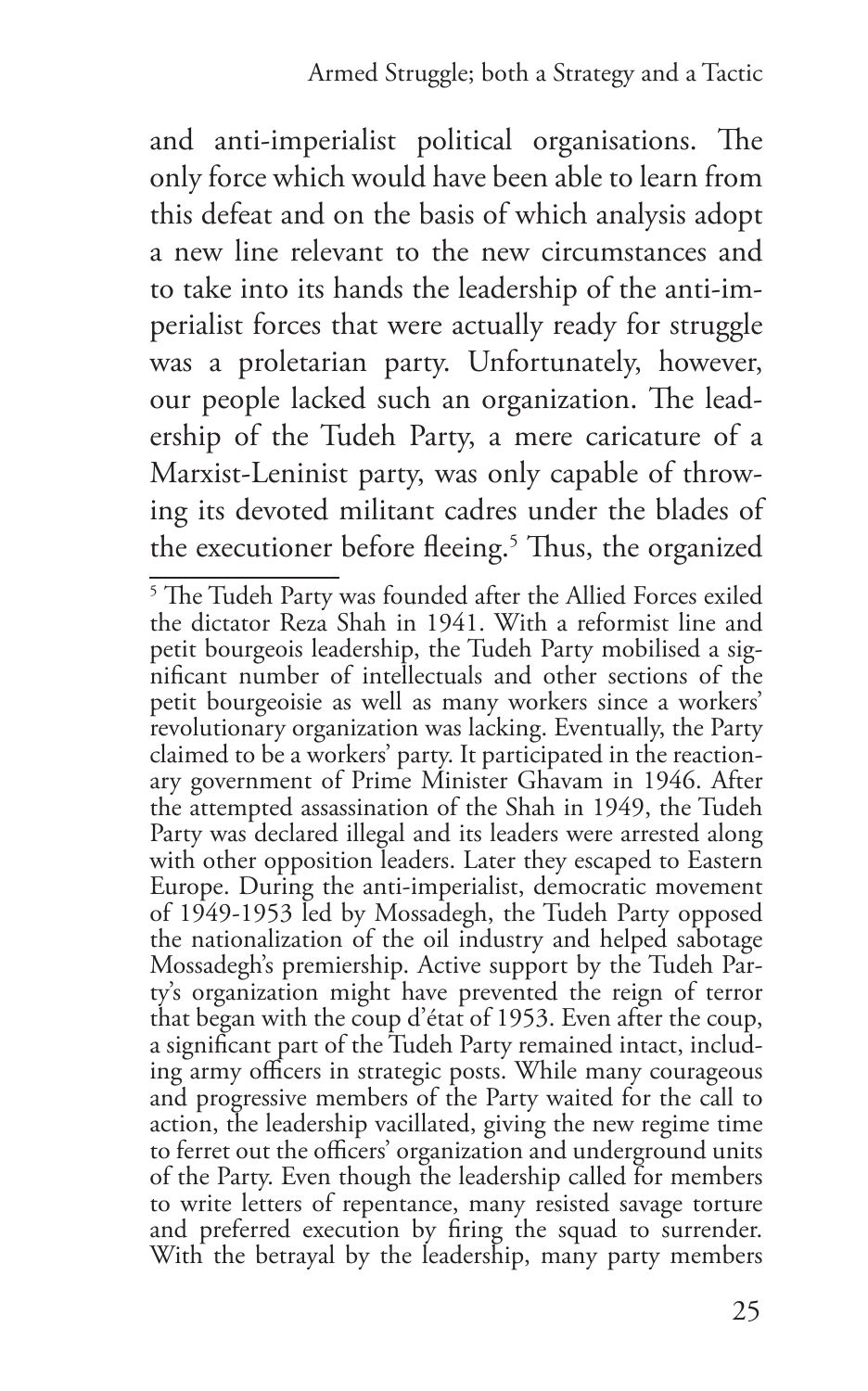struggle basically came to a halt and whatever did take place was conducted by the remnants of the shattered organizations within the framework of the same old methods. This resulted, above all, in the further suppression of those who were struggling.

Despite this situation, at the end of the fifties and the beginning of the sixties, the development of the contradictions and recurrent crises brought about a rapid and spontaneous organization of national forces, which principally gathered around the National Front and its affiliated organizations. But, in the general framework of defunct slogans and limited by paralyzing methods, these struggles were also unable to accomplish anything in the face of an enemy that understands only force and exists on the strength of the bayonet. Of course, one result of this situation was increasing awareness of the regime. Demonstrations and strikes were successively defeated, and although these experiences and the regime's actions gradually led to the changing of slogans (particularly reflected in the uprising of the 15<sup>th</sup> of Khordad June 5), the methods of struggle and the organizational framework remained same.<sup>6</sup>

lost hope and some joined the regime while some sought new alternatives for continuing the struggle.

<sup>6</sup> The socio-economic crisis in Iran during the late 1950s and early sixties weakened the regime and brought up a resurgence of the democratic and anti-imperialist struggles in 1960-1963. Associates of Mossadegh and small, liberal bourgeois and petit bourgeois groups that had been inactive or underground since the 1953 coup d'état felt that the time sadegh was under house arrest, he was still quite popular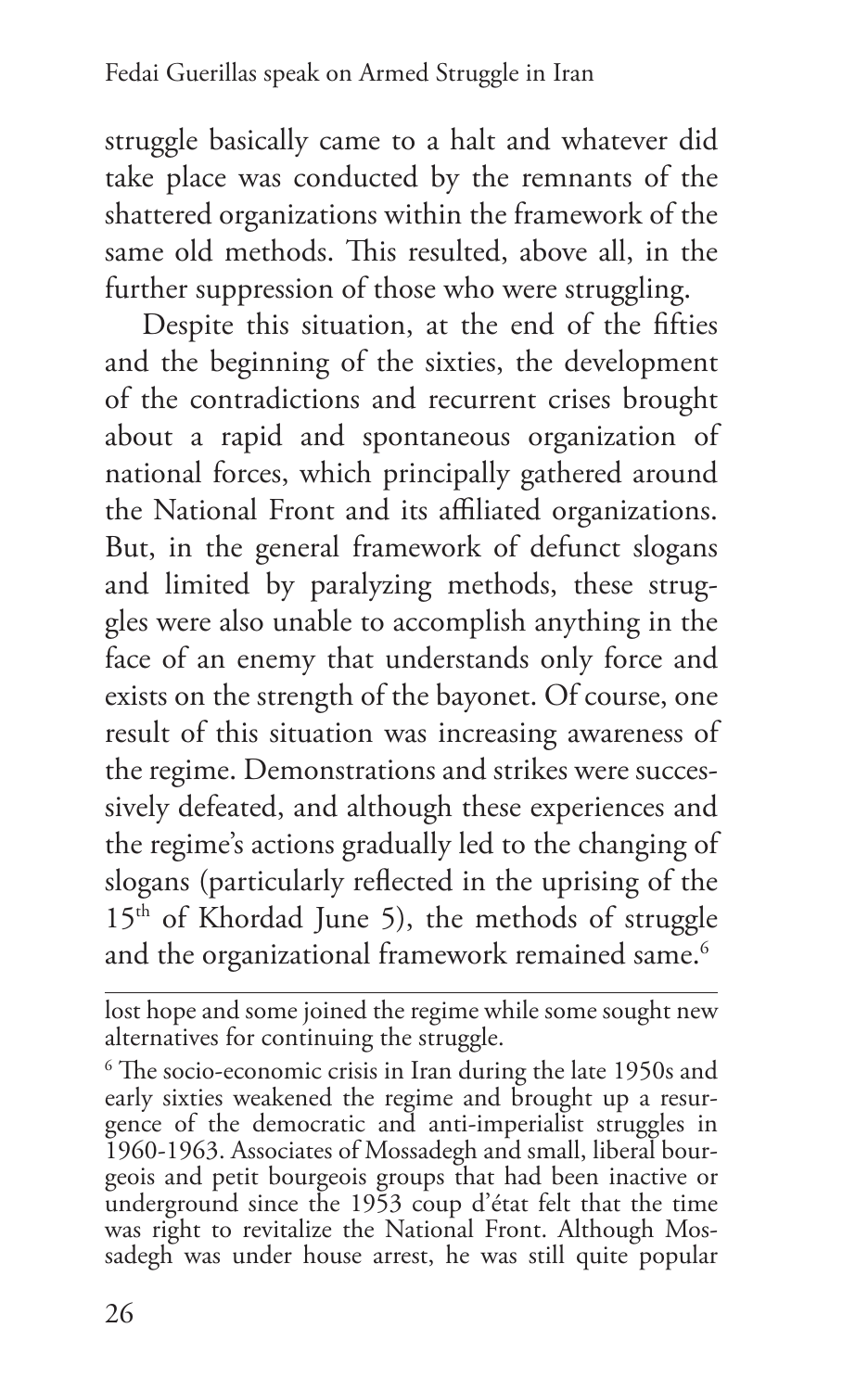Through this process, the organizations became extinct. The awesome image of the bayonet again established its domination everywhere. But, the new circumstances differed from those of the period after the coup d'état in one fundamental respect: no one could any longer trust the pervious slogans, the old methods of struggle nor the outmoded forms of organisation. The Tudeh Party, which had not been able to exemplify a communist party even for a moment during its existence, now had all its organizations demolished, its devoted cadres subdued, and its traitorous leaders on the run. This Party was not even capable of providing a theoretical or frame of reference for the later phases of the struggle. Thus, in a situation of terror and repression; in a situation

among the Iranian people, especially the urban masses, who associated the National Front with Mossadegh. Thus many people in or near the big cities gathered around the National Front. In May 1961 a demonstration by the National Front in Jalalieh Square, Teheran, attracted over 100,000 demonstrators. Due to the inept leadership, the inadequacy of the old methods and slogans, and internal conflicts between different sections, this struggle failed. With the initiation of U.S. directed reforms (the "White Revolution"), the Shah could once again flex his muscles; he closed this chapter of reformist struggle with the massacre of June 5, 1963, and subsequent repression. The years 1960-1963 witnessed many demonstrators and other political actions resulting in thousands being jailed, universities ransacked, and students dent) and Khanall (a teacher) were murdered. The struggle of these years was a necessary phase in the history of the Iranian<br>people's struggle. It showed that new theories, new methods, new organizations and new leaders were needed if the anti-imperialist, anti-dictatorial struggle of the people was to succeed. Ahmadzadeh and Pouyan and their theory of armed struggle are the results of this realization.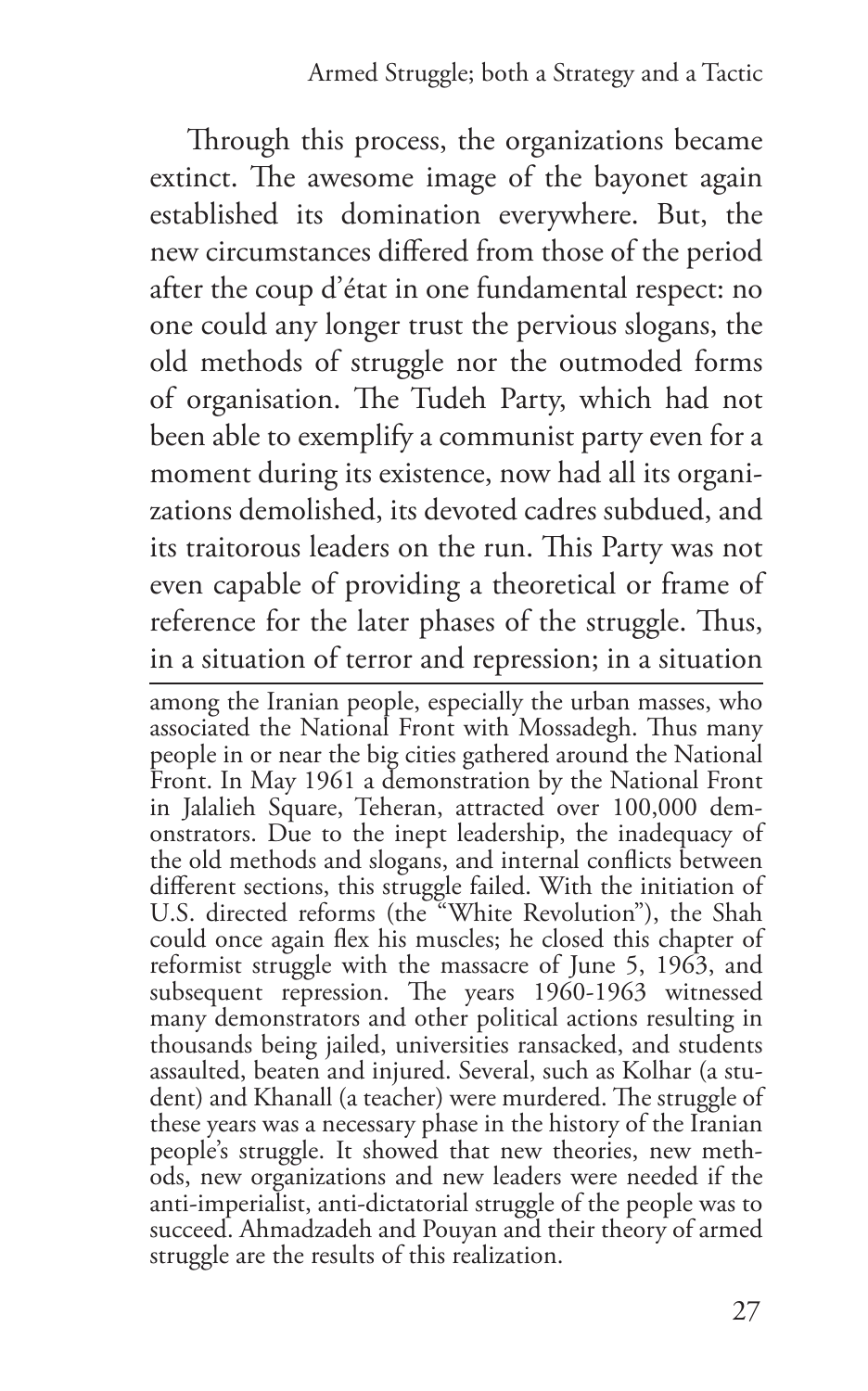where our people's struggle had met with defeat; and in a situation where revolutionary intellectuals essentially lacked any theoretical or background experience, the task had to be undertaken afresh. The new communist movement got on its feet and the simple gathering of forces was initiated. The objective was not to muster force in order to strike again, but to analyze the conditions in order to find a new path for struggle. Throughout the years before this, the treacheries and errors of the Tudeh Party had completely destroyed its reputation, and no revolutionary intellectual was willing to co-operate with it. Under these circumstances, the bourgeois and petit-bourgeois organisations were able to attract these revolutionary intellectuals. This situation finally led to the penetration of the ideologies and tactics of the left petit bourgeoisie into these organizations, however, and their related ideologies also lost their credibility.

If during these periods the boundaries between Marxism-Leninism on the one hand and revisionism and opportunism on the other had not yet crystallised on an international scale, the distrust of the Tudeh Party might initially have led to the distrust of communism as well. It became clear, however, that the place of genuine Marxism-Leninism was indeed vacant and that it must be occupied. Hence, revolutionary Marxism-Leninism, as the theory of revolution, became the sole gathering point for the most persistent revolutionaries. Thus, there appeared an extensive and striking acceptance of Marxism-Le-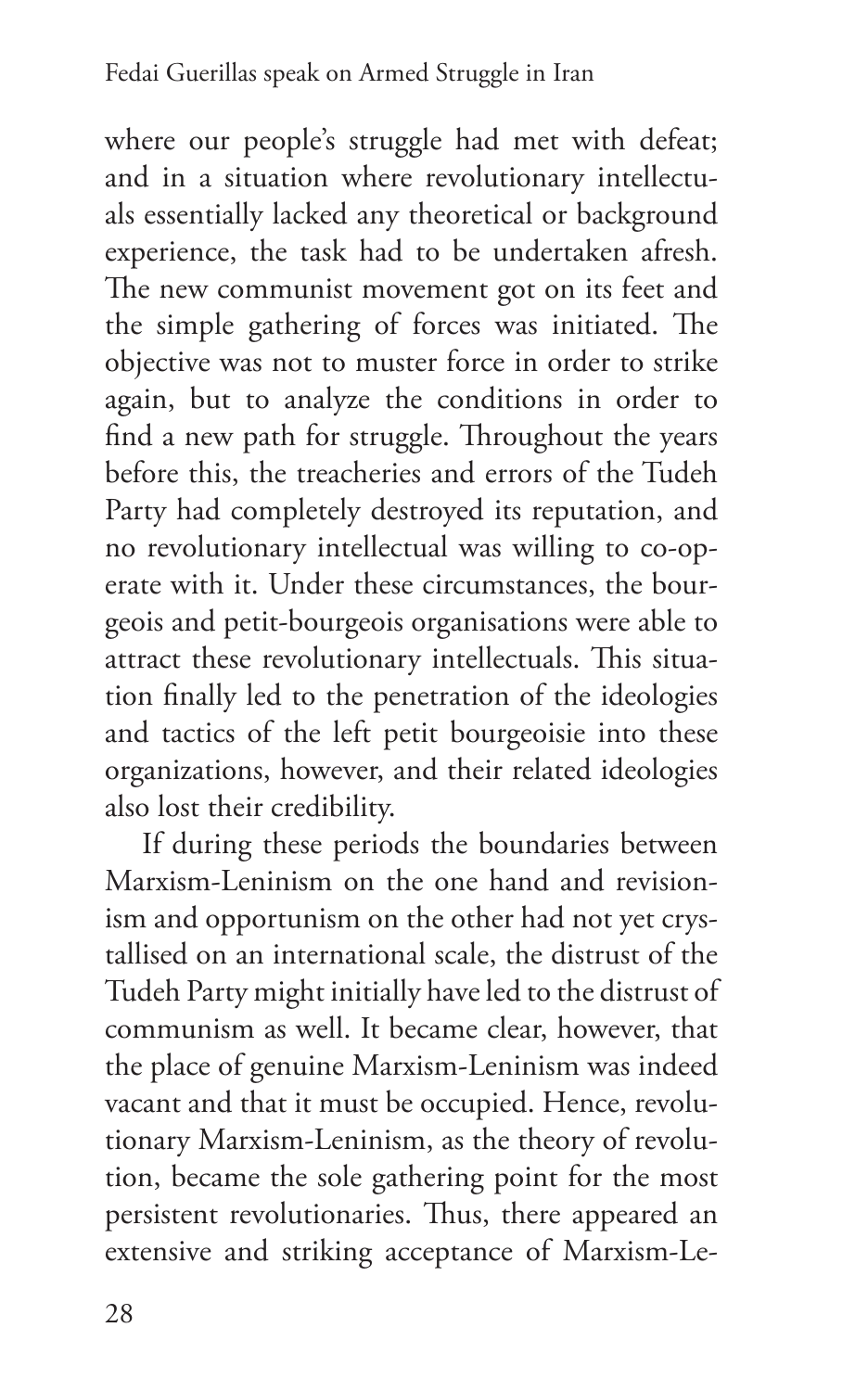ninism by the revolutionary intellectuals, and acceptance which was now moulded with the name of Thoughts of Comrade Mao. In the process of the exchange and publication of communist works, particularly the works of Mao, communist circles and groups came into existence. Under the influence of revolutionary experiences and peoples' wars, the (theoretical) tendency toward mass armed struggle increased day by day. Meanwhile, the Cuban experience also attracted attention. There appeared those who wanted to engage in armed struggle by forms not completely known to us.7 Before they began, however, they were arrested and thus were unable to provide the movement with any positive or negative experiences. Therefore, despite the claims of a few, the defeat of the groups who wanted to engage in armed struggle did not by any means indicate the inappropriateness of armed struggle because these defeats stemmed from a series of organizational errors and from the failure to consider the rules of secrecy. When the simple gathering of forces commenced, any form of contact between the peoples' intellectuals and the masses had been cut off in practice, and there was no serious link among the intellectuals themselves, including the proletarian intellectuals. Now, after the inner development of the communist groups, they accept that their fur-

<sup>7</sup> Ahmadzedah probably refers here to Jazani's group. Although at the time this Ahmadzedah knew little of this group, later Ahmadzedah's group joined with the remnants of Jazani's group to form the Organization of Iranian People's Fadaee Guerrillas (OIPGF).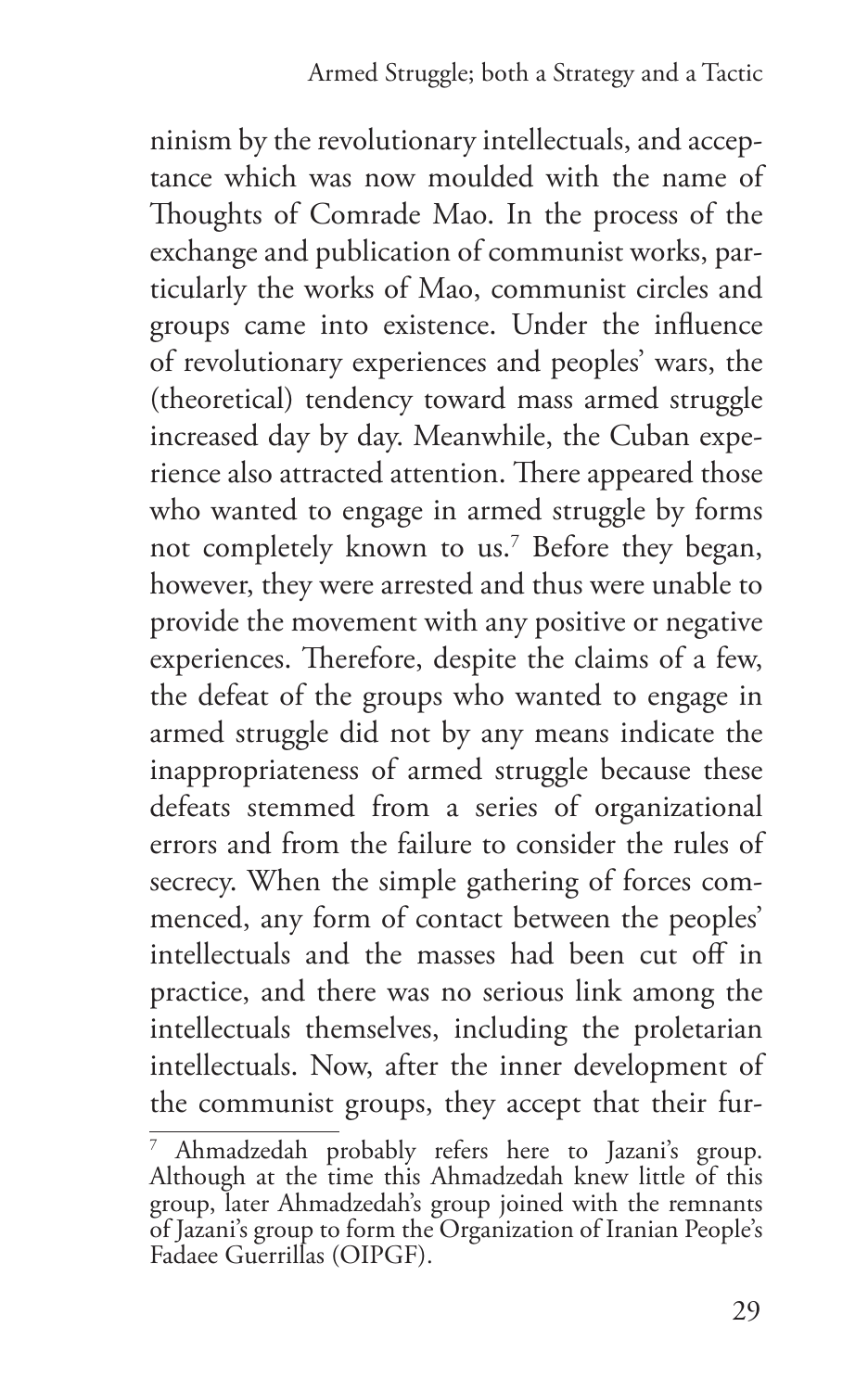ther growth is dependent upon serious contact with the masses, real participation in their daily lives and also the building of a bond among the communist groups as a first step towards their unity. While the subjective elements for real progress have been developing, the prospect for the unity of groups and real contact with the masses seems dim. Any attempt on the part of the groups to establish contacts with other communist groups and to participate in the people's daily lives and political struggle (which, of course, is certainly not extensive) exposes them to the danger of police attacks.

Our group, too, has gone through this same process. Our group was also formed with the immediate goal of studying Marxism-Leninism and analyzing the socio-economic conditions of our country. In its development, the group reached a junction: must the establishment of the proletarian party or the formation of an armed nucleus in the countryside to initiate guerrilla warfare be pursued? We believe that the revolutionary honesty required confronting this question seriously. Unless we had honestly believed that the initiation of guerrilla war would lead to defeat, rejection of this path would have been tantamount to the absence of revolutionary courage and to the fear of action. Our group, nevertheless, did reject this path. In my opinion, however, the rejection was fundamentally based on a series of theoretical formulas that we understood to be universal and unalterable, and it stemmed less from a serious theoretical and practical analysis of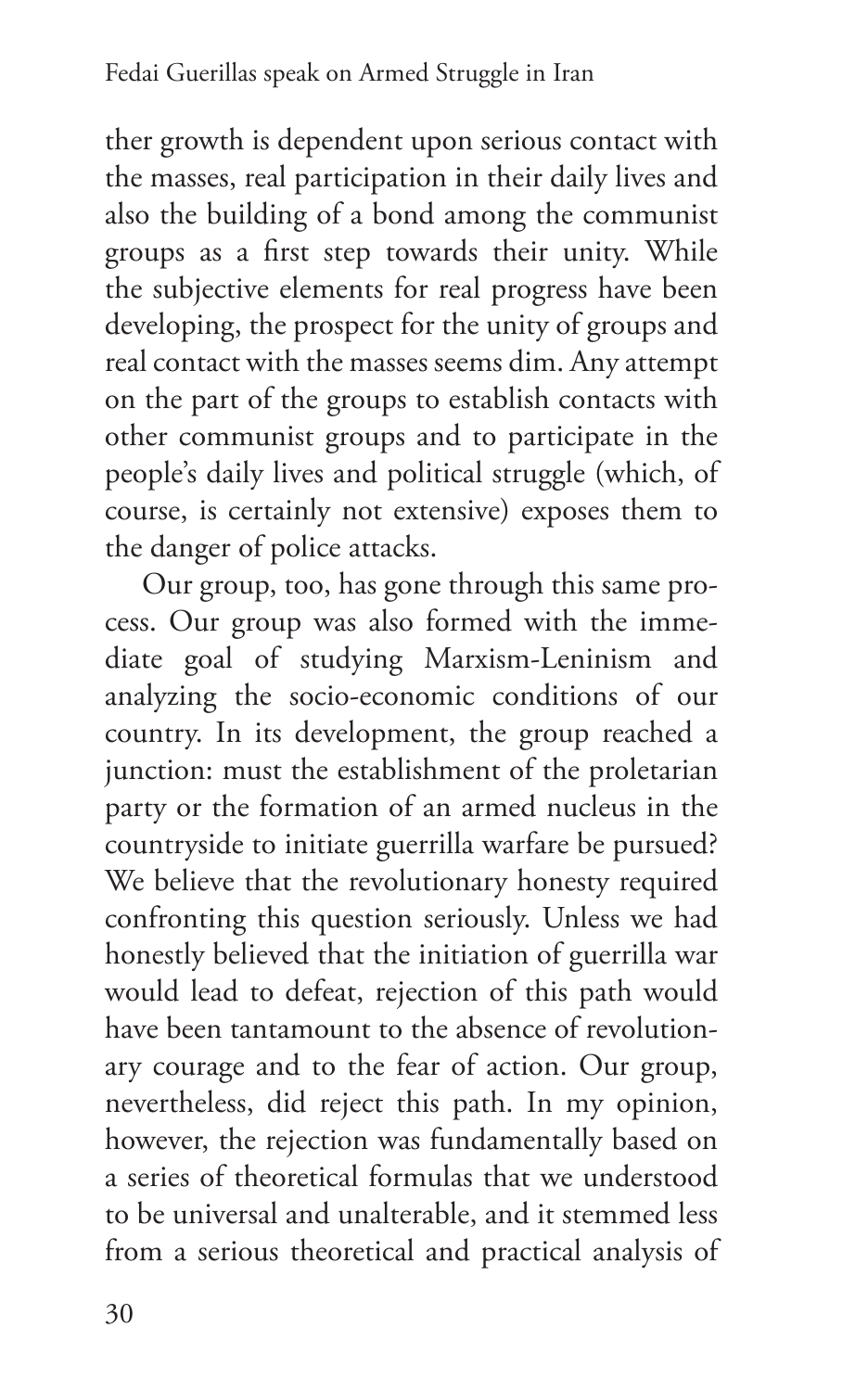reality.8 Moreover, our theoretical approach to the present conditions, our estimation of the purported

<sup>8</sup> To prevent any possible misunderstanding here, it is neces- sary to make a point. The discarding of general Marxist-Le- ninist principles is not intended here. The issue at stake is rather the mechanical perception of these principles and the failure to correctly relate them to specific conditions. For instance, the general principle, "The victory of the revolution is impossible without a revolutionary party," in no way means that the revolution cannot start without the Party, or even that the revolutionaries cannot conquer power; for, "the victory of the revolution" must be understood within a wide historical context because the victory of the revolution is clarified not only by the conquest of state power but also by its maintenance and by the continuation of the revolution. The examples of Cuba and Congo Brazzaville are clear testimonies to this assertion. Contrary to "Che," who said that the Cuban Revolution seemed to contradict the above-mentioned Leninist principle, the Cuban Revolution itself also verifies its correctness (as does the Congo Brazzaville case); as we saw, the maintenance and continuation of the revolution rendered the establishment of a proletarian party inevitable. In our approach to Debray, other factors such as the errors, deviations and obscurities of his writing played a role. Yet, it is a good idea to deal more with the dilemma (the Party or the armed struggle without the Party) and to elaborate on it. Previously, the dilemma seemed natural, for our understanding of the Party and its necessity was superficial and we did not distinguish between its content and its form. But now, the dilemma no longer exists for us. How do we deal with this apparent dilemma today? We declare that we must not wait for the Party; rather, we must engage in armed struggle. It will be asked, then, what are you going to do with the Party? We answer that the Party comes up as a specific, not general, issue in the process of struggle. For what reason do we want the independent Party of the proletariat? To guarantee proletarian hegemony, to continue the revolution to the socialist stage and… we are certain that in order to continue the revolution to hegemony… the unity of the proletarian groups and organizations in a united party is necessary, but the question is not specifically and concretely facing us now.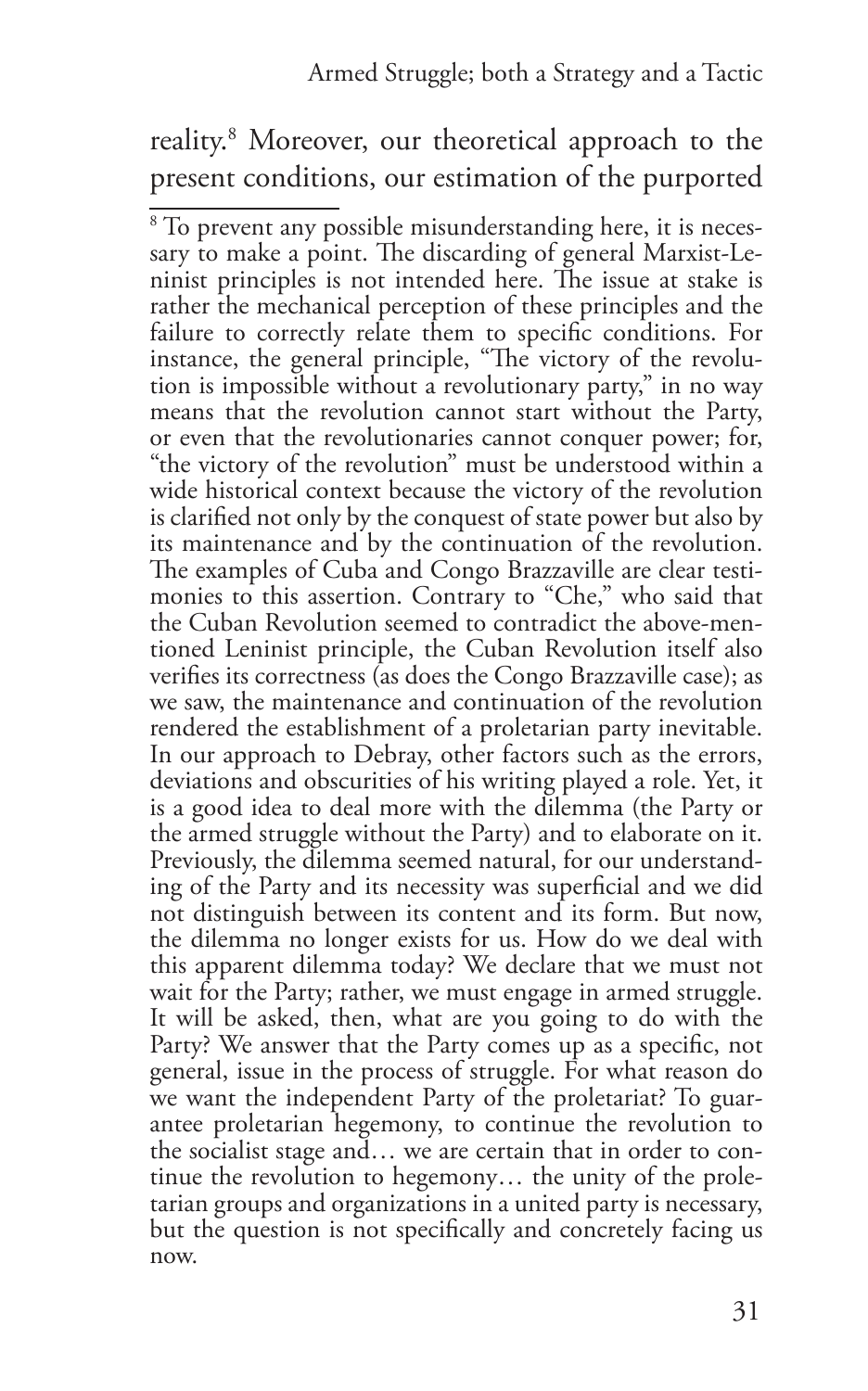changes carried out by the regime, the rile of agrarian reform, etc., did not lead us to turn away from that choice but rather confirmed it. Although we believed that armed struggle was inevitable, still we thought that the purported changes gave the role of the town and the proletariat more importance and that the countryside could no longer, as in the past, serve as a base for the revolution. This view channeled our thoughts toward forming the proletariat party.

But, the purported changes<sup>9</sup> were also being evaluated from two other directions. The Tudeh Party wanted to justify its inactivity and its reformist line by professing that in any case "positive" changes had taken place; that by whatever means, the feudal mode of production had been dissolved to a great

With the knowledge that the question will come up, we will, at the proper time and in the process of the people uniting around these organizations, establish the independent Party of the proletariat. But in the meantime, let the armed struggle commence. The union of the groups and organizations is also at issue from the standpoint of the more massive political-military organization of the struggle. Again, we will solve this problem in the process of action. Hence, the establishment of the proletarian Party is not a specific end to which the armed struggle serves as a means, but an indicator of a new phase in the course of the struggle. It is a phase during which the guarantee of proletarian hegemony will be posed as a concrete and pressing question. In the past, we accepted the necessity of armed struggle in general, and the formation of the Party as a specific question was under consideration. Today, we accept the necessity of the formation of the Party in general, and armed struggle, as a specific question, is under consideration.

9 "Purported changes" refers to the reforms promised by the "White Revolution."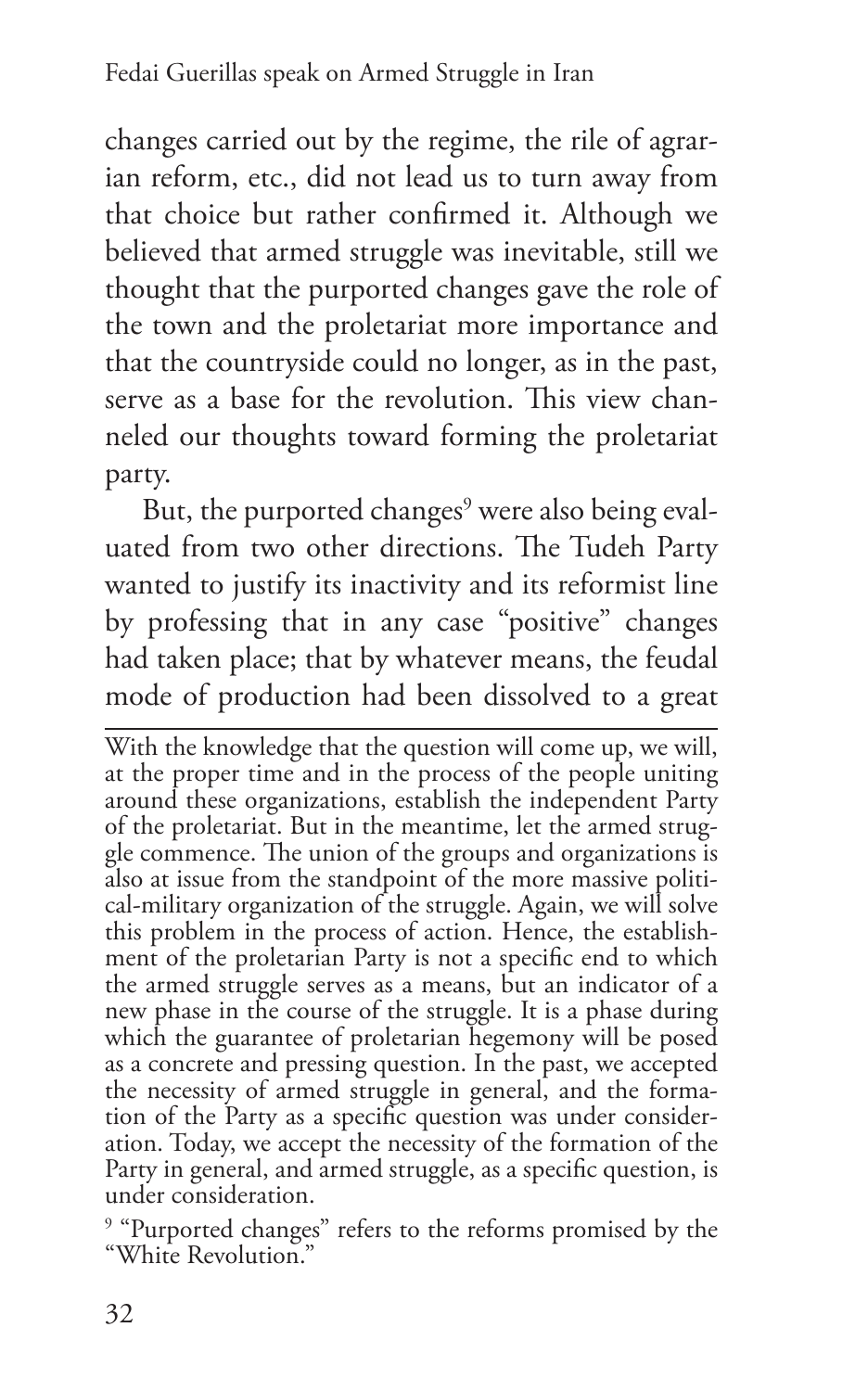extent; that the transition to capitalism had begun; that new contradictions and class divisions had appeared in society; that the proletariat had started its development and so on. They reasoned that the assistance of the so-called socialist camp to the puppet regime and, in their opinion, to the people of Iran would lead to the development of industry, to the acceleration of the development of the proletariat and to the reduction of the regime's dependence on imperialism. This ridiculous reasoning is not a theoretical error but a justification for their true tendencies. According to their view, since changes had taken place and new contradictions had come into existence, there remained a long way to go before a "decisive struggle." What could be done was to gather forces by the undertaking of a series of reformist measure, to demand the hastening of positive steps on the part of the regime, and to attempt to force the regime into a series of tactical retreats. The key link in the struggle under the present conditions, therefore, was not to topple the "Shah's dictatorship" into the "Shah's democracy."

The "Revolutionary Organization"10 which had split from the Tudeh Party precisely because of its

<sup>&</sup>lt;sup>10</sup> The "Revolutionary Organization" was formed by cadres of the Tudeh Party in the mid-sixties. Though supporting armed struggle, the Revolutionary Organization initially had no specific line. Later it took a Maoist line with the idea of copying the Chinese Revolution in Iran. The Revolutionary Organization contended that Iran was a "semi-feudal, semi-colonial" society, thus ignoring the growth of capitalism in Iran. It contended that the main contradiction facing the people of Iran was feudalism.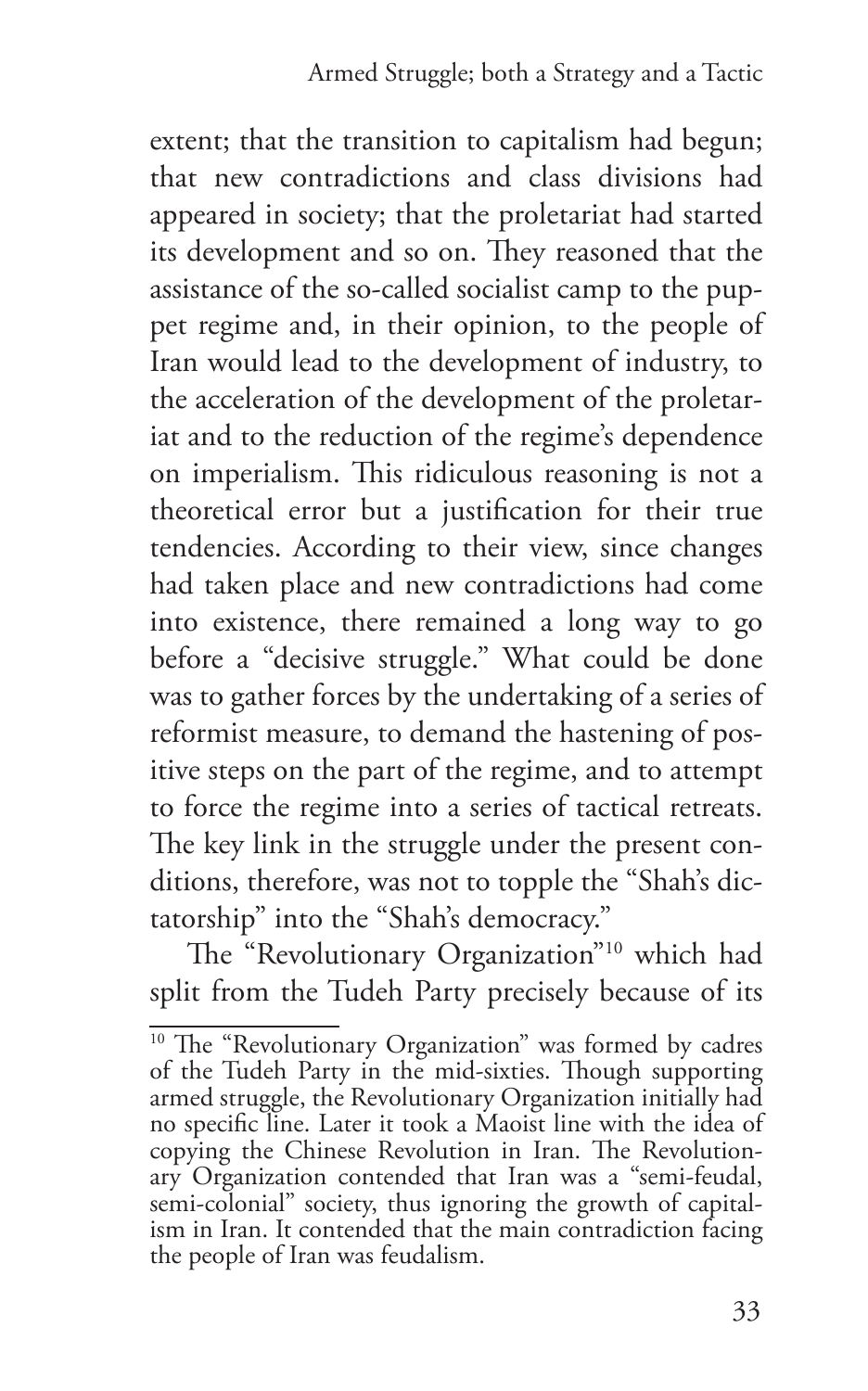opportunism, revisionism and its connectionist line and in order to preserve the perspective of armed struggle, along with many other revolutionary communists took the diametrically opposite view of the "purported changes." In their view, any acknowledgement of change and development was an indication of besmirching the necessity of armed struggle, of evading the decisive struggle, and marked the onset of concessionism. For this reason, they believed that feudalism was still intact and that the objective conditions for armed struggle existed. But this conviction, even though it contained an element of revolutionary authenticity and respect for the revolutionary principles of Marxism-Leninism, was at variance with reality. To deal with the present realities requires a different viewpoint. The "Revolutionary Organization," due to its confinement within the framework of a series of theoretical of formulas, has not been able to correctly deal with the paradox of the "acknowledgement of change or armed revolution" and therefore denies change (just as our reliance on theoretical formulas had caused our relatively correct evaluation of the claimed transformation to be applied in an illogical manner to be a specific conception of the Party and its formation).

But what is the correct approach? Can it not be said that some changes have taken place, that feudalism has essentially disappeared, but that armed struggle has not lost its necessity? That the moment of the decisive struggle has not been postponed?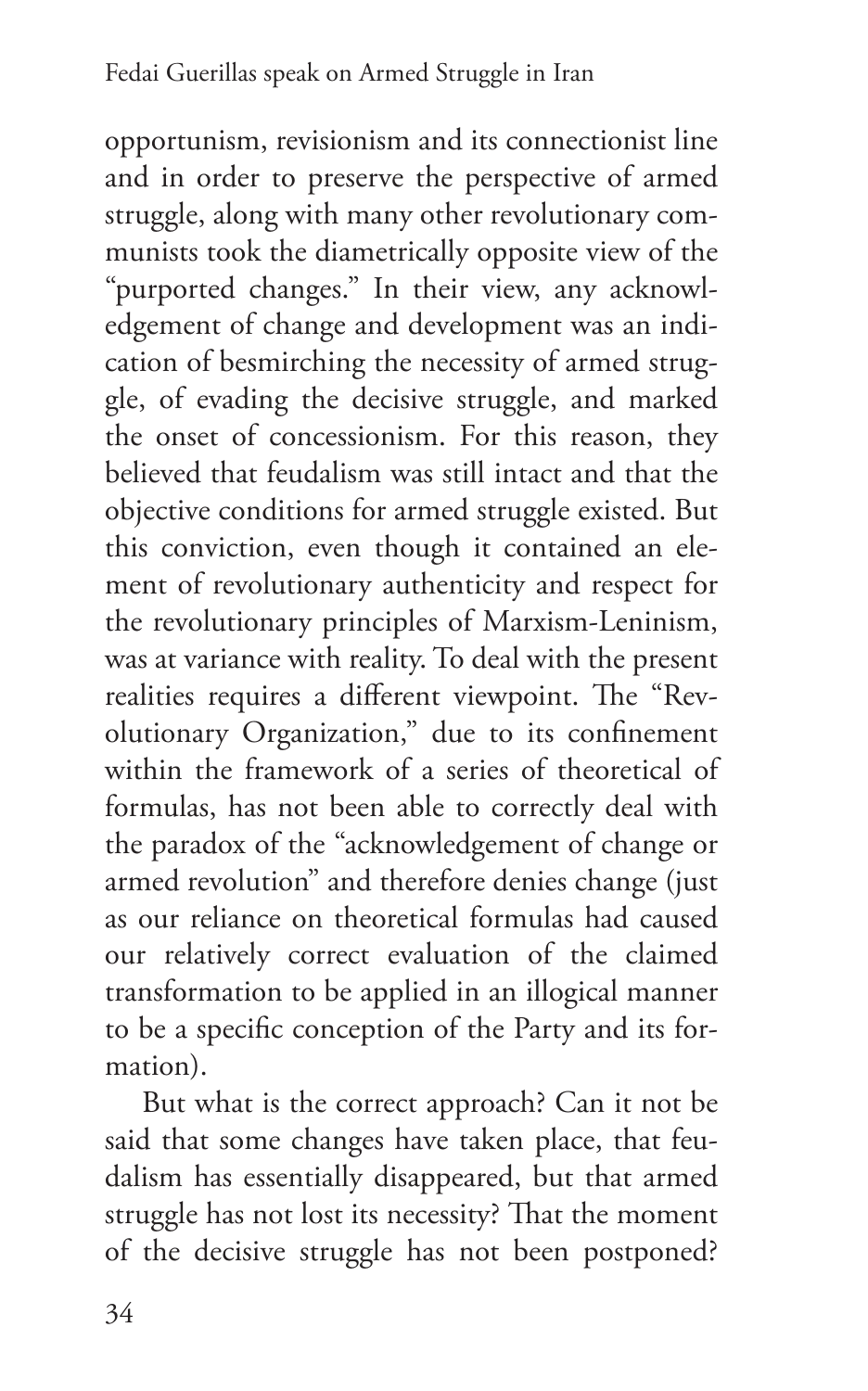Has the disappearance of the contradiction and the appearance of a new one made a change in the principle contradiction of our society? Or, has it intensified the same contradiction?

### **2. Examination of the Present Socio-Economic Conditions and the Question of the State of the Revolution**

Since the Land Reform constitutes the basis of the so-called "White Revolution," we will stress this phenomenon. In this brief examination, we will show that the objective of the Land Reform has been the expansion of the economic, political and cultural domination of bureaucratic comprador capitalism in the rural areas. Its goal was not that of remedying any of the numerous ailments of the peasantry (so as to eliminate the grounds for revolutionary potential in the rural areas by directing peasant support toward the regime). Rather, due to its nature, the regime can only suppress the grounds for revolution in the countryside through ever-increasing economic, political and cultural oppression and suppression, though the branching of its influence into the rural areas and through the expansion of the dominance of the corrupt bureaucracy.

The alleged goal of the Land Reform was to give the land to the peasantry. Let us examine how this was executed:

1. Land was to go only to those peasants who were working on the master's land as tenants or sharecroppers. In this way, all land on which any wage earners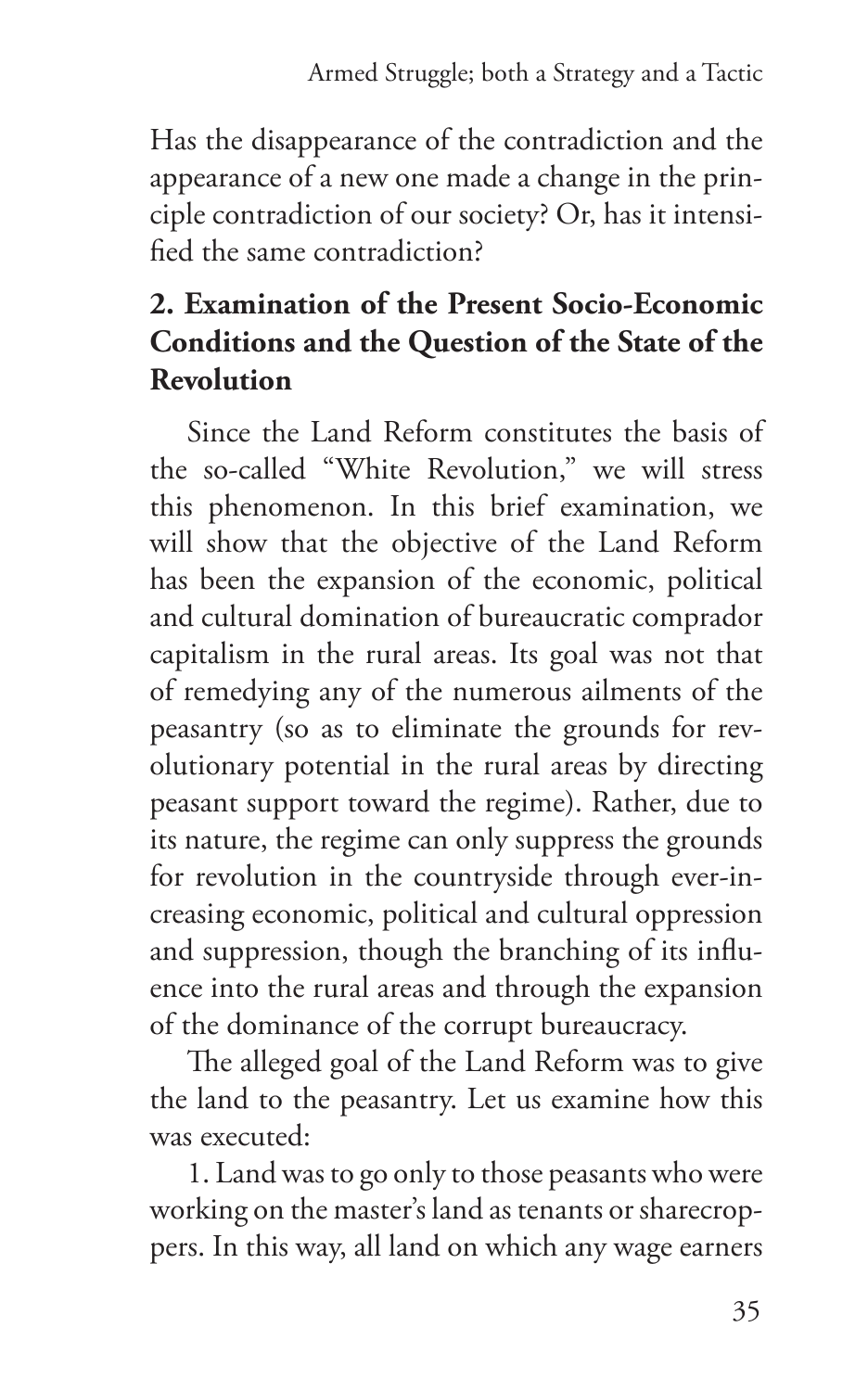worked or which was under mechanised cultivation was exempt from redistribution. As a result, vast lands, including the extensive holdings of princes, princesses, big-shot bureaucrats, and the entourage of the bureaucracy were not redistributed, and thus a considerable segment of the peasantry remained landless. We must remember that in the midst of and prior to the height of the Land Reform, many landowners evicted the sharecroppers and allegedly engaged their land specifically in mechanized cultivation. By so doing, or on this pretext, their land also remained immune from redistribution. Several others had extensive sections of their land exempt from redistribution by granting their land to their off-spring and relatives.

2. In many areas where land was redistributed, land did not fall into the possession of all the peasants because all the peasants did not have share-cropping or tenant contracts or, in other words, were not peasants but were working on the land as wage earners. It seems that according to the government's own statistics (which undoubtedly cannot be considered reliable) more than 40% of the Iranian peasantry has been deprived of land forever. In any event, some land was redistributed. Some landlords sold their land, and others rented it to the peasants. Naturally, as far as possible, the best lands remained in the hands of the landlord and the worst lands were left for the peasants.

3. Finally, in some cases feudalism was preserved. Therefore, we now witness the following dominant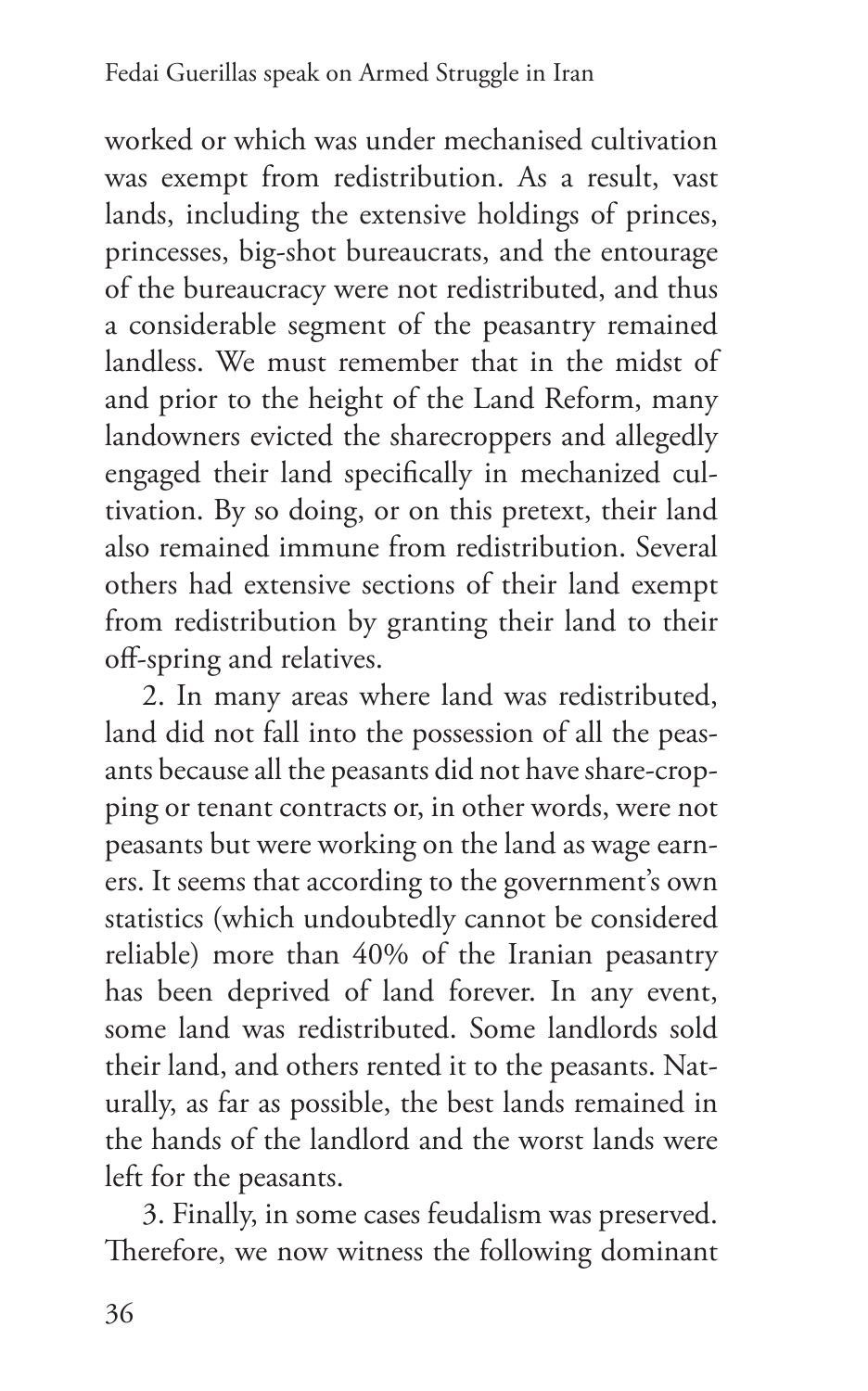forms in land relations. To a great extent capitalism has come into existence. Even though this form of production existed before the Land Reform, its development was accelerated by the Land Reform. Exploitation is carried out in its most savage form, and the agricultural labourer has indeed no financial security whatsoever. He is given or denied work according to the whims of the landlord who still remains a master. Some large landowners, particularly those of the entourage of the regime and the royal court, including the princes, in no way refrain from encroaching upon and appropriating the lands of the small landowners. We have been witnesses to numerous clashes between the large and small landowners. Whenever these two forms of ownership stand side by side, an intense contradiction appears. It is those large landowners who are able to drill deep walls when confronted by water shortage by means of their capital or through their relations with finance capital and the use of loans. The small landowner is obliged to rent their tractors and purchase their water; the large landowners sell him water and rent tractors to him on their own terms.

Small landownership as a form of production has, in the main, come into existence as a result of the Land Reform, although it had existed in some areas previously. Its main enemy is governmental bureaucracy and comprador capital subjecting the peasants to oppression and exploitation in various ways through the Ministry of Land Reform, the cooperatives, the various banks and recently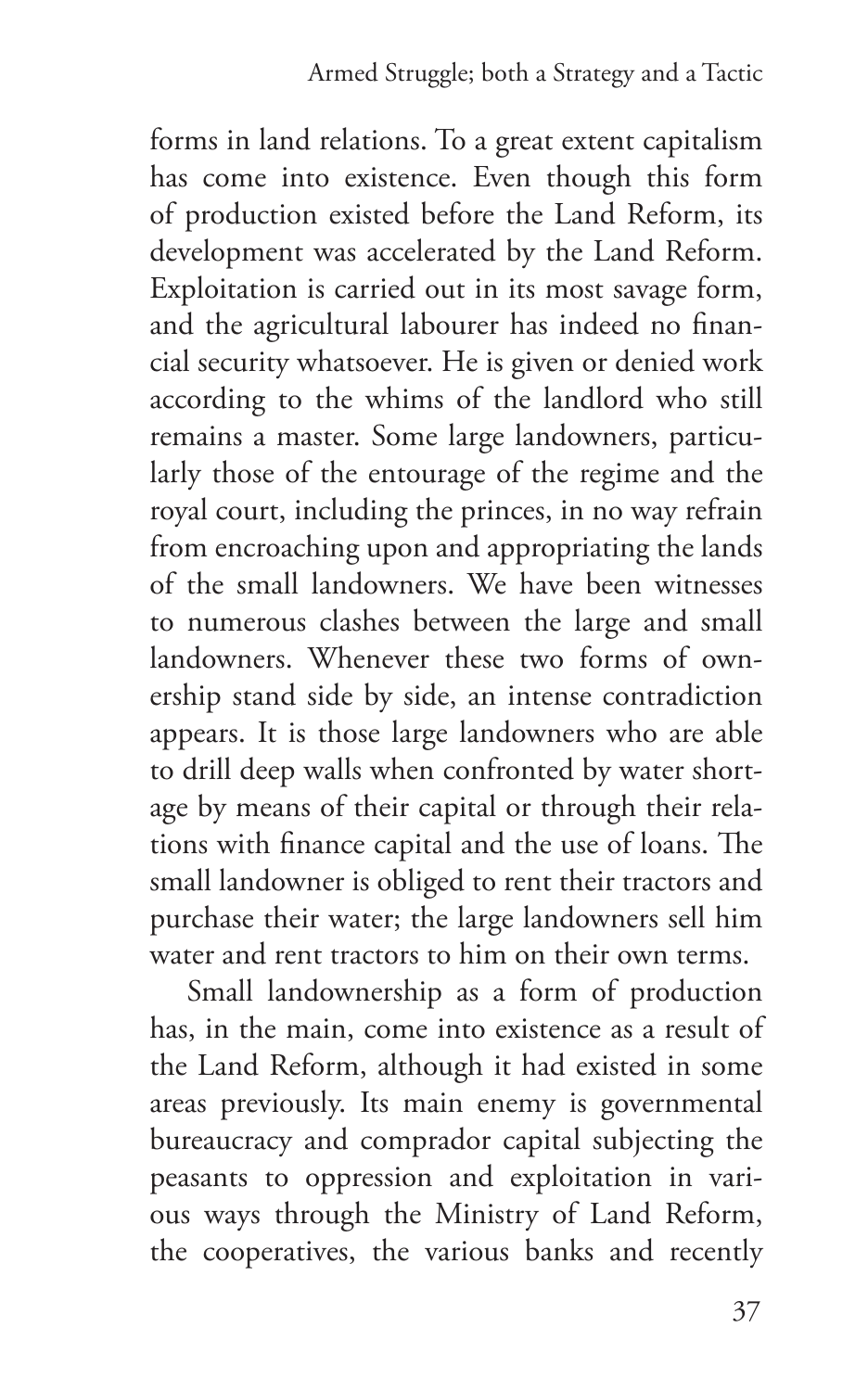the joint-stock agricultural companies. Every year at harvest time, the Land Reform agents appear to collect the payment on or rent of the land that has been sold or rented to the peasants. Day by day the oppressed peasants, usually unable to remit the demanded amount, assume a heavier burden of debts and loans with tremendous interest rates. Wherever the peasants have shown courage and refrained from the remittance of their payments, they have been immediately faced with the bayonets of the gendarmes, the repossession of the land by the Ministry of Land Reform and other suppressive measures. The formation of the joint-stock agricultural companies, which the peasants rightly resist and whose essence they feel with their flesh and blood, must in effect be termed a conspiracy for the deprivation of ownership by the small landowner, the inevitable consequence of the Land Reform. The cooperatives, by dispensing loans, selling seeds and manure, and by pre-purchasing the produce of the peasants, do not spare the peasant's last pennies. Finally, one must consider the areas where the feudal system has remained intact.<sup>11</sup>

 $^{\rm 11}$  In the discussion of the relations of productions dominant in the rural areas of Iran, the uneven development of production in the towns and in the villages must also receive specific attention. Nevertheless, we can speak of the dominant form of property that is the same small-holding property in Iran being intensely subjected to the rule and oppression of the comprador bureaucratic bourgeoisie. (Here, the lease-holding alternative, which has come into existence as a result of the Land Reform, is considered a part of the small holdings because the leaseholder is presently one step behind the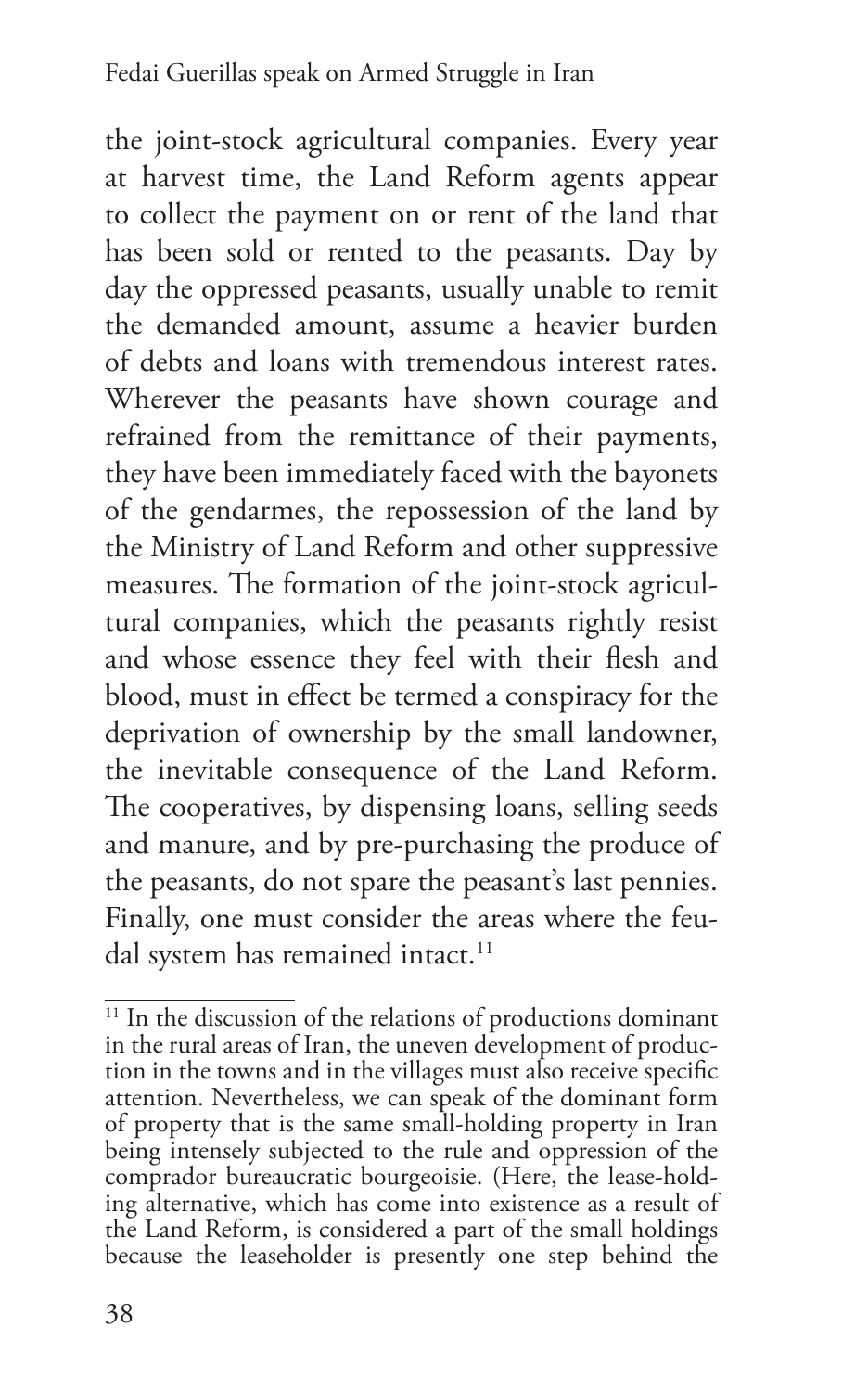The objective of the so-called "White Revolution" was to expand imperialism's domination in the town and country. The "White Revolution" took place at a time when the puppet regime was faced with the people's anti-imperialist movement, precisely when the urban masses had risen against it. How could it be that the regime consciously set out to abolish its main class basis (i.e. feudalism)? Must it be concluded that the elimination of feudalism is merely a lie? Or must it be said that feudalism was not the mainstay of the regime? If feudalism was not the mainstay of the regime, then which economic power was reflected by the political power of the state? And which power's interest was primarily promoted?

In actuality, this power is world imperialism. The bases for the political dominance of feudalism were weakened by the Constitutional Revolution, and feudalism fundamentally forfeited its political rule

small-holder. According to the Land Reform laws, this leaseholder will become ether an unfortunate small-holder or a more miserable agricultural worker or a city vagabond.) Yet, when we talk about a qualitative change in the expansion of the rule of comprador-bureaucratic capitalism (either in the town or in the village), exactly the essence of the so-called "White Revolution," we should not automatically identify capitalism with industry and the expansion of industrial production. Basically, the expansion of the rule of capitalism in countries such as ours is distinguished by the expansion of bureaucratic and finance capital long before the expansion of industry. Even though this kind of expansion, whether we wish it or not, will bring after it industrial expansion, as to how and to what extent, we see that it will be very disorderly, incomplete and bureaucratic in form.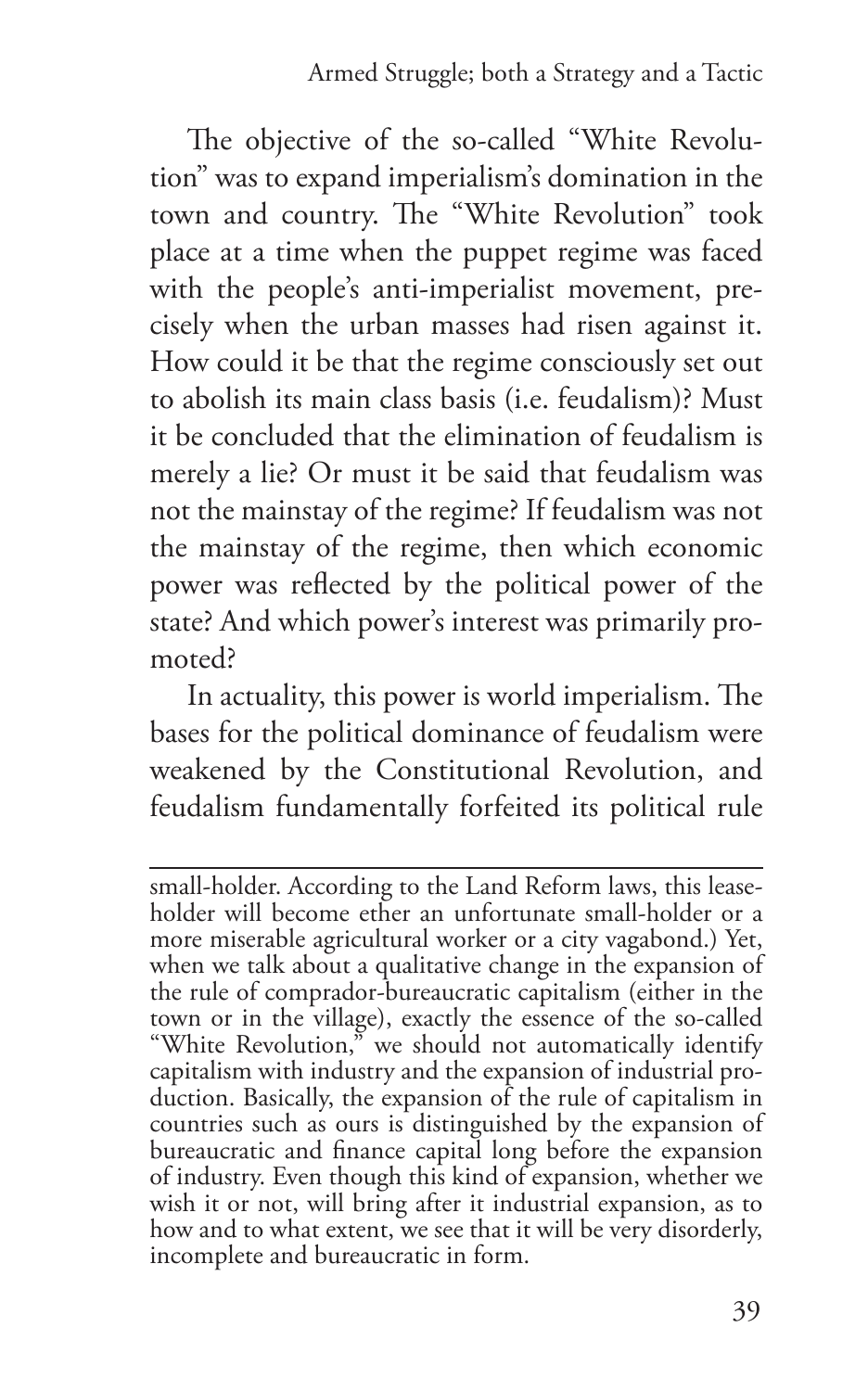to imperialism through Reza Khan's coup d'état. The economic interests of the feudals could only be safeguarded by a central power supported and guided by imperialism. This central power, while suppressing the people's anti-imperialist movement, prepared the ground for the expanding influence of imperialism. Feudalism was, in reality transformed to dependent feudalism and wherever it rejected this dependence, it was subjected to the aggression of the central power. With the expanding domination of the central power and influence of imperialism, feudalism was more and more removed from its positions of power. As soon as the feudal economy stood in contradiction to imperialist interests, the regime, facing no serious difficulty and without needing the people's force to suppress feudalism,<sup>12</sup> basically buried what had already turned into a corpse. In effect, Reza Khan's coup d'état was incomplete without the "White Revolution."13

A comparison of the regime's land reform with a classic bourgeois land reform depicts well the disparities of the two and their different consequences.

In *The Eighteenth Brumaire of Louis Bonaparte*, Marx evaluates bourgeois land reform and its role

<sup>&</sup>lt;sup>12</sup> Feudalism must not be mistaken for the feudals or the big feudal elements who were the functionaries of state rule. As a whole, the existence and the interests of these individuals have gradually become dependent not on the maintenance of a feudal economy, but on the durability of imperialist domination.

<sup>&</sup>lt;sup>13</sup> The regime boasts that the Constitutional Revolution was incomplete without the "White Revolution."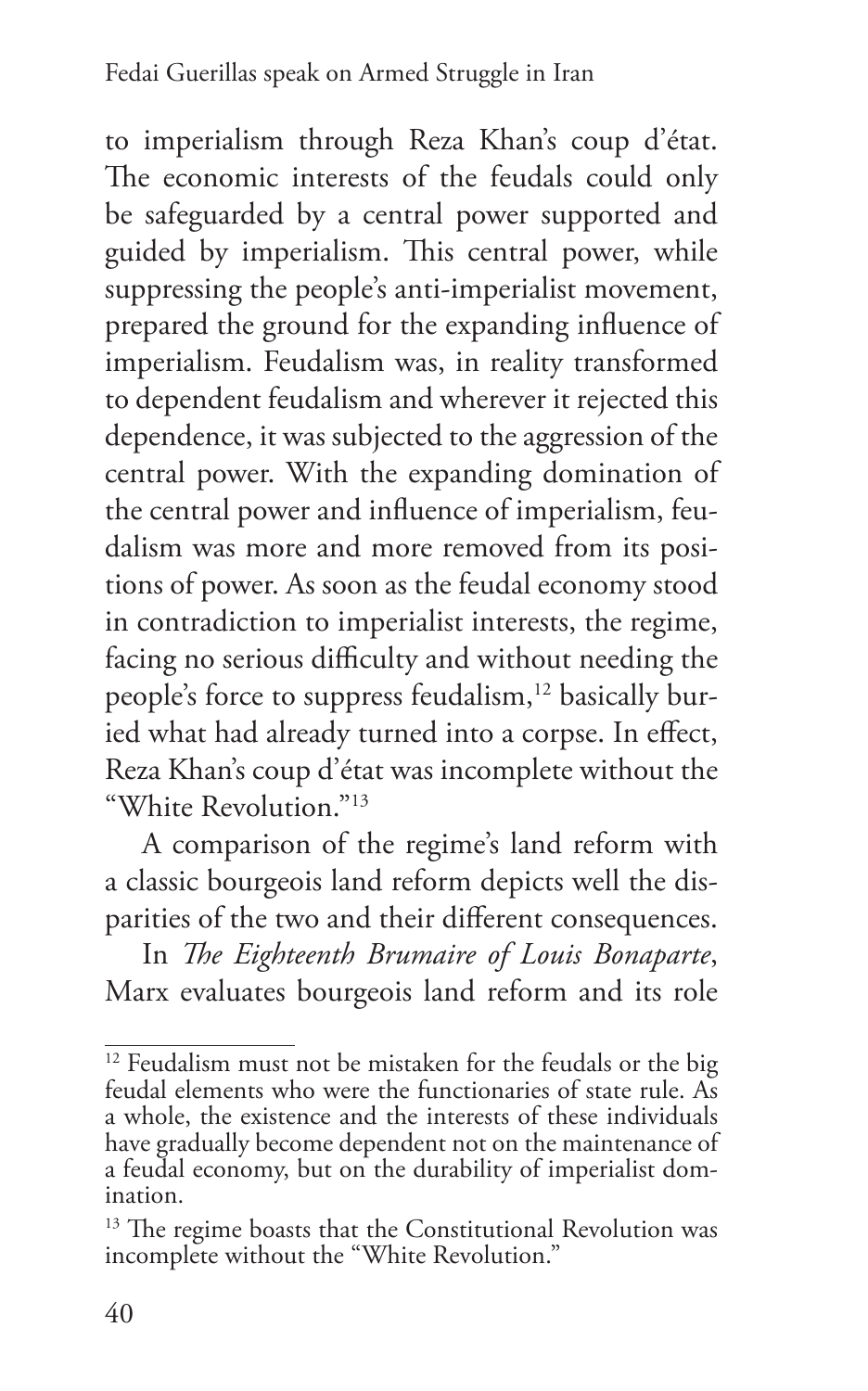as follows:

After the first revolution had transformed the peasants from semi-villains into freeholders, Napoleon confirmed and regulated the conditions on which they could exploit undisturbed the soil of France which had only just fallen to their lot and stake their youthful passion for property. But what is now causing the ruin of the French peasant is his smallholding itself, the division of the land, the form of property which Napoleon consolidated in France. It is precisely the material conditions which made the feudal peasant a smallholding peasant and Napoleon an emperor. Two generations have sufficed to produce the inevitable result: progressive deterioration of agriculture, progressive indebtedness of the agriculturist. The "Napoleonic" form of property, which at the beginning of the nineteenth century was the condition for the liberation and enrichment of the French country folk, has developed in the course of this century into the law of their own enslavement and pauperization. …The economic development of smallholding property has radically changed the relation of the peasants to the other classes of society. Under Napoleon, the fragmentations of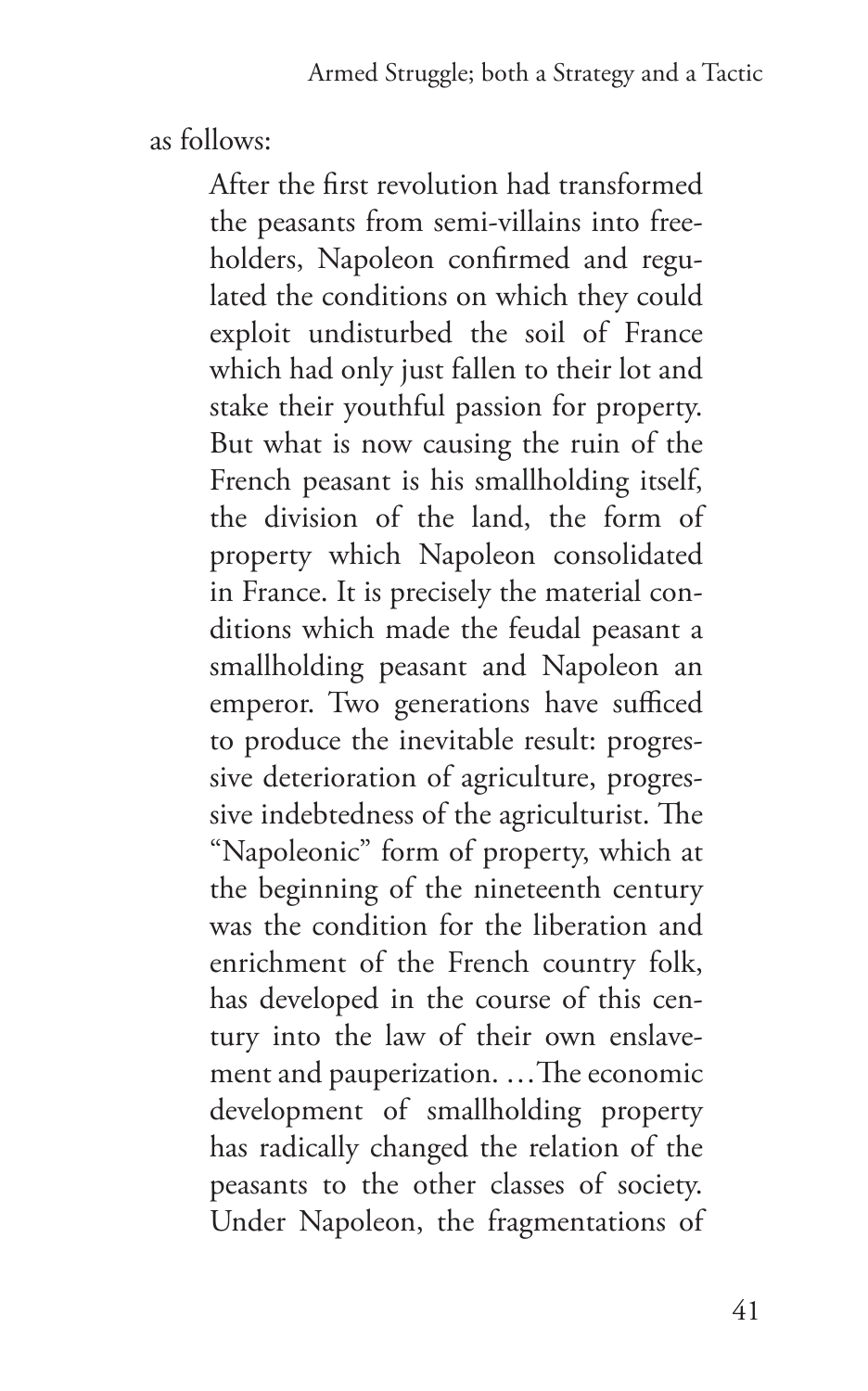the land in the countryside supplemented free competition and the beginning of big industry in the towns. The peasant class was the ubiquitous protest against the landed aristocracy, which had been overthrown. The roots that smallholding property struck in French soil deprived feudalism of all nutriment. Its landmarks formed the natural fortifications of the bourgeoisie against any surprise attack on the part of its old overlords. But in the course of the nineteenth century, the feudal lords were replaced by urban usurers; the feudal obligation that went with the land was replaced by the mortgage; aristocratic landed property was replaced by bourgeois capital. The small holding of the peasant is now only the pretext that allowed the capitalist to draw profits, interest and rent from the soil, while leaving it to the tiller of the soil himself to see how he can extract his wages… The bourgeois order, which at the beginning of the century set the state to stand guard over the newly arisen small-holdings mulched with laurels, has become a vampire that sucks out its blood brain and throws it into the alchemist cauldron of capital. The Code Napoleon is now nothing but a code of distraints, forced sales, and compulsory auctions… *The interest of the*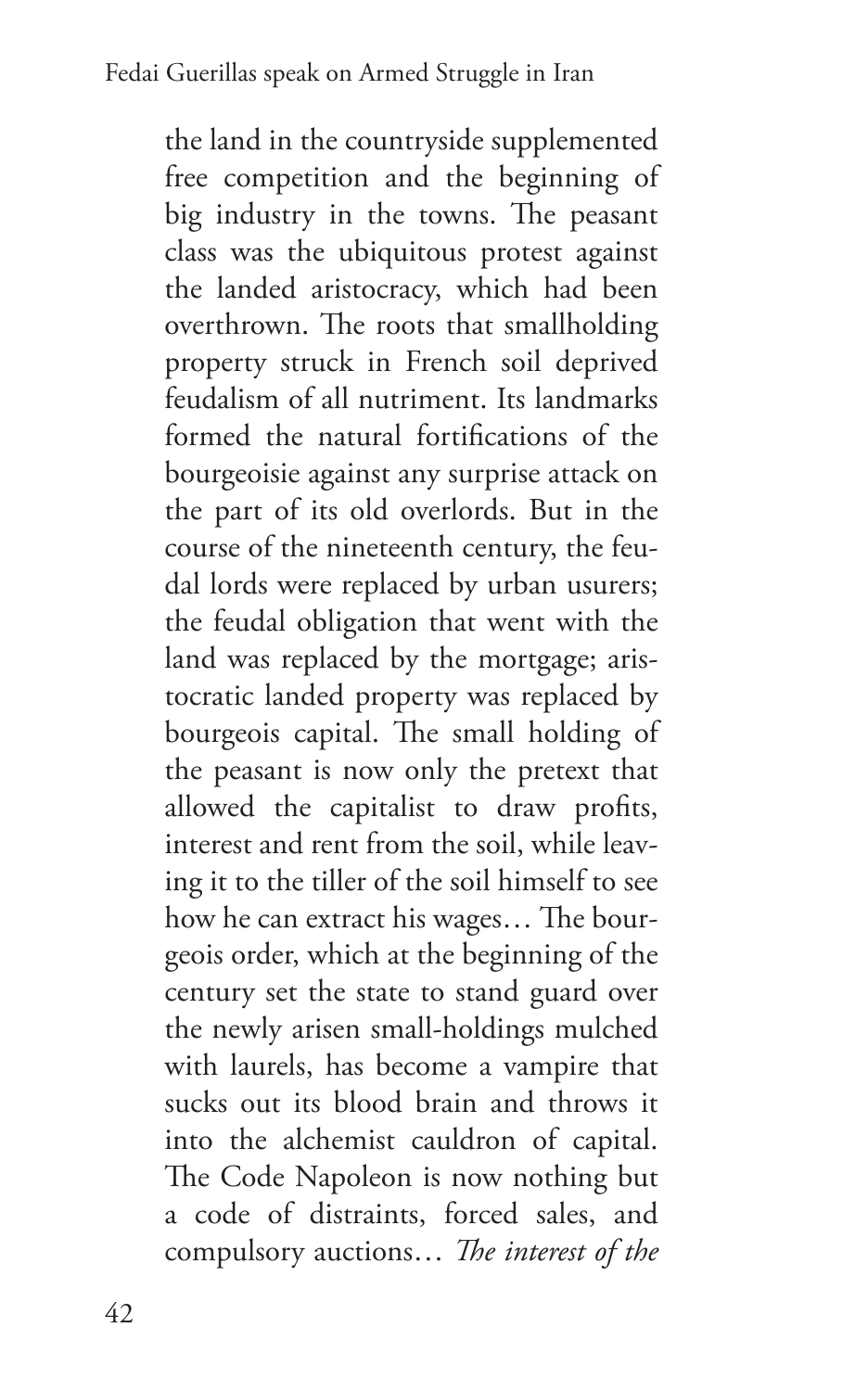*peasants, therefore, are no longer, as under Napoleon, in accord with*, but in opposition to the interests of the bourgeoisie, to capital. Hence, *the peasants find their natural ally our leader in the urban proletariat*, whose task is the overthrow of the bourgeois order…14 *(author's emphasis)*

While in France two generations had to pass before "the progressive deterioration of agriculture" and "the progressive indebtedness of the agriculturist" were perceptible; here [in Iran], even a few years were too many for the peasant to find himself under a heavy burden of debts. The payment on the mortgage of the little land that had been given to him was enough to keep him in debt for years. The poor conditions of agriculture and drought and water shortage that small landowners faced from the very outset were sufficient to throw him ever more into the snares of large usurers and the tentacles of the financial rule of the comprador bureaucracy. It is not his smallholding but the control by the bureaucracy and the large comprador bourgeoisie that are the cause of his misery.

While in the past, the comprador bureaucracy supported feudal exploitation and the peasant recognized it in the form of suppressive force of the corrupt and oppressive bureaucracy's gendarmes, now, the peasant sees himself directly entrapped in the bloody grip of bureaucracy and the comprador

<sup>14</sup> K. Marx, *The Eighteenth Brumaire of Louis Bonaparte*, Progress Pub., Moscow, 1967, pp 108-109.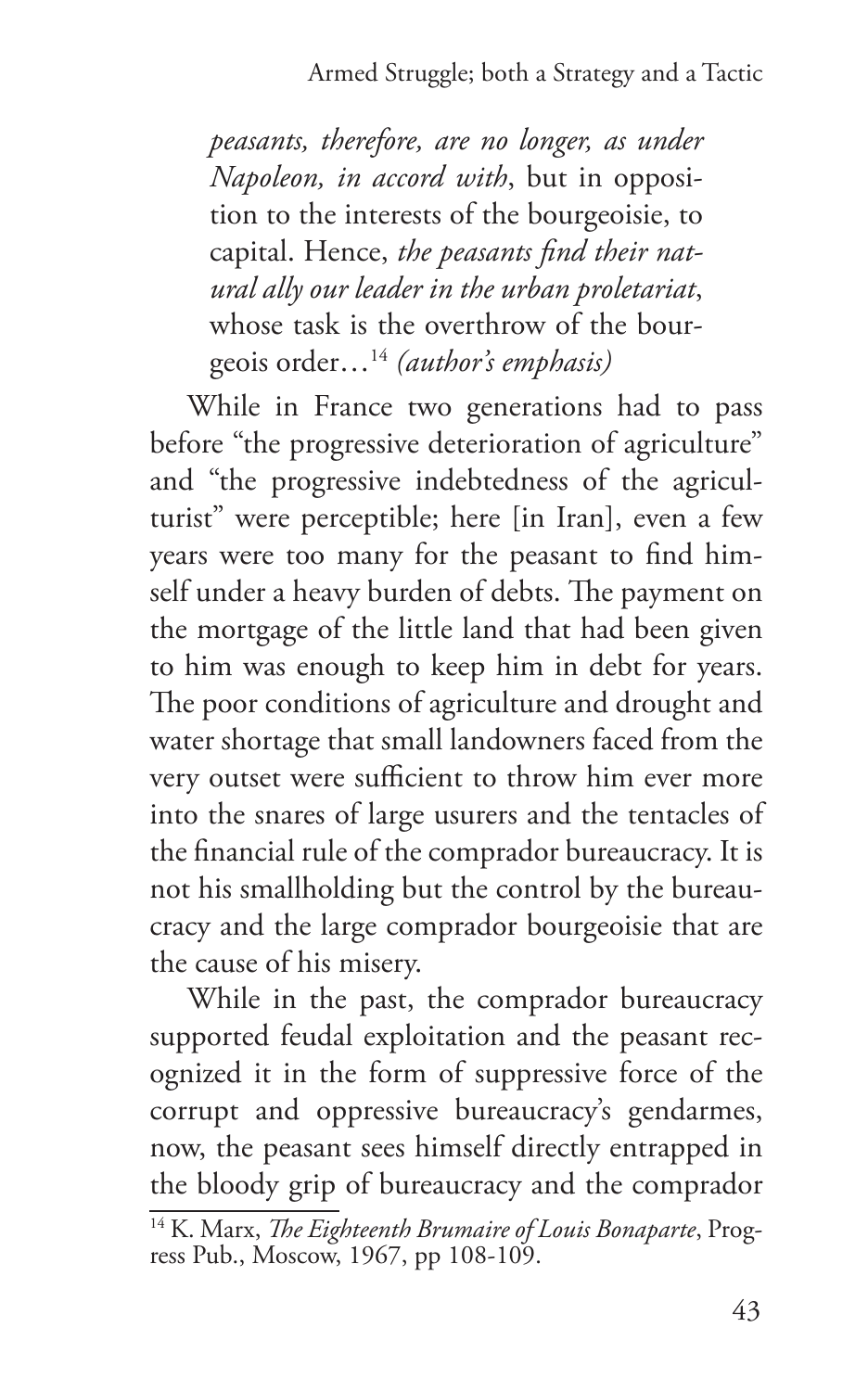bourgeoisie. In France, smallholding at the outset was "the condition for the liberation and enrichment of the country folk." After the destruction of feudalism, after the complete establishment of the bourgeoisie in the town and its independence from the peasant's support, and moreover after "landmarks" no longer "formed the natural fortifications of the bourgeoisie" and had lost their significance as the protector of the bourgeoisie in the struggle against the "attack on the part of its overlords," two generations had to pass until "the feudal lords were replaced by urban usurers: the feudal obligation that went with the land was replaced by the mortgage; aristocratic landed property was replaced by bourgeois capital;" thus the free and rich peasant of the past again saw himself entangled in the new fetters and exponentially increasing poverty.

In Iran, from the very beginning, the new organs of exploitation that were busy plundering the town and which stood ready to attack the countryside immediately replaced the feudal lords. Feudal obligations still continued, this time in the form of instalments and rent. Bourgeois capital, which existed in the villages before, was solidifying its foothold quickly. Here, the landmarks were not the natural fortification of the regime against the attack of the old overlords since in reality feudalism had lost its overlordship a long time ago and had neither political nor military power.

In any case, the peasant in the past saw a separation between feudal oppression on the one hand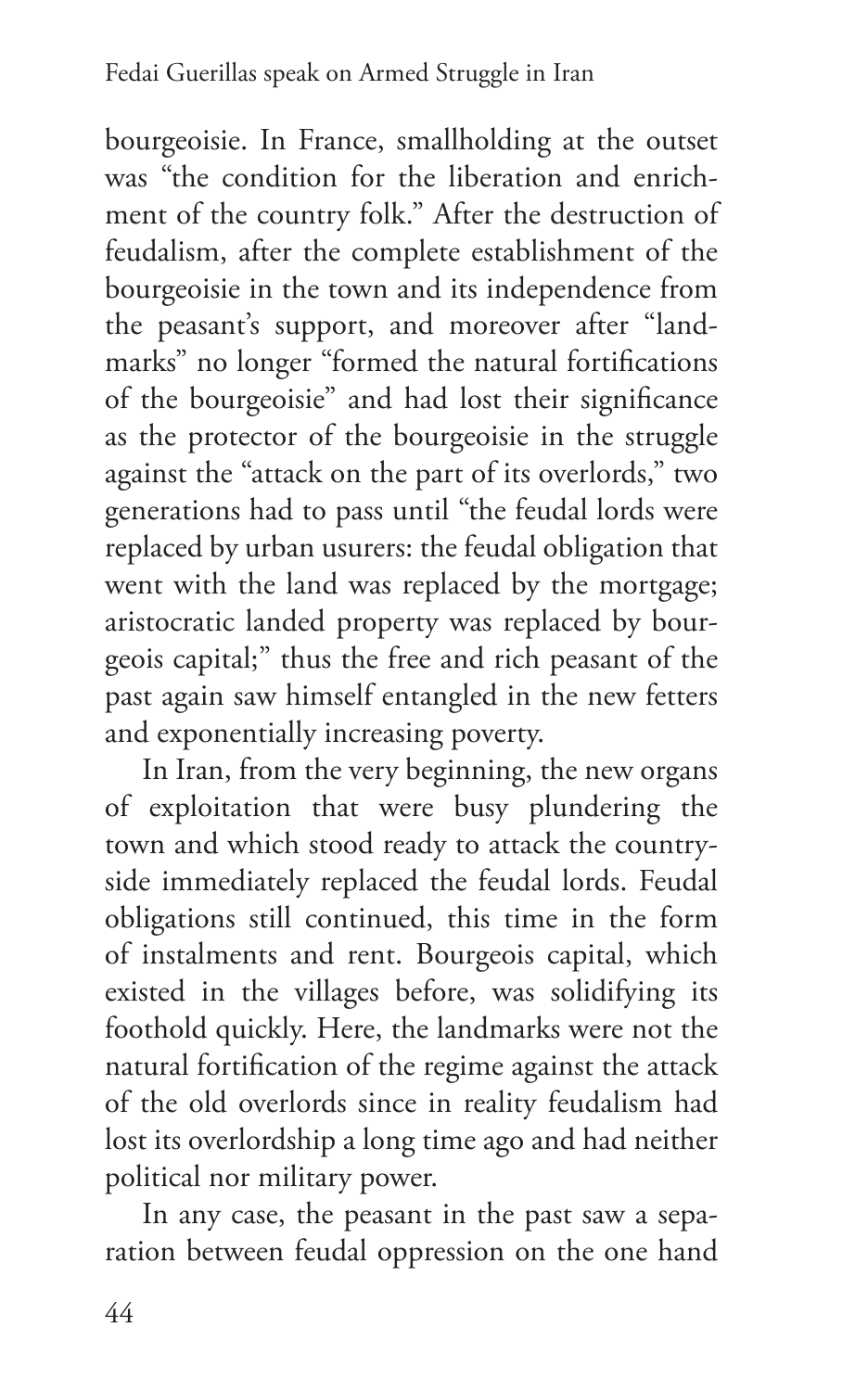and the bureaucracy and the gendarme on the other, despite having repeatedly experienced their collaboration and unity. This time, he sees the two in the same cloak, that of the government's agents, the governmental and semi-governmental banks, the Ministry of Land Reform, the gendarmes and more recently the forest and natural resources rangers. As such, the peasant rightly regards his calamity as stemming not from his smallholding, but from the oppressive rule of governmental bureaucracy and its suppressive tools. The determined resistance of the peasant against the formation of the joint-stock agricultural companies illustrates this point.

The peasant is realizing now that the principle cause behind his past calamity is the government, the same government whose support of feudal oppression and suppression he had witnessed repeatedly. The more aware peasants recognized the "Land Reform" to be "politics" from the very beginning and experienced these "politics" quickly. Those peasants who dared to learn the motive of the regime and who resolved independently to chase the landlord off the land without "Aria Mehr's"15 fatherly support, did not, of course, encounter the landlord who chose to flee, but were blocked by the gendarmes' bayonets and suppressed.

Therefore, the so-called "White Revolution" not only did not solve any of the numerous problems of the great majority of the country folk, but in large

<sup>&</sup>lt;sup>15</sup> "Aria-Mehr" or "Light of the Arians" is one of the titles the Shah has given himself.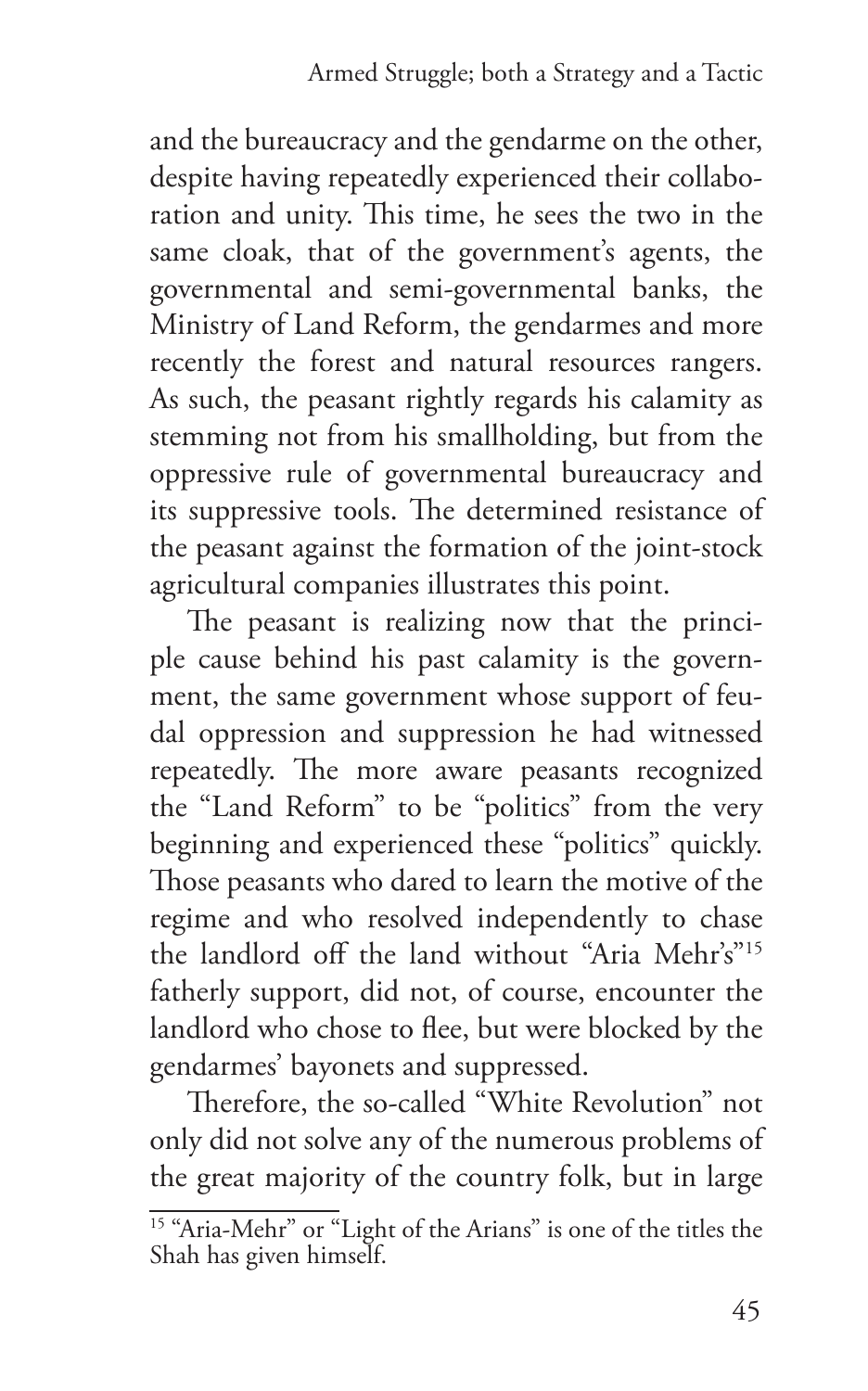measure incorporated the contradiction between the peasant and the feudal lord into that between the peasant and the bureaucracy and the suppressive governmental apparatus. Thus, by intensifying this contradiction and rendering it more conspicuous, it aided the peasant in recognizing the real enemy and its true nature. The severe contradiction between a major segment of the peasantry and the forest and pasture rangers (rangers created for the protection of the forests and pastures that have been "nationalized" to lay the grounds for the entrance of comprador capital in order to fill the pockets of a handful of parasites), a contradiction which has repeatedly led to armed clashes, illustrates the deep contradiction between the peasantry and the governmental apparatus which is dependent on imperialism.

But what is the course of events in the town? While the bourgeois revolution had resulted in the severing of the feudal shackles binding the urban masses hand and foot, in the abolishment of heavy feudal obligations, and in free competition of industry, here, the "White Revolution" coincided exactly with the suppression of the urban masses and the consolidation of a central power that had for years kept them in chains. It was carried out precisely to consolidate imperialist rule and the interests of imperialist monopolies<sup>16</sup> to increasingly suppress

 $16$  As frequently stated by Iranian revolutionaries, the main goal of the "White Revolution" was to intensify the penetration of capital into Iran and thus further integrate the Iranian economy into the world capitalist system. This process has continued persistently following the "White Revolution."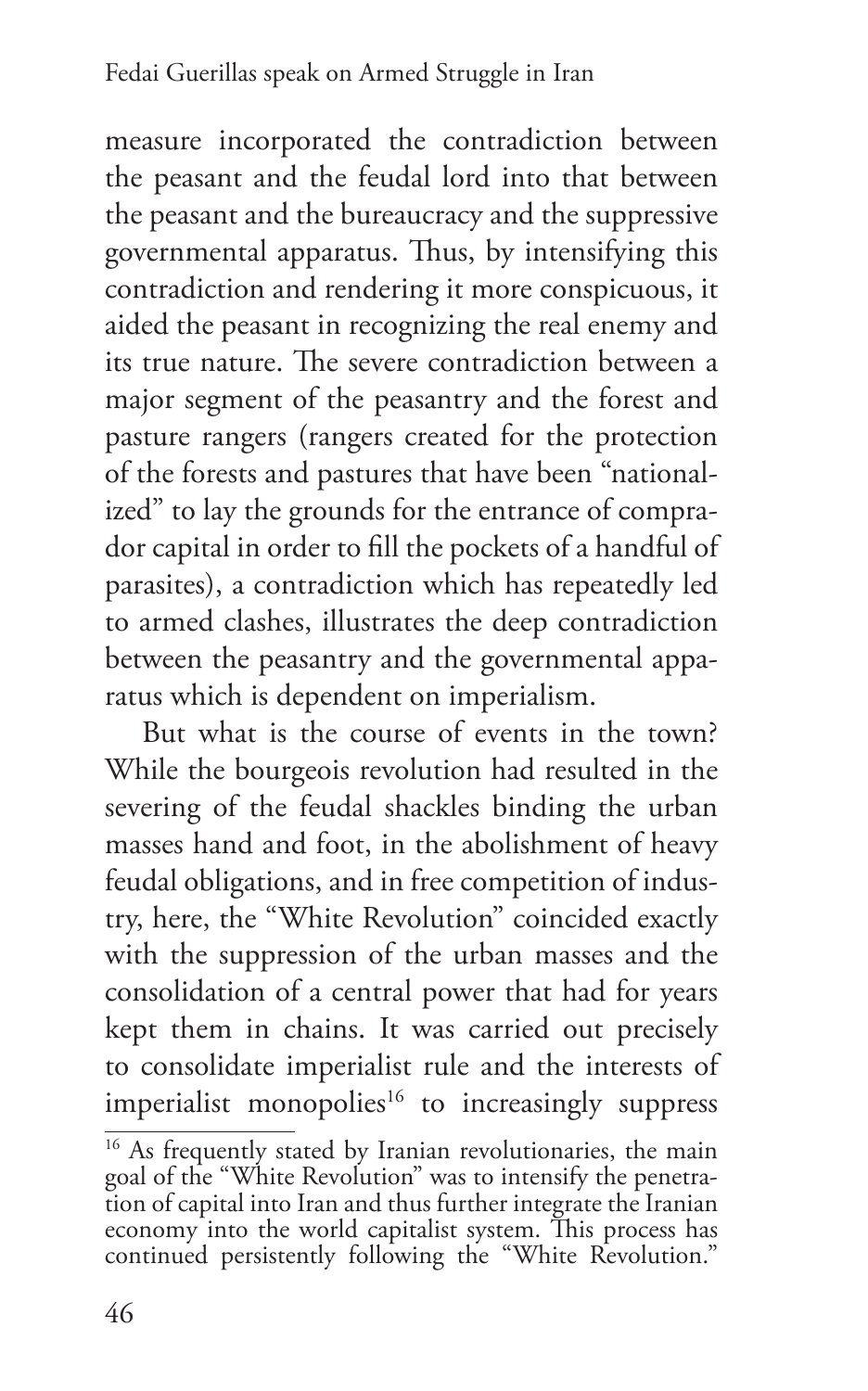national industry, the national bourgeoisie, and the petit-bourgeois artisan and shopkeepers; and finally, to further intensify the exploitation of the proletariat.

For years, the town was experiencing the oppression, suppression, exploitation and poverty emanating from imperialist domination. The keeper of this domination was the same force that was instituting the "White Revolution." While in bourgeois revolution, it was necessary for the newly liberated masses to experience the new conditions for decades in order to understand their nature and feel the new bonds and new suppressive rule over them, here, the urban masses had understood all this beforehand; the events of 1963, particularly the uprising of the  $15<sup>th</sup>$  of Khordad (June 5) were responses to the pretensions of the regime. If afterwards, the waves of struggle ebbed, it was not due to an acceptance of the regime's lies, but to the violent suppression of the struggle. How was it possible to believe in the so-called "White Revolution" in the face of increasing poverty, continuous bankruptcy, the intensification of exploitation by the violent domination of foreign capital and the fattening of a handful of

A significant example is the conference of 35 U.S. lords of monopoly capital held in Teheran in 1970 to further investigate ways to exploit Iranian resources and human labour dents and religious leaders, demonstrated in opposition to this sell-out by the Shah. A religious leader, Ayatollah Saidi Khorasani, who distributed leaflets protesting this confer- ence, was arrested and ultimately tortured to death.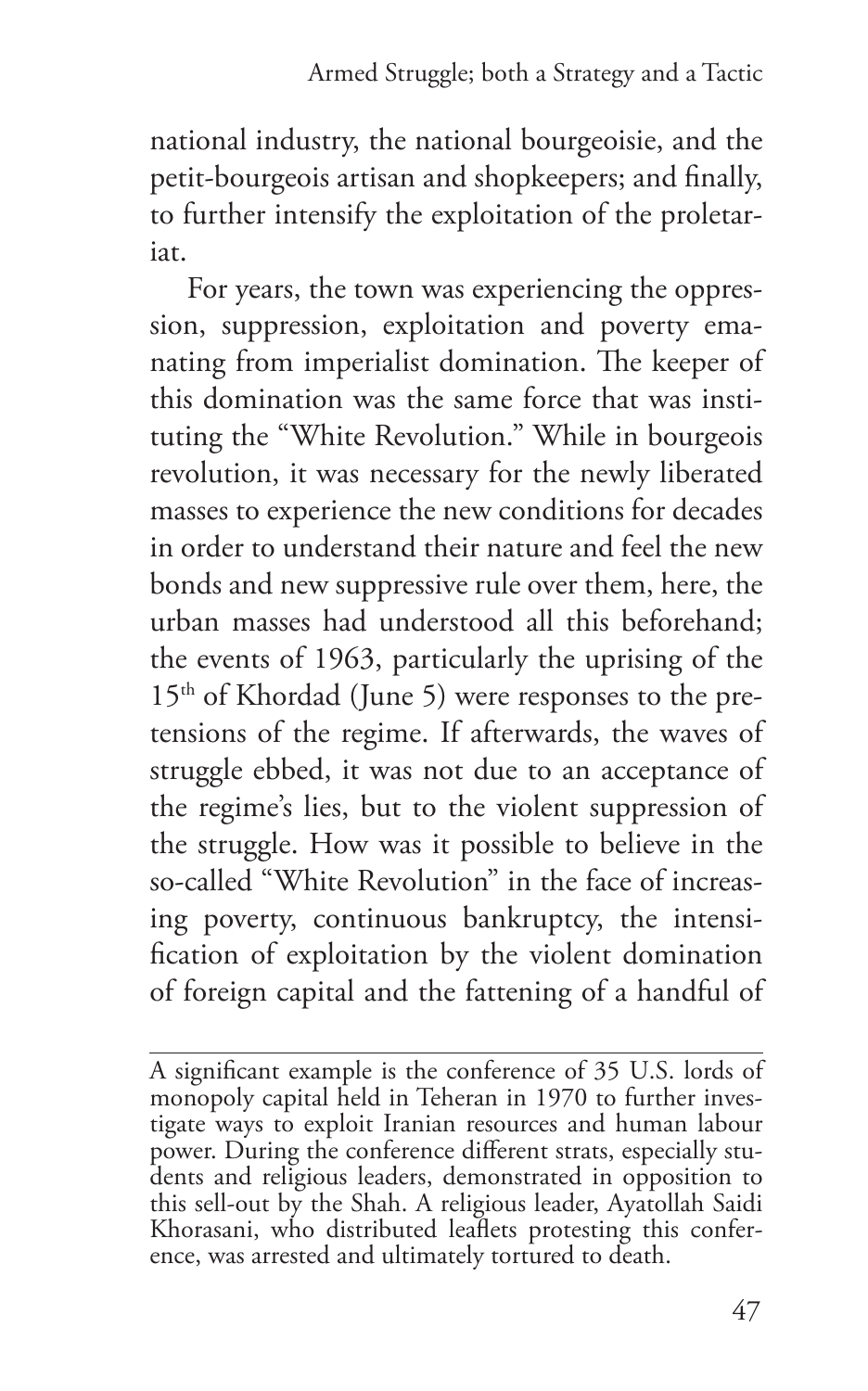comprador capitalists and big-shot bureaucrats at the expense of the bankruptcy of the commercial and industrial bourgeoisie and the brutal exploitation of the workers? Thus, while two generations sufficed until "the interests of the peasants, therefore, are no longer, as under Napoleon, in accord with but in opposition to the interests of the bourgeoisie, to capital," and "hence, the peasants find their natural ally and leader in the urban proletariat whose task is the overthrow of the bourgeois order:" here in Iran, from a historical standpoint, the peasants like the past semi-serfs in a semi-feudal, semi-colonel country find their natural ally and leader in the urban proletariat. In fact, as a result of the expansion of comprador capital into the rural areas, a closer relationship between the peasantry and the proletariat has developed. In the town, too, the brutal rule of comprador capital more than ever has caused the contradiction between the proletariat and the national bourgeoisie and specifically the petit bourgeoisie, to be overshadowed by the contradiction between them and comprador bureaucratic capitalism and imperialist domination. This process has developed through the confinement of any capitalist mode of production to that of comprador capitalism and through the bankruptcy and gradual elimination of the national bourgeoisie caused by the imperialist monopolies.

Why do such fundamental differences exist? Actually, the explanation of any change and transformation in society would be futile and nonsensical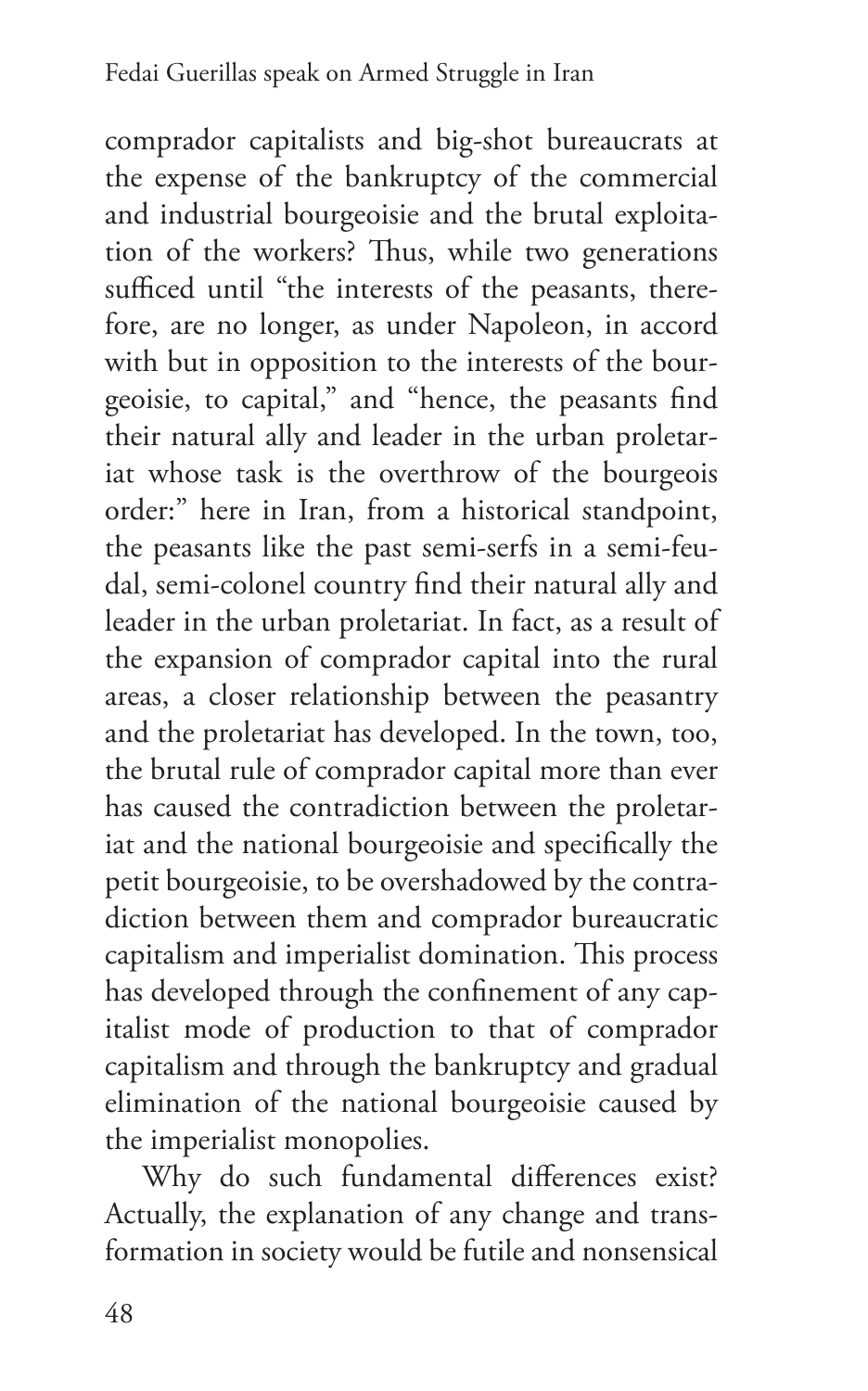without considering the principal contradiction of the existing system, namely, that between the people and imperialist rule. The problem of imperialist domination must be regarded not as an extraneous factor that plays some role, but rather organically as the basis for any analysis and elucidation.

Reliance on force and anti-revolutionary violence has always been an integral part of imperialist domination. Imperialism initiated its invasion of the East through dependence on its political and military force, which stems from its worldwide economic power. Depending on the fore-mentioned anti-revolutionary violence, it disrupted the natural development as compared to that of Western societies. As we know, the bourgeoisie, subsequent to its gradual takeover of the positions of economic power, engages itself in the takeover of the positions of economic power, engages itself in the takeover of the positions of political power so that it may consolidate its economic power. But here, in the East, imperialist economic domination was possible only through political and military aggression and any continuation of economic domination has been inevitably shaped by anti-revolutionary violence. Hence, in Reza Khan's coup d'état we observed the establishment of a central power without it reflecting a bourgeois economic power. (The central power and the measures taken by it confused some people into thinking that Reza Khan's rule represented the national bourgeoisie.) Thus, on the one hand, we encounter a bourgeois political superstructure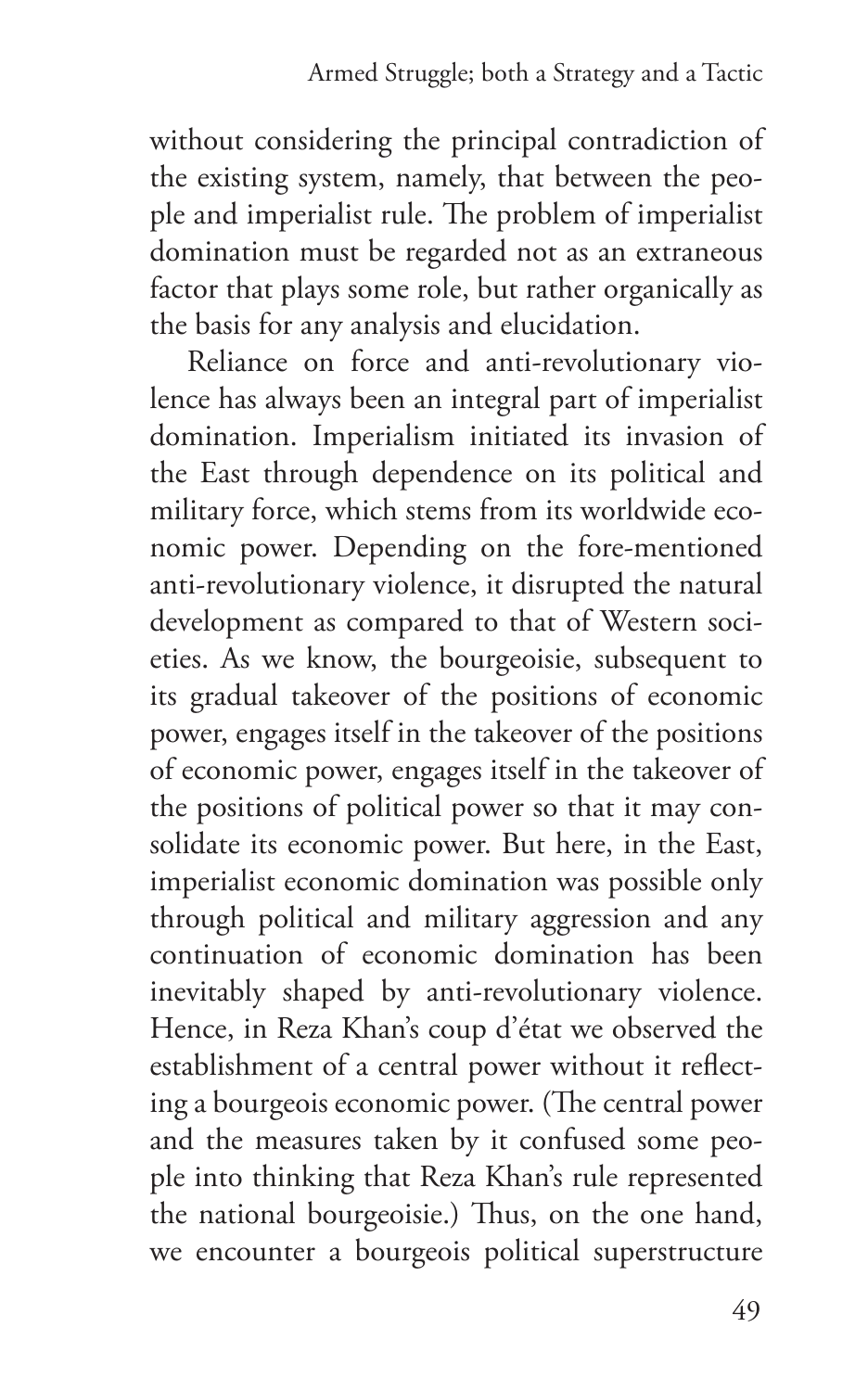with the cutting off of the influence and power of the local feudals; on the other hand, we witness the continuation of feudal exploitation. At this time we witness the power of capitalist monopolies before the development of capitalism has yet begun. The feudal mode of production is changed without any corresponding change in the political rule. Feudalism is eliminated without giving the peasantry the opportunity to feel free for a moment. Feudalism is eliminated while the national bourgeoisie, more than ever, is also suppressed. In fact, with the establishment of imperialist rule, all the internal contradictions of our society were overshadowed by one contradiction—the contradiction that spreads the world over, the contradiction between the people and imperialism. In the last half century, our country has witnessed the expansion of this contradiction: the daily augmentation of imperialist domination. Any form of transformation must resolve this contradiction. The resolution of this contradiction means the establishment of the people's sovereignty and the downfall of imperialist domination.

## **3. On the Question of the Stage of Revolution**

In solving the question of the stage of the revolution, attention must be paid to these particulars. With the establishment and expansion of imperialist domination, there is first the division of political power between feudalism and imperialism followed by the transformation of feudalism into dependent feudalism and, finally, the destruction of feudalism.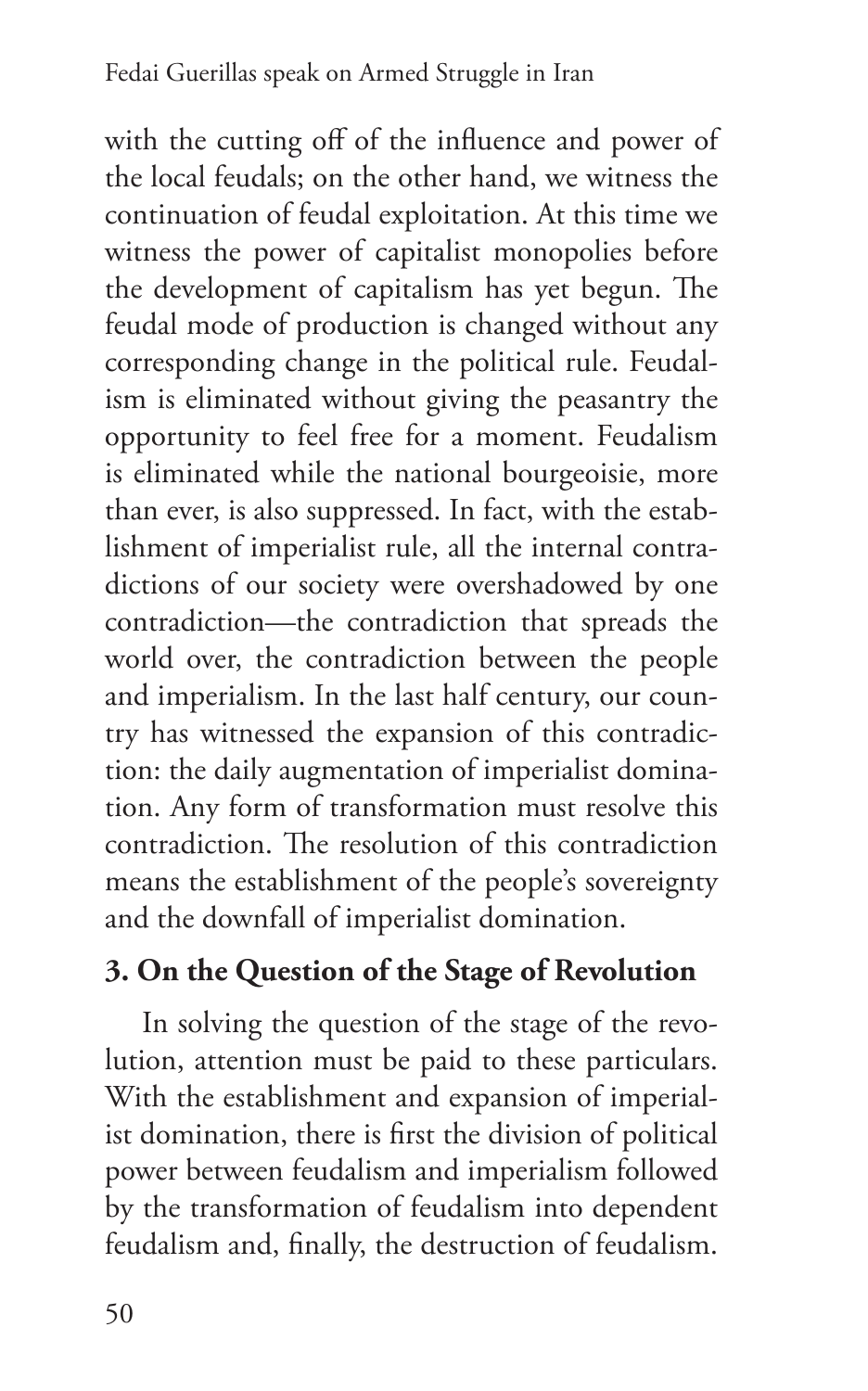Under these conditions, the national bourgeoisie, not yet developed and weakened by the pressure of foreign capital, loses the possibility of organizing as a class and in the end gradually dies out. Hence, the national bourgeoisie cannot compose an independent political force. The struggle against imperialist domination (i.e. international capital) contains some elements of the struggle for a socialist revolution within this anti-imperialist struggle and develop in the course of the struggle. The national bourgeoisie is hesitant and unable to mobilize the masses because by its nature it is incapable of persistence in such a struggle and because of the historical conditions of its existence and its ties with foreign capital. Also, the peasantry, because of its material conditions in production, can never form an independent political force. Thus it must either place itself under the leadership of the proletariat or entrust itself to the bourgeoisie. The only force remaining is the proletariat. Although the proletariat is quantitatively weak, it is very strong qualitatively and in its potential for being organized. The proletariat, as the most persistent enemy of imperialism and feudal domination and relying on the international theory of Marxism-Leninism, can and must assume the leadership of the anti-imperialist movement. It is in this regard that the fundamental differences between the new bourgeois-democratic revolution and the classic bourgeois revolution unfold. Although the immediate goal of the new bourgeois-democratic revolution is the end of impe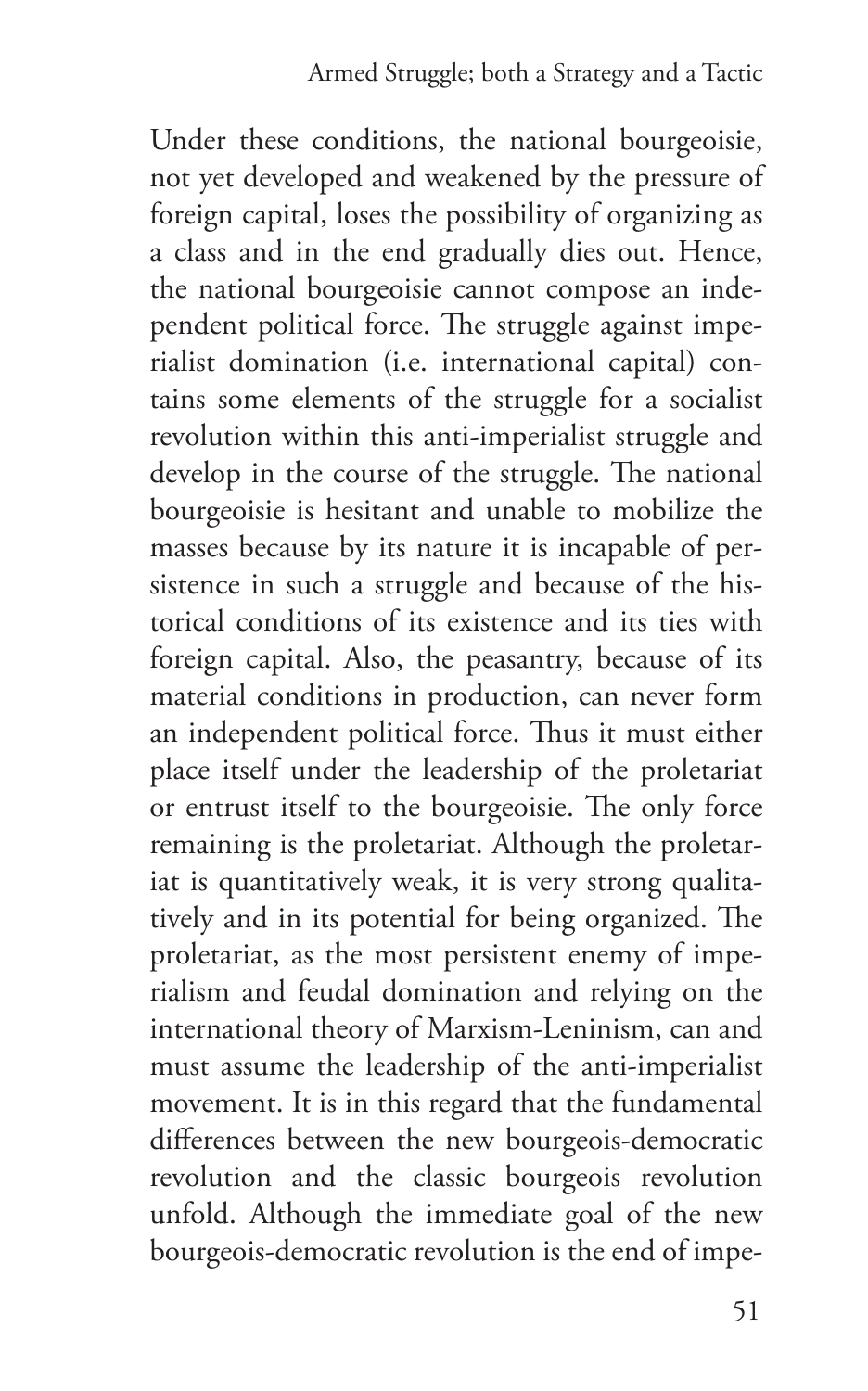rialist domination and the destruction of feudalism and not the abolition of bourgeois private property, in the process of its development, the embryo of the socialist revolution is implanted in its womb and nurtured there very rapidly by the anti-imperialist character of the struggle, the mobilization of the masses, the proletarian leadership of the struggle, and the fact that any duration of capitalist relations gradually bring about close ties with imperialism followed by the domination of imperialism. In this manner, only a few years after the victory of the Chinese revolution, the proletarian leadership was transformed into the dictatorship of the proletariat, and the socialist revolution commenced in practice. As summed up by Chairman Mao, the Chinese experience serves as an example.17 But now that feudalism has been eliminated in our country, has the Iranian Revolution left its bourgeois-democratic stage and entered into the socialist phase? In my opinion, posing the question in this manner is incorrect. Régis Debray expresses a significant point in this regard: "The nub of the problem lies not in the initial programme of the revolution but in its ability to resolve in practice the problem of state power before bourgeois-democratic state, and not after. In South America the bourgeois-democratic state presupposes the destruction of the bourgeois state apparatus."18

<sup>&</sup>lt;sup>17</sup> It would be better to quote Chairman Mao's own words, but due to their inaccessibility, this was impossible.

<sup>18</sup> R. Debray, *Revolution in the Revolution?,* Monthly Review, 1967.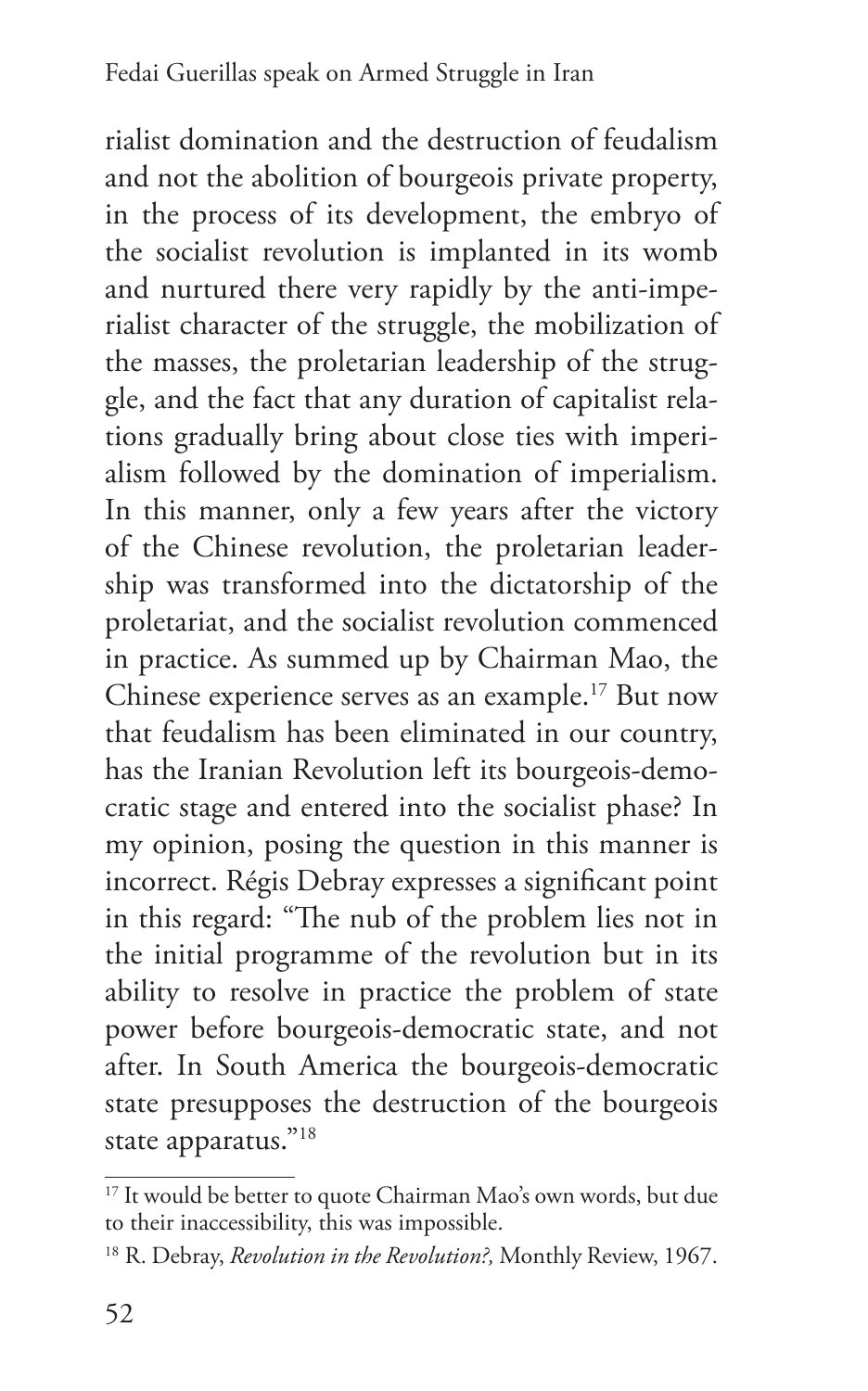In reality, during the last half century of the revolutionary struggle our people have faced a state power that has assumed a growing bourgeois character in the process of increasing imperialist domination. As a result, the political dependency of feudalism has always been dependent upon their anti-imperialist struggle. Thus, the more feudalism as a mode of production has retreated and therefore the more the state has become bourgeois in form and character, the more significant the socialist elements of the revolution have become. The struggle against the domination of world capital has further turned to the struggle against capital itself, and the necessity of proletarian leadership has become more evident. Since the Land Reform has not benefited the peasantry, such slogans as "the land should be given free to those who work on it" and "abolish all state tributes" remain the fundamental slogans of the revolution for the peasantry. On the one hand, considering the limited foundation and the increasing limitations of imperialist rule and, consequently, its ever-increasing reliance on anti-revolutionary violence as the principle means of preserving its domination; and on the other hand, keeping in mind the broad mass base of the revolution and the fact that the condition for the victory of the revolution is the victory of protracted armed struggle, revolution actually commences with the most mass oriented and generalized slogans and programs. In the course of this protracted armed struggle, which proletarianizes the masses objectively and subjectively, the rev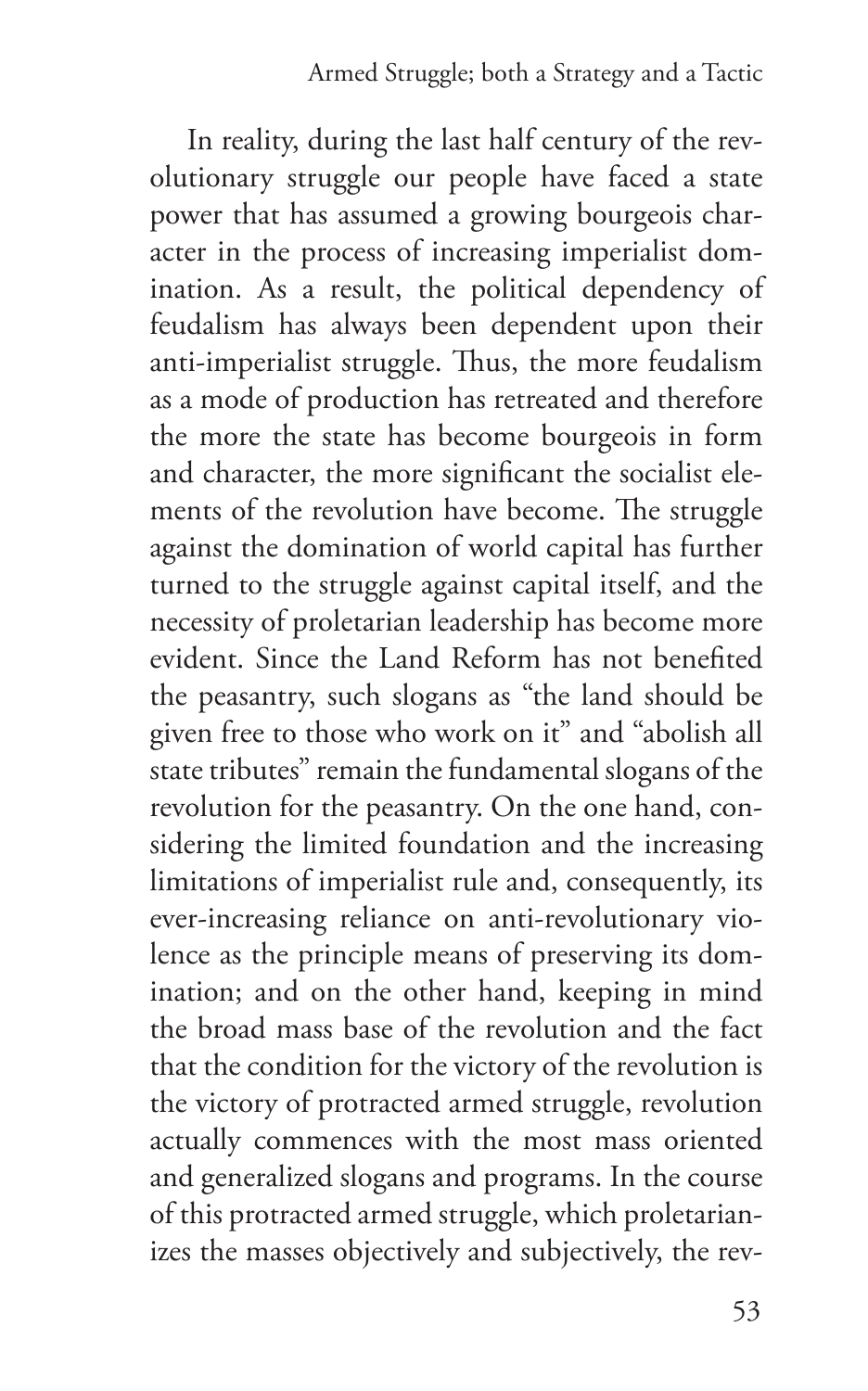olution will succeed and continue through the most radical and revolutionary measure. The (protracted) armed struggle is the environment within which the socialist elements of a bourgeois-democratic revolution develop rapidly. This is the lesson that the Chinese Revolution has given, that the Vietnam Revolution shows, and finally that the Cuban experience, despite its shortness, has proven.<sup>19</sup>

## **4. Our Line**

As we have said, in the course of its development and in its analysis of the experience of the Cuban people, our group confronted the following question: is not the path of the revolution the formation of the guerrilla nucleus and the initiation of armed

<sup>&</sup>lt;sup>19</sup> It is necessary to mention a few points about a semi-feu-<br>dal, semi-colonial society and the stage of the revolution. In our opinion, the assertion that imperialist rule, from an extensive historical point of view, is in basic contradiction with feudalist rule does not require verification. According to Marx, world capitalism will disintegrate the existing relations to different degrees wherever it steps and will endeavour to bring the society under its domination within its universal system. In our opinion, the coexistence of imperialism with feudalism is a temporary and tactical one.Whether one wishes it or not the feudalist system will gradually be dissolved in the belly of the world capitalist system. Imperialist domination, in its colonial form, initiates a violent suppression of the traditional relationships in society. In its semi-colonial form, there is conciliation and concession between imperialist rule and that of feudalism. And in its neo-colonial form, the society under consideration will enter the complete imperialist system as an organic part. Imperialist domination nial society is a repetition of the colonial society at a more developed level.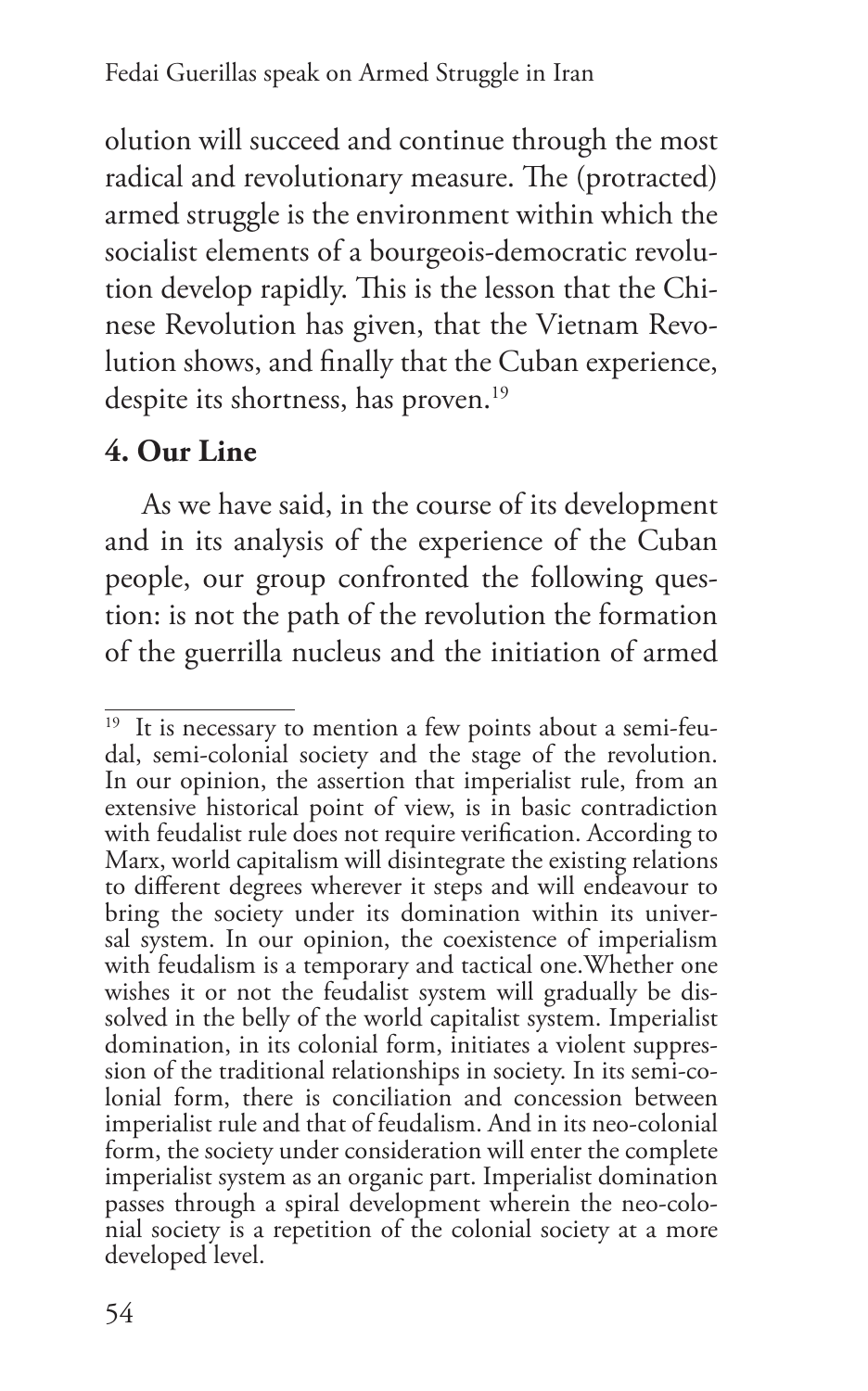struggle? Can the revolution be tackled without the Party? We became familiar with the Cuban experience essentially through Régis Debray's *Revolution in the Revolution?* Without a deep understanding of Debray's thesis and the Cuban Revolution and, again, without a clear view of the objective conditions of our people's struggle, we rejected Debray's thesis and the Cuban way. Why did we permit ourselves to reject them without having on hand a comprehensive analysis of the conditions of our country and without really knowing the inner elements of the Cuban way? In my opinion, what caused this was a theoretical error stemming from a superficial acceptance of a series of theoretical formulas based on past revolutionary experiences. This point will later be shown.

In this way, we accepted that our goal and that of the other communist groups must be the creation of

Concerning the stage of the revolution, we can thus say that there are three kinds of national democratic revolutions: the democratic revolution of a colonial society, the democratic revolution of a semi-feudal, semi-colonial society, and the ocratic revolution is a national one because it opposes imperialist rule and embraces the people as a whole. Each one of these stages of revolution is one step closer to the socialist revolution. But, aside from the question of the stage of the revolution as an economic issue, there is also a political issue, which is related to the practical process of the revolution. The question of where and how the revolution will continue and enter the socialist phase depends precisely on the question of whether the proletariat and its vanguard have been able to assume the leadership of the struggle and have united the peasantry and the left petit bourgeoisie under their leader- ship.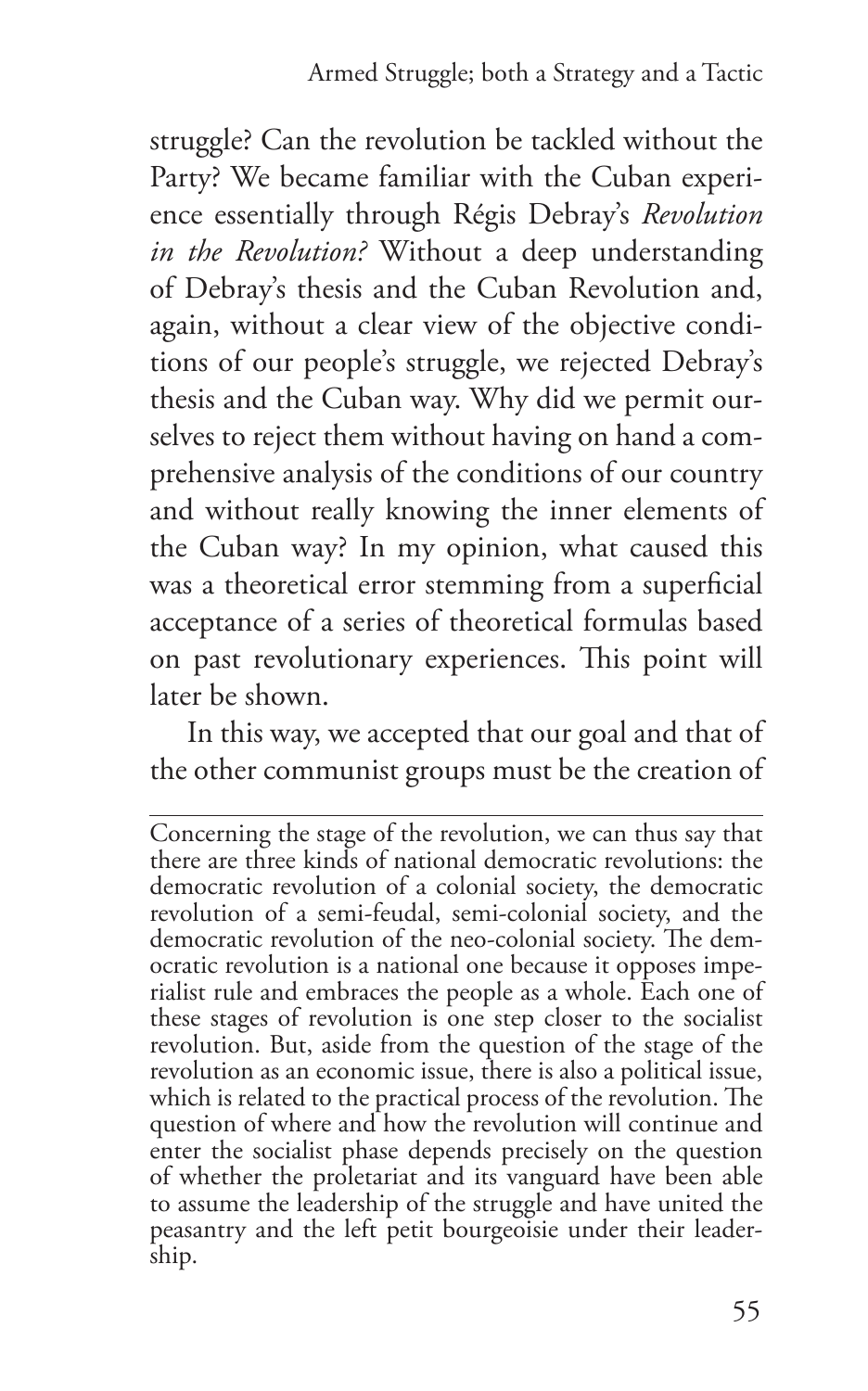the Marxist-Leninist Party. Immediately, the question was posed: what should be done to create such a party? Two fundamental duties then confronted us. We and the other groups would have to educate the cadres for the future party amongst the masses. That is to say, by working amongst the masses and participating in their life of struggle, particularly that of the proletariat, we had to prepare them for the acceptance of such a party.

At this point, the initial differences of our circumstances with those of past revolutionary experiences (China and Russia) became evident. We had not observed, until now, the question of the necessity of the creation of the Party not being posed without the practice of struggle itself demanding it, without the grounds for it existing amongst the workers and anti-proletarian masses. The elements and constituent parts of the Party and its cadres, the groups and organizations that already participate in the life and practical struggle of the masses in proportion to their capabilities, were all always at hand. Always, the economic and political struggles of the masses and the relationship of the conscious vanguards with the masses existed; yet, the dispersed nature of these struggles, their shortsightedness and halfway measures, demanded the vast organization of a party. But while we recognized the necessity of creating the Party, due to the absence of spontaneous mass movements, due to the non-participation of that intellectual force in the life and practical struggle between Marxist-Leninist groups, we found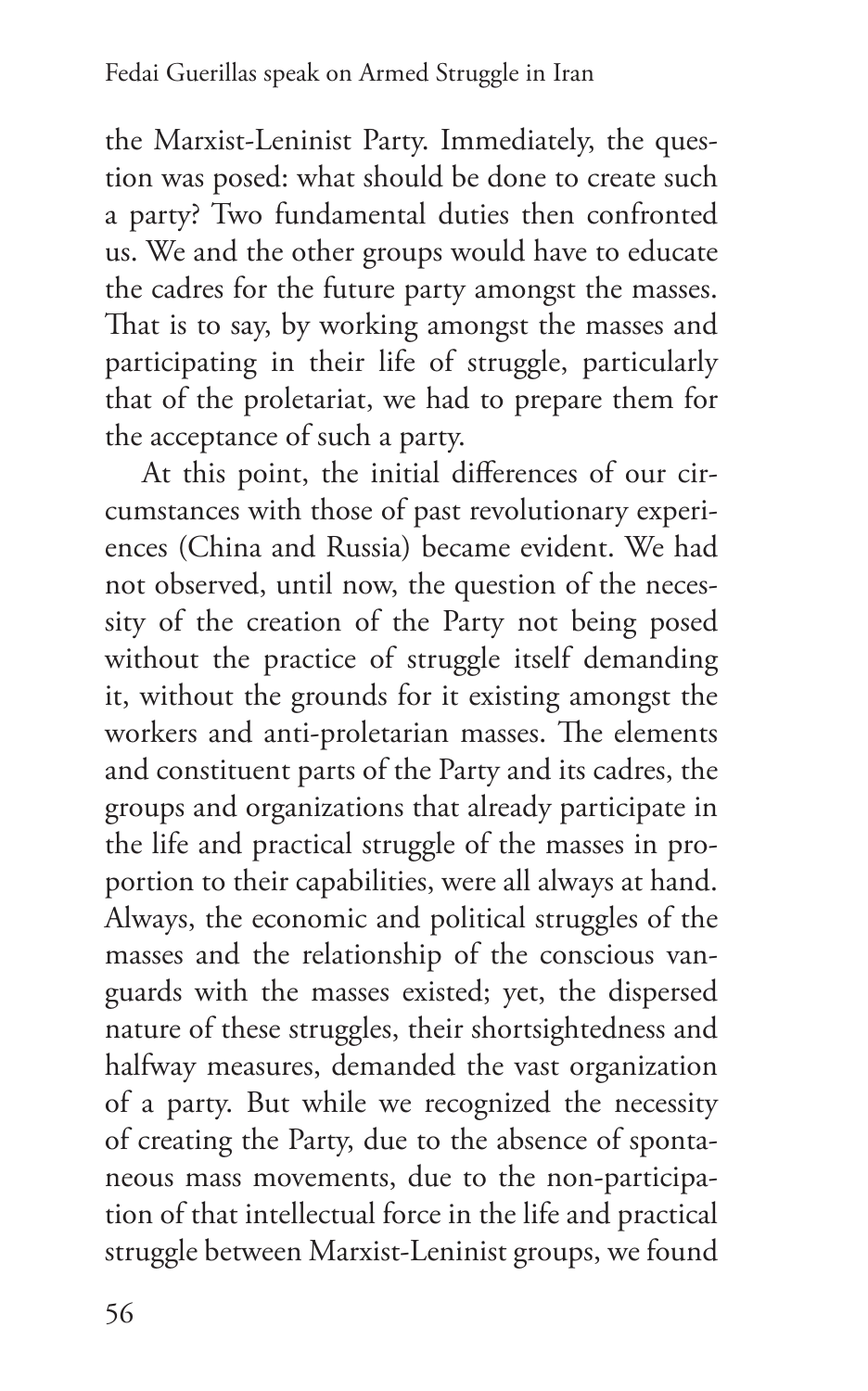ourselves facing a difficult path to the formation of the Party. We came to believe that the creation of one organization out of various groups would have significant weaknesses and heterogeneity due to the absence of participation in the actual life of the masses, the groups' confinement to the intellectual environment and the lack of common goals and perspectives. This would not be the true unity of groups based on active political life and active links with the masses, but a knocking together of groups that sooner or later would fall apart as a result of a series of tactical or strategic differences. In fact, we were seeking a party that from the outset, or very soon thereafter, could be transformed into the real vanguard of the masses. Since we also believed in the inevitability of armed struggle, the Party would have to prepare the conditions for armed struggle, convince the masses that armed struggle was the only way and then begin the armed action. We believed that only such a party would have the right to determine the strategy and tactics of the struggle. If we had paused to consider the disparity of circumstances (specifically that between Russia and ours) then perhaps, while realizing that the path to the creation of the Party was difficult, we would not have been so careless in failing to define this path. Could we not have believed that the condition for forming such a party, for participation in the real struggle, and for the creation of a force capable of acting as a genuine vanguard is the armed action itself? If we had not committed the error of iden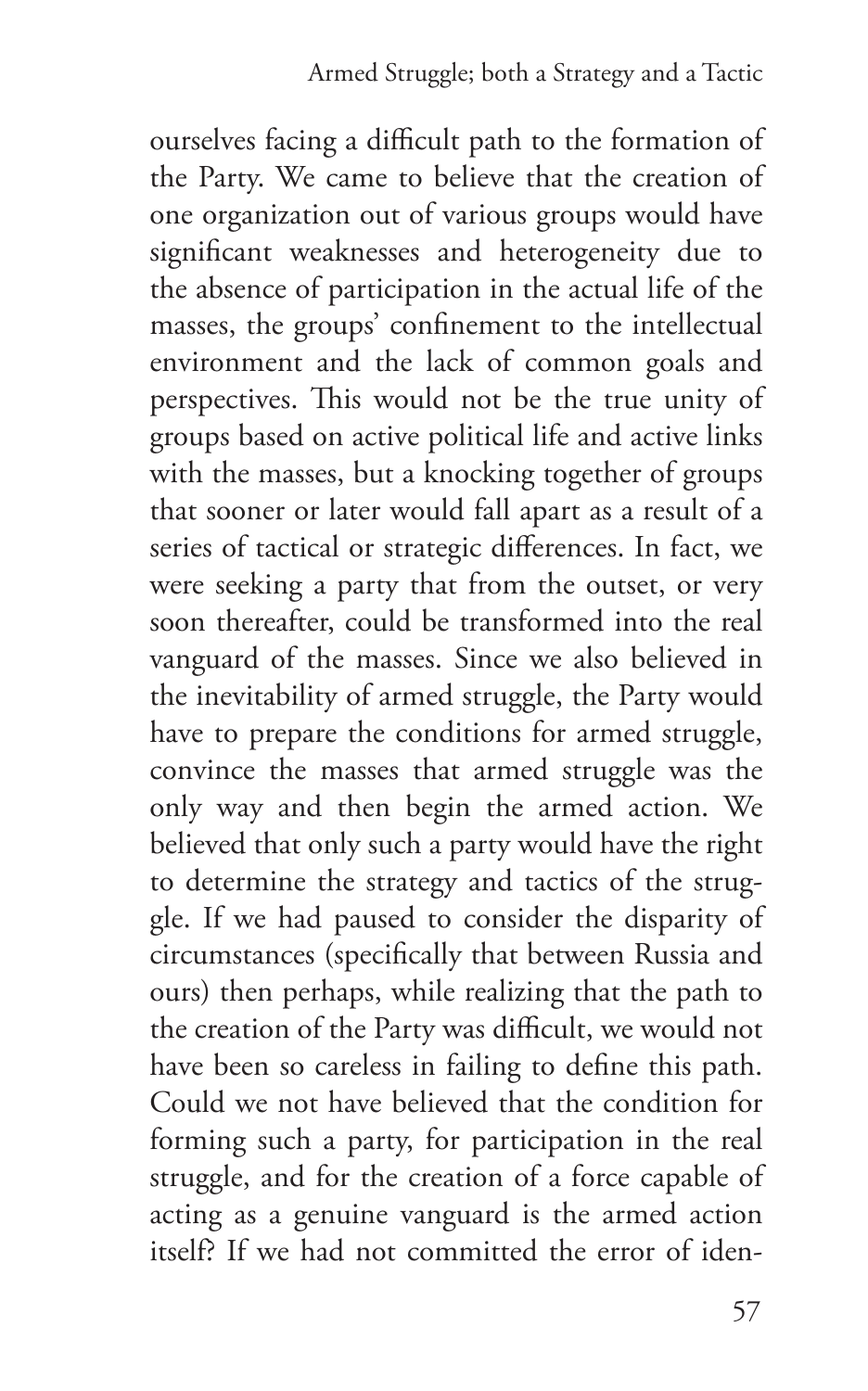tifying urban armed insurrection with protracted guerrilla warfare, we could have regarded the Cuban Revolution as an experience worth studying, justly believed that the spreading of Marxism takes place on the basis of reality and not vice versa, and at the same time claimed that the insurrection is the work of the masses.

Why is the insurrection the work of the masses? Didn't the Cuban experience show that a small armed motor force can initiate the insurrection and gradually lead the masses to insurrection?20 Here, of course, the concept of insurrection does not connote an armed urban uprising (characterized by the sudden and massive armed movement of the masses together with a leadership) but the protracted armed

<sup>&</sup>lt;sup>20</sup> We never intended to deny the generality of the principle that "insurrection is the work of the masses." Yet, this principle must be interpreted from a dialectal viewpoint; for example, the specific forms and formulas expounded by Lenin concerning the uprising should not be considered as universal. In Lenin's view, the vanguard cannot call for the uprising unless it actually has behind it the majority of its class and the people. In other words, a true vanguard, which has become the real vanguard in the process of the struggle has the right to call for the uprising, whereas, in the Cuban situation, the vanguard could not have come into being unless it had itself initiated the uprising. Under these circumstances, "the uprising is the work of the masses" means the increasing advance of the uprising completely depends on the increasing support of the masses. Lenin's era could not have a "conception of the initiation of the uprising" because it did not have a conception of the protracted guerrilla war. At that time, the insurrection constituted a short process in time that would begin with the participation of the broad masses. But now, we regard the insurrection as a people's war that is set in motion by the small "motor" of the armed vanguard.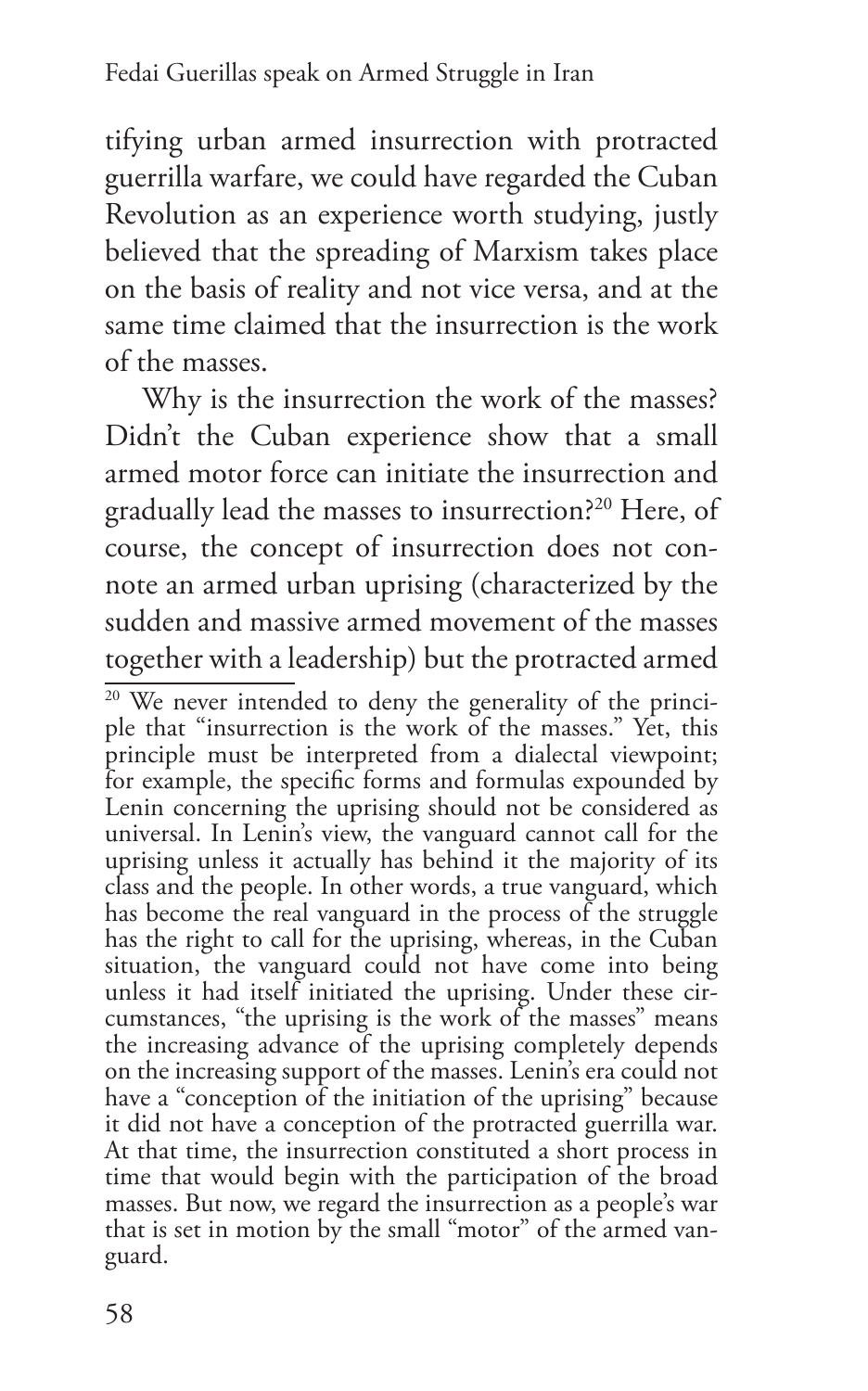struggle to which the masses are gradually drawn.

These problems were posed at a time when the group understood that it had to direct its attention outside of itself, to reality, the masses and other communist groups. On the one hand, however, we had to contend with police attacks and searches that were being carried out against communist groups, and, on the other hand, the problem of contact with the masses seemed so difficult and seemingly beyond our means. How could we establish contact with the proletarian masses? Should we not reach the workers where they have organized themselves as a class in the organs (ranging from small proletarian circles to unions, syndicates, etc…) that have come into existence in the course of the spontaneous struggle?<sup>21</sup> It is through the course of this spontaneous struggle and class organization that, on the one hand, circles of workers come into existence which have a wider horizon and contemplate a broader and more protracted struggle; circles of working masses, circles in contact with the revolutionary intellectuals who are the source of political consciousness. On the other hand, in the course of its development, this

<sup>&</sup>lt;sup>21</sup> The intention is not to deny the possibility of establishing contacts with the workers. We ourselves have enjoyed the co-operation of a considerable number of our proletarian comrades. The point is that the possibility of contacting the workers, in its classical form and in its real meaning, does not exist. It is possible to work amongst the workers. One can get recruits from them, of course with ample difficulties and low outcome, but one cannot conduct mass work amongst the workers. One cannot attempt propaganda and circulation.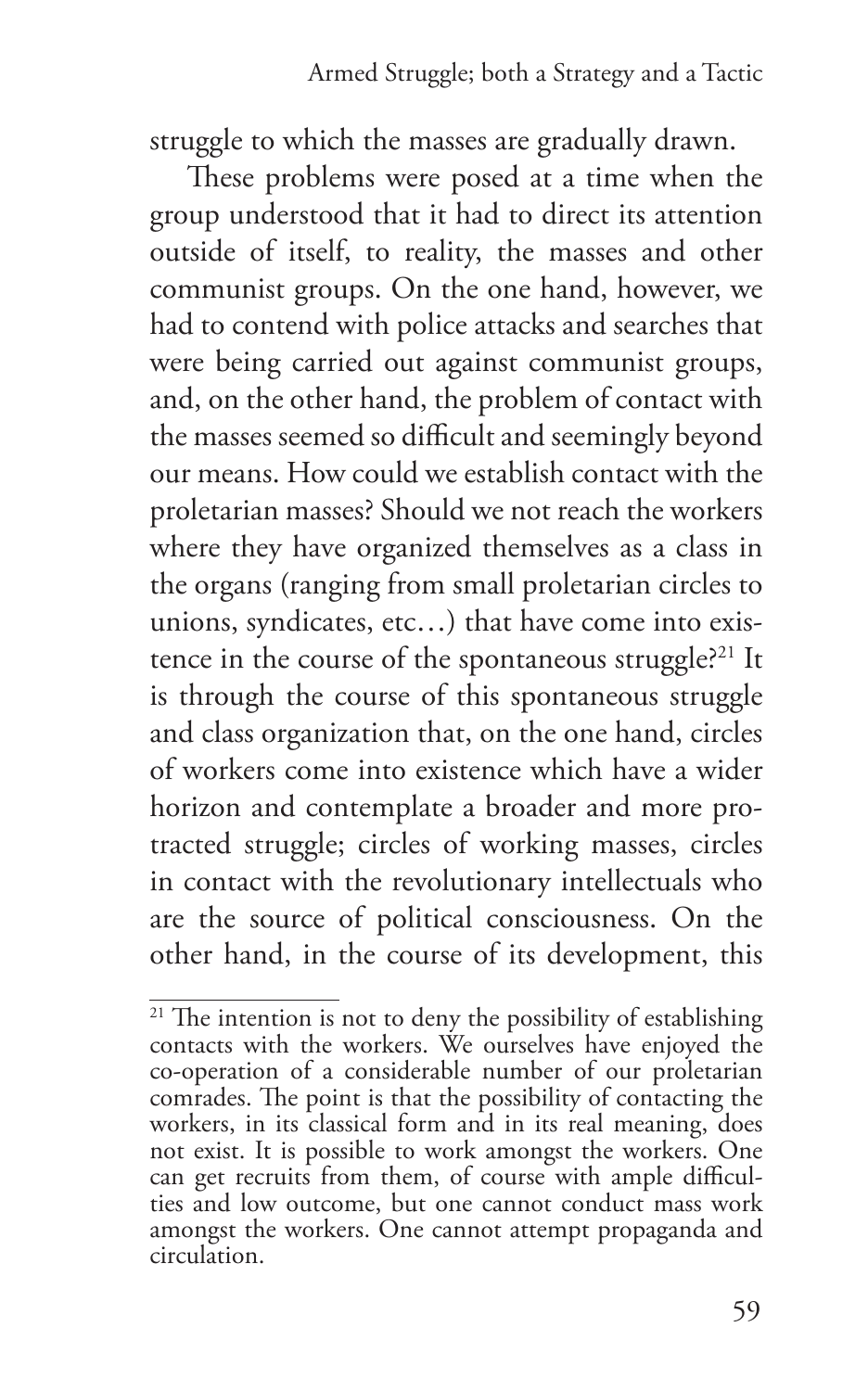spontaneous struggle more and more approaches a political struggle. Parallel to this course, the progressive workers' circles develop and expand, becoming more receptive to political propaganda and political organization.

Socialist consciousness, too, is introduced to the workers through the intellectual circles' contact with the workers' circles and with the masses. In this context, a comparison between the development of the Russian intellectual circles during the early years of the twentieth century and the present intellectual circles of our society can bring out the differences in conditions between the two. Lenin portrays a typical circle in Russia at that time in the following way:

A student's circle establishes contacts with workers and sets to work; without any connection with the old members of the movement; without any connection with study circles in other districts, or even in other parts of the same city (or in other educational institutions); without any organization of the various divisions of revolutionary work; without any systematic plan of activity covering any length of time. The circle gradually expands its propaganda and agitation. By its activities it wins the sympathies of fairly large sections of workers and a certain section of the educated strata which provide it with money and from among whom the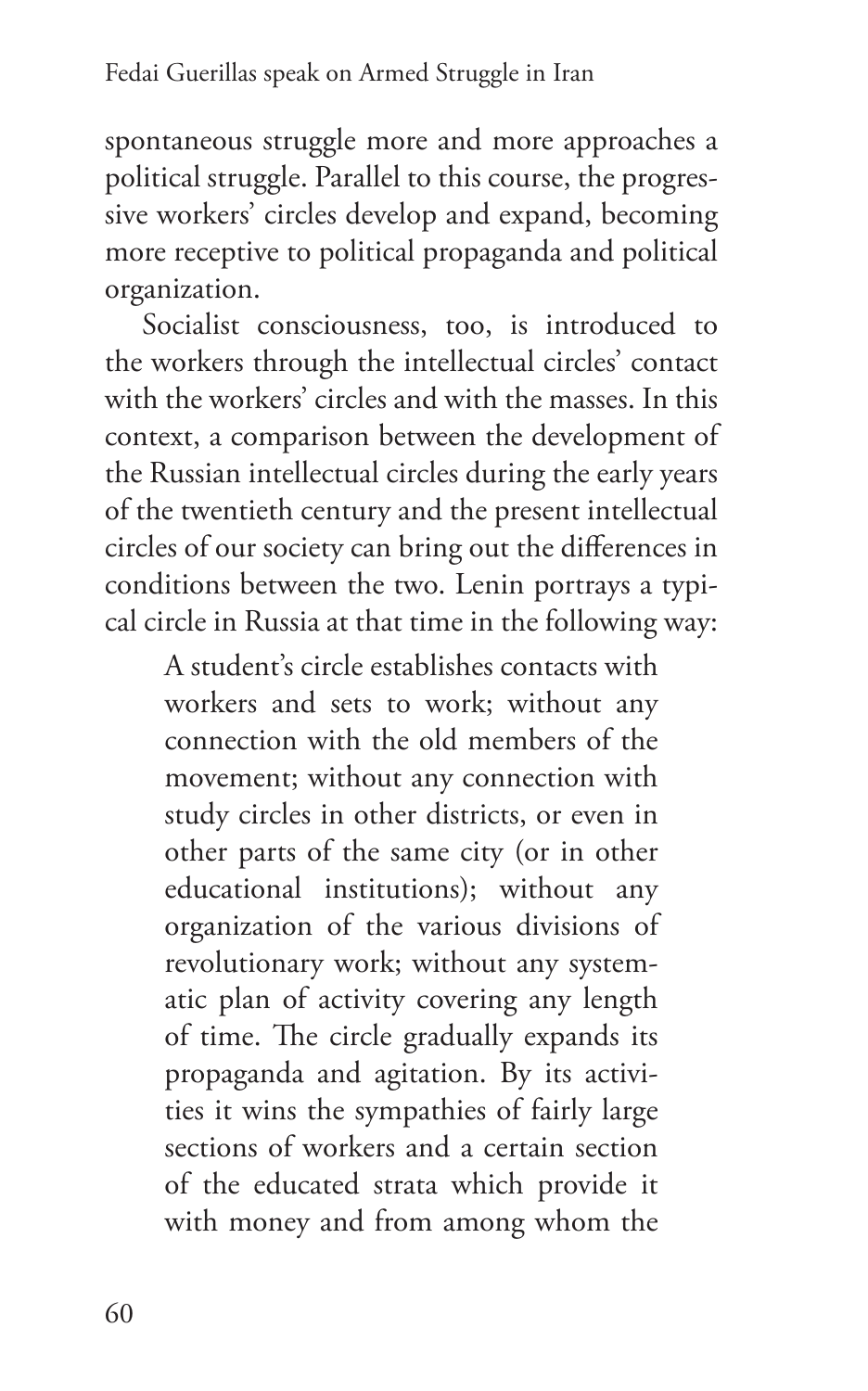committee (League of Struggle) grows its sphere of activity quite spontaneously; the very people who a year or a few months previously spoke at the students' circle gatherings and discussed the question, "Where do we go from here?," who established and maintained contacts with the workers and wrote and published leaflets, now establish contacts with other groups of revolutionaries, procure literature, set to work to publish a local newspaper, talk of organizing a demonstration, and finally, turn to open warfare…22

But what are the conditions we face? It is best to consider the development of an intellectual circle in Iran:

On the basis of the study and exchange of communist publications, a few individuals come together. At first, the study constitutes the basis of the circle's endeavours, subsequently a certain amount of objective study of society is pursued. In general, the group has no extensive contacts with the workers nor does it attract the attention of even a small section of the working class. In practical terms, they have no role or active relation with the people's spontaneous movements, which are themselves sporadic and limited. Publishing local journals, organizing demonstrations, and particularly waging open warfare must not even be mentioned;

<sup>22</sup> V. Lenin, *What Is To Be Done?,* Selected Works, Progress Pub., 1970, pp. 198-199.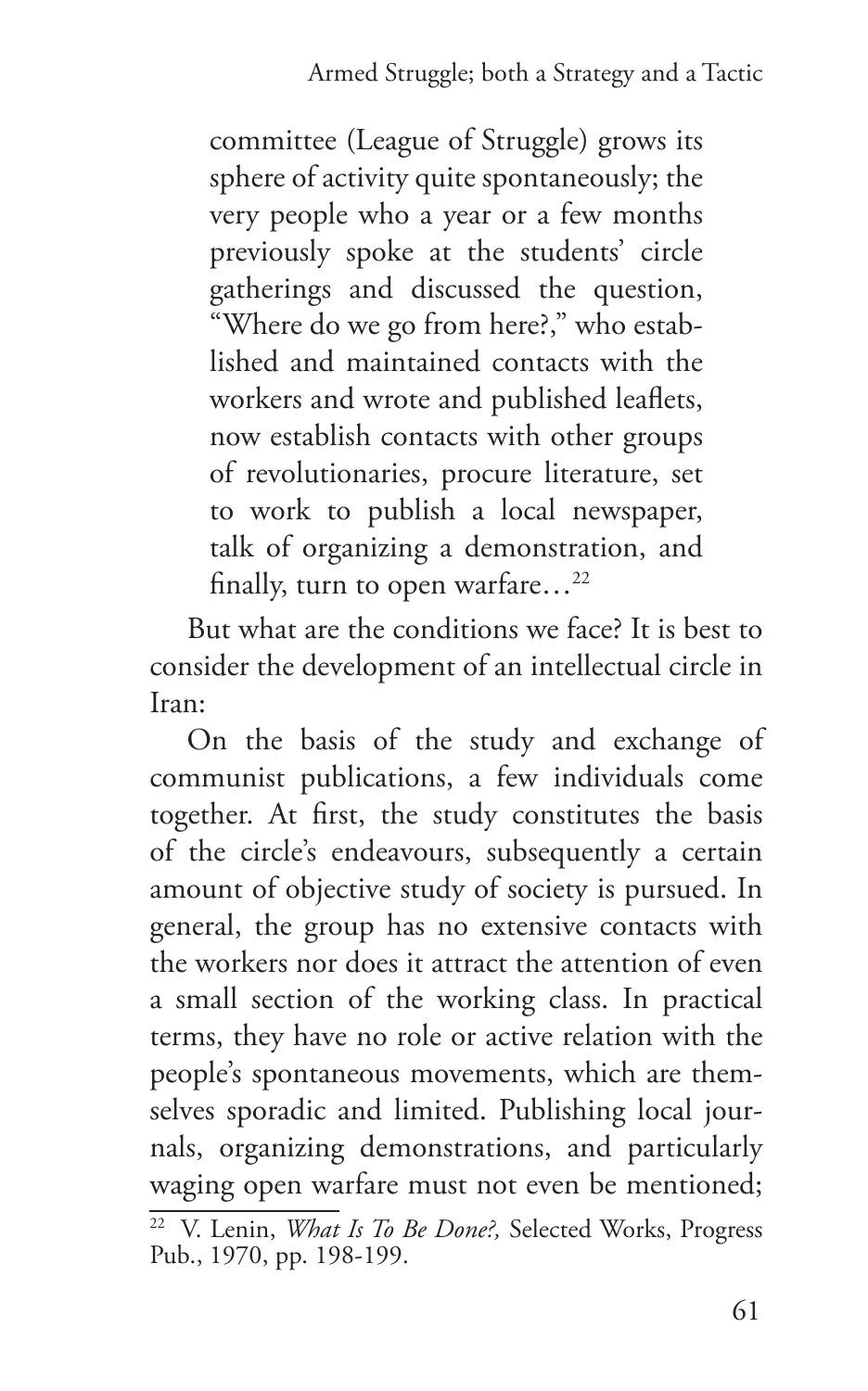it is during this limited development that many of these circles become targets of police blows under police-dominated conditions and are shattered.

What is the cause of this disparity of conditions? In the case of Russia, the existence of a spontaneous mass movement that bespeaks the preparedness of the objective conditions for revolution provided an inexhaustible source of experience for the masses and for the conscious vanguard revolutionaries who were in contact with it and seeking to guide it. This spontaneous mass movement, which was initially and essentially economic, by way of its militant organs and in the course of its development, gave the working masses their class organizations and gradually as it became politicized created within itself a number of more persistent and more revolutionary proletarian circles. Moreover, this movement along with the efforts of the revolutionary intellectuals established contacts with the intellectual circles. The secret and semi-secret workers' gatherings to which it gave birth constituted the objective foundation for and the source which nourished the intellectual force of the proletariat, and on the other hand, the intellectual force of the proletariat then took leadership of the spontaneous movements. Gradually, the subjective conditions for the revolution developed and grew on the basis of these same spontaneous movements and through social awareness and the conscious leadership furnished at the outset by the circles of revolutionary intellectuals and later by the proletarian Party. It was with this same background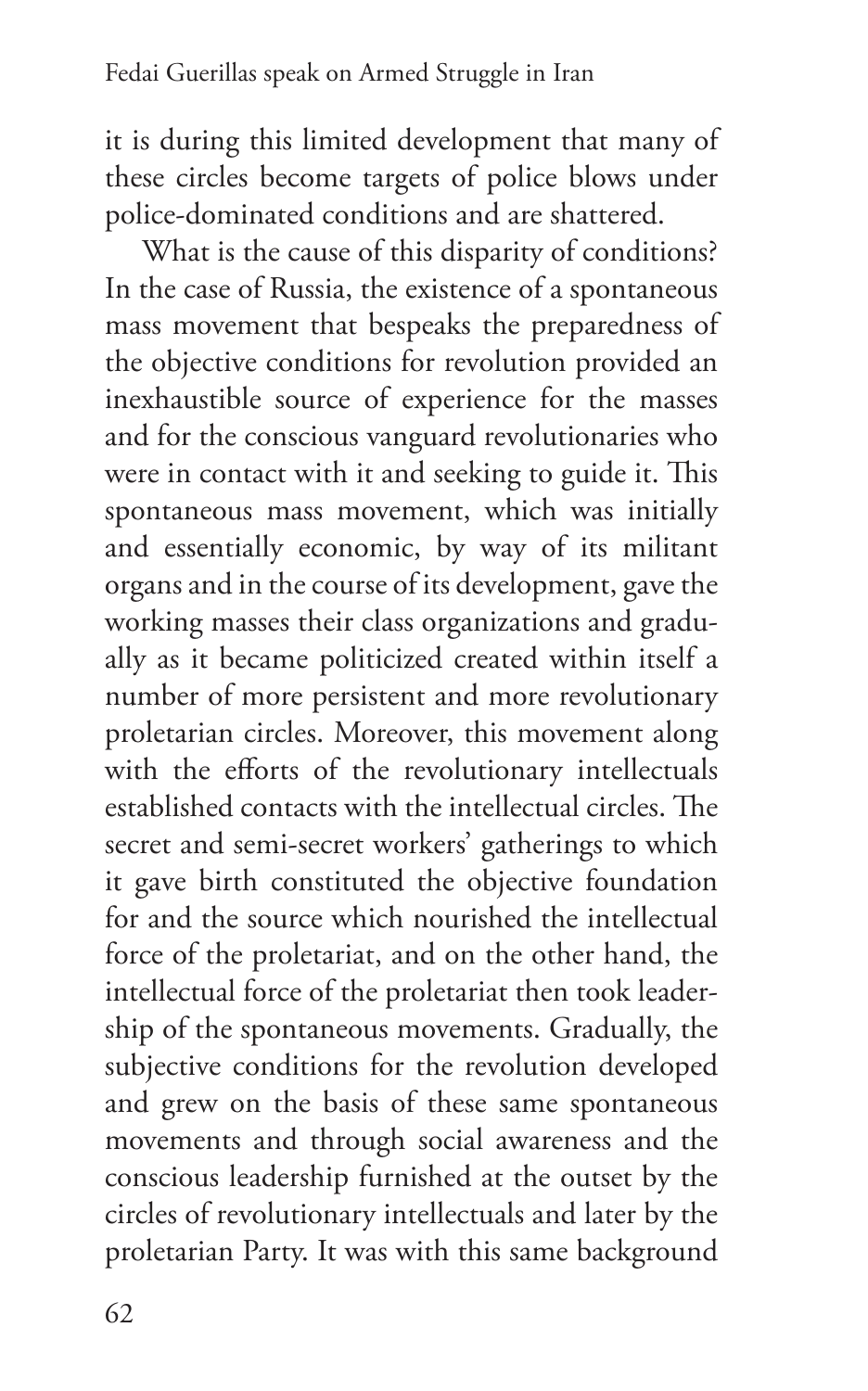and through these same organizational forms that the revolutionary organization, which had established a direct and active relationship with the masses, came into existence.

In this light, the question that confronted the revolutionaries was this: Should they head the mass movement or not? Should a movement that is fundamentally economically and politically shortsighted be transformed into a well-rounded political movement? These intellectual-proletarian circles as a single unit had to form an organization of united professional revolutionaries and by way of leadership of all forms of struggle with a political context, push the movement forward. An organization of professional revolutionaries that could guarantee "continuity," eliminate fragmentary and dispersed work, devise a prolonged and steadfast program for an all-encompassing, far-reaching struggle and guide the masses in this struggle had to be established.

In effect, masses of workers had been drawn into the struggle, had to some extent acquired class organization and had also produced their own organs of struggle. Alongside these organs, proletarian circles that were extensively in contact with the masses of workers and which enjoyed the possibility of vast circulation and propaganda had been created. Now the question was this: Should this spontaneous struggle be transformed into a struggle which would be political in every aspect or not? It is precisely the method of approaching this question that distinguished the revolutionaries from the economists,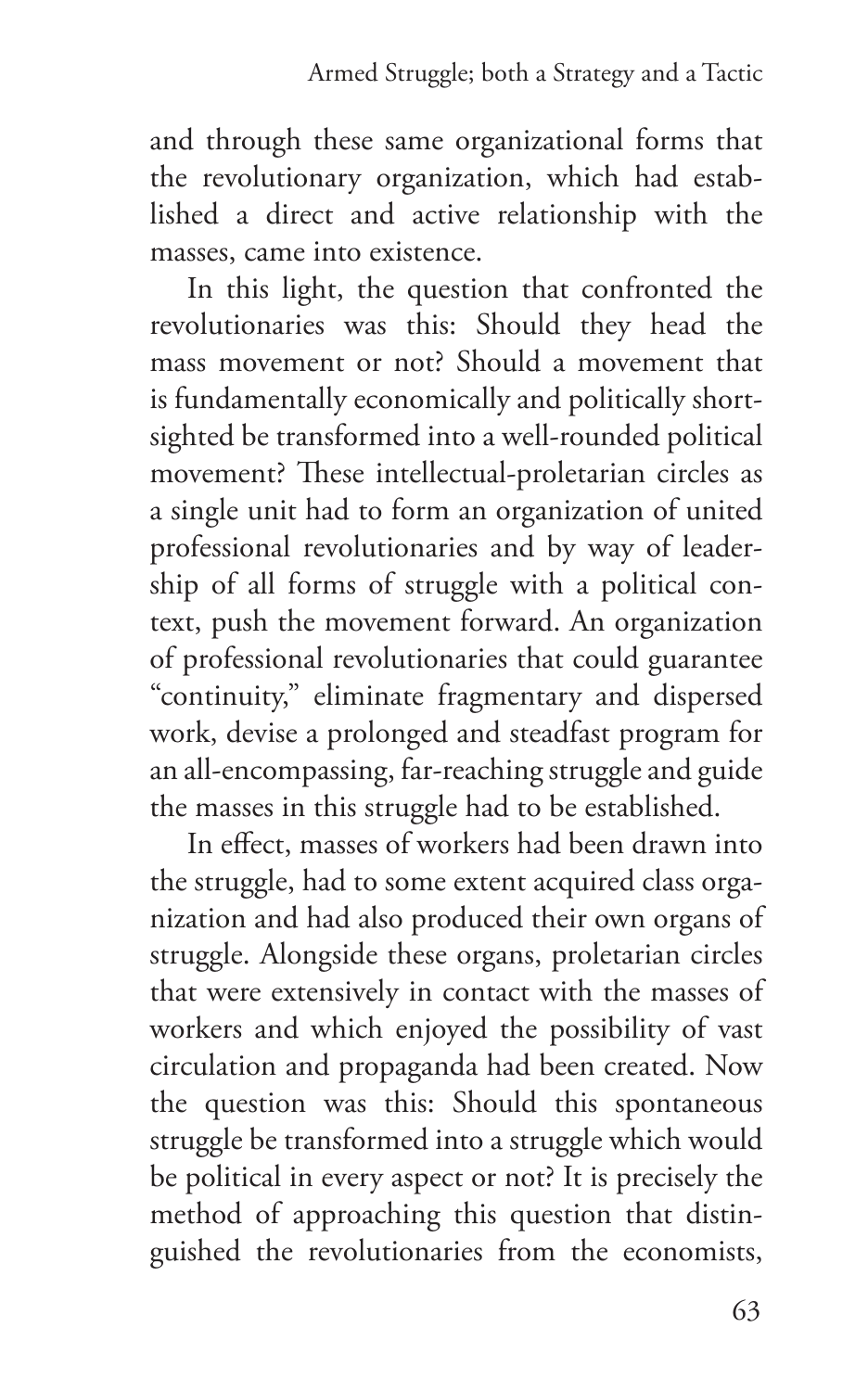the advocates of piecemeal efforts, and the followers of the spontaneous movement. According to Lenin, the economists reasoned that:

The working masses themselves have not yet advanced the broad and militant political tasks which the revolutionaries are attempting to "impose" on them; that they must continue to struggle for immediate political demands, to conduct "the economic struggle against the employers and the government." …Others, far removed from any theory of "gradualness," said that it is possible and necessary to "bring about a political revolution," but this does not require building a strong organization of revolutionaries to train the proletariat in steadfast and stubborn struggle, all we need do is to snatch up our old friend, the "accessible" cudgel. To drop metaphor, it means that we must organize a general strike, or that we must simulate the "spiritless" progress of the working-class movement by means by means of "excitative terror." Both these trends, the opportunist and the "revolutionaries," bow to the prevailing amateurism; neither believes that it can be eliminated, neither understands our primary and imperative practical task to establish an organization of revolutionaries capable of lending energy, stability,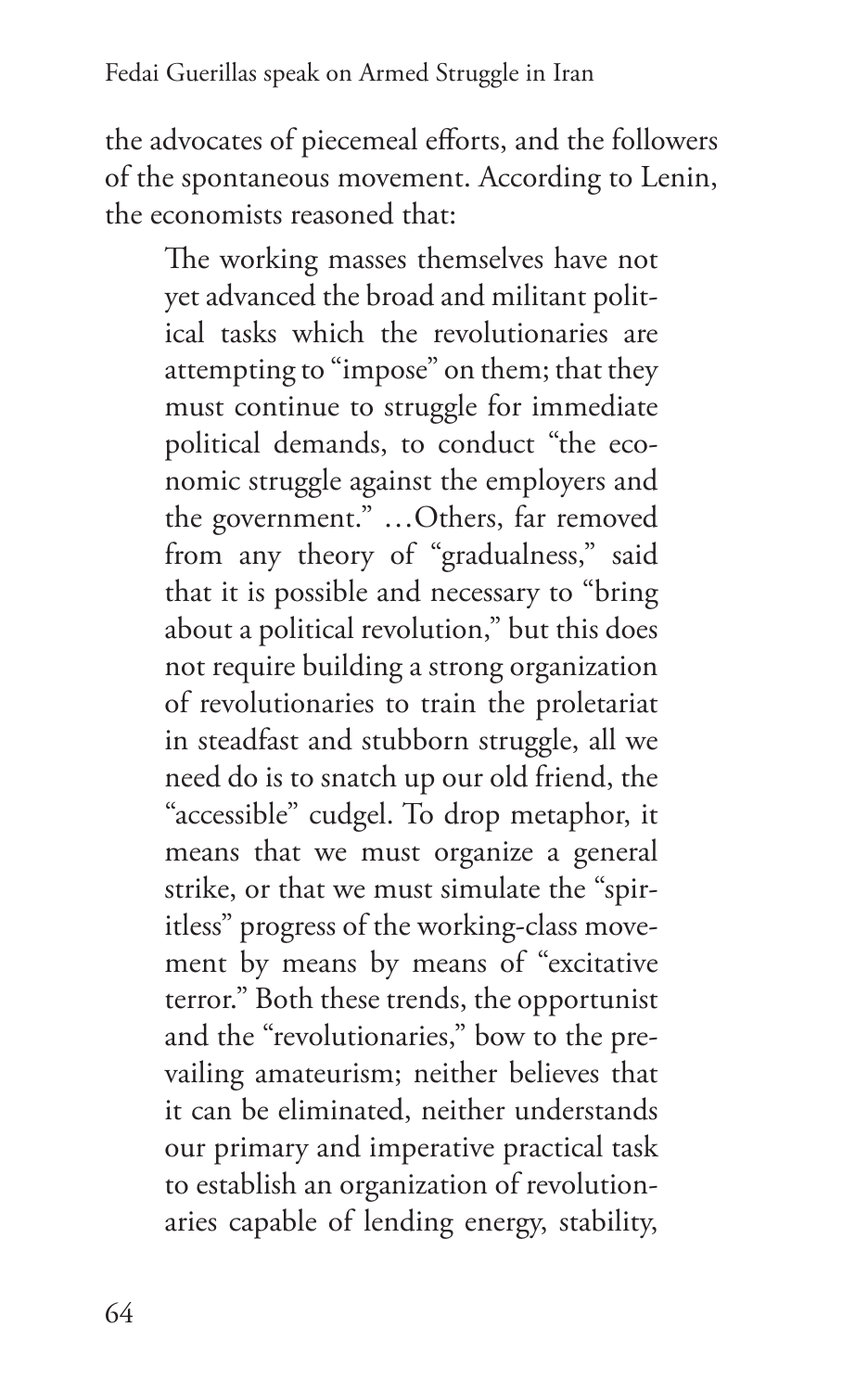and continuity to the political struggle.<sup>23</sup>

But here in Iran, there are no traces of spontaneous mass movements as such and if there are, from the standpoint of time, place and scope, they are dispersed and limited. Here, there are no signs of class organizations or proletarian organizations. As a whole, the masses of workers are not involved in any course of struggle. And if among them, there appear conscious elements who organize themselves into small circles, they, too, lack the possibility for circulating, propagandizing and mass work. In effect, the absence of extensive spontaneous movements and difficult police-dominated conditions (undoubtedly the two are inseparably connected) have kept the workers far from any kind of struggle and thought of political struggle, and have deprived them of all experience, class organization, and even trade-union consciousness. As a result, workers' circles, which contemplate political struggle are scarce and there are virtually no serious links existing between the intellectual circles and those workers' circles and in no turn between these circles and the masses of workers. Therefore, the masses of workers are not prepared to accept struggle and political consciousness. Only subsequent to years of spontaneous economic and reformist struggle can the worker gradually become prepared to welcome political struggle, socialist consciousness, political and party organization. Here, where any form of reformist movement

 $23$  Ibid., pp 201-202.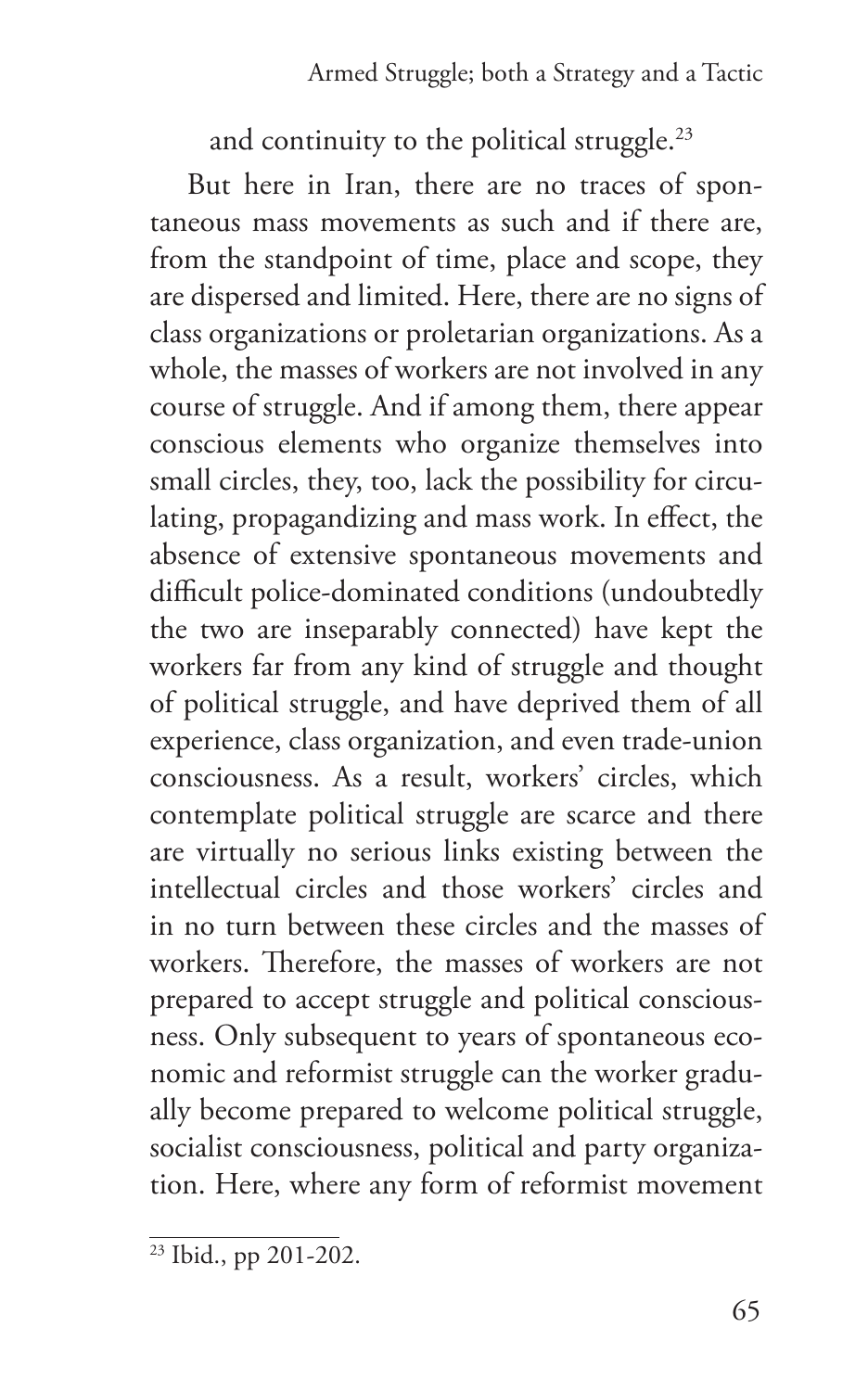is immediately suppressed, it is natural that the masses of workers are increasingly separated from political struggle because political struggle requires persistence, organization, and continuous self-discipline and demands consciousness and devotion. In this situation where the worker is inevitably preoccupied with struggling for his daily bread and water, he neither has the opportunity for accepting political struggle nor does he, in fact, accept it. Thus, we cannot witness the extensive emergence of the workers' circles in the absence of a spontaneous movement.24

Yet, is it absolutely true that always and under all conditions spontaneous movements reflect the abundance of the objective conditions for revolution, and that spontaneous movements indicate the imminence of the revolutionary phrase? Can the opposite be also true? That is, should we deduce that the lack of broad and spontaneous movements indicates a lack of objective conditions for the revolution, and that the revolutionary phrase has not yet arrived? In my opinion, no. Under the present conditions in Iran, the lack of spontaneous movements

<sup>&</sup>lt;sup>24</sup> Wherever there is oppression, there is also resistance. But, what kind of resistance? A restricted and dispersed one. So, it is better to speak of the stagnancy of the resistance and the spontaneous movement and its lack of development.

When we say that the workers are, inevitably, preoccupied with their bread and butter, all we mean is that the intolerable daily work and the more intolerable family troubles do not even allow the workers the time to think about the issues, in conditions where the work atmosphere lacks any actual combative movement.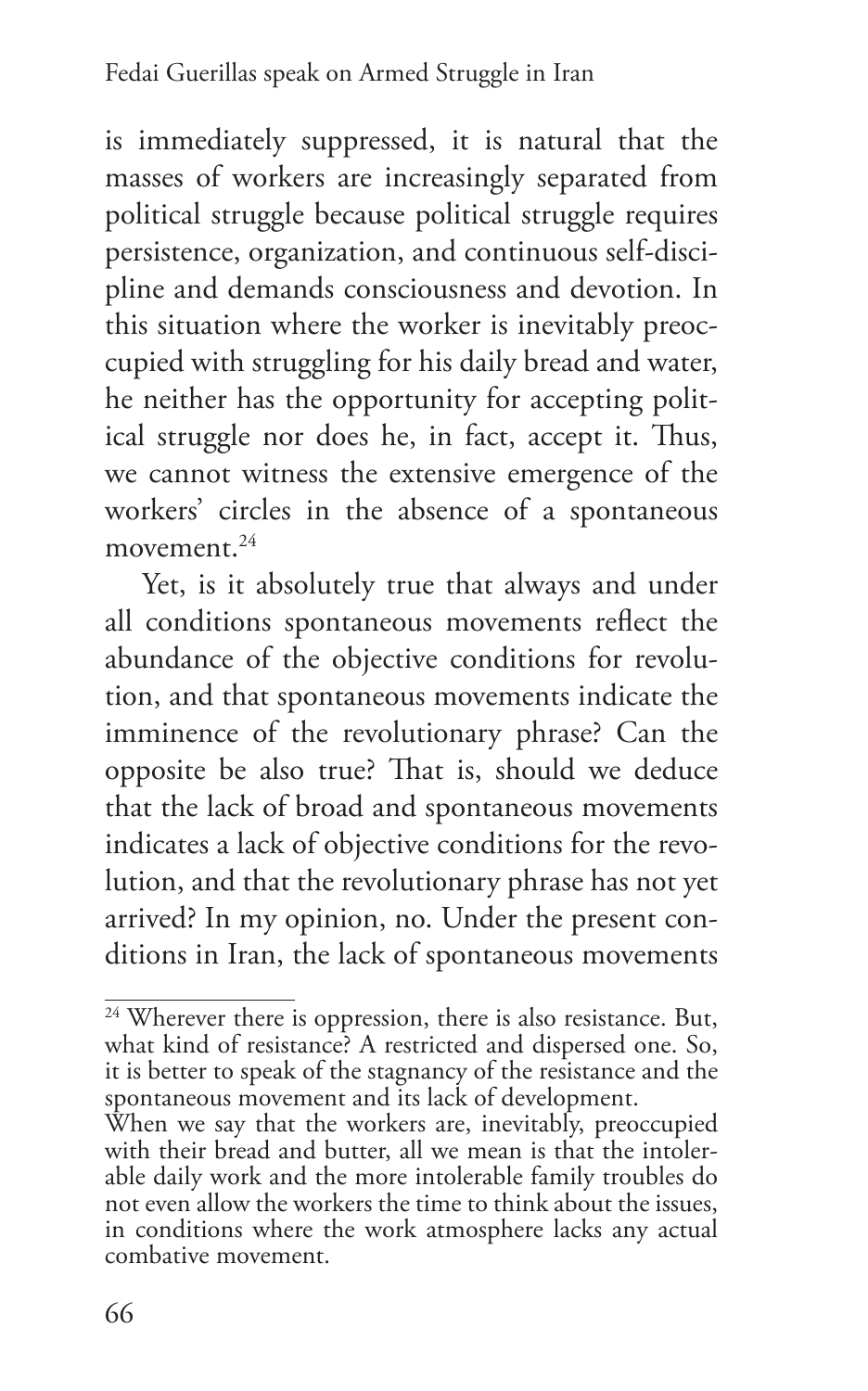does not mean a lack of objective conditions for revolution. We, in studying the objective conditions in our country, demonstrated that any recourse to "lack of preparedness of the objective conditions for revolution" reflects opportunism, compromise and reformism. It reveals a lack of political courage and is a rationalization for inaction. I think we must essentially keep in mind that the causes of the absence of mass movements are. On the one hand, the violent repression, constant and lengthy terror imposed by the imperialist dictatorship, which together with the broad political and ideological propaganda of the reaction, constitute the principle factor in the survival of imperialist domination; and on the other hand, the crucial weakness of the revolutionary forces in organization and leadership. Even when the masses were ready, these leaderships never succeeded in drawing them into the struggle on a broad basis. Because of incorrect leadership the masses were led to defeat. All of these elements taken together have created an atmosphere of inactivity, defeat, despair, and capitulation, what R. Debray calls "the old burden of fear and humiliation." But what enables us to say that the objective conditions for revolution exist? Did we not show, by analyzing the objective situation, that the masses are potentially inclined, due to their living conditions, to carry the burden of the anti-imperialist revolution? Is not this enthusiasm and ardour of the revolutionaries, these tireless quests of intellectual forces of the revolutionary and progressive classes in search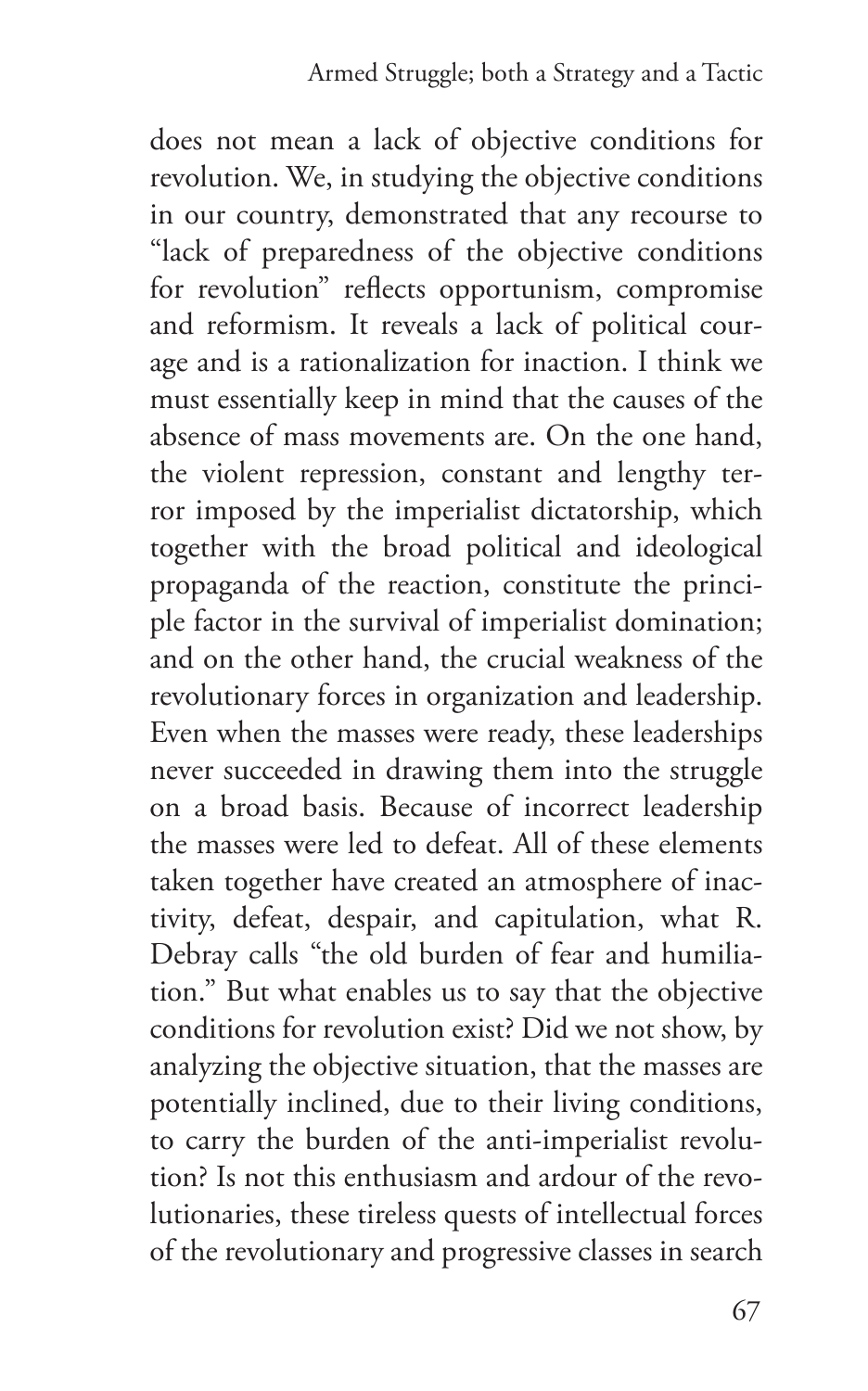for the path to revolution, these recurring police raids, these lockups, these tortures, and these assassinations, all the subjective reflection of the readiness of the objective conditions for the revolution? Unless the existing objective conditions necessitated the finding of a solution for the problems of the revolution, how would it be possible otherwise for the problems to be posed to widely, and for so many circles and militant groups to exist, drawing their members from the oppressed classes? And finally, are not these sporadic outbursts of the popular movement proof of the existence of the objective conditions for revolution?

And what is our road? Today, sitting in wait for the extensive spontaneous mass movement to then guide it, without having engaged in revolutionary action, without attempting to thoroughly furnish the subjective conditions through revolutionary action itself, is tantamount to following the spontaneous movement in circumstances such as those in Russia. It signifies precisely the acceptance, in practice, of the existing situation. At one time, we reasoned that the existence of scattered groups corresponded with the absence of spontaneous mass movement of the masses; that the existence of a vast revolutionary organization corresponded with the presence of broad mass movements and with the growth and intensification of contradictions. But now, it must be said that the absence of spontaneous movement results not from the insufficient development of contradictions, but from persistent police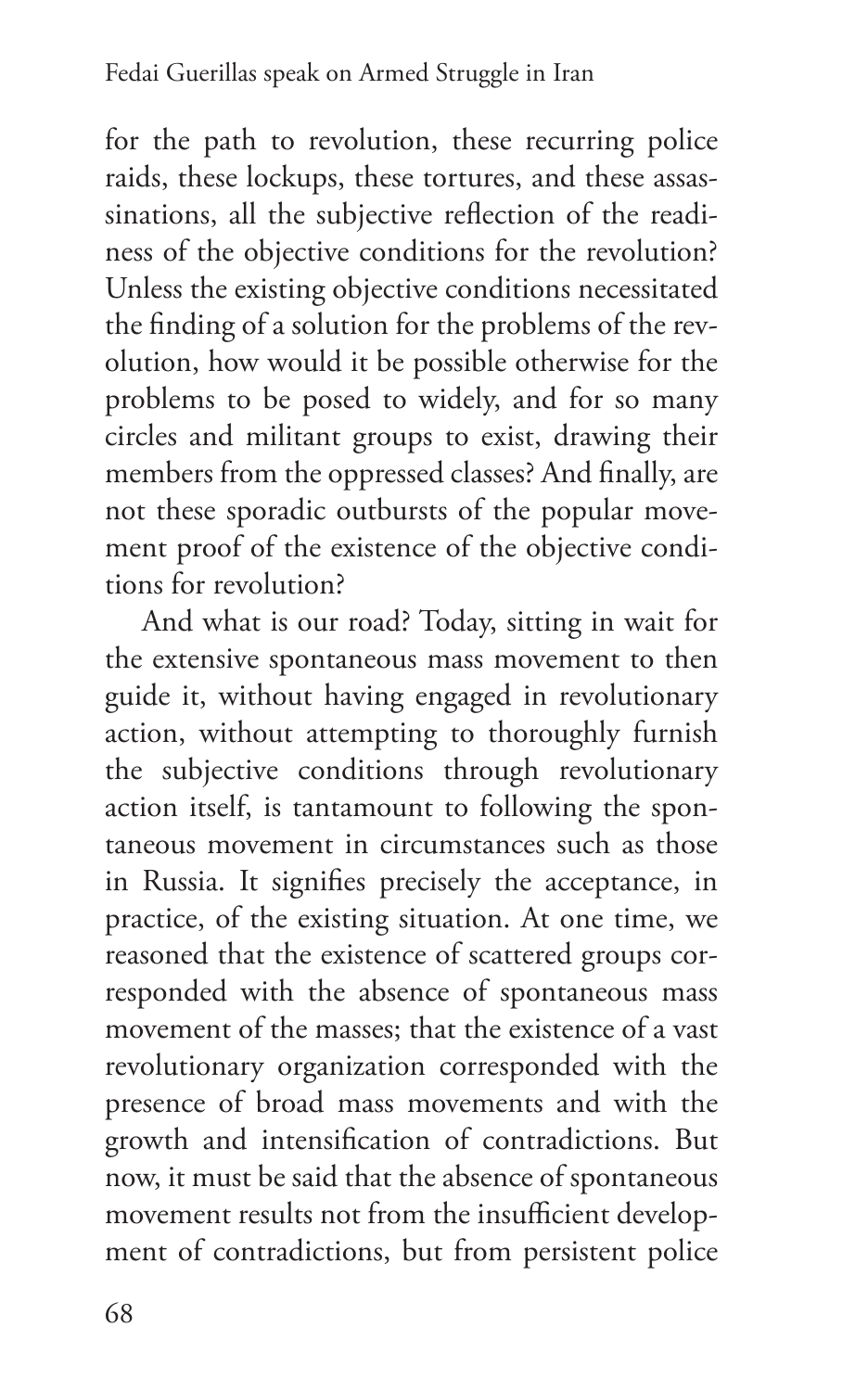suppression and the inactivity of the vanguard. In these circumstances, conditioning the existence of the vast revolutionary organization on that of the broad mass movements is, of course, conditioning it on the impossible, if it is done without considering the role of the vanguard in creating such movements. The real vanguard of the revolution is the organization of revolutionaries able to actually and practically show the masses how to struggle and remove the dead end from the course of the struggle despite the grave separation that exists between the vanguards and the masses. If we do not seriously consider by what methods of struggle can the real vanguard be created and if we regard the sufficient development of the contradictions as the condition for such an organization, then it seems that we are no different from those opportunists who were the followers of the natural course of events in Russia of that time. Then, the opportunists, the followers of the spontaneous movement, accused Lenin of exaggeration in his evaluation of the role of the conscious element, that he: "demands direct struggle against the government without first considering where the material forces for this struggle are to be obtained, and without indicating the path of struggle." This cannot be explained by purposes of secrecy, because the program does not refer to a plot but to a mass movement. And the masses cannot proceed by secret paths. Can we conceive of secret demonstrations and petitions?

Lenin responds: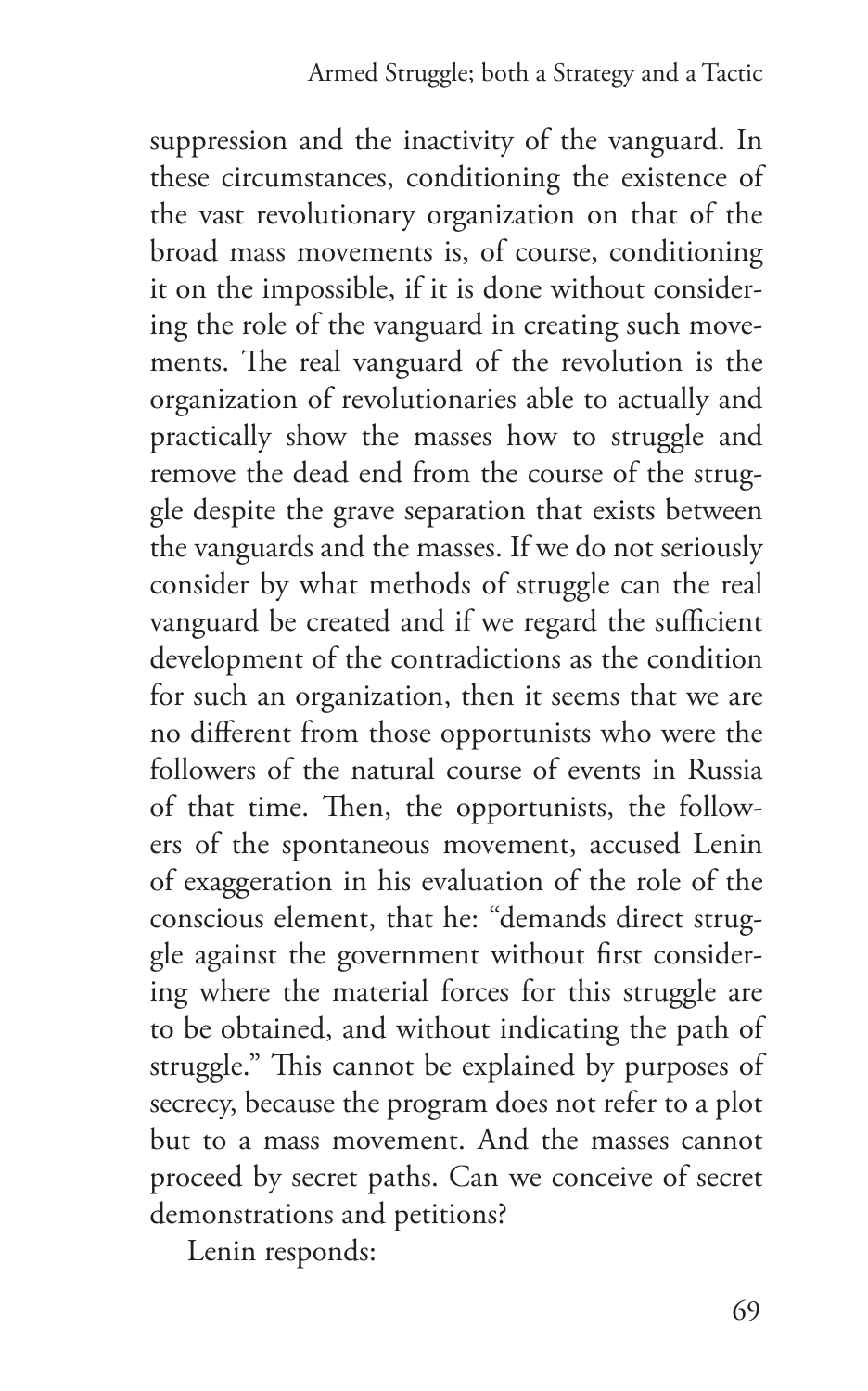All those who talk about "overrating the importance of ideology," about exaggerating the role of conscious element, etc., imagine that the labour movement pure and simple can elaborate, and will elaborate an independent ideology for itself, if only the workers 'wrest their fate from the hands of their leaders.'

Thus, the author comes quite close to the question of the "material forces" (organizers of strikes and demonstrations) and to the "paths" of the struggle, but, nevertheless, is still in a state of consternation, because he "worships" the mass movement, i.e. he regards it as something that relieves us of the necessity of conducting revolutionary activity and not as something that should encourage us and stimulate our revolutionary activity. It is impossible for a strike to remain a secret to those participating in it and to those immediately associated with it, but it may (and in the majority of cases does) remain a "secret" to the masses of the Russian workers, because the government takes care to cut all the communications with the strikers from spreading. Here indeed is where a special "struggle against the political police" is required, a struggle that can never be conducted actively by such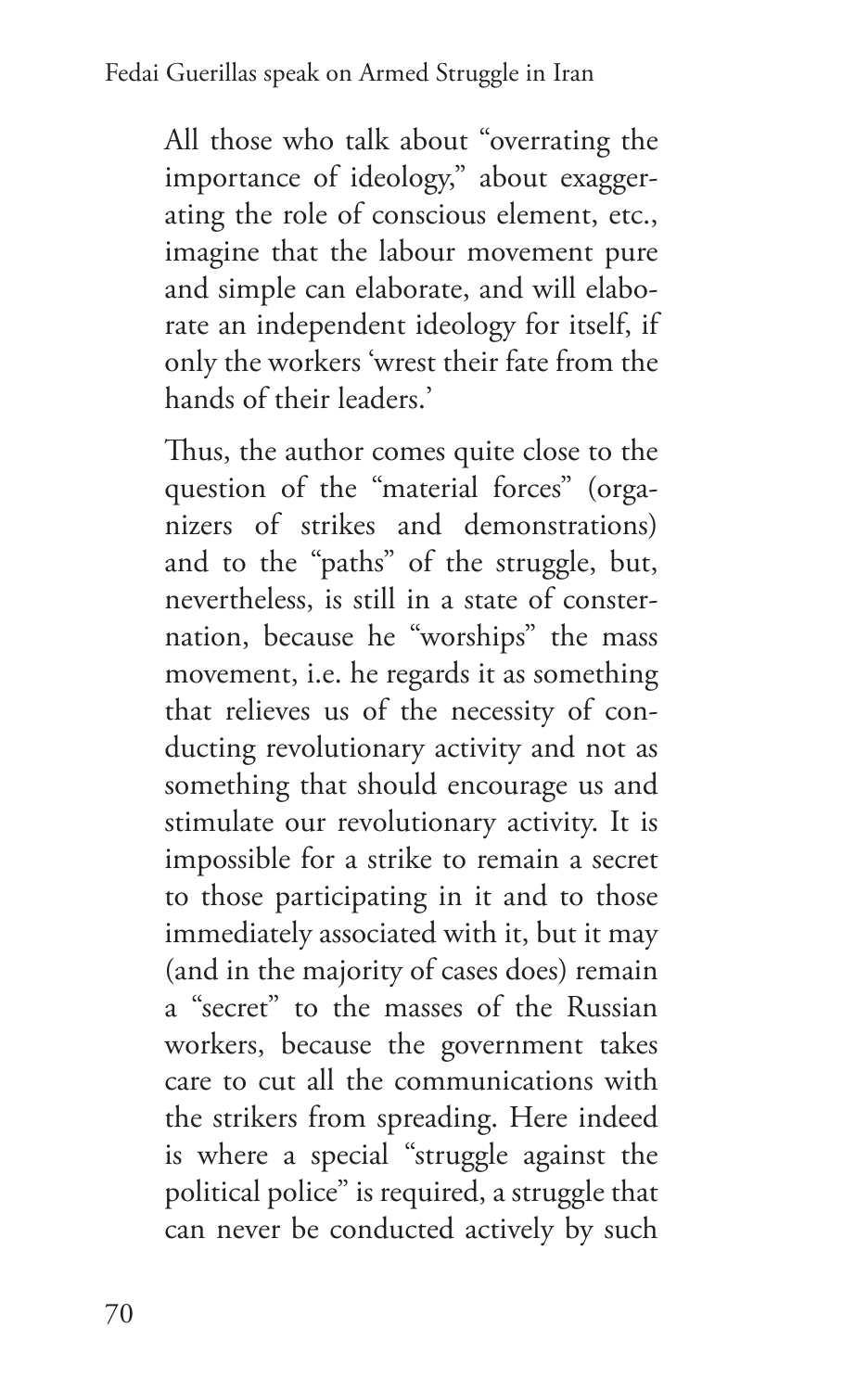large masses as take part in strikes. This struggle must be organized, according to "all the rules of the art," by the people who are professionally engaged in revolutionary activity. The fact that the masses are spontaneously being drawn into the movement does not make the organization of this struggle less necessary. On the contrary, it makes it more necessary…25

Where the conditions are such that the regime's police terror aims at and has succeeded in severing the links between the people and their intellectuals; where no links exist among the strikers; where terror and repression have held back the masses from any appreciable movement; where this same terror and permanent repression have consistently caused the masses to assume negative attitudes towards struggle and to avoid any political idea which in their opinion does not offer any salvation; and where the regime attempts to suffocate any mass movements in embryo—is a "special struggle" against the political police necessary? Can the masses perform this task? Can the masses be expected to perceive the straw nature of the regime or to learn it through their own experiences? How can the masses who do not ask why should we struggle but can we struggle, and how can we resist the face of the regime's awesome power, possibly become conscious of their historical power when repression has led certain "revolution-

 $25$  Ibid., p. 208.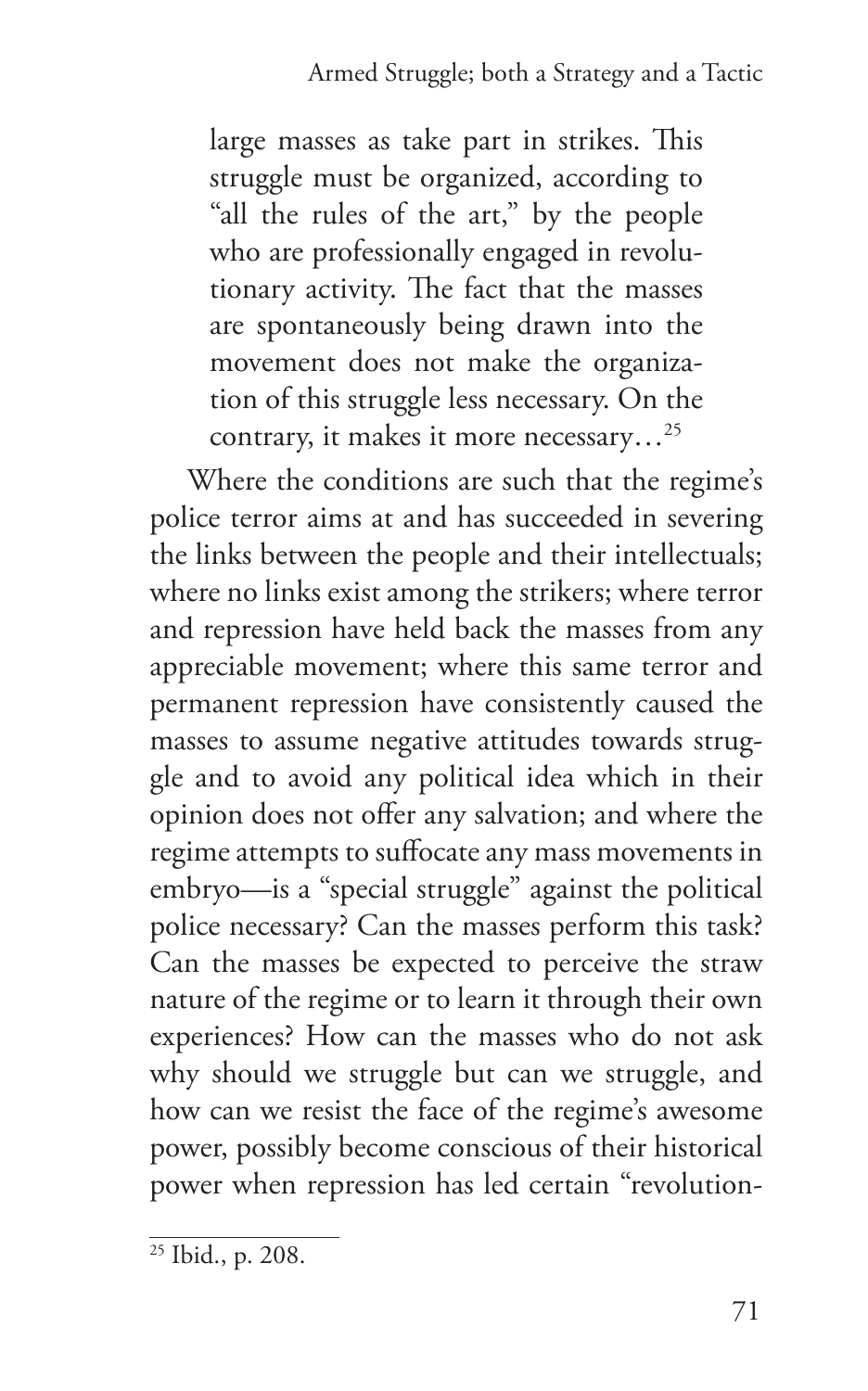ary" intellectuals to explain the ferocity of this "paper tiger" by the objective conditions being immature and the contradictions insufficiently developed, while at the same time not seeing that it is precisely the repressive force of the anti-people army which is the main factor for the survival of imperialist domination? How can the struggle which finds its course in history and whose victory and historical conditions guarantee; the struggle whose roots are in the material conditions masses' existence; the struggle which is reflected at the same time in the conscious action of the revolutionary vanguard and the sporadic and dispersed movements of the masses; and finally the struggle which under heavy dictatorial and persistently repressive conditions has taken on an explosive character at times bringing a large part of the masses out on the streets and other times dying out as a transient flame; how can the reality of this struggle be demonstrated to the masses in a concrete way? How can we crack the colossal barrier of suppressive power; a colossal barrier created by the constant repression, by the lagging of the people's leadership, by the inability of the vanguard to fulfill its role, and finally by the hellish propaganda waged by a regime that relies on the force of the bayonet; a barrier separating the people from their intellectuals, separating the masses from themselves and separating the necessity of mass struggle from the existence of mass struggle itself? How can we crack this barrier and mobilize the sonorous surge of people's struggle? The only way is armed action.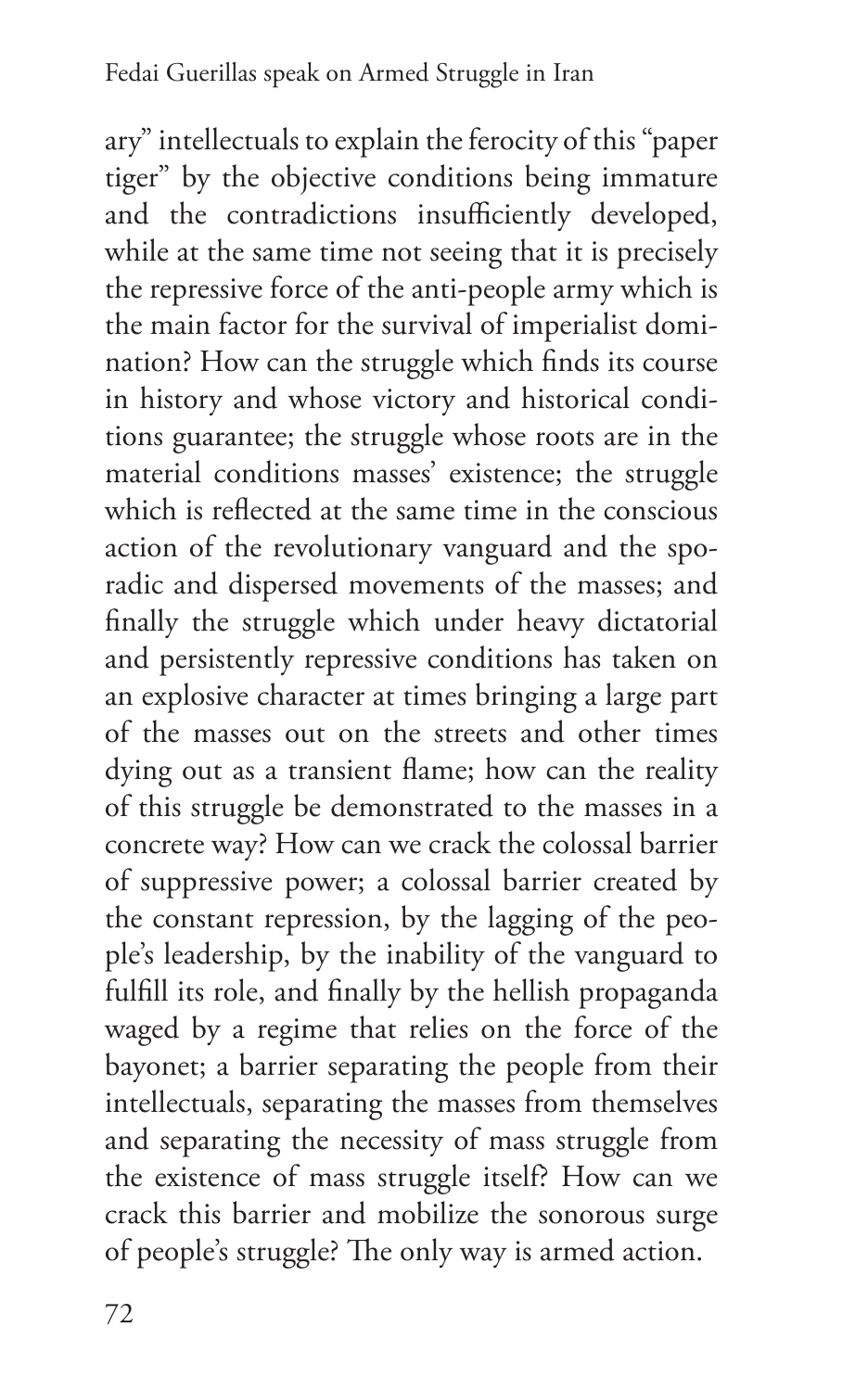The necessity for the conscious role and active practice of the revolutionary vanguard has not been weakened but rather strengthened precisely due to the increasing role of the counter-revolution in the equation. At the present time it is only through the most acute form of revolutionary action, that is, through armed struggle, and the shaking of the colossal barrier that the vanguard can show the masses the struggle which finds its course in history. It must be shown that 'the struggle has really started, and its progress requires the support and active participation of the masses' (paraphrasing Régis Debray). It must be shown in practice that anti-revolutionary violence can be conquered and that stability and security are a force. It is in the course of this action that the masses' historical stamina, accumulated and dormant behind the colossal barrier of suppressive power, is gradually released. And it is in this same course that the masses gradually and in the heart of the armed struggle become conscious of themselves, their historical mission, and their undefeatable strength. It is at this point that some raise their voices against us, crying: "These impatient, adventurous, leftist youths do not have the patience to wait until the masses are ready for armed struggle, until the proletarian vanguard organization (of course, along a society political line) prepares the masses for armed struggle. They do not have the patience to wait until "the exploited and oppressed masses realize that they will not be able to continue their existence as before, and demand its change"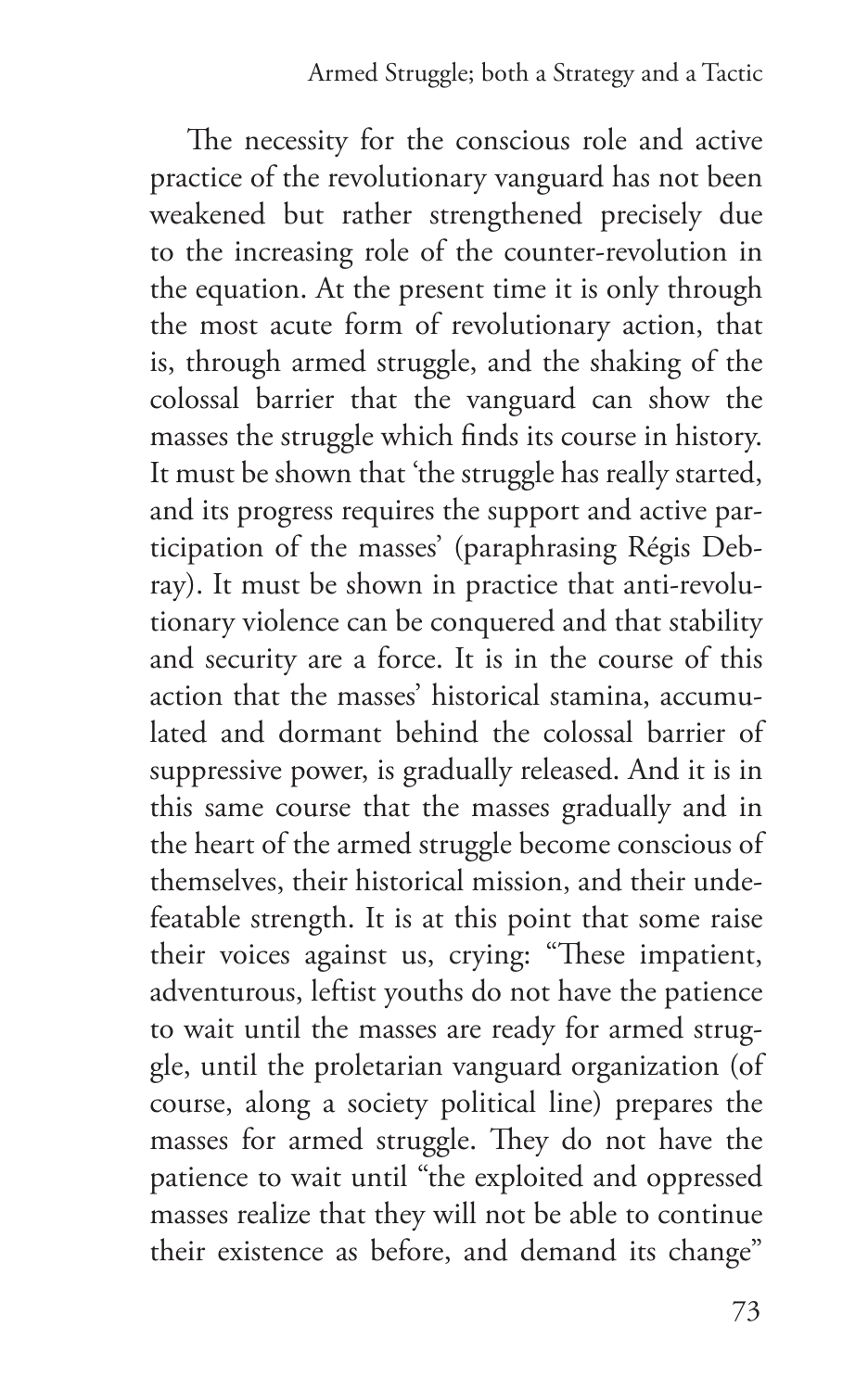and "the exploiters are unable to live and rule, as in the past," (Lenin, *Left-Wing Communism, An Infantile Disorder*) to then take up the armed struggle; they have mistaken the struggle against the political police and the militia for political work, political struggle and persistent political activity."

Although the forms of these accusations differ, their essence is the same as that of the charges made against Lenin by the Russian opportunists. They said that there was no need for the organization of professional revolutionaries, and that:

By theoretical reasoning (not by the growth of party tasks, which grow together with the Party") *Iskra* solved the problem of the immediate transition of the struggle against absolutism. In all probability it senses the difficulty of such a task for the workers under the present state of affairs, but lacking the patience to wait until the workers will have gathered sufficient forces for this struggle.

And Lenin responds:

Yes, we have indeed lost all "patience," "waiting" for the blessed time, long promised us by diverse "conciliators," when the Economists will have stopped charging the workers with their own backwardness and justifying their own lack of energy with allegations that the workers lack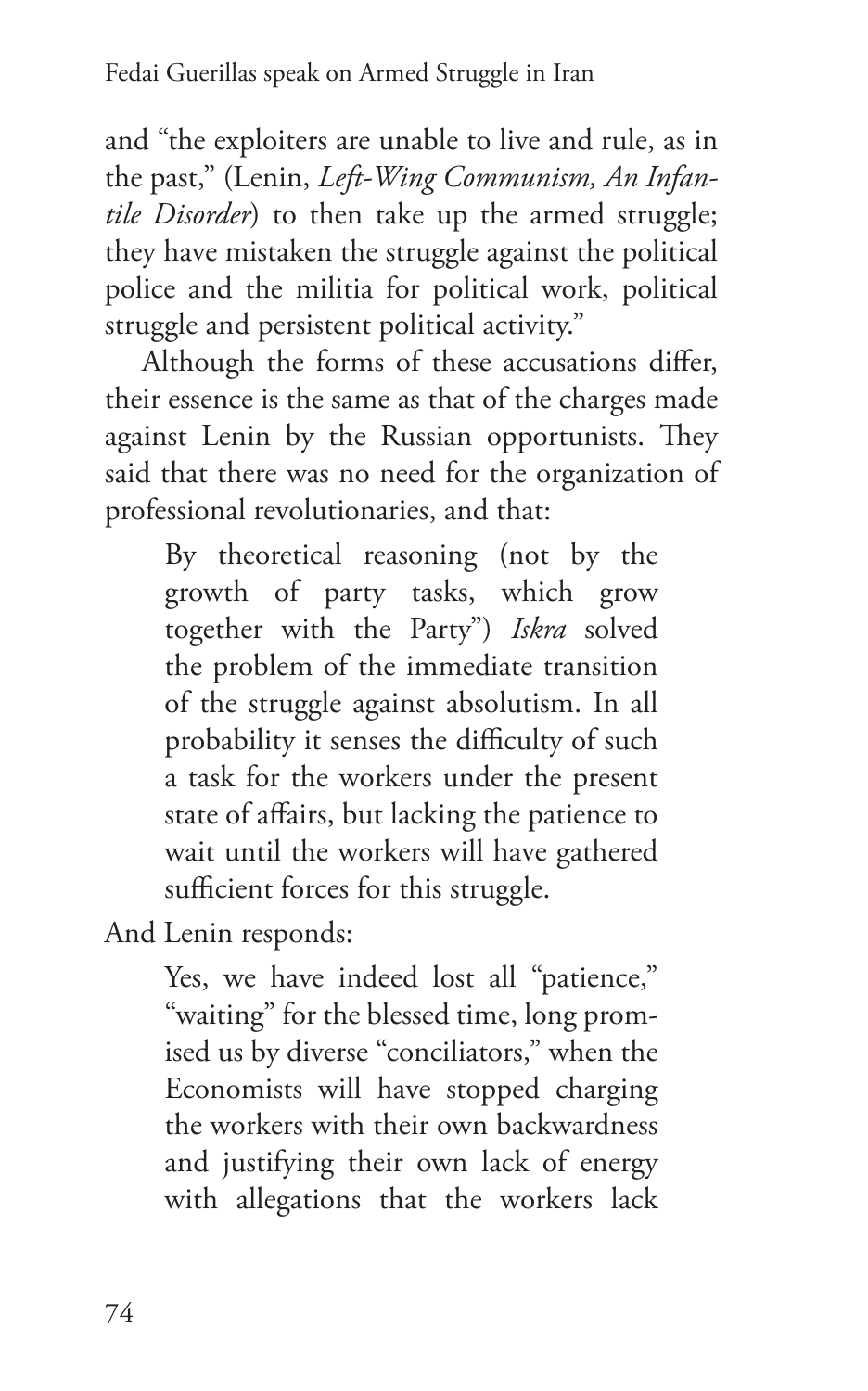strength.<sup>26</sup>

The truth is that if the struggle against despotism, at that time, was fundamentally political, now the struggle against despotism is basically political-military. If in Russia the true vanguard would come to the fore as a result of a series of economic, political and ideological struggles, now in Iran, solely a political-military struggle is able to create the true vanguard. Let us explain further. What is the main task of the vanguard? It is not the historical task of the revolutionary vanguard to make use of conscious revolutionary practice in order to establish links with the masses so as to tap into the historic power of the masses and to bring that power, which is the determining factor, onto the actual and decisive battlefield of the struggle? The more complicated the conditions, the more powerful the suppressive forces of the enemy, the more urgently the question of the revolution is posed, and naturally the more difficult will be this "tapping." It is true that when the masses become conscious, on the basis of their material conditions, they are transformed into a tremendous material force, the only force capable of transforming society. But the problem has always been to know how to convey this consciousness to the masses; through what organizations, and by what means. And in addition, through what forms of organization and what methods of struggle can the revolutionary force of organization be guided in

 $26$  Ibid., p. 191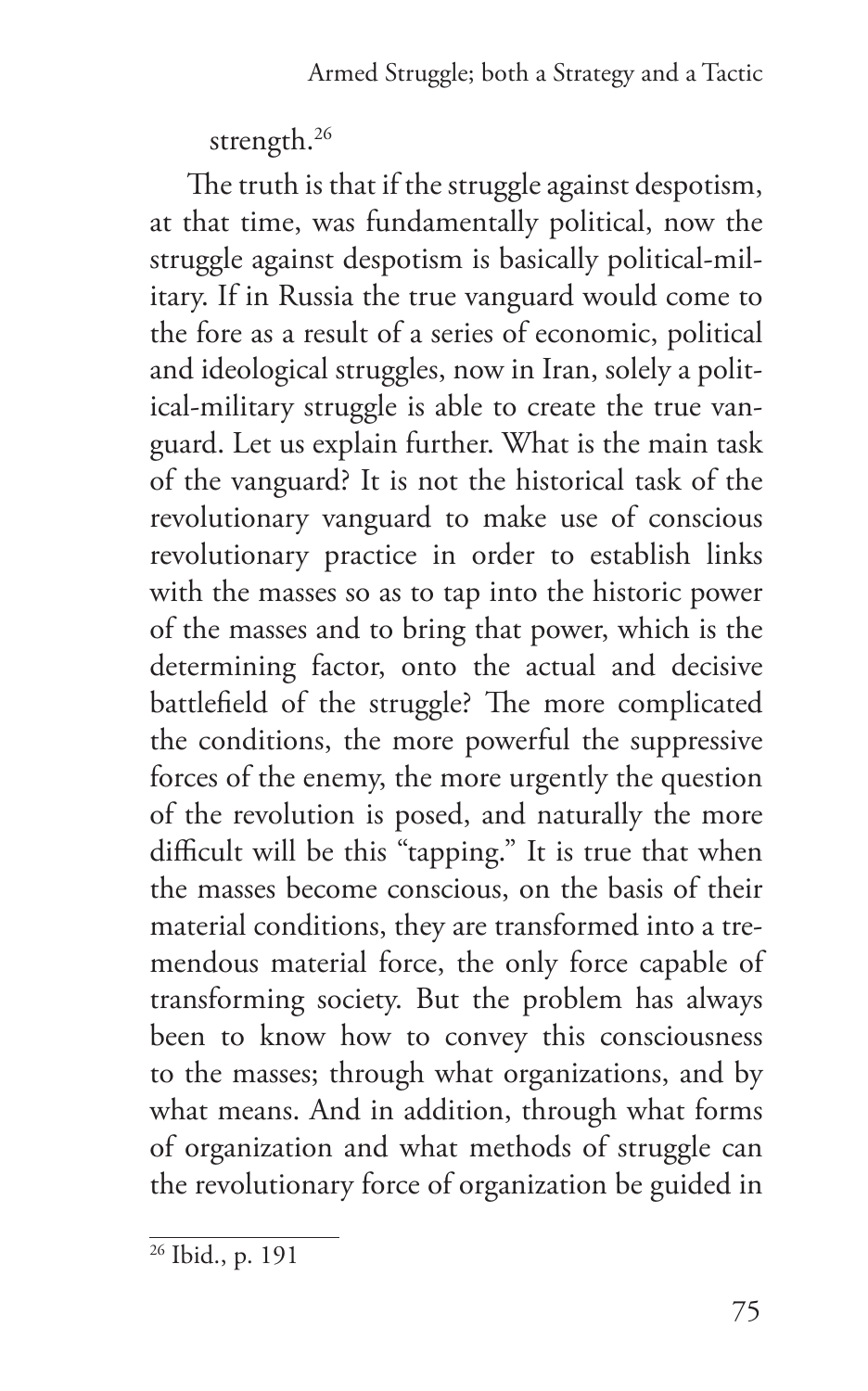the correct direction so as to bring about the victory of the revolution, the downfall of reaction and the conquest of political power.

With the increasing alertness of reaction, the growing reliance upon suppression as the main instrument for rule, and along with the passage of revolution from the West to the East, the role of the conscious vanguard and that of the militant organization of vanguard revolutionaries have acquired a greater significance every day. In the era of Marx and Engels, the vanguard organization consisting of professional revolutionaries never had the importance it attained in Lenin's era.

If in Russia it was imperative that an organization of professional revolutionaries perform this role by employing various methods of political struggle and all-around political exposures, in China and Vietnam it became necessary to perform these tasks in the highest form of struggle, i.e. armed struggle. In Russia it was possible to undertake armed insurrection only when the masses, on a wide scale, rejected living under the existing conditions and virtually demanded change. This demand for change and this inability to rule had come about through the process of an economic-political struggle. Thus, the principle that attempting an armed uprising without the masses accepting its appropriateness through their own political experience is an abortive undertaking was proven.

Furthermore, the principle that if the call for the uprising and the proposal of a particular slogan,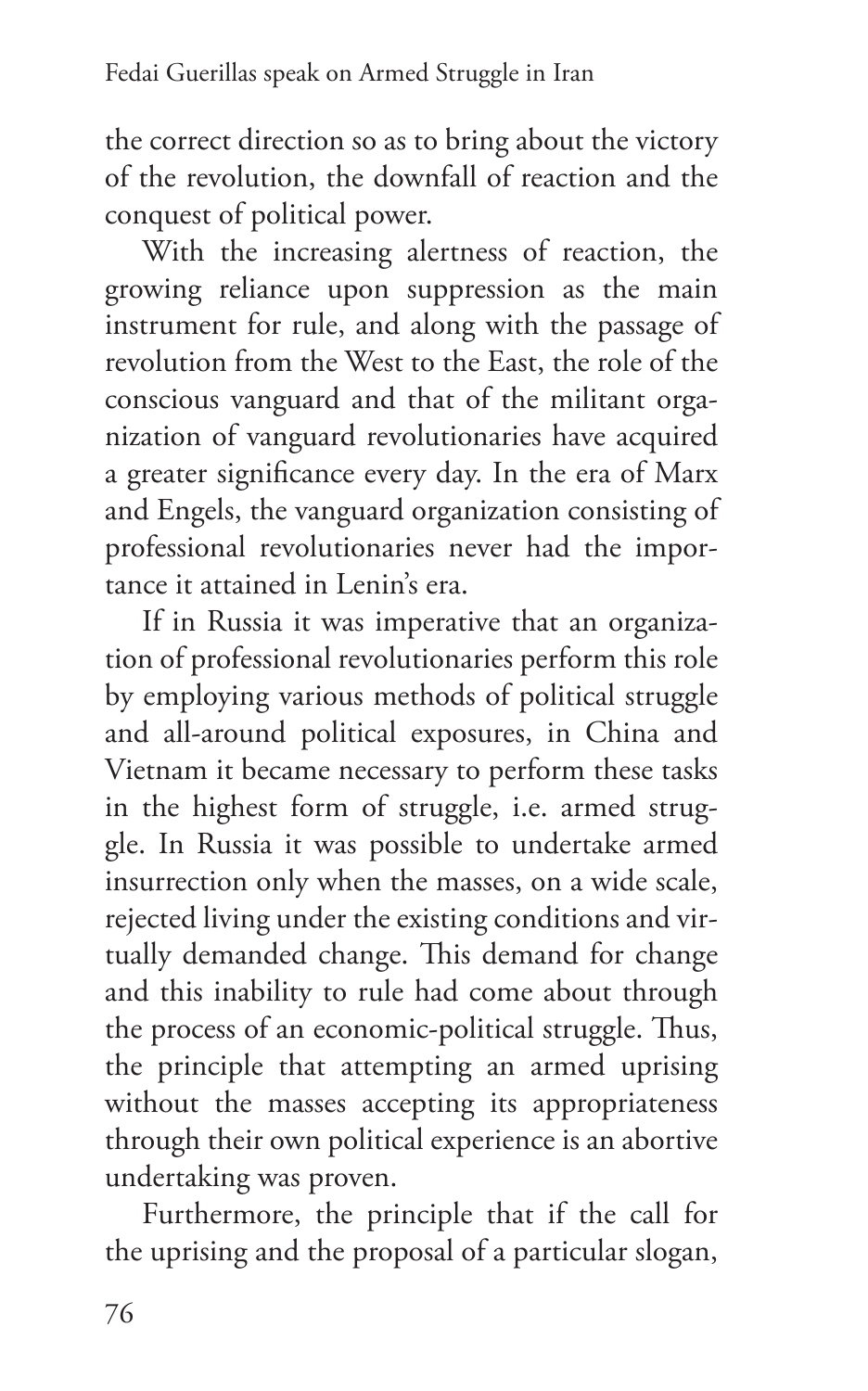e.g., "The rule of the soviets" was put forth a little too soon or too late, it would cause the defeat of insurrection was also proven. Whereas, under the conditions of Russia, the historical vigour of the masses took form through a series of fundamental economic and political struggles gradually passing from potential to actuality and erupting into armed uprising, in China, the revolutionary consciousness was being conveyed to them in the midst of a prolonged armed struggle and as a result, it lacked that explosive character.

In this way, the armed urban insurrection is transformed into a prolonged armed struggle and the revolutionary vigour of the masses gradually enters the decisive forefront. Thus, the people's army also becomes the "armed propaganda" force. Actually, when the main base of the revolution is in the countryside; when the rural masses subjected to imperialist and semi-feudal domination, and whose material living conditions automatically disunite them (according to Marx, they do not even constitute a class), and thus, when the rural masses lack any possibility for organizing organs for classical economic-political struggle (trade unions and syndicates), one sees that the only form of action that can organize the peasantry is armed struggle, and the only organization capable of giving it organization and unity is a political-military one.

To defeat the reaction, the broad rural masses must be drawn to the struggle. To defeat Reaction, the reactionary army must be smashed. To smash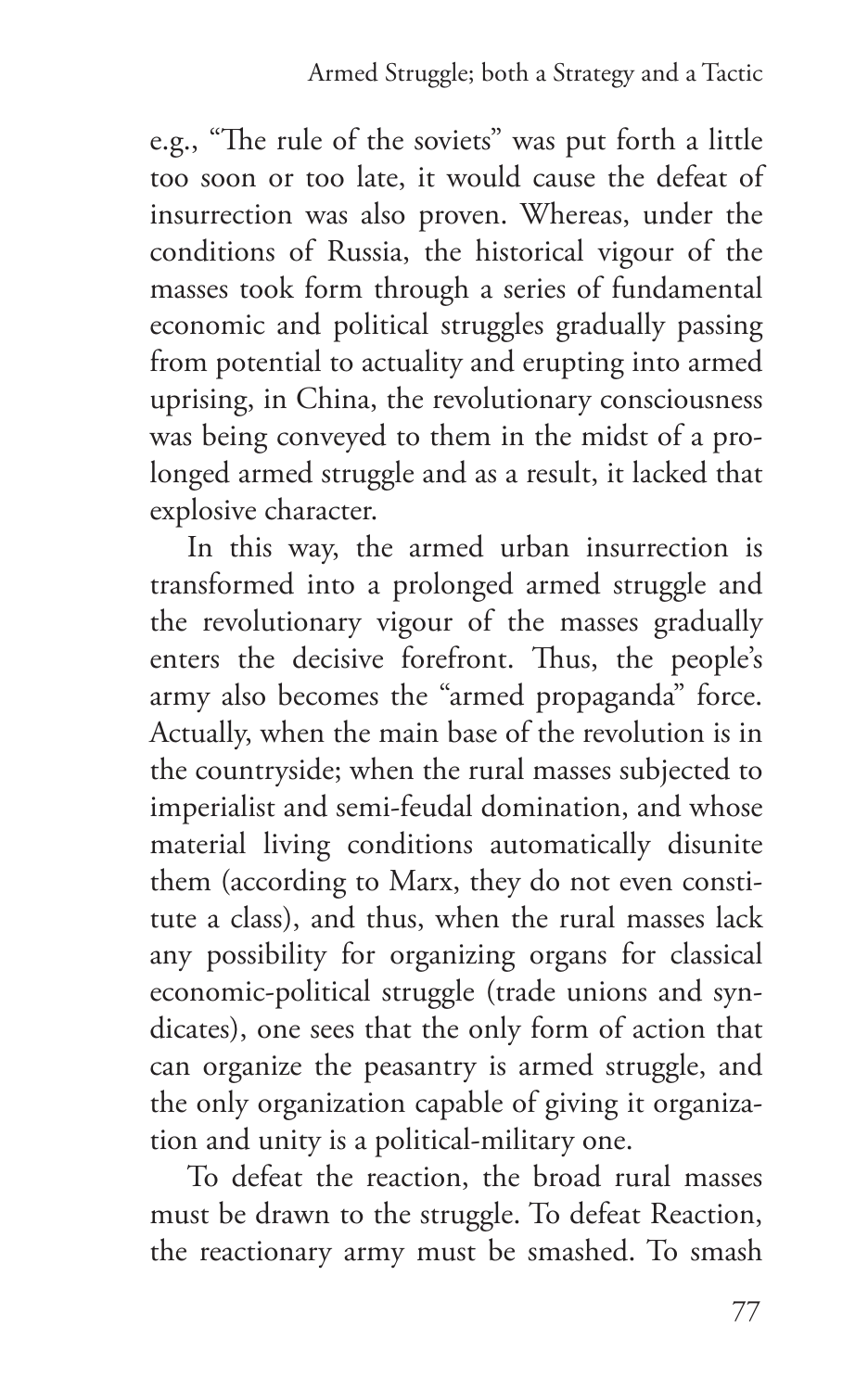the reactionary army, a people's army must exist. The only way to smash the reactionary army and to build the people's army is prolonged guerrilla struggle; a guerrilla war is necessary not only in terms of military strategy for smashing the powerful army, but also in terms of political strategy for mobilizing the masses. The political and military factors are fused together in an inevitable and organic way. On the one hand, the mobilization of the masses is the condition for the victory of armed struggle both militarily and politically. Yet, on the other hand, mobilization of the masses is not possible without armed struggle. This is the lesson taught by not only the Cuban revolutionary war but also those of China and Vietnam. Does anyone hold that the Chinese masses on a broad scale possessed revolutionary consciousness and understood the necessity of armed struggle and the appropriateness of this tactic beforehand? Or is it that this question is posed incorrectly and we are now faced with different conditions?

Perhaps objections will be raised claiming that it was the Communist Party which initiated the Chinese revolutionary war and this Party initiated the Long March only after years of fundamental political struggle and after resorting to urban armed uprisings and gaining experience. Thus, we too only have the right to turn to armed struggle after such a period. But, if in China it was possible for the Party to establish itself with a few members and after a few years of political experience transform itself into a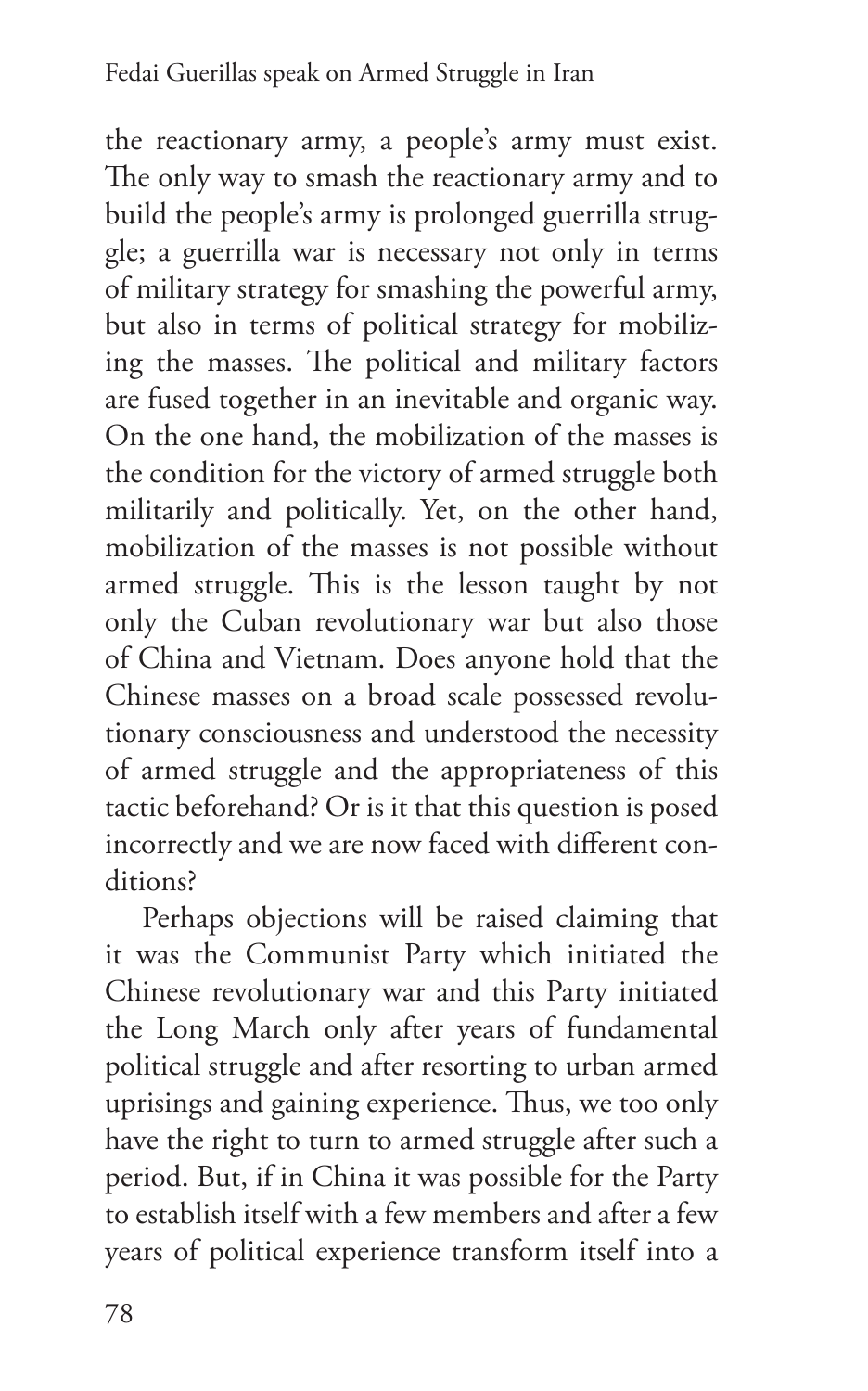large vanguard force, it was due precisely to the particular conditions that existed there. What follows should be read carefully:

In the period (1920-1927) Sun Yat-sen was leading the Koumintang Party. The Communist Party, with its own independent organization, functioned within the Koumintang Party. We, the communists, had imposed some conditions on our participation in the Koumintang organization: 1. Unity with Russia. 2. Koumintang's unity with the Communist Party, meaning that our Party was to maintain its independence and to have political and organizational freedom action 3. Assisting the workers and the peasants. This condition required that the Party be reorganized, the anti-revolutionary elements be expelled and the army take on revolutionary leadership.

Sun Yat-sen accepted the conditions, and on that basis, co-operation was initiated between us. In 1924, our Party decided to introduce its members into the Koumintang. But, at that time, the Chinese Communist Party, despite its considerable influence among the workers and peasants, had no more than a hundred members. The participation of the communist members and combatants in Koumintang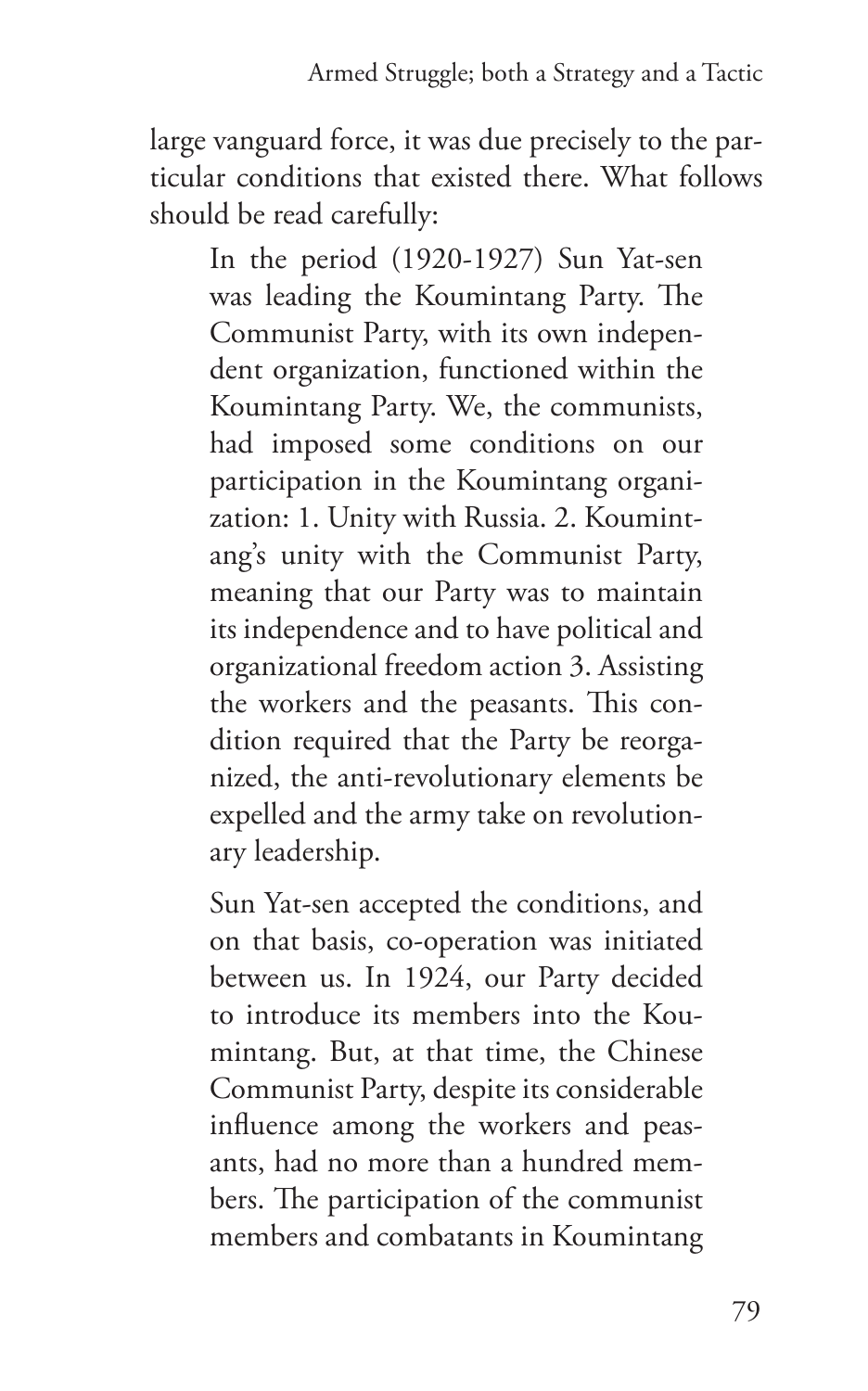enabled the Communist Party to work better among the workers and peasants. In this way, the Party directly worked among the workers, the peasants and the students, and strengthened the unity of the workers. The Party succeeded, through co-operation with the Koumintang, to extend its activities among the country's intellectuals, including the northern area and united the students not only in the South but also in the North.

We assisted Sun Yat-sen in composing the revolutionary military forces. We created the "Whampao" military school to train the army's leadership cadres, i.e., the revolutionary officers. Comrade Mao Zedong became a member of Koumintang Central Committee<sup>27</sup>

What can be seen here is not only the democratic conditions of that period but also the direct participation of the Communist Party in state power created vast possibilities for free activity not only among the workers and the students but also the peasants. This Party was able to infiltrate even the army and train communist military cadres. These conditions made it possible for the process of worker-peasant unity to begin, not in the course of an armed struggle, but by means of free political and organization

<sup>27</sup> *Lessons from the History of the Communist Party of China*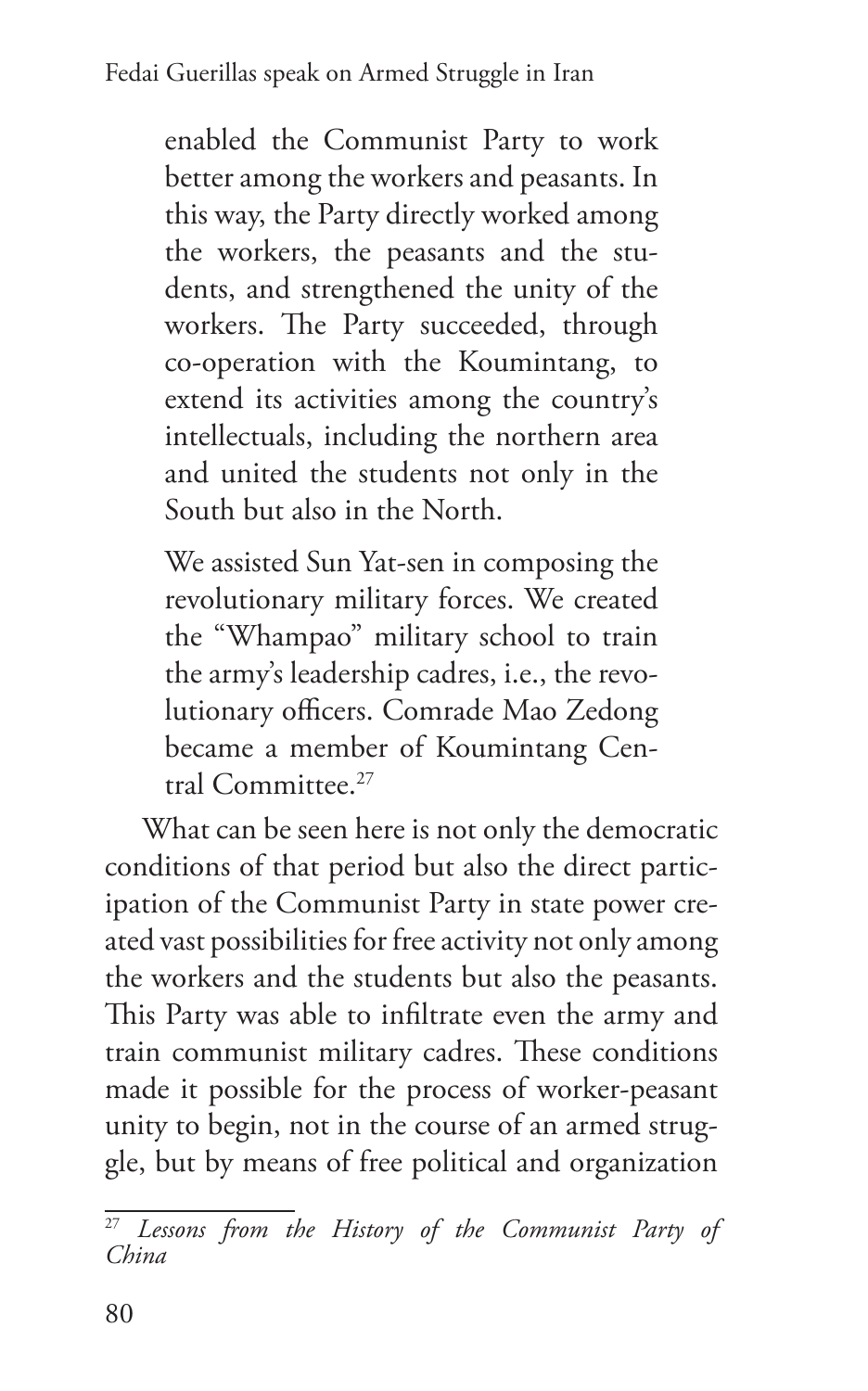activities, and to commence the revolutionary war with an army. The point that the Communist Party, having only a few hundred members, enjoyed a wide influence among the workers, the students and even the peasants, displays how the Chinese Communist Party was able, to some extent, under a favourable set of conditions, to rapidly transform itself through unarmed experiences into a real vanguard force.

Should we now sit and wait for such a favourable state of affairs so that we can then become the real vanguards and prepare the conditions for armed struggle? The real vanguard must itself come to the fore in the course of armed struggle and politco-military action. Should we wait until the Communist Party is formed, and then initiate the revolutionary war on a large scale, for example, with an army? The answer is that the politico-military nucleus itself can, by initiating guerrilla warfare and in the process of its development, create the Party, the people's true vanguard politico-military organization and the people's army.

To depict the differences between the democratic or semi-democratic conditions where purely political activities are possible, and those of a vast and intensely violent dictatorship where the urban masses and at their head the proletariat, and foremost the peasantry lack any possibility for any form of organization, we must turn to the situation in Russia.

If in Russia: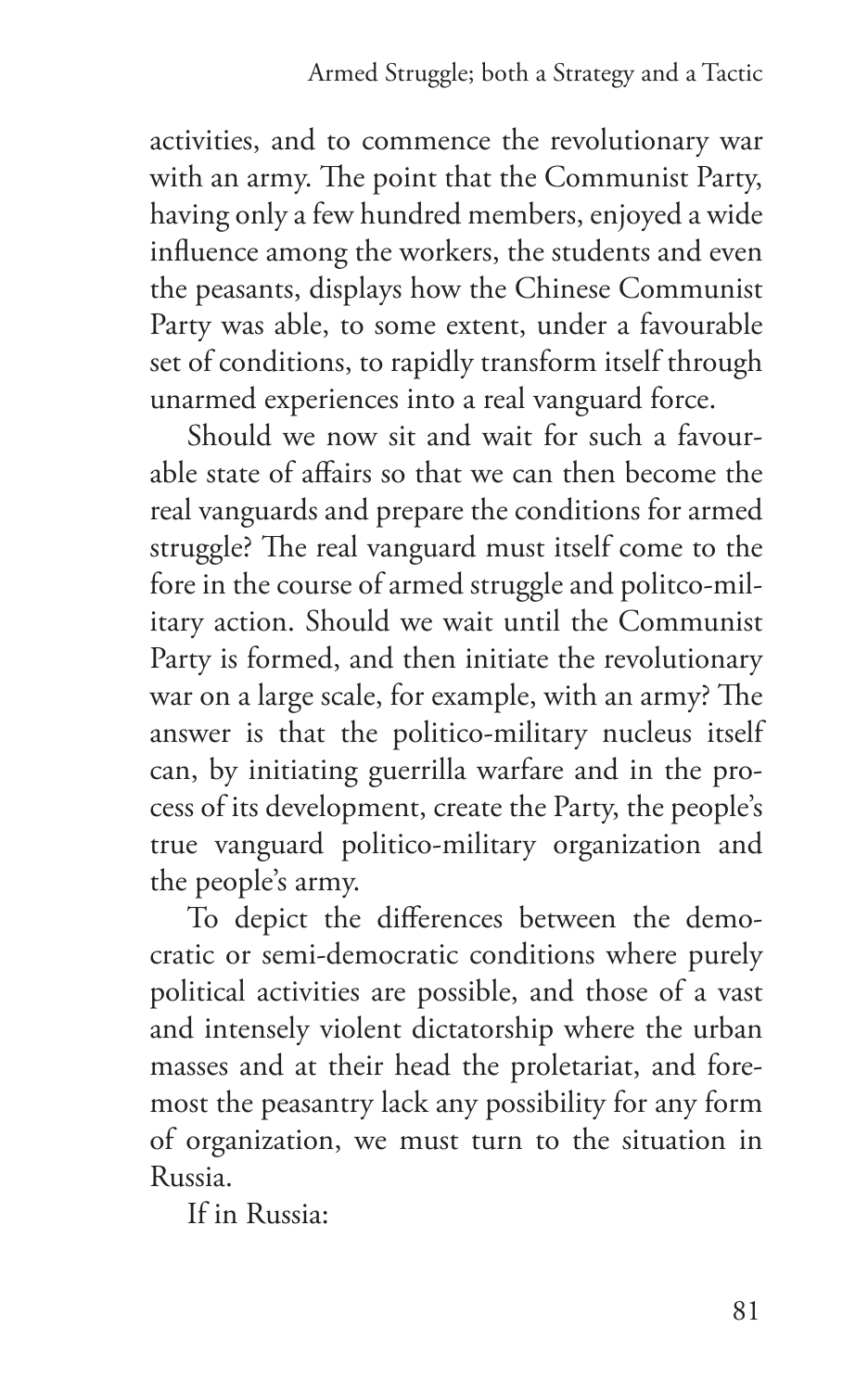Political exposure *in itself serves as a powerful instrument for disintegrating* the system we oppose as a means for diverting from the enemy his casual or temporary allies and as a means for spreading hostility and distrust among the permanent partners of the autocracy.28 *(author's emphasis)*

In Iran, under the present conditions, only politico-military exposure, only the essentially political armed action can serve as a powerful instrument for "disintegrating" the system. The politico-military armed action alone can intensify the internal contradictions of the ruling bureaucracy.

If in Russia:

The moral significance of this declaration of war will be all the greater, the wider and more powerful the campaign of exposure will be and the more numerous and determined the social class that has declared war in order to begin war.<sup>29</sup>

Here, today, the declaration of war is the war itself; the two are inseparable. The moral significance of war depends on its material progress and its material progress depends on its moral significance. The more numerous the blows dealt to the enemy, the more it disintegrated; the more political force grows, the more its moral significance and its appeal to the masses will increase. And this causes

 $28$  Ibid., p. 190.

<sup>29</sup> Ibid., p. 190.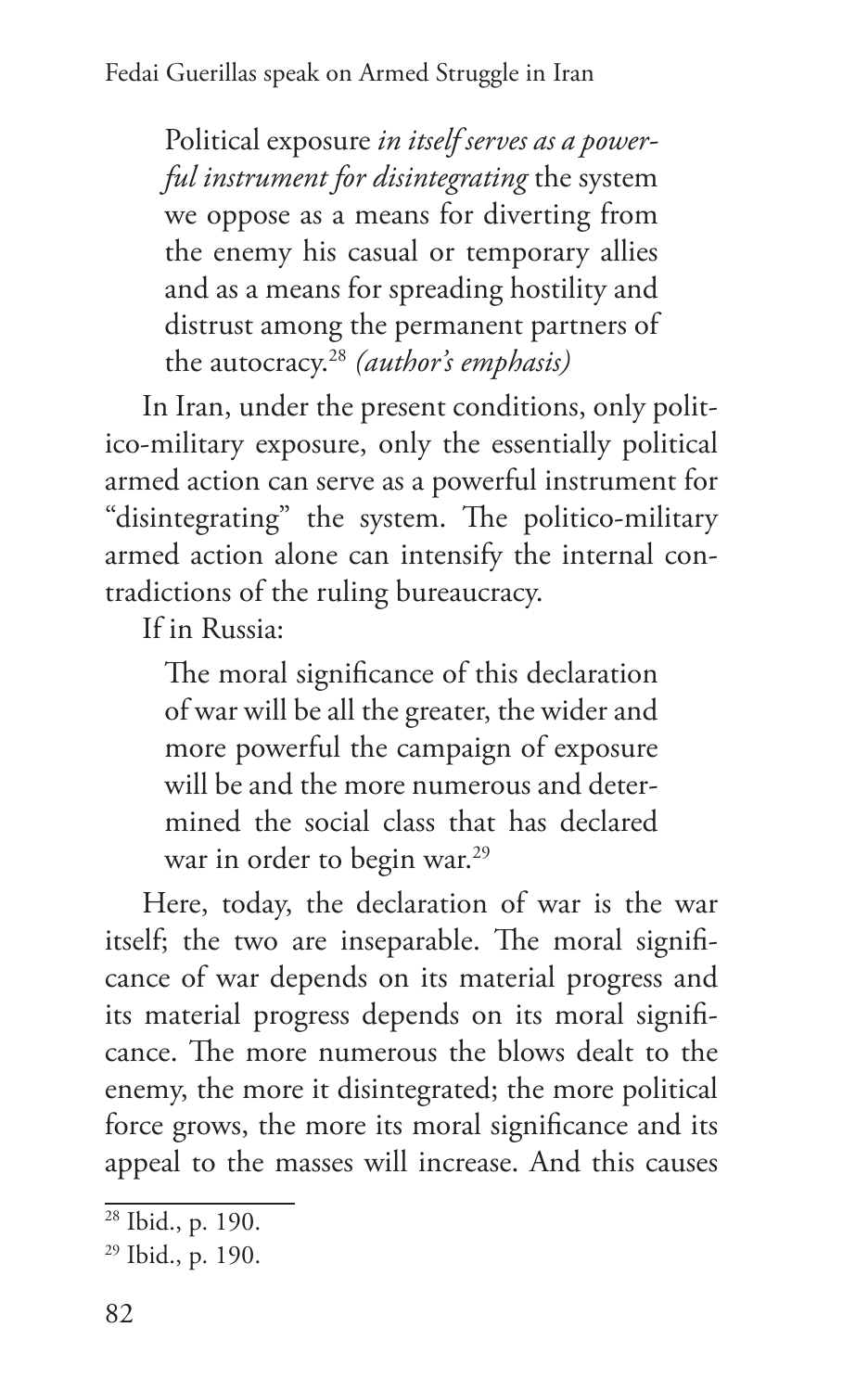the material strengthening of the politico-military force.<sup>30</sup>

Now we are ready to examine Régis Debray's *Revolution in the Revolution?* and absorb the lessons of the Cuban Revolution in depth. In this examination, we will find further explanations and more

<sup>&</sup>lt;sup>30</sup> A further explanation about the formation of the Party: Stalin, in *The Brief History…* says that the Party of the proletariat consists of a combination of the proletarian movement and socialist theory. But let us view our circumstances. In our view, speaking about a real proletarian movement in Iran under the present conditions is meaningless. The extreme strain and repression, on the one hand, and the fact that the secondary contradictions of our society, such as the specific contradiction between labour and capital, have on the other hand, been overshadowed by the principal contradiction between the people and imperialism and have caused any movement to assume a political and mass character from the very outset. Thus, the independent movement of the proletariat has fewer manifestations. But, the political struggle in our society inevitably has to be an armed one. Thus, the proletariat acquires organization and consciousness not in a proletarian movement, but in a mass armed struggle. And hence the Party of the proletariat will be established in this manner. The armed struggle, initiated today by the groups, must set itself the goal of mobilising the masses and not the proletariat. It must rely on the whole people and express their general demands. Wherever one can better struggle and mobilize the masses, that is where one must go. For us communists, it is not at all necessary to first establish a base among the proletariat and mobilize them and then transfer our struggle to the villages. If necessary, we can also carry our struggle to the villages. Mao has made a point that is worth mentioning on this matter. When the question of going to the countryside was posed in China, some were dissatisfied with the fact that it would decrease the role of the proletariat. Mao responded: "Have no fear, the important matter is to mobilize the masses, to wage armed struggle; what does it matter if the proletariat plays a lesser role, quantitatively?" (*Why Red China Can Exist*)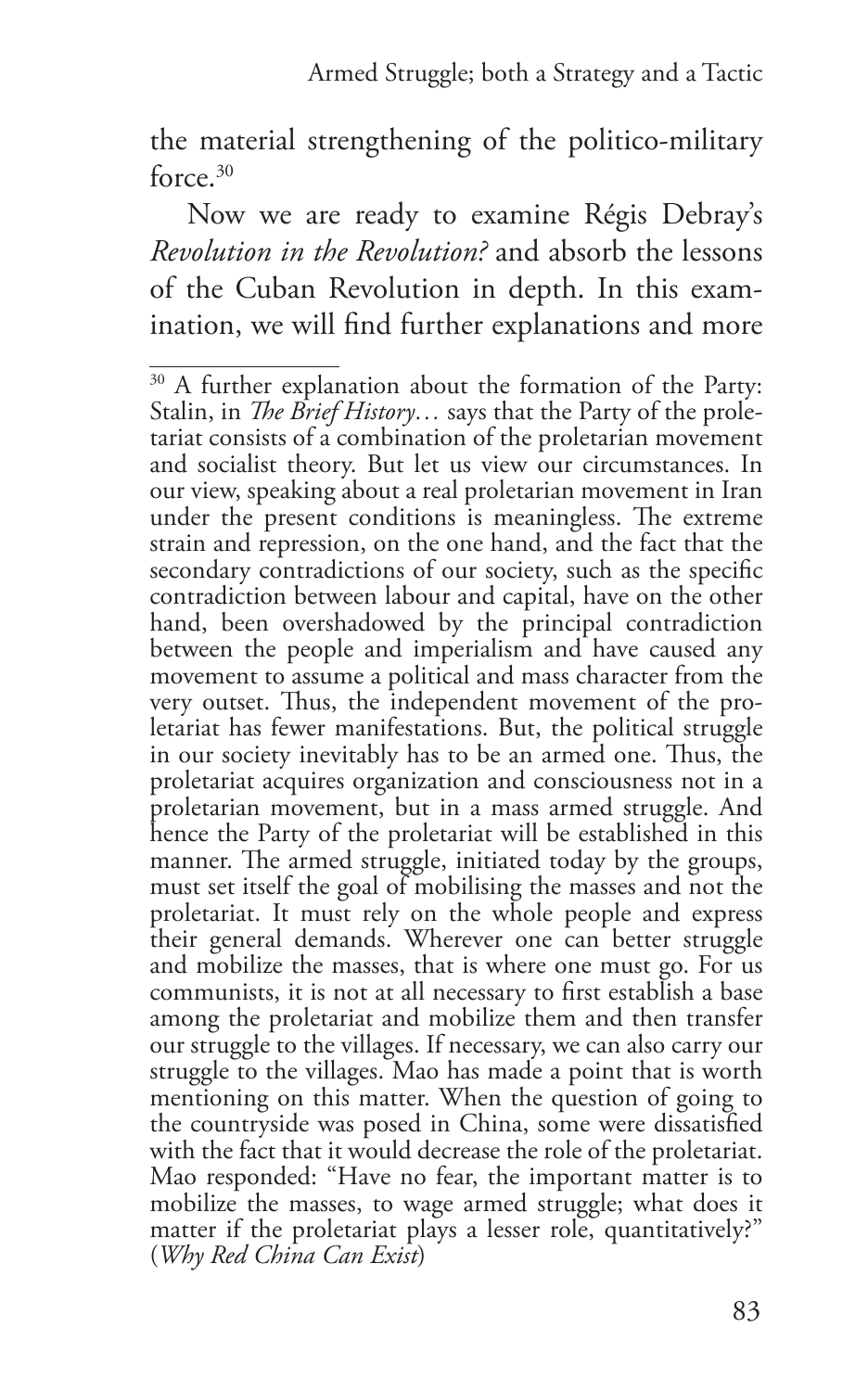Fedai Guerillas speak on Armed Struggle in Iran

objective evidence in approval and clarification of the above-mentioned ideas.

## **5. The Examination of Debray's** *Revolution in the Revolution?*

As we said, under the influence of a series of pre-judgements, we failed at a deep understanding of the fundamental concepts that Debray had presented in *Revolution in the Revolution?* as the inner elements of the Cuban experience. In fact, we rejected in practice these new concepts without understanding them.

We did not say that the path shown by Debray was incompatible with Iran's specific conditions nor

Here, a very significant point is made. Under the present conditions, the groups prior to party organization conduct a struggle that relies on the whole people and expresses their general demands. In this struggle any revolutionary group, communist or otherwise, can participate. Hence, from the standpoint of a more effective and broader organization of the struggle and the unity of the revolutionary forces, the unity of all these groups within the context of an anti-imperialist united front becomes inevitable in the process of the struggle. In this light, the unity of all groups and revolutionary and anti-imperialist organizations that accept the armed struggle line in the town or in the countryside, becomes more necessary and more immediate than the unity of the proletarian forces within the framework of the proletarian Party. The formation of the united front is placed on the order of the day for the revolutionaries prior to the establishment of the proletarian Party. If the proletariat acquires organization and consciousness within the womb of mass armed struggle, then the proletarian Party is conceived and grows within the womb of the anti-imperialist united front. It will then find a distinct form only when the principle of securing proletarian hegemony and the continuation of the revolution is, specifically and urgently, placed on the order of the day.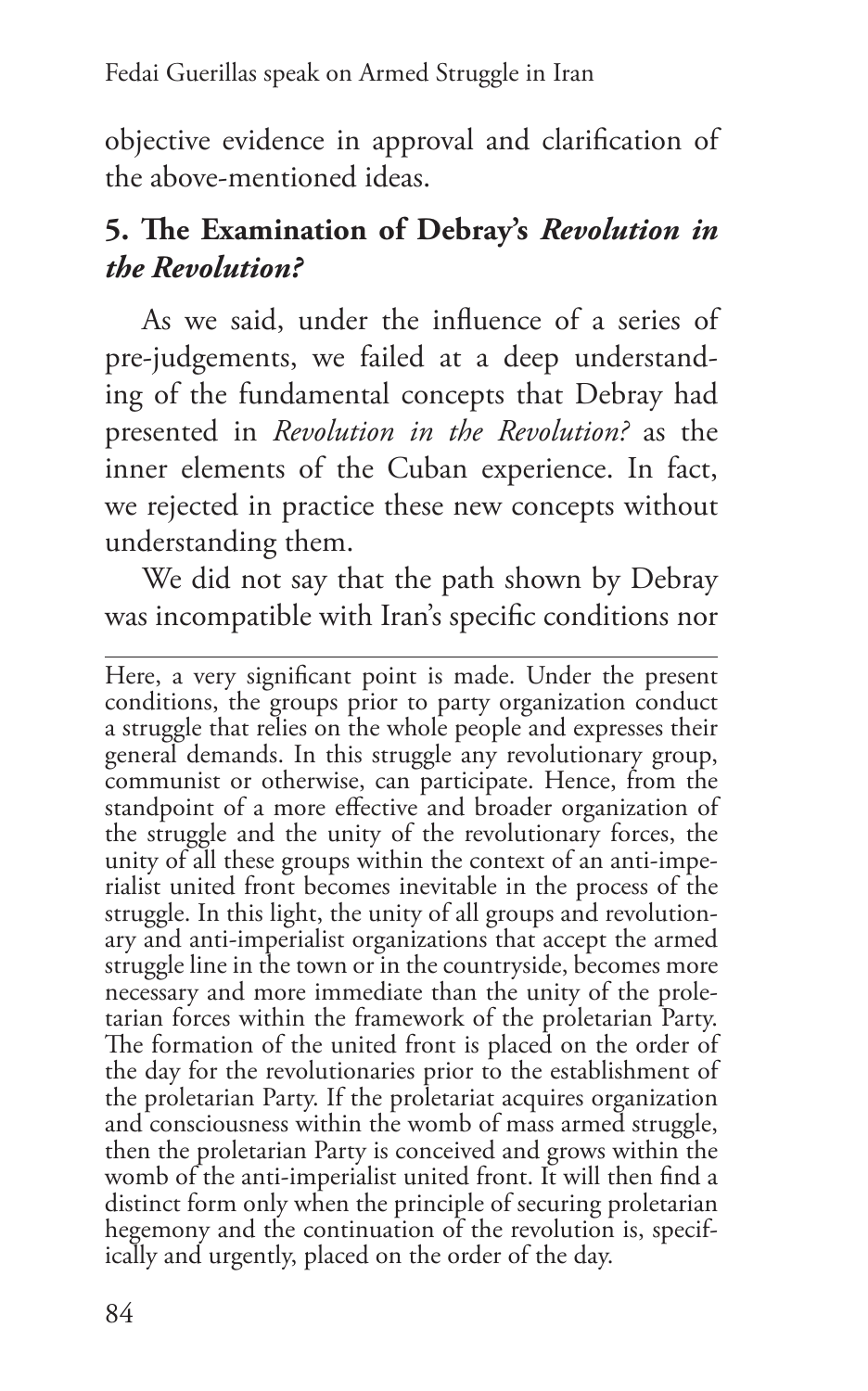could we say that it was impracticable under Latin American conditions in as much as we had no precise knowledge of these conditions. Nevertheless, we rejected it. This rejection was not based on a set of specific objective considerations, but rather was formulated on the basis of the general principles of Marxism-Leninism.31

It appeared that Debray's thesis denies the role of the Marxist-Leninist Party as the only force capable of giving an all-embracing leadership to the revolution. It appeared that Debray's thesis underestimates

<sup>&</sup>quot;The Communist," the organ of some Marxist-Leninist Iranians abroad, correctly explains that the formation of the Party is a prolonged process, similar to that of the people's army, and that it is not necessary to have an all-encompassing party to commence the armed struggle. But what alternative does it offer? It offers the establishment of a militant nucleus in the countryside, drawing the peasants to the armed struggle, and the establishment of revolutionary bases with the tidal expansion of these bases.We do not permit ourselves to express a word of definite opinion about the establishment of revolutionary bases and their tidal expansion because it is not at all certain what circumstances will develop after the armed struggle. What faces us is the matter of creating a militant nucleus in the countryside and of drawing the peasants to insurrection. As it has been thoroughly explained in the essay itself, it is neither possible to create a nucleus in the countryside by means other than armed struggle, nor is it possible to draw the peasants to insurrection through political work. Even if such an insurrection occurs, there is still a need for the armed vanguard to counter the enemy, who is armed head to toe with twentieth century military hardware. In any event, the need for the armed vanguard is inevitable.

<sup>&</sup>lt;sup>31</sup> We re-emphasise that the issue is not the denial of the gen-<br>erality of the principles of Marxism-Leninist. Rather, at issue is our shallow and dogmatic understanding of these principles on the one hand and our faulty understanding of Debray's theses on the other.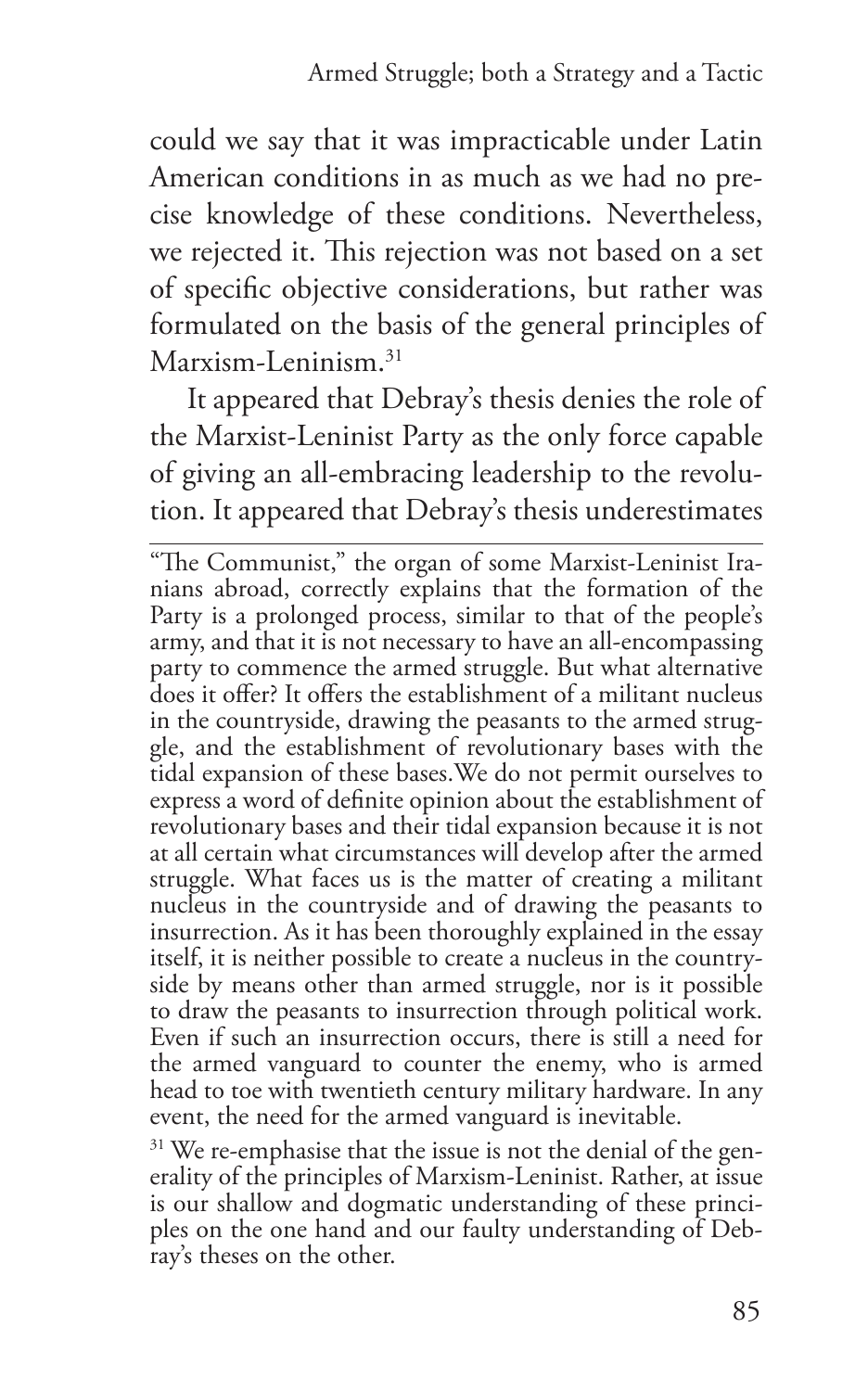the importance of the theory of Marxism-Leninism, i.e. revolutionary theory as the guide to practice. It appeared that Debray had ignored the leading role of political matters over military ones and had even assigned priority to military matters over political matters. Debray quotes Castro: "Who will make the revolution in Latin America? Who? The people, the revolutionaries, with or without a party."32

Debray then asserts:

Fidel Castro simply says there is no revolution without a vanguard and that this vanguard is not necessarily the Marxist-Leninist Party. Those who want revolution have the right and the duty to create a vanguard independently of these parties…There is, then, no metaphysical equation in which vanguard = Marxist-Leninist Party. There are merely dialectical conjunctions between a given function-that of the vanguard in history-and a given form of organization—that of the Marxist—Leninist Party. This combination arises out of prior history and depends on it. Parties exist here on earth and are subject to the rigours of terrestrial dialectics. If they were born, they can die and be reborn in other forms.33

These assertions were celebrated by the liberal

 $32$  Debray, p. 98.

<sup>33</sup> Debray, pp. 98-99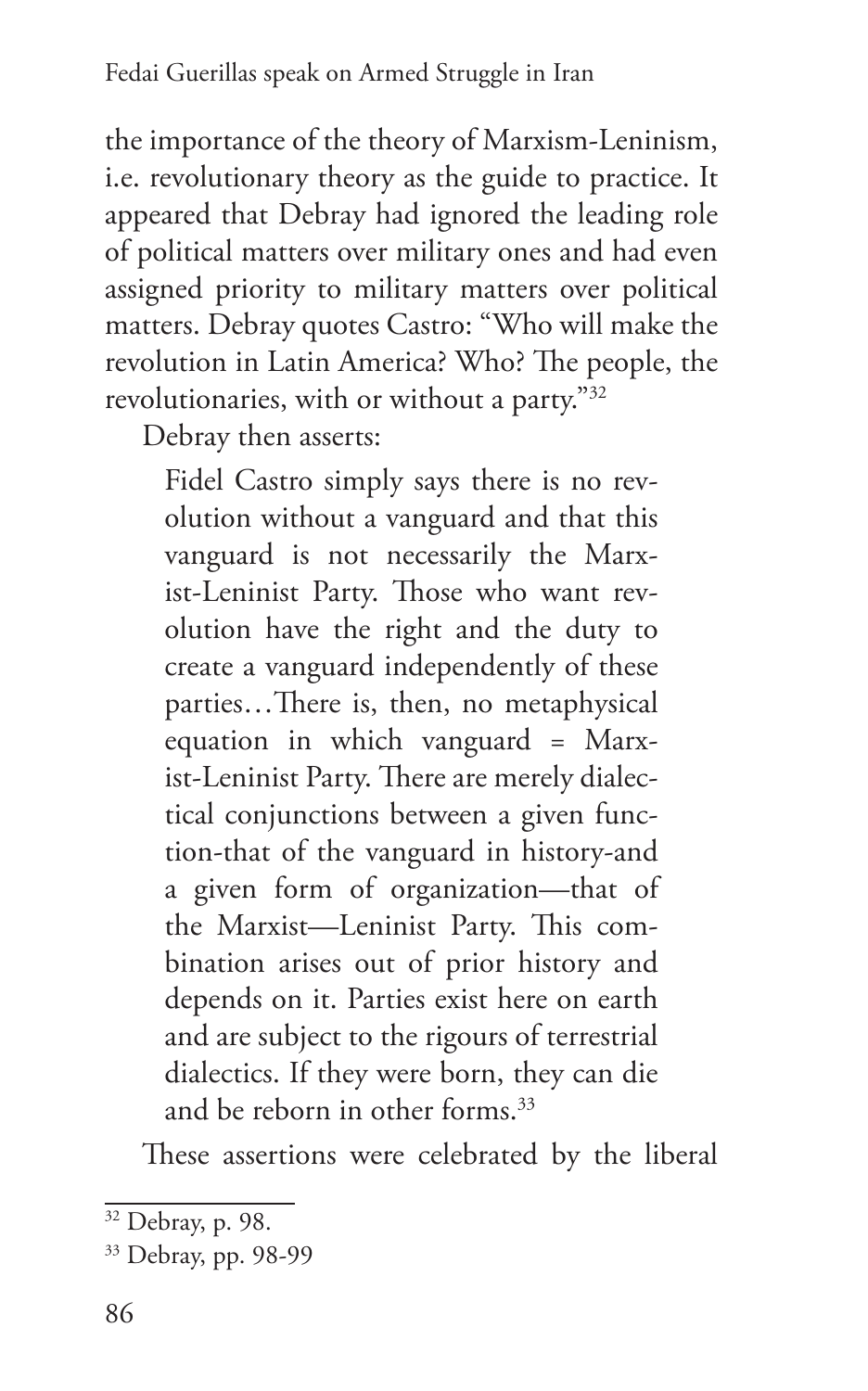and the so-called anti-dogmatic intellectuals since they understood in their own minds the refutation of the authoritative and vanguard role of any Marxist-Leninist Party. They want to enjoy the title of revolutionary and leader, however, their liberalism does not permit them to relinquish their ideological unscrupulousness and pseudo-Marxist eclecticism. They can accept neither Marxist-Leninism as the only scientific world outlook—the ideology that can guide a permanent revolution—nor the discipline needed to work in a Marxist-Leninist organization. They thus abuse Fidel and Régis Debray's assertions, although it is evident throughout the book that the issue is not the denial of the leading role of the proletariat and his ideology. The Marxist-Leninist Party, here, is viewed as a special form of organization. According to Debray, if a party does not profoundly and radically change its peacetime organization and does not forge a new organization appropriate to the responsibilities of a real vanguard, then the Marxist-Leninist revolutionaries have the right to launch the revolution apart from this Marxist-Leninist Party as a special form of organization in order to bring into existence a new organization which can fulfil the responsibilities of a true vanguard—a truly Marxist-Leninist vanguard—and in practice become worthy of the name which the supposed Marxist-Leninist parties have usurped.

In fact, here we have a distinction between the form of the Party and its content. The content of the Party is the task of the Marxist-Leninist vanguard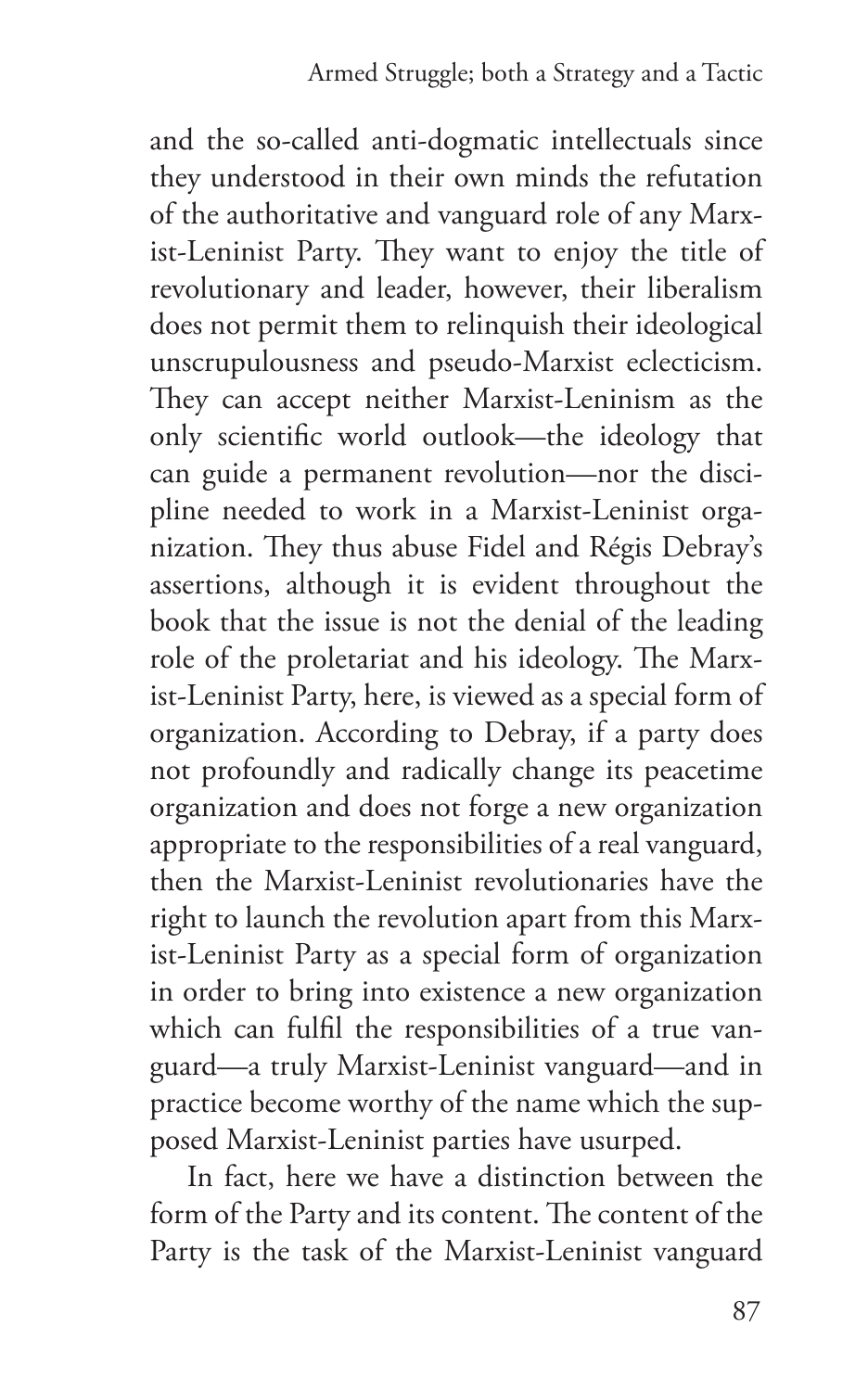in history, a proletarian organization's task in history; its form consists of those organizations that are required to accomplish this historical task. Whereas the content always remains the same, these organizational forms are subject to the rigours of terrestrial dialectics. Thus the Party can die and be reborn in a new form. This is why we are faced with the "reconstruction of the Party", "the rebirth of the Party in a new form," etc.<sup>34</sup> Debray himself rebuffs those petit-bourgeois intellectuals who want to abuse these assertions in order to justify their liberalism. He resolutely says:

Let us speak clearly. The time has passed for believing that it suffices to be 'in the Party' to be a revolutionary. But the time has also come for putting an end to the acrimonious, obsessive and sterile attitudes constituting two sides of the same coin, basically identical. The Manichaeism of the Party (no revolution outside the Party) finds its reflection in anti-party Manichaeism (no revolution with the Party); both crave complacency. In Latin American today a revolutionary is not defined by his formal relationship with the Party, whether he is for or against it. The value of a revolutionary, like that of a party, depends on his activity.<sup>35</sup>

<sup>&</sup>lt;sup>34</sup> Debray, p. 102

<sup>&</sup>lt;sup>35</sup> Debray, p. 104, footnote.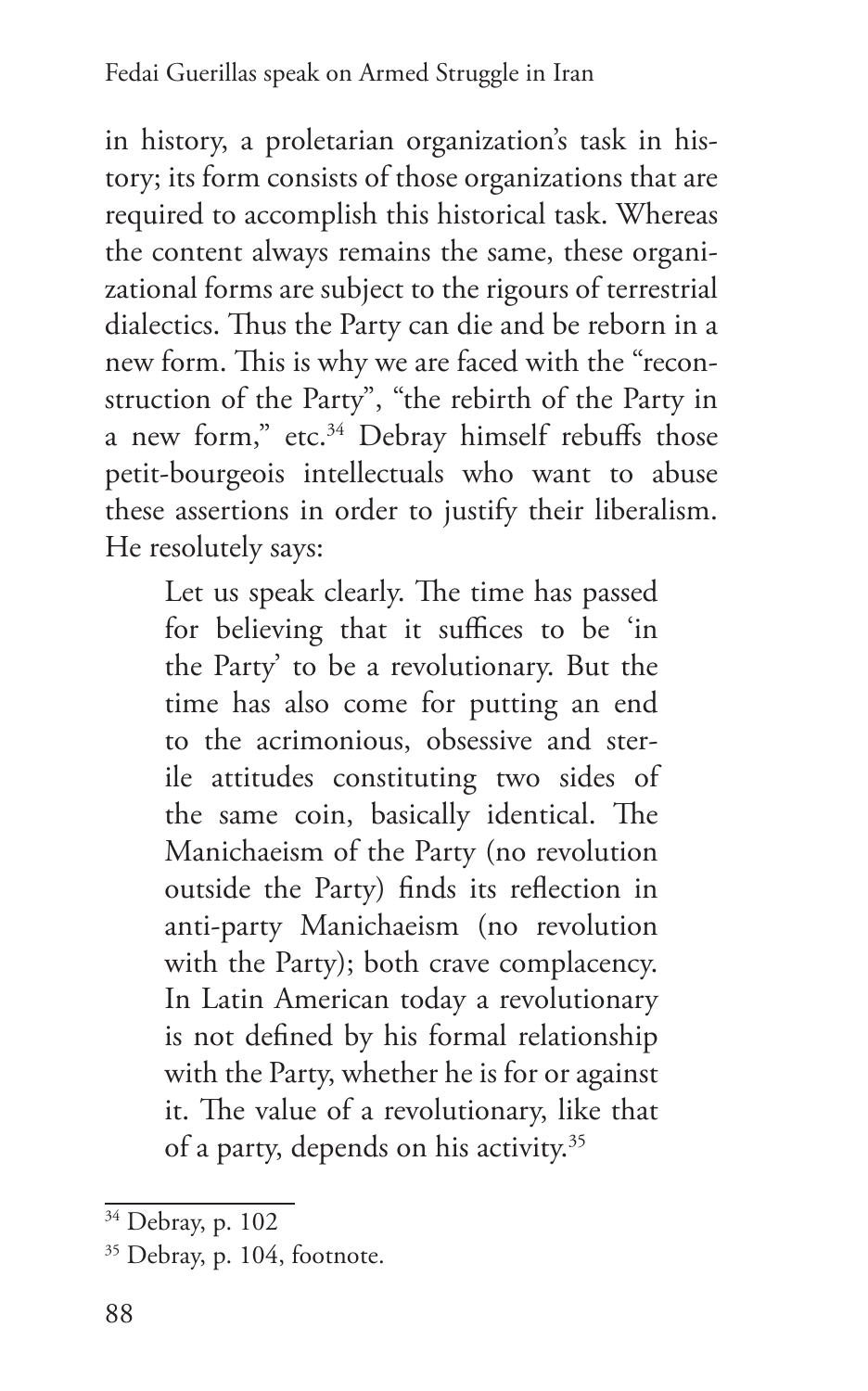When action and particularly armed action is posed, these very same ivory tower intellectuals step back and in order to justify their ivory tower idleness and indeed in order to justify their own existence, say that revolution needs theory and that it needs a comprehensive analysis of the socio-economic-political conditions. Meanwhile, they ignore the fact that exactly because of their "lack" of relations with this very armed action, these parties have now fallen from their vanguard position. They ignore the fact that the old organization of the Marxist-Leninist Party has lost its proportionality to a new historical task, that now a new Marxist-Leninist organization and a more rigorous discipline than that of the previous organization are required and that every person's relationship to the revolution will be determined by his relationship to this new organization.

But before we consider Debray's principal idea, namely, the relation between the Party and the guerrillas and political military work, it is appropriate to clarify the relationship between theory and practice from Debray's point of view.

In *The Errors of the Foco Theory*, Clea Silva contends that Debray is attempting to destroy the basic principle that "without revolutionary theory there is no revolutionary movement," when he says "The best teacher of Marxism-Leninism is the enemy, in face-to-face confrontation. Study and apprenticeship are necessary but not decisive."

In my opinion Clea Silva's deduction is not correct. However, let us see what is meant by theory.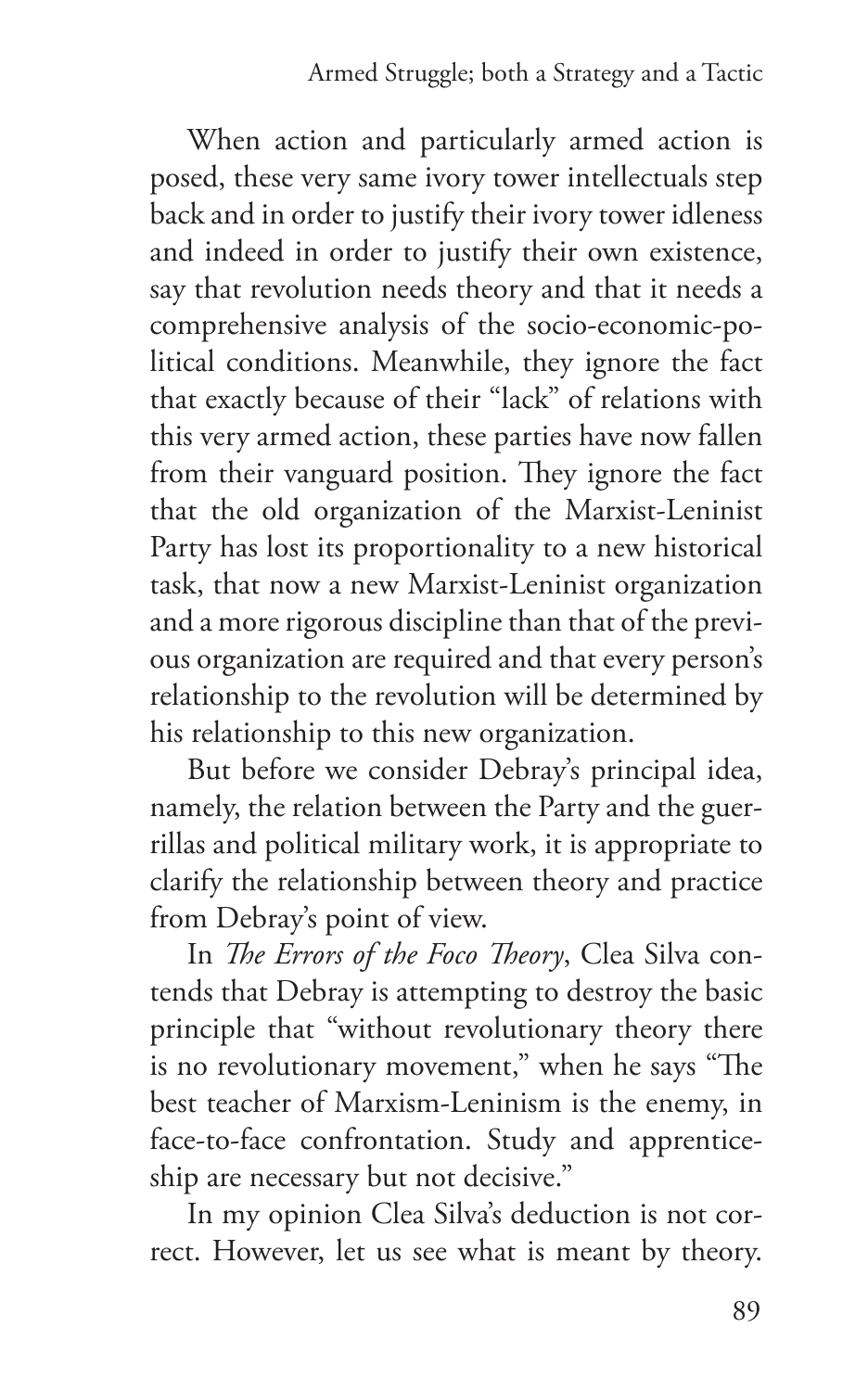Silva himself replies: "There is revolutionary struggle only when we know how, against whom, and at which moment we must struggle."36 Does Régis Debray consider these to be secondary, unimportant, or unnecessary problems? I think this is not the case. Doesn't Debray attempt to advance a theory and a series of strategic achievements based on the experience of the Cuban revolution? Is his book not basically an attempt to answer how and by what means the enemy should be fought? Debray does not present a comprehensive analysis of the Latin American socio-economic conditions in his book. Does this indicate that he considers this problem unimportant and unnecessary? Why then does he consider, for example, the lack of socio-economic analysis on the part of the Latin American communist parties as a shortcoming? However, Debray's illogical and excessive attention to the Cuban revolution's particular forms and particularities, indeed, to the exceptional aspects of the Cuban experience, and his attempt to generalize them throughout the Latin American cause a series of errors that should be mentioned.

Even if the Cuban revolutionaries applied strategic principles unconsciously, should we too start without awareness of the strategy, without a relatively clear understanding of the general lines of action which lay ahead of us? If we want to initiate a people's war, should we not have a clear under-

<sup>36</sup> Silva, p. 23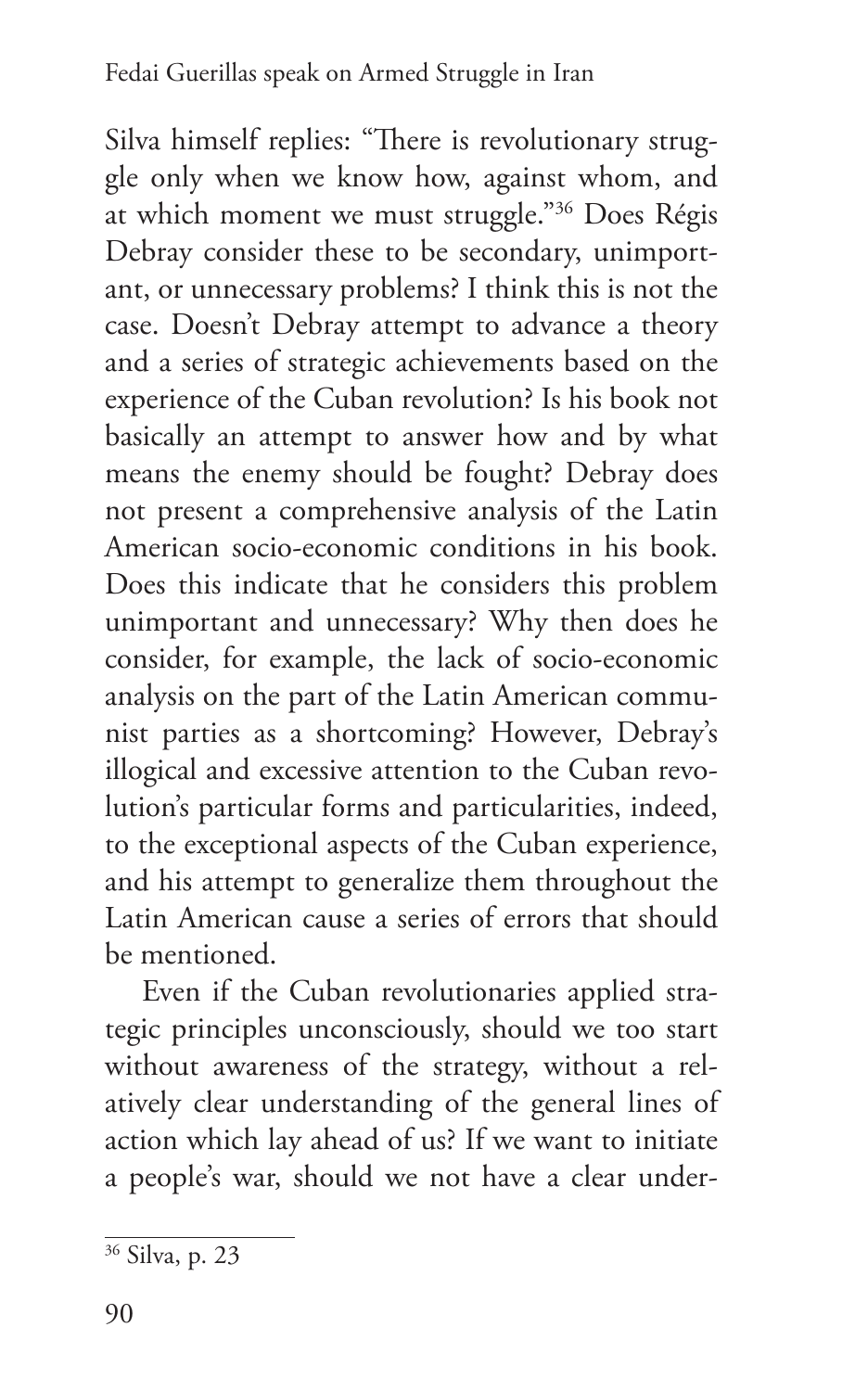standing of the strategy of the peoples' wars doing "as much harm as good" (emphasizing the dialectical relation of theory and action) with such superficial and empiricist treatment that therefore one should not study them or "one may well consider it a stroke of good luck that Fidel had not read the military writings of Mao Zedong before disembarking on the coast of Orient." If the Cuban path is to be retraced step by step, which is unthinkable, and if we wish to generalize every exceptional case, one should mention that the Cuban revolutionaries themselves did not intend to undertake a protracted war at the beginning, whereas for us the protractedness of war is an established fact. (They wanted to overthrow Batista's government by performing a series of combative shock operations concomitant with urban insurrections. In the course of action this plan ended in failure and a new path was adopted.)

In fact, since revolution in all societies occurs under a series of general laws, and even peoples' wars encompass a series of general laws, all the past revolutionary experiences provide lessons, which should be learned and for this reason "do much good." But if one considers that in the final analysis revolutionary action enables one to discover the specific objective conditions of each country and to correct and elaborate the revolutionary theory, then undoubtedly mechanical generalizations "do harm." Only with clear general lines and a general strategy of action is it possible to establish an organic relationship between experience and tactical principles;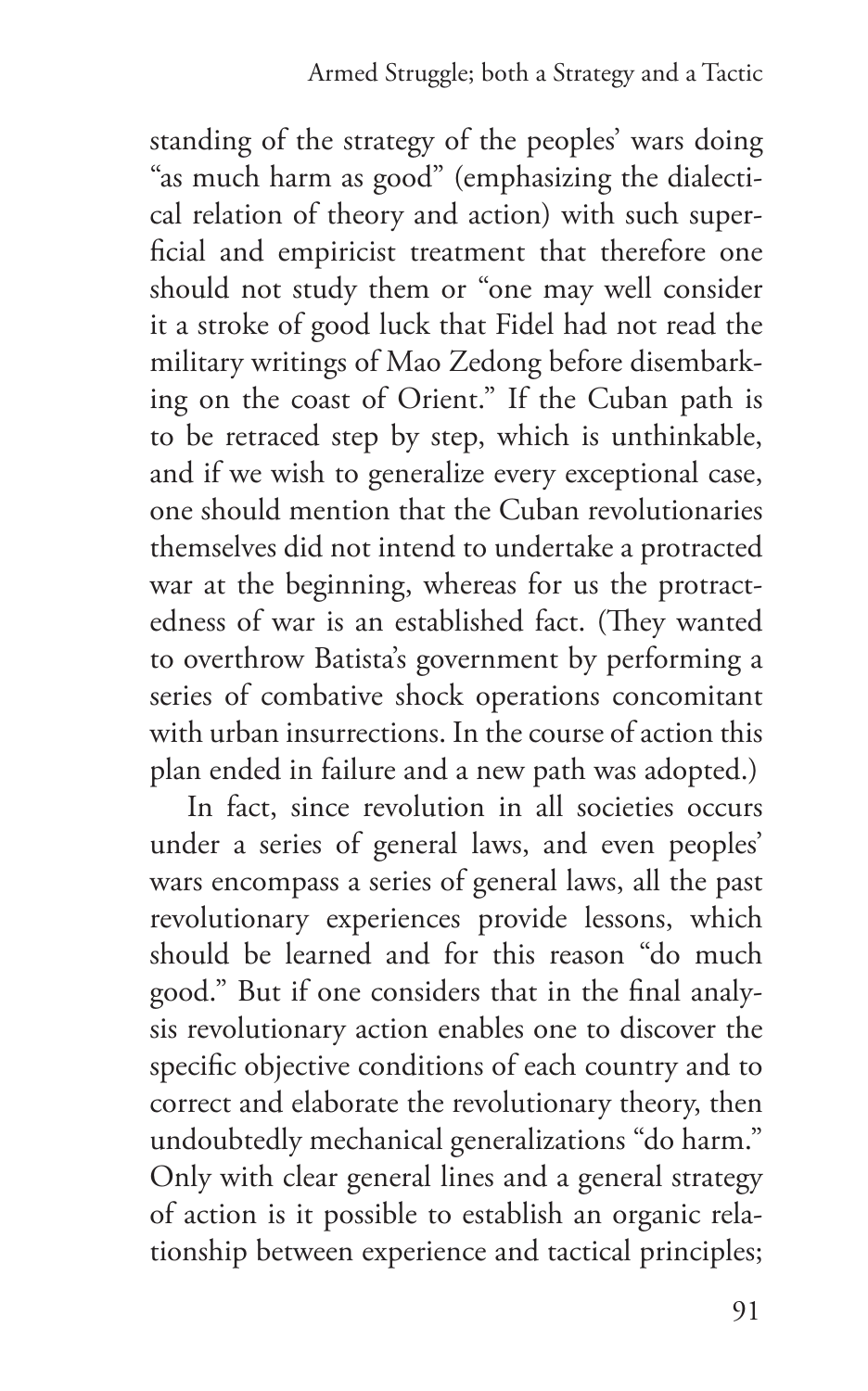to draw lessons from them; to correct and elaborate the tactical errors in relation to the general strategy and thus even to correct and elaborate the general strategy itself and determine with precision its pertinent special forms of action.

Debray says: "The armed revolutionary struggle encounters specific conditions on each continent, in each country, but these are neither 'natural' nor obvious. So true is this that in each case years of sacrifice are necessary in order to discover and acquire an awareness of them."37 Is it possible to understand the specific conditions without reference to the general conditions? And are not the revolutionary experiences useful for understanding the very same general experiences? The assertion that "In Latin America a few years of experience in armed struggle of all kinds have done more to reveal the particularity of objective conditions than preceding decades of borrowed political theory,"38 by no means lessens the importance of revolutionary theory; rather, it merely implies that borrowed political theory cannot become the proper guideline for revolutionary action. But only in connection with theory and the general conditions and the analysis of the specific conditions can this experience be the mainspring of a new theory and a new guideline for action. In brief, it is action that finally determines the validity or invalidity of our theory. Nonetheless, we are compelled to initiate our action by summing up

 $37$  Debray, p. 20

<sup>38</sup> Debray, p. 23-24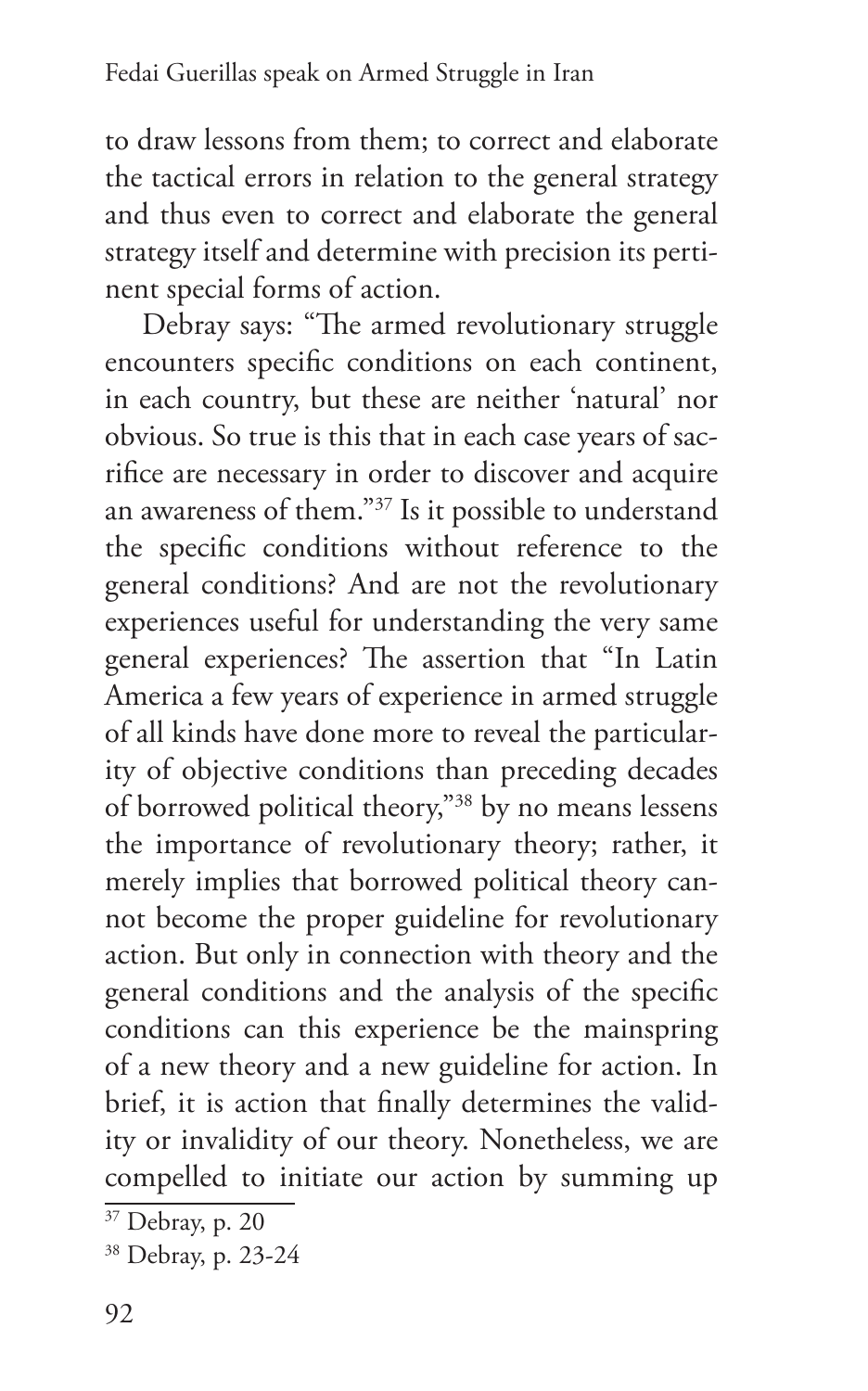previous theories and experiences.

There are those who contemplate a relatively long period—a period whose basic characteristic is theoretical education and ideological struggle—for grasping the theory of revolution and an all-embracing knowledge of the objective conditions. They say that we need theoreticians similar to Lenin. Of course, they do not mean the Lenin who was reared in the process of a prolonged and active struggle, but rather someone who has a vast encyclopedic theoretical knowledge. Before we close this discussion, it is appropriate to mention one point regarding their argument:

In the history of the revolutionary experience and the international communist movement of the current century, we encounter essentially three types of struggle: ideological, economic, and political. If we consider the historical succession of these experiences, we clearly observe how the role of the theoretical and economic struggle has progressively diminished and how political struggle has increasingly dominated the whole of the revolutionary struggle. In order to comprehend the lessening of the importance of theory in contrast to practical political struggle, it is sufficient to glance at the documents of the communist movement: *Capital, Anti-Duhring, What is to be Done?, On New Democracy*, etc. In brief, in today's international communist movement, which is proceeding mainly in the subjugated countries, we seldom come across theoretical works on the level with *Capital, Anti-Duhring,*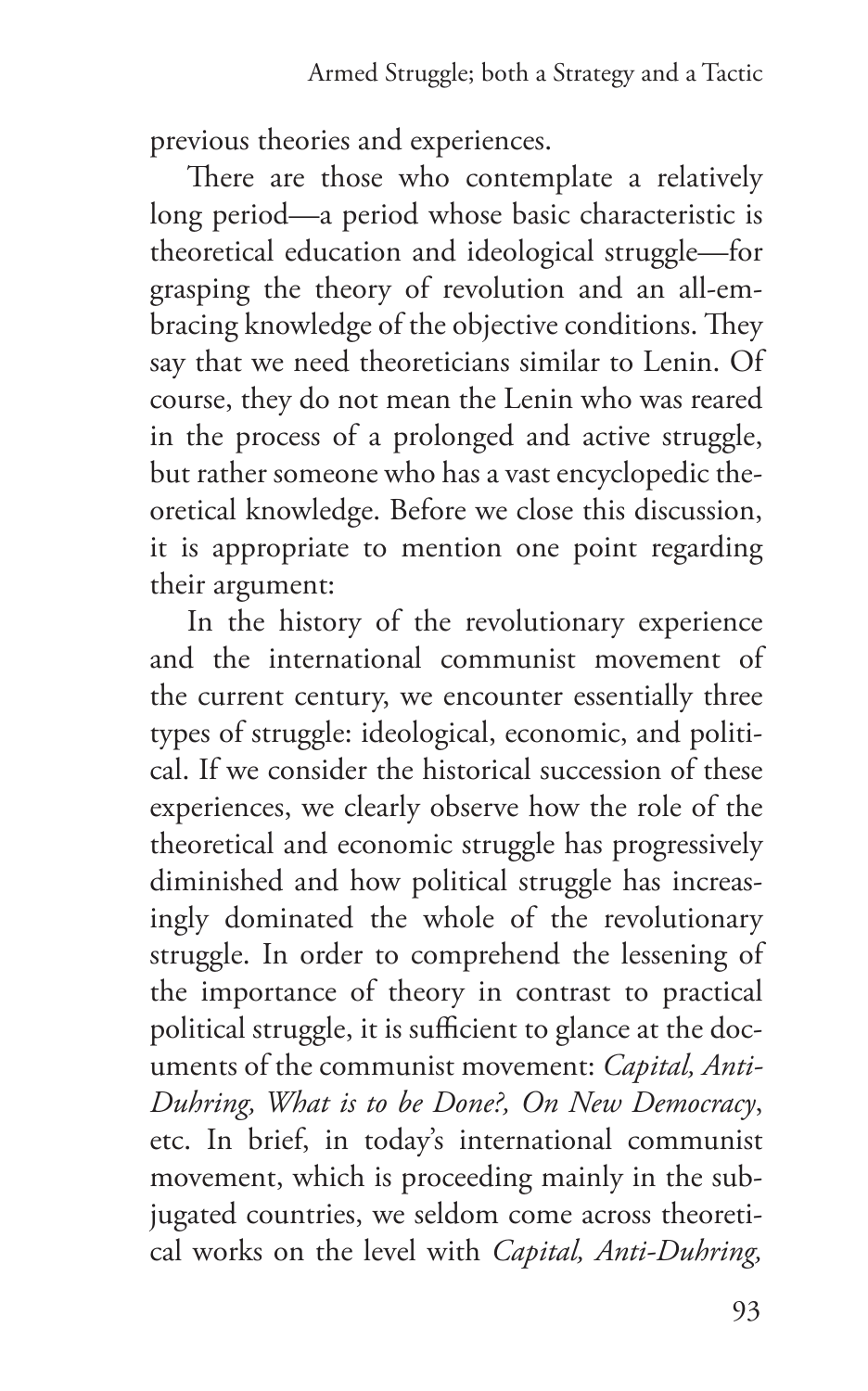or *Materialism and Empirio-Criticism*. Does this fact not indicate that the international communist movement, which in general is engaged in direct revolutionary action, neither has the opportunity nor the need to work on pure theory? Does this not imply that we increasingly need practitioners rather than theoreticians?39

The situation with regard to the economic struggle is the same. If we consider the process of revolutionary struggle in each country where it has gained importance, we will note that the economic struggle is more and more losing its significance. This situation itself is also the consequence of the ever-increasing dominance of politics over economics, the consequence of the dominance of the class enemy maintained by the most suppressive means of repression and terror, the consequence of the imperialist global domination. In short, it is the consequence of imperialist global domination passing through its period of decadence. In fact, the development of the process of revolution on the global scale on the one hand, has more than ever put on the order of the

<sup>&</sup>lt;sup>39</sup> For a clearer expression of the subject matter, one should say that if a century ago, persons such as Marx with his vast knowledge were needed to respond to the theoretical needs of the communist movement, and if responding to the theoretical needs required vast and prolonged theoretical work, today it is not so. The content of the revolution has become clear and a general guideline for practice has been obtained. In addition, the compilation of the special theory of revolution is linked more to revolutionary practice than to theoretical work. However, the need for a general and special theory of revolution certainly has not been lessened.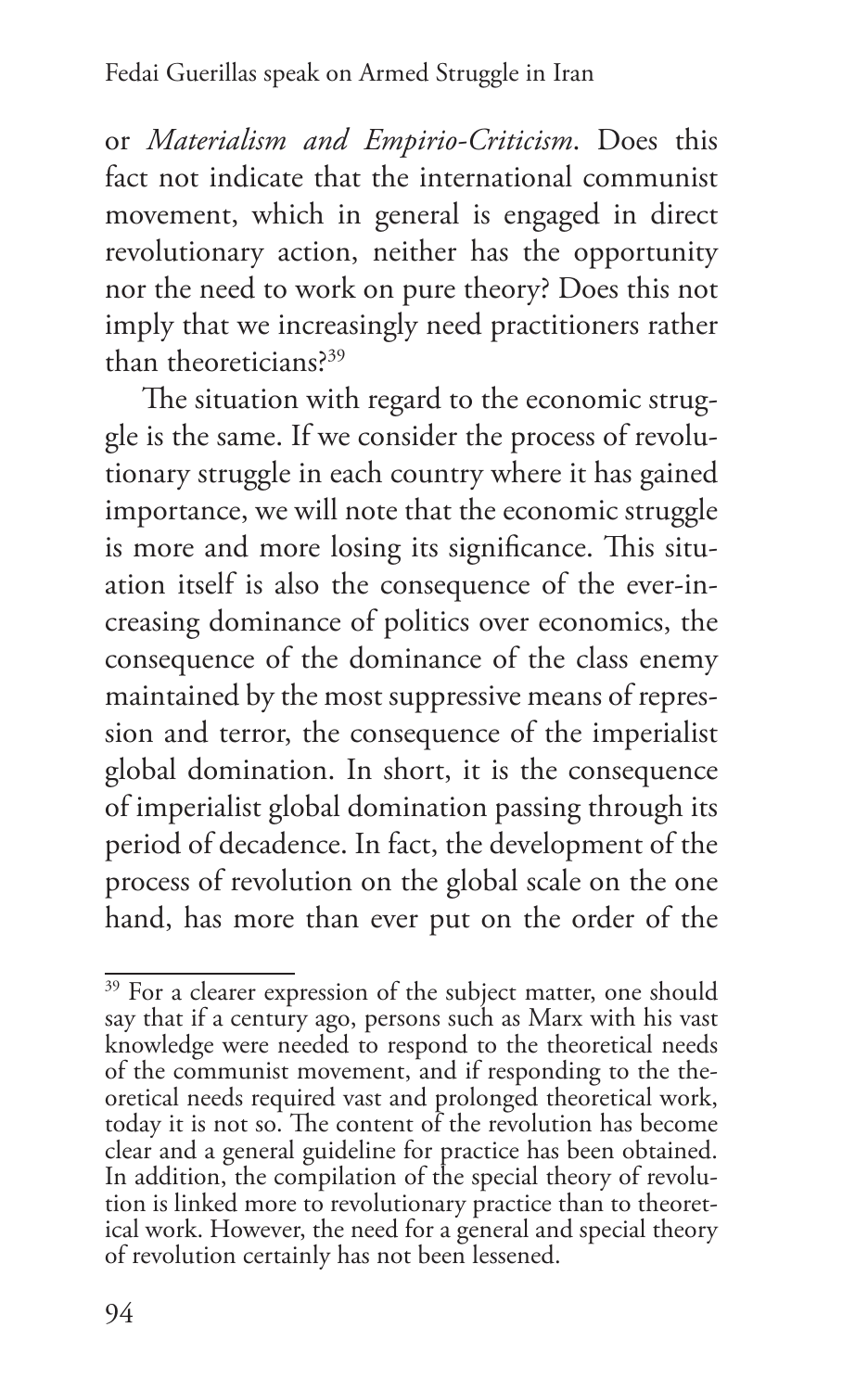day the problem of how to seize political power, the acute problems of how to make revolution and in what way the revolution can crush imperialist domination, and in short, direct revolutionary action. On the one hand, the very same process of revolution on the global scale is a type of theoretical preparation for the present revolution. Now the content of revolution is clearer than ever, while what remains to be clarified, and what will be clarified only through direct revolutionary action, is the specific forms this content assumes under specific conditions. The difficulty of the task rests not in preparing the program of revolution, determining the objectives of the revolution, or discerning the forces of revolution and counter-revolution, but rather in determining the ways and means to be applied in order to carry the revolution to victory.

## **6. Party and Guerrilla: Political Work and Military Work**

We used to reject Debray's views on the relationship between the Party and the guerrilla, and between political work and military work. On the one hand, we were confronting Mao's and Giap's stress on the guiding role of the communist Party in popular armed struggle. On the other hand, Debray was telling us that the vanguard is not necessarily Marxist-Leninist. But we showed in the previous lines that this is not so and saw that the issue is not over the denial of the role of the Marxist-Leninist vanguard. Rather, it is over those forms of organiza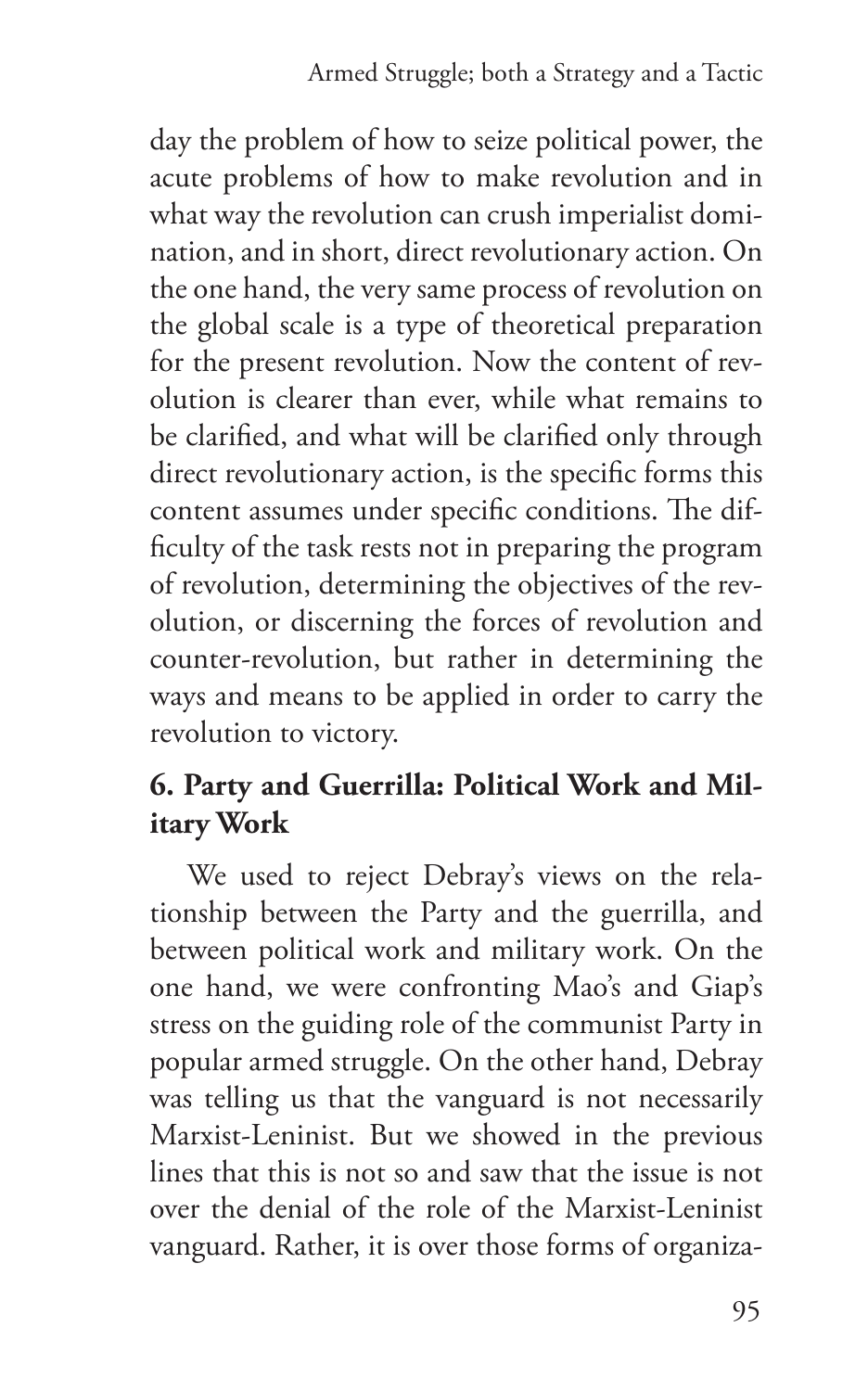tion and revolutionary action that a vanguard must employ in order to fulfil the tasks of the vanguard and transform itself into the genuine vanguard of the people. But what is this new organization and new action? And why have these new forms of organization and action become necessary? Before anything else, one should note that Debray's thesis basically rests on the fact that the instrument of survival of imperialist domination is mainly the violent and repressive military apparatus; his thesis also rests on the fact that the methods of maintaining this dominance have rendered all forms of reformist struggle not only insignificant but also impossible. Debray believes that the development of the revolutionary movement has reached such a stage that the main link of the present revolutionary struggles in Latin America is the problem of seizing political power and crushing the backbone of imperialist domination, i.e. the army. Thus he says:

In Latin America today a political line which, in terms of its consequences, is not susceptible to expression as a precise and consistent military line, cannot be considered revolutionary. Any line that claims to be revolutionary must give a concrete answer to the question: How to overthrow the power of the capitalist state? In other words, how to break its backbone, the army, continuously reinforced by North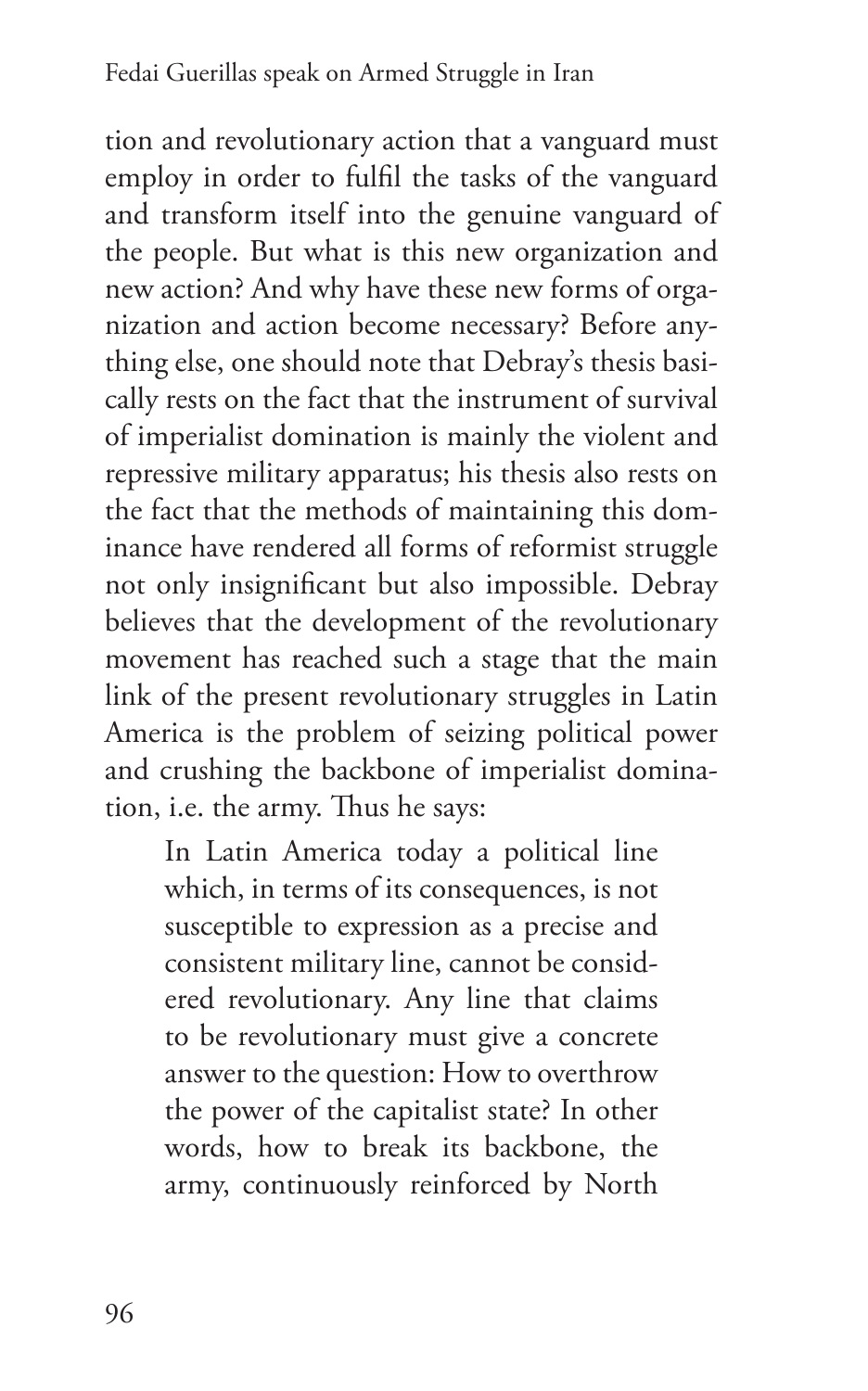American military missions?<sup>40</sup>

Thus, one who does not truly envisage this problem, and evades its solution, even though accepting armed struggle in words, is not revolutionary. It is at this point Debray's fundamental thesis is put forth, a thesis that should receive our attention now more than ever. What is the path of revolution? Is it the political party that should initiate armed struggle; or is it armed struggle itself which in its process of development and growth, in its process of increasing popularization, creates an organ capable of giving comprehensive leadership to the revolutionary struggle of the masses? Is it the Party that should prepare the subjective conditions to come into existence during armed struggle? Should efforts be directed towards creating or strengthening the Party or towards the practical preparation for armed struggle? Debray says:

These questions have been met with a standard response in the history of Marxism and in history as such: A response so immutable that the mere asking of it will seem a heresy to many. That answer is that the Party must be strengthened first, for it is the creator and the directing nucleus of the people's army. Only the Party of the working class can create a true army of the people—as the guarantor of a scientifically based political line—and win power

<sup>40</sup> Debray, p. 24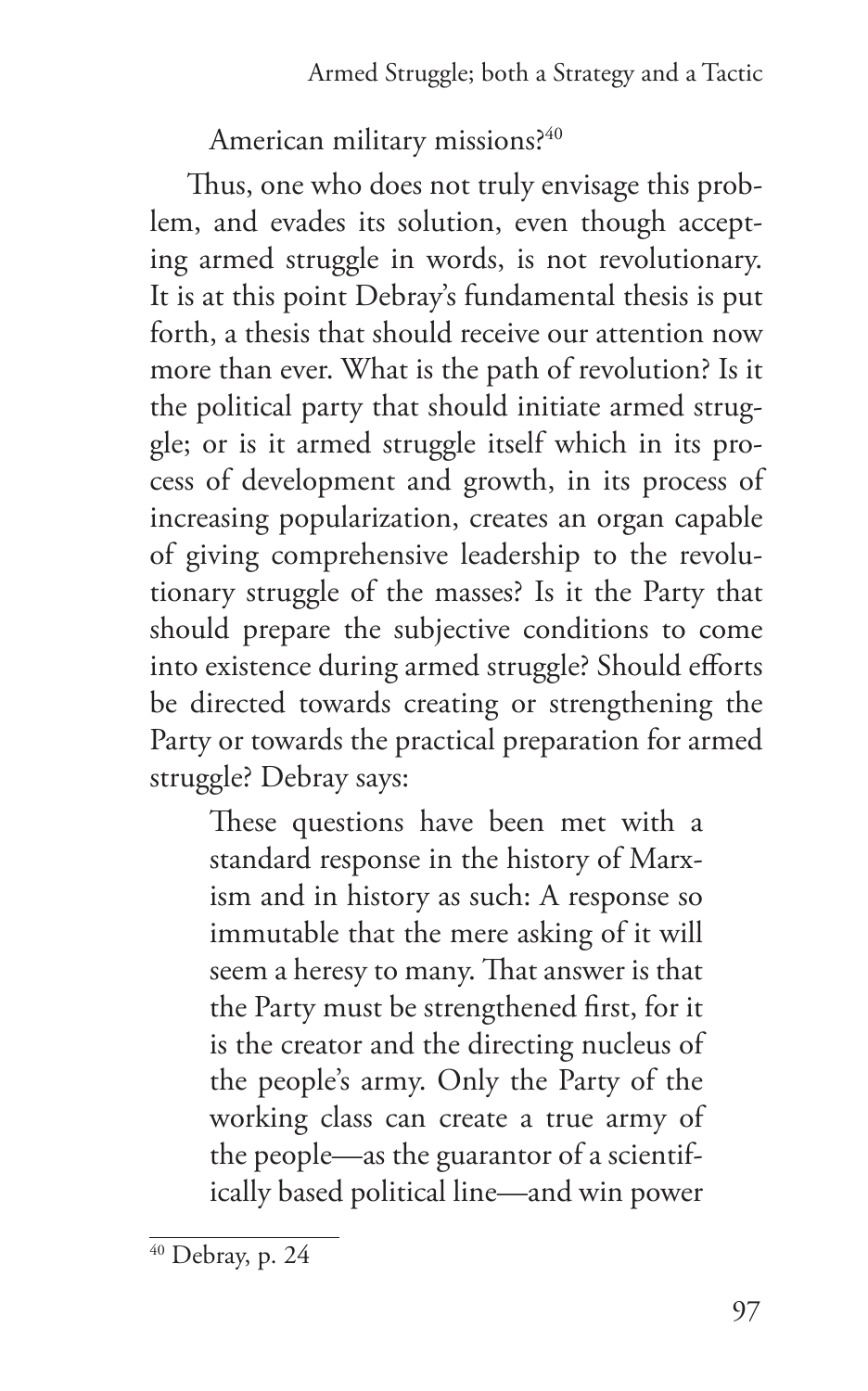in the interest of the workers.<sup>41</sup>

This is the response of those who accept the necessity of armed struggle in a certain phase and as a particular means. Of course, the words of reformists who question the necessity of armed struggle no longer have any weight, nor is it an urgent necessity to respond to them. But on what grounds does the argument of those who believe in the antecedence of the Party to armed struggle and of political work to military work stand?

Debray presents their argument in two parts:

Theoretical Orthodoxy: It is not a matter of destroying an army but of seizing state power in order to transform the social structure. Bourgeois state power has its own superstructure (political, judicial, constitutional, etc.), which is not to be confused with its repressive apparatus.

It is the representatives of the exploited classes and their vanguard, the working class, to carry on this political fight up to and including its armed form, revolutionary civil war. Now then, a class is represented by a political party, not by a military apparatus. The proletariat is represented by that party, which expresses its class ideology, Marxism-Leninism. Only the leadership of this party can scientifically defend its class interests.

 $41$  Debray, p. 95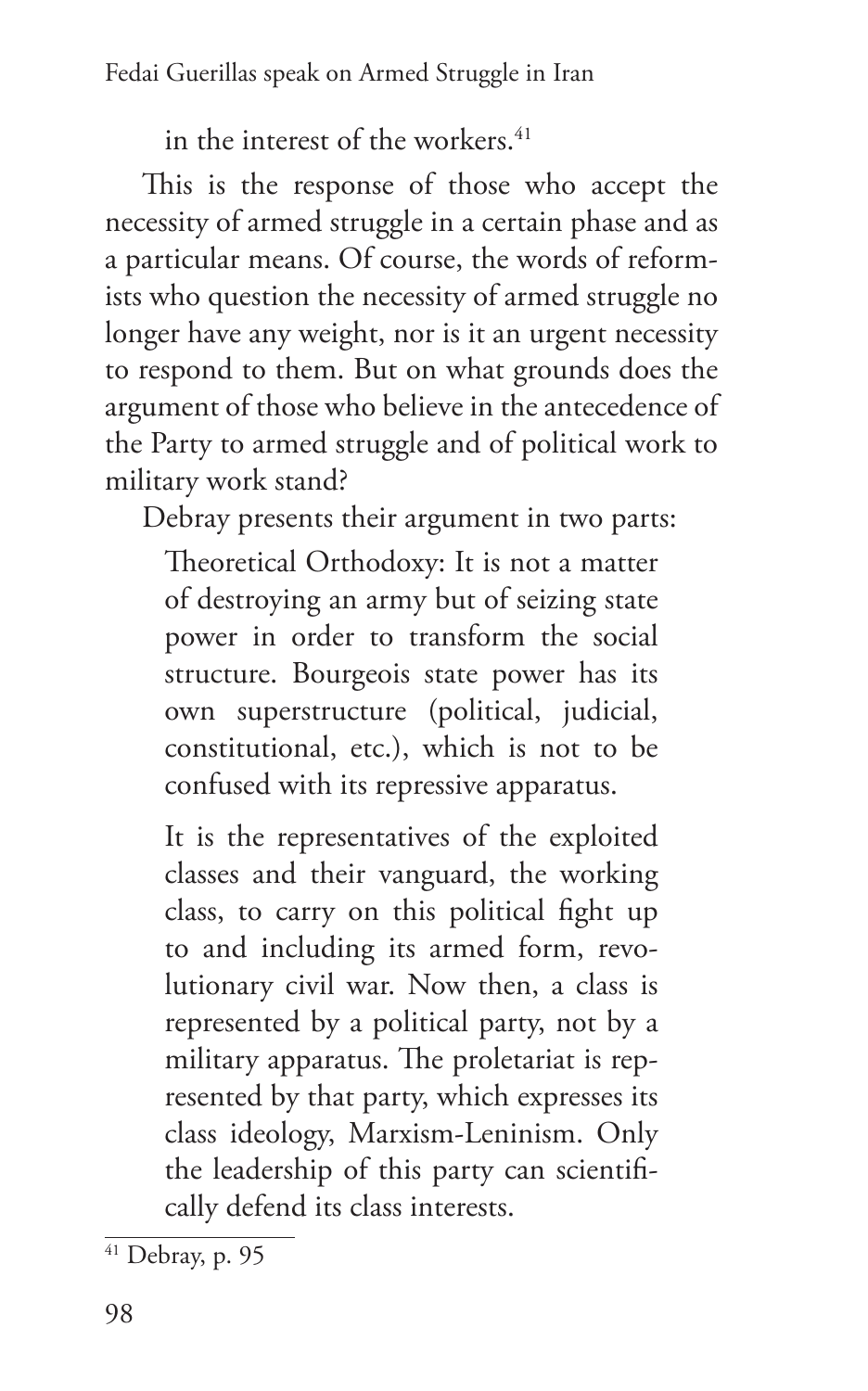To the extent that it is a matter of intervening in the total social structure, it is necessary to have scientific knowledge of society in all its complexity, at all its levels (political, ideological, economic, etc.) and in its development. This is the condition for carrying out a massive struggle at all levels; and the military struggle, only one level among others, has meaning only within the context of comprehensive intervention at all levels by the popular forces against bourgeois society. Only the workers' party, on the basis of a scientific understanding of the social structure and of existing conditions, can decide the slogans, the goals, and the alliances required at a given moment. In brief, the Party determines the political content and the goal to be pursued, and the people's army is merely an instrument of implementa $t$ ion<sup>42</sup>

As we indicated, we encounter these statements precisely at a time when the difficulty of the matter is not theoretical but practical, and the burning issue at hand is not the understanding of the society but rather its change, and in brief when the hub of the matter lies in finding those forms of action and organization with which one must carry out the revolution. Does this not indicate a fundamental fal-

 $42$  Debray, pp. 95-96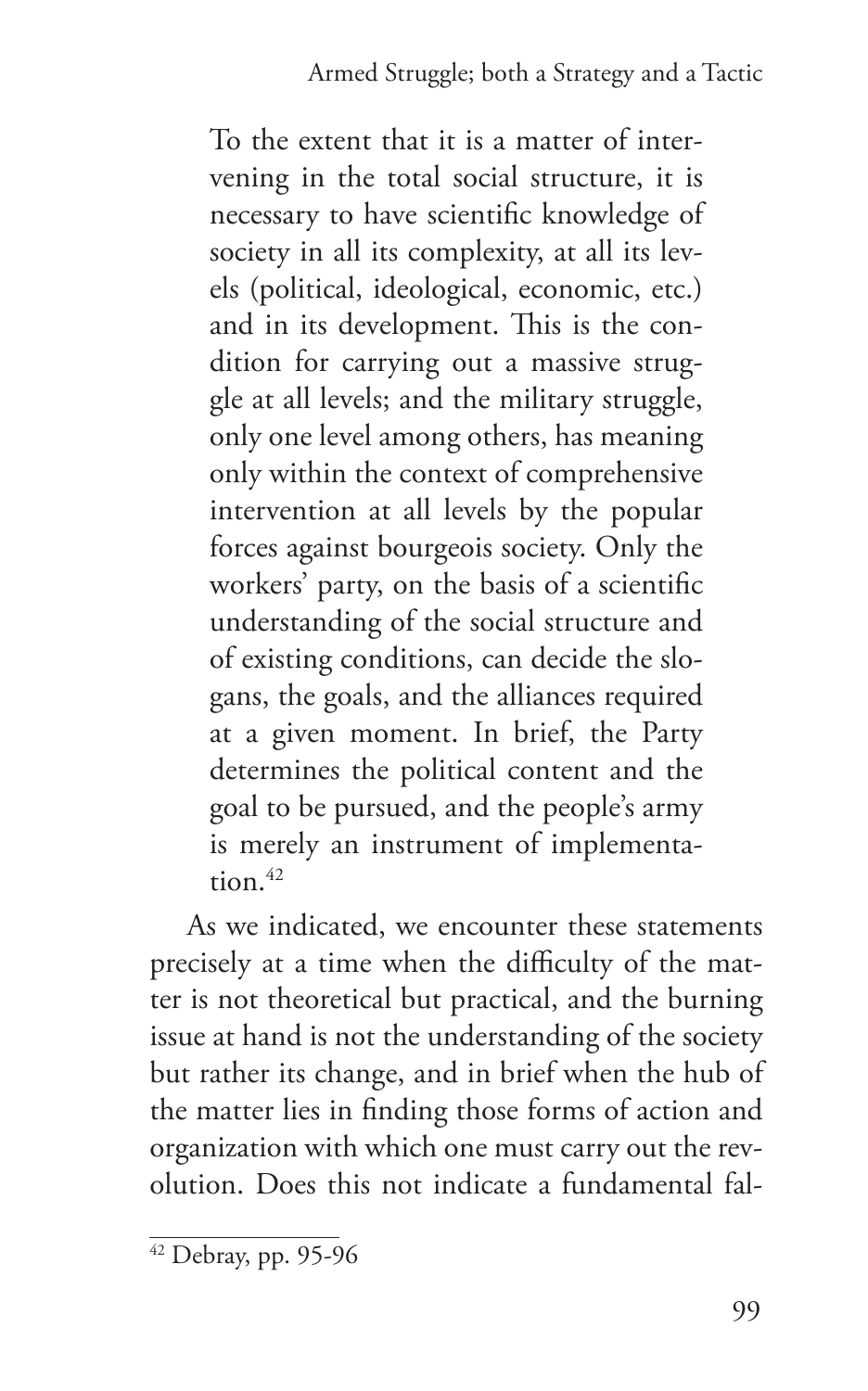lacy in the perception between form and content, in perceiving that the party—as a special form of organization—is itself an instrument? Precisely at a time when the repressive army is the chief factor in maintaining imperialist domination, is it not a kind of political retreat to say that the principle problem is not to destroy the army but to conquer the state power?<sup>43</sup>

In a situation where one must precisely determine what form of action and organization ought to be selected, is not evading the definition of the principal form of action a type of reformism? It is, of course, true that "the main issue is the conquest of state power," but in today's conditions the principal and necessary requirement for the conquest of state power is the confrontation with and the annihilation of the army and repressive power of the dominated state. The point is not that armed struggle is one form of many various forms of struggle which under special conditions and with special

<sup>43</sup> Lenin says: "The economists by relying on general truths about the subordination of politics to economics concealed their ignorance of the immediate political task."

Seizure of political power is a definite goal and its necessity is a universal fact. The question is that in seizing political power, what is the decisive factor. Now, if instead of responding to this need and determining the concrete path of action and the main method of struggle, we come forth to say that the goal is the seizure of political power and not the destruction of the army, that one should comprehensively intervene on all levels, that one should use all forms of struggle, etc., then we will have uttered generalities behind which lie hidden our incapability, our lack of courage, and our political ignorance.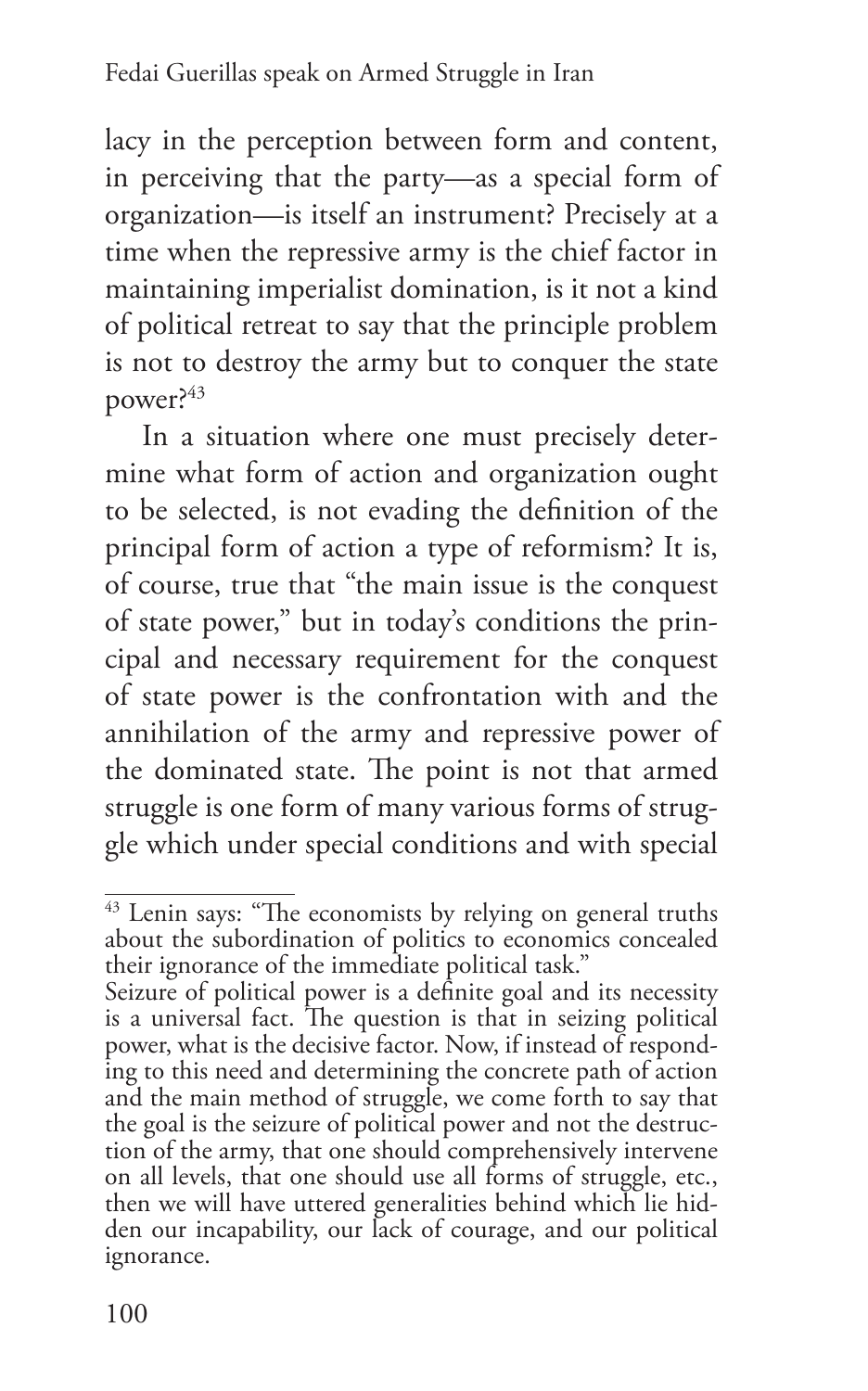preparedness becomes necessary. Rather, the point is that armed struggle is that form of struggle which constitutes the groundwork of an all-encompassing struggle, and only on such a basis do other various forms of struggle become necessary and useful. The point is that the organ—or if we wish to call it the Party—of the proletariat's class struggle, an organ which is truly a vanguard of the people, an organ which is truly able to guide the manifold struggle of the masses, can come into existence only through armed struggle.

Debray says: "There is, then, no metaphysical equation in which vanguard=Marxist-Leninist Party".<sup>44</sup> Here, the dispute is not over the denial of the content of the vanguard Marxist-Leninist Party, rather it is over a specific form of action and organization. Thus, the equation Marxist-Leninist Party=vanguard, where form and appearance are shown on one side and content on the other, is necessarily a concrete and historical equation and not an immutable and everlasting one. It is only within specific historical conditions that for a given content, specific forms are imperative. Therefore, "… there are merely dialectical conjunctions between a given function—that of the vanguard in history and a given form of organization—that of the Marxist-Leninist Party. These conjunctions arise out of prior history and depend on it. Parties exist here on earth and are subject to the rigours of terrestrial

 $44$  Debray, p. 98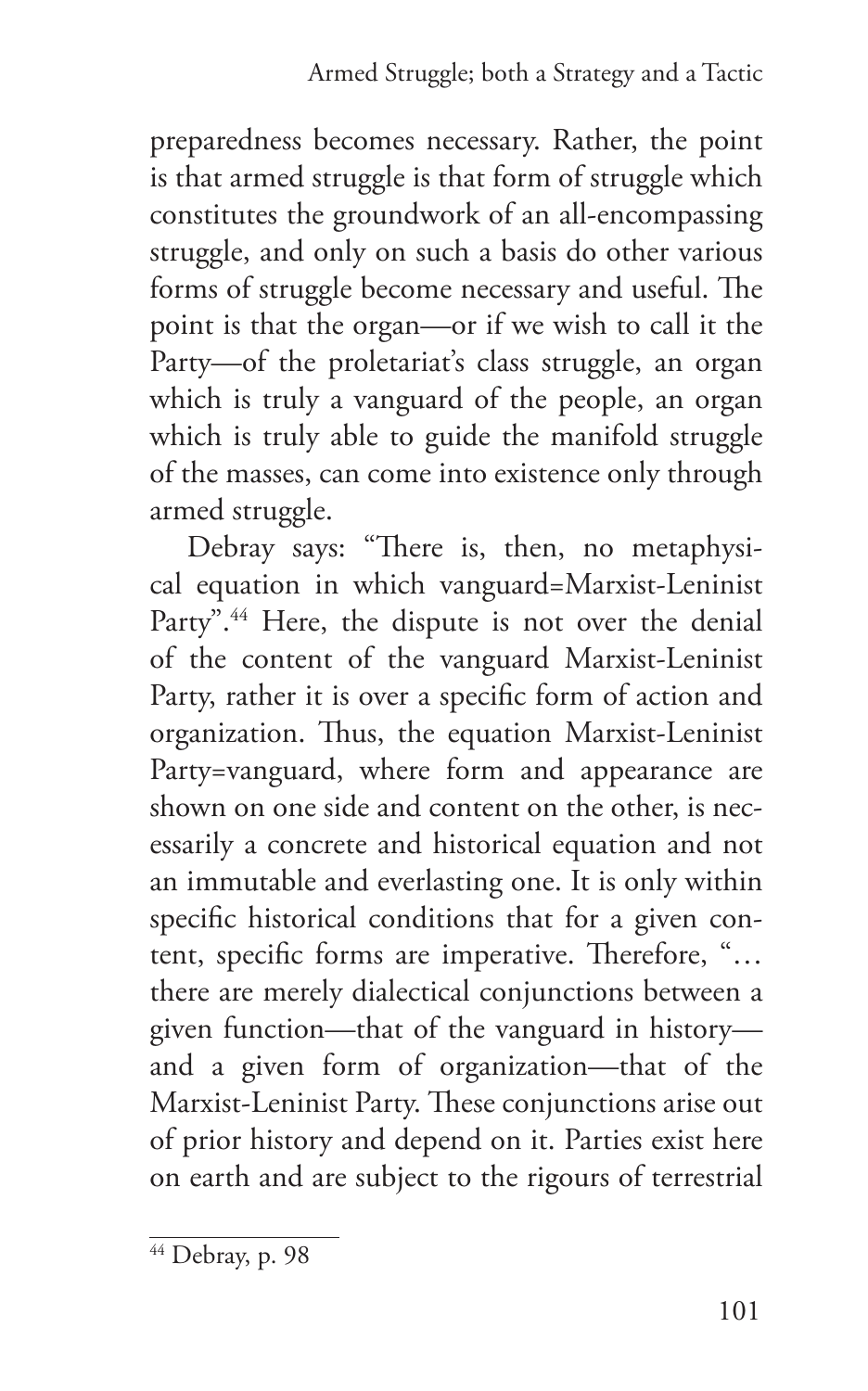dialectics."45

At this point Debray sets out to refute historical orthodoxy, an historical orthodoxy, which justifies theoretical orthodoxy with reliance on the experiences of the peoples' wars and the vanguard role of the political party. Despite its reliance on the experiences of the peoples' wars, this orthodoxy as a whole results in a separation between political and military work. At the beginning, this separation is temporal; that is, it is believed that only a vanguard party can guide armed struggle and the people's war, and that this vanguard party will be formed not through armed struggle itself, but rather through other forms of struggle which are mostly political, economic or ideological. Actually, the reliance of this orthodoxy on a series of purely formal phenomena in the experiences of the peoples' wars not only creates a real separation between the peoples' wars and revolutionary practice, between political work and military work, but also causes erroneous inferences from the lessons of the peoples' wars themselves. Neither peaceful struggle nor a purely political and economic struggle, but special conditions permitted the communist parties of China and Vietnam to transform themselves into a genuine vanguard, able to guide the people's war. Debray properly shows how adherence to a series of particular forms of action whose concrete conditions have been denied by history transforms the tactical separation between political

<sup>&</sup>lt;sup>45</sup> Debray, pp. 98-99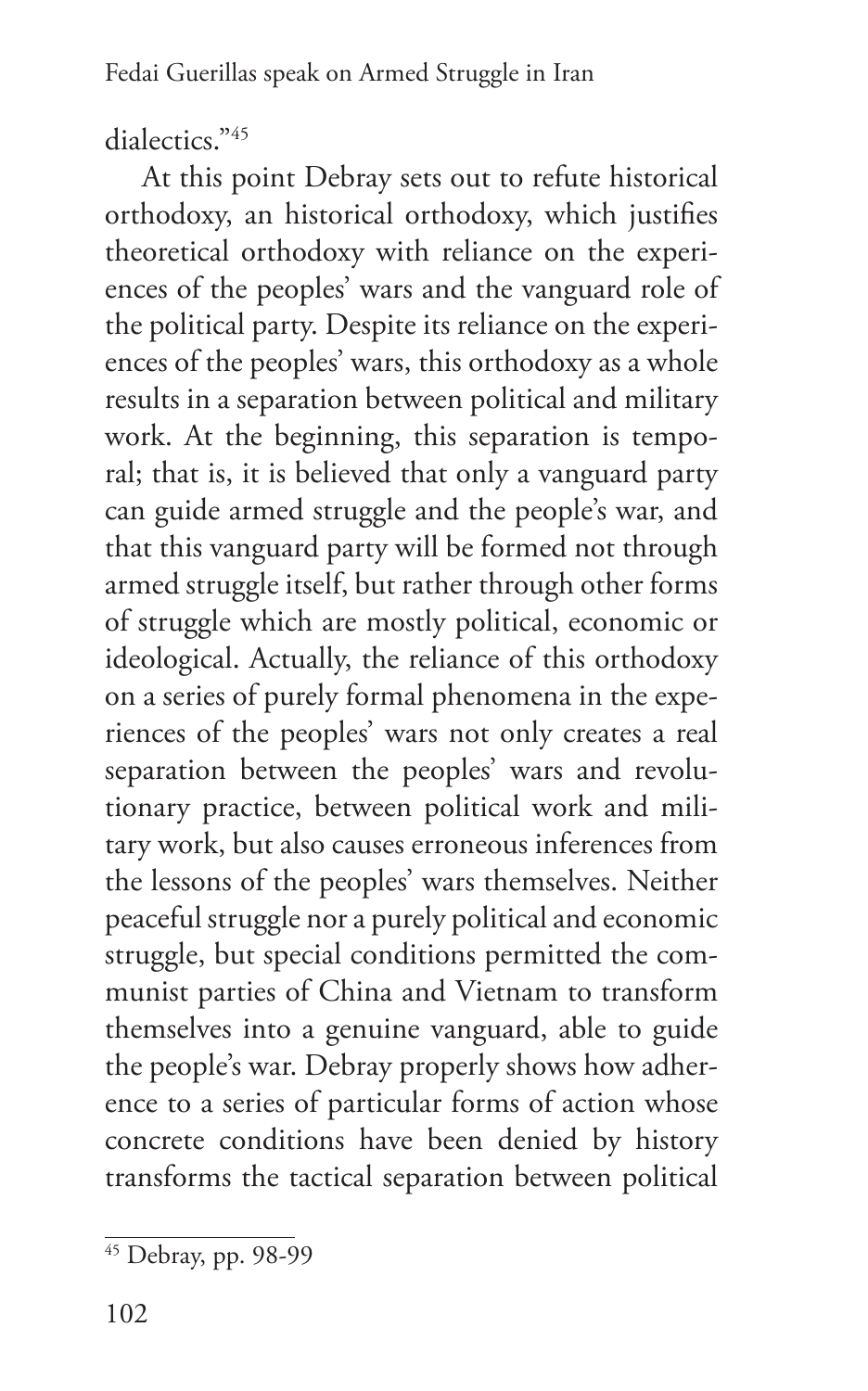and military work, between preparation for war and war itself, into a strategic separation.

Debray asks: "In what form can the historic vanguard appear?" He replies:

What is depends on what was, what will be on what is. The question of parties, as what they are today, is a question of history. To answer it, we must look to the past.46

At this point, Debray refers to the conditions of birth and growth of the parties of China and Vietnam with a dialectical and concrete view. He shows how these parties, without problems such as "revolution with or without a party" ever being posed, very early transformed themselves into vanguard parties. Also, the history of these parties strikingly shows that they successfully transformed themselves into vanguard parties only in the midst of a real struggle and while engaged in the seizure of political power.

A party is marked by its conditions of birth, development, the class or alliance of classes that it represents, and the social milieu in which it has developed. Let us take the same counterexamples in order to discover what historic conditions permit the application of the traditional formula for party-guerrilla relationships: China and Vietnam.

<sup>46</sup> Debray, p. 99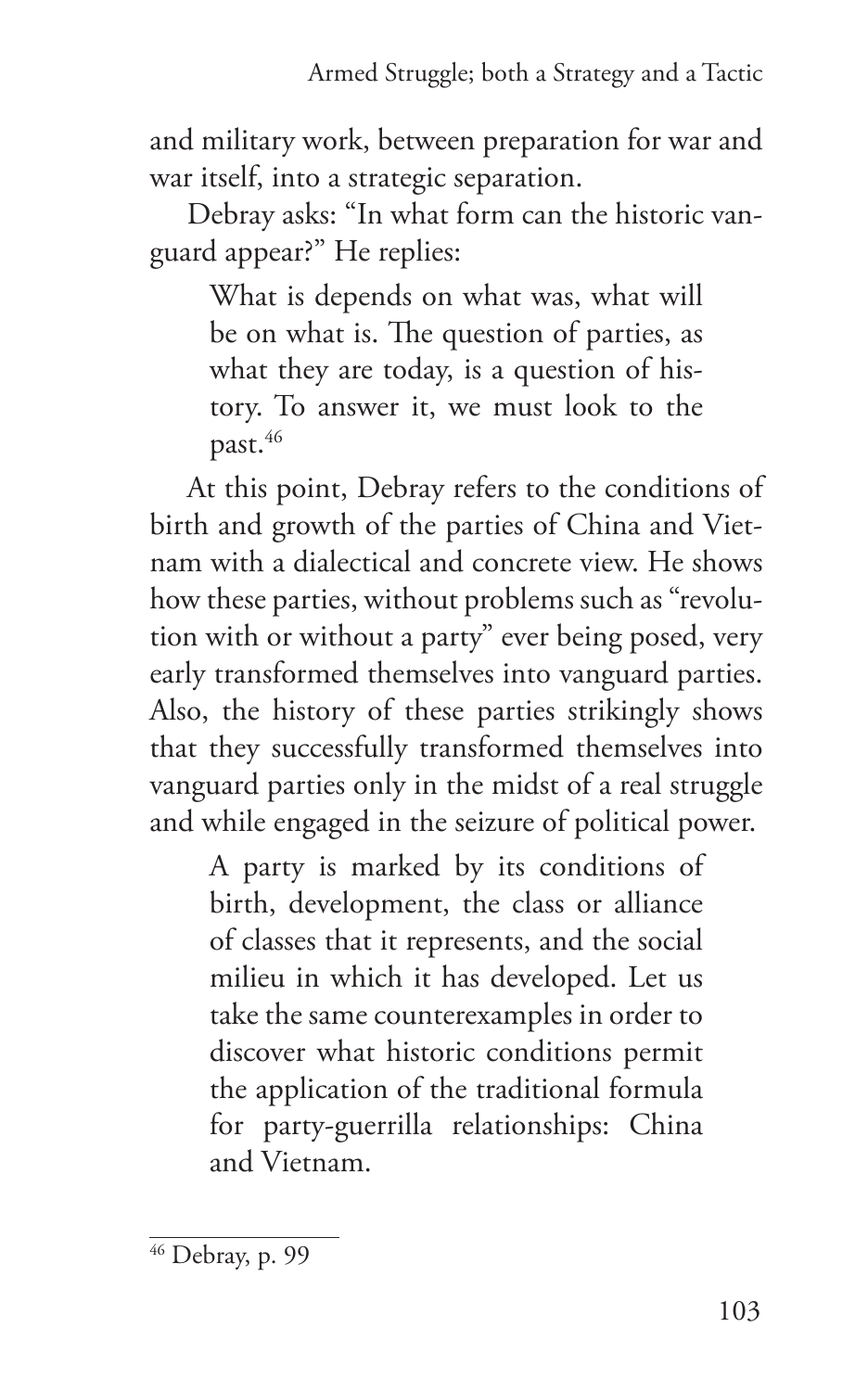1) The Chinese and Vietnamese parties were involved from the beginning with the problem of establishing revolutionary power. This link was not theoretical but practical and manifested itself very early in the form of a detrimental and tragic experience. The Chinese Party was born in 1921, when Sun Yat-sen's bourgeois revolution… was growing stronger. From its inception it received direct aid from the Soviet mission, including the military advisers led by Joffe and later by Borodin. The latter, on his arrival, organized the training of Chinese Communist officers at the Whampoa Military Academy, which soon permitted the Chinese Party, as Mao said in 1938, 'to recognize the importance of military matters.' Three years after it was organized it underwent the disastrous experience of the first revolutionary civil war (1924-1927), the urban insurrection, and the Canton Strike in which it took a leading role. It assimilated this experience, and under the supervision of Mao Zedong, transmuted it into self-critical understanding, which led to the adoption of an antithetical line, contrary even to the advice of the Third International, i.e., the withdrawal to the countryside and the rupture with the Koumintang.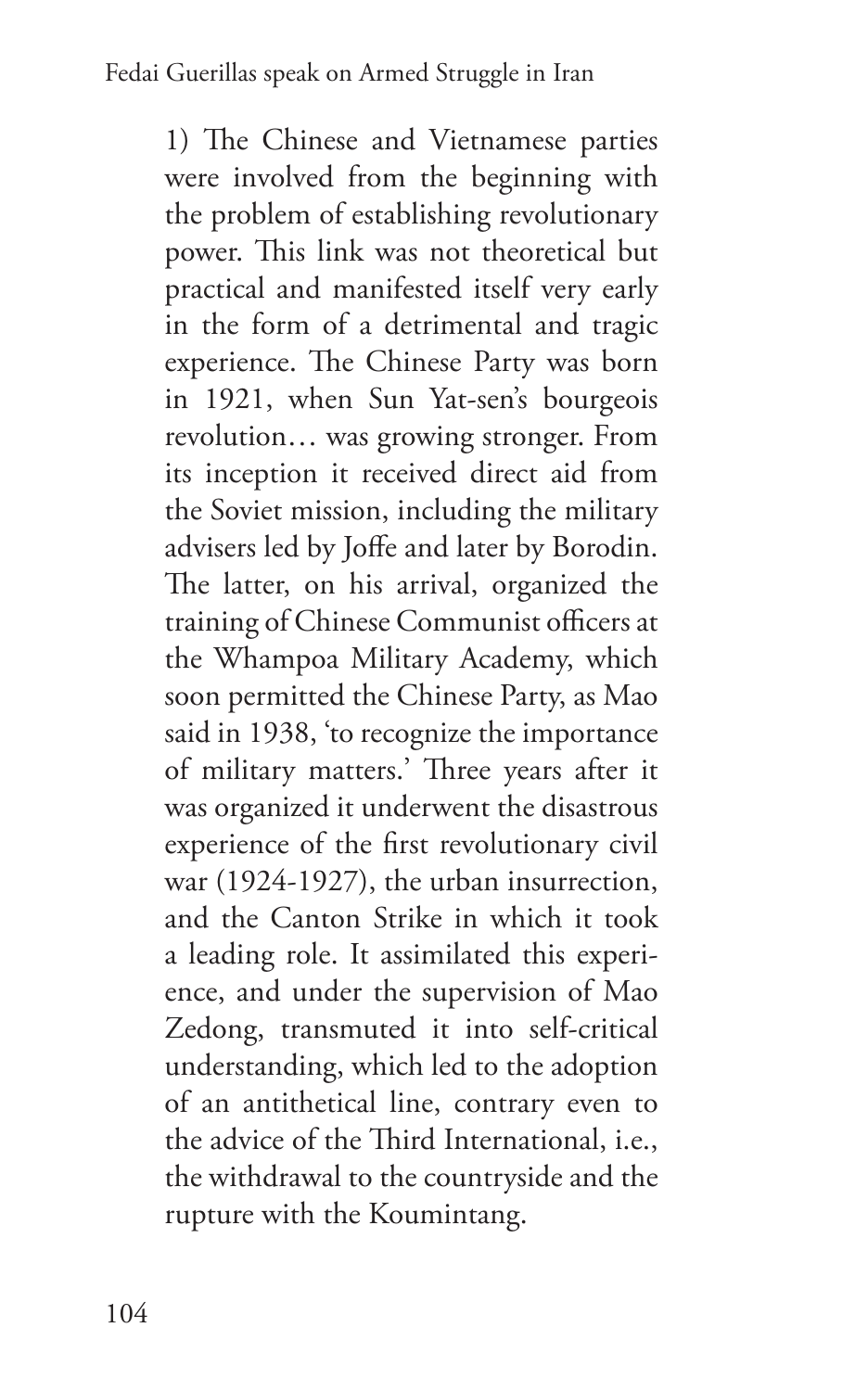The Vietnamese Party came into being in 1930, immediately organized peasant insurrections in the hinterland which were quickly repressed, and two years later defined its line, under the leadership of Ho Chi Minh, in its first program of action: 'The only path to liberation is that of armed mass struggle.' 'Our Party,' wrote Giap, 'came into being when the Vietnamese revolutionary movement was at its peak. From the beginning it led the peasants, encouraged them to rise up and establish soviet power. Thus, at an early stage, it became aware of the problems of revolutionary power and armed struggle.' In brief, these parties transformed themselves, within a few years of their funding, into vanguard parties, each one with its political line, elaborated independently of international social forces, and each profoundly linked to its people.

2) In the course of their subsequent development, international contradictions were to place these parties—like the Bolshevik Party some years earlier—at the head of popular resistance to foreign imperialism… The class struggle took the form of a patriotic war, and the establishment of socialism corresponded to the restoration of national independence: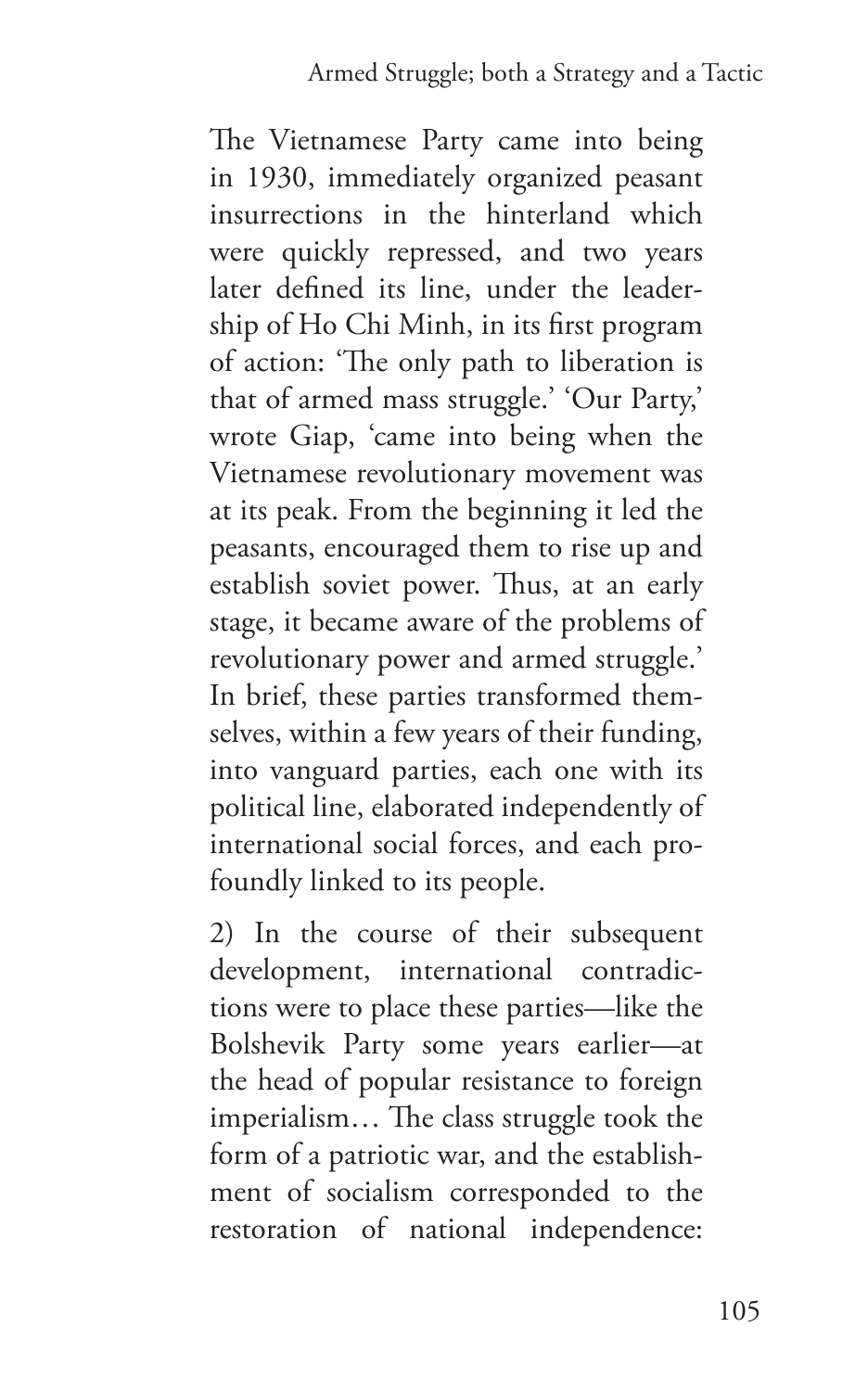the two are linked. These parties, spearheading the war of the people against the foreigners, consolidated themselves as the standard-bearers of the fatherland.

3) The circumstances of this same war of liberation led certain parties originally composed of students and the best of the workers elite to withdraw to the countryside to carry on a guerrilla war against the occupying forces. They then merged with the agricultural workers and small farmers; the Red Army and the Liberation Forces (Vietminh) were transformed into peasant armies under the leadership of the party of the working class. They achieved in practice the alliance of the majority class and the vanguard class: the worker-peasant alliance. The Communist Party, in this case, was the result and the generative force of this alliance. So were its leaders, not artificially appointed by a congress or co-opted in the traditional fashion, but tested, molded, and tempered by this terrible struggle which they led to victory…

Without going into detail, historic circumstances have not permitted Latin American Communist Parties, for the most part, to take root or develop the same way. The conditions of their found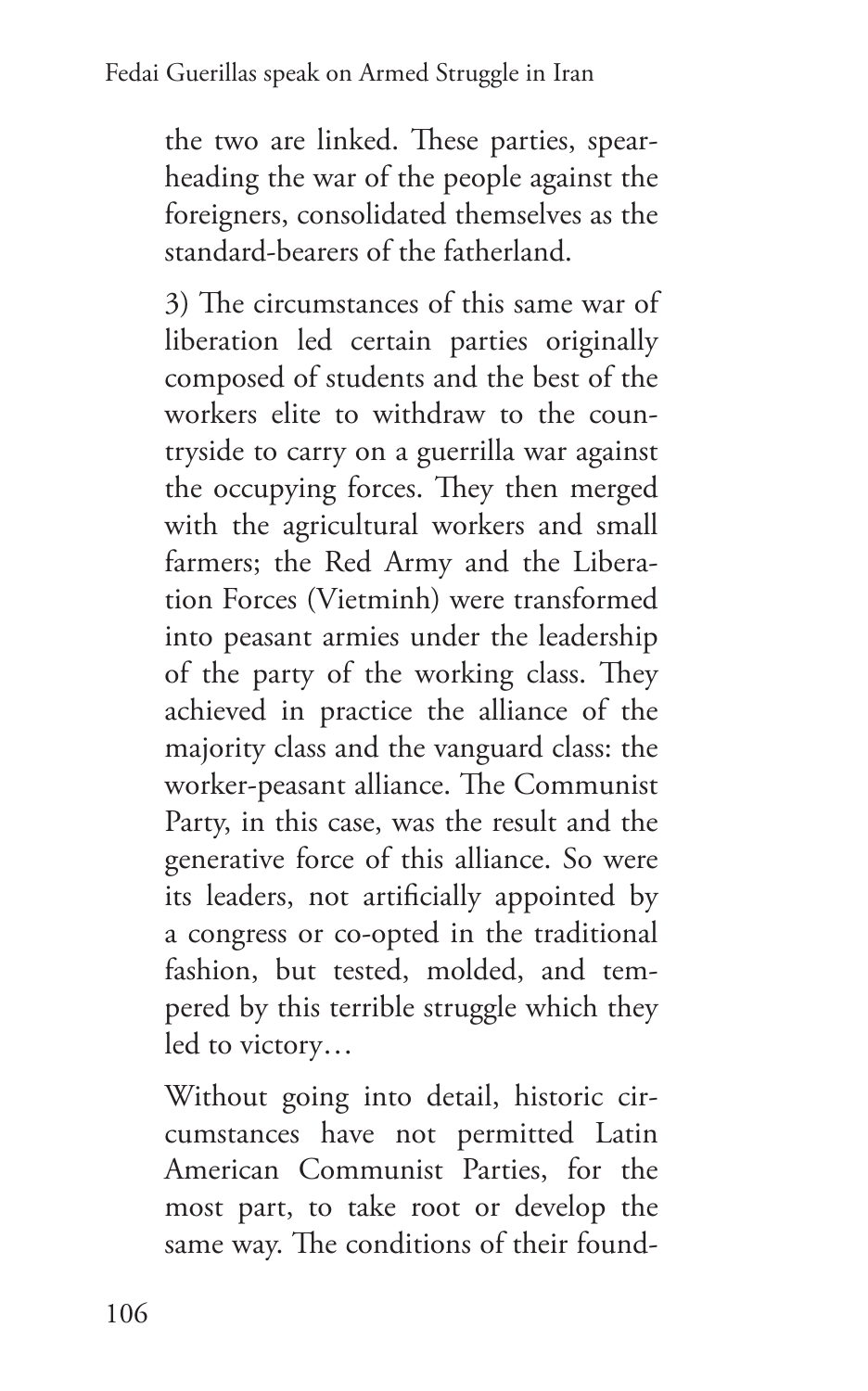ing, their growth and their link with the exploited classes are obviously different. Each one may have its own history but they are alike in the opportunity they have not had, existing as they do in countries winning power in the way the Chinese and Vietnamese parties have; they have not had the opportunity, existing as they do in countries possessing formal political independence, of leading a war of national liberation; and they have therefore not been able to achieve the worker-peasant alliance—an interrelated aggregation of limitations arising from shared historical condition.

The natural result of this history is a certain structure of directive bodies and of the parties themselves, adapted to the circumstances in which they were born and grew. But, by definition, historic situations are not immutable. The Cuban Revolution and the process it has set in motion throughout Latin America have upset the old perspectives. A revolutionary armed struggle, wherever it exists or is in preparation, requires a thoroughgoing transformation of peacetime practices…47

What is the task of Marxist-Leninist revolutionaries? If we put aside the revisionist and reformist

<sup>&</sup>lt;sup>47</sup> Debray, pp. 91-101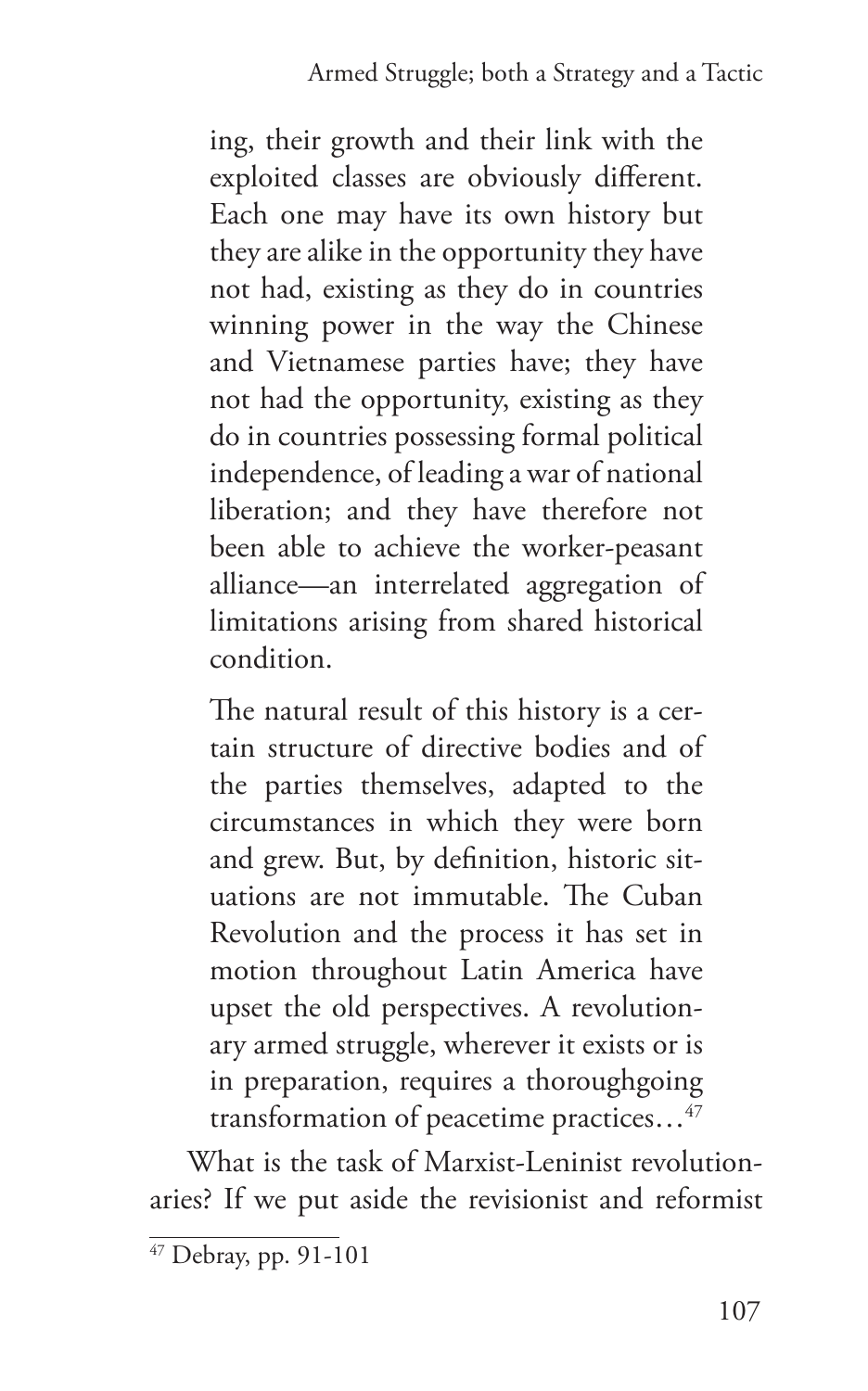parties, parties, which essentially deny the necessity of armed struggle, few paths will be set forth for discussion. If a party has accepted the necessity of armed struggle as the decisive path, then it must profoundly and fundamentally transform its peacetime organization. No longer is there any room for armed action to be treated as a branch of party activity, or for the guerrilla forces to be subordinated to a political force detached from military and war problems.

If an action is basically political-military, and if the fighting cadres are composed of the political cadres of the past, this should fundamentally affect the structure of leadership and organization. However, the important thing is that the guerrilla force not be in the direction reformist goals and not as a branch of party activity, but rather as a political-military action constituting the basis and pivot of the struggle. But what path is open to revolutionary forces facing a party with a reformist leadership? Should they expand their efforts building a party (as a special form of organization and action) that in the course of non-armed struggle transforms itself into a vanguard, isolates the revisionist and reformist parties, and then prepares the conditions for armed struggle? Or should these very same tasks be fulfilled during armed struggle? Debray shows how adoption of a series of, in fact, reformist tactics and incorrect comprehension of the new conditions; conditions which make any kind of peaceful or merely political or ideological struggle futile; conditions under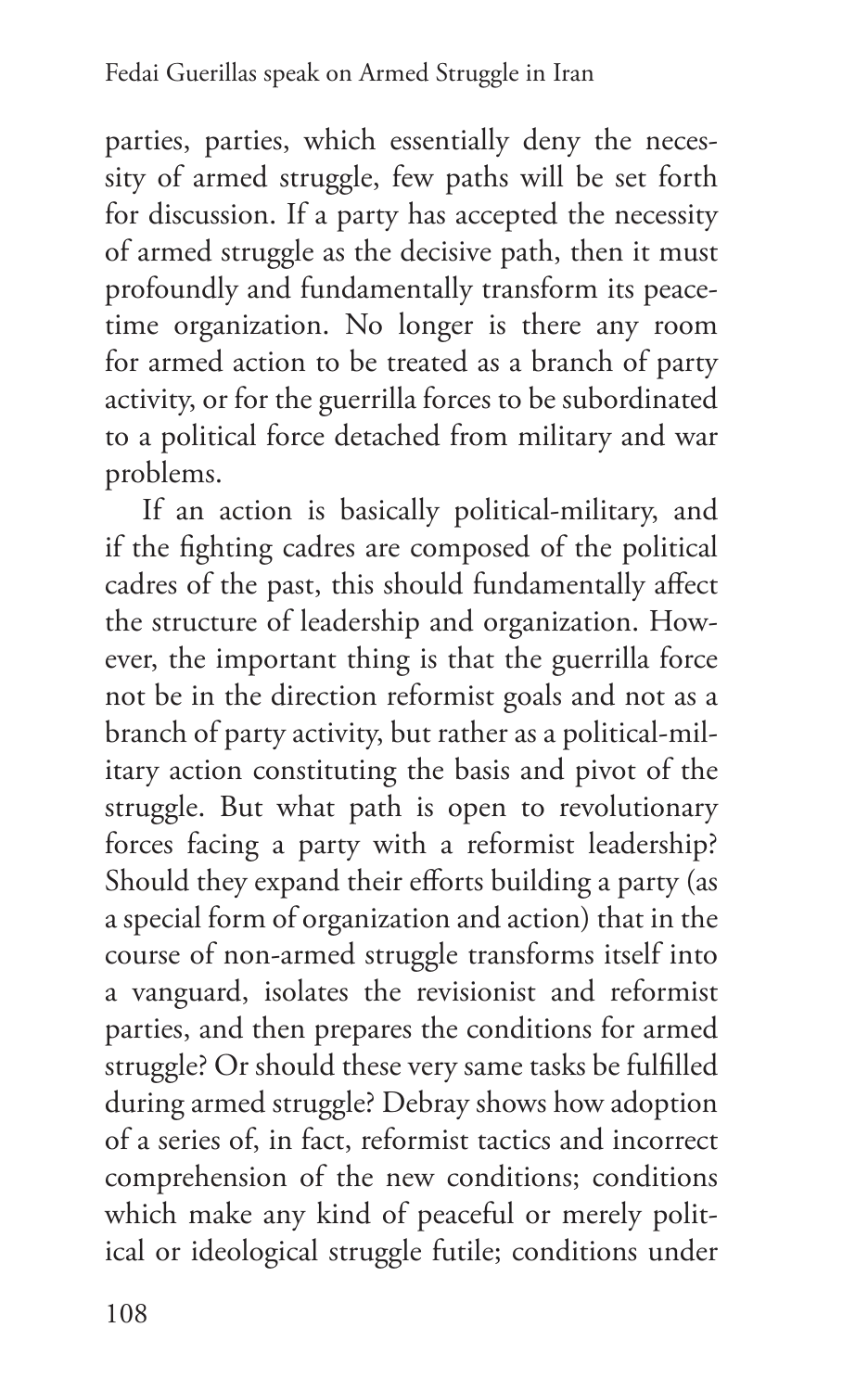which political parties have no deep ties with the masses, mar revolutionary strategy and cast the matter of armed struggle to the abyss of oblivion.

Hence the oft-repeated classic involution: a new revolutionary organization appears on the scene. It aspires to legal existence and then to participation in 'normal' political life for a certain time, in order to consolidate and make a name for itself and thus prepare the conditions for armed struggle. But, low and behold, it is gradually absorbed, swallowed up by the routine of this public life, which becomes the stage for its normal activities…

The prospects of insurrectional struggle diminish, delayed first for a few months then for years. Time passes, with its vicissitudes, and there is an increasing tendency to view the opening of hostilities as a somewhat sacrilegious temptation, a kind of adventurism, perennially 'premature'… The militants must understand that to enter into armed struggle at any given moment would be to destroy the sacred unity of the organization, to sabotage its legality, to provoke repression against its leaders. In short, the political organization has become an end in itself. It will not pass over to armed struggle because it must first wait until it estab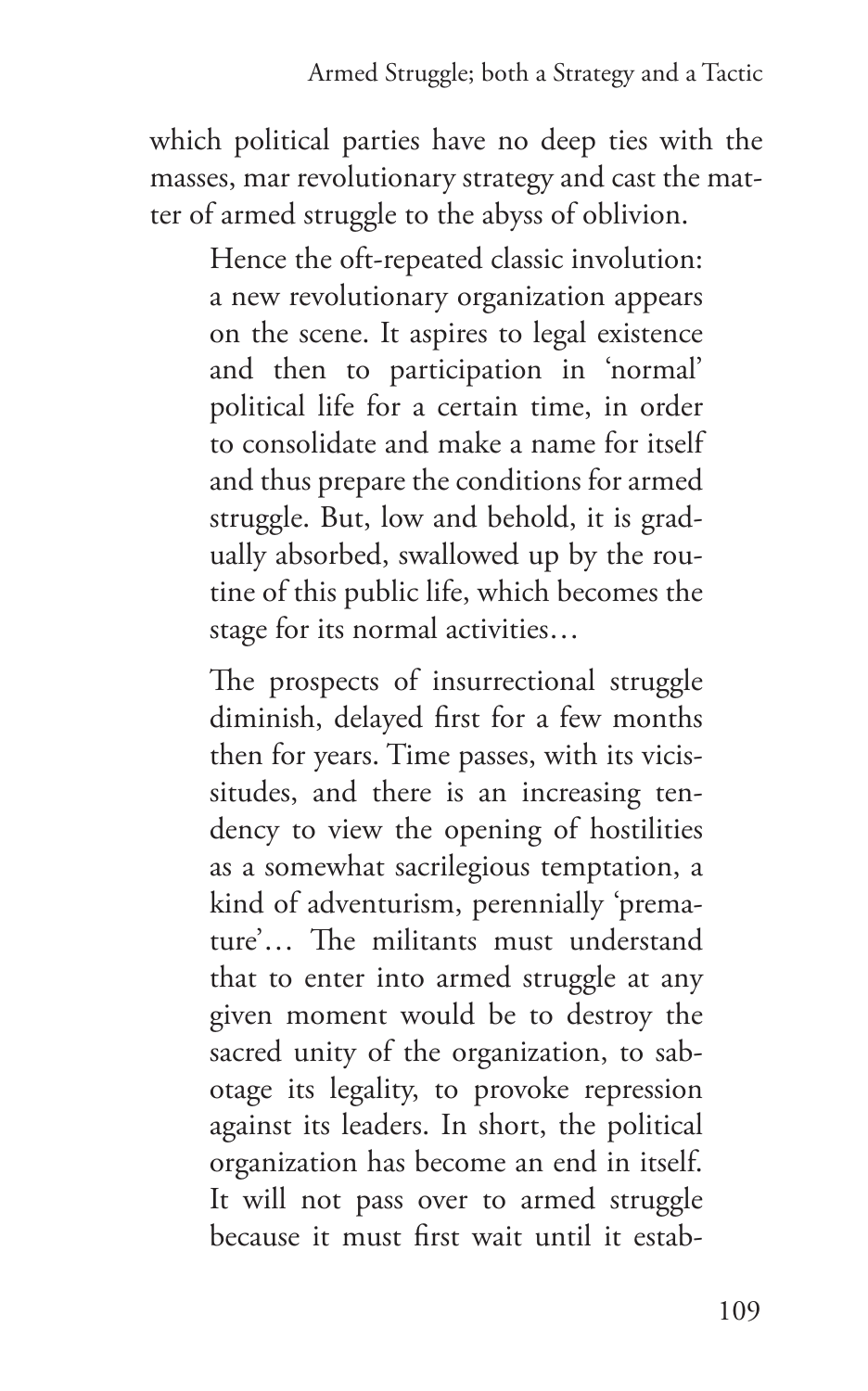lishes itself solidly as the party of the vanguard, even though in reality it cannot expect recognition of its vanguard status except through armed struggle. This vicious circle has plagued the revolutionary struggle for years.

Consequently, it is useless to create antibodies in the heart of existing political organizations: the opportunist infection, far from being halted, will be aggravated, exacerbated<sup>48</sup>

Under conditions where, says Debray, "without armed struggle there is no well-defined vanguard," the time has passed for us to recognize the revolutionaries by their verbal affiliations with the revolution and Marxism-Leninism.

…It is necessary to avoid the diversion of efforts and resources toward "pure" political or "pure" ideological fronts… Inasmuch as the revolutionary movement can only be activated by an insurrectional outlook, efforts must be concentrated on political-military organization. Revolutionary politics, if they are not to be blocked, must be diverted from politics as such. Political resources must be thrown into an organization which is simultaneously political and military, transcending

<sup>48</sup> Debray, pp. 120-121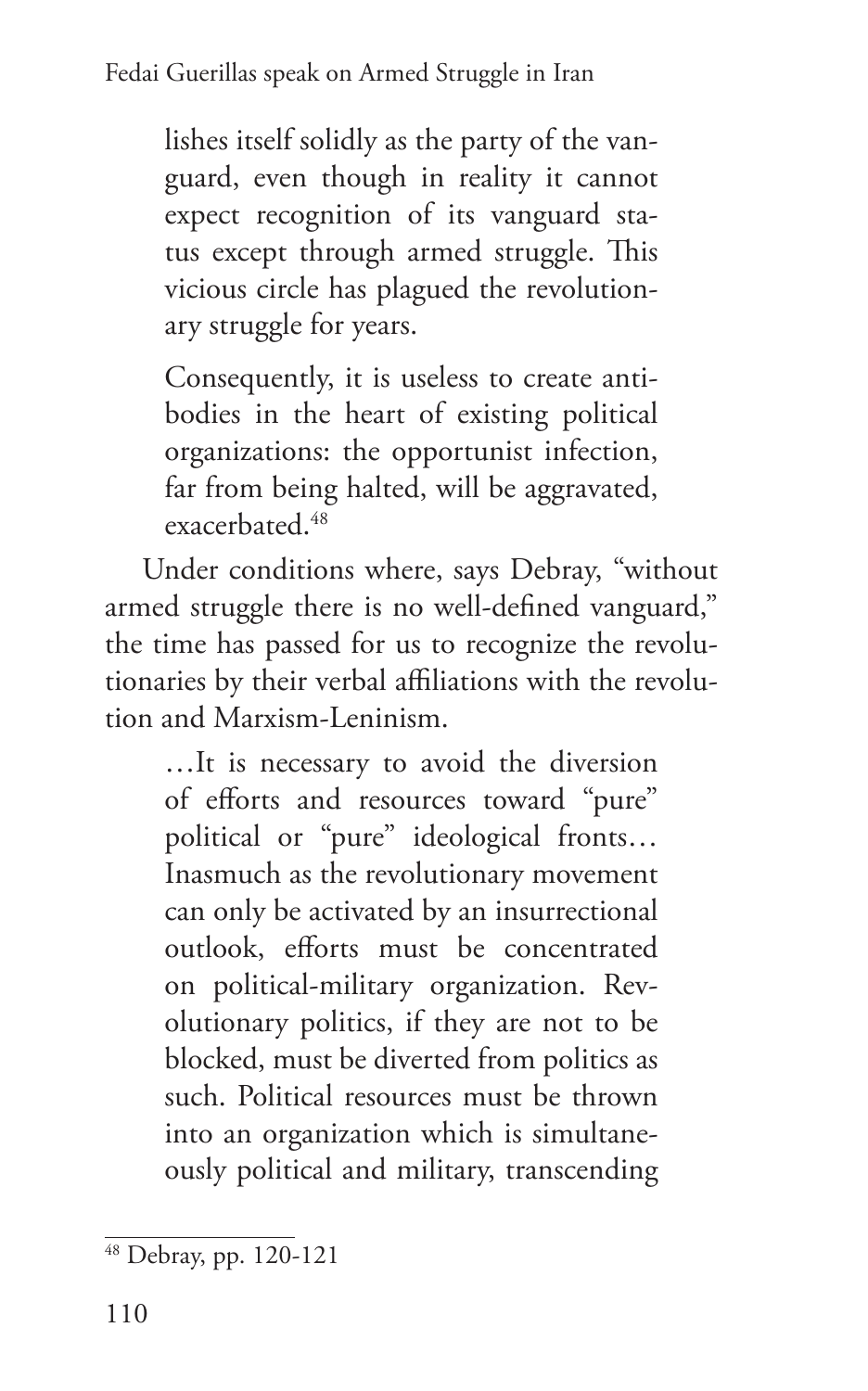all existing polemics.<sup>49</sup>

Hence:

Antibodies must be created at the base, at the level of the masses by offering them a real alternative within their reach. Only then will the existing political leadership be changed. In most Latin American counties, it is only when armed struggle has begun or is about to begin that the process of removing the revolution from its ghetto, from the level of academic talkfests, from a cast of permanent globetrotters, can get under way. In philosophical language, a certain problematique has

<sup>49</sup> Debray, p. 124; We do not have information about the pro-Chinese groups in Latin America and therefore a perfect judgement on Régis Debray's statement is not possible. One of Régis Debray's statements, however, could well be correct, namely, on the necessity of a practical and not verbal relationship to the revolution and the insufficiency of an exclusively ideological or exclusively political struggle. However, it appears Régis Debray is influenced by Cuba's position (which, contrary to Debray's supposition is not only verbal but prac-<br>tical) on the Peking-Moscow dispute, a position which initially originated from Cuba's severe economic dependence on the Soviet Union. Unfortunately, it appears that this tactical dependence has turned into an ideological political position, reflected in Fidel's statement that "we don't belong to any sect." To say that the split has occurred on erroneous issues is one thing, but another thing to say that it is verbal and avail- able information on this matter is insufficient. But here we are acquainted both with opportunistic elements who, with their verbal allegiance to Peking's position, have wanted to gain fame and popularity for themselves, and with those who have sincerely adopted this position but in practice are far from revolution position.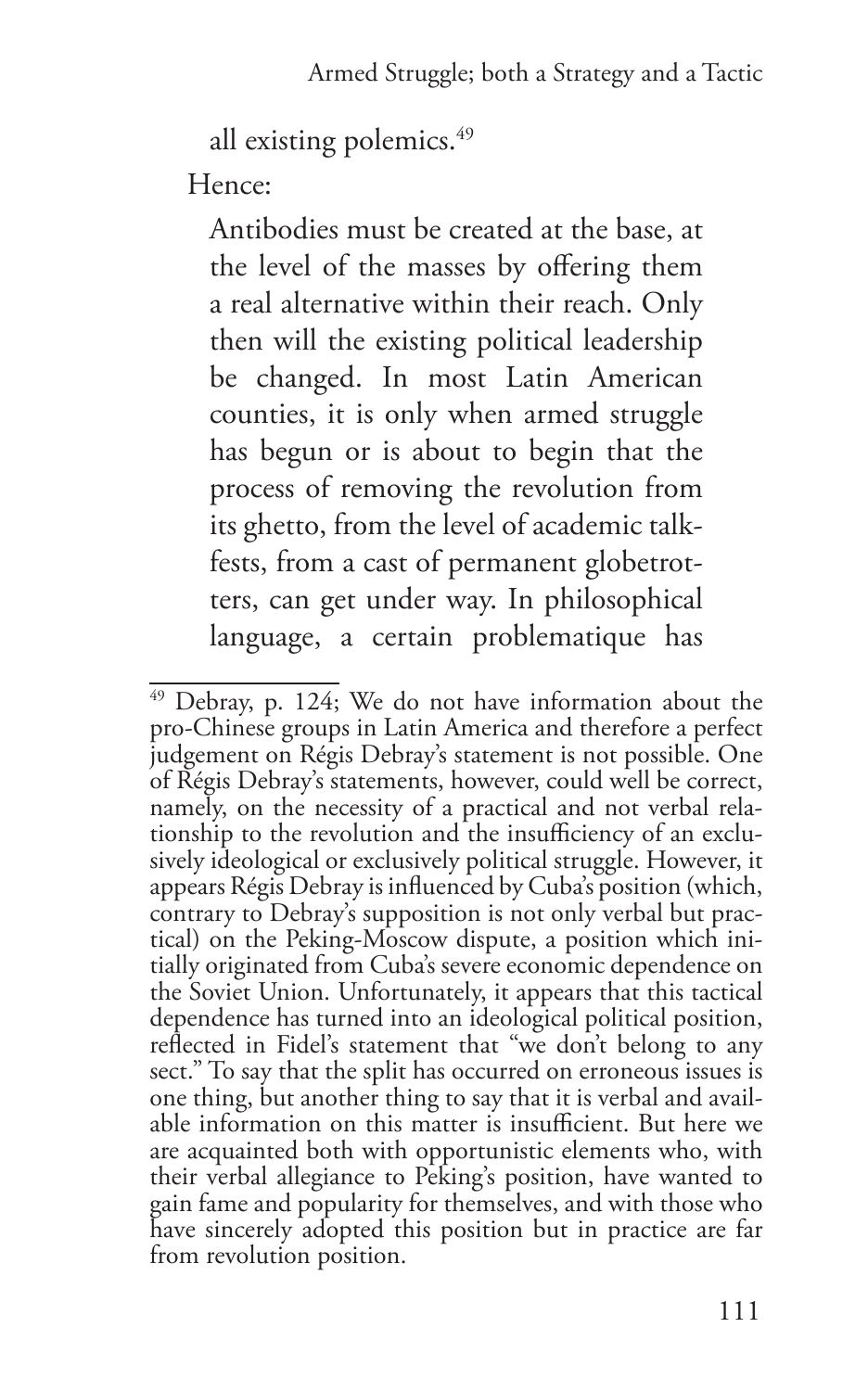vanished since the Cuban Revolution, that is to say, a certain way of posing questions which governs the meaning of all possible answers. And it's not the answer that must be changed, but the questions themselves. These "Marxist-Leninist" fractions or parties operate within the problematique which is imposed by the bourgeoisie; instead of transforming it, they have contributed to its further entrenchment. They are bogged down by false problems and are accomplices of the opportunistic problematique, quarrels over precedence or office holding in leftist organizations, electoral fronts, trade union manoeuvres and blackmail against their own members. This is what is called quite simply politicking. In order to escape it, there must be a change of terrain, in every sense of the word.50

Therefore, under the present circumstances: The principle stress must be laid on the development of guerrilla warfare and not on the strengthening of existing parties or the creation of new parties… Insurrectional activity is today the number one political activity.<sup>51</sup>

Under certain conditions, political and

<sup>&</sup>lt;sup>50</sup> Debray, pp. 121-122

<sup>51</sup> Debray, p. 116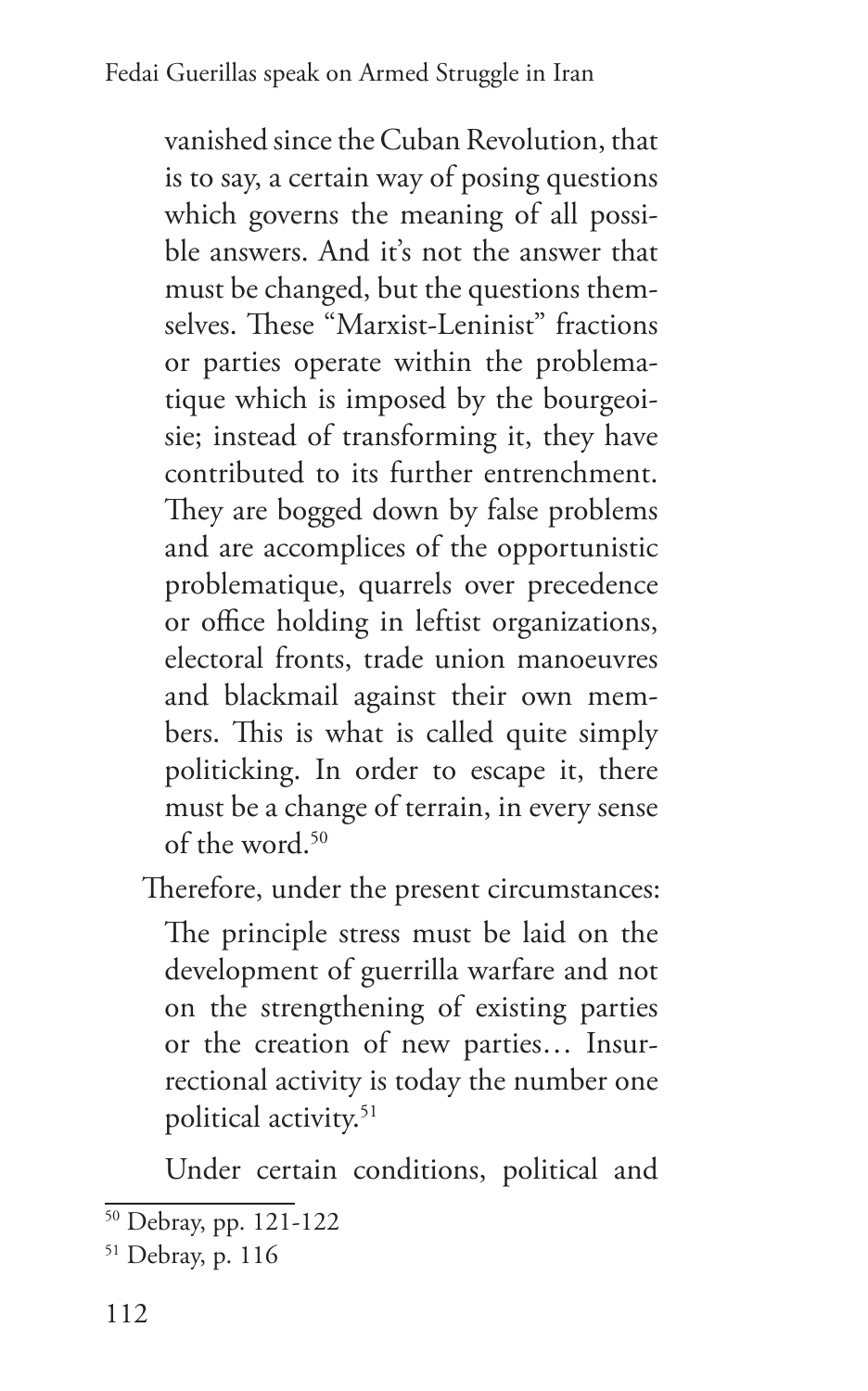the military are not separate, but form one organic whole, consisting of the people's army, whose nucleus is the guerrilla army. The vanguard can exist in the form of the guerrilla force itself. The guerrilla force is the Party in embryo.<sup>52</sup>

What can be learned from this experience? What lessons does it teach us? Before we conclude, it is desirable to consider some of the criticisms addressed to this thesis.

Clea Silva: "The theory that armed force is the embryo of the Party is based on the assumption that all conditions are ripe and that there is no time to organize on a party basis. In contrast to this, Lenin said that it is never too late to organize."53 Debray does not say that all conditions are ripe, rather, he says that the necessary conditions to initiate armed struggle exist, and that the sufficient conditions for expansion and popularization of the armed struggle will develop in the course of action. Secondly, here the question is not whether to organize, rather, it is the question of the creation of an organization appropriate to the historical task of the vanguard. Clea Silva's assertion shows that he has not correctly understood Debray's views. For example, he says: "If we observe the countries of Latin America closely, we see that the majority of them are full of small revolutionary organizations with minor differences, which

 $52$  Debray, p. 106

<sup>53</sup> Silva, p. 20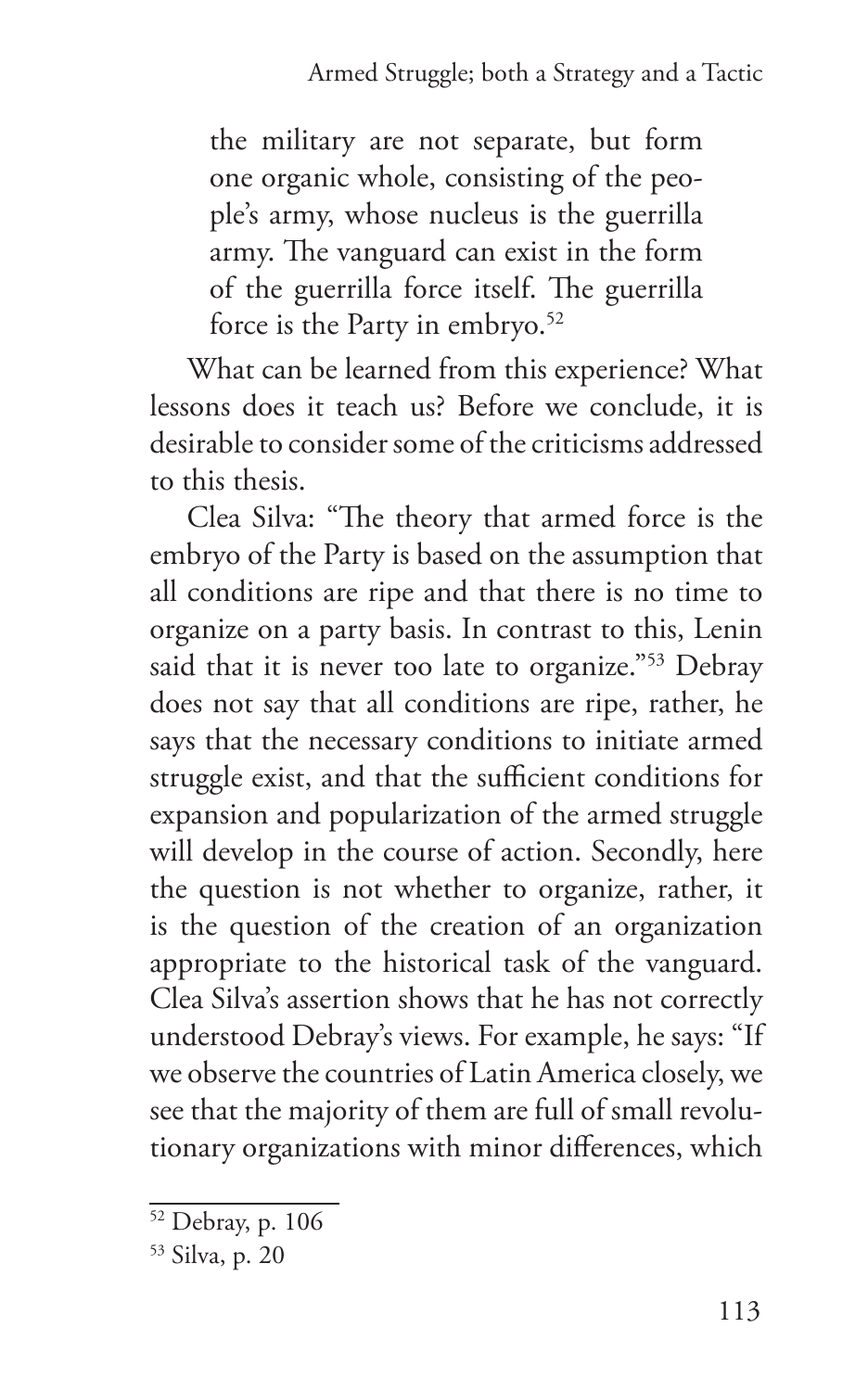individually fall short of meeting the requirements of a party but if united, would form such a party."54 Only a narrow concept of party, and only belief in "unity before action" can yield this conclusion. The point is that it is precisely this revolutionary action, armed action, which prepares the conditions for a real and fruitful unity of the revolutionary forces:

For reasons of both emergency and principle the armed revolutionary front is a must. Wherever the fighting has followed an ascending line, wherever the popular forces have responded to the emergency, they have moved into the magnetic field of unity. Elsewhere they are scattered and weak. Events would seem to indicate the need to focus all efforts on the practical organization of armed struggle with a view of achieving unity on the basis of Marxist-Leninist principles.<sup>55</sup>

The same misconception of the problem of organization is also seen in the case of the Cuban comrades Simon Torres and Julio Aronde. In Cuba certain alliances took place and constituted the political organization of the July 26<sup>th</sup> Movement and certain alliances were made between this movement and other organizations before the inception of armed action;

<sup>&</sup>lt;sup>54</sup> Silva, p. 20

<sup>55</sup> Debray, p.126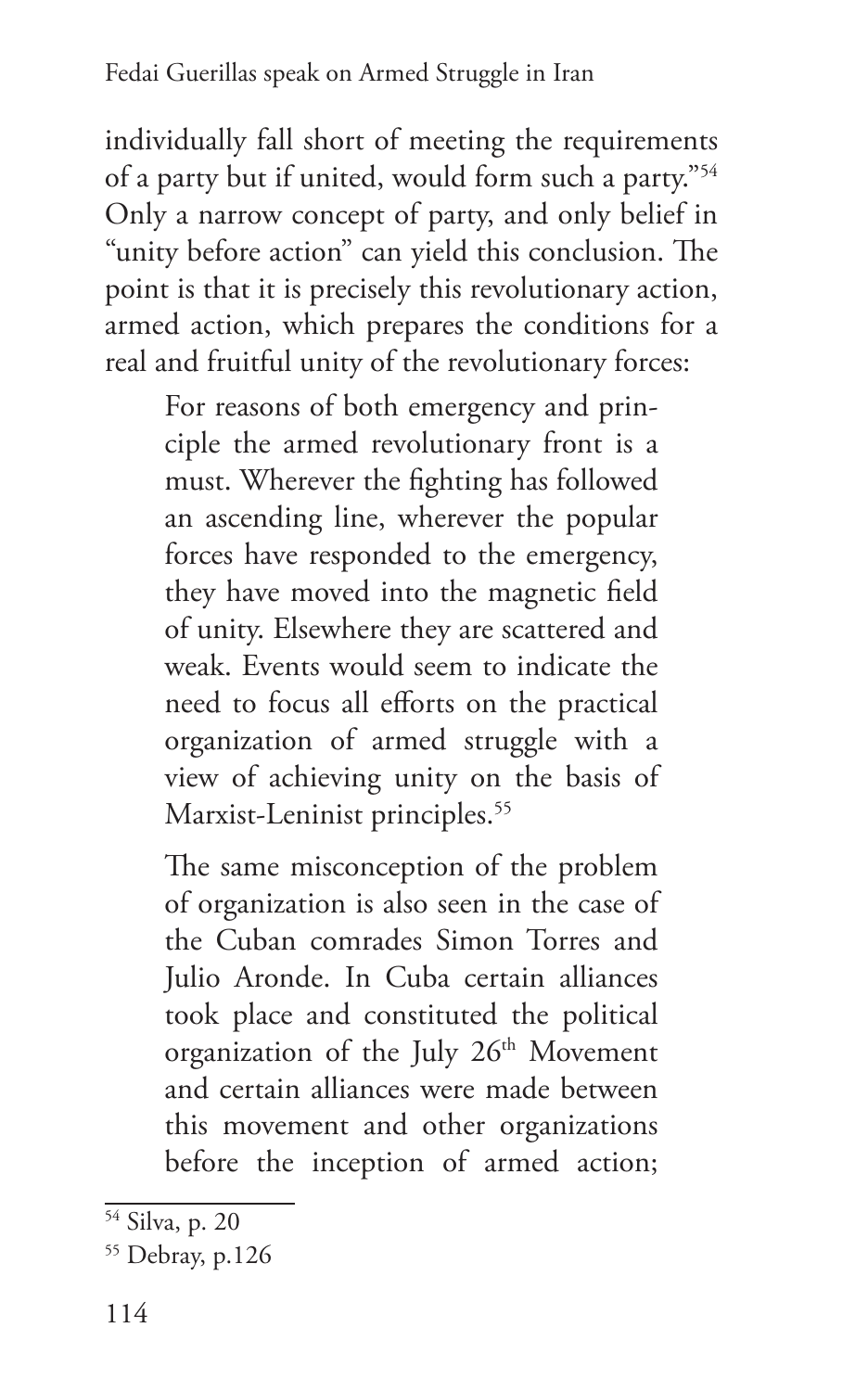consequently it was a political organization which created the guerrilla foco.<sup>56</sup> In my opinion, this does not contradict Debray's thesis that the guerrilla foco is the embryo of the Party, and that organizing armed action and armed action itself can produce real alliances. The organization or the front considered by the Cuban comrades was actually a political-military organization or front, which was formed for the preparation of armed action and initiation of the insurrection. And then when armed struggle started it made the survival of the front on the basis of a revolutionary line possible and from the front created a real vanguard. Debray's view might not even be that a handful of men can set in motion a revolution and lead it to victory by merely proceeding to a mountain and fighting. Debray himself warns in the beginning of his book that the Cuban revolution should not be reduced "to a golden legend, that of twelve men who disembark and whose numbers multiply in the twinkling of an eye."57 To cite Debray, if we consider the surface glitter of the Cuban revolution and view it as a golden legend, surely the Cuban

<sup>56</sup> Simon Torres and Julia Aronde, *Debray and the Cuban Experience*

<sup>57</sup> Debray, p. 15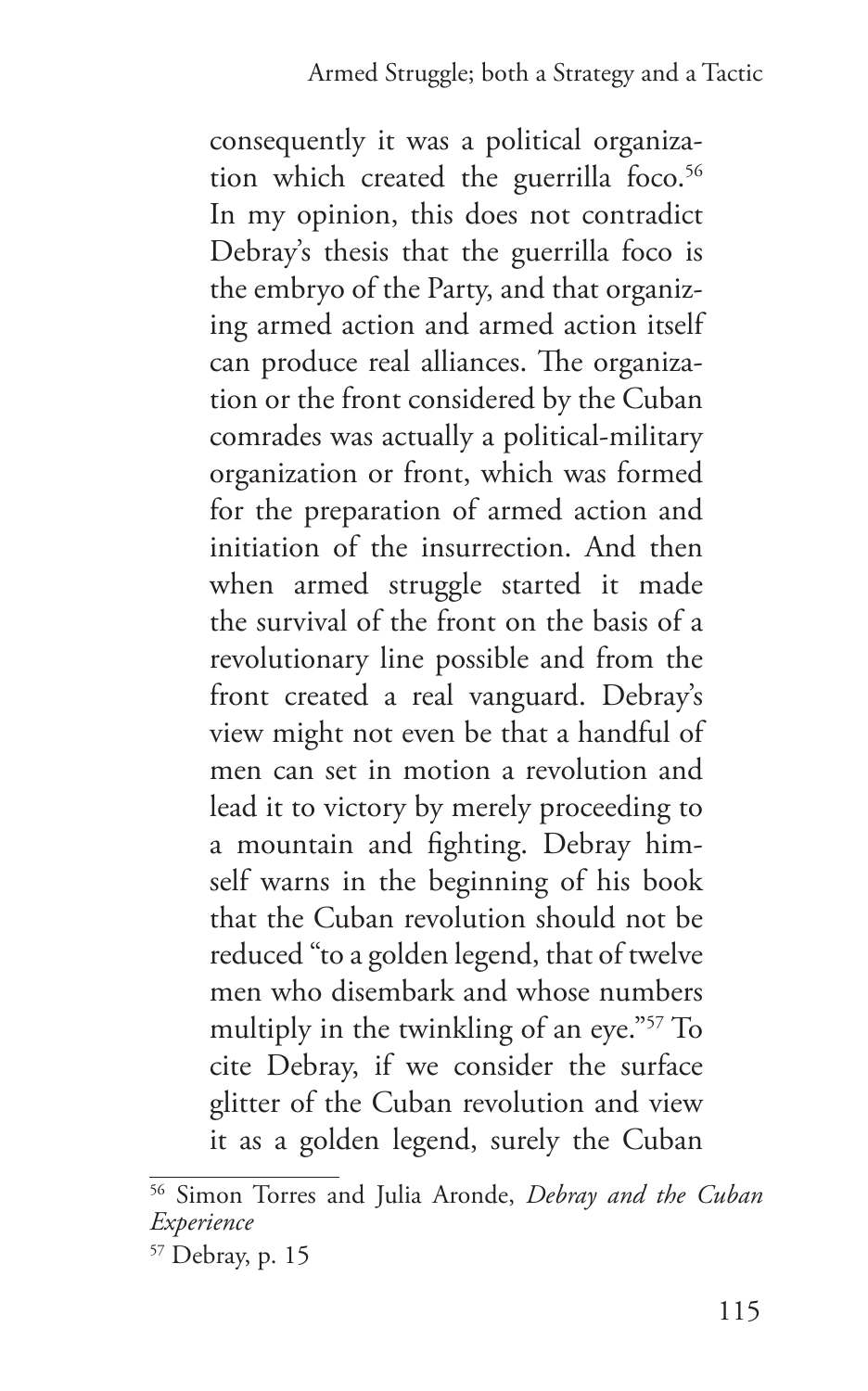revolution cannot be repeated. But what about its inner elements and its method? Debray's effort is more to show these inner elements and the general lines of the Cuban path, and not to specify all the details of the phases which occurred from the beginning to the end. In my opinion, we should not neglect or reject the fundamental aspects of Debray's views either because he emphasizes the decisive factor and fails to mention or consider the work which is necessary prior to the inception and during the course of decisive action, or because he also emphasizes the action of the small motor of the masses. For example, the Latin American revolution will be a massive, protracted war and will include direct confrontation with imperialism. The war will have a popular character and thus Latin America will witness the revival of previous forms of struggle (from street operations to extensive wars between armies), and therefore we cannot proclaim that certain forms of struggle such as "armed propaganda" or "armed self-defense" have lost their significance. Moreover, it is wrong to define the fundamental form of struggle.<sup>58</sup> Yet these facts by no means contradict Debray's thesis.

<sup>58</sup> Clea Silva, *The Errors of the Foco Theory*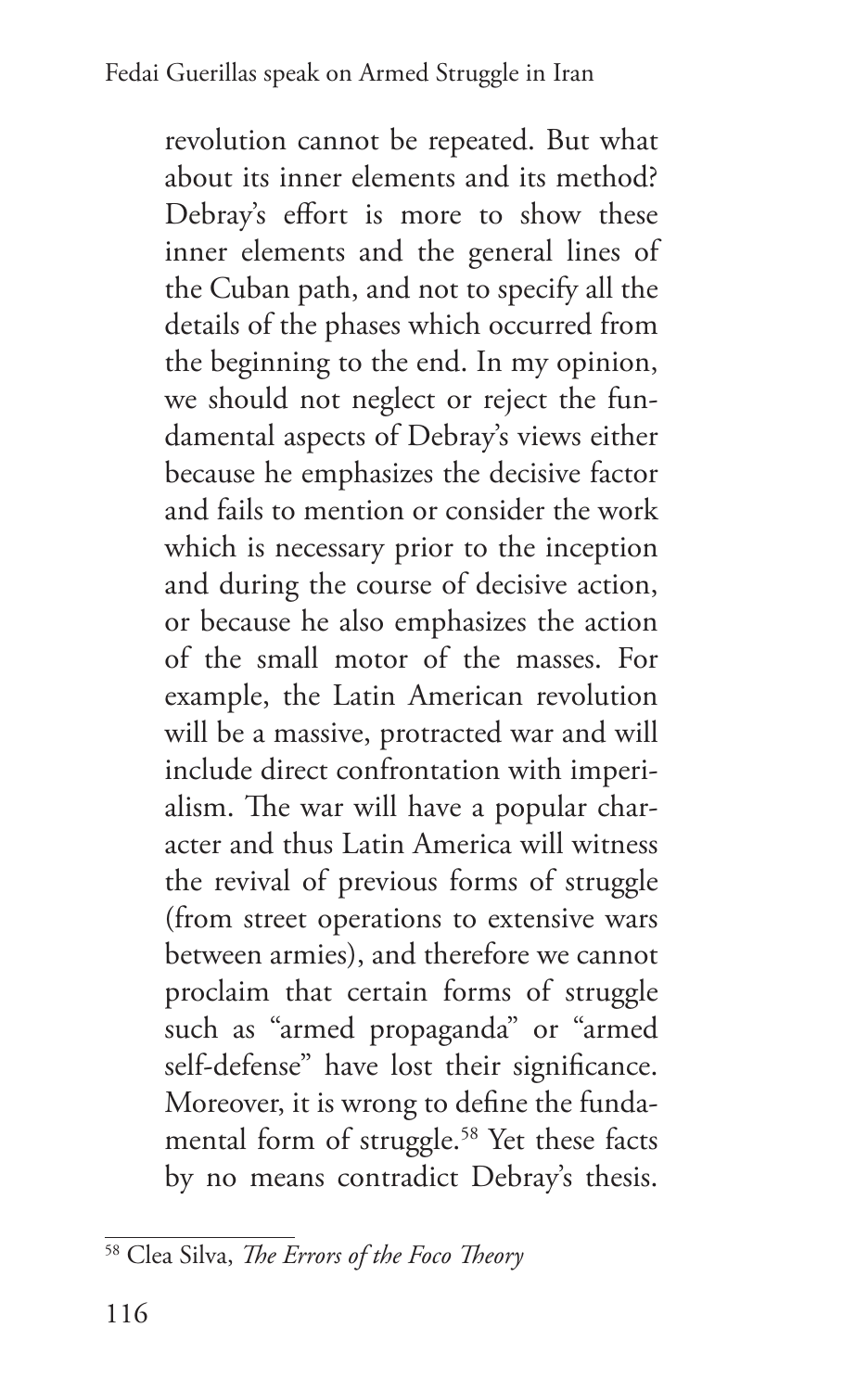Debray neither denies the protracted character of the war, nor its popularity, nor the diversity of the forms of struggle. Under present circumstances, he asserts that in order to set in motion the big motor of the masses, the small motor is compelled to initiate the work with special forms of struggle. He does not intend to confine all the forms of struggle that come about in the course of popular struggle to a single frame<sup>59</sup>

<sup>&</sup>lt;sup>59</sup> In order not to justify Debray, it seems necessary to point out his errors. Edgar Rodrigues, in his article "The Venezuela Experience and the Crisis of Revolutionary Movement in Latin America," numerates Debray's errors: belittling the work of organizing, and suggesting a spontaneous viewpoint; over-valuation of the catalysing aspect of armed struggle and belittling the preliminary and preparatory matters of the struggle. In our view all of these may have resulted from generalising the secondary aspects of the Cuban revolution over the whole of Latin American reality. Such errors are also apparent with regard to the relationships between city and country, the Party and the guerrilla, and theory and practice. Thus Debray commits the same mistake that he subjects to criticism, that is, being dogmatic. For example, Debray tionships between Party and guerrilla or city and country are in fact the outcome of an essential difference. This difference originates from viewing armed struggle "as another branch of party activity," but not as the decisive branch of activity, nor tion to and within this framework do other forms of strug-<br>gle gain importance. Nonetheless, he forgets this point and becomes dogmatic with regard to the relationships between city and countryside; he builds and polishes a series of metaphysical concepts such as the countryside is equivalent to the proletariat and the city is equivalent to the bourgeoisie. The city-dwelling leadership is incapable of understanding the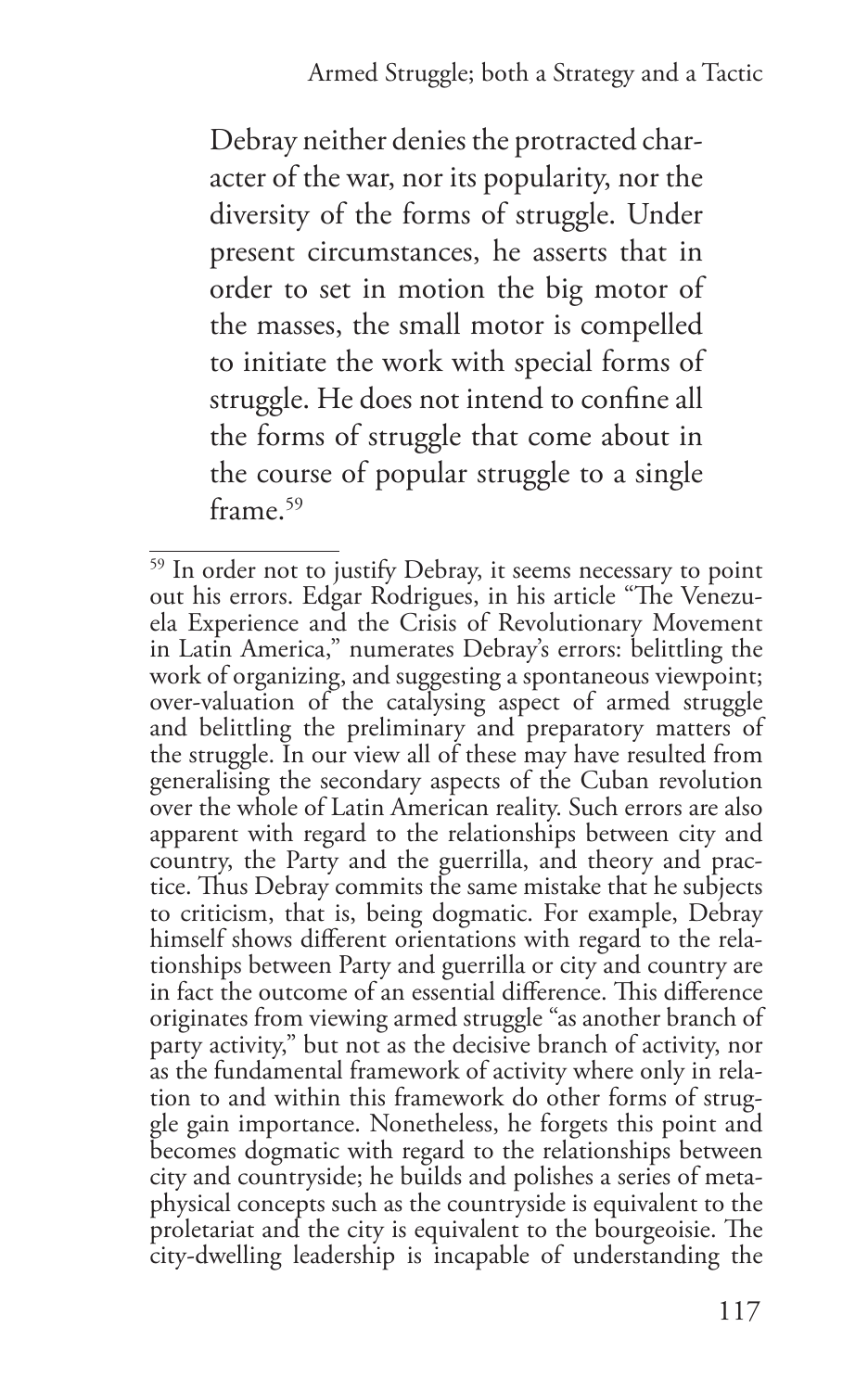It is sufficient to consider his examination of "armed self-defense" and "armed propaganda" to discover that from the beginning he has revolutionary war in mind. In fact, the Cuban revolution, from the point of view of its inner elements, could only show the beginning of a revolutionary popular war because the unique and exceptional circumstances under which the revolution took place allowed the revolution to achieve final victory before secure revolutionary bases were completely formed and became a starting point for a new phase, before the masses become involved in the war on a large scale and before the popular army was created. Whereas now the increasing vigilance of the repressive forces, direct imperialist intervention and other factors deny this easily won victory to the armed struggle. It does not appear that Debray considers the Cuban experience the complete path that every armed struggle should travel. Therefore, it cannot be said that he, from the phase of "emergence of foco to the achievement of the final victory, considers the military action as the only form of political work."

significance of the problems and difficulties of guerrilla war not because the leadership lives in the city, but rather because of an essential belief that belittles guerrilla war as the decisive path.

The point that should be noted, however, is that we have examined Debray's book in relationship to our own conditions and needs and have dealt only on those aspects of the book which are fundamental and crucial to us. Regardless of a series of concrete differences between the conditions of our country and Latin America, the revolutionary movement in Latin America is basically more advanced than in Iran.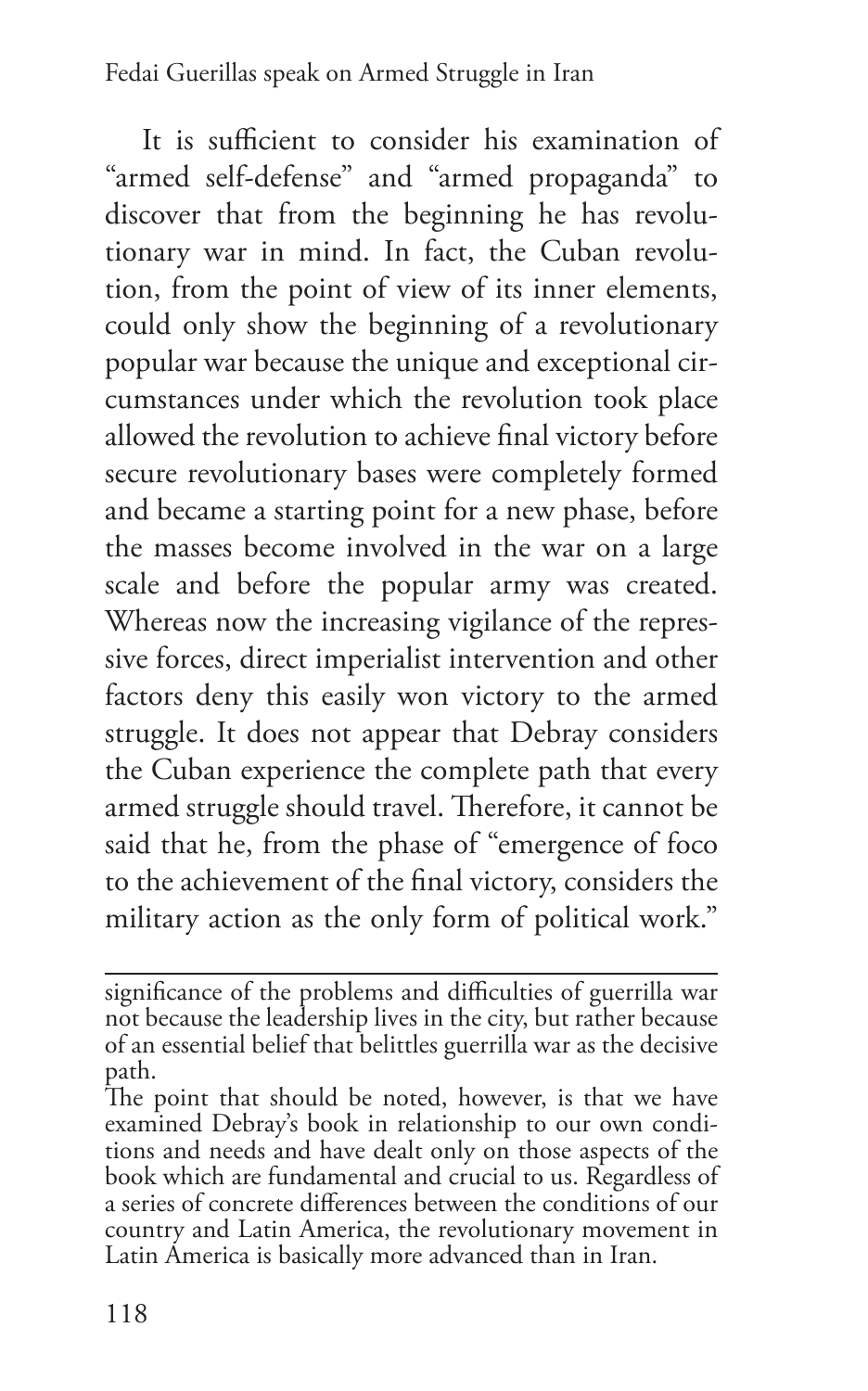As soon as the guerrilla force is established and can create revolutionary support bases, or liberate some zones, all kinds of possibilities for political education of the masses, training of cadres, and political propaganda, etc., are conceivable. To cite Debray, one can then deliver a hundred speeches, and they will be heard too. The relation between political and military work constitutes one of the fundamental points of Debray's book. According to the view of many people, one of Régis Debray's major errors is the incorrect understanding of this relation. According to them, Régis Debray gives priority to military over political work. Debray's understanding of this relation becomes sufficiently clear in this statement:

Thus we cannot thoroughly examine Debray's book without considering those conditions. For example, one can consider the case of the over-valuation of the catalysing aspect of the struggle. Latin America in 1967 (the publication date of Debray's book) had undergone various armed struggle experiences following the Cuban revolution. In the territory of constant coups d'etat and instabilities, perhaps the over-valuation of the catalysing aspect of the armed struggle and the belittling of the work of organizing (noting the comparatively advanced level of organization of the revolutionaries in the organizations and parties in relation to Iran) is an obvious error. But in Iran, in a country which has supposedly been named the "Island of Stability" in a turbulent ocean, in a country with eighteen years of apparently unalterable strangulation, in a country where any form of organization is destroyed with indescribable cruelty, one should assign the necessary importance to the catalysing, agitating, and hopeful aspect of the struggle. Basically, this aspect of the struggle is now crucial. Just as the Latin American revolutionaries possess certain organization and organizing knowhow, armed struggle too should possess them to a level comparable to the general level of Latin American revolutionaries and combatants.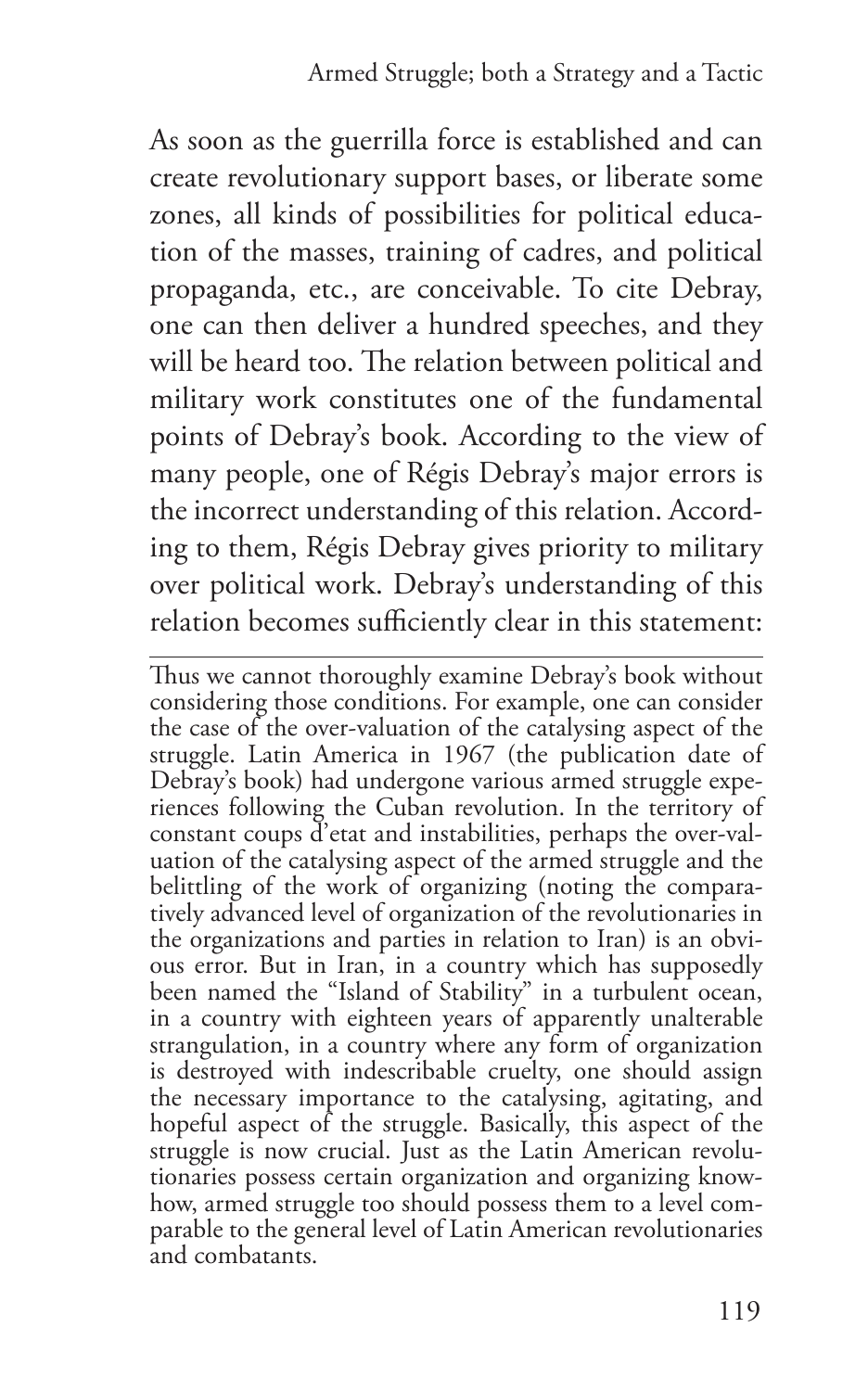"Any line that claims to be revolutionary must give a concrete answer to the question: How to overthrow the power of the capitalist state? In other words, how to break its backbone, the army...?".<sup>60</sup> To Debray, since the revolutionary movement has reached a state where armed warfare constitutes its main link, some political concepts find expression in military matters. For example, Lenin confronted the advocates of economism and spontaneous movements and even Trotskyism<sup>61</sup> over a professional, organized and disciplined revolutionary organization. Debray shows that on another level, this can find expression in the confrontation between the advocates of an armed vanguard and the advocates of armed self-defense. He says:

Just as economism denies the vanguard role of the Party, self-defense denies the role of the armed unit which is organically separate from the civilian population. Just as reformism aims to constitute a mass party without selection of its militants or disciplined organization, self-defense aspires to integrate everyone into the armed struggle, to create a mass guerrilla force<sub>162</sub>

In order for the relation between military and political matters to be illuminated, it is fitting to

62 Debray, p. 29

 $60$  Debray, p. 24

<sup>61.</sup> *What Is to Be Done?* and *One Step Forward Two Steps Backward*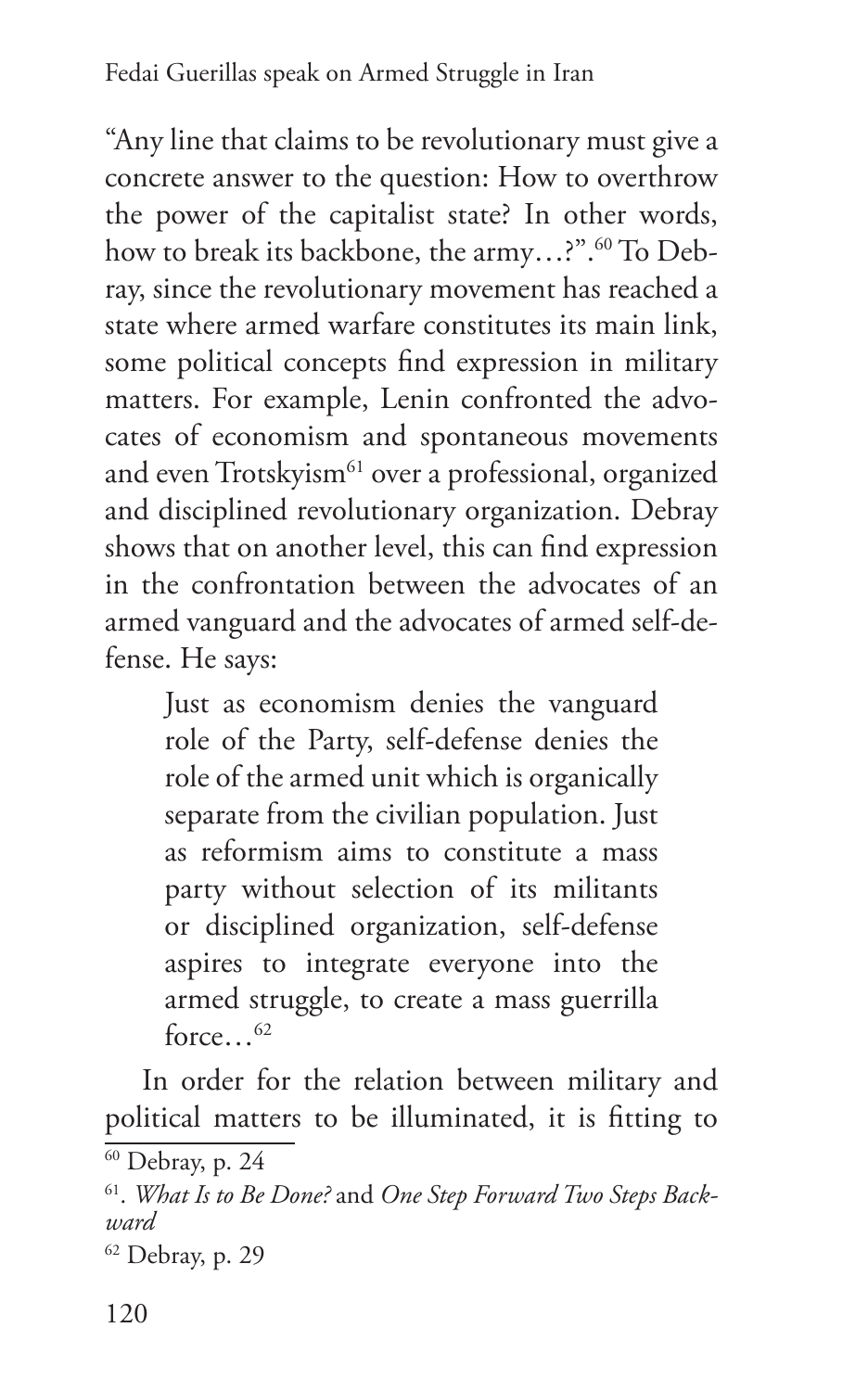examine Debray's views regarding armed propaganda. His view on armed propaganda and how it must take place after or during direct military action against the enemy and not before, is based on a series of concrete considerations, which one cannot interpret as disparaging political work. The fact that Debray regards armed propaganda as an imported political concept is due to the fact that one must not confuse the political nature of the movement or the inherently political work with a series of political and/or political-military tactics. Debray says that armed propaganda is based on this:

The guerrilla struggle has political motives and goals. It must have the support of the masses or disappear; before enlisting them directly, it must convince them that there are valid reasons for its existence… In order to convince the masses, it is necessary to address them… in brief, to carry on political work, 'mass work.' Hence, the first nucleus of fighters will be divided into small propaganda patrols… Cells, public or underground, will be organized in the village… The program of this Revolution will be reiterated again and again. It is only at the end of this stage, having achieved active support by the masses, a solid rearguard, regular provisioning, a broad intelligence network, rapid mail service, and a recruiting center, that the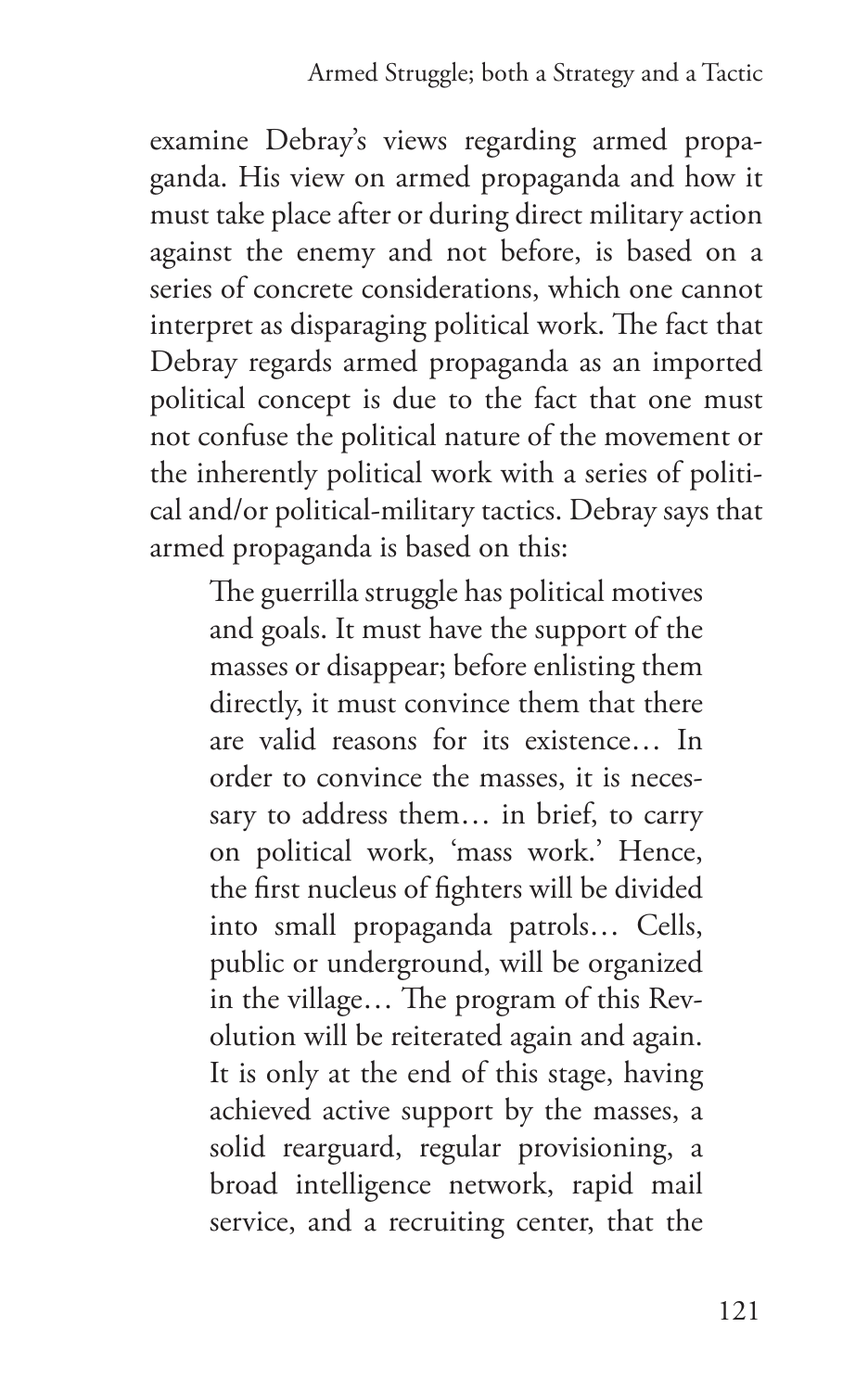guerrillas can pass over to direct action against the enemy.<sup>63</sup>

It is correct that guerrilla warfare has political motives and goals. It is correct that the winning of the support of the masses constitutes the crucial problem of war; and it is correct that for this purpose inherently political work must be performed. But as to how this work is to be done (as to whether military action should necessarily follow political propaganda, must speeches necessarily be delivered from the outset, and prior to armed action should a series of public and underground communication networks and cells be organized) are matters which precisely depend on the conditions. And if we establish an uninterrupted connection between these tactics and inherently political work, we will have confused the goal with the means and the form with the content. The danger arises that the impossibility of adopting a particular tactic might be construed to mean that no grounds for action exist. Debray says that if in Vietnam or China armed propaganda is placed on the order of the day, it is because of the special conditions which exist there.

1. Because of the high density of the peasant population and because the enemy is an occupier, the revolutionary propagandists can easily mingle with the people "like fish in water."64

<sup>63</sup> Debray, p. 47

<sup>64</sup> See Debray, p. 50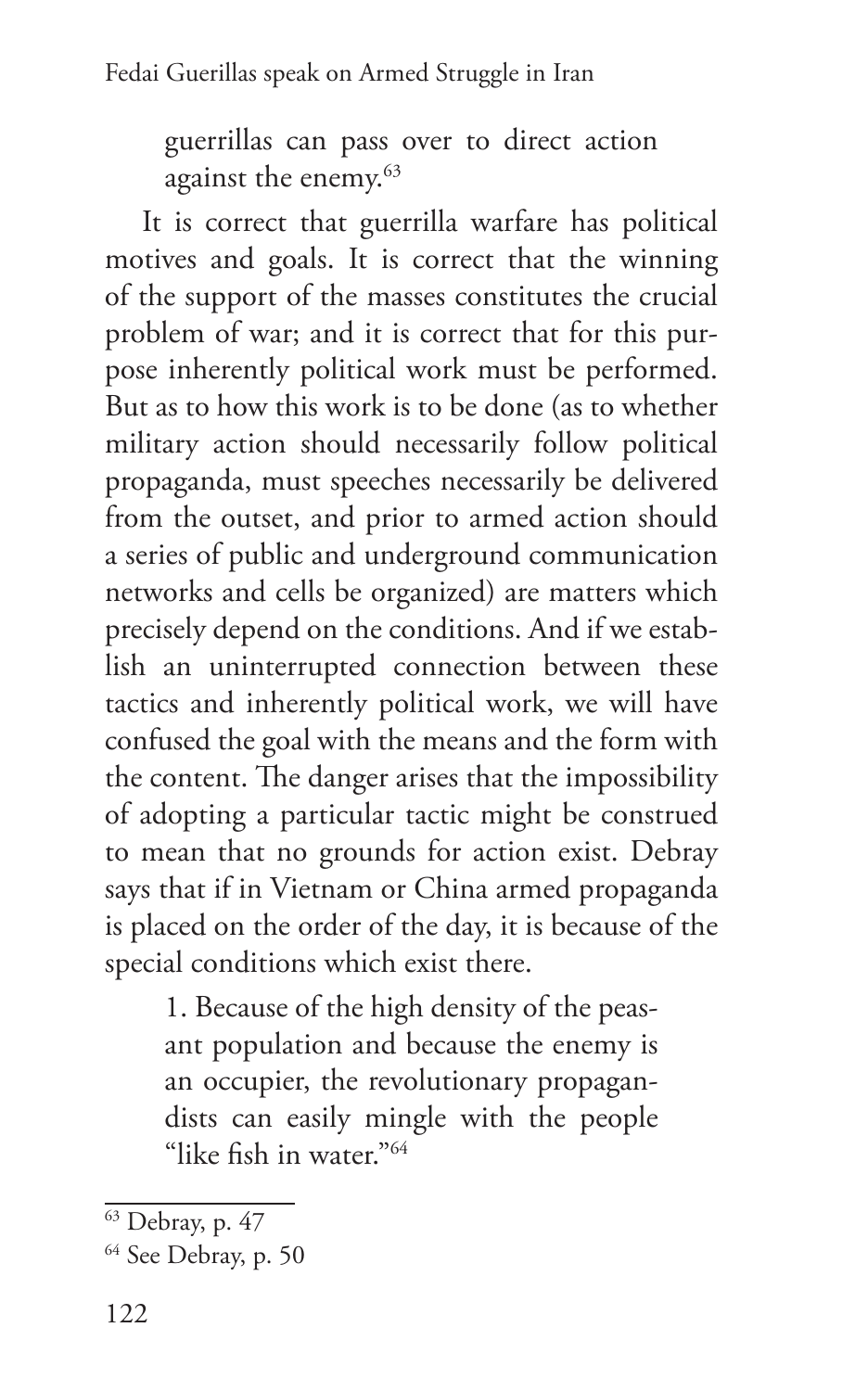2. The propagandists are linked either with the bases of revolutionary support with a people's army capable of backing them up or protecting them in their activities. Most important, they attest to the tangible and visible reality of military victories. Village meetings and assemblies have a pragmatic and serious content no empty, programmatic lectures, no 'fine words' of the kind the peasants so justly fear, but appeals to join up or give support to existing combat units…65

But what is the Latin American situation?

(1) The guerrilla focos, when they first begin their activity, are located in regions of highly dispersed and relatively spare populations. Nobody, no new arrival, goes unnoticed… They [peasants] know very well that fine words cannot be eaten and will not protect them from bombardment. The poor peasant believes, first of all, in anyone who has certain power, beginning with the power to do what one says. The system of oppression is subtle; it has existed from time immemorial; fixed, entrenched and solid. The army the guardia rural… enjoy a prestige all the greater of being subconscious. This prestige constitutes the principle form of oppression:

 $65$  Debray, p. 50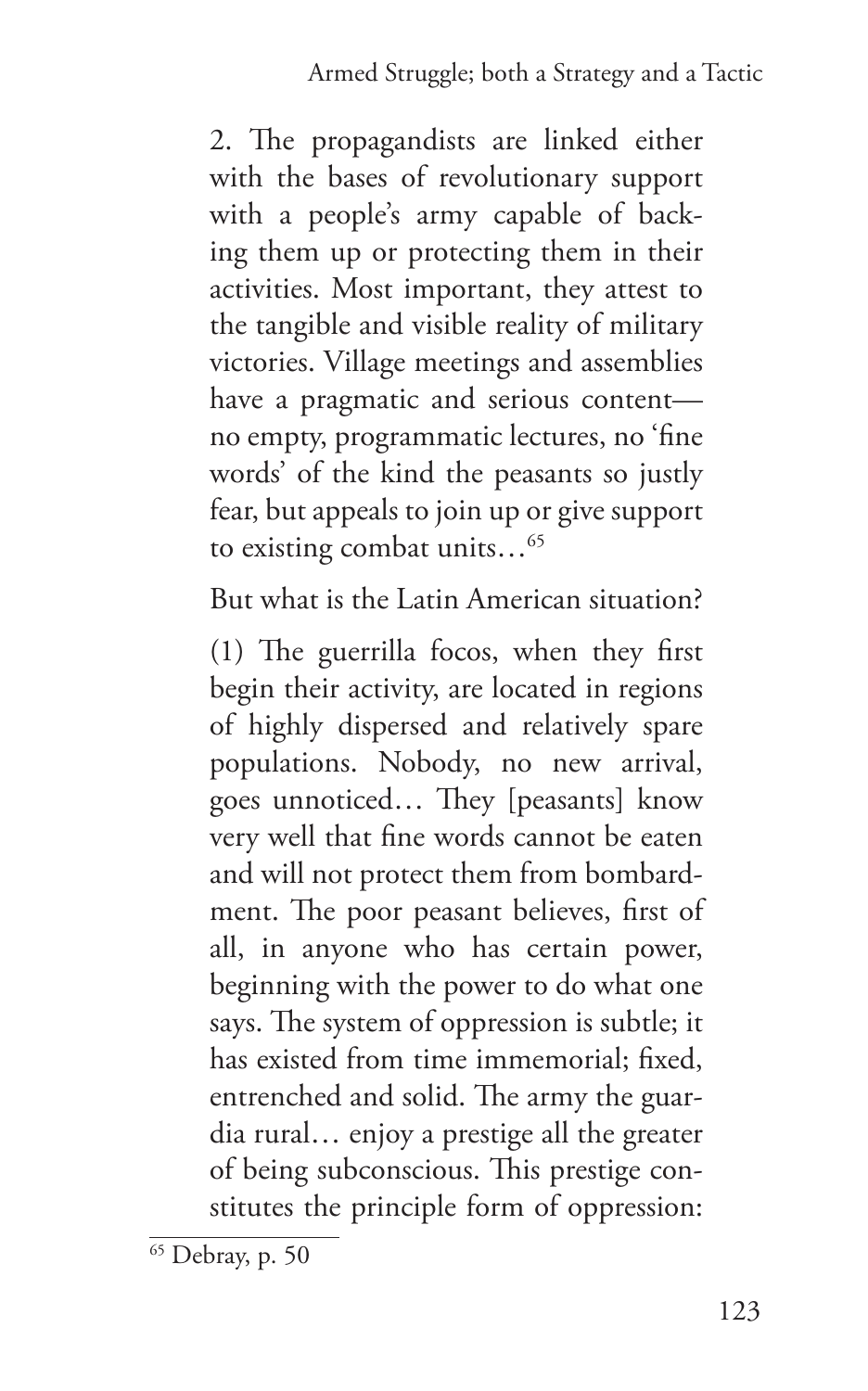it immobilizes the discontented, silences them and leads them to swallow affronts at the mere sight of a uniform. The neo-colonial ideal is still to show force in order not to have to use it, but to show it, is in effect to use it.

In other words, the physical force of the police and army is considered to be unassailable, and unassailability cannot be challenged by words but by showing that a soldier and a policeman are no more bulletproof than anyone else. The guerrillero, on the other hand, must use his strength in order to show it, since he has little to show but his determination and his ability to make use of his limited resources. He must make a show of strength and at the same time demonstrate that the enemy's strength is first and foremost his bluster. In order to destroy the idea of unassailability—that age-old accumulation of fear and humility vis-à-vis… the policeman, the guardia rural—there is nothing better than combat. Then, as Fidel tells us, unassailability vanishes as rapidly as respect engendered by habit turns into ridicule…

(2) The occupation and control of the rural areas by reaction or directly by imperialism, their vigilance today greatly increased, should rid a given group of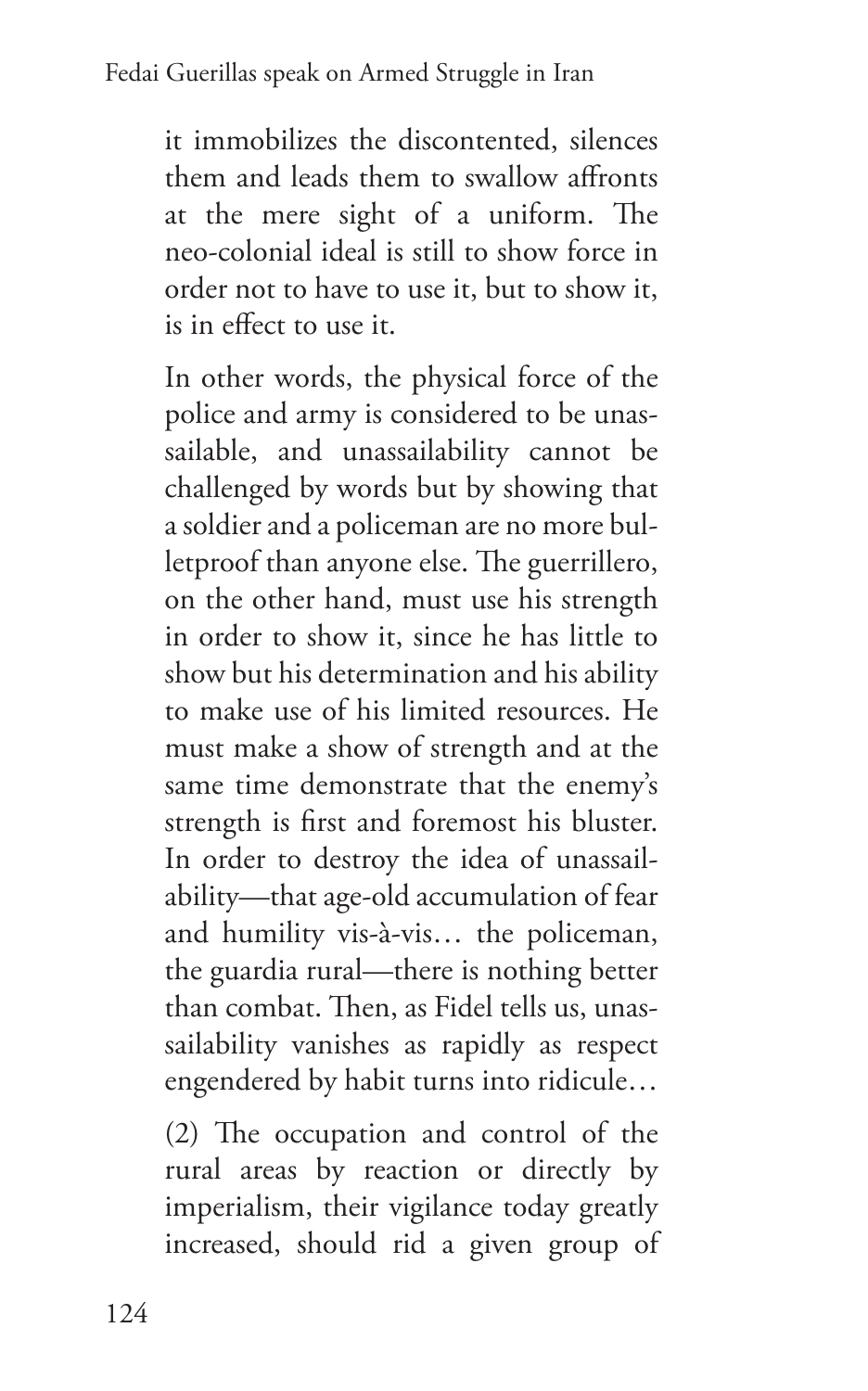armed propagandists all hope of remaining unnoticed…The armed unit and people's vanguard are not dealing with a foreign expeditionary force, with limited manpower, but with a well-established system of local domination. They themselves are the foreigners, lacking status, who at the beginning can offer the populace nothing but bloodshed and pain...<sup>66</sup>

(3) Lastly, the absence of organized regular or semi-regular forces. Armed propaganda, at least if it is geared to combat, seeks precisely to organize regular units or to expand existing units by means of "political recruiting." Thus, villages are 'stormed' to assemble the populace and hold propaganda meetings. But in reality how have the inhabitants of these villages been helped to rid themselves of their class enemies? In the course of these operations, few arms have been acquired. Even if young peasants are spurred by enthusiasm to join the guerrilleros, with what will they be armed?

Many comrades have concluded from these experiences that an ambush of a column of reinforcements or some other blow levelled at the enemy in the vicinity would have aroused more enthusiasm in a

<sup>66</sup> Debray, pp. 51-52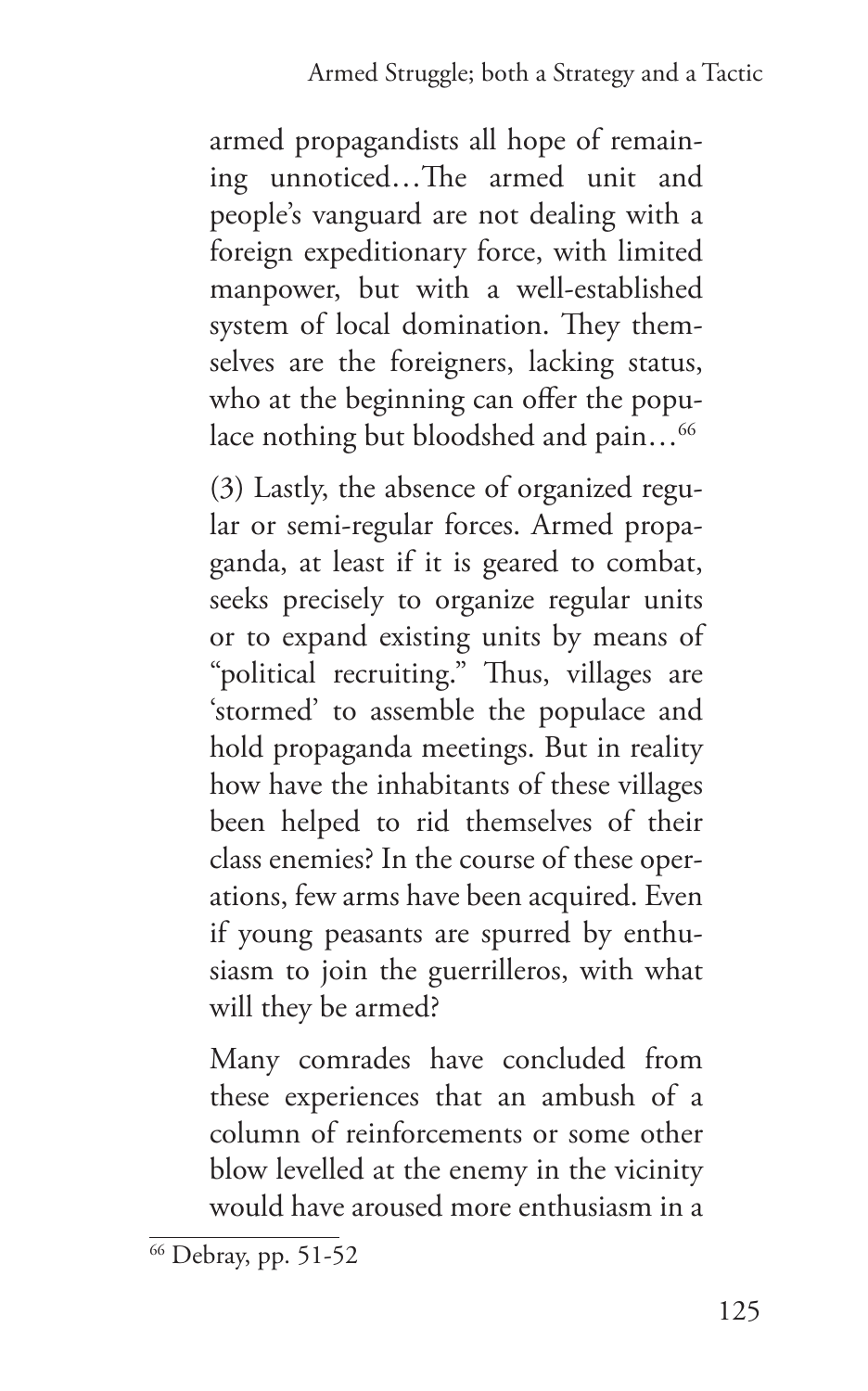given village, attracted new recruits, given a more profound moral and political lesson to the villagers, and—most important of all—would have procured the arms so essential to a new guerrilla unit.<sup>67</sup>

Does this mean that armed propaganda or agitational activities should be rejected? No.

To judge from certain successful experiences, a guerrilla unit leaves something or at least someone—behind it, in the course of its advance, behind its own lines if such exist, for the purpose of organizing what is to become a base of solid support. But in this case the physical security of the populace is assured by regular forces, capable of repulsing the enemy. The base thus begins to organize itself as the embryo of the people's state. The work of agitation and propaganda—the effort to explain the new organization to the populace and to bring about the transfer of zonal administration to mass organization—becomes fundamental, and future combats depend on it. Propaganda then attests to the liberating nature of combat and instills this message in the minds of the masses… We can see that no present Latin American guerrilla movements have

 $67$  Debray, p. 53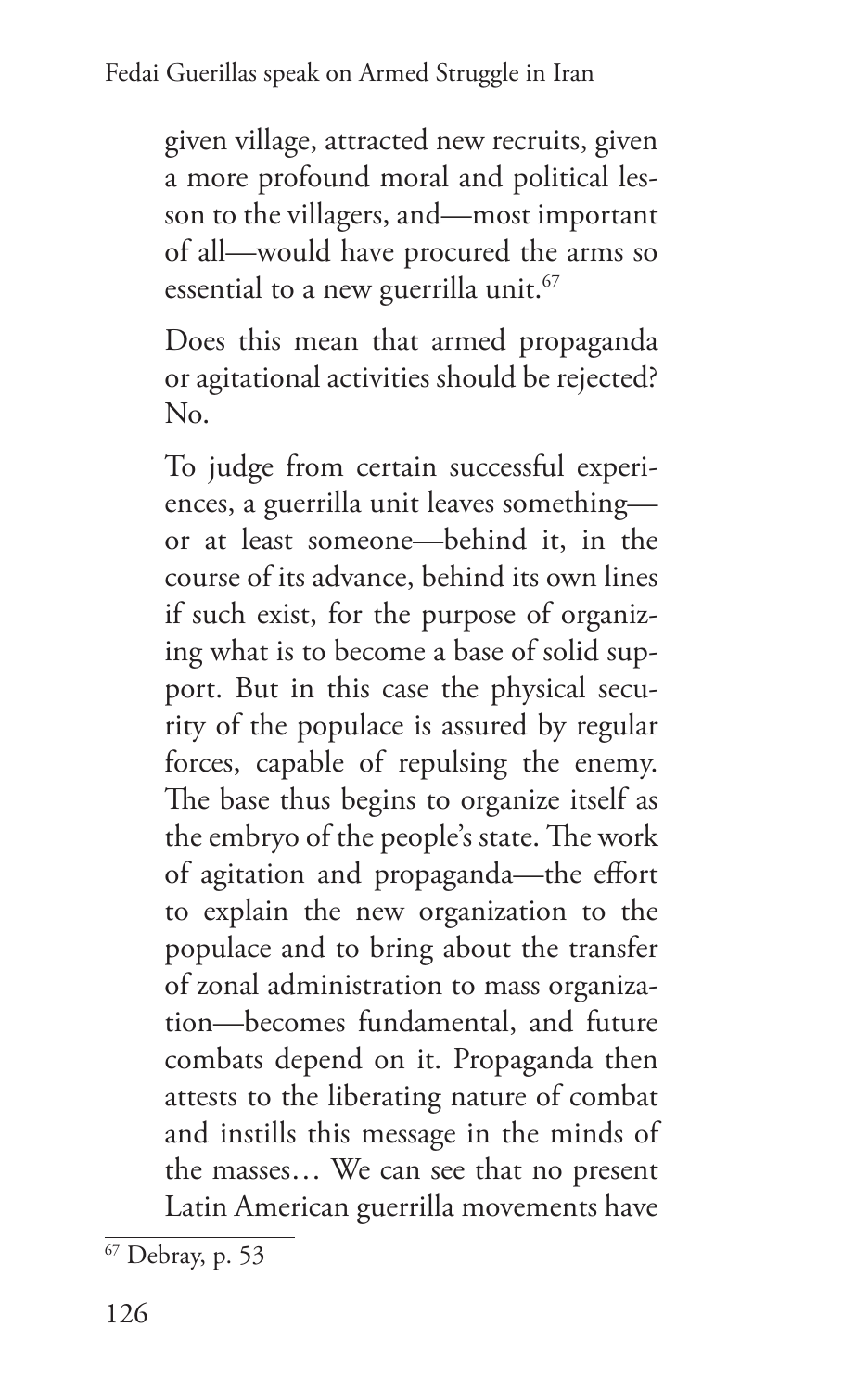reached the stage where these activities are on the order of the day.

In other words, armed propaganda follows military action but does not precede it… The main point is that under present conditions the most important form of propaganda is successful military action.<sup>68</sup>

We observe that the dispute is not over the political motives and goals of the movement, or whether or not to do mass work; rather the question is this: through what forms of action and organization can one address the masses and draw them to the struggle? One should carefully note that depending upon different conditions, inherently political work can assume a purely political form, can be political-military work, or can even be purely military work.

## **7. Conclusion**

What should we do? What path lies ahead of the Iranian communist movement? How can the communist movement transform itself into the genuine vanguard of the anti-imperialist struggle of our people? How can it pull itself out of the swamp of the intellectual milieu in which it is fundamentally trapped and establish a profound link with the masses?

In both theory and practice, the communist movement must and can give an objective answer to this question. In what manner can we smash the

<sup>&</sup>lt;sup>68</sup> Debray, pp. 55-56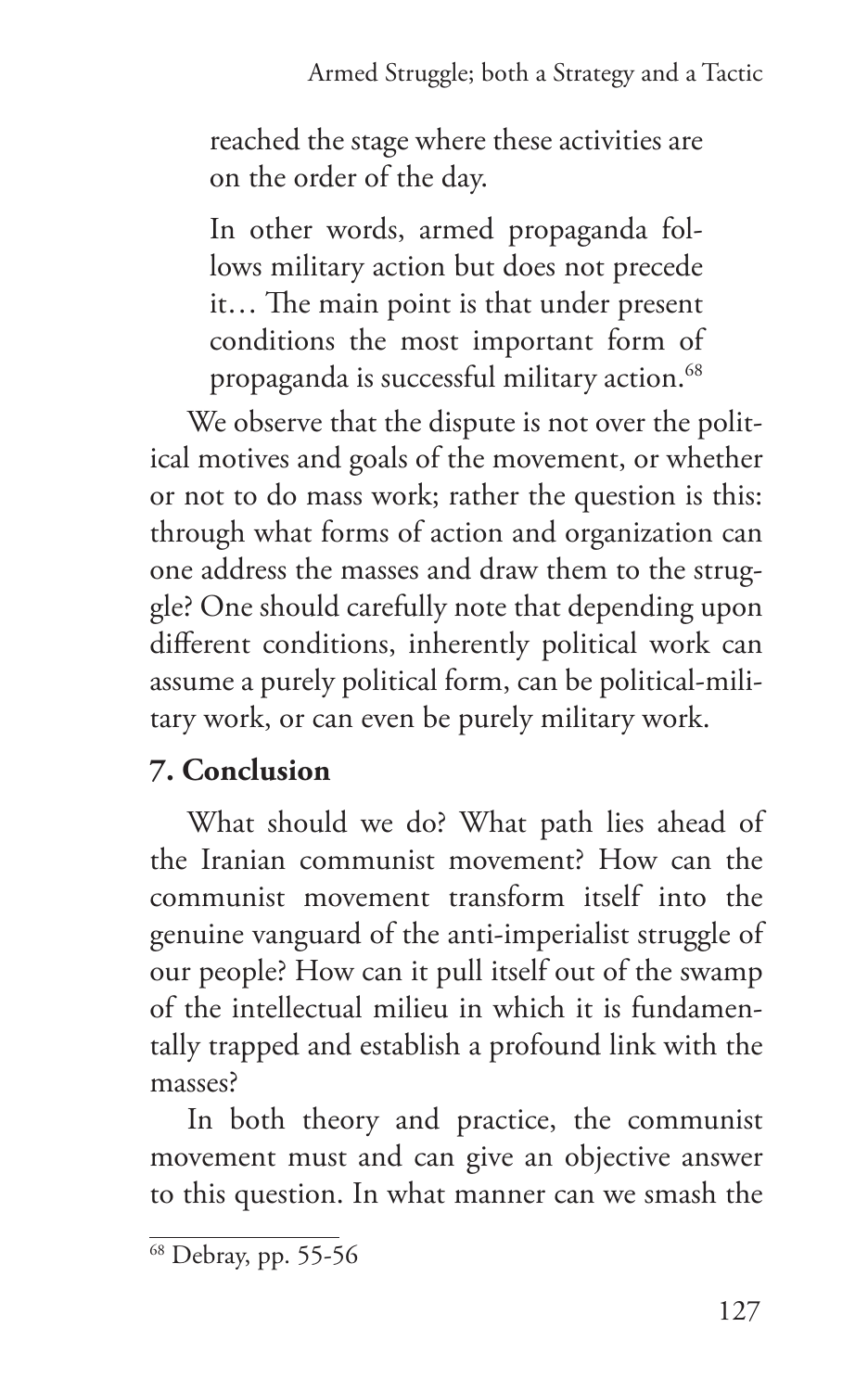tyrannical imperialist dominance, which depends mainly on its armed repressive forces? How can we unmask the myth of the "island of stability and security?" How can we show to the masses the path of revolution, the path to the seizure of power for the exploited and oppressed, and the path to victory; how can we draw them to the battlefield? In our opinion, the communist movement can find this path. If it wants to transform itself into the genuine vanguard and not tag along behind the masses, it must in practice show this path to the masses. If armed struggle is the people's only path to salvation, and in our opinion the communist movement has accepted this path, then procrastination is meaningless. Contemporary revolutionary experience and our own experience shows us the general path, the general strategy of revolution. These experiences have shown that neither with peaceful work, nor with merely political work, nor with clandestine work can we transform ourselves into the vanguard of the people and prepare the conditions for the so-called mass armed struggle. Under the present conditions, any political struggle must necessarily be organized on the basis of armed struggle. Furthermore, only the armed small motor can set the big motor of the masses into motion. The subjective conditions of the revolution shall fully take form in the course of armed action. The genuine vanguard, the vanguard that has a profound bond with the masses and is capable of extensively arousing and guiding the masses, can come into existence only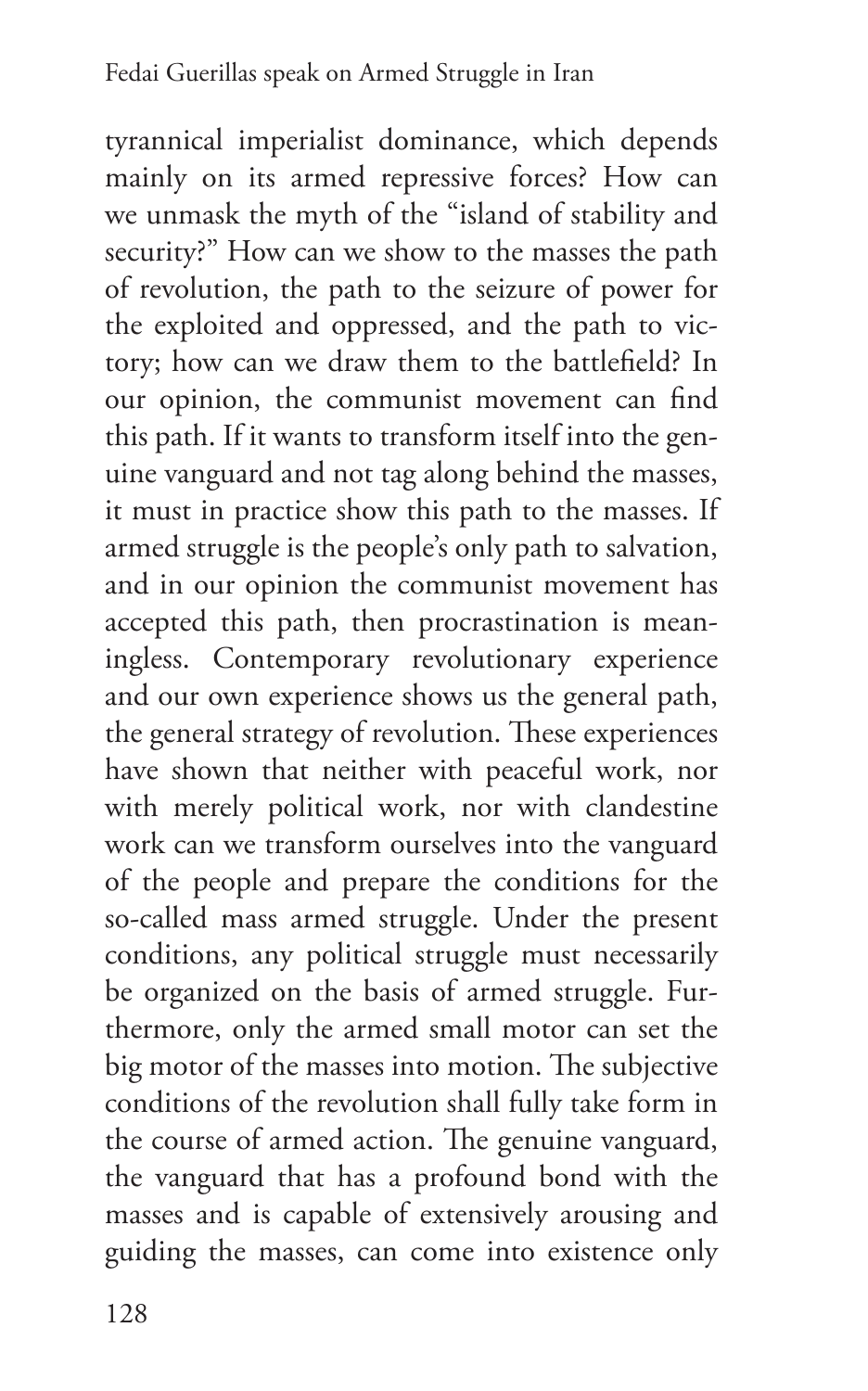through the course of armed action within the process of political-military work. Yes, at the beginning, the bloodshed and affliction that the operations of the armed vanguard causes the masses, the terror that the regime stirs up, may produce a passive attitude among the masses who have close contact with the guerrilla operations. But as soon as the armed vanguard is established and can strike both political and military blows as well as material and moral blows against the enemy, the path of the struggle gradually becomes clear for the masses, and they depend on their support. To cite Debray, winning the support of the masses is not very easy but as soon as it is won and wherever it is won, it causes astonishment.

Che Guevara states the experience of the peasants' encounter with the guerrilla as follows:

After our regrouping and the first clashes accompanied by the repressive actions of the Batista army, there began terror and dread among the peasants and they showed coldness toward our forces. The fundamental problem was this: if they would see us, they would have to denounce us. If the army would learn of our presence through other sources, then their lives would be endangered for revolutionary justice acted swiftly.

In spite of a terrorized or at least a neutralized and insecure peasantry choosing to avoid this serious dilemma by leaving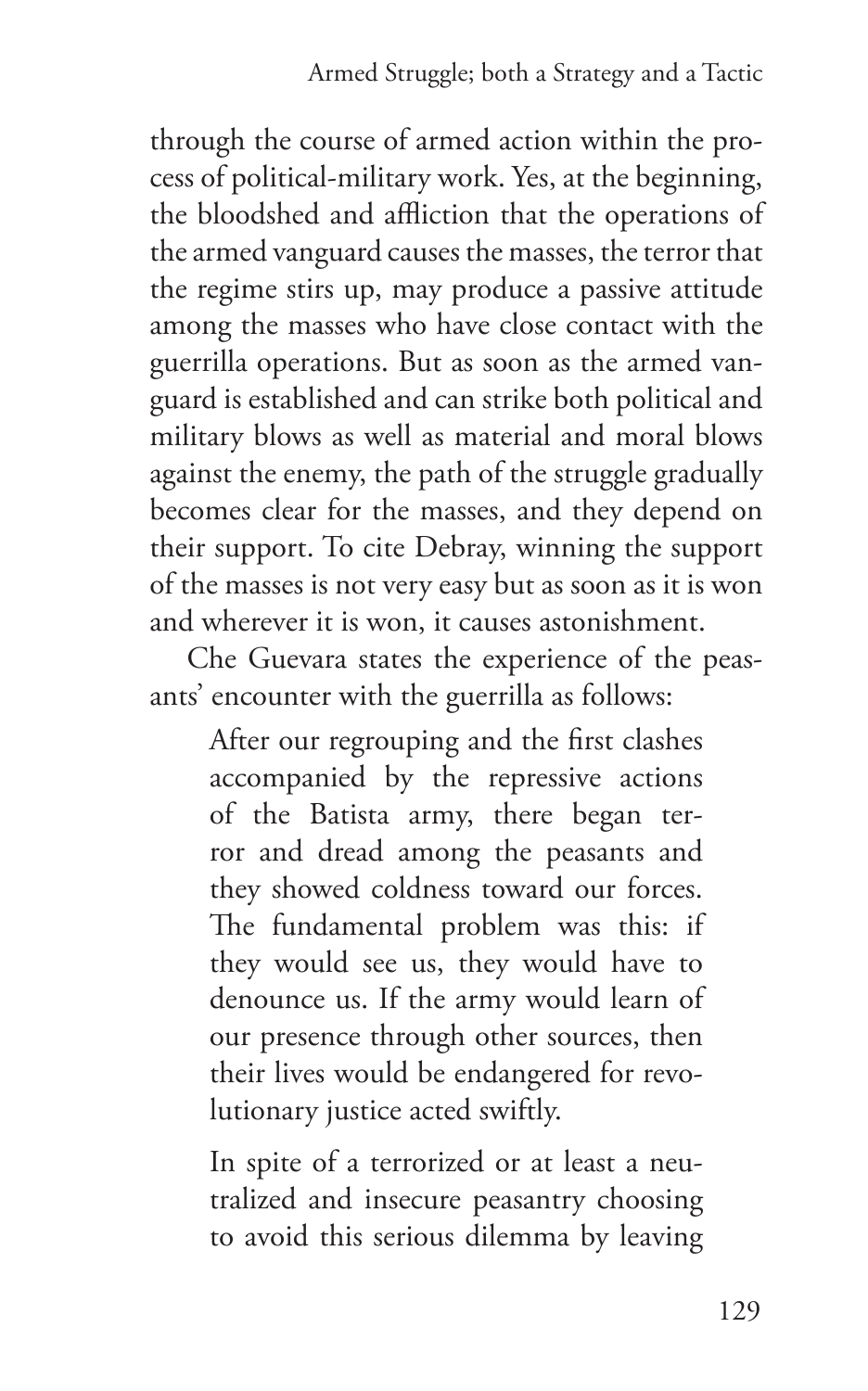the Sierra, our army was entrenching itself more and more… Little by little, as the peasants came to recognize the invincibility of the guerrillas and the long duration of the struggle, they began responding more logically, joining our army as fighters.69

Because of the long history of repression and suppression dominating the life of our masses and because of the successive defeats of the movements of our people, our masses, not only in the countryside but also in the city, have increasingly tended to view their existing situation as unalterable. Here, that "age-old accumulation of fear and humility"70 has seriously converted the faith of our masses into "nothing can be done to confront this force." Deeply rooted religious beliefs, submission to existing conditions, and reliance on a superior force, which initially grew out of human weakness before the forces of nature, have all been strengthened because of the people's weakness before the ruling social forces. These rooted beliefs cannot be changed by speeches, and the existing repressive force cannot be challenged by words. The masses cannot be drawn into the struggle merely by political propaganda; they cannot be convinced of their invincibility and of their decreed victory in this manner. Only armed action can inflict a breach in the impasse faced by

<sup>69</sup> Che Guevara, p. 197

<sup>70</sup> Debray, p. 52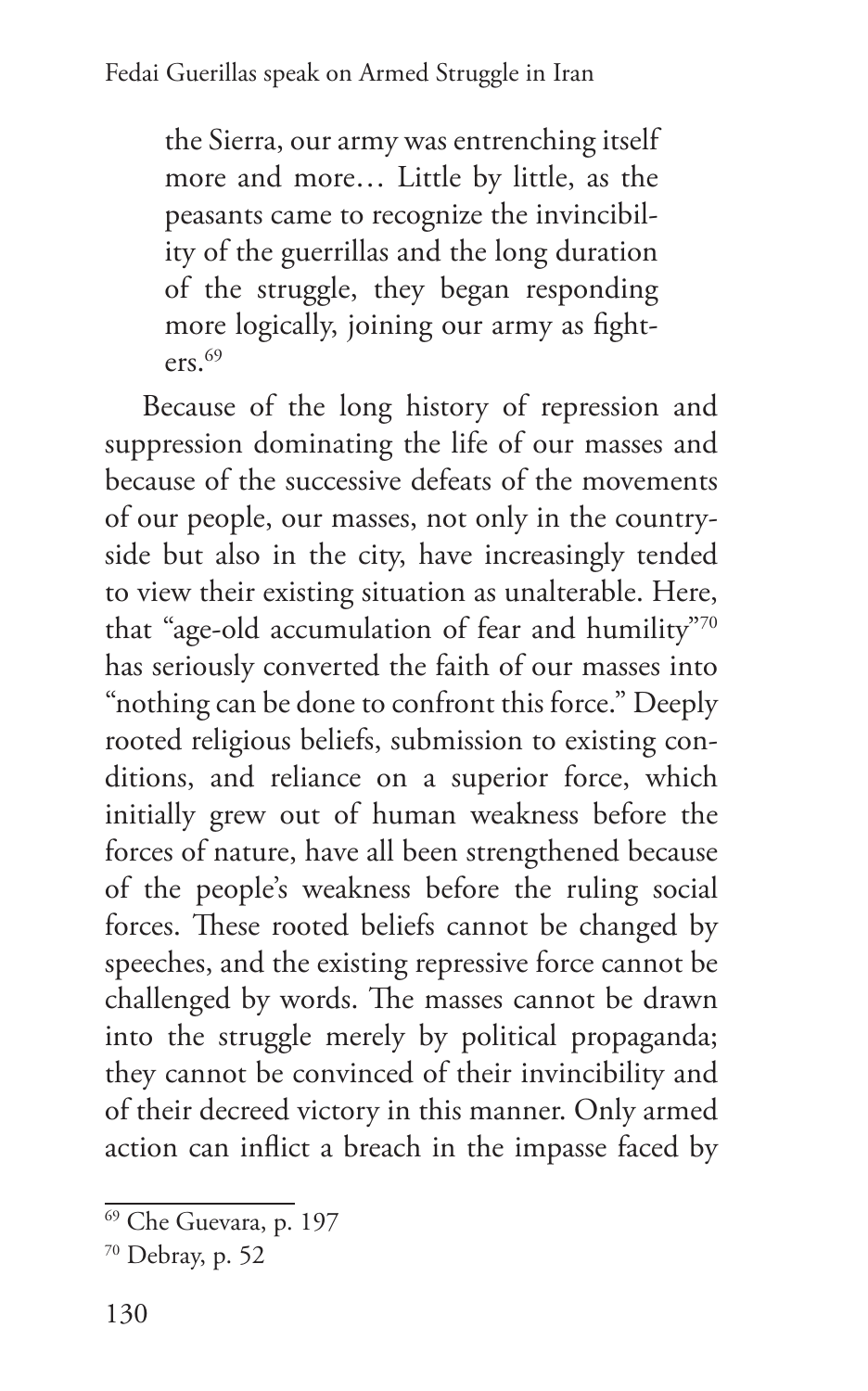the masses; the feasibility of the destruction of the repressive power must be shown in practice. To convince the masses of its power, the armed vanguard must show its strength. Does all this mean that the masses are no longer capable of any perceptible spontaneous movement? No, this is not the case. At the point when their patience reaches its limits, the masses too are set in motion, confrontations occur; furthermore, due to the conditions of terror and suffocation, these confrontations are accompanied more and more by armed confrontations. But because of the very same conditions, these movements do not find the opportunity to expand and are suppressed. When no possibility of any kind of continuity in purely political peaceful work exists, when any kind of bond between the vanguard and the masses does not exist, the main effect on these movements will be further suppression of the people. The only line of continual work that can acquire some strength from these movements together in a larger context is continual political-military work.

Now, the question is what methods of armed action are practical under the present conditions? One thing is certain: the condition for the victory of the revolution is the destruction of the counter-revolutionary armed forces, and this task requires a people's army. But how is a people's army created?

Under the present conditions of society, the people's army is fundamentally engendered through guerrilla struggle in the countryside, and this fact necessitates the formation of guerrilla foco. (When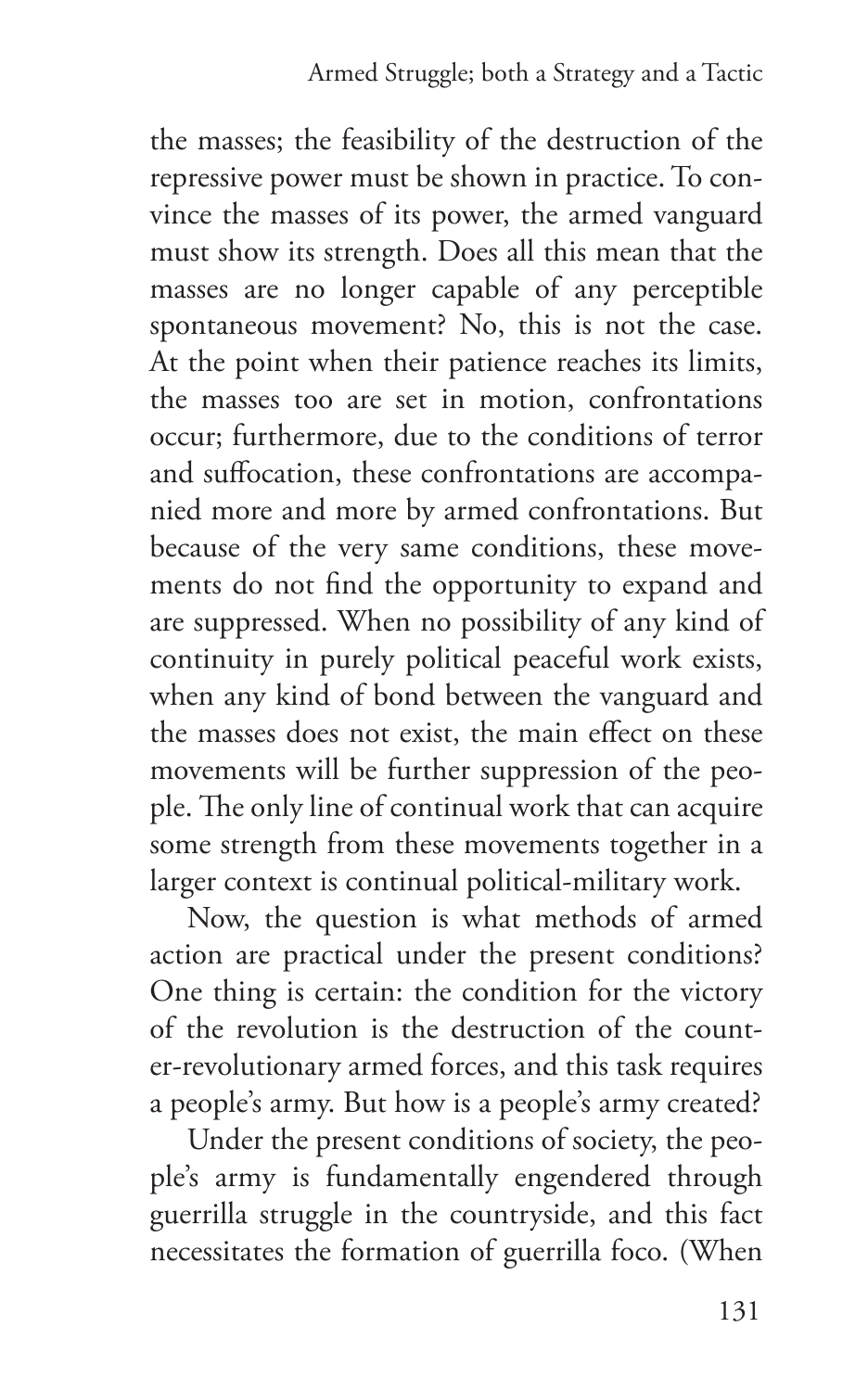broad mass movements are absent, particularly in the countryside, immediate arming of the masses is not the number one objective. Here, the purpose of guerrilla foco is only to initiate at the outset armed action on the countryside by armed bands usually made up of the revolutionary vanguard.) But what preparations and conditions guarantee the growing survival of the guerrilla foco or focos? Can an armed group alone, in its course of development, become the motive of a mass movement with the initiation of operations in a suitable region? The experiences of guerrilla warfare in Latin America show that a guerrilla foco, when politically isolated and militarily encircled without any profound link with the urban movement, without effective support in the city, and without the ability to broadly attract the minds of the masses, cannot last long and sooner or later will be liquidated by the special forces of the enemy. Therefore, some of the Latin American revolutionaries talk about the establishment of armed struggle in the city. Even the Cuban experience contains certain lessons on this subject.

However, Debray, by ignoring and belittling those methods and organizations of struggle which under all circumstances are necessary for the survival and continuity of the decisive struggle, does not lay the necessary stress on this aspect of the Cuban experience; this is one of his errors. It is correct that in Cuba the decisive struggle was armed struggle in the countryside, but what part did the struggle carried out in the city play in the whole of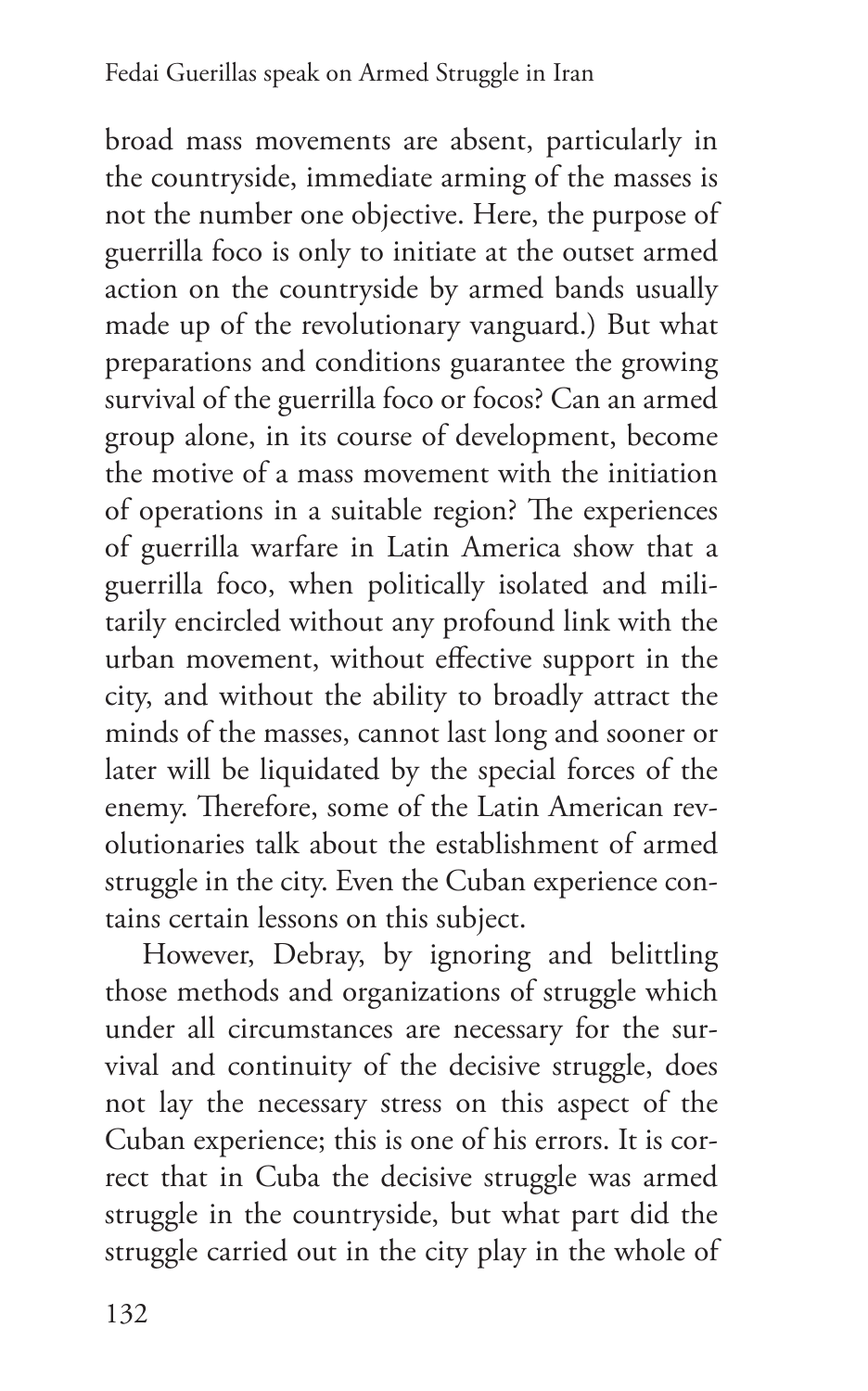the struggle? Does Debray himself not accept that Batista could not utilize more than ten thousand of his fifty thousand soldiers against Fidel? Why? Was this not because of the existence of other forms of struggle in the city which were conducted by other organizations and the July 26<sup>th</sup> Movement itself? Given that a radio station can by no means perform an organizing role, how did it happen that even before the insurgent forces possessed a radio station, the armed struggle in the countryside could attract, particularly in the city, the attention of the broad masses? If the insurgent did not see that organized, disciplined, protracted and permanent activity through organized groups was necessary in order to awake the attention of the broad masses, to identify themselves to the people as the only vanguard, and to stimulate in the city those movements which have political-military significance for the struggle in the countryside (actually, this was performed in practice by the spontaneous movement and through the action of other fighting organizations and even through the urban wing of the July 26<sup>th</sup> Movement—thus the slogan "all guns, all bullets, and all resources to the Sierra"), then one cannot conclude that under any conditions whatsoever the guerrilla movement needs no organized and coordinated urban armed action either prior to the formation of the guerrilla foco or in the course of guerrilla operations in the countryside. In fact, what in Cuba was being done spontaneously here must be carried out through an organized political-mili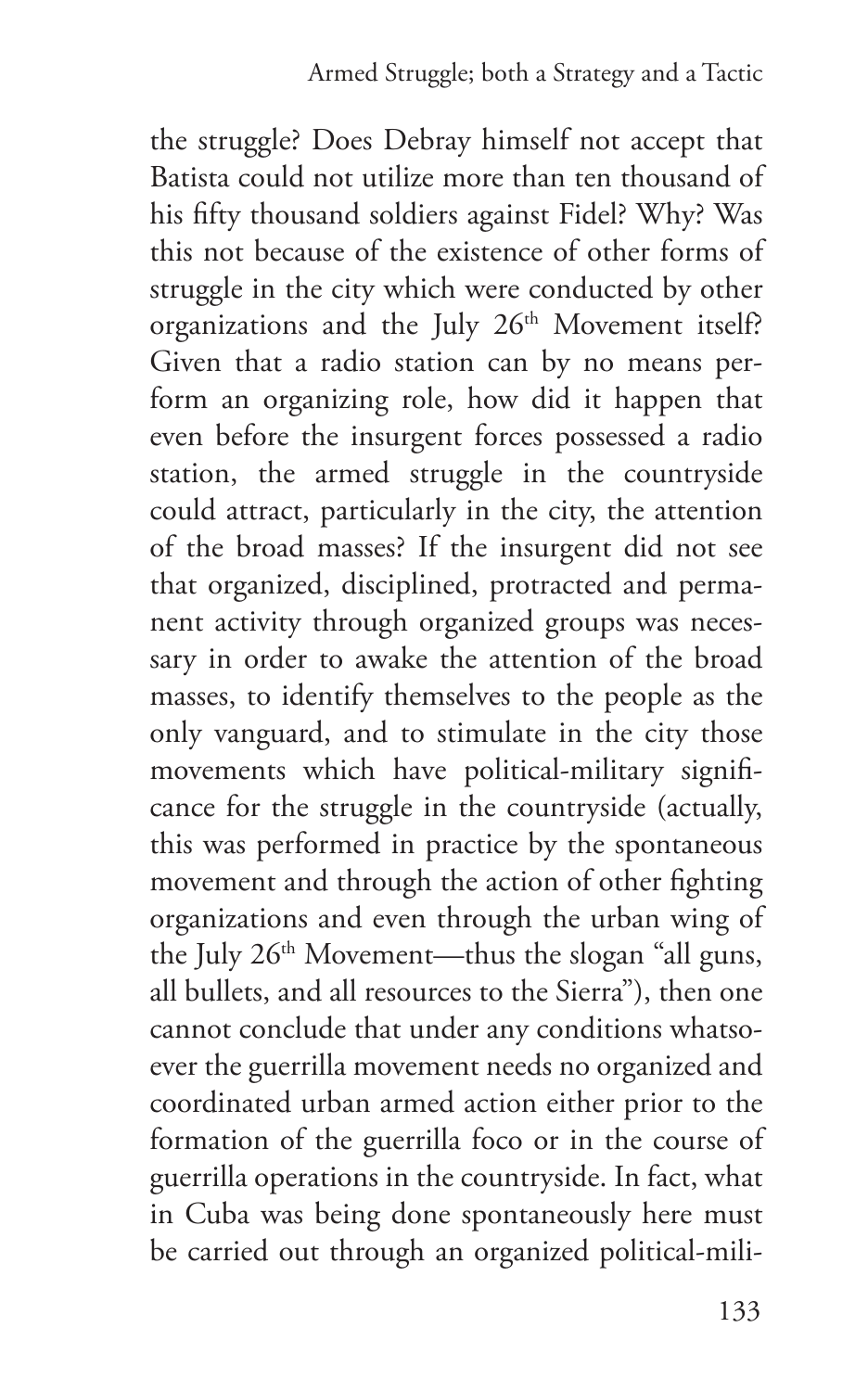tary action. (In this context, spontaneity means that while those operations being performed in the city by various organizations had a significant impact on the decisive path to victory, they were not begin performed with a conscious relationship to the decisive path; that is the objective of these operations was not exactly to provide determined political-military support to the guerrilla movement in the countryside.) But in the course of armed operations, which unavoidably emanate on a broad basis, the combative groups soon become revolutionized. And would these small groups not be transformed, in the course of armed action, into organized groups? Would the unity of communist groups not be achieved, in the course of armed action, on the basis of an armed line? And couldn't these groups and their unity, in the course of armed action, prove themselves to the masses, show in practice the way to alter the situation and seize power, and within certain limits transform themselves into the vanguard of the masses? And don't the operations in the countryside need the political-military support of the city for its own growing survival? Will this political-military support be achieved automatically or through organized work?

It is possible that some of those who, to quote Lenin, advocate "close organic contact with the proletarian struggle" will tell us, "you want to create a mass organization, while the objective of we, the Marxist-Leninists, should be the creation of a proletarian organization whose ranks are filled mostly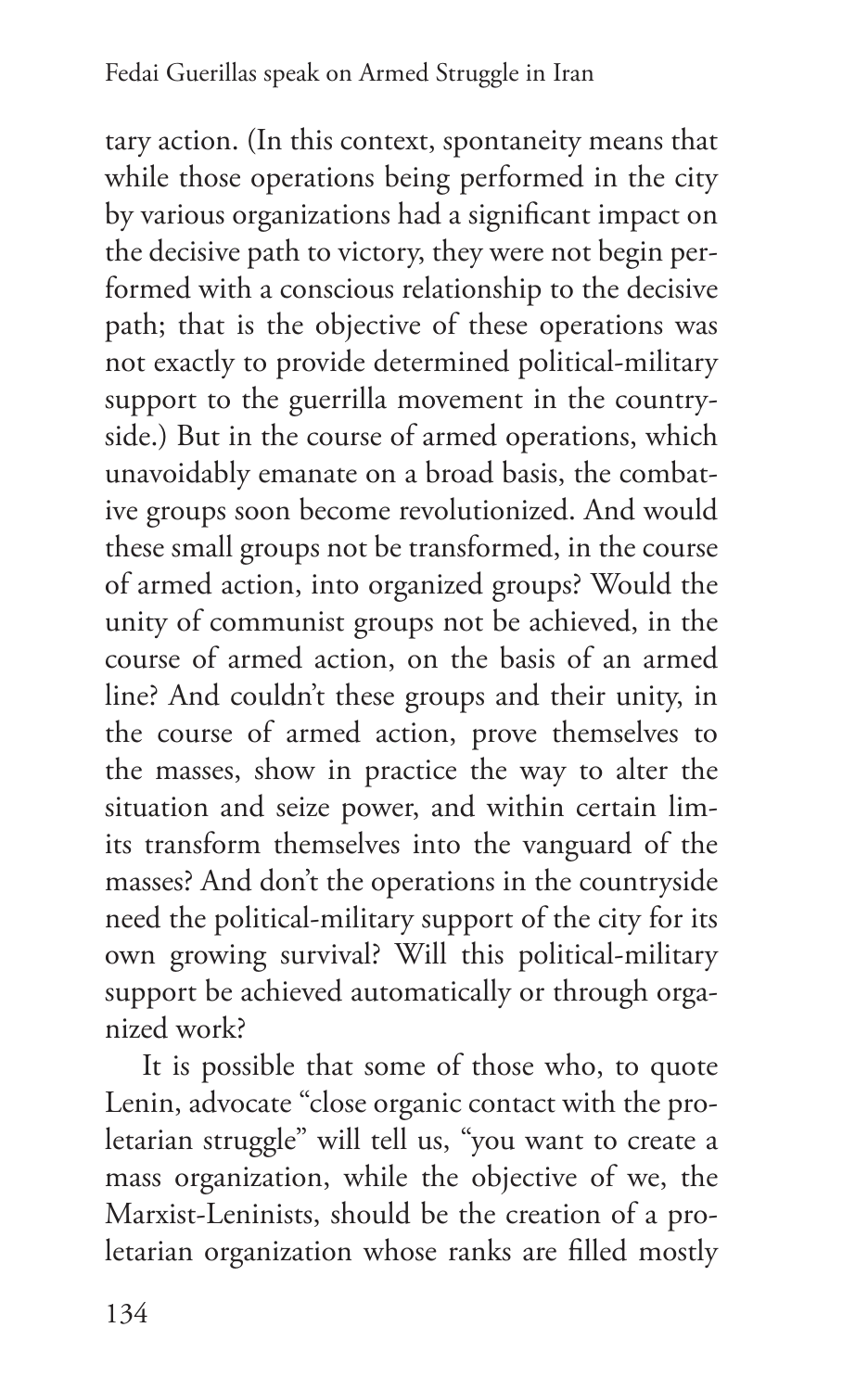from the proletariat." The very same people were asking Lenin: "If we undertake the organization of a nation-wide exposure of the government, in what way will the class character of our movement then be expressed?"

They in fact want to justify their inability to be pioneers in the struggle, their fear and despicable attitudes, and their lack of political courage. Lenin replied:

We Social-Democrats will organize these nation-wide exposures; all questions raised by the agitation will be explained in the consistent Social-Democratic spirit, without any concessions to deliberate or not deliberate the distortions of Marxism. The all-round political agitation will be conducted by a party that unites into one inseparable whole, the assault on the government in the name of the entire people. The revolutionary training of the proletariat, and the safeguarding of their political independence, the guidance of the economic struggle of the working class, and the utilization of all its spontaneous conflicts with its exploiters will rouse and bring into our camp increasing numbers of the proletariat.

And this is our answer: The first condition for the proletarian and revolutionary leadership in this movement is the pioneering of the Marxist-Leninist.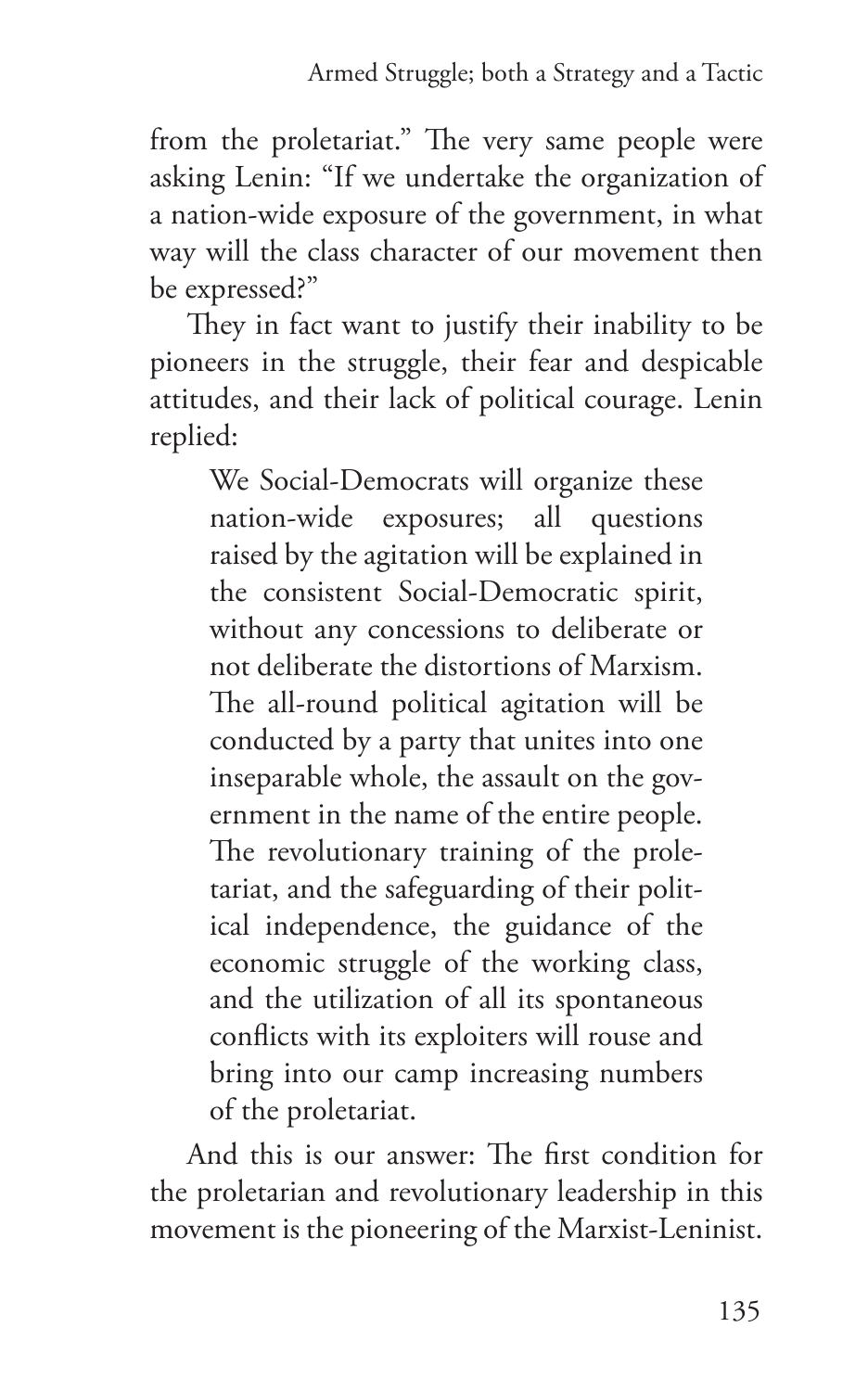It is we who will become the precursor of this struggle; it is we who will have started armed struggle. Under the present conditions, aren't revolutionary armed action and its objectives, based on a Marxist-Leninist line, the greatest manifestation of communist practice and the most revolutionary method of anti-imperialist struggle? If the prerequisite for drawing the masses, including the proletariat, into the struggle is armed struggle itself, should this armed struggle have only the proletariat as its goal or should it rely on all the masses? Shouldn't revolutionary action and propaganda start from their most popular form? If the vanguard party comes into existence in the course of the struggle, what is wrong with also creating formal links with the proletariat in the process of armed movement? Is it not in armed struggle itself in which the working class will assume its proper role in the anti-imperialist struggle? The Cuban experience has a very instructive lesson in this regard to which Simon Torres and Julio Arone allude:

From the time Fidel went to Mexico he had a plan to which he adhered throughout the struggle. This plan might be indicated metaphorically by a means of pyramid in which the organizational forms constituting the base are broad enough to contain different classes, while the apex is made up of a coherent armed nucleus capable of subordinating conflicts 'from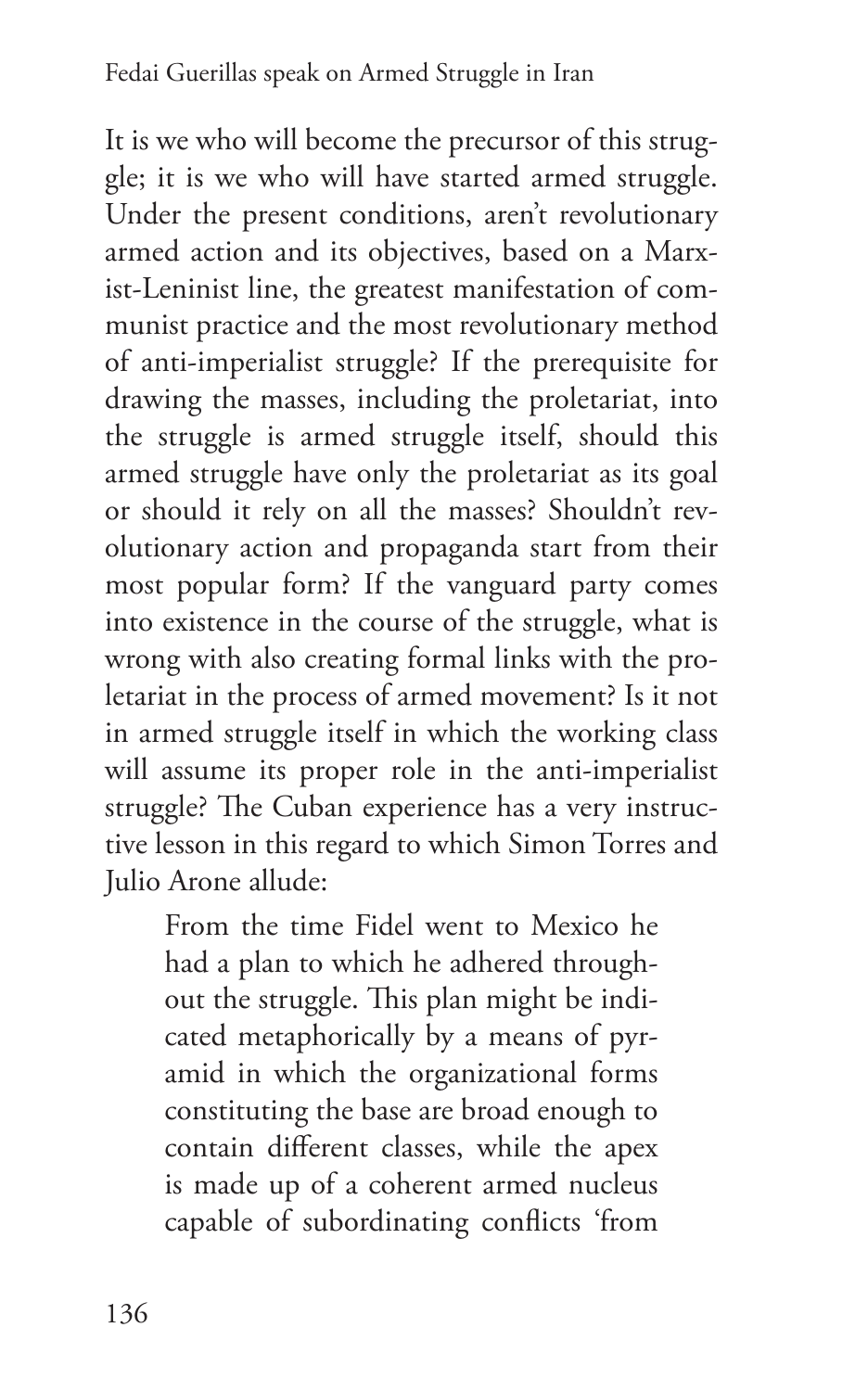below' in the interest of activating all forms of struggle against the dictatorship.

…Is it necessary to add that the armed unit, superimposed on the other forms of organization and leadership and also in the position an organizational "centre," fulfilled a double function: first, to maintain the cohesion and functioning of one front of classes; and second, within that front, strategically to guarantee the primacy of the most revolutionary classes?<sup>71</sup>

…The broad base of the Movement corresponded to the narrow social base of the Batista government under the conditions of profound crisis within the traditional political parties which permitted a regrouping of forces in a new way; and its central armed nucleus corresponded to the form in which it was necessary to liquidate the bourgeois-latifundista-imperialist domination. Batista's March 10 coup had closed all avenues to a reformist way...72

If armed struggle can mobilize the masses and produce the overthrow of the ruling power, then it is the duty of the Marxist-Leninist to become, with whatever organizations, methods, and slogans necessary, the harbinger of such a struggle. We should

 $\frac{71}{71}$ Torres and Arone, pp. 54-55

<sup>72</sup> Torres and Arone, p. 59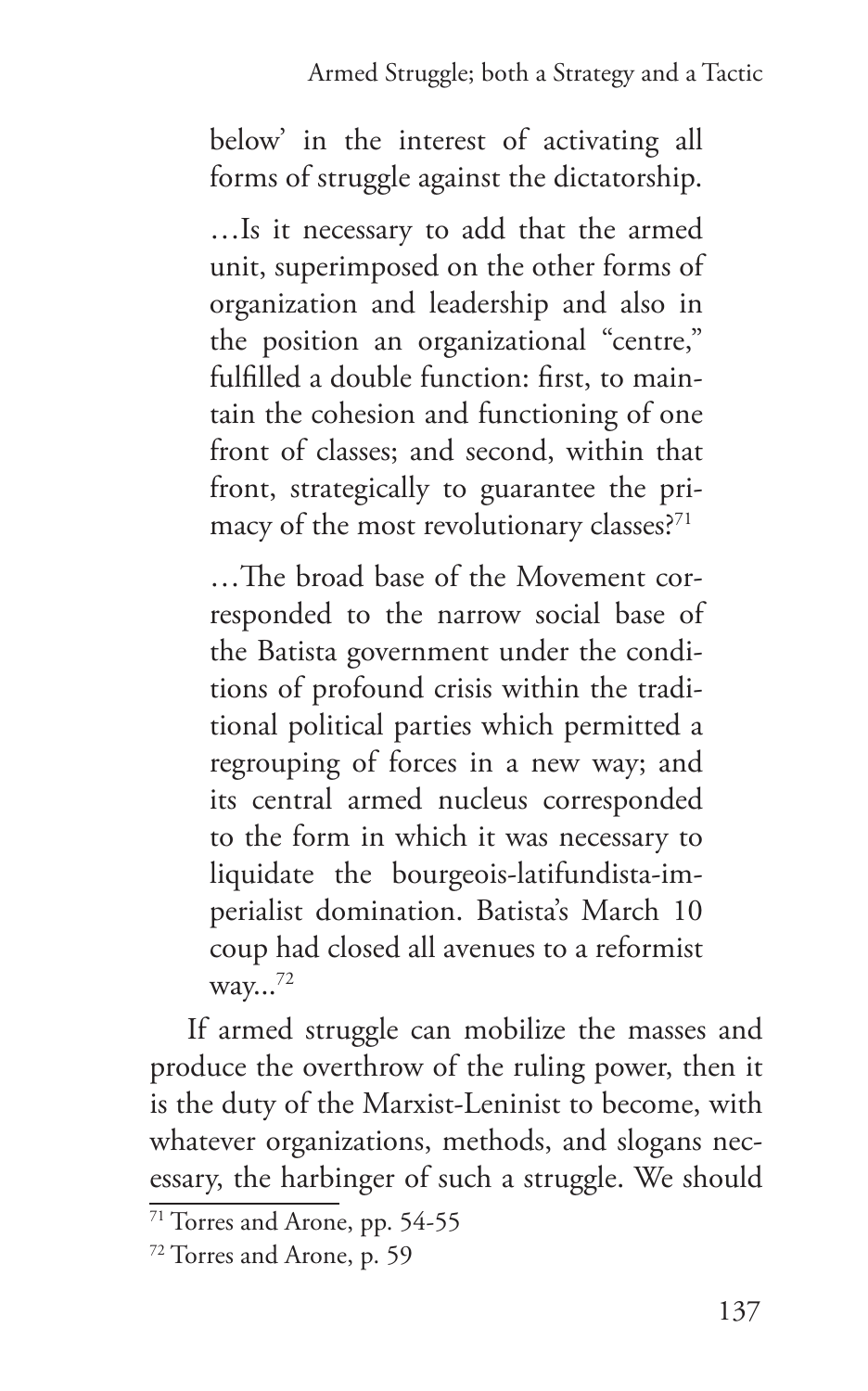learn from experience. We have to ask ourselves why the communist parties of the Middle East became futile organizations and detached from the masses? We have to ask ourselves why the leadership of the anti-imperialist struggle in this region is (still predominantly) in the hands of the petit bourgeoisie? Don't these coups,<sup>73</sup> some of which succeeded to some extent to mobilize the broad masses in an anti-imperialist struggle, show that when overthrowing the ruling power is the order of the day, the communist parties of this region exist as though there are still years to come before the question of seizure of power is to be posed?

Today the peril exists that through inactivity the Marxist-Leninists will surrender the leadership of the people's anti-imperialist struggle into the hands of the petit bourgeoisie. The communist movement, if it is to assume the leadership of the anti-imperialist struggle of the people, if it is to transform itself into the real vanguard of the masses, must dare, must give both in theory and practice, a concrete answer to the question of how to replace the imperialistic ruling power and transfer power to the exploited. If the vanguard role of the Marxist-Leninist in this protracted armed struggle falls to secure the revolutionary proletarian leadership in this struggle, nothing else can

The Middle East today is one of the most import-

<sup>73</sup> *Coup d'État* led by the petit bourgeoisie such as Nass- er's in Egypt, Ghasser's in Iraq and the Ba'athist coup in Syria.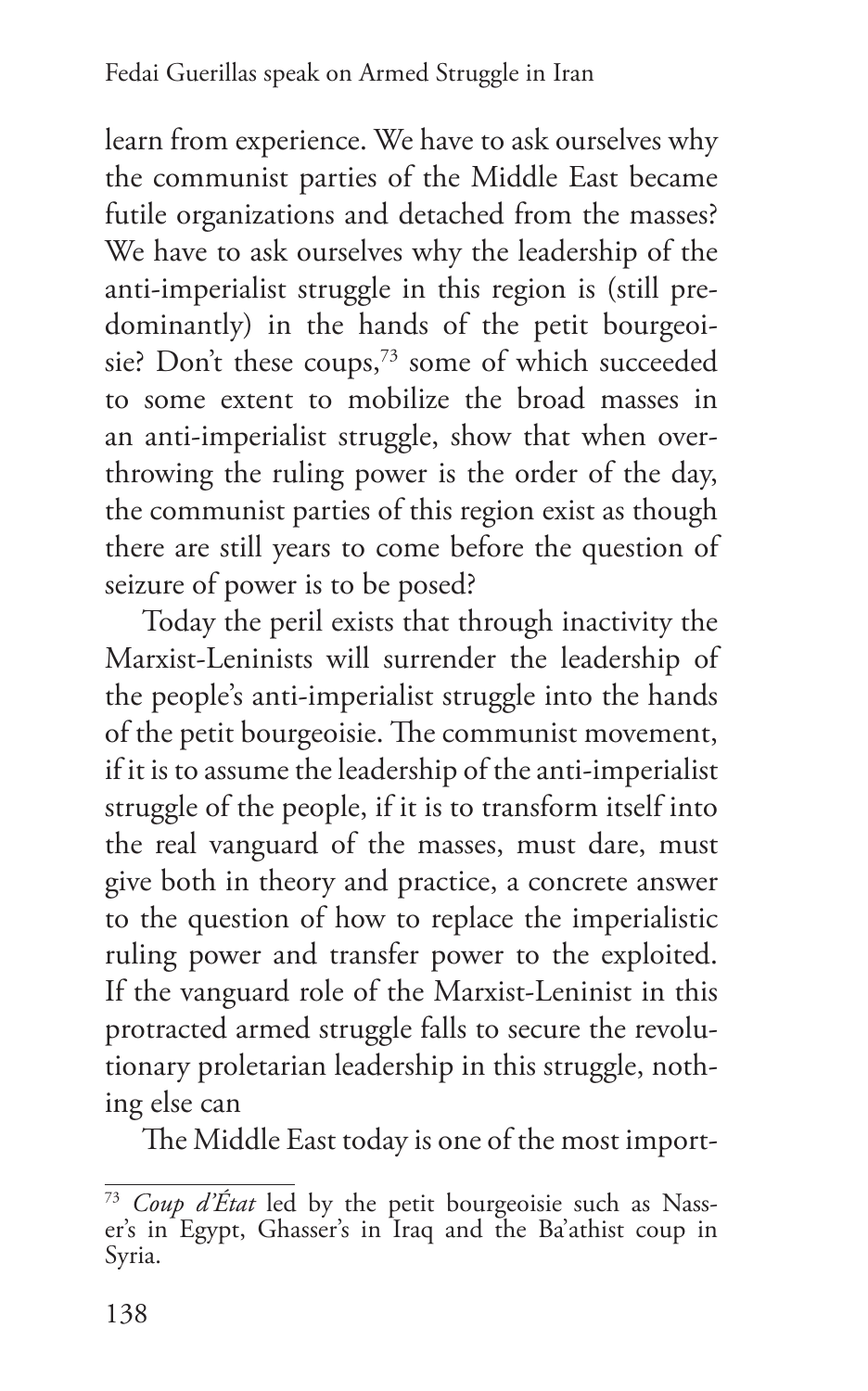ant and stormy regions of the world; the anti-imperialist struggle in this region has attained powerful heights; the revolution will more and more assume a regional character. The repressive instrument of the present ruling power, which until now had been used for the suppression of the peoples of Iran, is also becoming a cudgel to suppress and intimidate the anti-imperialist movements of the region. This so-called "island of stability," under the orders and with the assistance of its bosses, wants to silence the turbulent ocean. The struggle of the Kurdish people subject to the most severe oppression is now gaining new heights. How can we assist it? How can the struggle of the Kurdish people perform its proper role in the anti-imperialist struggle of all the peoples of Iran? In what way can we defeat the imperialist conspiracies of the ruling power? How can we assist the victory of the anti-imperialist forces in this region? Is not the unity of the Marxist-Leninist forces and the issue concerning the revolutionary united front composed of all oppressed classes, which has a decisive importance for the struggle of the people of Iran, attainable only through the course of armed action? For these reasons, the armed struggle is not only decisive but also urgent. The struggle is prolonged and difficult; the support of the masses is not easily won; it requires continual hard and prolonged work. But, the masses will certainly respond to the hard and prolonged work and they will certainly respond to the practical calling of their vanguard. Revolution takes form within the revolution itself;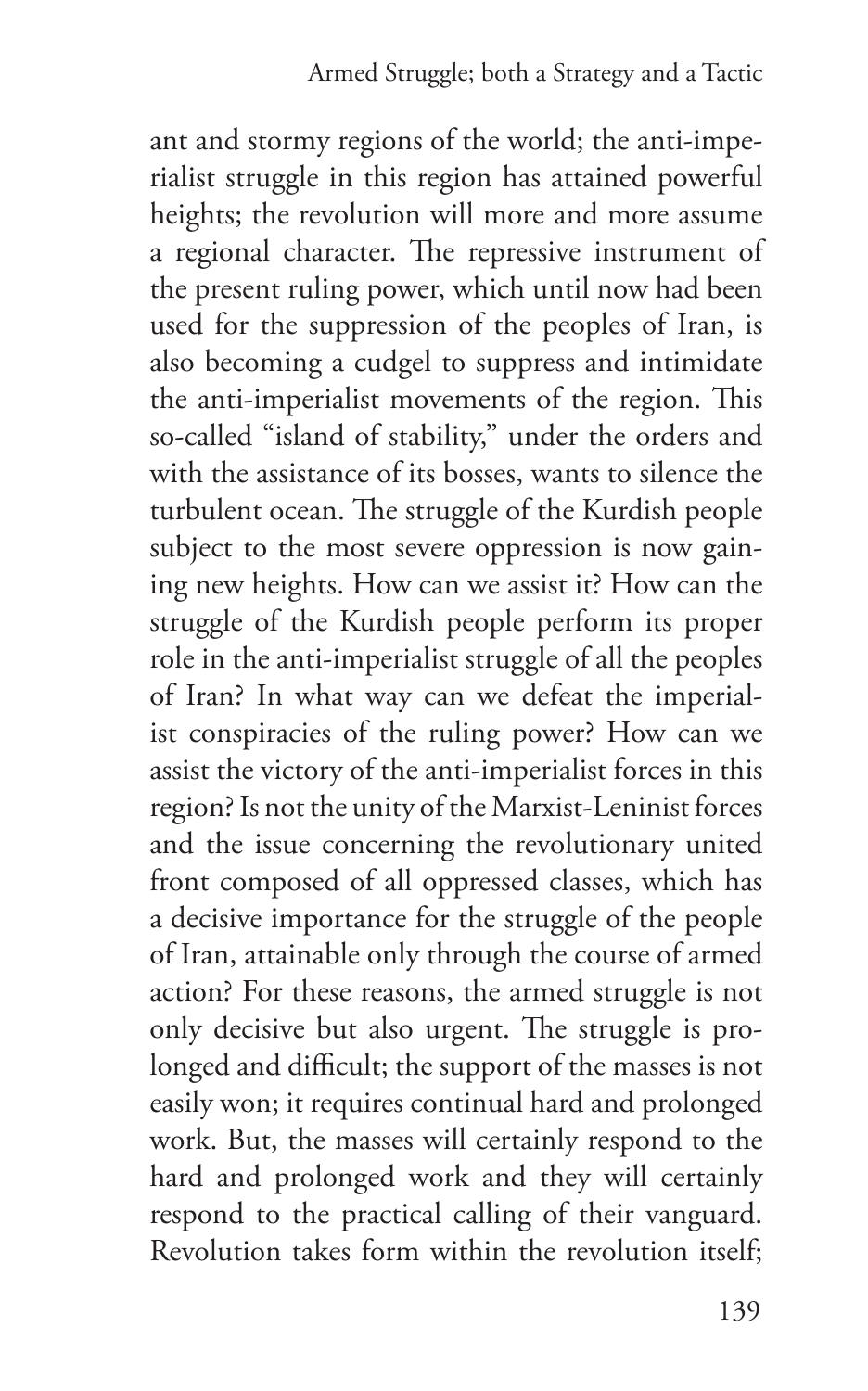and the truth is that even the revolution, in the process of revolution which has started with the most popular and the most general objectives, attains the most revolutionary objectives in the process of this uncompromising struggle by employing the most revolutionary tactics. The masses, in the course of this hard and prolonged struggle, under the leadership of the proletarian vanguard, become increasingly proletarianized and will trust their leadership more and more. The struggle against imperialism is transformed into the struggle against capitalism; the struggle against imperialist expropriation is transformed into the struggle for socialist expropriation. Armed struggle not only eliminates the tragic separation between the Marxist-Leninist vanguard and the masses, but also prepares the ground for them to unify strategically as well as tactically, not on the immediate and urgent objectives alone, but also on the most general objectives. The communist movement must dare; it must not fear temporary failures; the time for action has now arrived; "The weapon of criticism must give its place to the criticism of the weapon."

Now we should conclude:

The experiences of the peoples of Latin America and the experiences of our own peoples (particularly those of the Kurdish people) have shown that a guerrilla struggle in the countryside will not be victorious without the political-military support of the city and without the political-military work of the urban forces. Now the question arises that while it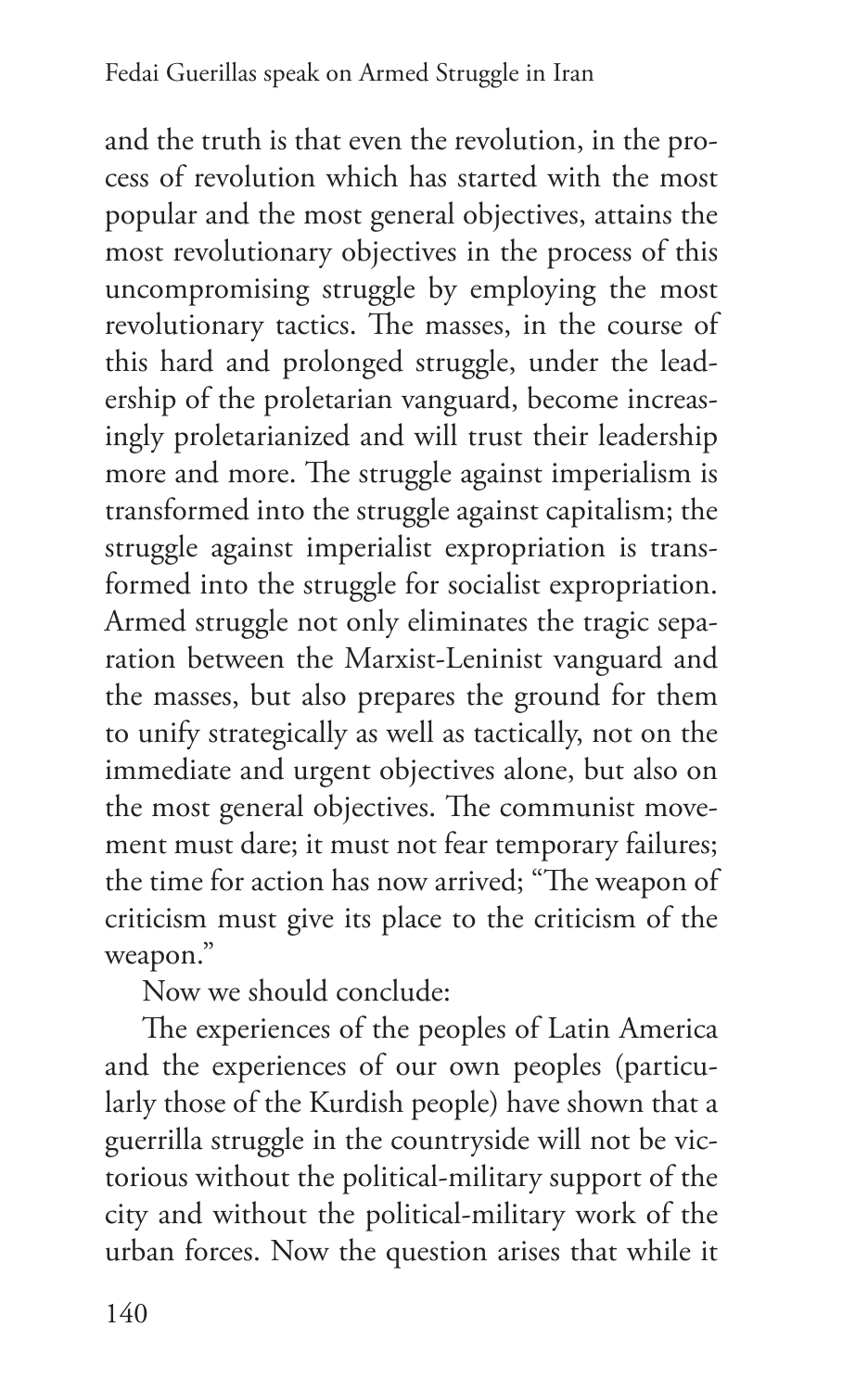is correct that a struggle in the countryside that does not have the support of the city will eventually be defeated, should we not even start such a struggle? If we have relative confidence in the support of the city in the foreseeable future, and if the survival of the rural guerrilla is guaranteed until such a juncture, should we not even start such a struggle? It is here that we must come out of the world of generalities and examine the conditions of our country in detail.

Before anything else, one should note the fundamental point that the armed struggle in Iran will start with group-type formations and with small groups that have limited capabilities and force. Although some of these groups have certain connections with one another, we cannot consider these groups as actually and concretely being a unitary and solidified force. In armed struggle, the principle of dispersing the forces of the enemy is a very fundamental principle, and the armed action which is initiated by a group, if not continued by other groups, will sooner or later experience defeat.

Thus this fundamental principle is obtained: all revolutionary groups that have recognized their revolutionary tasks must, by their military work, strike blows against the enemy, disperse the forces of the enemy, expose the enemy, and educate the masses in any way they can. The method each group adopts to this end is determined with respect to a series of technical and tactical facts. For instance, a group settled in Kurdistan must naturally operate there. But are the cities of Kurdistan suitable places for urban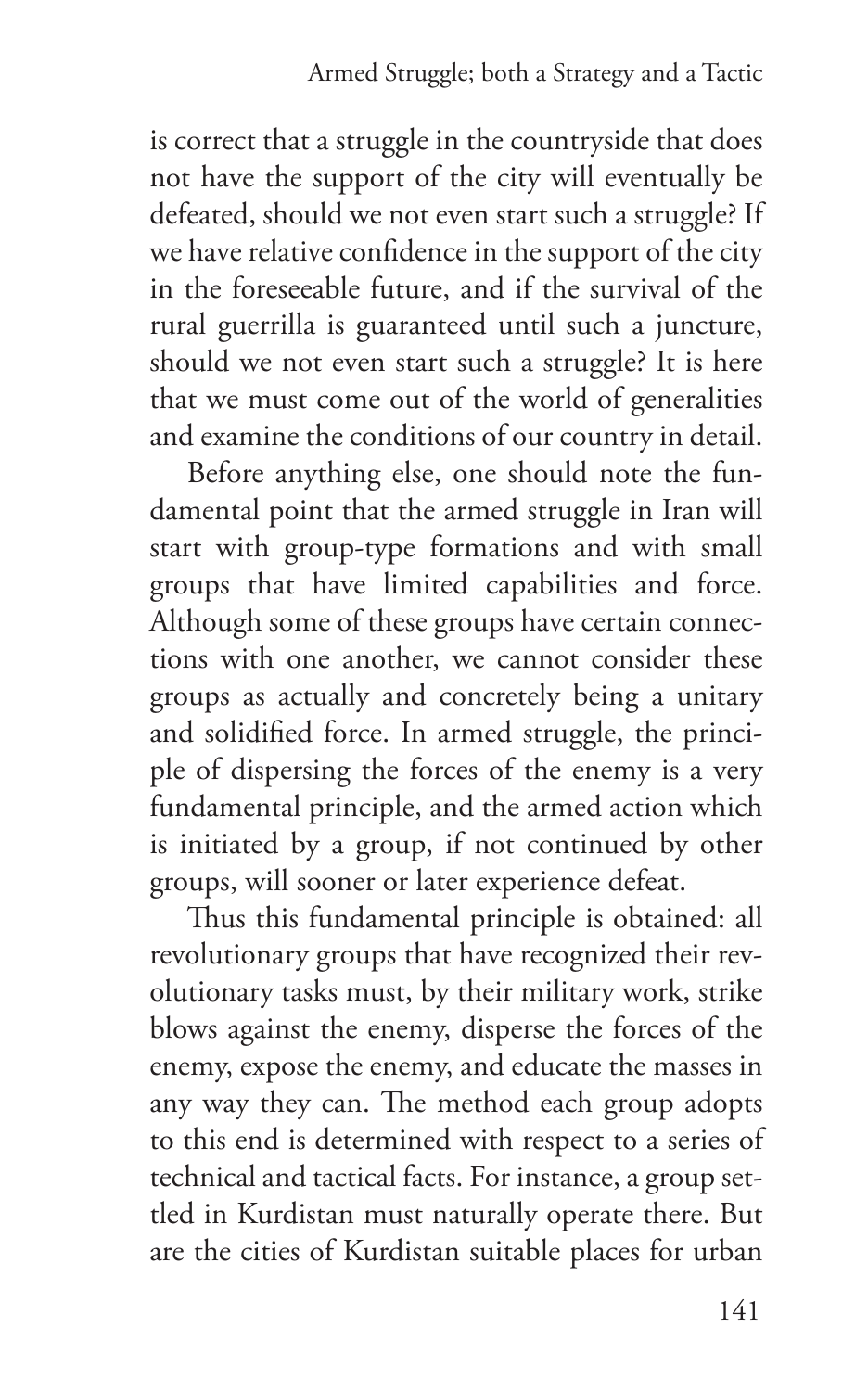guerrilla activity? Of course not. The base of the revolutionaries who are settled in Kurdistan and who want to become engaged in armed struggle must be stationed mostly in the countryside, although in the city we can also mobilize a small force for a series of political-military tasks. The case of revolutionaries who are settled in Azerbaijan, the northern regions of the country, etc., is the same. Basically, the city in Iran most suitable to vast urban guerrilla activity is Teheran. A few other big cities such as Isfahan, Tabriz, Mashad, etc. are relatively, and to a limited extent, suitable. Furthermore, at the beginning the agitational and the political aspect of armed struggle is fundamental and decisive, and its military aspect is secondary. Thus armed struggle should have an all—encompassing influence on all of our people. In addition, a wider and more structured organization of armed struggle and the establishment of co-operation between fighting groups is an urgent issue. Therefore, the existence of political-military work in big cities, particularly in Teheran as the crossroads of the communication network of the country and the country's important production and economic centre, and as the connecting centre of fighting groups everywhere, is a decisive matter. We should, however, note that the enemy will attempt to suppress this struggle with all its force and capability and with all it has in its power. This is why the military aspect of armed struggle will gain increasing importance; and as soon as this happens, the exodus to the countryside and the extension of the major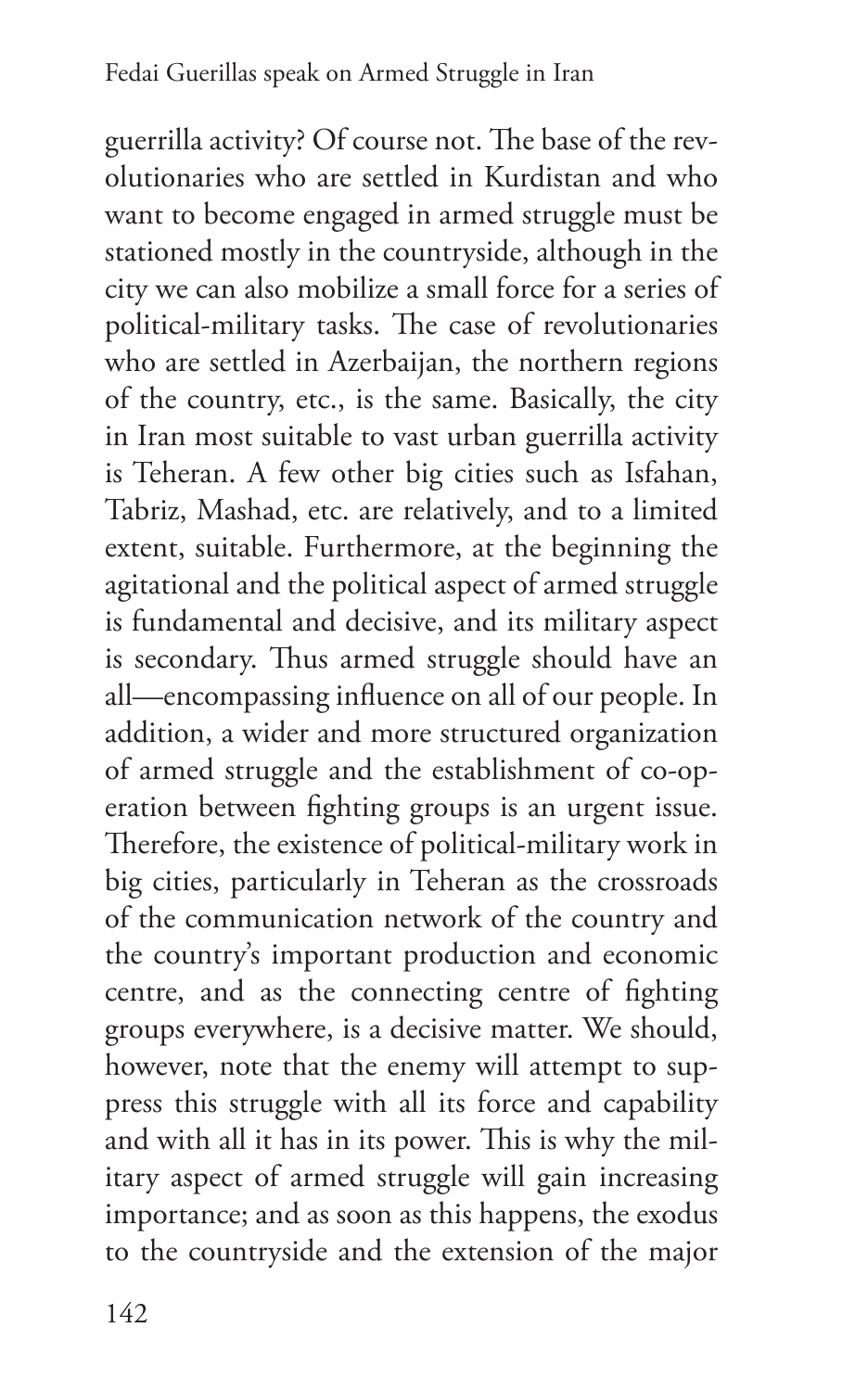arena of the struggle to the countryside will become a decisive factor.

If we wish to conclude, we can propose the following general line for the revolutionary groups of Iran: Under the present conditions, armed struggle constitutes the major form of struggle. At the beginning, it has a dominantly agitational aspect. Politically, the guerrilla struggle in the city, either for a movement as a whole or for the guerrilla struggle in the countryside, plays a vital and crucial role. However, urban guerrillas can exist specifically in Teheran and to a lesser extent in a few other major cities. Thus, considering the vital principle of dispersing the forces of the enemy and in this regard noting that the military aspect of the struggle will rapidly and increasingly gain importance, it is the duty of the revolutionary groups to start their political-military work wherever it seems expedient considering the enemy's military potential, the technical and tactical possibilities of our own forces, the social and economic conditions of the people, and the geographical conditions.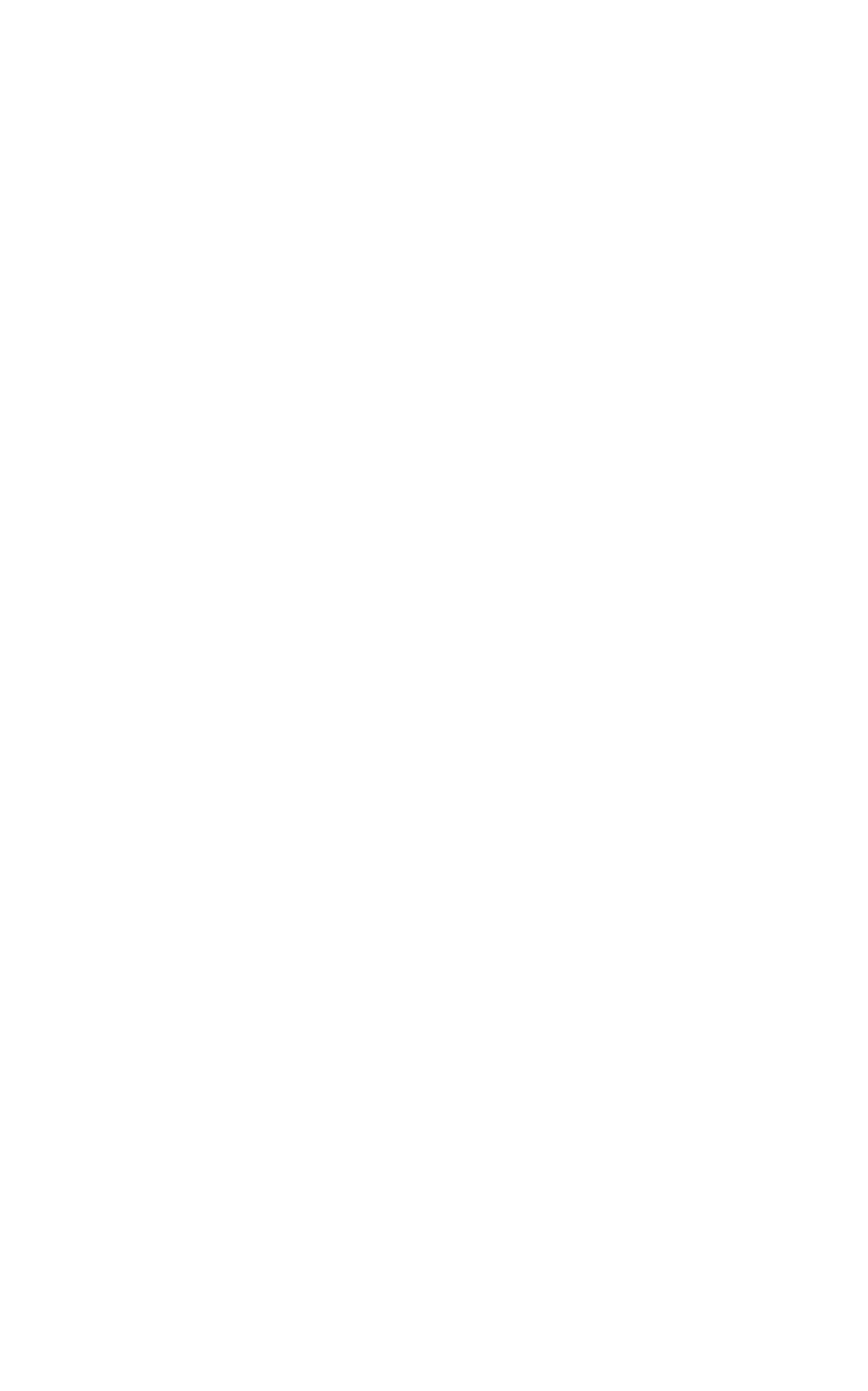# **Introduction to** *The Necessity of Armed Struggle and Refutation of the Theory of Survival*

### George Habash

The history of the Iranian peoples is rich in revolutionary struggles against colonialism and the various manifestations of foreign interference as well as struggle against the reactionary, dictatorial puppet regime and the comprador bourgeoisie. This is in addition to the struggle against the racial chauvinistic oppression—one of the forms of national and class oppression whose victims are the masses of different nationalities living under the reactionary regime of the Shah.

In this rich and long history of national and class struggle, the Iranian people have had to make many precious sacrifices. This is a result of Iran's rich endowment of natural resources and its important strategic position. Thus Iran has always attracted colonial powers, as demonstrated by the special attention given to it by the American imperialists. These powers are willing to give the regime any kind of assistance needed in order to safeguard the reactionary regime which serves to protect the savage plunder of Iran's resources by the imperialist monopolies. In addition, the regime is used as a stooge for the oppression of liberation movements in the Middle East, in the gulf, and in other Arab countries.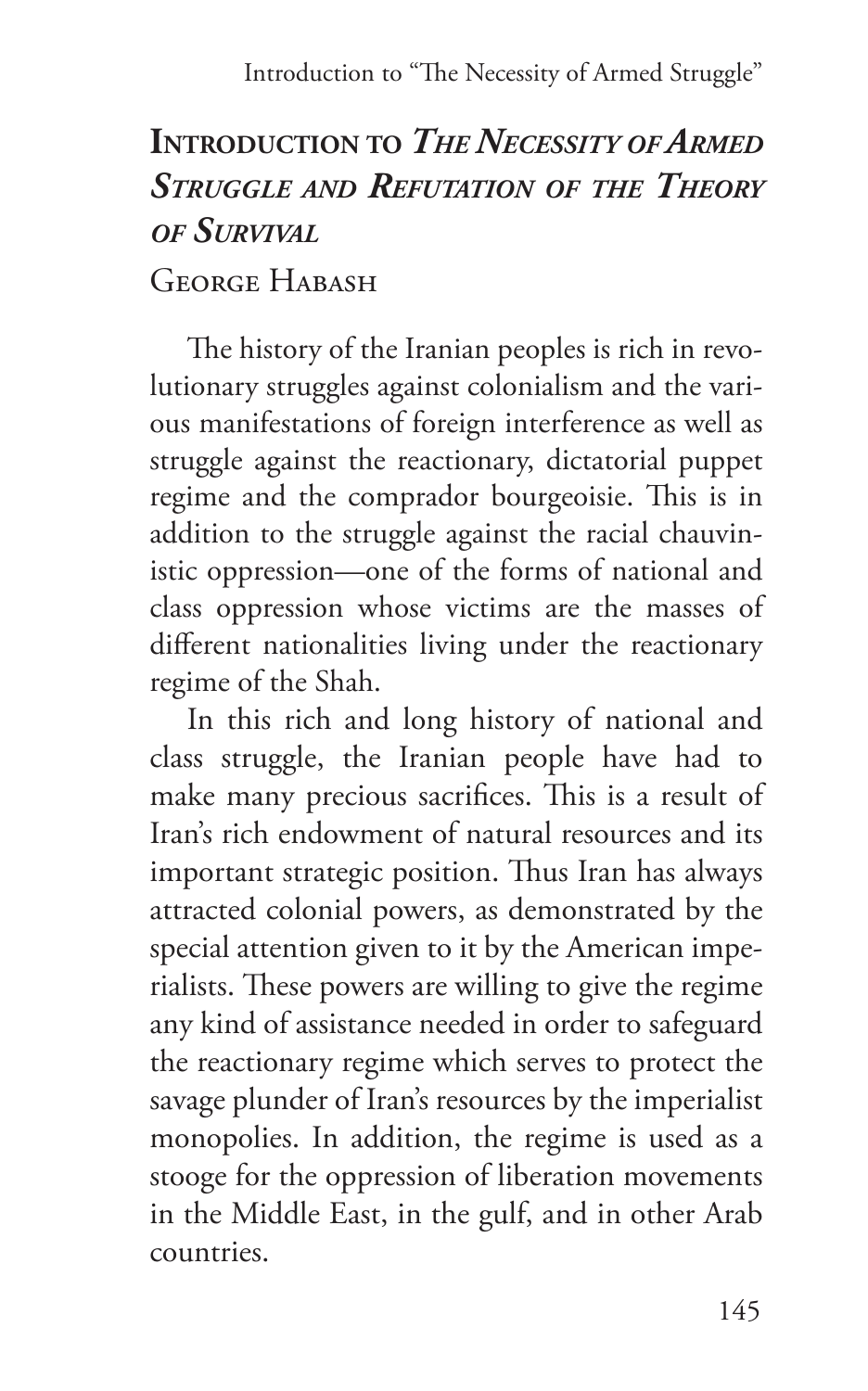This regional and world-wide role of the struggle of the Iranian people gives this struggle a broader role than that of a national struggle. It is of great importance to all national liberations movements in the entire region and especially to the Arab liberation movements. Therefore, the unity between the liberation struggle of the Iranian people and that of the Arab people has greater significance than its historical context. Thus, this unity is an international responsibility of national liberation movements from which will develop a sound foundation for the progressive democracy in the free and progressive future of the region. This unity establishes a greater bond between brothers who have waged liberation struggles against the same enemy, that is, against American imperialism with its many reactionary, Zionist and racist bases.

Thus, we view the struggle of the Iranian people, especially its revolutionary and progressive vanguards, on the level of a unified, strategic solidarity in this fateful struggle. This is natural since there exists a parallel unity, through the links between the reactionary stooges, amongst the puppet Shah's regime, the aggressive military system of Zionism in our land Palestine, and the reactionary puppet Arab regimes. But our revolutionary solidarity is a progressive one, existing among the people in struggle against this imperialist, racist and reactionary unity.

So far, we have considered the general unity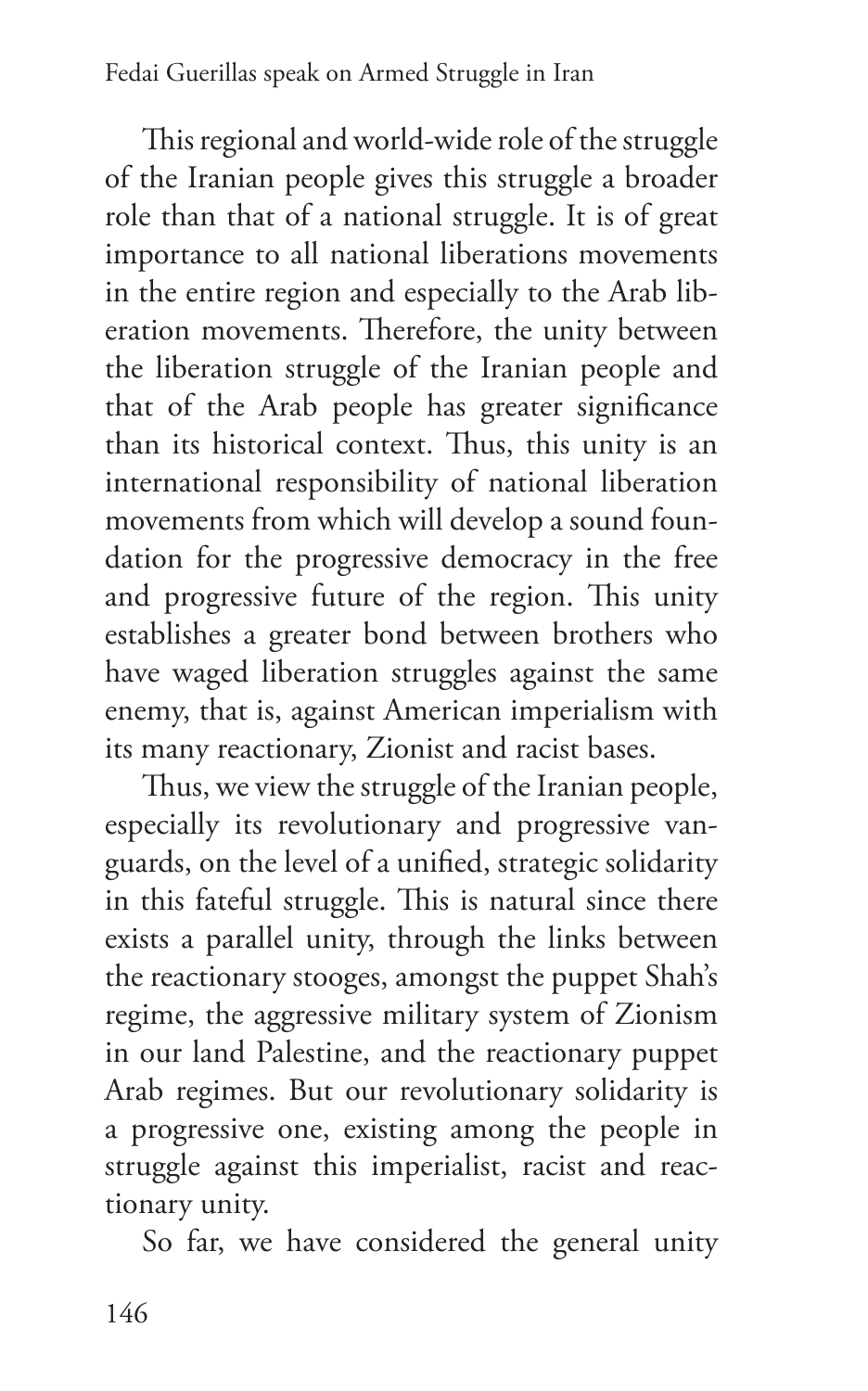between our people and the people of Iran; but specifically we consider the Organization of the Iranian People's Fedayee Guerrillas as one of the most valuable revolutionary vanguards whose existence is necessitated by the struggle of the Iranian people at its present stage. We admire their heroic struggle, with its many sacrifices, as we appreciate the role they play in creating solidarity between the struggle of the Iranian people and that of the Arab people in general and the people of Palestine in particular.

Now about the book that is in our hands, which without doubt is a discussion of a crucial problem, and about its heroic author, the martyred Comrade Amir Parviz Pouyan, who decorated it with his own blood. It is of special importance to all national liberation movements specifically at that stage when faced with the choice of either armed struggle against the most savage kinds of repression, oppression and terror, or, as the martyred comrade calls it, the "theory of survival" faced with the same conditions.

In refuting the "survival theory," the book goes deeper than its progressive theoretical, scientific and practical level. It prepares the fundamental basis for the formation of a struggling Fedayee vanguard to crush and conquer the obstacles of dictatorial repression as a means to remove the impediments of fear and horror blocking the path of the masses and to organize them into a revolutionary,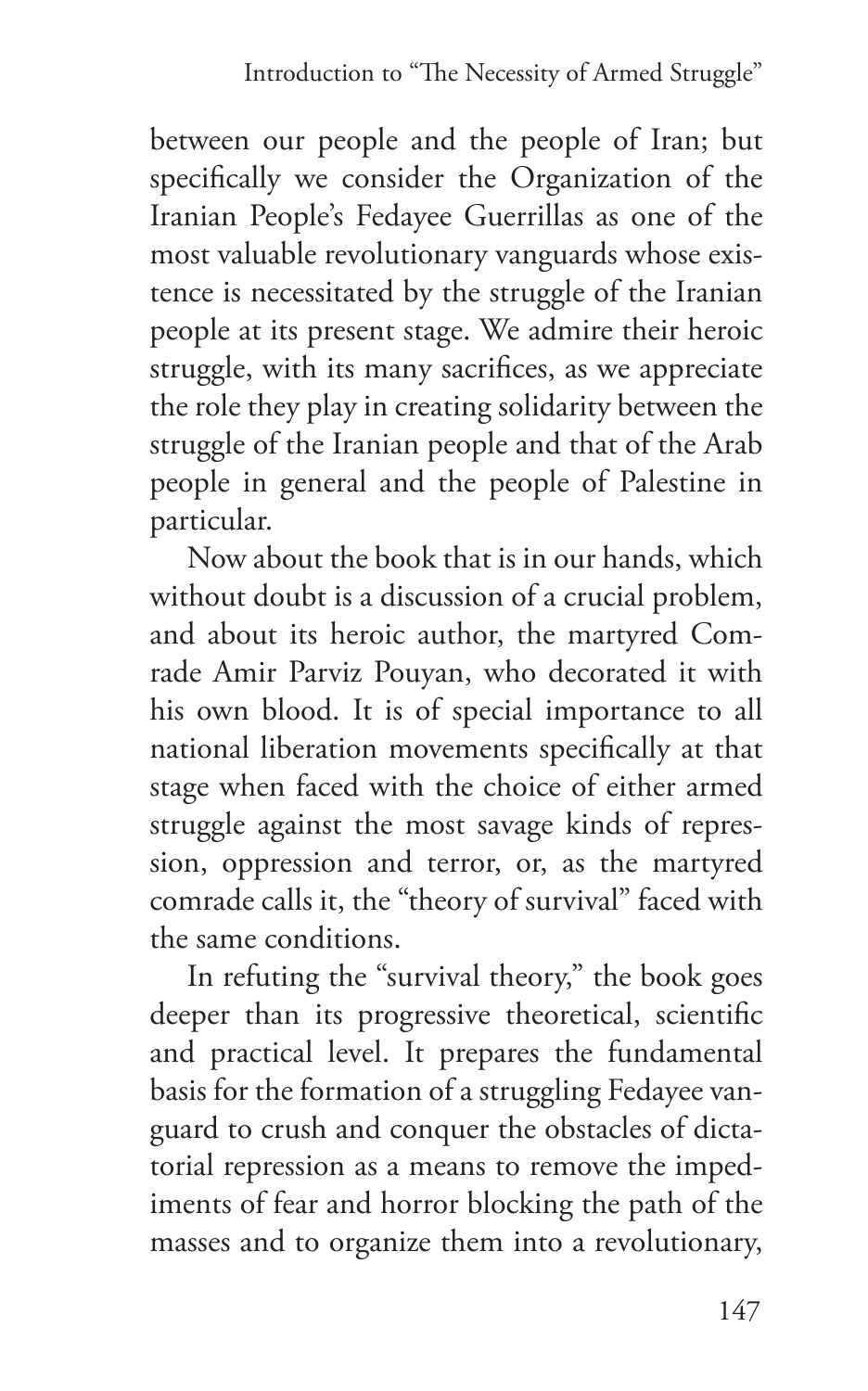popular organization or political party, the proletarian party.

If this book devotes most of its attention to the refutation of the "theory of survival" and stresses the historical necessity of creating the vanguard under these conditions and is victorious in this task, it is because this is the subject that forms the essential core of the ideological discussions in Iran. It was necessary to give the same attention to the transition or growth of the vanguards of the struggle to the revolutionary party.

Undoubtedly, it was the martyrdom of Comrade Pouyan which delayed the discussion and elaboration of this subject. It is therefore the responsibility of other comrades inspired by this heritage which is sealed with blood to arm themselves with experience and to attempt to fulfill the above-mentioned task. Performing this requires a Marxist-Leninist consciousness and should be based on the teaching experiences of the struggle of the people of Iran, its working class, and its struggling Fedayee vanguards.

In concluding this short introduction to this book, I am happy to reaffirm on my behalf and in the name of the Popular Front for the Liberation of Palestine and in the name of the struggling people of Palestine that we have absolute and full faith in the victory of the Iranian people in their heroic struggle against the puppet, chauvinist and reactionary regime against all imperialist forces back-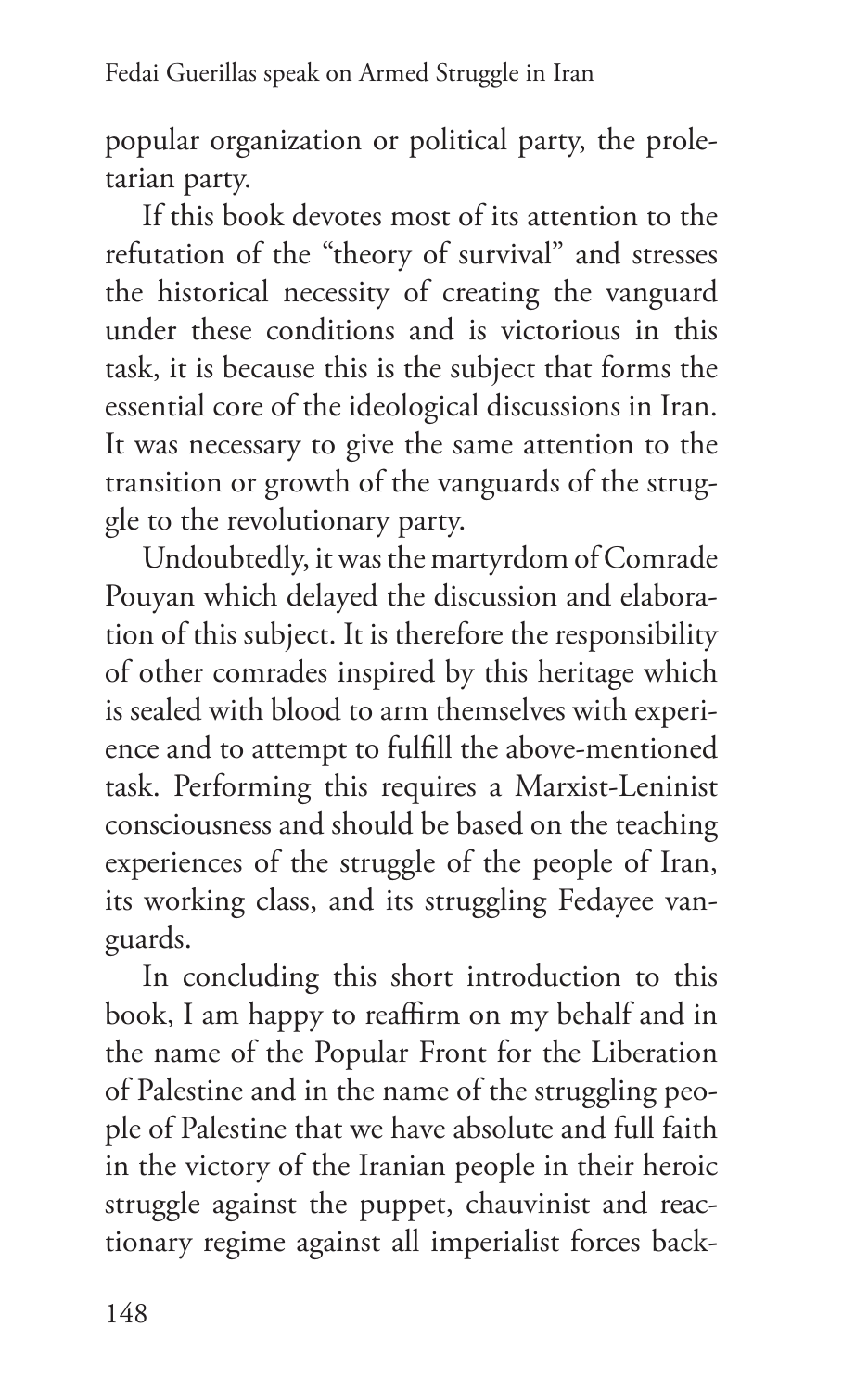ing it, as we have faith in the victory of our people against our common imperialist. Zionist and reactionary enemy. All of us today are struggling for the liberation of the whole region and the establishment of a democratic and progressive future for the region and for peace and true brotherhood as part of the free world, free of all exploitation and domination, a world of justice, peace and socialism.

## **Dr. George Habash Popular Front for the Liberation of Palestine Secretary General**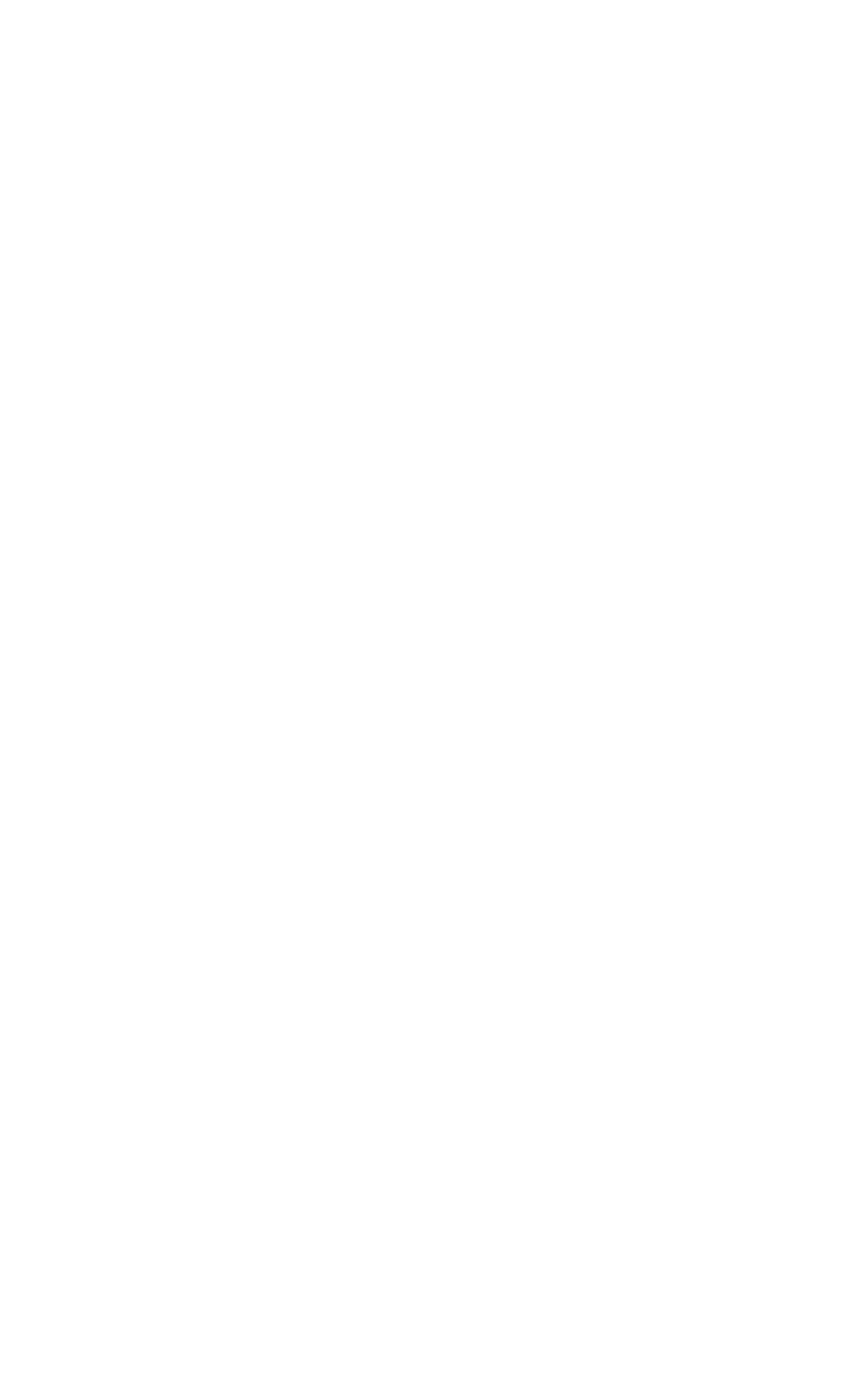## **The Necessity of Armed Struggle and Refutation of the Theory of "Survival"** Amir Parviz Pouyan

The following article was written in the Spring of 1970; since then I have found no appropriate opportunity for its correction and development. Now this article is being published without any modifications or alterations, so that it can be corrected and developed in the future upon receiving the opinions of the comrades. It should not be considered complete. In my own opinion, its development is necessary.

In the three months since this article was written, we have frequently examined the policy of armed action and each time have naturally learned new things from our discussions. Therefore, it appears necessary for me to reflect in my article what we have learned, and to make alterations in my writing if it is so required.

The militant elements, especially the Marxists, are not at all in secure conditions. The police have mobilised all their forces and are trying night and day to discover the underground network of the struggle and to identify the militants. The enemy does not hesitate in the least to use any suitable tactic or special methods to suppress the militants.

Following the defeat of the anti-imperialist struggle in Iran (1953) and the re-establishment of fascist rule of the imperialist agents, there has developed a state of terror and suppression in our country which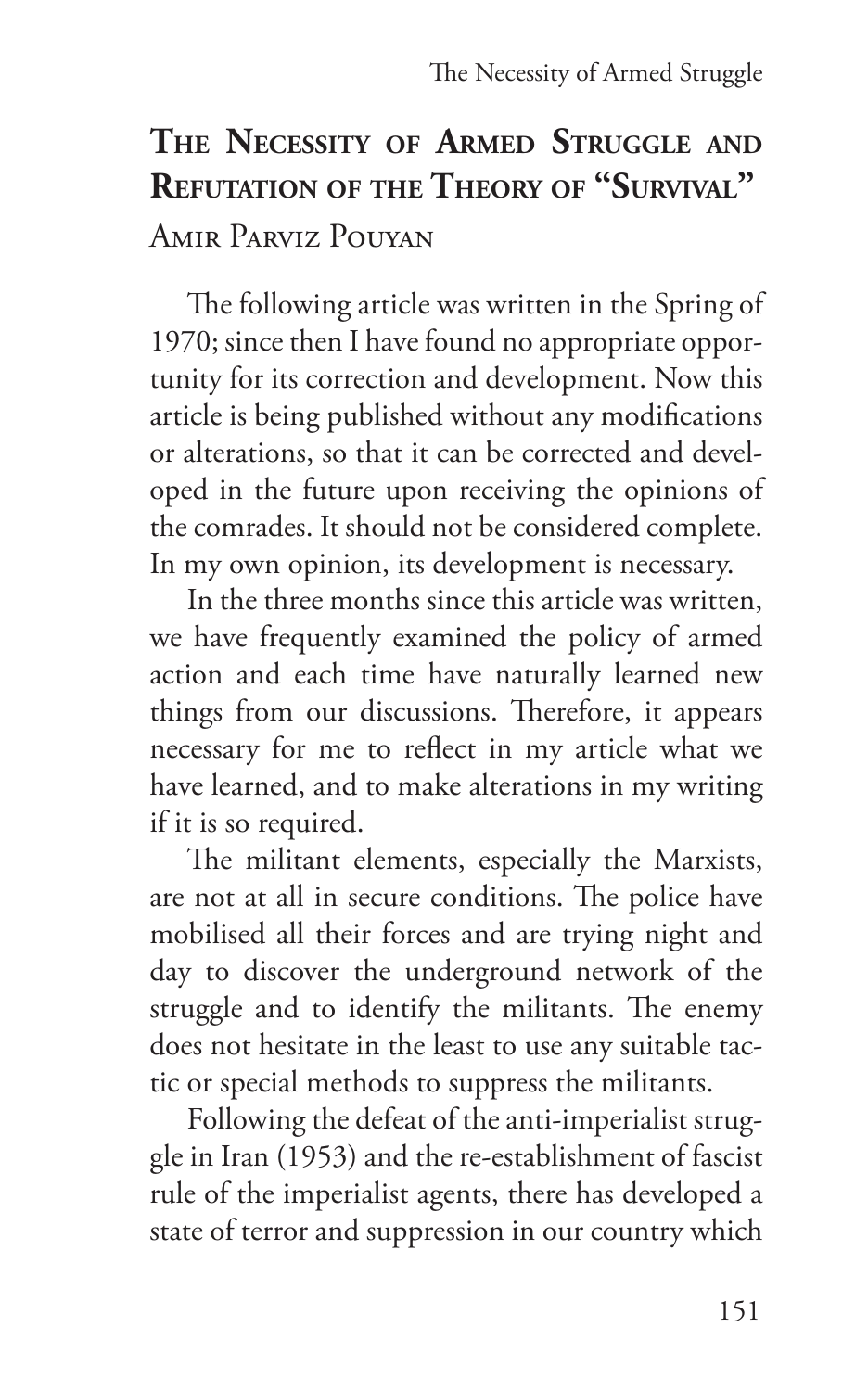has enabled the police to gain the collaboration of many of the cowardly, profiteering elements who have betrayed the people's interests.

Under the circumstances where the revolutionary intellectuals lack any type of direct and firm relationship with the masses, our situation is not like the example of "fish living in the sea of the people's support." Rather, it is the case of small and scattered fishes surrounded by crocodiles and herons. The terror and suppression, the absence of any democratic conditions, has made the establishment of contact with our own people extremely difficult. Even the most indirect and consequently the least fruitful contact is far from easy. All the enemy's efforts are directed towards preserving this state of affairs. So long as we are without any relationship with our own masses, it is easy to be discovered and suppressed. In order to be able to withstand this situation, and at the same time grow and create the political organisation of the working class, we must break the spell of our weakness and establish a direct and firm relationship with the masses.

Let us examine the exact methods used by the enemy to keep us away from the people. It has brought all the workers' and peasants' centers under its control. The military and non-military establishments control the movements of the urban residents to and from the villages. It has obliged the peasantry of many areas to inform the authorities of the entry of non-authorized urban residents to the villages.

In small and large factories there is an office of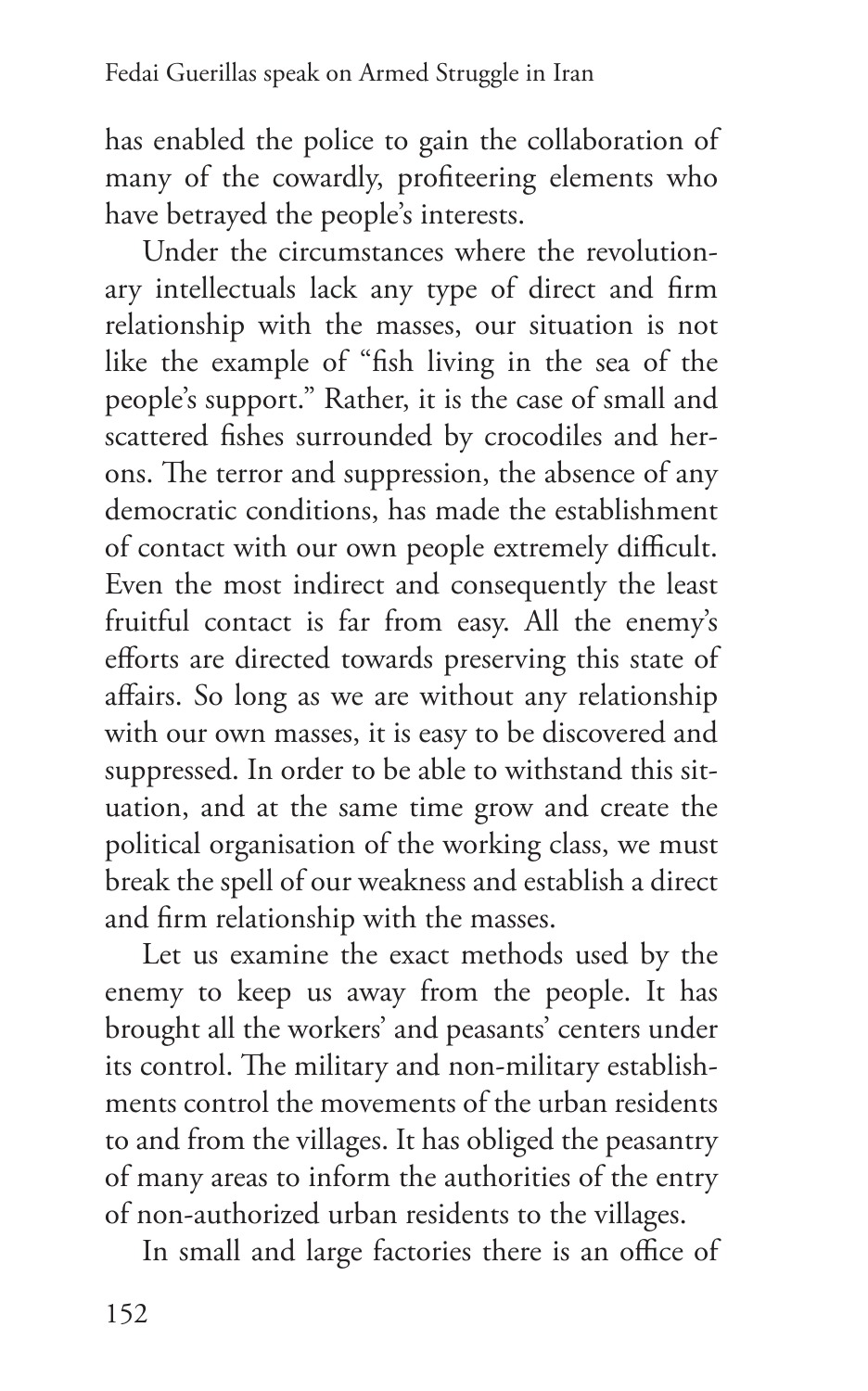the National Security and Information Organization (SAVAK) operating constantly. Employment of any worker or any office personnel is preceded by a full investigation of his past activities and connections. Even after employment the SAVAK, when possible, keeps the employee's every movement under full surveillance. Therefore, difficult as it is for militants to gain entry into the factories, it is still more difficult for them to proceed with agitational and organizational work.

The existing terror and suppression even make the use of secondary gathering centres of the workers and petit bourgeoisie, such as the teahouses, very difficult. In the cities, penetration among the workers is practically limited to accidental acquaintances, which are not always organizationally fruitful.

The process through which a worker is educated to become a disciplined revolutionary is a complex, arduous and lengthy one. Our experience shows that workers, even the younger ones, despite all their discontentment with the situation in which they live, do not exhibit much enthusiasm for political education. The reasons for this state of affairs lies in the total absence of any tangible political movement along with their lack of consciousness which has resulted, partially, in their acceptance of the dominant culture of the society. The young workers, especially, waste their limited leisure time and scanty savings upon cheap petit-bourgeois banalities. Most of them are tainted with lumpen idiosyncrasies. At work, if it is possible to utter a word, they try to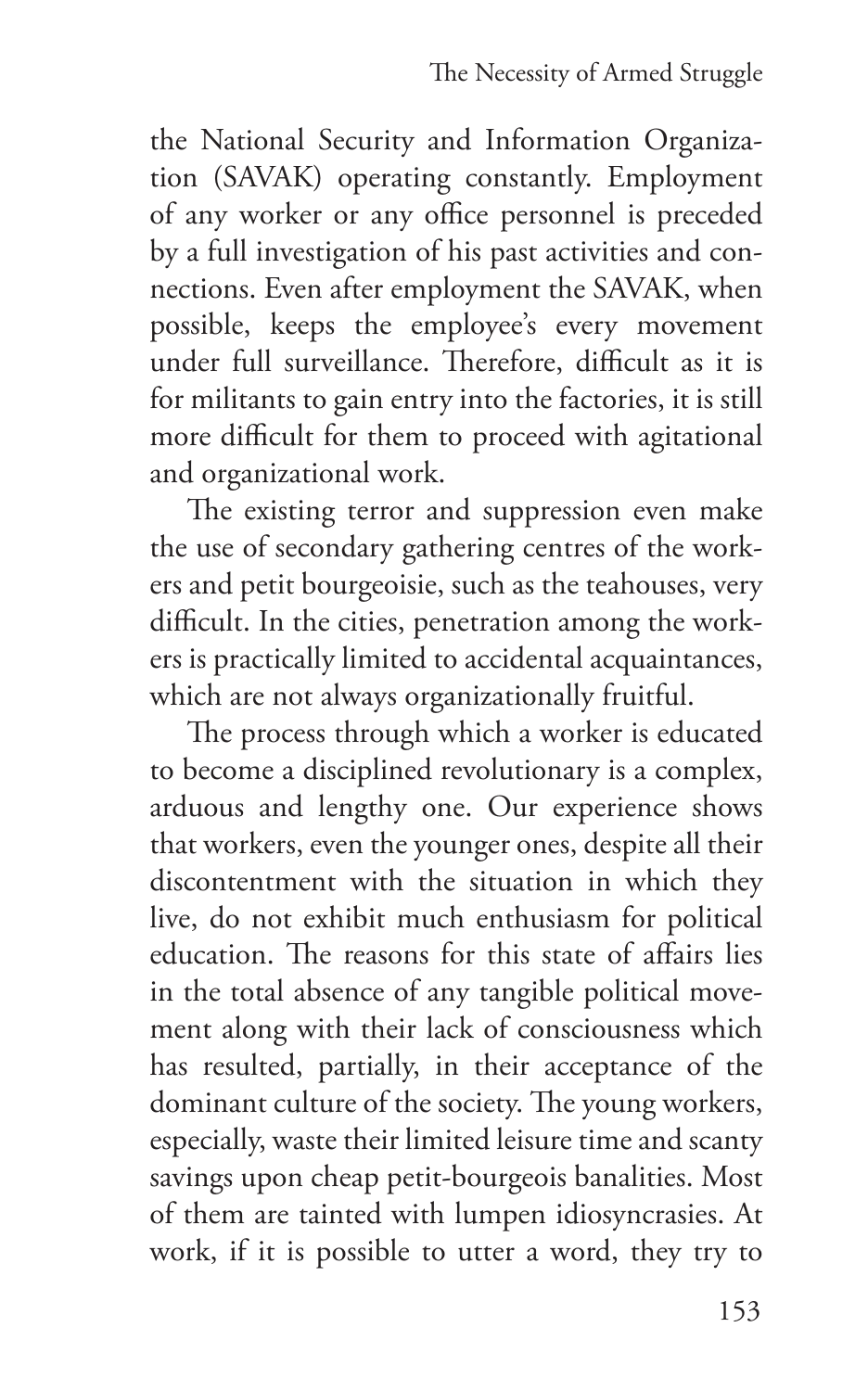make the working time seem shorter by resorting to vulgar conversation. The book readers among them are customers of the most decadent and filthy contemporary reactionary works. By preventing any mass political movement and by facilitating access to cheap entertainment, our enemy tries to accustom the workers to the acceptance of the general characteristics of the petit bourgeoisie. Hence, by doing so, to spread among them the antidote to political consciousness.

The police create a state of fear and suppression in the factory more than anywhere else. All methods are used to keep the workers in a constant state of fear and apprehension. The large factories in particular have been turned into military barracks, where the "productive soldiers" are put to work. An army discipline is enforced so that there might be but the least waste of time or chance of contact between the workers. Any tendency towards a strike or non-violent demonstration of grievances is met with the most brutal reactions: detainment, long interrogations, expulsion, and at times, torture. Each of these can have long-term negative effects on the future subsistence of the worker and would endanger their chance of being able to work or being employed at other production establishments and often results in their being replaced by one of the thousands in the reserve army of labour.

A worker who even before having had any record, had to confront innumerable difficulties merely to be able to sell their labour power, a worker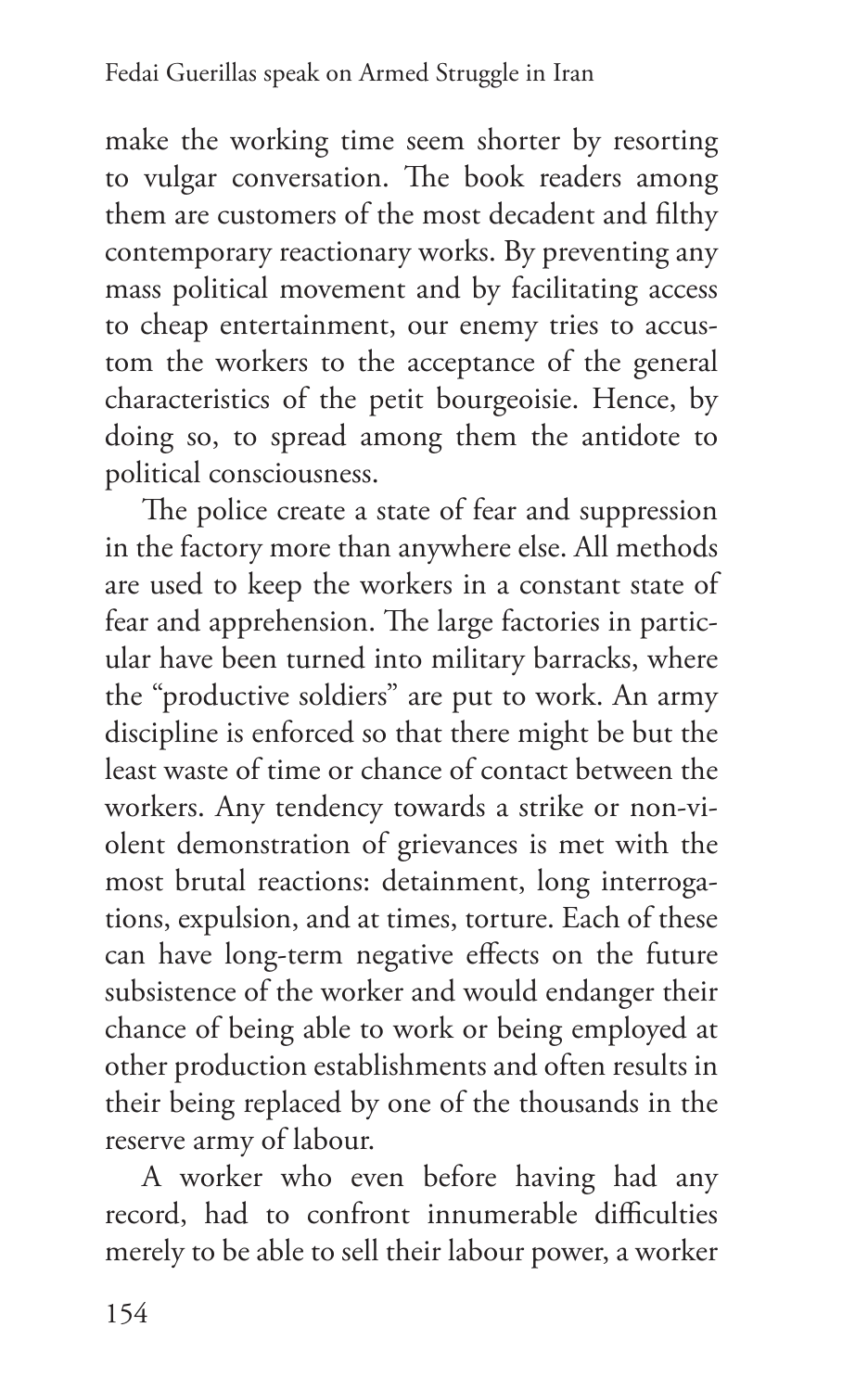who must frequently find an influential sponsor, or resort to the middlemen, or even pay a considerable amount of money to obtain a job, would find it almost impossible to get employed after having a bad record. Thus, although reluctantly, the worker prefers to become a manageable sheep and remains indifferent to political problems in order to survive.

In factories, private or state-owned, in any place which is a market for the sale of labour power; exploitation in its most shameless form is the order of the day. Workers are practically deprived of all sorts of social security; their labour power is bought only to the extent to which it is needed to proceed to a desired volume of production. They live in the eighteenth century, with the exception of having the questionable privilege of the twentieth century police rule.

If we express the oppression brought against them in words, they themselves feel this oppression with their whole being. If we write about their sufferings, they themselves constantly experience these sufferings. Nonetheless, they tolerate them, accept them with patience and, by taking refuge in petit-bourgeois entertainment, try to ease the burden of this suffering. Why?

The various reasons can be summed up into one. They presume the power of their enemy to be absolute and their own inability to emancipate themselves as absolute. How can one think of emancipation while confronting absolute power with absolute weakness? It is precisely this assumption which is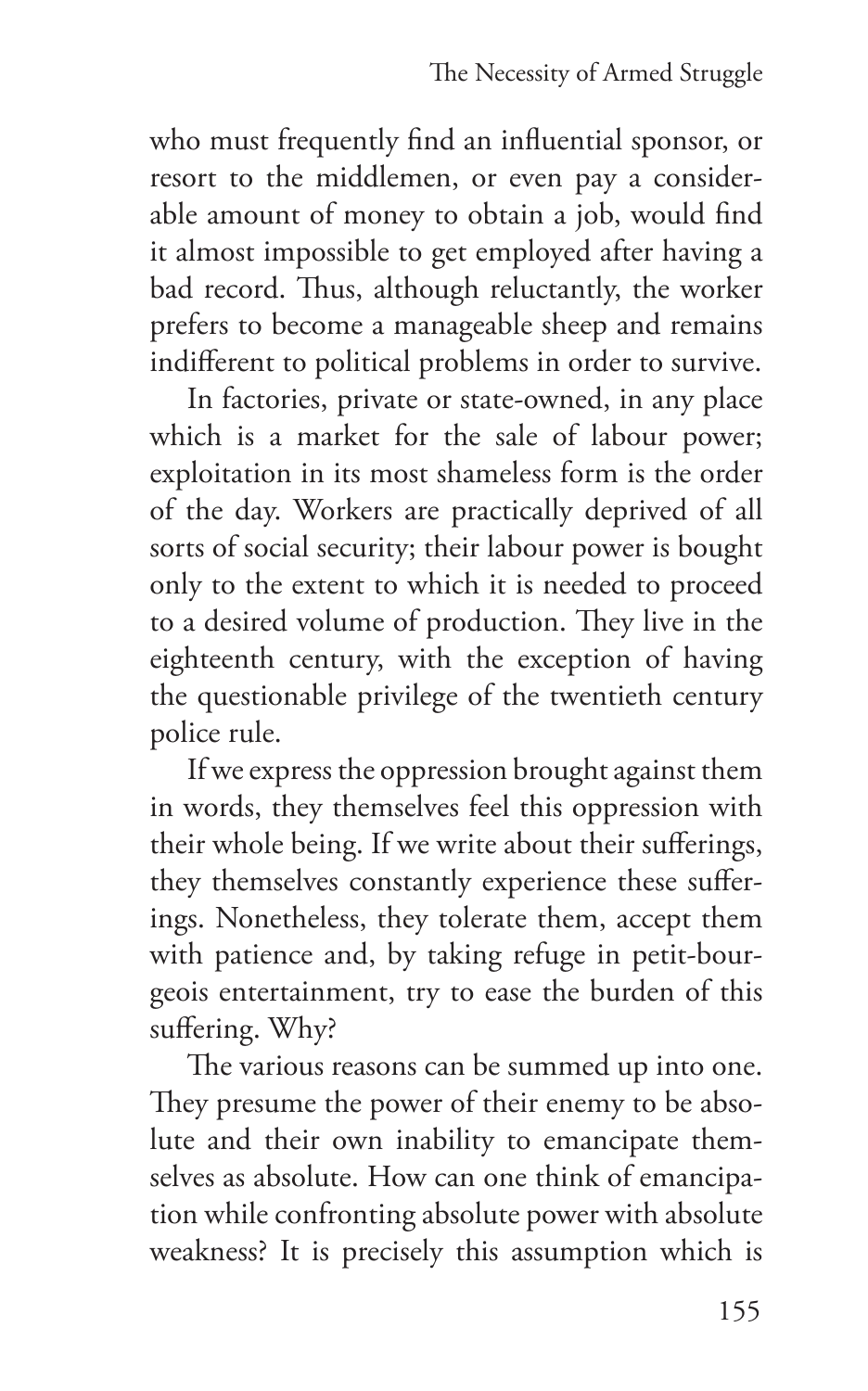the reason, a negative reaction to their ability—for their indifference to political discussion, and even at times, their ridicule of it.

A relationship with the proletariat, with the aim of drawing this class into political struggle, cannot be established except by changing this assumption, by destroying these two absolutes in their minds. Thus, under existing circumstances, where there exists no democratic possibility of making contact with, giving political consciousness to, and organizing the proletariat, the proletarian intellectuals must of necessity make contact with the masses of its class through revolutionary power. The revolutionary power establishes a moral tie between the proletariat and the proletarian intellectuals and the continued exercise of this power will lead to organizational ties.

Here we should pause for a moment and explain how this moral tie would come into being and how it would lead to organizational ties in due course.

We have briefly discussed earlier the main means by which the enemy has chosen to keep us away from the proletariat, and the proletariat from us. We can sum up once more. We have seen that one of the main means is through terror and suppression, which the workers and all the popular strata feel under the domination of the fascist police. The other means is the submission of the proletariat to a culture, which the anti-revolutionaries try to imprint on their minds. There is, undoubtedly, a relation between these two factors: fear from the police activities and submission to an anti-revolu-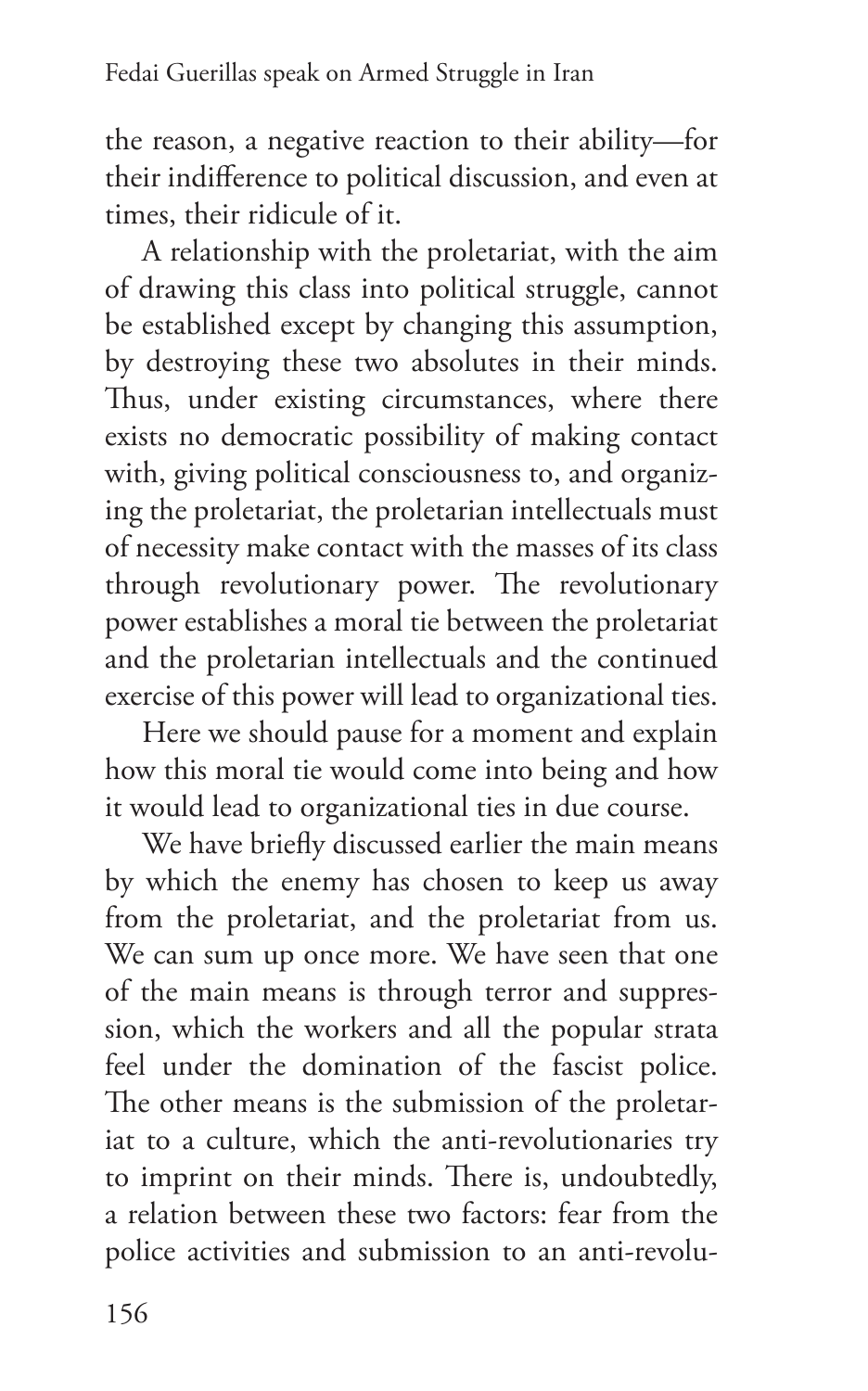tionary culture. The proletariat submits to this culture because it is deprived of the material conditions for resistance against it. Rejection of this culture is possible only when the proletariat has begun the process of abolishing the bourgeois relations of production. In fact, it is only in the course of political struggle that the class-consciousness of the proletariat will find its greatest possibility to manifest and develop itself. The working class, so long as it considers itself devoid of all kinds of actual power to overthrow the rule of its enemy, cannot make any attempt in the direction of rejecting the dominant culture. It is after embarking on a plan to change the infrastructure that is able to employ the super-structural factors to assure its victory. It would establish its own special moral and cultural outlooks and make them flourish, as the precursor of a new order, absolutely different from the old.

The absolute domination of the enemy which finds its reflection in the minds of the workers as their absolute inability to change the established order, has the indirect effect of submission to the enemy's culture. Thus, terror and suppression, which is the crystallization of the enemy's power, act as the cause for submission of the worker to the dominant culture. What here is an effect, immediately after its appearance, turns itself into a new cause for avoidance by the proletariat of the revolutionary struggle.

Therefore, in order to liberate the proletariat from the dominant culture, to cleanse its mind and life of petit-bourgeois poisonous thoughts, to termi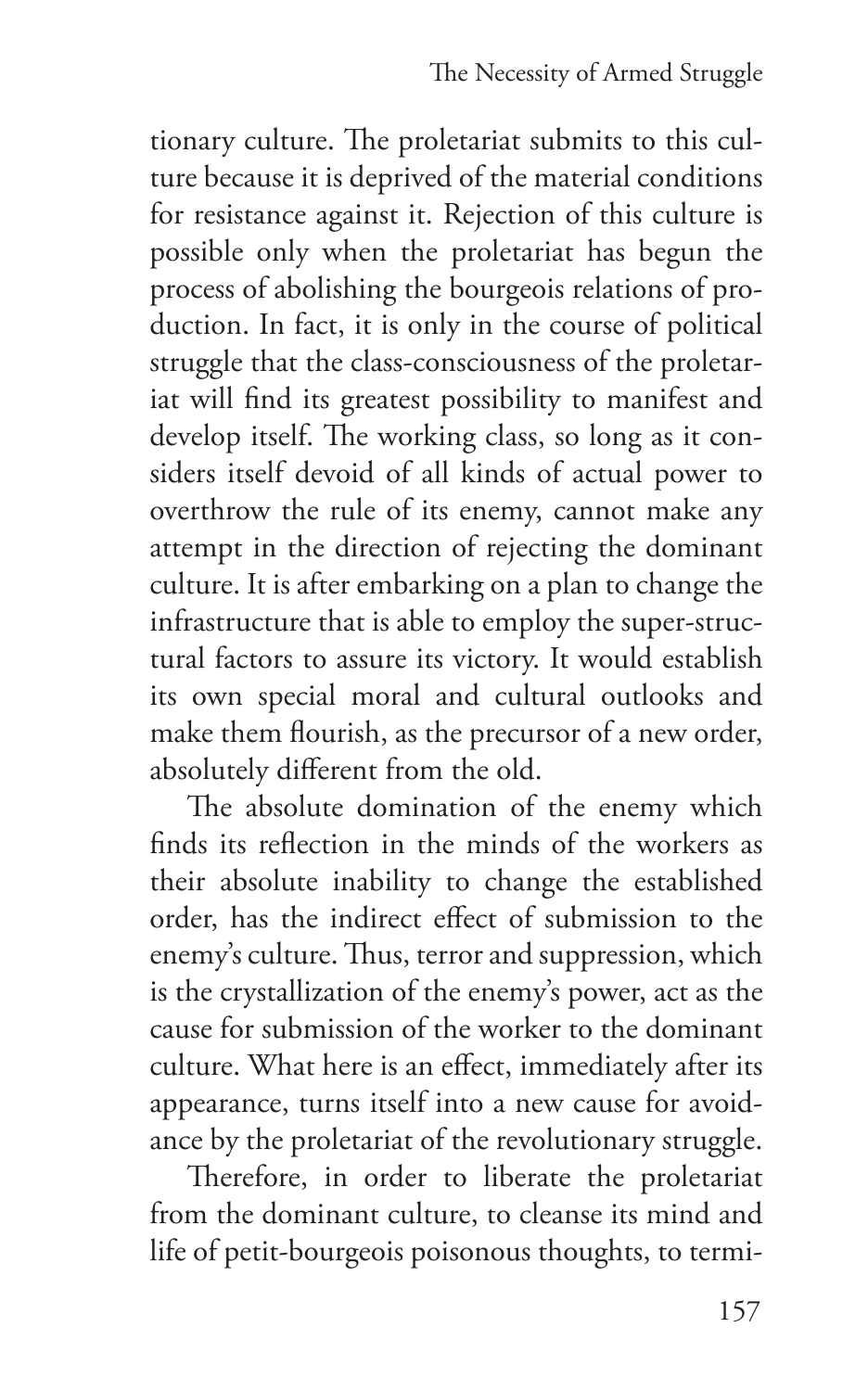nate its alienation from its special class outlook and equip it with ideological ammunition, it is necessary again to shatter its illusion that it is powerless to destroy the enemy.

The revolutionary power is used to deal with this matter. The application of this power, which in addition to its propaganda nature is accompanied by distinct political agitation on a large scale, makes the proletariat conscious of a source of power which belongs to it. First, it will find out that the enemy is vulnerable, and it will see that the swift breeze that has just begun would leave no room for the absoluteness of the enemy's dominance. If this "absolute" is endangered in action, then the absolute can no longer survive in his thought. Therefore, it will of the power which has started its emancipation. Alienation from the vanguard will be replaced by the support, which has materialized inside the proletariat toward it.

Now, this revolutionary vanguard is merely distant from the proletariat but no longer alienated from it. The proletariat will think of the vanguard with passion not only because it sees that, for its sake, a small group has gone into battle with an enemy equipped with all extensive arsenal, but all the more so because it sees its own future directly aligned with the future of this small group.

The revolutionary power that is exercised by the proletarian vanguard is the reflection merely of a fraction of the power of the working class. Yet, what is a swift breeze must turn into a devastating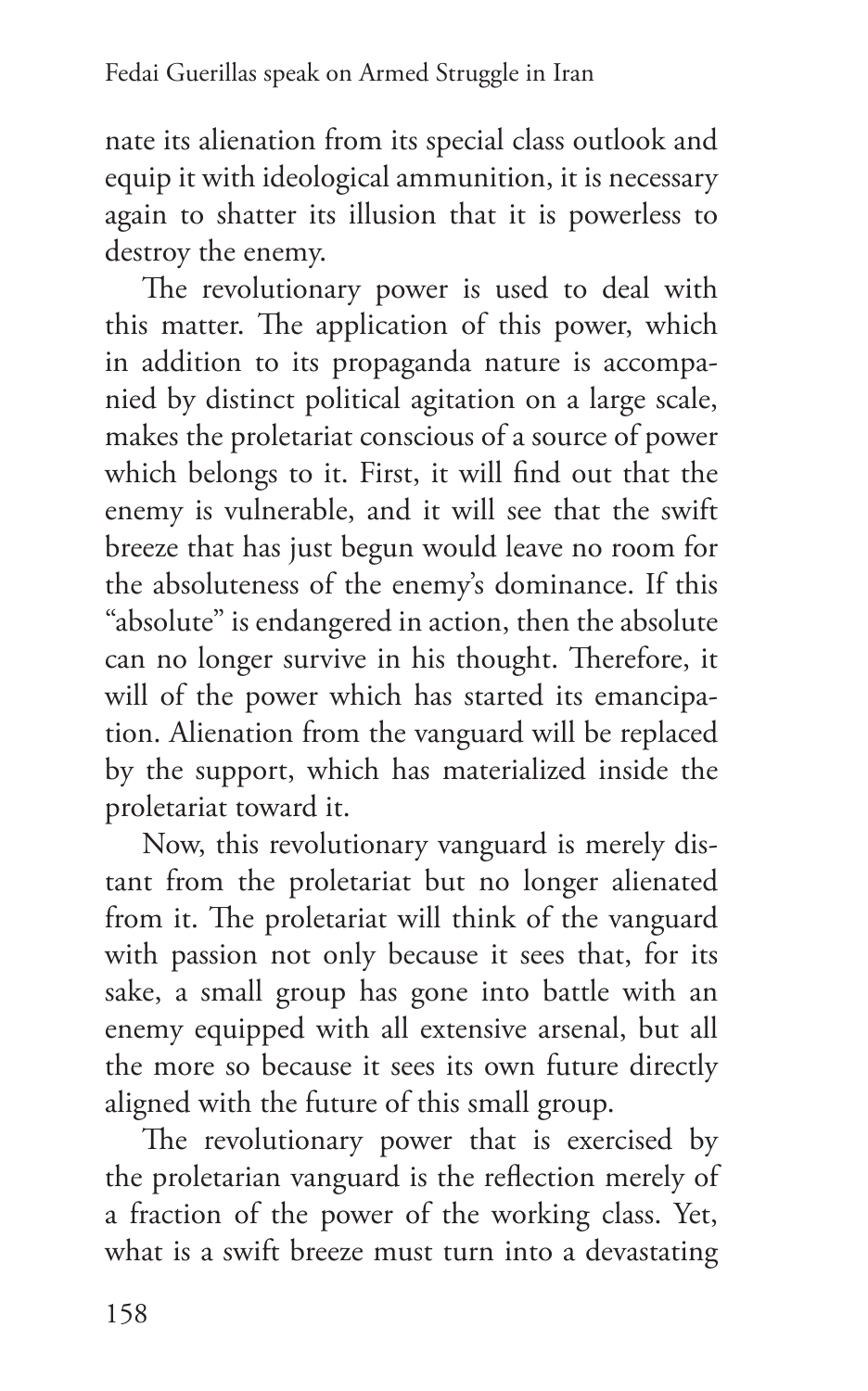storm in order to make it possible to overthrow the established order. Thus, this incomplete reflection must be replaced with a complete reflection of its power. Hence, the exercise of revolutionary power plays a twofold role: on the one hand, it restores to the proletariat its class consciousness as a progressive class, and, on the other hand, it persuades it to play an active role in securing the victory of the struggle which has begun in order to secure its own future. This course begins with passive support by the workers for the revolutionary struggle and, as it continues, will lead to its active support.<sup>74</sup>

<sup>74</sup> As soon as the revolutionary power through its deed is turned into a living tangible reality, the masses, and especially the young workers, intellectuals and students will demonstrate interesting initiatives in the struggle. We cannot foresee the specific initiatives but we call foresee a general picture by an analysis of the spirit which will prevail in conditions where revolutionary power is exercised. People start with the simplest initiatives to express their dissatisfaction, thereby adding the "revolutionary power." Street walls will be covered with harsh slogans against the existing conditions. Acts of petty sabotage in locations, establishments or anything belonging to the bourgeois, bureaucratic and comprador enemy, and in general, to the rich, will develop the extent of initiatives. These acts of sabotage; as they continue, will especially endanger the very things that the enemy is extremely afraid of losing. Young workers, cleverly and without leaving any trace, begin to sabotage production. They wreck the machines, intentionally work carelessly or even steal the instruments of labour. These acts, on the whole, demonstrate the tendency of the masses to participate in the struggle and aid the revolutionary power. Each initiative is in itself an experience that prepares them for a greater act. In fact, the masses in this way increase their revolutionary capacity and experience, and go one step forward in assuming a more essential role.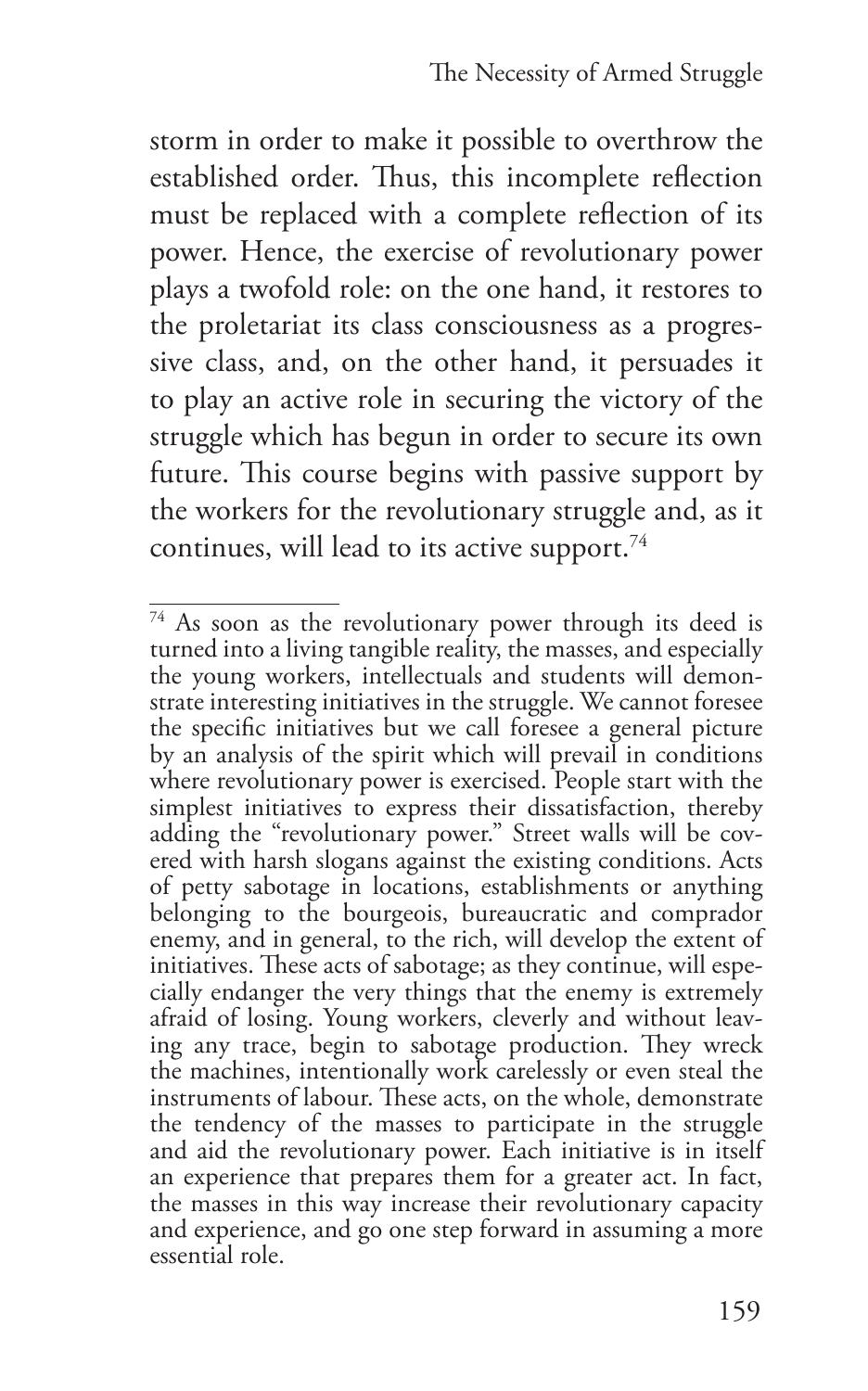#### Fedai Guerillas speak on Armed Struggle in Iran

It is no longer sufficient to speak about the vanguard with enthusiasm and to wish it success wholeheartedly, but it is necessary to turn this "enthusiasm" into "cognition" and this "wish" into assuming a direct role in the struggle. Since the exertion of revolutionary power can, in its course, reach such a turning point, then it can also render the enemy's weapons ineffective. Neither terror nor suppression can hinder the march of the workers towards the source of their vanguard's power. Nor can bourgeois culture hold its previous dominance over their minds, serving as a super-structure for their flight from the struggle and submission to the established order. The spell breaks and the enemy looks like a defeated magician. What makes his defeat is precisely our victory in establishing a most intimate and direct relationship with the proletariat for organizational ties and this attempt is no longer confronted with the hindrances by the workers themselves.

The unity of the proletarian vanguard, the Marxist-Leninist groups and organizations, could not but take such a road. Exertion of the revolutionary power would make the police domination more brutal but wouldn't increase it. This domination cannot possibly increase, for today our enemy has mobilized all its forces to discover and suppress the militants. It only uncovers its real nature and would completely unmask its face revealing to all the people its savagery which, so far, in the absence of any vehement revolutionary movement, it has deceptively disguised.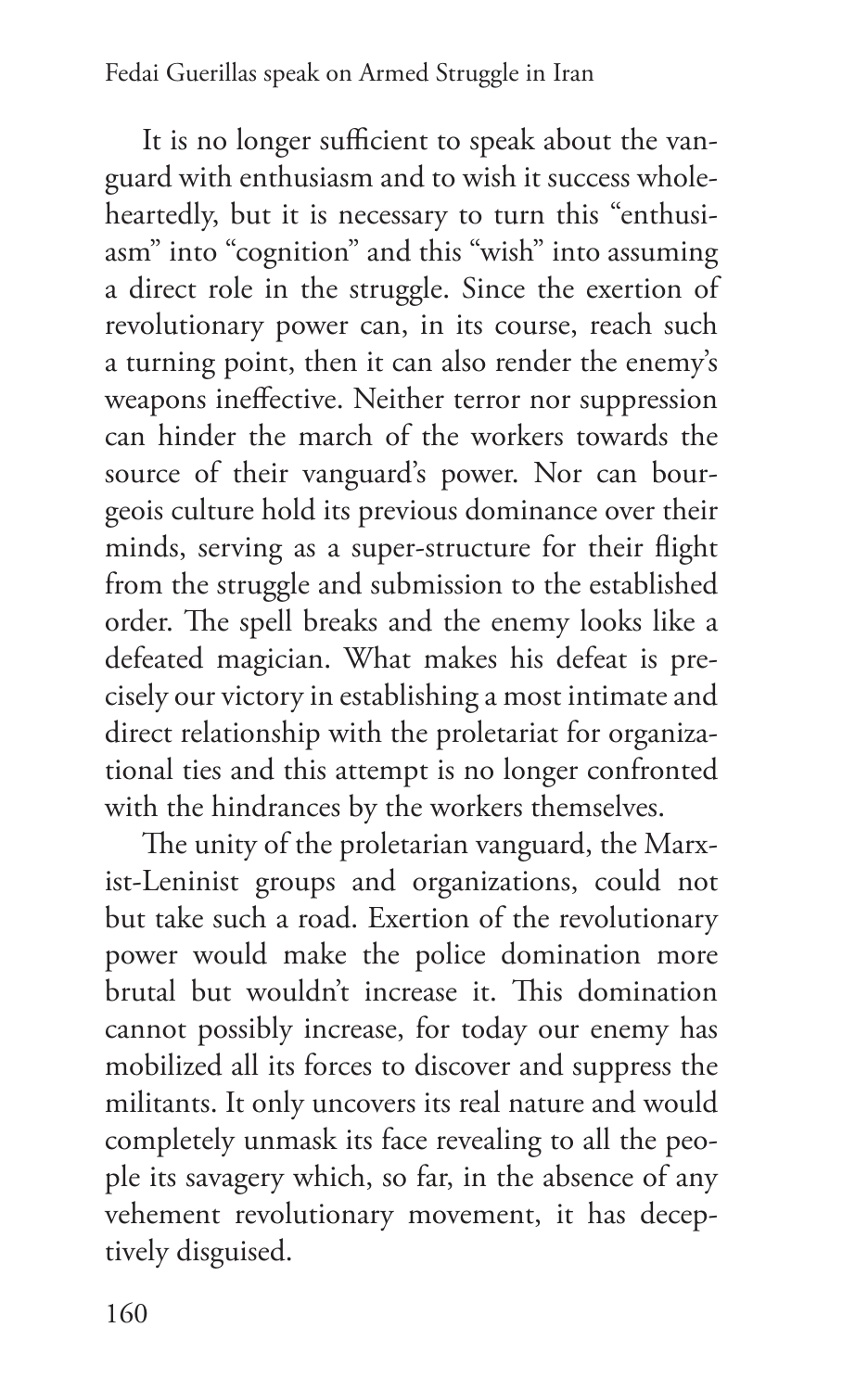It is under these circumstances that the revolutionary forces, and at their forefront, the Marxist-Leninists, would come together in order to be able to withstand the enemy's blows and survive. They would either have to join the enemy (i.e. by following a defeatist line which in practice means supporting the enemy), or they would have to join together. To remain isolated is tantamount to annihilation. However, being drawn closer together and even joining forces does not, as of yet, constitute unity.

The organizational unity of the organized Marxist-Leninists, which creates the unitary political organization of the proletariat, is realized during circumstances where the exercise of revolutionary power has, in the course of time, reached its climax. With each blow at the enemy, the absolute domination of' the enemy in the minds of the revolutionary masses is demolished and this propels these masses a step towards participation in the struggle.

Thereafter, it is the enemy who has to expose its face more clearly at each step in order to survive and suppress ever more swiftly and, consequently more brutally, its revolutionary enemies. The enemy increases its pressure on all the classes and strata under its domination by the exercise of counter-revolutionary violence against the militants. Thus, the enemy intensifies the contradictions between these classes and itself, and by creating an atmosphere which it is bound to create, it propels the political consciousness of the masses to leap forward. It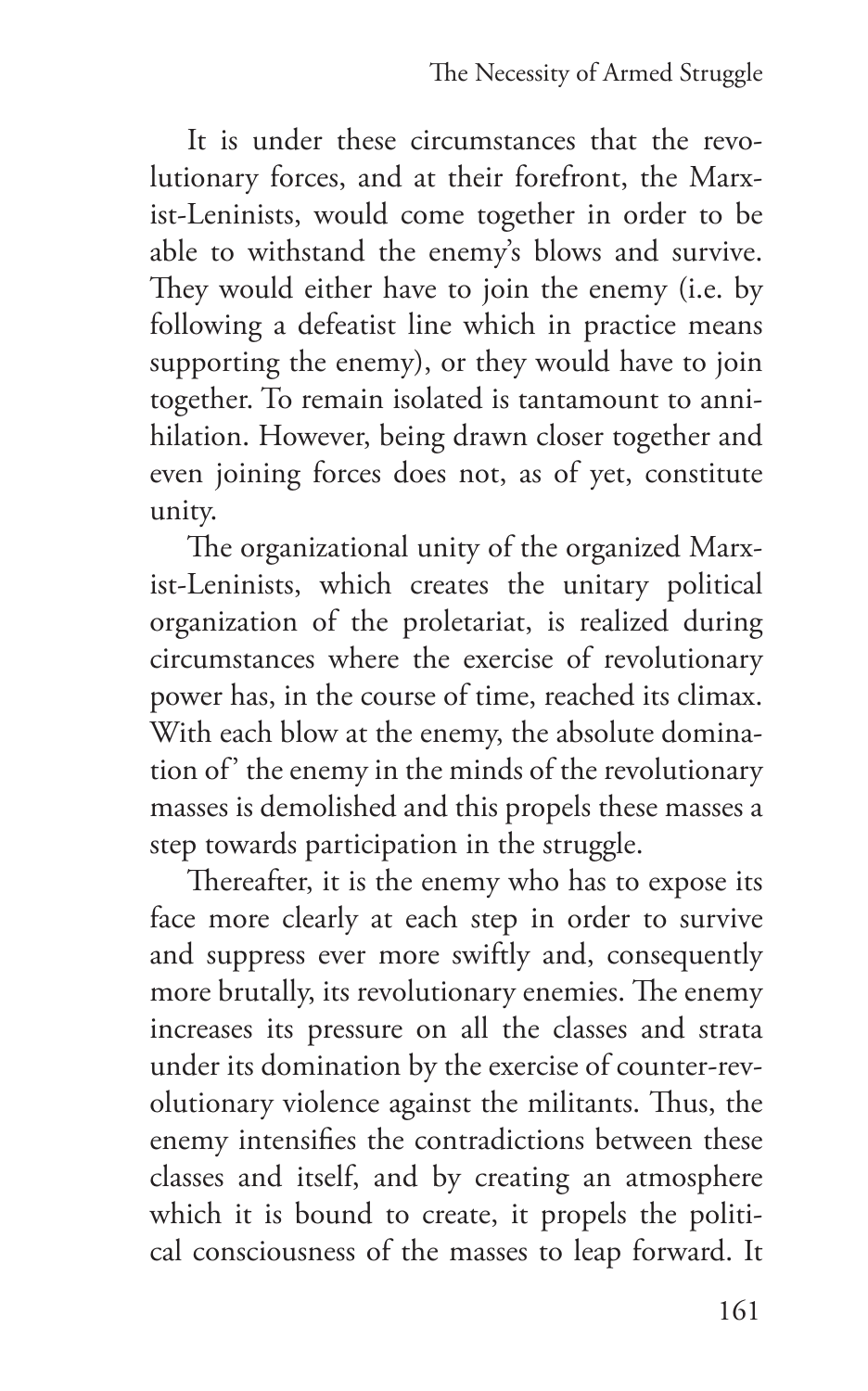insanely attacks everything like a wounded beast. It is suspicious of all but its allies who are its sources of power and sustenance. Every small expression of dissatisfaction, every suspicious move, every word of discontent, is met with the worst reactions. It imprisons, tortures and shoots the people, yearning to restore the bygone security.

The methods it inevitably employs, however, would just as inevitably work against itself. It wants to prevent the masses from participation in a revolutionary movement, yet each moment pushes more of them toward that course of struggle. Thus, it imposes the struggle on the people, seeing the continuation of its domination harder than before, it makes the people's tolerance of this domination more difficult than before. The masses join the struggle, put their power at the disposal of their vanguard and vindicate the specific strategy of the revolutionary struggle with their active participation.

This strategy is the conclusion of the assessment of the degree of revolutionary determination of every dominated class. It necessitates the organizational unity of the Marxist-Leninist elements in order to confirm the leadership of the proletariat, which undoubtedly is the most resistant and revolutionary class. The proletariat having joined the struggle and in order to make this struggle fruitful, needs its own specific political organization. The proletarian vanguard is fed with the power of its class and the proletariat, in depending on its political organization, secures the necessary assurance for the fruitfulness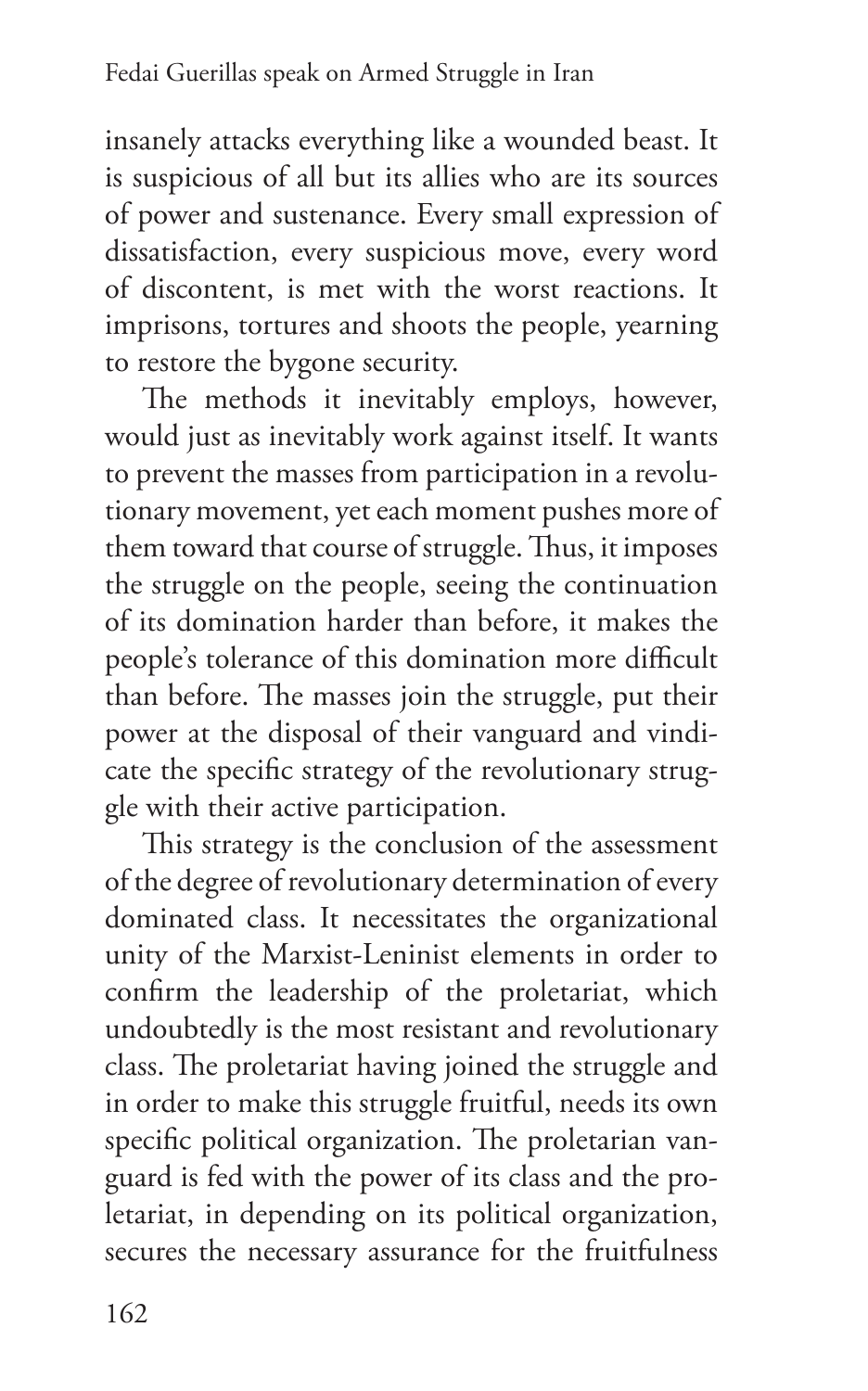of its power. Thus, the Worker's Party is born.

In constructing the Party of the working class, the correctness of each policy is assessed according to the quality of the methods that it presents for the growing survival of Marxist-Leninist groups and organizations. The survival of these groups and organizations is important due to the fact that these are the actual components of a potential whole. Yet, if this "survival" lacks the character of growth, it fails to develop into a cohesive whole. Thus, every line that would aim at mere survival of the Marxist-Leninist groups and organizations and pays no revolutionary attention to their growth, is an opportunist and defeatist line. We should also demonstrate that this line is, in turn and in the final analysis, a liquidationist line as well. Furthermore, we must demonstrate that the theory of "let us not take the offensive in order to survive," is in fact nothing else but saying "we should allow the police to destroy us in embryo without meeting any hindrance."

If defeatism is liquidationism, then there remains no room for asking, "why should we survive?" All the same, posing this question helps us recognize the opportunistic nature of the above—mentioned theory. This theory of "refraining to take the offensive" means negating all kinds of constructive attempts to increase the possibilities of the revolutionary forces.

This theory wishes to keep the struggle within the limits of the extremely meager possibilities not controlled by the enemy such as simple gatherings of elements not remarkable in quantity, in fact hardly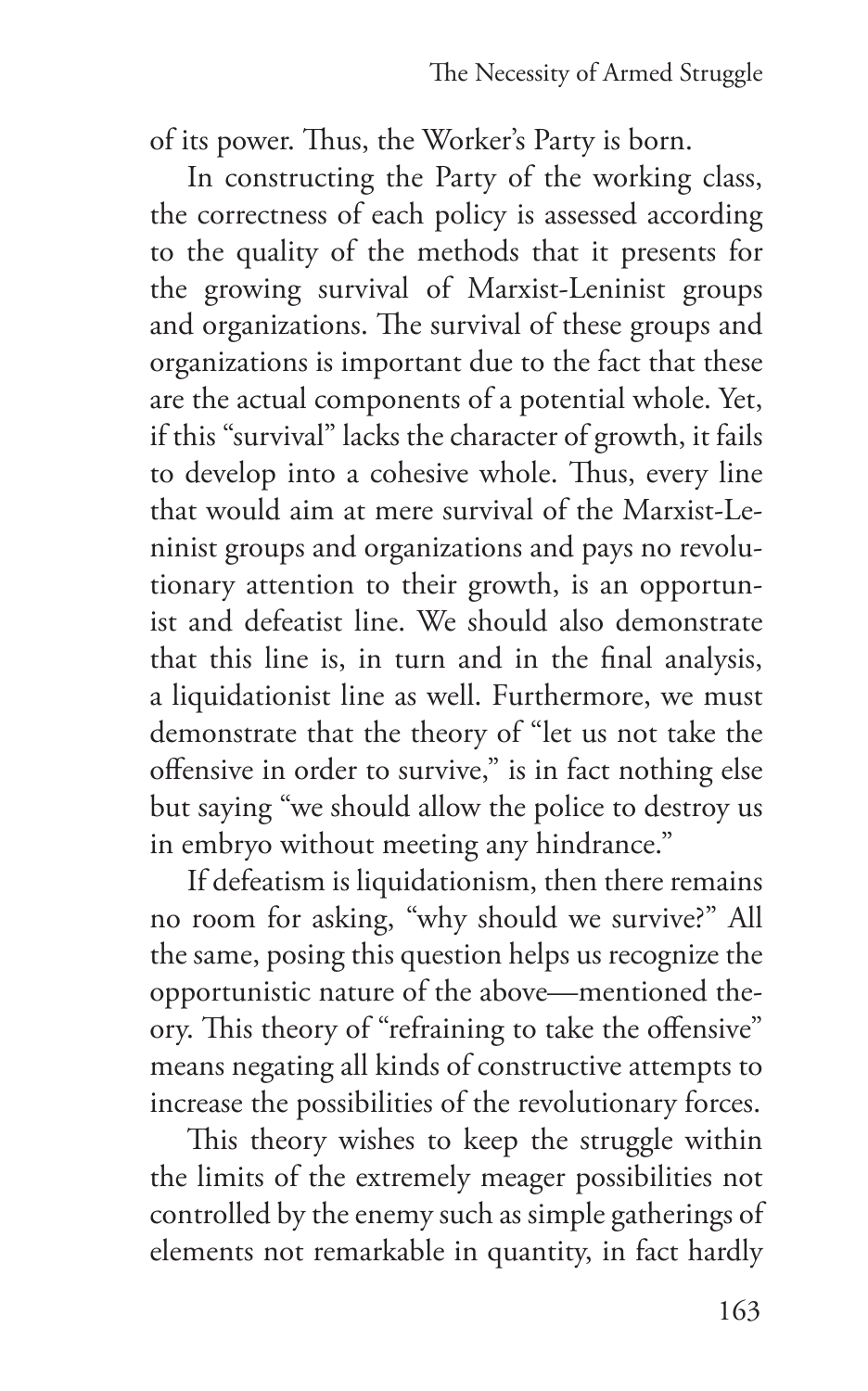exceeding the number of one's fingers, and then occupying these elements with the study of Marxist and historical works along with the observance of secrecy. The sphere of activity of these elements to the furthermost point is limited to totally passive and dispersed contacts with some people from each dominated class and strata. Every element in these organizations continues his/her habitual life in this kind of activity and naturally no effort appears necessary to change it.

Notwithstanding, there is no doubt that this gathering has been formed on the basis of realizing the same goals as those of the active revolutionary group, paving the way for the formation of a communist party and mastering the revolutionary theory. Yet this organizational gathering which tries to secure its survival through taking a passive stand against the enemy necessarily has to have a mechanical conception of the process of formation of a party and the mustering of revolutionary theory. It predicts that the Party of the working class will be formed at "an appropriate moment" from the union between the Marxist-Leninist groups which have been able to save themselves from the enemy's blows. The revolutionary theory, too, is the product of the studies which these groups have been able to conduct on Marxism-Leninism, on the revolutionary experiences of other people, on the history of their country and on the passive and dispersed contacts they may have had with the people as the complementary condition. According to this theory,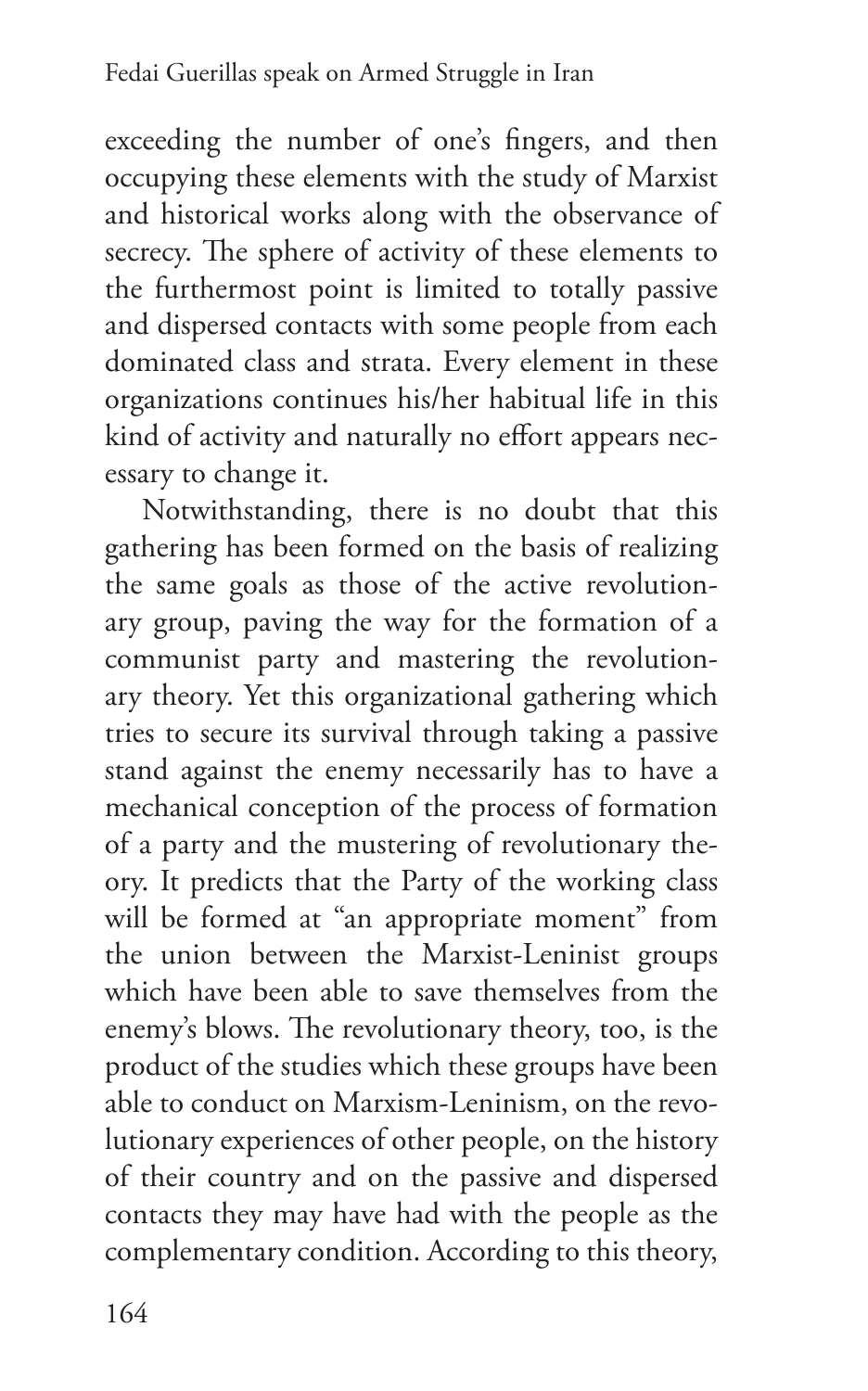through a series of factors that are inexplicable to us, the historical determinism is to realize the formation of a party. Again the proletarian vanguard, which by now is united, is supposed to draw the masses into the struggle during "favourable conditions."

In this theory, "appropriate moment" and "favourable conditions" are metaphysical conceptions which, without explaining anything, are used to temporarily cover its obvious weaknesses. They are put to work in order to establish a link between the abstract interpretation and analysis of this theory and reality.

If this link is metaphysical, then undoubtedly this relationship will never be real and organic. It is also quite natural that a theory, which is not derived from objective reality, naturally cannot establish a proper link with the objective reality. The thesis, which to show its correctness and objectivity absolutely avoids going beyond its meager possibilities for existing, will in practice fall into an obvious subjectivism. Thinking of the future but lacking any means to reach it, it resorts to the metaphysics of "appropriate moment" and uses it as a bridge that can only be built in a non-dialectical mind. This theory which by displaying itself in a formula desires to give itself all appearance of mathematical precision, will diverge more than ever, from reality and, from the dialectics of the revolution. It claims: study plus a minimum of organization without any revolutionary striving for its growth plus the "appropriate moment" equals the working-class Party. And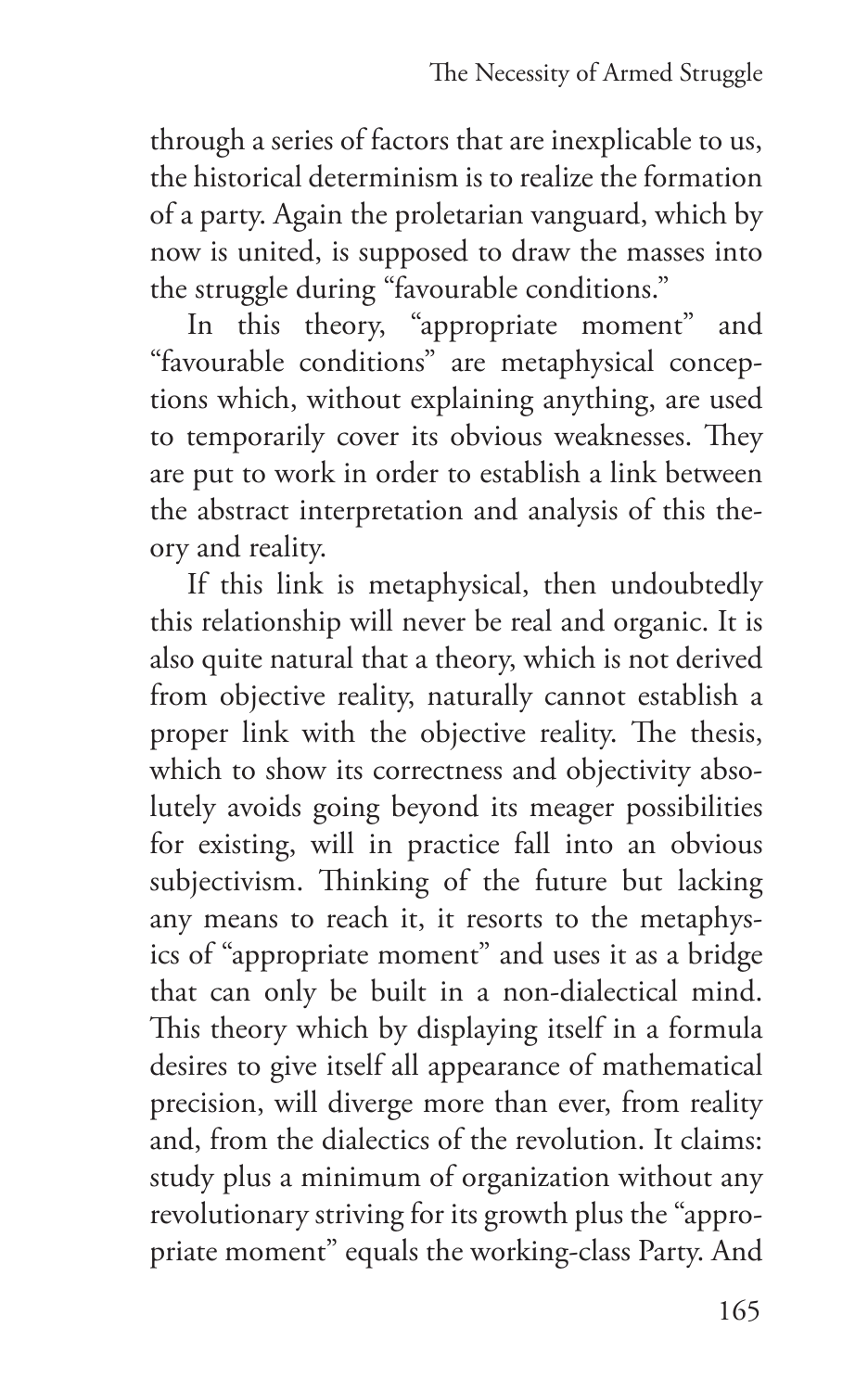the Party of the working class plus "favourable conditions" equals the revolution.

Undoubtedly, this formula cannot be correct as a solution for removing the present difficulties facing the revolutionary forces in the course of organizing the proletariat and the revolutionary masses. The "appropriate moment" and the "favourable conditions" will not materialize unless the revolutionary elements in every moment of their struggle meet the historical necessities properly. Then, what does this formula serve? It serves the opportunism, which justifies its paralyzing fear of the enemy by presuming that its disintegration is impossible and its domination indestructible. It limits its revolutionary tasks to a point, which avoids any engagement with the police. It devolves the development of the struggle to a metaphysical and consequently, imaginary determinism. Thus, we see that the grouping which originally had the aim of striving to construct the Party of the working class, by taking an opportunistic line, gets each moment closer to burying its goal, and becomes interested in its own unfruitful survival more than ever. This thesis, which aspires to serve the proletarian goals, sacrifices these goals in practice in order to save itself. "Let us not take the offensive in order to survive," reveals itself in practice as "let us dismiss all revolutionary endeavors to construct the communist Party in order to survive."

Nevertheless, the dialectic of the revolutionary struggle which finds its first great manifestation in the process of the genesis of a proletarian party, not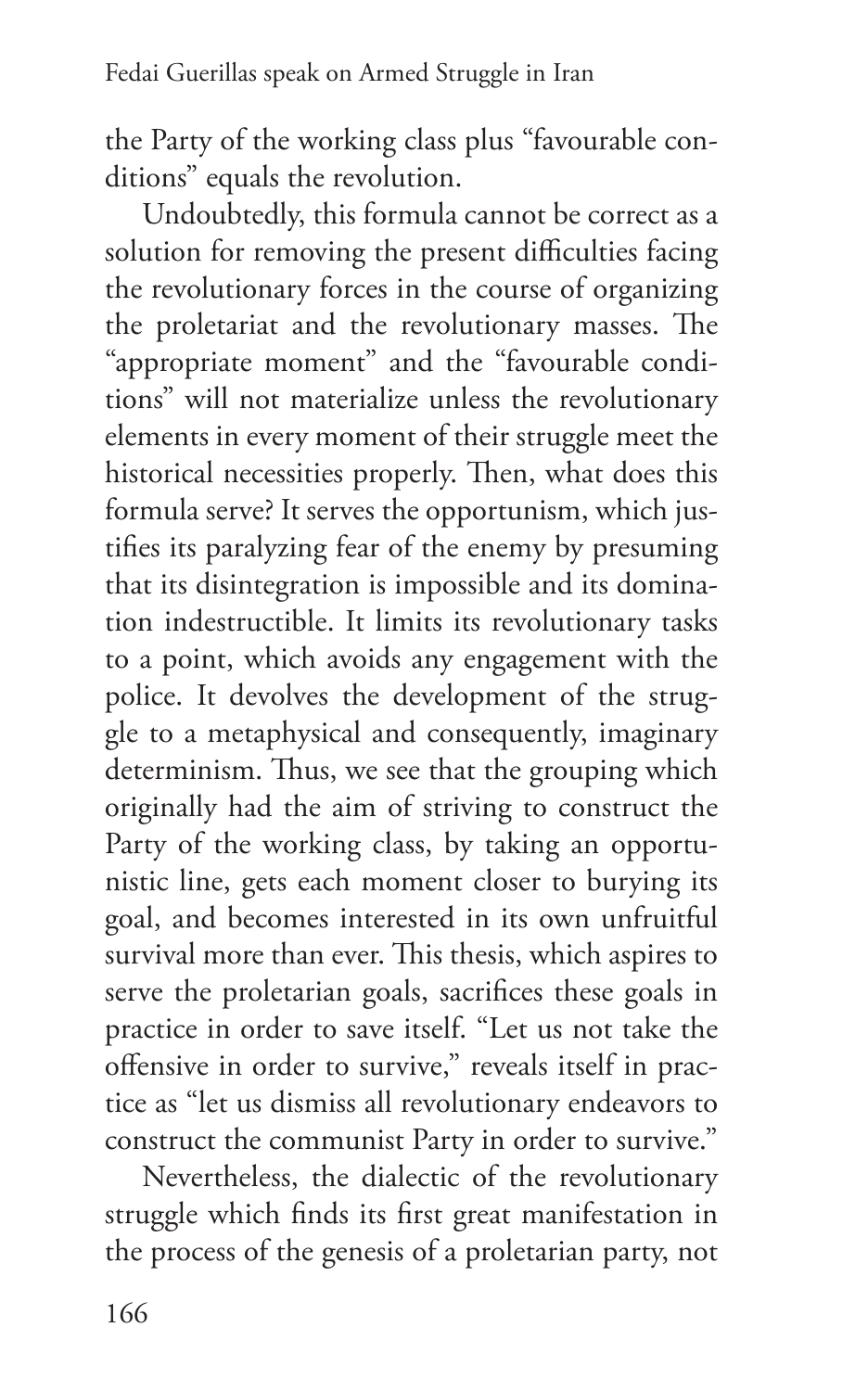only will not furnish this enthusiasm to survive but will give it the saddest of answers by imposing upon it an untimely death. It is at this same point that we clearly find out what was defeatist is liquidationist as well. It is no longer a debate over the fact that the policy aimed at "survival" has, because of its opportunistic attachment to this aim, lost the ability to grow, rather, the discussion is about the fact that such a line, in practice, would negate what it had devoutly set its aim at. This line, in the practice of struggle, will run into a dead end and will have no way out except by choosing one of two exits: either to adopt an active and revolutionary stand against the enemy and thus save itself; or to turn renegade and look for affection from the police to secure its survival.

The enemy has specific criteria for its behaviour. It says, "come to terms with me in order to survive, accept my rule in order to save yourselves from my deadly blows." Any focus of activity which does not accept this call for unconditional surrender, whatever its field of activity, is considered a focal point of danger and, if it could not impose its survival on the enemy, it has nothing to do other than await the devastating attack of the enemy. There is nothing more rejoicing to the enemy than to have us as harmless victims. It shoots anyone remaining at the barricades. Either one has to answer each blow with a blow in return or has to come out of the barricade holding a white flag. There is no death more precocious than dying at the barricades without shooting.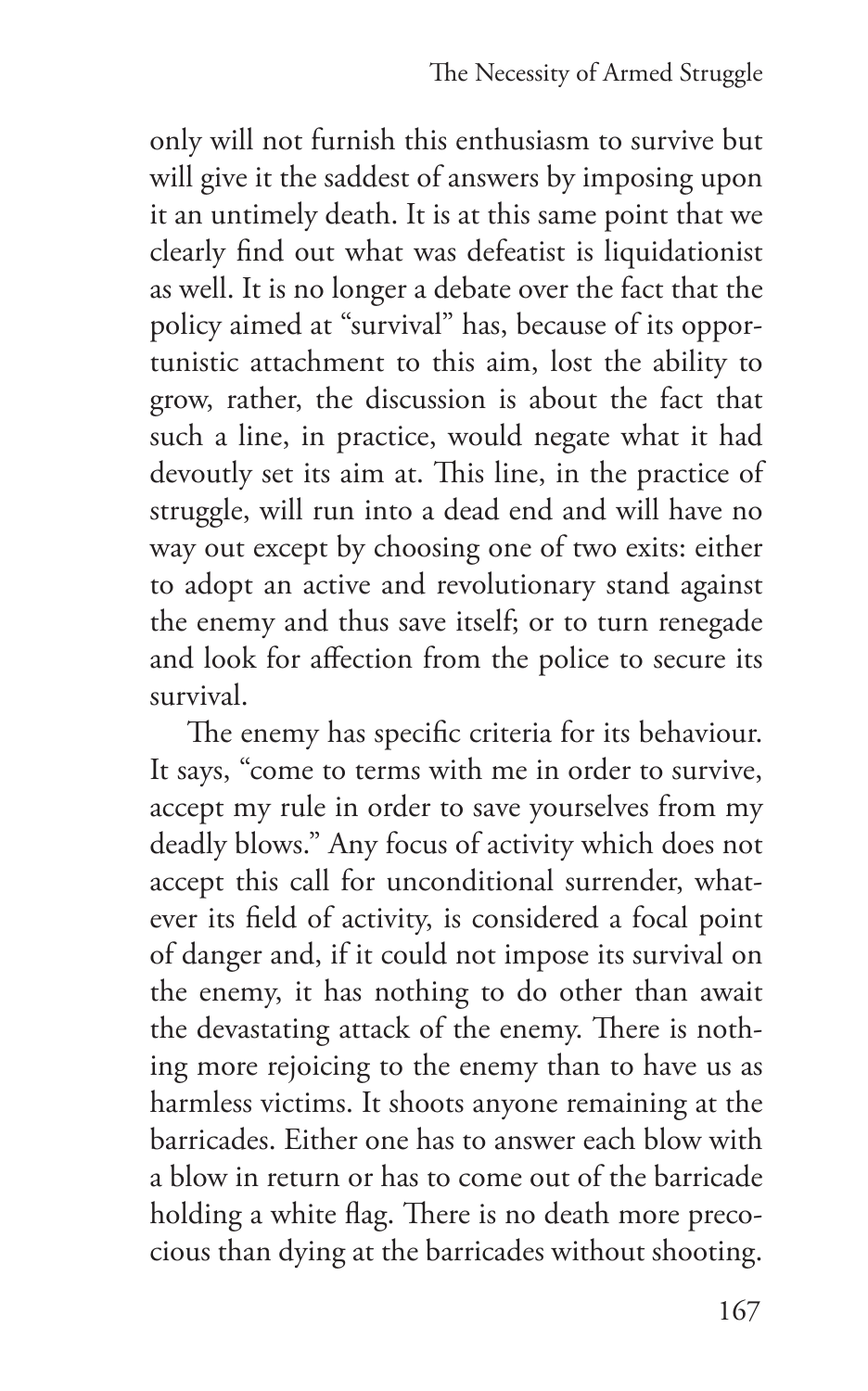But it appears that not all of the pillars of the theory of "survival" are yet demolished because this theory assumes, as the condition for its soundness, the addition of the principle of secrecy to the principle of "refraining from the offensive." It argues that not only must we refrain from taking the offensive but we must also conceal each of our moves from the enemy's eyes and, naturally, the enemy not knowing us, thus cannot strike us.

If we asked what can guarantee the success of secrecy perhaps we will hear the answer that happens to be the most correct one—fully knowing the elements called into co-operation and continually striving to give them organizational training. The acceptance of this answer as a necessary condition for the preservation of an underground network is irrefutable. What can be refuted is the sufficiency of this condition; there is no need to refer to any historical experience to prove that this condition is insufficient. It is only necessary to take a look at our own present conditions. Our own short-term experiences demonstrate that any kind of over-dependency upon the organizational efficiency of any one comrade is a mistake. In fact, none of us, no matter how careful and sincere, can go on without making mistakes in this area. What can guarantee one hundred percent flawlessness is absolute inactivity. When we take action, study Marxism, try to propagate it, and enjoy some sort of contact (no matter how limited) with others, it is possible to make mistakes. Not only our own mistakes endanger us but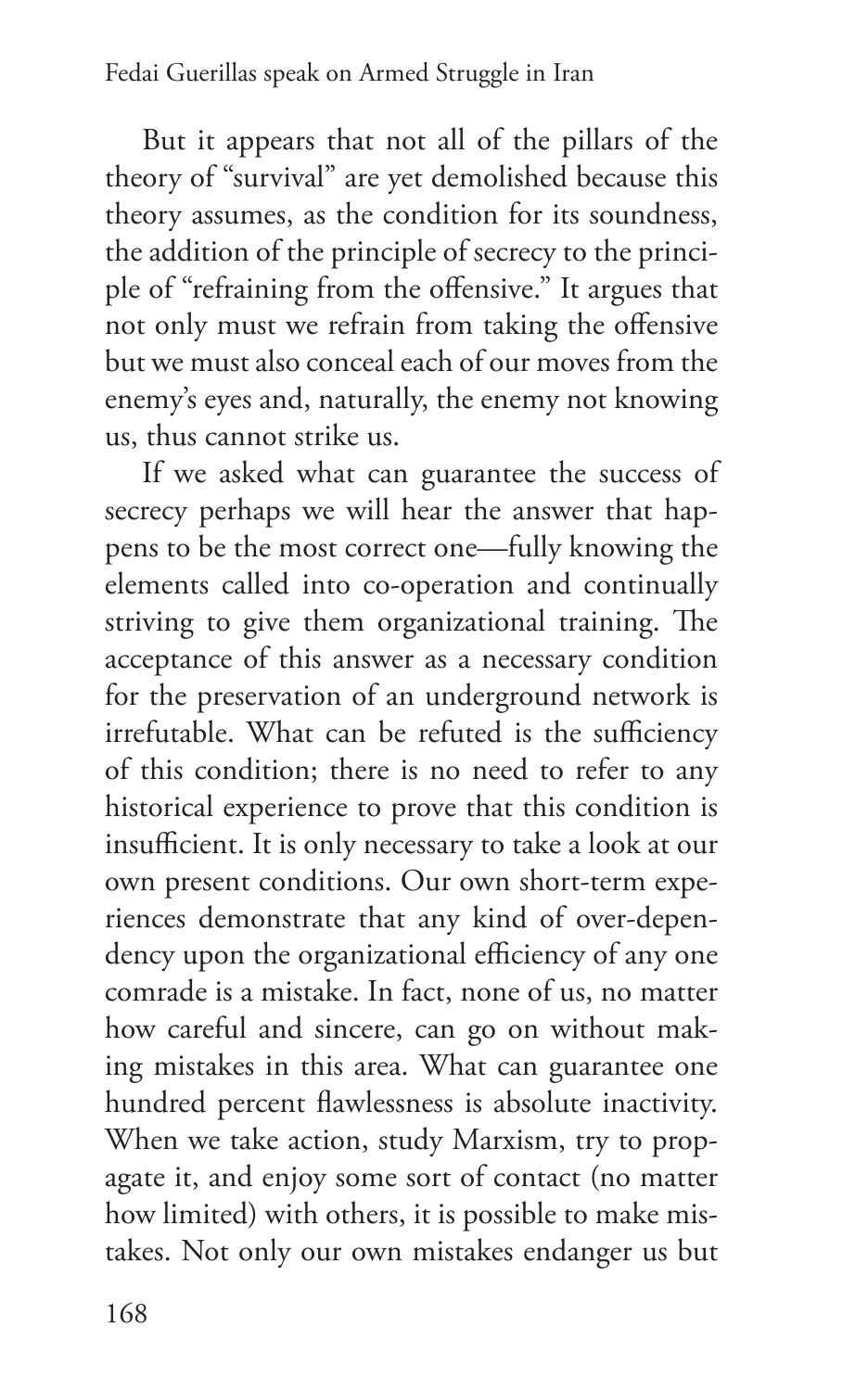also the mistakes of others open us to a perpetual front of vulnerability.

In the course of action we inevitably come into contact with elements and circles that are practically careless in guarding themselves and others. At the beginning it is neither possible to recognize them nor is it possible to educate them. I find it unnecessary to back up this reasoning with some tested examples, because I am sure that each militant comrade can enumerate many examples concerning this issue. In general it should be said that danger can always come from any one individual and that putting trust in individuals and their training, no matter how successful, cannot eliminate the dangers completely. However, the problem is that the danger does not end at the level of the individual. It begins with the individual and threatens the entire organization. We should think of how to free the organization from this danger.

Thought should be given as to what can open a defense umbrella over the entire organization, so that mistakes by the individual (what one should always expect) would not destroy the organization. One should find out what must be combined with the principle of secrecy (that necessary but insufficient condition) so that together they can provide the conditions for our growing survival. Secrecy is a method of defense but, by itself, it is a passive method and remains that way as long as it is not supplemented with firepower.

Thus, it is natural to emphasize that secrecy,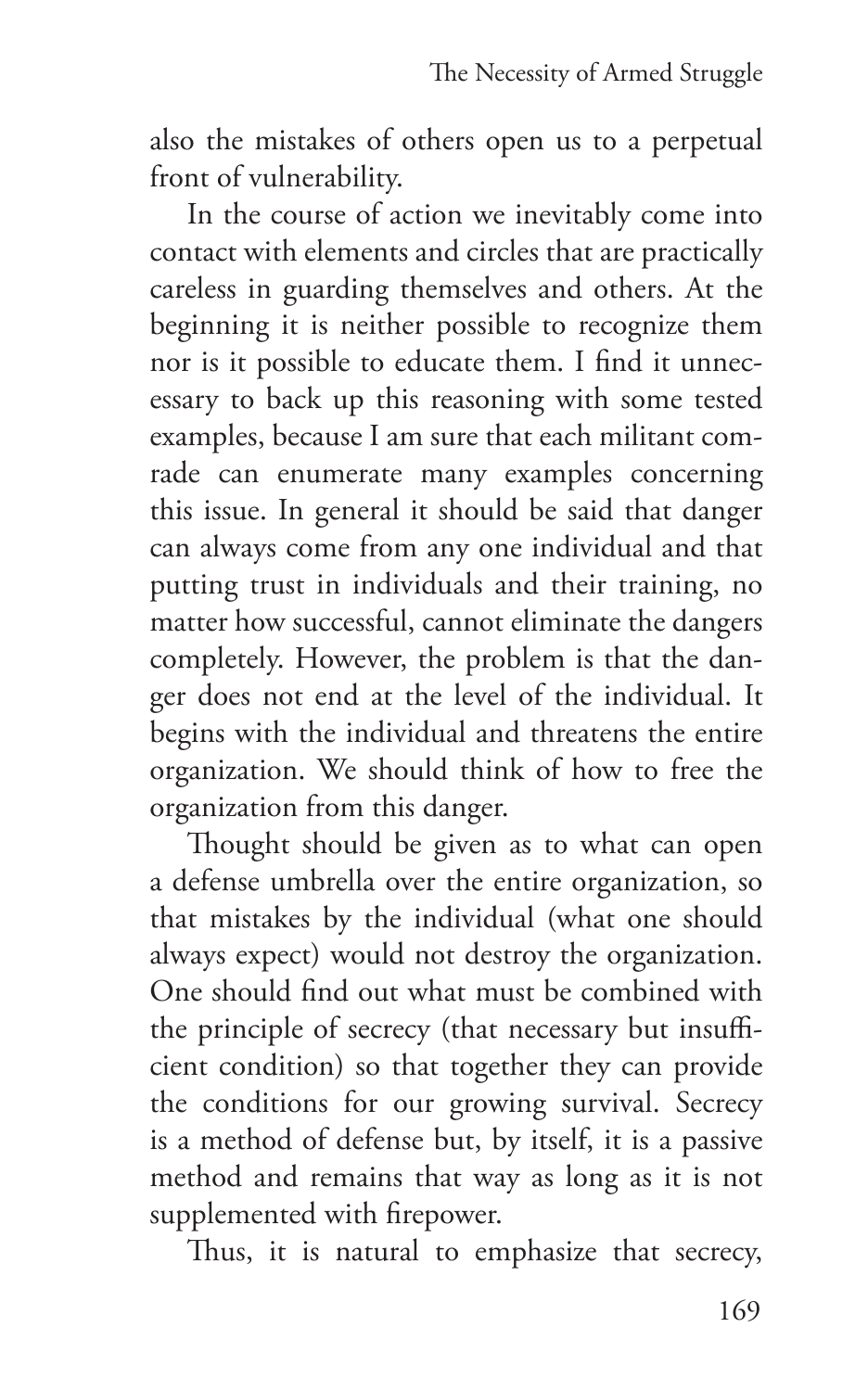without being accompanied by revolutionary power, is a non-active and insecure defense. If secrecy and revolutionary power together must be the condition for our survival, it is unavoidable to refute the fundamental principle of the theory of "survival," i.e., the principle of "refraining to take the offensive." Hence, the thesis of "let us not take the offensive in order to survive" will necessarily be replaced with the policy of "we must take the offensive in order to survive."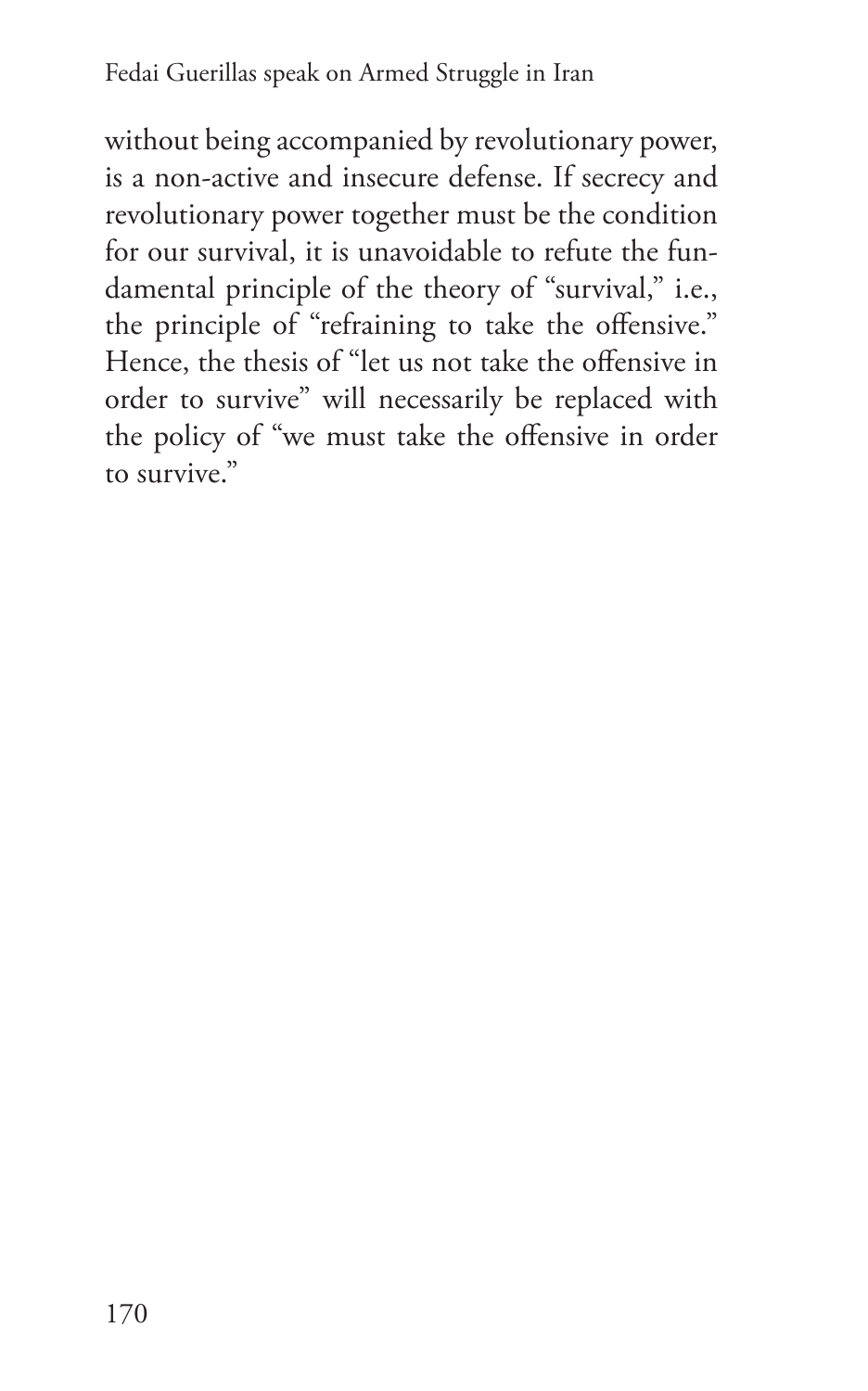# **An Analysis of One Year of Urban and Mountain Guerrilla Warfare—How did the Siahkal Insurrection Begin?** Hamid Ashraf

### **Introduction**

One year since the beginning of the guerrilla warfare in Iran, aspects of this movement are still unknown to many who have engaged in this struggle and for others. In this pamphlet I try to shed light on different features of one year of struggle and present an analysis of the movement's experiences.

Under the circumstances that the police forces' pressure had obstructed any constructive attempt of political groups and any activity of dissidents had been suppressed with extreme violence, and tremendous fear and humiliation had created a great barrier the Jungle Group started activity. We had actually come to this conclusion that forming a broad-based organization with a purpose to organize people would not be possible at the beginning of the struggle due to the harsh police state. In brief and to put in simple words, the main aim of the group was to break the atmosphere of repression in the Iranian political milieu and show the people of our country that the only possible way of struggle is armed struggle.

The Jungle Group was founded by three former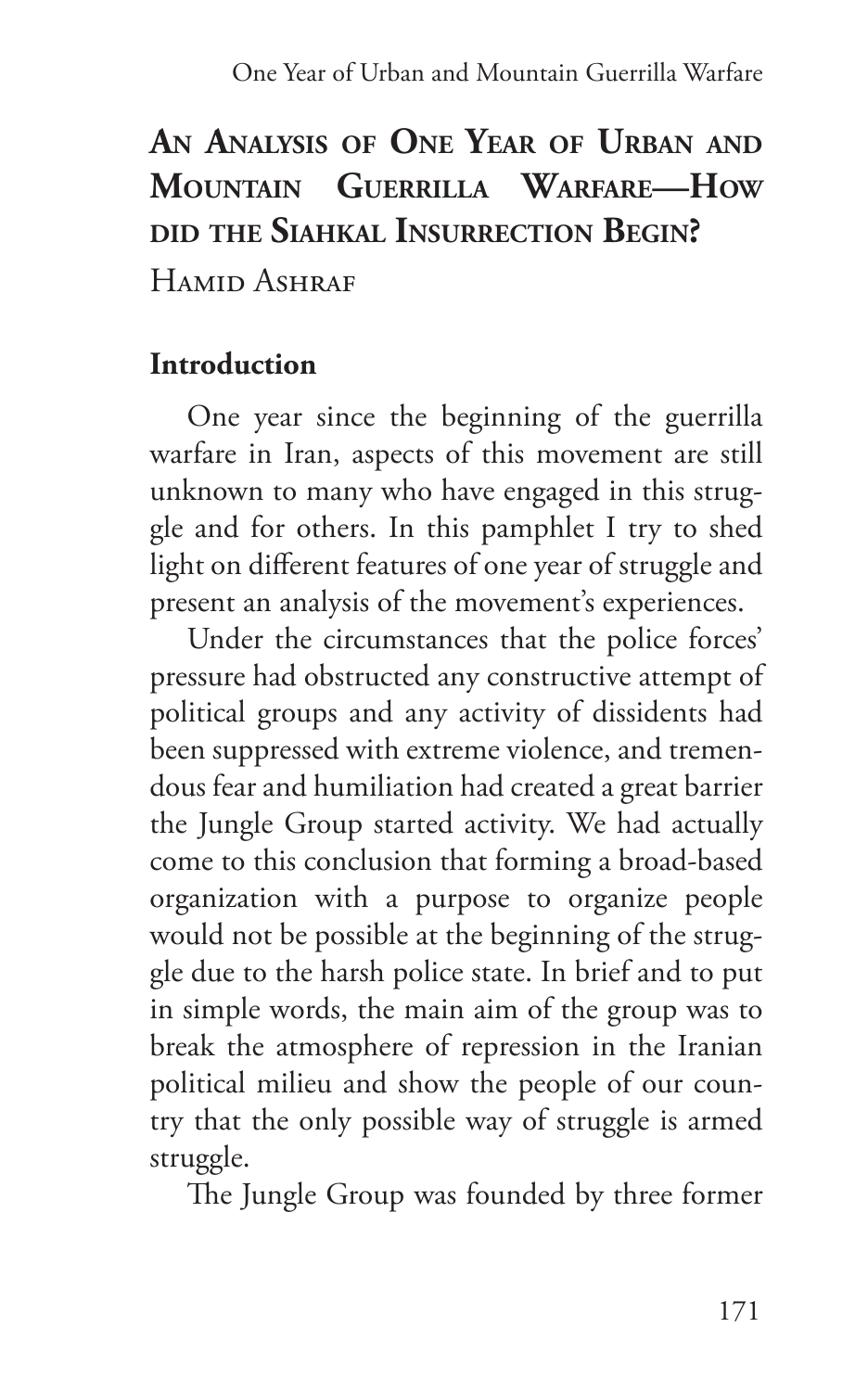cadres of a group formed in 196675. These three was remnants of a group aiming at initiating armed struggle in Iran. In winter 1967 the group received a heavy blow and its main leaders were arrested. Some cadres gave up political activity and two cadres could go abroad and join the anti-imperialist anti-Zionist movement of Palestine. These two planned to return to Iran after gaining military experiences.

Three members of the group whose identity had not been revealed to the police stayed in Iran to found a new group based on the experience of the disbanded one. Having taken preliminary steps, these three succeeded to recruit 32 sympathizers who advocated starting an armed struggle. These people were organized in a clandestine group and began to provide logistics. In this period, all the cadres lived as ordinary people without going to hide out, and for this reason they always faced the risk of being detained. This group that was later known as the Jungle Group was reorganized in fall 1968. The group had eight cadres that increased to 22 in a period from fall 1968 to winter 1969.

Logistical activities of the group until summer 1969 included providing 14 short and long guns, preparing maps of the north of Iran, carrying out

<sup>75</sup> This group was founded by Bijan Jazani and Hassan Zia Zarifi. The group was preparing to form an armed struggle against the former regime, but police could infiltrate the group and arrested its members before any action in 1967. The key members were sentenced to long-term prison. In a criminal extrajudicial killing, the Shah's regime killed these political prisoners in 1955.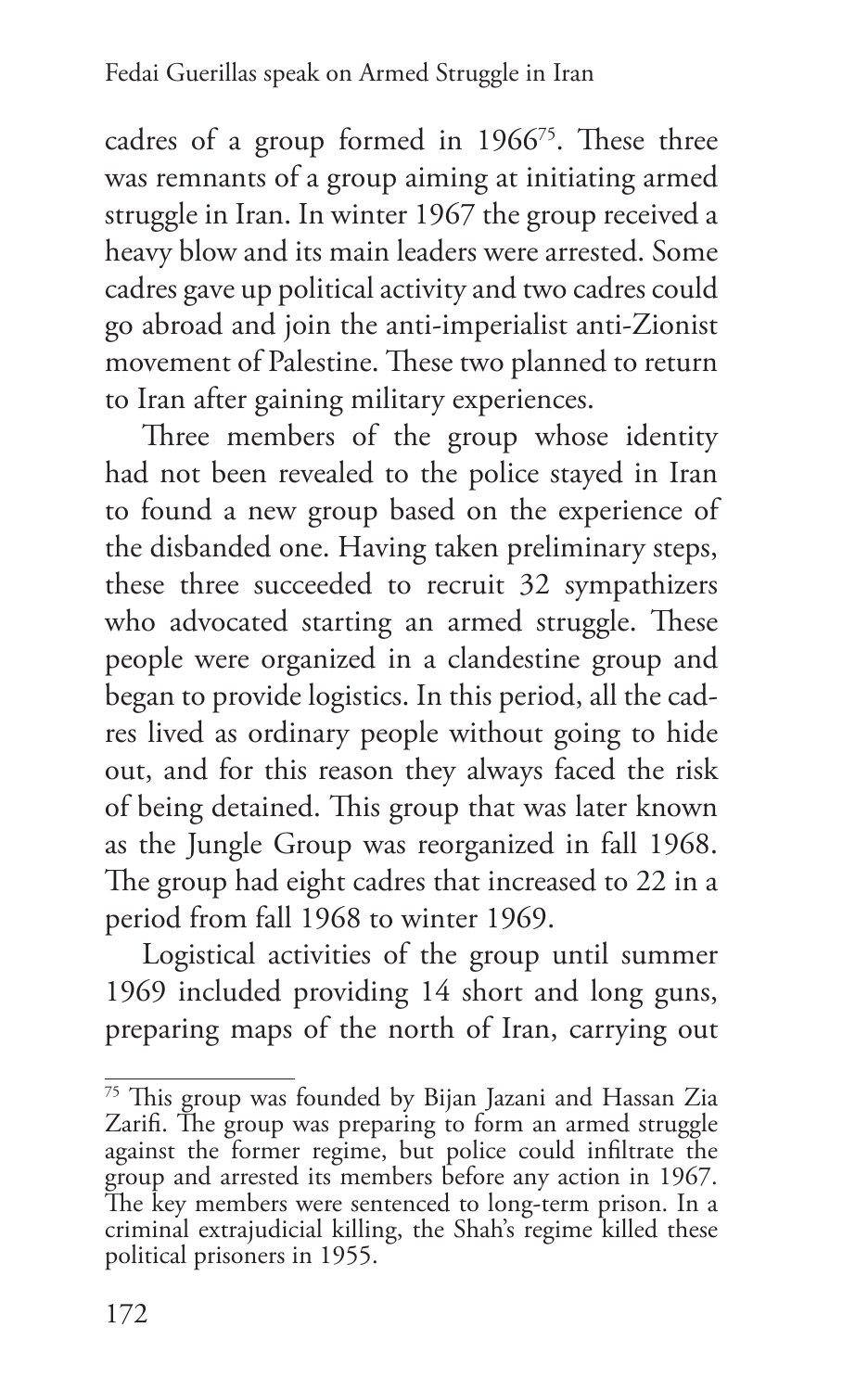regular reconnaissance expeditions in mountainous areas and preparing an information archive. Now, one of the cadres that had fled abroad secretly returned to Iran. Spending a little while in prisons of Arab countries, this comrade, Aliakbar Safaei Farahani, could join Fatah where he, now nicknamed Abu Abbas, was promoted to the rank of the commander of northern fronts due to his brilliant qualities. He returned to Iran alone without knowing about the fate of the remnants of the group. His plan was to find and gather old comrades and organize a peasant revolt. In Iran, he noticed a well-prepared group which had acquired all necessary provisions existed and could serve for the implementation of his plans.

With hopes revived due to the good preparation of the group, Safaei returned to the Palestinian camps to seek help from the Palestinian movement and collect some ammunition. In spring 1970, the ammunition was at hand, and Comrade Safaei, as well as another cadre who had fled the country with him, came back to Iran. Their preparations equipped the group satisfactorily. From then on, the group focused on implementing logistical plans and further reconnaissance expeditions. To provide financial resources, the group invaded a branch of Bank Melli Iran (in Vozara Street, Tehran) and confiscated a sum amounting to 1,600,000 Rials that was totally spent for the group's plans.

By assistance of our comrades in the north,<sup>76</sup> we

<sup>&</sup>lt;sup>76</sup> North means here Iranian northern provinces stretched along the shores of the Caspian Sea. Heavy rainfalls in this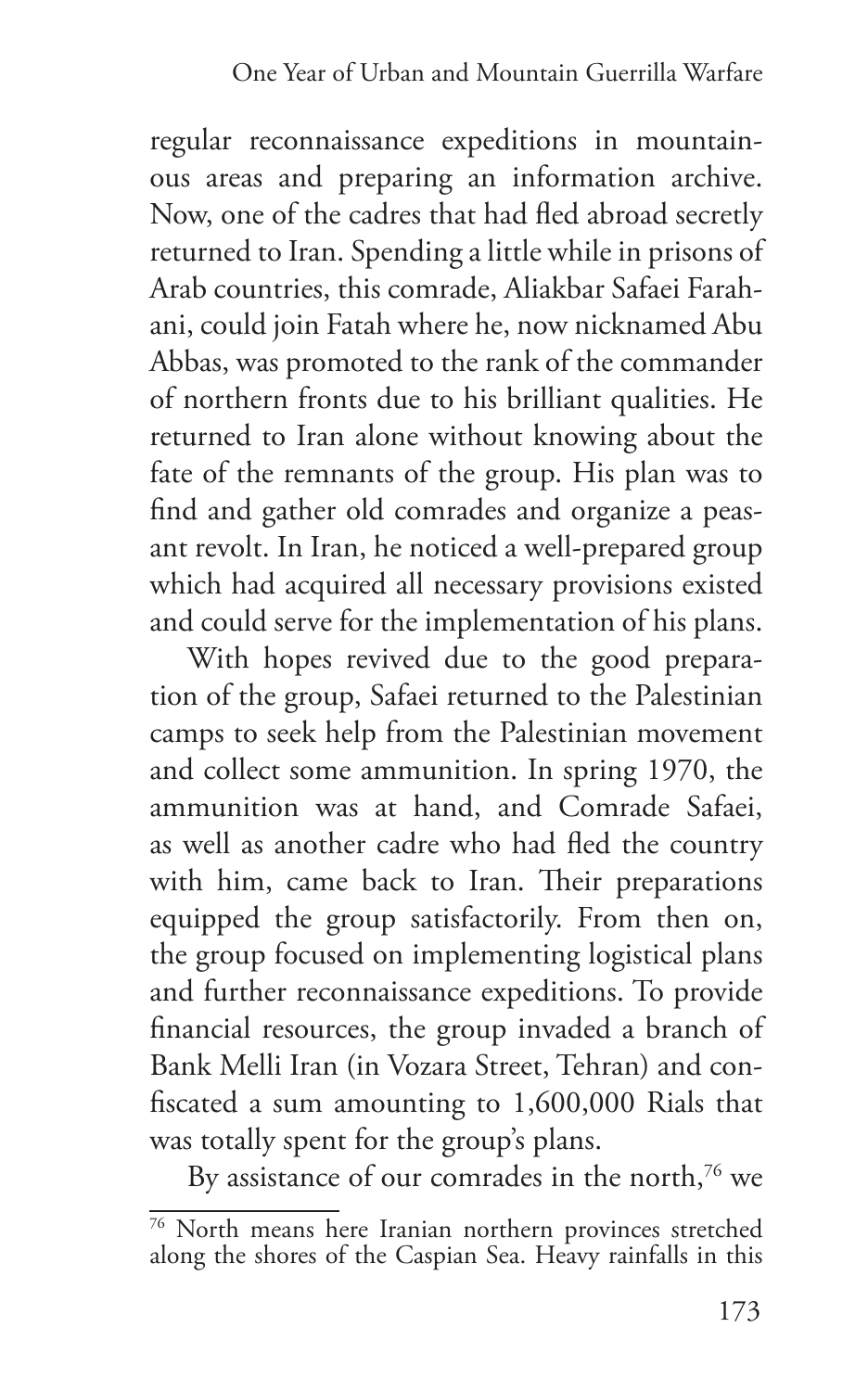organized a system of food storage and communications. In September 1970 everything was ready for the start: maps, pistols, machine guns, ammunition, explosives, individual and collective equipment, communication system, etc.

### **Chapter 1—From Makaar Valley to Siahkal**

A six-member team of mountain vanguards started their expedition from Makaar Valley, near Chalus, toward the west on Sept. 6, 1970. Appointments were arranged to allow the team communicate with cells in towns during passing through the areas where local comrades resided in foothills.

The group arranged its movements in highland forests of Gilan and Mazandaran provinces from west to east in order to survey the region from geographical and military standpoints. The group had planned to start military operations as immediately as the preliminary reconnaissance that allowed the team to have well-organized mobility completed. The operation was to assail a military station and disarming its personnel. The team should immediately leave the area in order to escape the expected reaction of the enemy as it was well known that after the first guerrilla operation, villagers, who didn't have a clear understanding of guerrillas, would not respond favorably. We knew only that continuing military operations could gradually impress residents of rural areas and encourage them to support

area have created dense forests suitable for guerrilla warfare.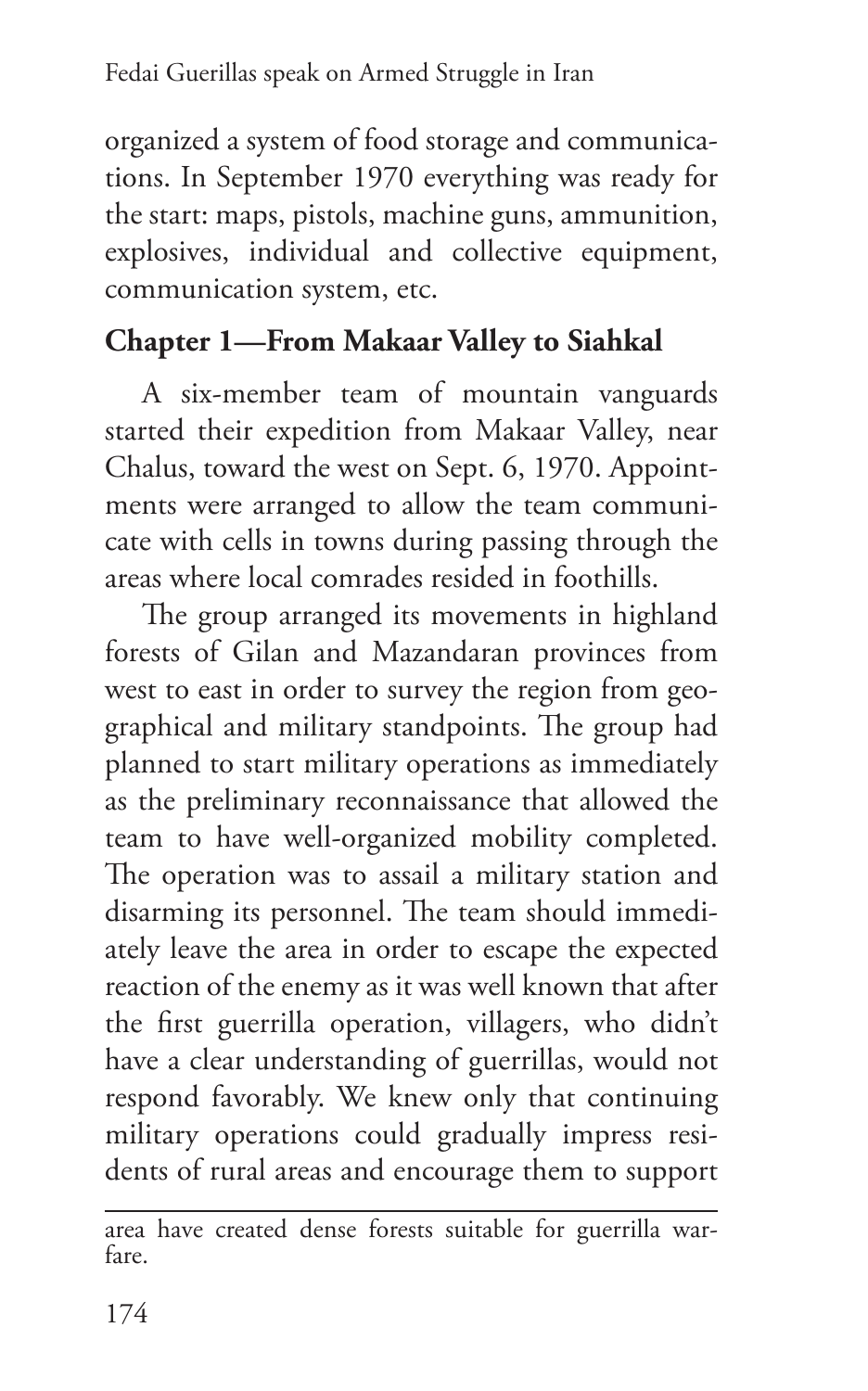the movement morally and physically.

Based on these two understandings—the military reaction of the regime and the absence of quick support from villagers—we had decided that the team should leave the area immediately after the operation and inflict the next blow in another area where the enemy did not expect another operation. The objective of the operations in this phase was to declare the beginning of armed struggle and changing the political atmosphere of the country. In brief, the first strategic objective was to change the political atmosphere and set forth the idea of armed struggle before political organizations and put an end on the long-lasted debates on this matter.

This phase should be carried out by elite guerrillas with the ability of considerable mobility, performing small but spectacular attacks, and avoiding engagement in heavy conflicts with enemy forces.

Preparations for this plan had been made, and the guerrillas, relying on their own self-sacrifice spirit and revolutionary faith, had prepared themselves to adapt to these conditions. Acquaintance and adaptation to neighborhoods and routes in the forests and mountains, providing food reserves and individual and collective requirements were the matter that would be handled little by little.

These were all technical issues of the first phase of the struggle in the mountain that could be dealt with well. But the jungle group had to face other problems. It was thought that "armed propaganda" in the northern towns located close to the center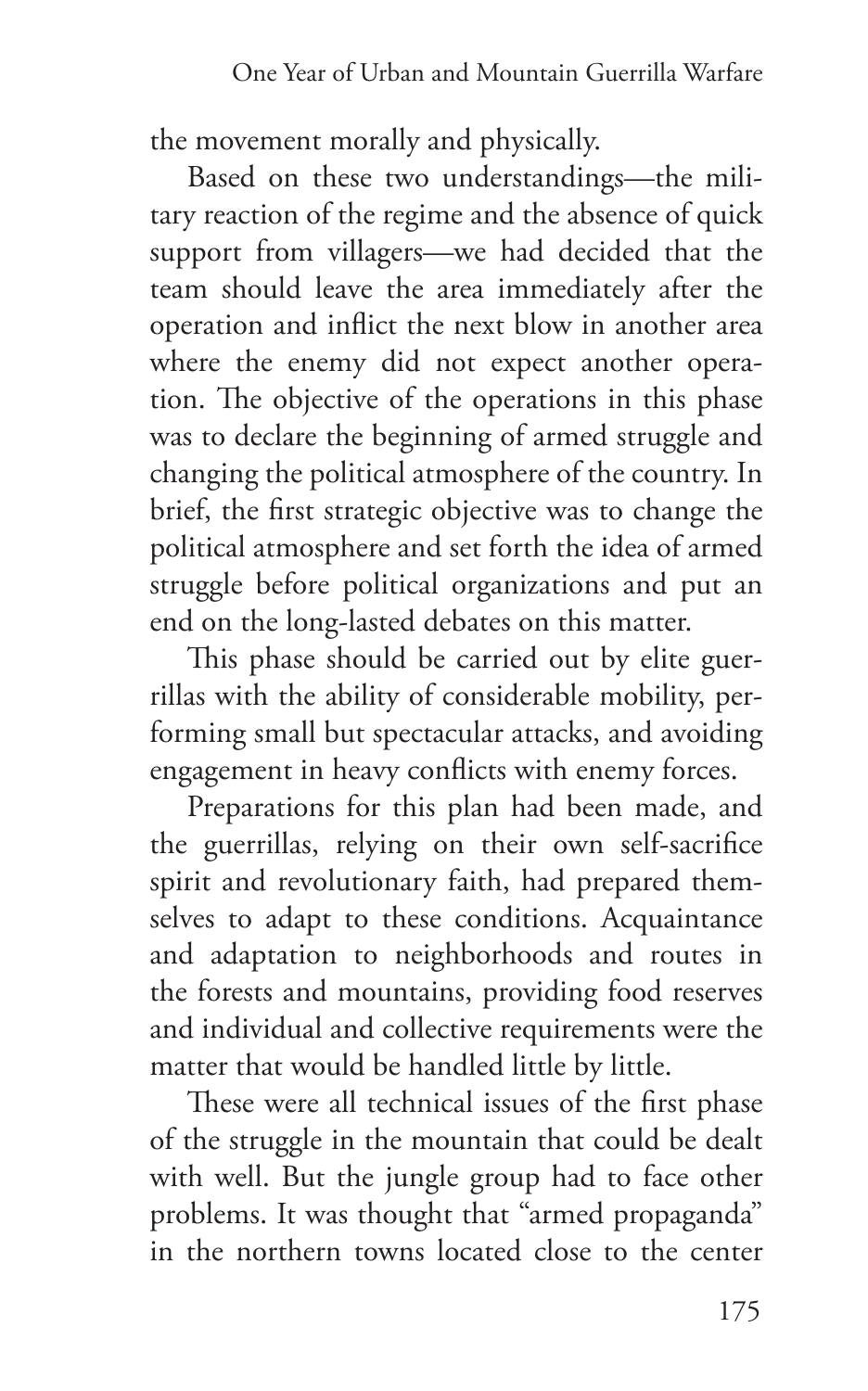of operations should coincide with the operation in the mountain. We even talked about the priority of operations in urban areas. However, the jungle group had limited resources and energy and therefore could not solve both problems specially because urban cadres had not yet received military training and our professional cadres were no more than one or two. Another matter was that the group had set forth the plans that required more energy. Under these circumstances, contacting other revolutionary groups was really necessary. Therefore, we began regular meetings with the group of Comrade Ahmadzadeh.77 Owing to security considerations and counter-intelligence requirements, the relationship between the two groups developed very cautiously and was focused on theoretical issues of the Iranian revolution.

Ahmadzadeh group, based on experiences of the Brazilian revolutionary movement, recommended organizing guerrilla warfare in urban areas. The group favored the idea that the movement should first flourish in cities and from then on, the struggle should begin in the countryside based on the expanded movement in cities. In other words, they believed that the struggle's focus should in the second phase be shifted from the city to the countryside. On the other hand, the Jungle Group suggested the simultaneous beginning of the warfare in urban and rural areas. Our argument was based

 $\frac{77}{77}$  Masoud Ahmadzadeh, a cofounder of OIPGF, arrested, tortured and executed in 1971.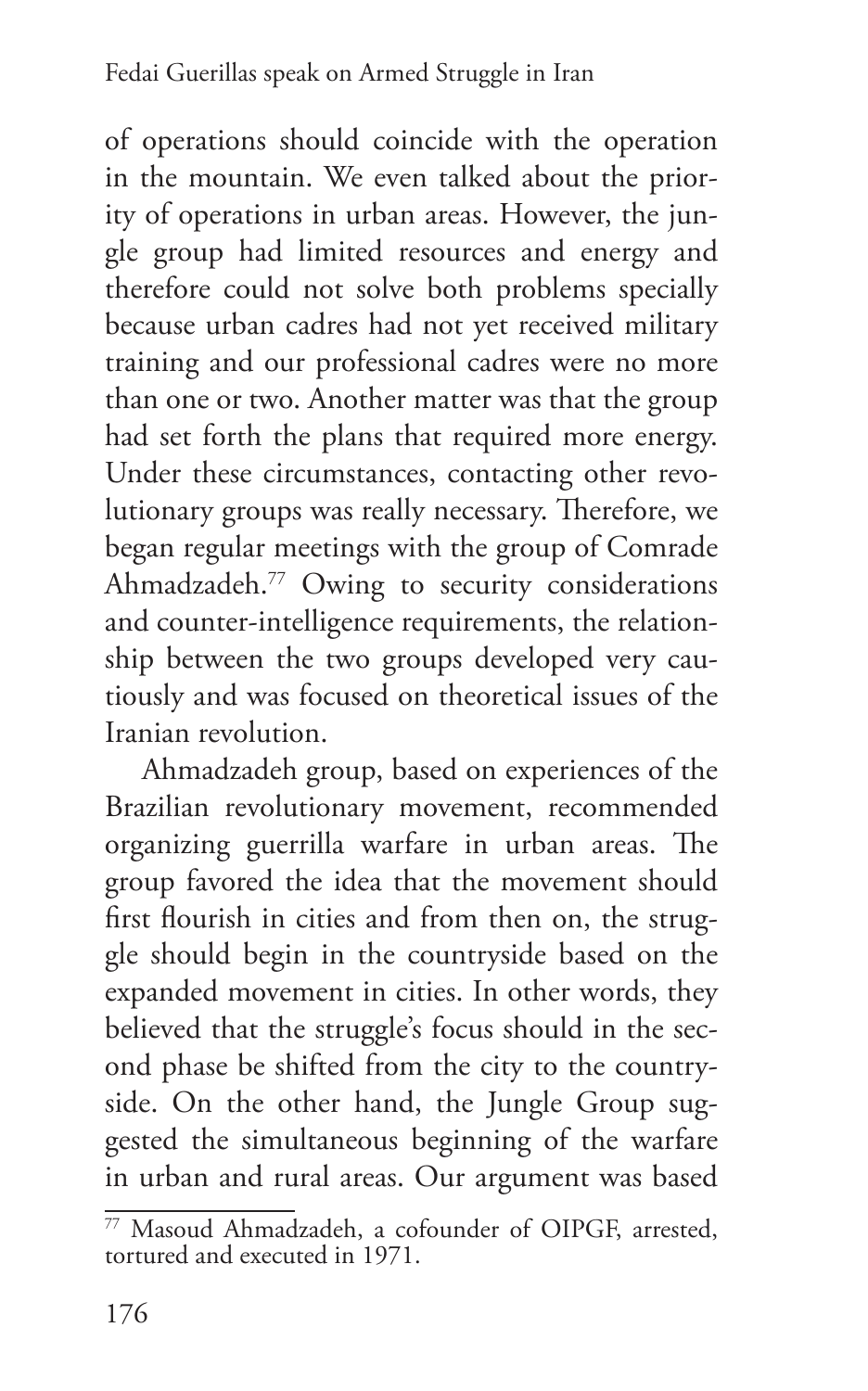on the propaganda character of armed struggle at its beginning. We thought the task should be carried out in both town and countryside. Albeit, we gave priority to the urban warfare, but this priority was tactical because we thought operations in cities would prepare public opinion to pay attentions to the operations in the mountain and would render it greater influence. But to comrades in Ahmadzadeh group, the time preference had a strategic character. At any rate, connections between the two groups focused on theoretical issues throughout fall 1970. The mountain guerrilla band proceeded toward the west, and the two groups had not yet reached agreement.

To Ahmadzadeh group, organizing the mountain struggle was impractical and hold that only based on the energy accumulated in urban warfare we can continue the struggle in mountains. And really, resources of their group were not to the extent to let organized attempts in urban areas. In fact, they did not have much experience in the urban guerrilla warfare, and on the other hand – and as the more important matter—they were not in the picture on our resources and our practical steps. We decided to reveal our measures after reaching theoretical agreement with them. However, counter-intelligence precautions led to prolongation of debates and failure to conclusive final agreement.

The commander of the mountain guerrilla band, Comrade Safaei was ready to initiate the planned operations. He specially counted on the possibility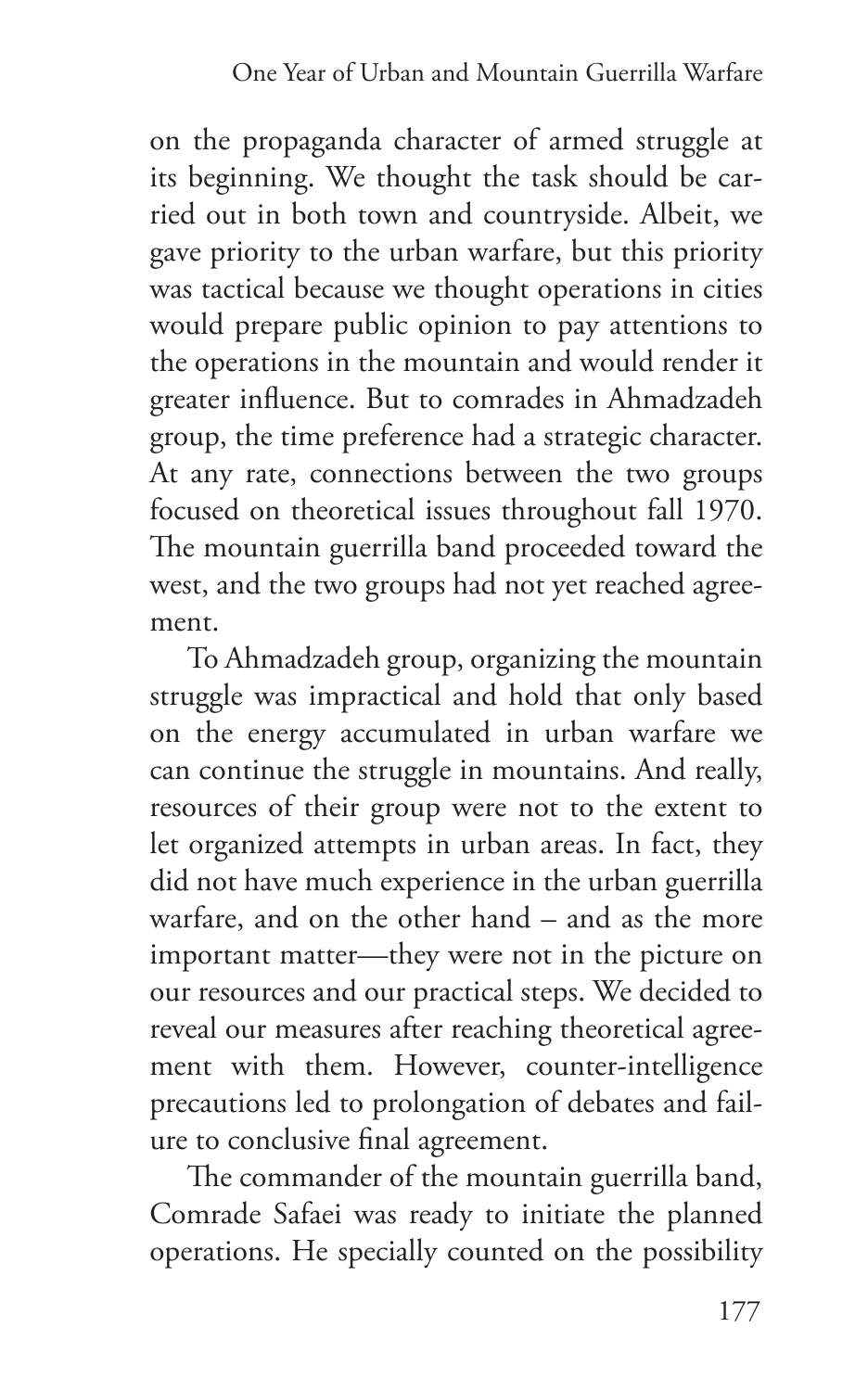of recruiting men from Ahmadzadeh group. Furthermore, Ahmadzadeh group had at its disposal means in some towns of Mazandaran Province that could settle major problems facing the mountain guerrilla band. Therefore, Comrade Safaei continuously urged us to reach an agreement with Ahmadzadeh group, and this happened in early January 1971. However, Ahmadzadeh group still based the possibility of operations in the mountain on starting operations in towns and believed that the mountain band should wait for the organization and preparation of urban cadres. On the other hand, we favored simultaneity because the mountain band was in a fit condition to carry out operation and surely problems cropped up if we failed to trigger off operations as scheduled. These possible problems were such as:

1. Possible danger arising from lengthening the reconnaissance period and unwanted premature clashes with gendarmerie forces

2. Demoralization of mountain cadres resulting from unlimited waiting

For these reasons, the commander of the mountain guerrilla band found it wise to set about the combat, especially because the commander's mistrust of the successful settlement of theoretical debates between the two groups and a reaching a possible rapid agreement was growing. Ultimately, urban cadres of the mountain guerrilla band asked for a two-month respite to organize men and prepare them to join the band. However, the plan did not proceed as expected regarding the unpro-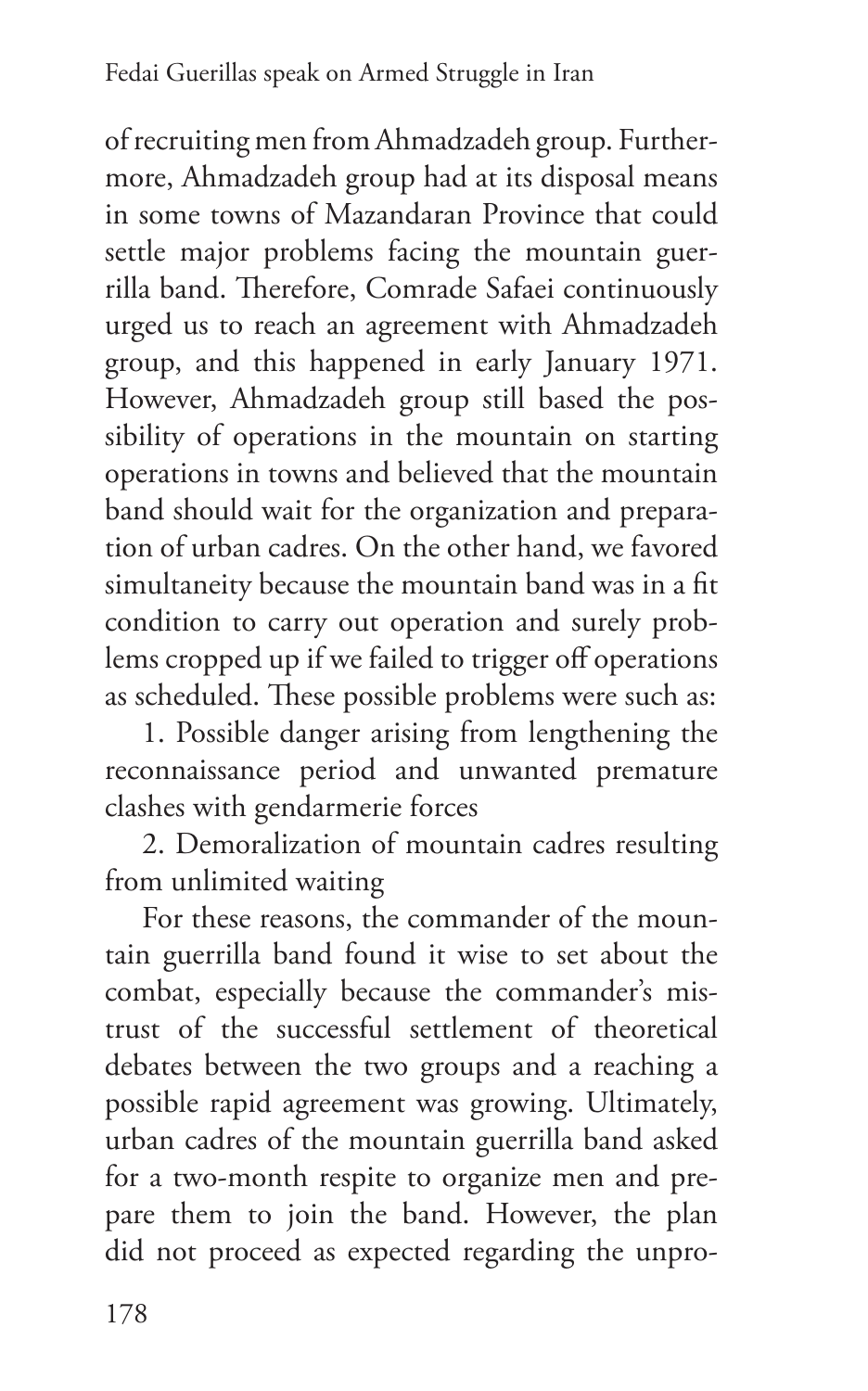fessional career of Ahmadzadeh group's cadre and the fact that they resided in various cities and towns and not all of them were convinced of an agreement that caused further persistence of debates. The two-month respite ended and we had not yet taken practical measures though we expected a change to happen soon. The mountain guerrilla band, in the meantime, carried out further reconnaissance expedition in eastern areas of Mazandaran Province that was beyond the plan. This extra expedition finished in February. The band could no longer continue its activities in the same mode. It should either retreat to the city or start the operations (up to this date, the number of members of the band, which still relied on its own limited resources, increased to nine but one of the men was missed in the forest and the search for him for several days came to nothing).

The mountain guerrilla band carried out two reconnaissance expeditions (one lasted two mouths and another one and a half month) that covered from Chalus valley to Khalkhal, east of Mazandaran<sup>78</sup> and from Chalus valley to Ramian in east of Mazanda $ran<sup>79</sup>$ , and were ready to engage in the action. They had high morale and had grown strong, vigorous and were now full-blown experienced guerrillas.

At any rate, the commander of the mountain guerrilla band informed that he would trigger off operations in February despite the hesitation of urban cadres. Our urban segment had not yet fully

 $\frac{78}{76}$  To be corrected to read west of Gilan.

<sup>79</sup> To be corrected to read north of Gorgan.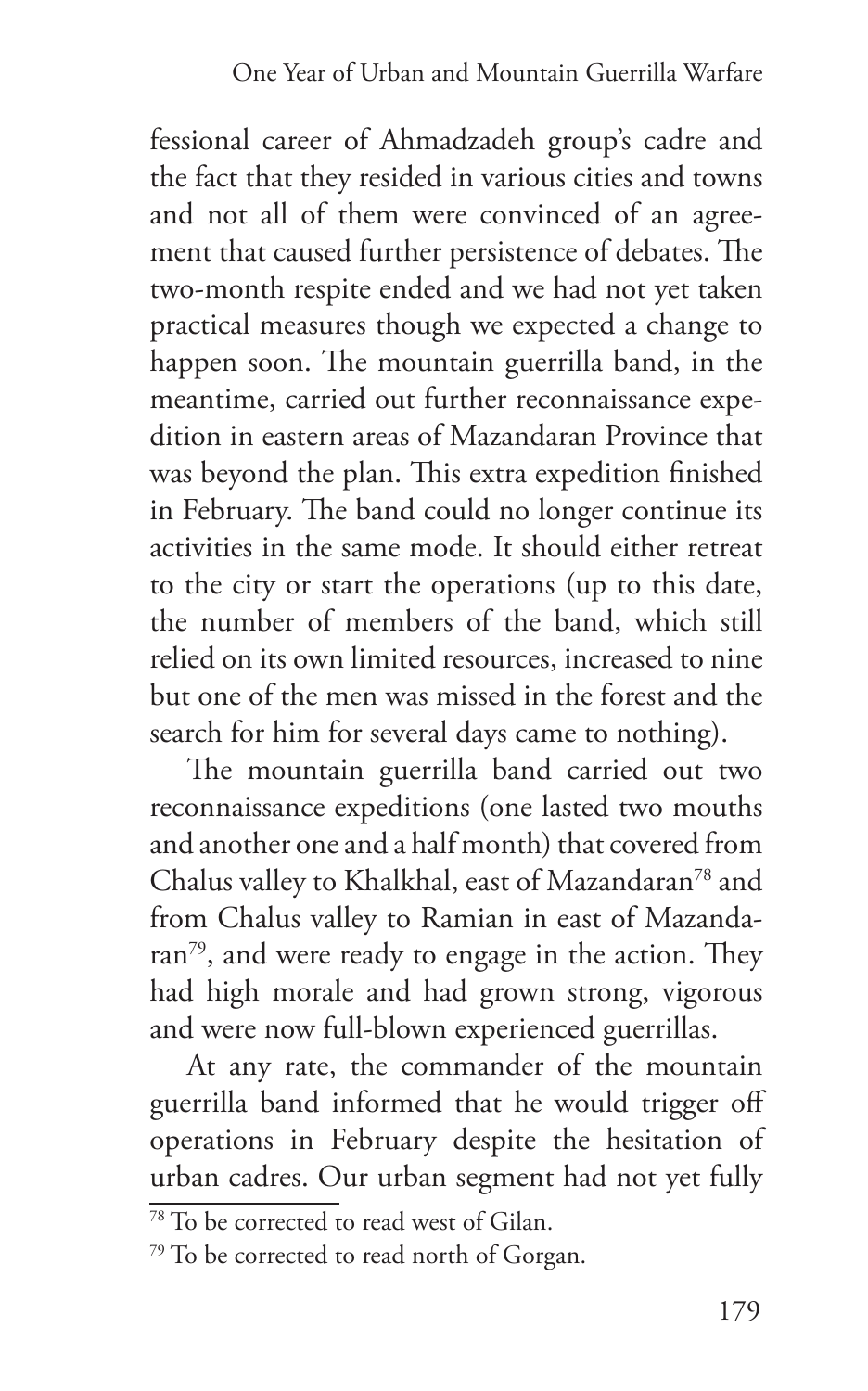prepared plans for operations in cities but we were prepared to perform attacks with propaganda purposes. In January, one of the cadres of the jungle guerrilla band, who was a conscript officer in the army, and for this reason had assigned his political responsibilities to another comrade, was arrested for reasons impertinent to the guerrilla band. He was Comrade Ghaffur Hassanpour who had broad information about our small group. He was tortured for twenty days that led to his murder. Under torture, he finally made some confessions. These confessions provided clues for finding other members of the jungle group. Other members of the group who did not expect the exposure of information on activities of the group (we thought because the comrade had been arrested for matters impertinent to our group he would not have revealed information on the group but this was a serious miscalculation, and the members whose identity had been discovered by the enemy should go underground as promptly as possible) were surprised and arrested.

Waiting for a long time and the lack of a strong underground urban organization at that time led to disastrous consequences on February 2. On this day, the planned assault of the security forces of the regime began against us. Within 24 hours three comrades in Gilan and five in Tehran were arrested and so only five out of the whole urban members of the group survived. In fact, our urban network was disbanded. Now, a worthy member from Ahmadzadeh group named Comrade Farhoodi joined the coun-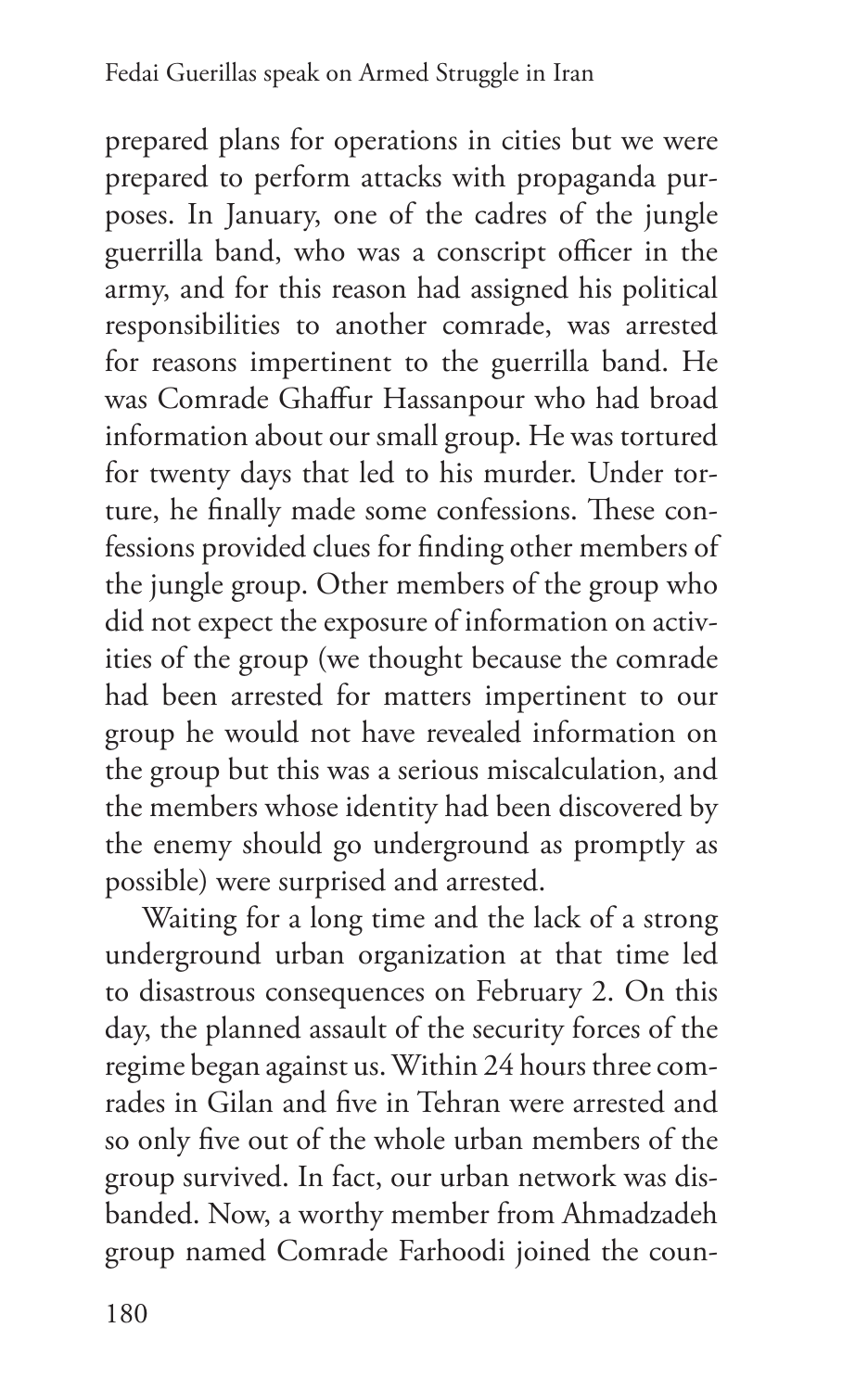tryside<sup>80</sup> band and the number of the band increased to nine. They moved from east of Mazandaran to Siahkal area by cars and deployed in southern hills of Siahkal, Deylaman mountains, and prepared to start operations. On February 5, we contacted comrades of the countryside band and informed them of the received blows. Neither we nor any member of the countryside band knew another member, Comrade Nayyeri,<sup>81</sup> who was a schoolteacher in Siahkal hills and knew the location of hidden food storages, had been arrested too. Of course, this comrade was not aware that the countryside band had taken position near Siahkal. We, still uninformed of the arrest, came to the conclusion that he would be arrested soon. Therefore, the countryside band decided to inform him that he should hide himself from the police.

On February 8, the date that was planned for a raid on the gendarmerie station, Comrade Hadi Bandehkhoda descended from the mountain to meet Comrade Nayyeri, the young teacher in Shaghuzlat village, and tell him about the imminent threat of arrest and help him escape. However, he was unaware of the damage which inflicted upon the urban organization had been extended to the rural organization and the gendarmerie personnel had kept a watch on Nayyeri's abode. At any rate,

<sup>80</sup> The same mountain band.

<sup>81</sup> Under savage tortures, Comrade Iraj Nayyeri revealed the location of the food storage in Kakuh Peak, Siahkal. He was sentenced to life in prison by the military court.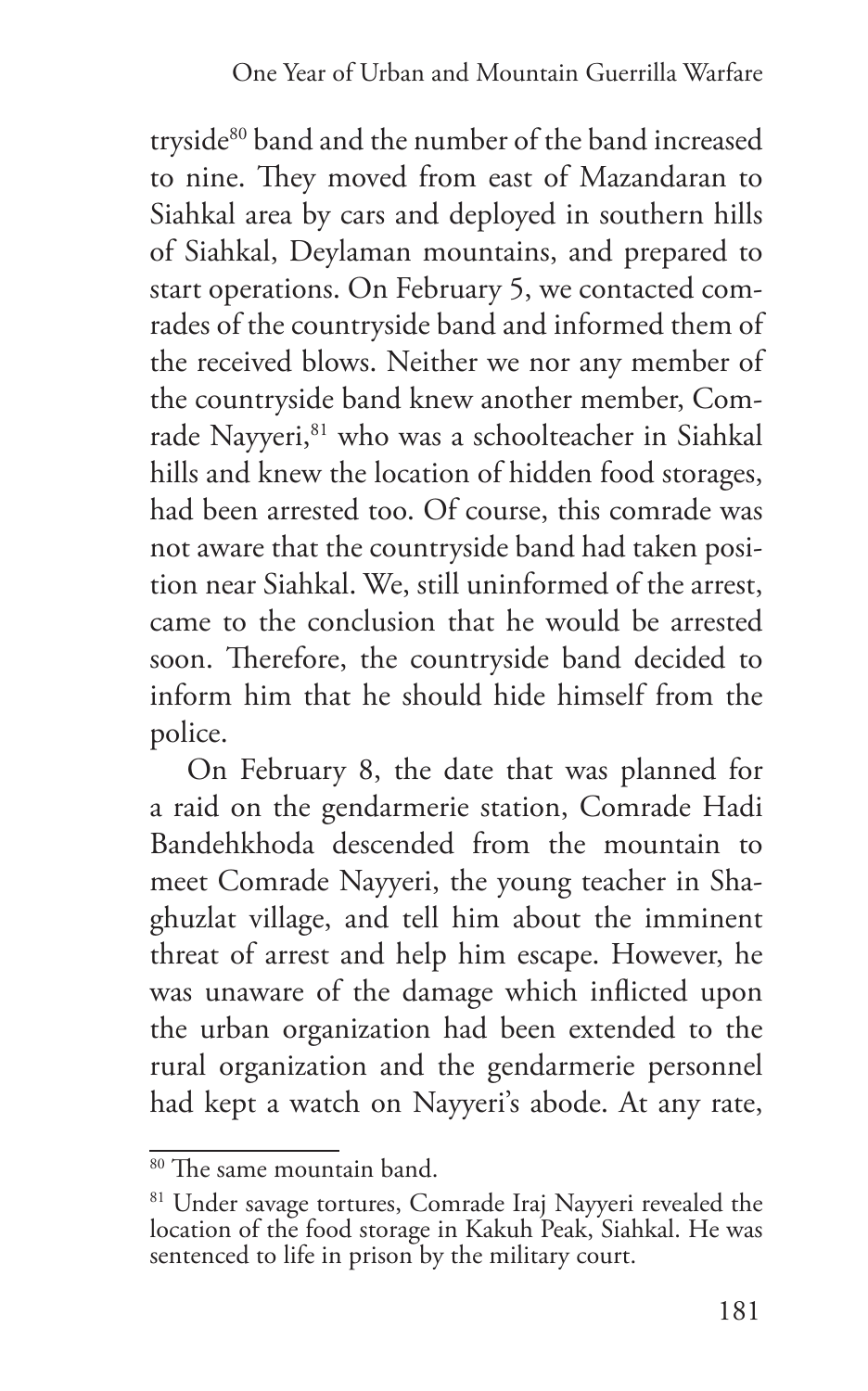Comrade Hadi Bandehkhoda got caught by the enemy after an armed clash. The comrades in the heights heard the shooting and decided to start the attack according to the plan in order to release the captured comrade.

On the dawn of February 8, they left the camp and after taking the control of a minibus in Siahkal-Lunak road waged attacks on Siahkal gendarmerie station. The main target was the gendarmerie station and forestry station. The whole inventory of the gendarmerie station, including nine rifles and machineguns were confiscated. The deputy commander of the gendarmerie station and another person were killed in the operations. The comrades retreated to southern heights without suffering any casualties. (Furthermore, the arrested comrade was not found in the gendarmerie station because the commander of the station had already transferred him to Rasht.)<sup>82</sup>

From February 8 to Feb. 27, 1971 the mountain band was the subject of concentrated attacks of the enemy. They fought bravely and destroyed more than 60 officers and privates of the enemy army.

# **Chapter 2**

This has been a question for everybody: "why did the mountain band lapse so quickly into debacle?"

There have been various analyses to explain this failure but various aspects of this attempt have not been clear to many who have discussed this failure.

<sup>&</sup>lt;sup>82</sup> The capital of Gilan Province.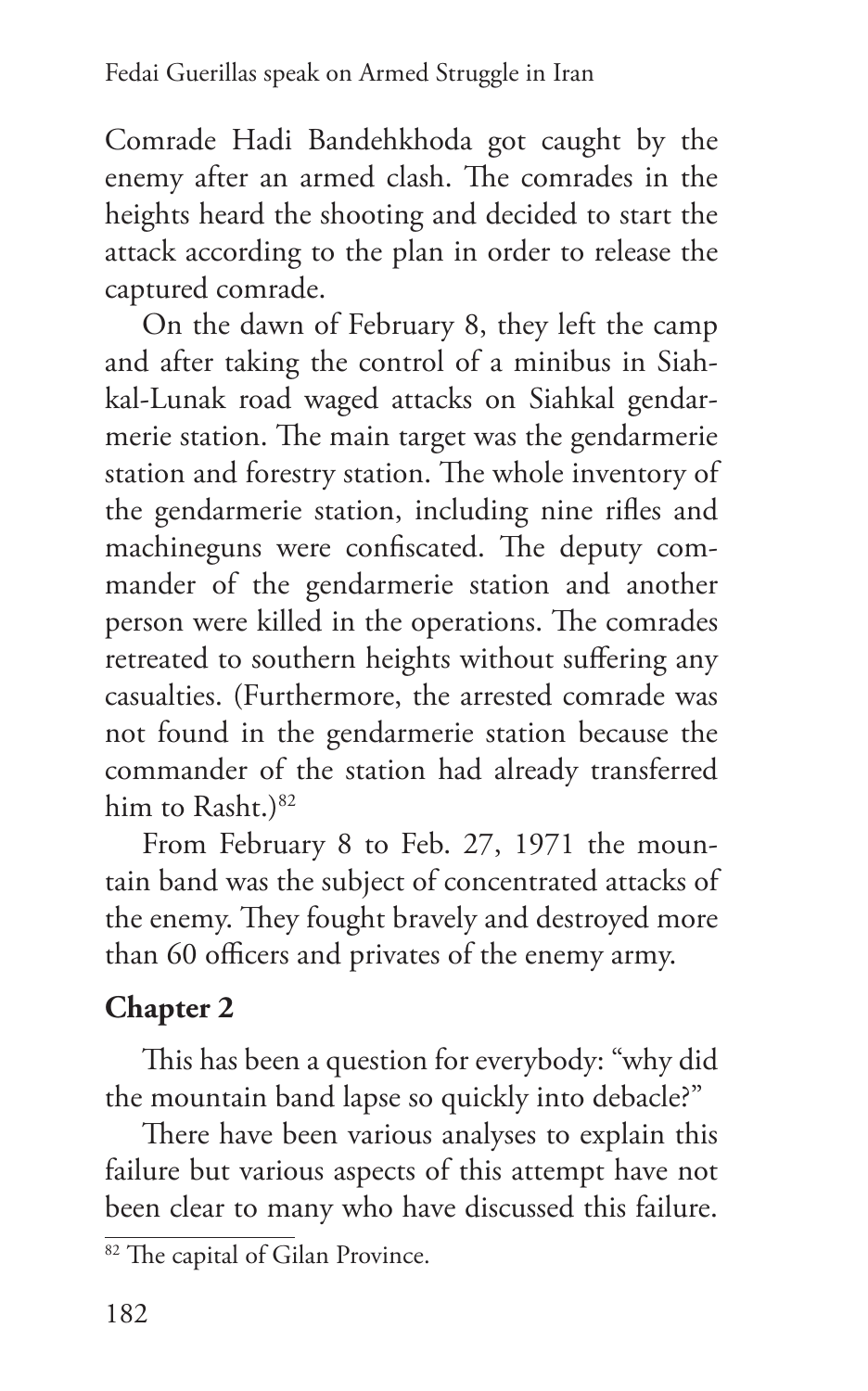Here we try to discuss main and secondary causes of the failure but some points should be noted in advance.

Our group started operations with this assumption that we might be destroyed in every moment of the action. We had endeavored extremely to conceal our activities. But were we actually successful in this attempt? Our comrades carried out reconnaissance in the mountain and the forest for months without leaving a trace, and our urban and communicational cadres supplied their logistic needs. We knew the pre-operational activities should last too long. We knew this well and had experienced it (here, the contradiction between preparation time and preparation quality appears). A group has to make preparations without which it cannot act, and naturally better preparation would increase the chance of success. On the other hand, preparation should be completed in a limited span of time because this time by itself is a negative factor for inexperienced groups at the beginning of activity because it allows the police to trace and strike the group or team that is not yet well-experienced. We comprehended this contradiction but we could not estimate the correct time of beginning. Therefore, the desire to begin operations with greater means discouraged us from acting on the date we had planned and so time worked against us and in favor of the enemy. We received blows in the city without making an action. It should be pointed out that timing is a negative factor for a group or team only before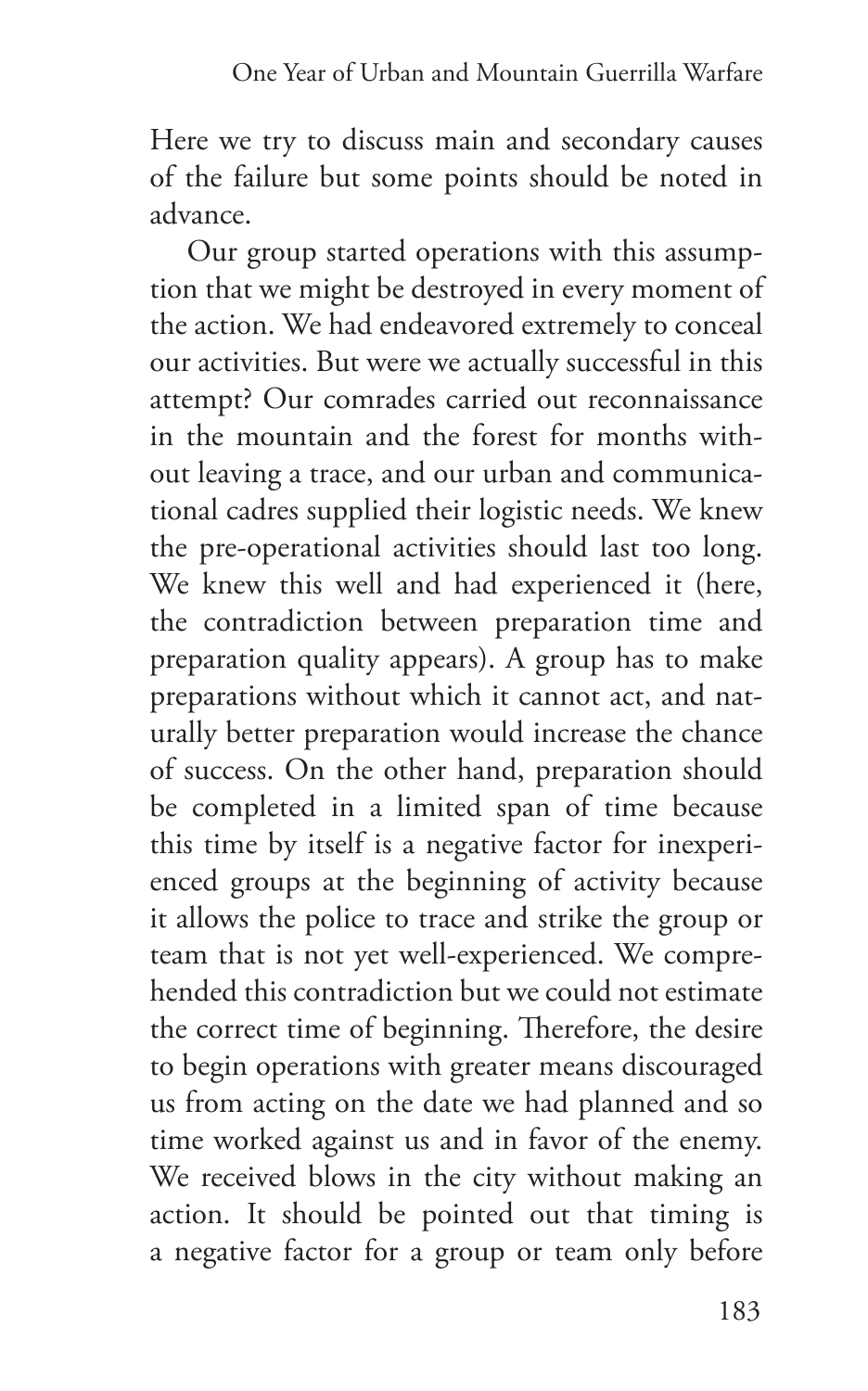beginning operations because the group still does not enjoy a practical experience of confrontation with the enemy, but certainly as operation begins and the group starts to get experienced in action and develops into a guerilla organization timing would no longer play a negative role. From then on, the future belongs to revolutionaries, and time would serve as a positive factor.

In my opinion, the reasons that came together to lead to destruction of the mountain band were mainly tactical errors. But, the mountain band committed a big strategic fault in terms of political, military and commandership that are described here. The tactical reasons for the failure of the mountain band were:

1. Delay in beginning the operations

2. The absence of a strong clandestine organization with secret cadres

3. The absence of a well-organized counter-intelligence system

4. Lack of practical and theoretical coordination with other groups

5. Lack of firmness of members of the mountain band in handling daily businesses so that when four guerrillas were captured by some villagers they, due to their subjectivism, did not react violently based on military rules lest the villagers were hurt. They thought not a single villager should be hurt under any conditions, therefore when the villagers attempted to arrest these comrades they did not use their arms. They ignored this principle who were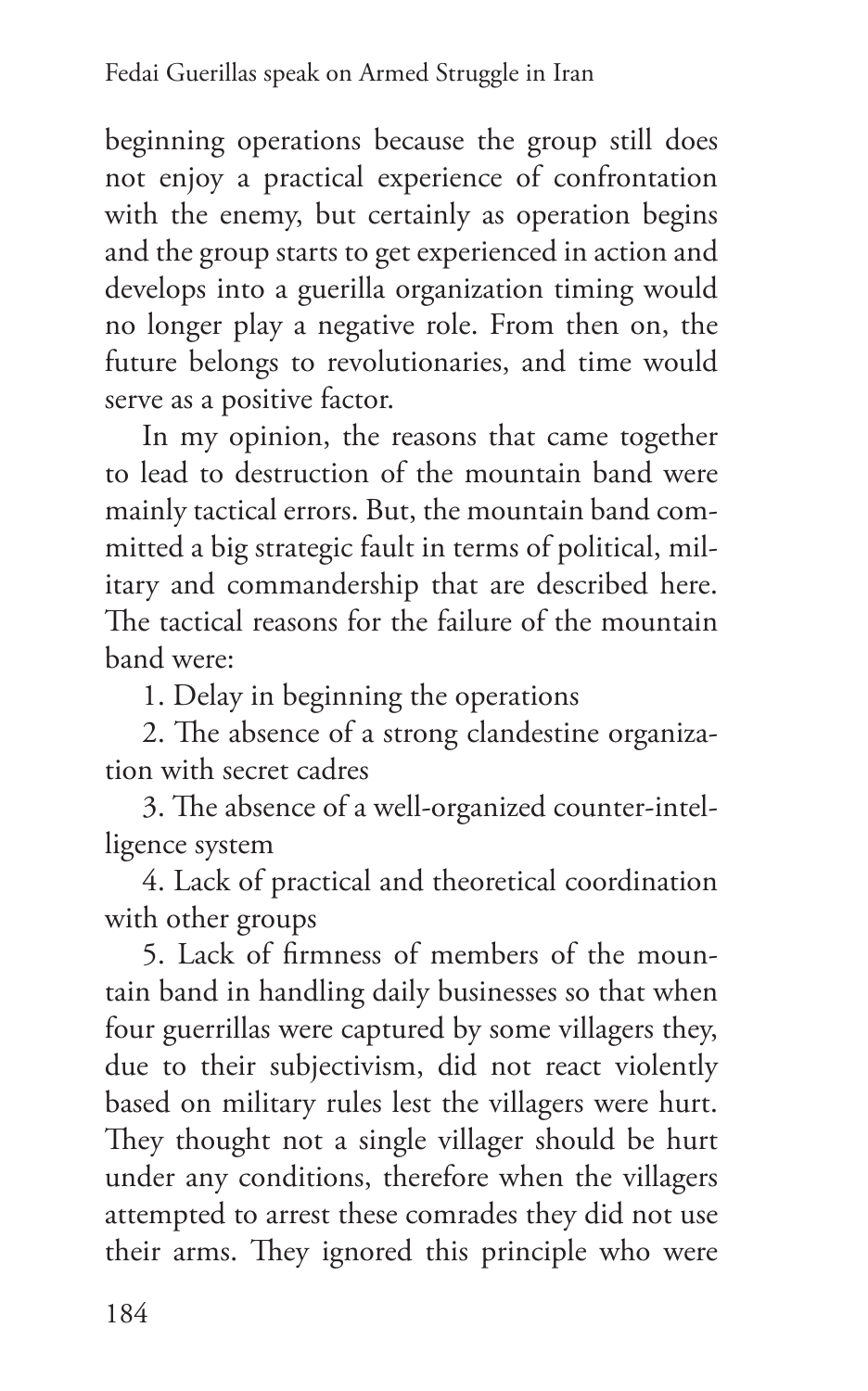well aware of: in early steps of the guerrilla warfare, villagers cannot grasp the purpose of a small guerilla band and therefore they react according to current norms.

The guerrilla's firmness and vigor, instead of tenderness and moderation, guarantees the survival of the guerilla. In early steps, moderation is a weakness. The guerrilla must prove his existence with full power and violence. Afterwards he will be able to carry out operations in the interest of peasantry and against enemies. Only in this way peasants become aware of the guerrilla's power and purpose and would back him.

But the main cause of the failure of the mountain band was something else. The mountain band should have been self-dependent and continue its movement and struggle only based on its own preparations and logistics without relying on the urban organization. The main cause should be sought in the change of the strategic plan of the mountain band. In last weeks of the reconnaissance, the band came to this conclusion that operations should be planned in such a way that could have an impact on the area of operations.

So, the theory of "locally-impacting operations" was replaced by the "nationwide-impacting operations." The tactical result of this strategic change was that comrades in the mountain band should not leave the area after the first attack and they should remain in the proximity and continue tactical reconnaissance to strike the enemy in the same area so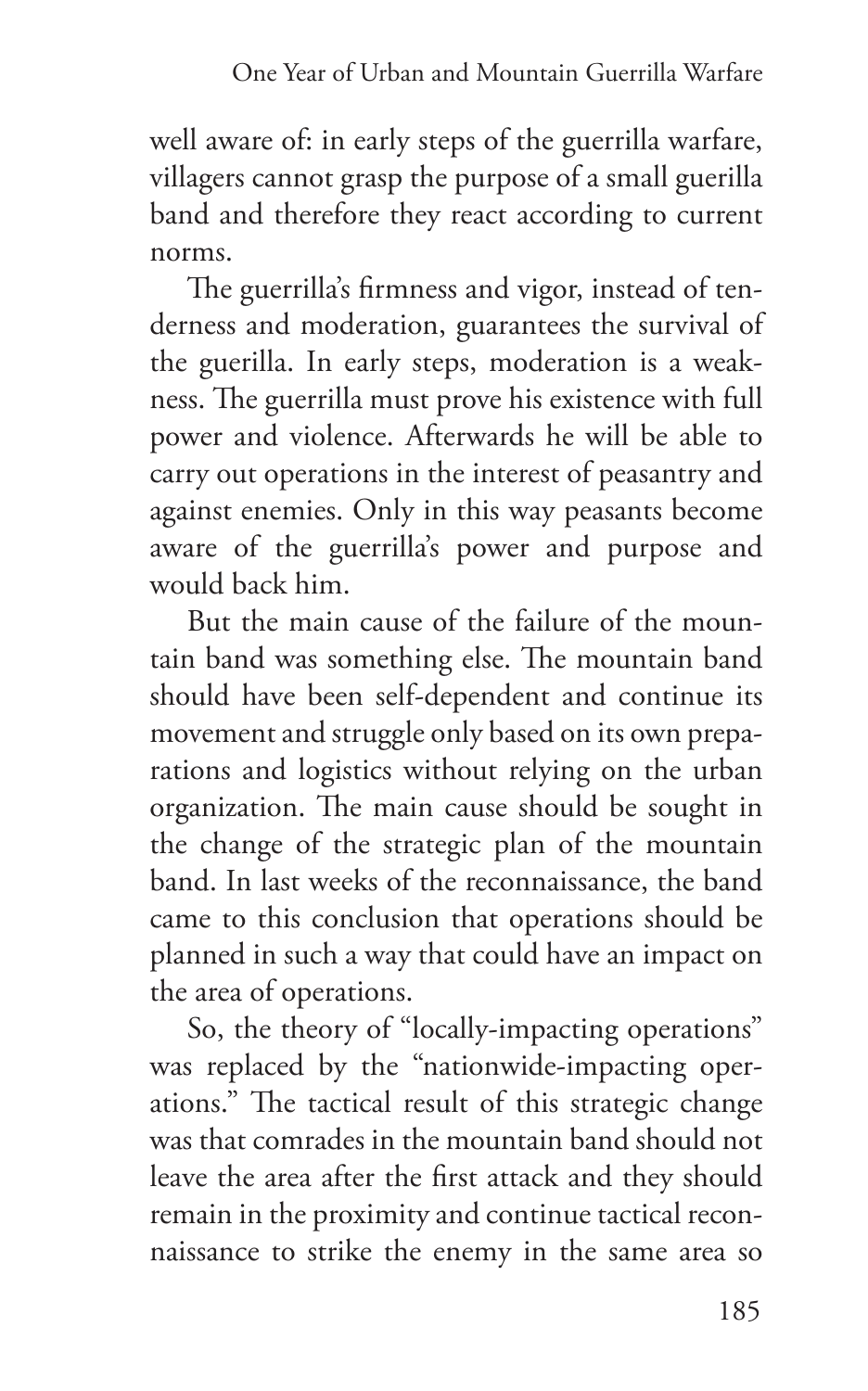that persistent blows affect the area and encourage the people to involve in the struggle. This change in the strategic plan led to the neglecting of the indispensable principle of "permanent mobility" and remained in the area and planned to continue tactical reconnaissance of the area for 30 days and then quit the area for the east without leaving behind a trace, stay away based on existing logistics and return to the first spot to begin some operations in order to complete the impact of their action in Lahijan area. Growing disputes between tea raising peasants and the Tea Organization, on the one hand, and between local livestock raisers and Natural Resources Organization, on the other hand, as well as the people's opposition to the bureaucracy and influential local officials heralded favorable conditions.

Furthermore, the commander of the mountain band did not expect that the enemy would send such a great army to destroy an eight-member band. The commander of the band expected the Lahijan company, at maximum, would be sent to suppress the band and never thought the Gilan gendarmerie battalion, as well as the whole police force and army in the region, would be mobilized to find guerrillas with tens of helicopters. Actually, this did happen. General Oveisi, the general commander of Gendarmerie, personally came to Siahkal and formed a headquarters and led counter-insurrection operations. Even Gholamreza, the Shah's brother, was sent to the region for inspection and visit. The Gilan gendarmerie battalion brought all routes and com-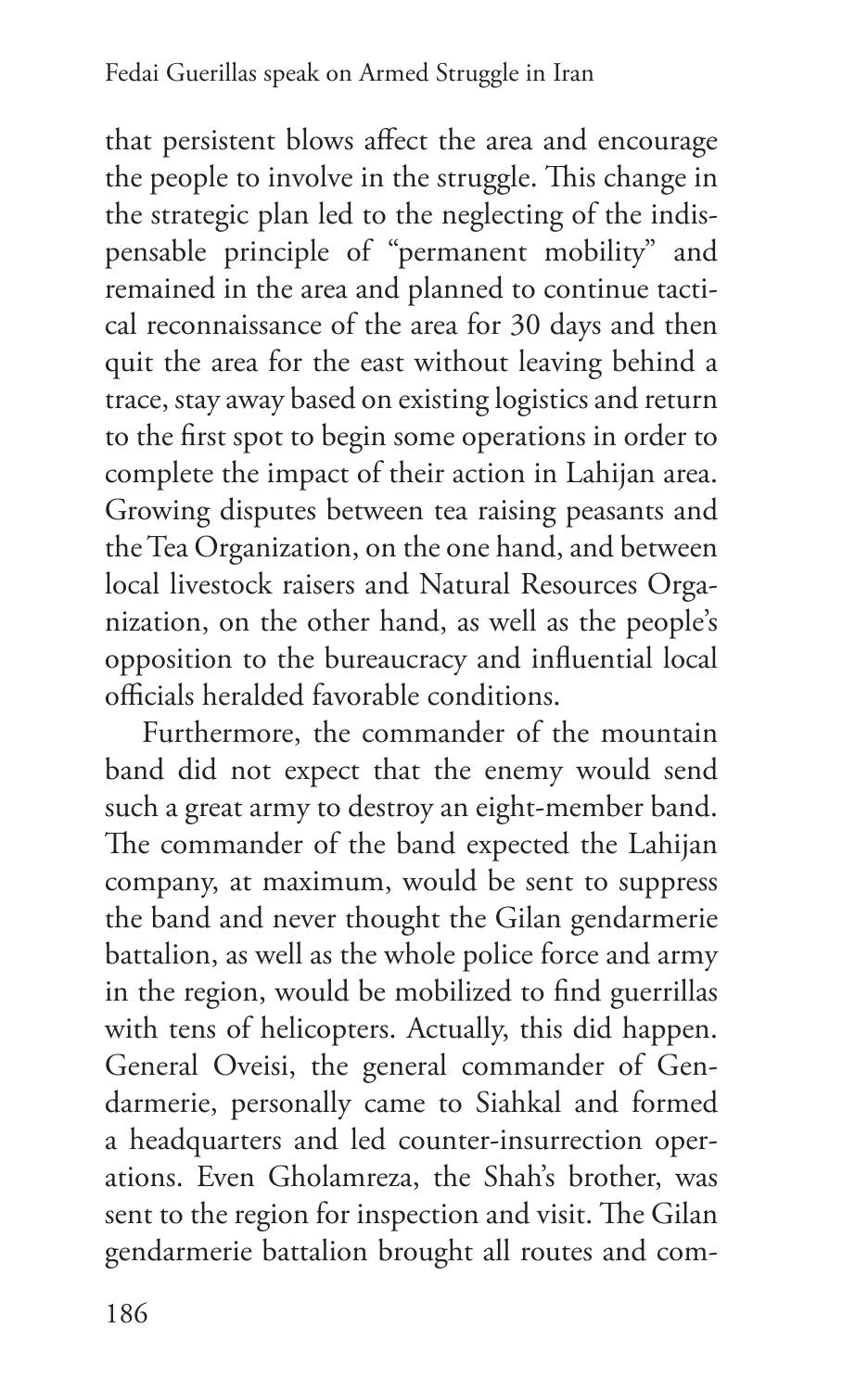munications under its precise control and besieged the area. An extra military unit moved from Manjil garrison to Siahkal.

So, the mountain band, after attacking the Siahkal gendarmerie station, retreated to southern heights and engaged in reconnaissance and patrolling according to its plan. Normally, for logistics, they depended on the food storages in Kakuh peak that had been built with the assistance of Nayyeri, the captured teacher.

As we knew later, Nayyeri was put under torture and disclosed the location of the food storage. Therefore, the enemy concentrated its forces around the Kakuh and by using all means, especially helicopters, surrounded four comrades of the mountain band who had descended the mountain to take some food. Nature was also unfavorable because trees had shed their leaves in the winter and so being visible was a negative factor for the guerrilla and allowed the enemy to take advantage of helicopters.

Fedayeen<sup>83</sup> of the mountain band fought for 48 hours, and when their ammunition was depleted two of them committed self-sacrifice [suicidal explosion] and killed themselves, as well as enemy stooges. The two of them, extremely weary and almost lifeless, were captured. One of the guerrillas could escape the siege but was found half-dead few days later on February 27. In this way, out of the nine-member mountain band seven were cap-

 $83$  Means self-sacrificing militant, originally the name Ismaili assassinates chosen to call themselves.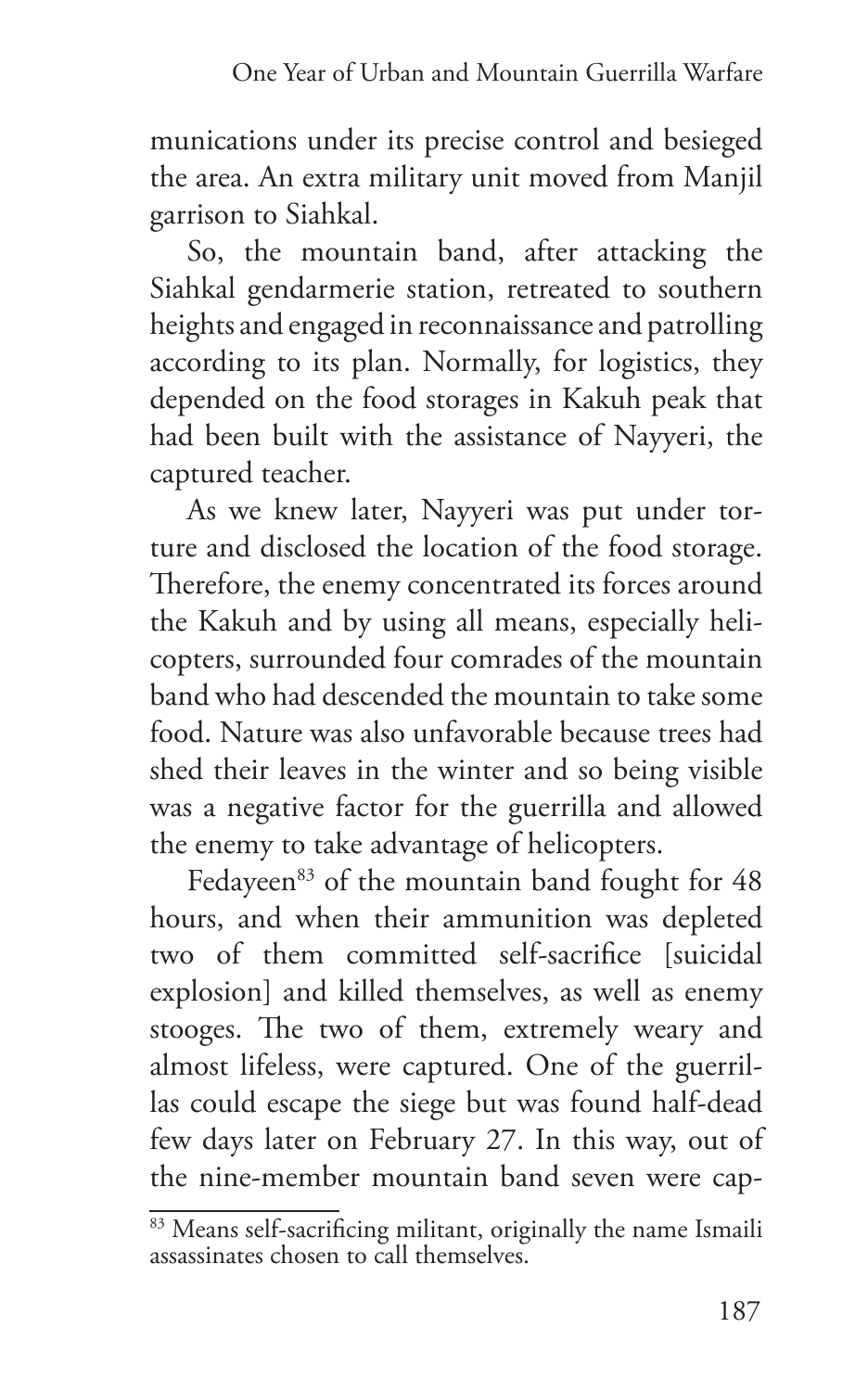tured and two were killed in the combat. In total, out of the 22 members of the urban and mountain organization 17 were arrested out of which 13 were executed by stooges of imperialism on March 1971. Only five members of the group survived the massacre and could escape the arrest. Remnants of the group condemned General Farsiu, the chief military prosecutor, in a revolutionary trial and assassinated him in the dawn of April 7, 1971 in revenge for the execution of their comrades.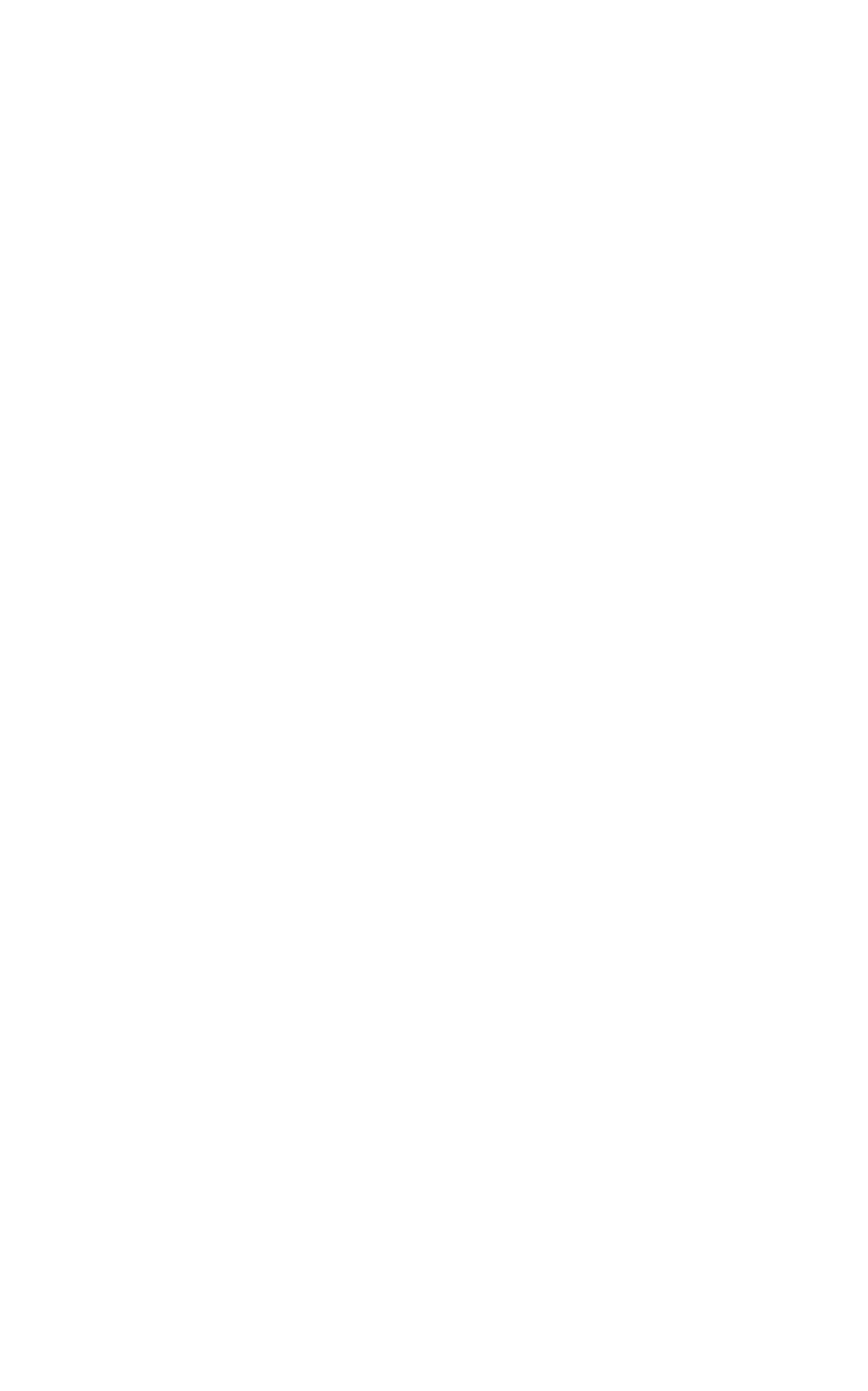### **Collection "Colorful Classics"**

- 1. *Marxism-Leninism-Maoism Basic Course: Revised Edition* Communist Party of India (Maoist)
- 2. *Philosophical Trends in the Feminist Movement* Anuradha Ghandy
- 3. *Minimanual of the Urban Guerrilla* Carlos Marighella
- 4. *The Communist Necessity* J. Moufawad-Paul
- 5. *Maoists in India: Writings & Interviews* Azad
- 6. *Five Golden Rays* Mao Zedong
- 7. *Stand for Socialism Against Modern Revisionism* Armando Liwanag
- 8. *Strategy for the Liberation of Palestine* PFLP
- 9. *Against Avakianism* Ajith
- 10. *Specific Characterics of our People's War* Jose Maria Sison
- 11. *Rethinking Socialism: What is Socialist Transition?* Deng-Yuan Hsu & Pao-yu Ching
- 12. *Fedai Guerillas Speak on Armed Struggle in Iran* Dehghani, Ahmadzadeh, Habash, Pouyan, Ashraf
- 13. *Revolutionary Works* Seamus Costello
- 14. *Urban Perspective* Communist Party of India (Maoist)
- 15. *Five Essays on Philosophy* Mao Zedong
- 16. *Post-Modernism Today* Siraj
- 17. *The National Question* Ibrahim Kaypakkaya
- 18. *Historic Eight Documents* Charu Mazumdar
- 19. *A New Outlook on Health* Advocators
- 20. *Basic Principles of Marxism-Leninism: A Primer* Jose Maria Sison
- 21. *Toward a Scientific Analysis of the Gay Question* Los Angeles Research Group
- 22. *Activist Study-Araling Aktibista (ARAK)* PADEPA

#### **Collection "Works of Maoism"**

- 1. *Collected Works (1968-1987)* Communist Party of Peru
- 2. *Selected Works, Volume VI* Mao Tse-tung
- 3. *Selected Works, Volume VII* Mao Tse-tung
- 4. *Selected Works, Volume VIII* Mao Tse-tung
- 5. *Selected Works, Volume IX* Mao Tse-tung
- 6. *Selected Works, Volume I* Mao Tse-tung
- 7. *Selected Readings from the Works* Jose Maria Sison